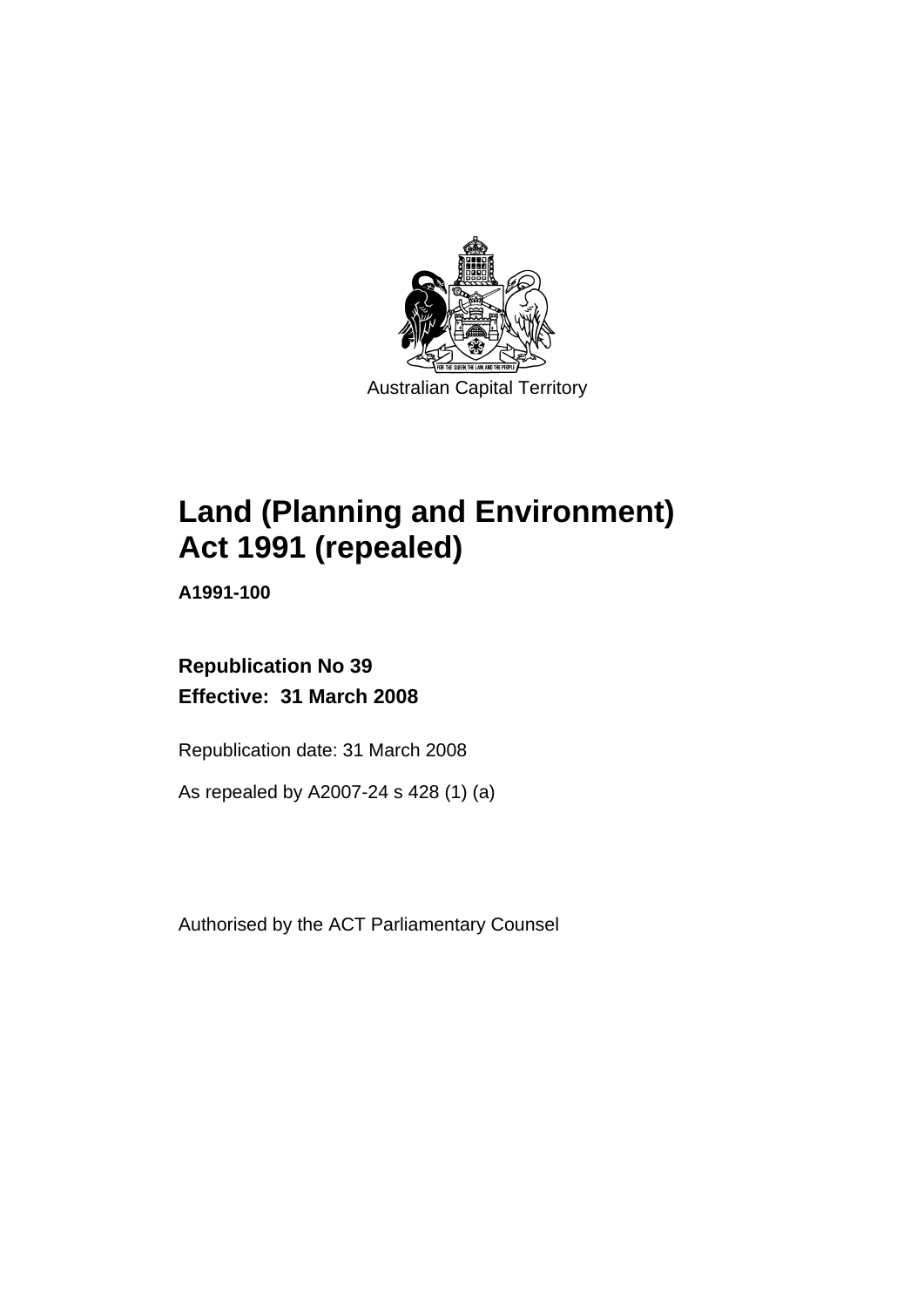#### **About this republication**

#### **The republished law**

This is a republication of the *Land (Planning and Environment) Act 1991* (repealed) (including any amendment made under the *Legislation Act 2001*, part 11.3 (Editorial changes)). It also includes any commencement, amendment, repeal or expiry affecting the republished law to 31 March 2008.

The legislation history and amendment history of the republished law are set out in endnotes 3 and 4.

#### **Kinds of republications**

The Parliamentary Counsel's Office prepares 2 kinds of republications of ACT laws (see the ACT legislation register at www.legislation.act.gov.au):

- authorised republications to which the *Legislation Act 2001* applies
- unauthorised republications.

The status of this republication appears on the bottom of each page.

#### **Editorial changes**

The *Legislation Act 2001*, part 11.3 authorises the Parliamentary Counsel to make editorial amendments and other changes of a formal nature when preparing a law for republication. Editorial changes do not change the effect of the law, but have effect as if they had been made by an Act commencing on the republication date (see *Legislation Act 2001*, s 115 and s 117). The changes are made if the Parliamentary Counsel considers they are desirable to bring the law into line, or more closely into line, with current legislative drafting practice.

This republication does not include amendments made under part 11.3 (see endnote 1).

#### **Uncommenced provisions and amendments**

If a provision of the republished law has not commenced or is affected by an uncommenced amendment, the symbol  $\mathbf{U}$  appears immediately before the provision heading. The text of the uncommenced provision  $\overline{or}$  amendment appears only in the last endnote.

#### **Modifications**

If a provision of the republished law is affected by a current modification, the symbol  $\mathbf{M}$ appears immediately before the provision heading. The text of the modifying provision appears in the endnotes. For the legal status of modifications, see *Legislation Act 2001*, section 95.

#### **Penalties**

The value of a penalty unit for an offence against this republished law at the republication date is—

- (a) if the person charged is an individual—\$100; or
- (b) if the person charged is a corporation—\$500.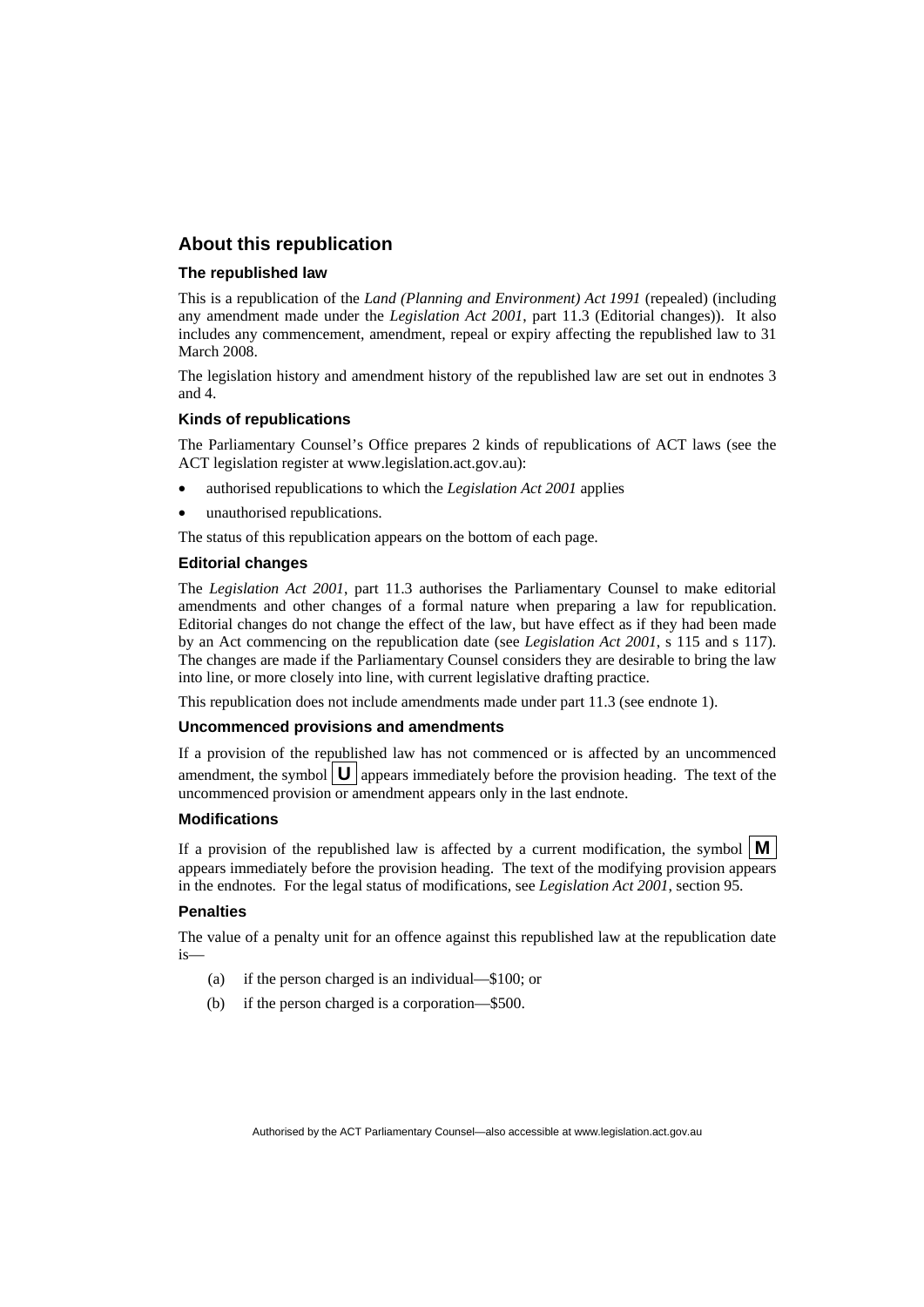

# **[Land \(Planning and Environment\)](#page-14-0)  [Act 1991 \(repealed\)](#page-14-0)**

# **Contents**

| Part 1                      | <b>Preliminary</b>                                                         |            |
|-----------------------------|----------------------------------------------------------------------------|------------|
| 1                           | Name of Act                                                                | 2          |
| 2                           | Dictionary                                                                 | 2          |
| 3                           | <b>Notes</b>                                                               | 2          |
| 4                           | Offences against Act—application of Criminal Code etc                      | 2          |
| Part 2                      | <b>Planning</b>                                                            |            |
| <b>Division 2.1</b>         | <b>Preliminary</b>                                                         |            |
| 5                           | Definitions for pt 2                                                       | 4          |
| <b>Division 2.2</b>         | Territory plan-object and effect                                           |            |
| 7                           | Object of territory plan                                                   | 6          |
| 8                           | Effect of plan                                                             | 7          |
| R <sub>39</sub><br>31/03/08 | Land (Planning and Environment) Act 1991 (repealed)<br>Effective: 31/03/08 | contents 1 |

Page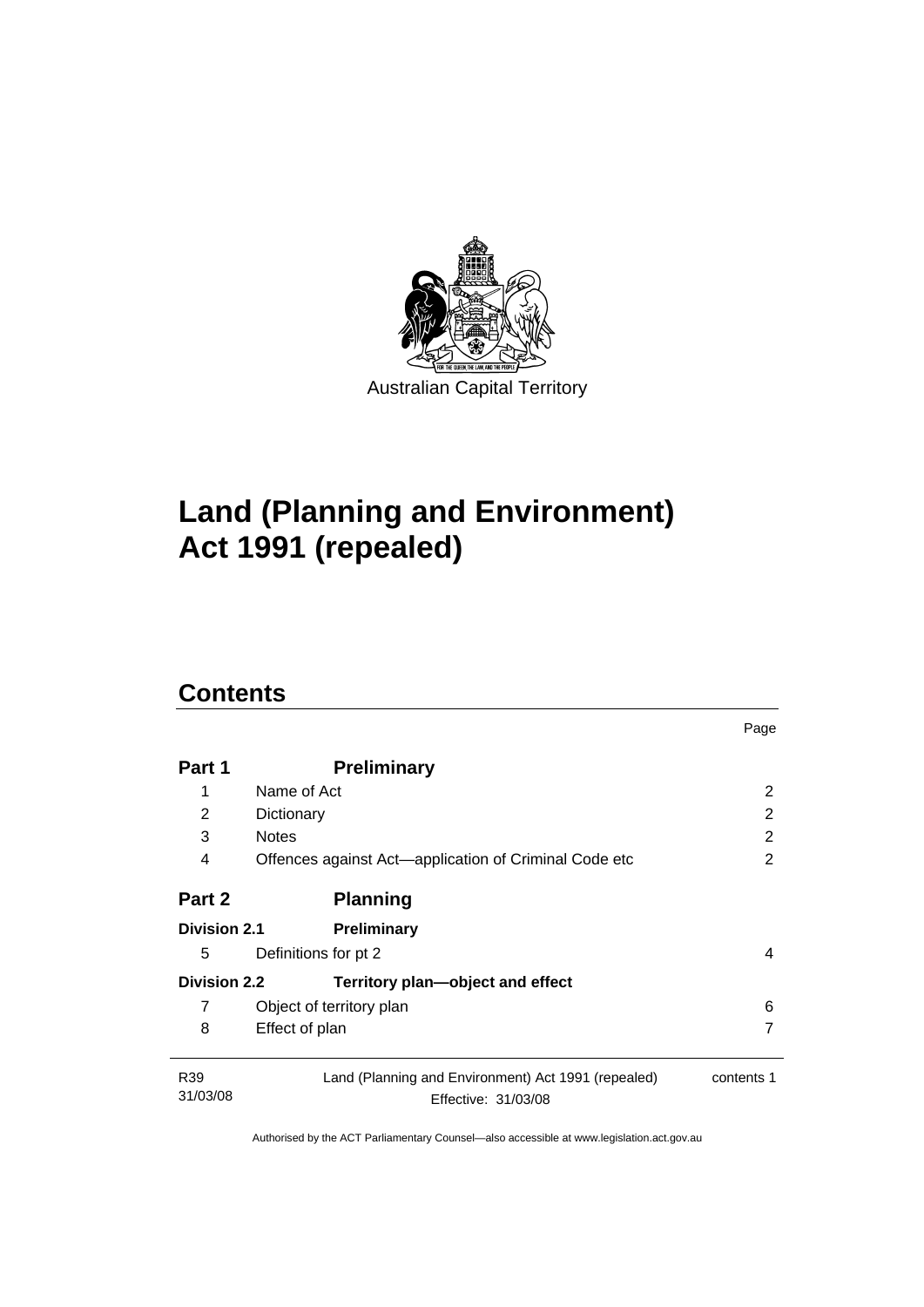|                          |                                                                            | Page              |
|--------------------------|----------------------------------------------------------------------------|-------------------|
| 9<br>12                  | Effect of draft plan variation<br>Plan not to have retrospective effect    | 7<br>8            |
|                          |                                                                            |                   |
| <b>Division 2.3</b>      | Territory plan-continuation and variation                                  |                   |
| <b>Subdivision 2.3.1</b> | <b>Territory plan</b>                                                      |                   |
| 13                       | Continuation of plan                                                       | 8                 |
| <b>Subdivision 2.3.2</b> | Preparation of variations of territory plan                                |                   |
| 14                       | Application of sdiv 2.3.2                                                  | 9                 |
| 15                       | Preparation of plan variations                                             | 9                 |
| 16                       | Consultation with conservator                                              | 9                 |
| 17                       | Consultation with heritage council                                         | 9                 |
| 18                       | Environmental reports and inquiries                                        | 9                 |
| 19                       | Public consultation-notification                                           | 10                |
| 19A                      | Public consultation-notice of interim effect etc                           | 11                |
| 19B                      | Public consultation-availability of draft plan variation etc               | 11                |
| 19C                      | Draft plan variations that do not affect rights                            | 12                |
| 20                       | Consultation with national capital authority                               | $12 \overline{ }$ |
| 21                       | Public inspection of comments                                              | 13                |
| 22                       | Revision, deferral or withdrawal of draft plan variations                  | 13                |
| <b>Subdivision 2.3.3</b> | Minister approval and consideration by Legislative<br><b>Assembly</b>      |                   |
| 23                       | Application of sdiv 2.3.3                                                  | 14                |
| 24                       | Submission of draft plan variation to Minister                             | 14                |
| 25                       | Consideration by Legislative Assembly committee                            | 16                |
| 26                       | Minister's powers                                                          | 16                |
| 27                       | Return of draft plan variation to authority                                | 17                |
| 28                       | Notice of revival of deferred draft plan variation                         | 18                |
| 29                       | Consideration of plan variation by Legislative Assembly                    | 18                |
| 30                       | Rejection of plan variation by Legislative Assembly                        | 21                |
| 30A                      | Partial rejection of plan variation by Legislative Assembly                | 21                |
| 30B                      | Partial rejection of plan variation-newspaper publication etc              | 22                |
| <b>Subdivision 2.3.4</b> | <b>Plan variations-defined land</b>                                        |                   |
| 31                       | Definition for sdiv 2.3.4                                                  | 22                |
| 32                       | Plan variations in relation to defined land                                | 22                |
| contents 2               | Land (Planning and Environment) Act 1991 (repealed)<br>Effective: 31/03/08 | R39<br>31/03/08   |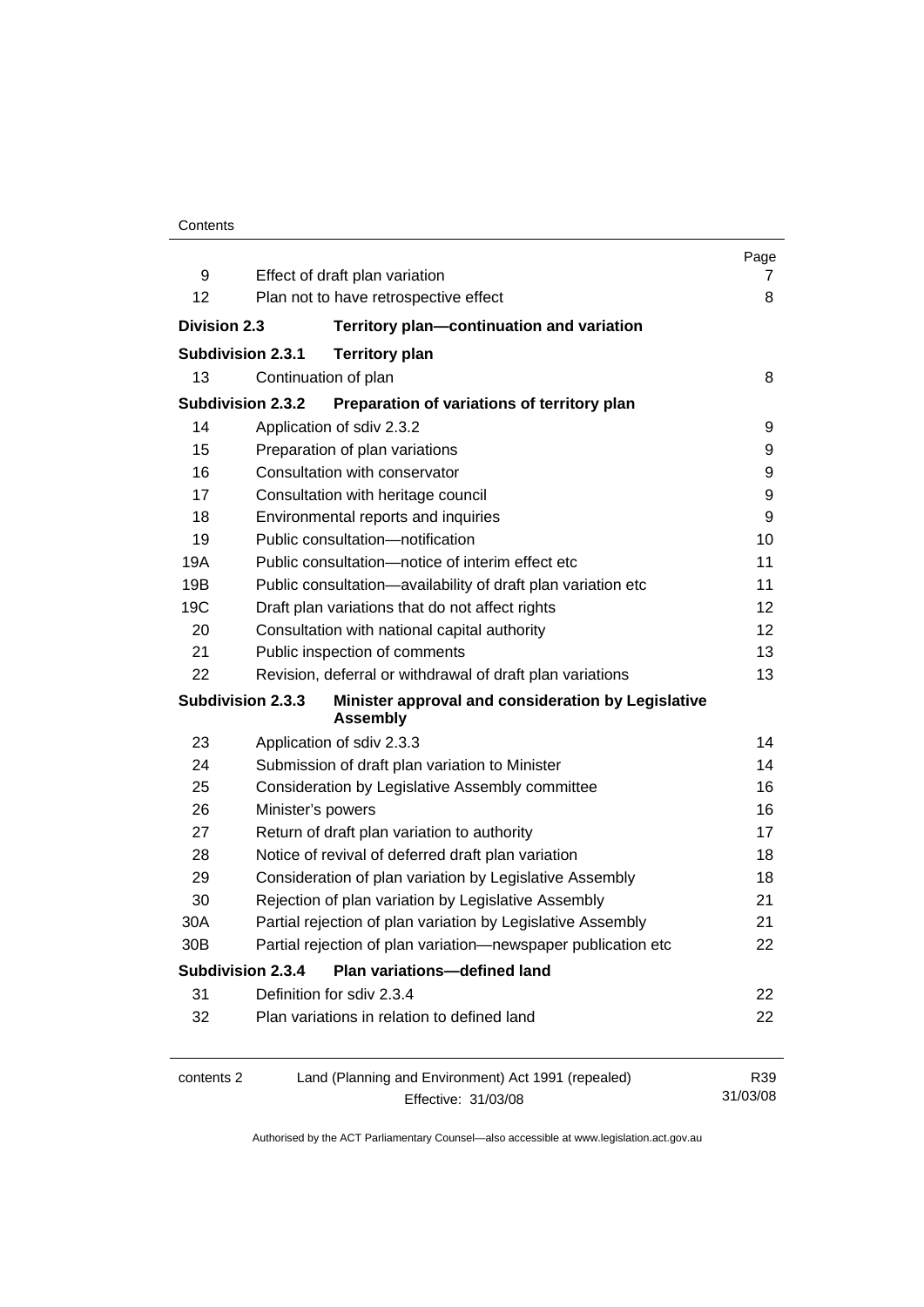|                     |                          |                                                                                   | Contents   |
|---------------------|--------------------------|-----------------------------------------------------------------------------------|------------|
| <b>Division 2.5</b> |                          | <b>Miscellaneous</b>                                                              | Page       |
| 51                  |                          |                                                                                   | 24         |
|                     |                          | Challenge to validity of provisions of plan                                       |            |
| Part 4              |                          | <b>Environmental assessments and inquiries</b>                                    |            |
| <b>Division 4.1</b> |                          | <b>Preliminary</b>                                                                |            |
| 111                 | Definitions for pt 4     |                                                                                   | 25         |
| 112                 | Proponents               |                                                                                   | 27         |
| Division 4.2        |                          | <b>Preliminary assessments</b>                                                    |            |
| 113                 | <b>Directions</b>        |                                                                                   | 27         |
| 114                 |                          | Mandatory preliminary assessments                                                 | 27         |
| 115                 | Content                  |                                                                                   | 28         |
| 116                 |                          | Submission to Minister                                                            | 28         |
| 117                 | Public inspection        |                                                                                   | 28         |
| 118                 |                          | <b>Exclusion of material</b>                                                      | 29         |
| Division 4.3        |                          | <b>Assessments</b>                                                                |            |
|                     | <b>Subdivision 4.3.1</b> | Form and content                                                                  |            |
| 119                 | Form                     |                                                                                   | 30         |
| 120                 | statements               | Content of public environment reports and environmental impact                    | 30         |
|                     | Subdivision 4.3.2        | <b>Direction of assessments</b>                                                   |            |
| 121                 |                          | Decisions to direct assessments                                                   | 30         |
| 122                 |                          | Environment Minister's power to direct assessments                                | 31         |
| 123                 | Directions               |                                                                                   | 31         |
|                     | <b>Subdivision 4.3.3</b> | Preparation, evaluation and consideration by<br><b>Legislative Assembly</b>       |            |
| 124                 |                          | Public environment reports-preparation                                            | 33         |
| 125                 |                          | Environmental impact statements-consultation and public inspection                | 33         |
| 126                 |                          | Environmental impact statements-consideration of relevant<br>comments and reports | 35         |
| 127                 |                          | Submission of reports and statements to Environment Minister                      | 35         |
| 128                 | Consultation             |                                                                                   | 35         |
| 129                 | Further information      |                                                                                   | 36         |
| 130                 | Further revision         |                                                                                   | 37         |
| R39<br>31/03/08     |                          | Land (Planning and Environment) Act 1991 (repealed)<br>Effective: 31/03/08        | contents 3 |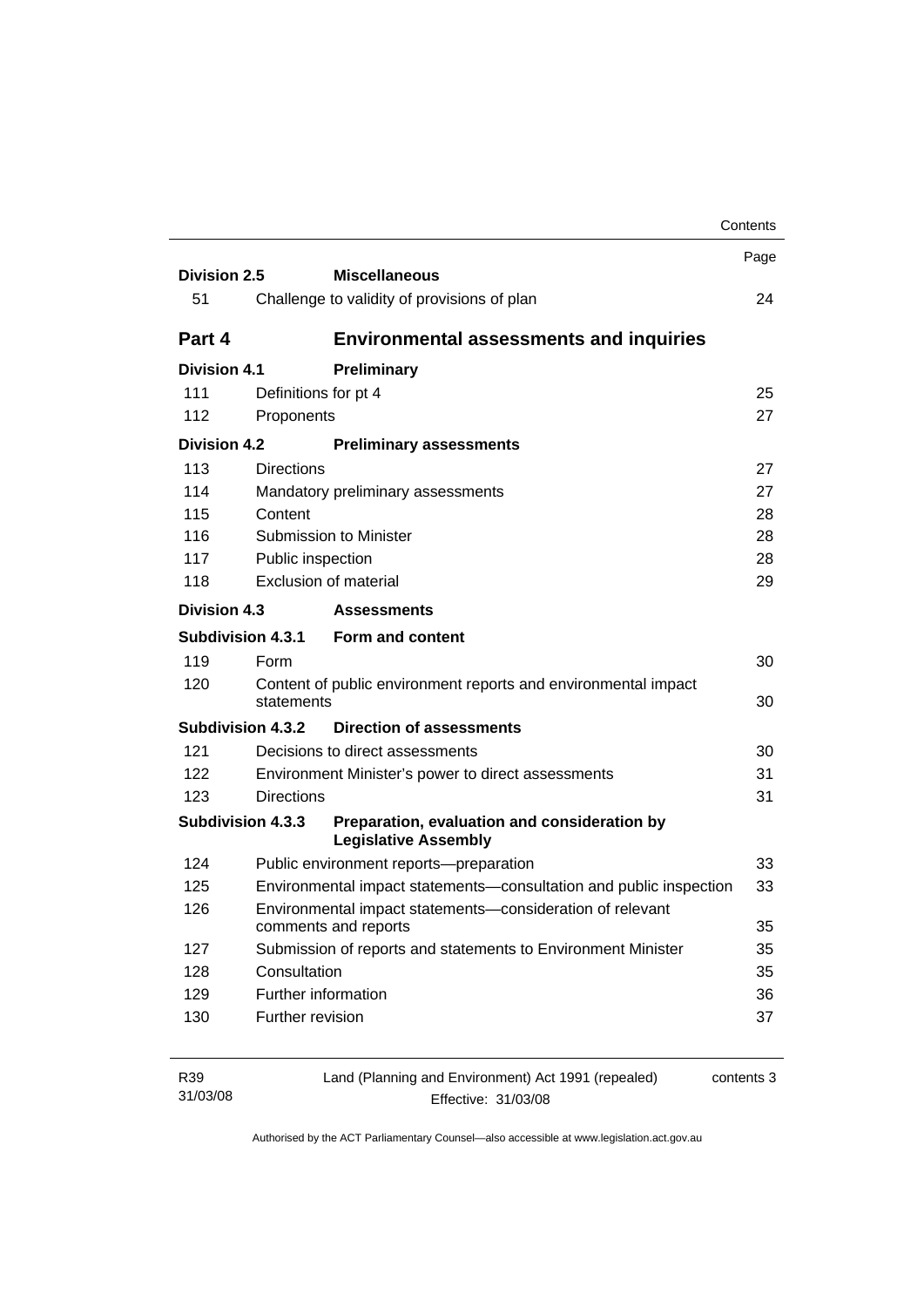| 131                 |                          | <b>Evaluation by Environment Minister</b>                                  | Page<br>37      |
|---------------------|--------------------------|----------------------------------------------------------------------------|-----------------|
| 132                 |                          | Presentation to Legislative Assembly and public inspection                 | 38              |
| 133                 |                          | Exclusion of material                                                      | 39              |
| 134                 | Exemptions               |                                                                            | 39              |
| <b>Division 4.4</b> |                          | <b>Inquiries</b>                                                           |                 |
|                     | <b>Subdivision 4.4.1</b> | Establishment of panels and terms of reference                             |                 |
| 135                 | Constitution             |                                                                            | 40              |
| 136                 |                          | <b>Combined inquiries</b>                                                  | 41              |
| 138                 |                          | Terms of reference                                                         | 41              |
| 139                 | Notification             |                                                                            | 42              |
|                     | <b>Subdivision 4.4.2</b> | <b>Inquiry reports</b>                                                     |                 |
| 140                 | Inquiry reports          |                                                                            | 42              |
| 141                 |                          | Presentation to Legislative Assembly and public inspection                 | 42              |
| 142                 |                          | <b>Exclusion of material</b>                                               | 43              |
|                     | <b>Subdivision 4.4.3</b> | <b>Procedures and powers</b>                                               |                 |
| 143                 |                          | Definitions for sdiv 4.4.3                                                 | 43              |
| 144                 |                          | Notice of inquiry hearings                                                 | 44              |
| 145                 | Public hearings          |                                                                            | 44              |
| 146                 |                          | General procedure                                                          | 45              |
| 147                 |                          | Special hearings-consultation with interested persons                      | 46              |
| 148                 |                          | Assessments for purpose of inquiries                                       | 46              |
| 149                 |                          | Powers in relation to witnesses etc                                        | 47              |
| 151                 |                          | Inspection of books and documents                                          | 48              |
| 152                 | Power of entry           |                                                                            | 48              |
| 153                 | Search warrants          |                                                                            | 49              |
| 154                 |                          | Powers of search and inspection                                            | 51              |
| 155                 |                          | Application of Criminal Code, ch 7                                         | 51              |
| 156                 |                          | Contempt of panel                                                          | 51              |
| 157                 |                          | Protection of panel members and witnesses                                  | 51              |
| Part 5              |                          | <b>Land administration</b>                                                 |                 |
| <b>Division 5.1</b> |                          | Preliminary                                                                |                 |
| 159                 |                          | Definitions for pt 5                                                       | 53              |
| contents 4          |                          | Land (Planning and Environment) Act 1991 (repealed)<br>Effective: 31/03/08 | R39<br>31/03/08 |

Effective: 31/03/08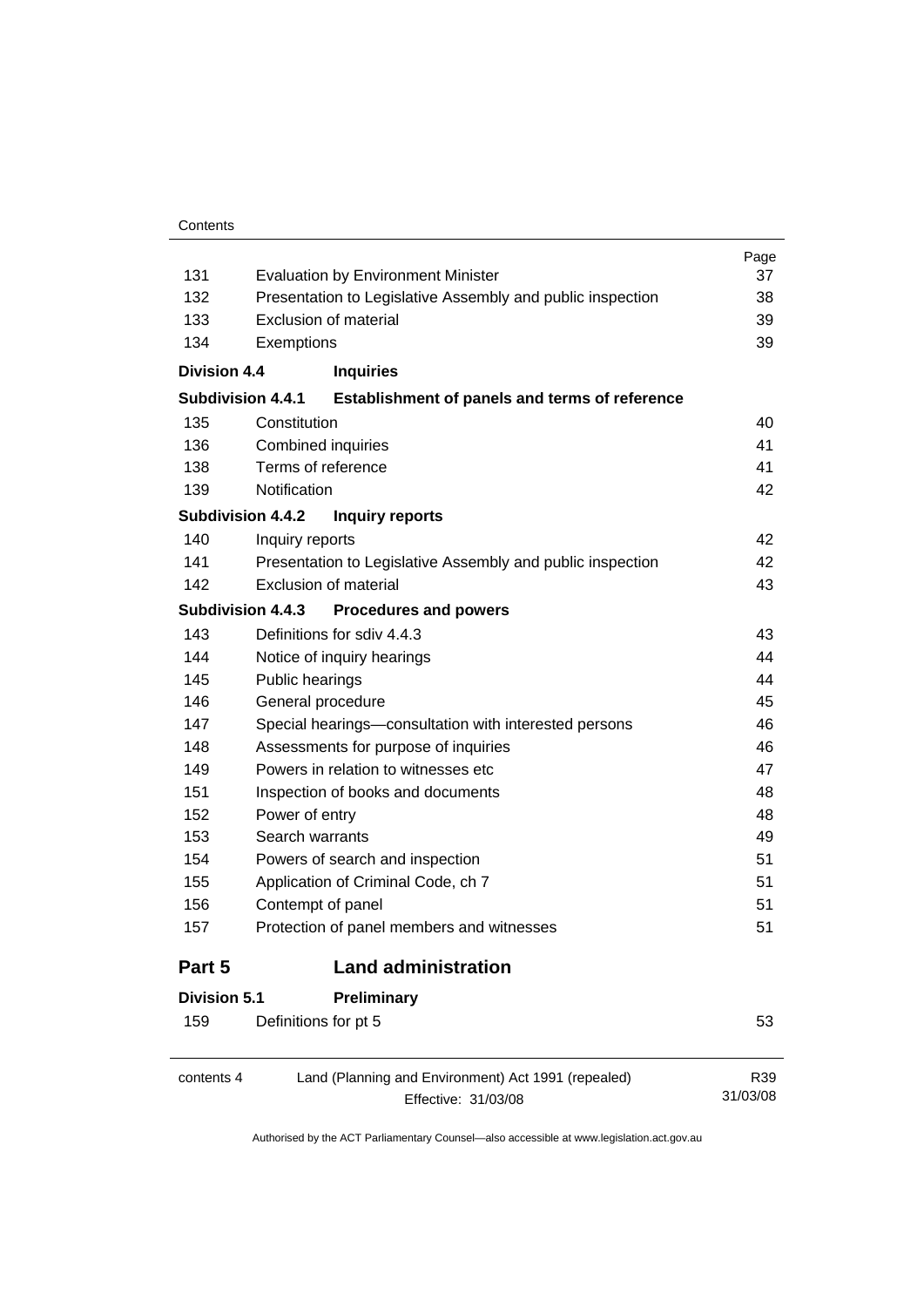| Contents |
|----------|
|----------|

| 159A                | Meaning of concessional lease for Act                                      | Page<br>55 |
|---------------------|----------------------------------------------------------------------------|------------|
| 160                 | Application of pt 5                                                        | 56         |
|                     |                                                                            |            |
| <b>Division 5.2</b> | Leases                                                                     |            |
| 160A                | <b>Effect qualified</b>                                                    | 56         |
| 160B                | Planning and land authority may grant leases                               | 56         |
| 161                 | Granting of leases                                                         | 57         |
| 163                 | Leases to community organisations                                          | 58         |
| 164                 | Special leases                                                             | 59         |
| 166                 | Inquiries and assessments in relation to granting of leases                | 60         |
| 166A                | Grants of leases after inquiries or assessments                            | 61         |
| 167                 | Eligibility for certain classes of leases                                  | 61         |
| 168                 | Authority need not grant lease                                             | 63         |
| 169                 | Payment for leases                                                         | 63         |
| 170                 | Failure to accept and execute lease                                        | 63         |
| 171                 | Grant of further residential leases                                        | 64         |
| 171A                | Grant of further rural leases                                              | 65         |
| 172                 | Grant of further leases for purposes other than residential or rural       | 67         |
| 172A                | Grant of further lease—unit titles                                         | 68         |
| 172B                | Grant of further lease-community title                                     | 68         |
| 172C                | No right to use, flow and control of water                                 | 69         |
| 173                 | Lessee's rights in relation to improvements                                | 69         |
| 174                 | Deciding value of improvements                                             | 72         |
| 175                 | Use of land for leased purpose                                             | 73         |
| 176                 | Variation of rent                                                          | 74         |
| 177                 | Review of variations of rent                                               | 74         |
| 178                 | Refund on lease surrender or termination                                   | 75         |
| 179                 | Certificates of compliance                                                 | 75         |
| 180                 | Transfer of land subject to building and development provision             | 77         |
| 181                 | Mortgage of leasehold subject to building and development provision        | 79         |
| 182                 | Land leased to be held as undivided parcel                                 | 79         |
| 183                 | Power of lessee to sublet part of building or land in certain cases        | 79         |
| <b>Division 5.3</b> | <b>Variation of leases</b>                                                 |            |
| 183A                | <b>Effect qualified</b>                                                    | 80         |
| 184                 | Application to surrender and regrant of leases                             | 80         |
| R39<br>31/03/08     | Land (Planning and Environment) Act 1991 (repealed)<br>Effective: 31/03/08 | contents 5 |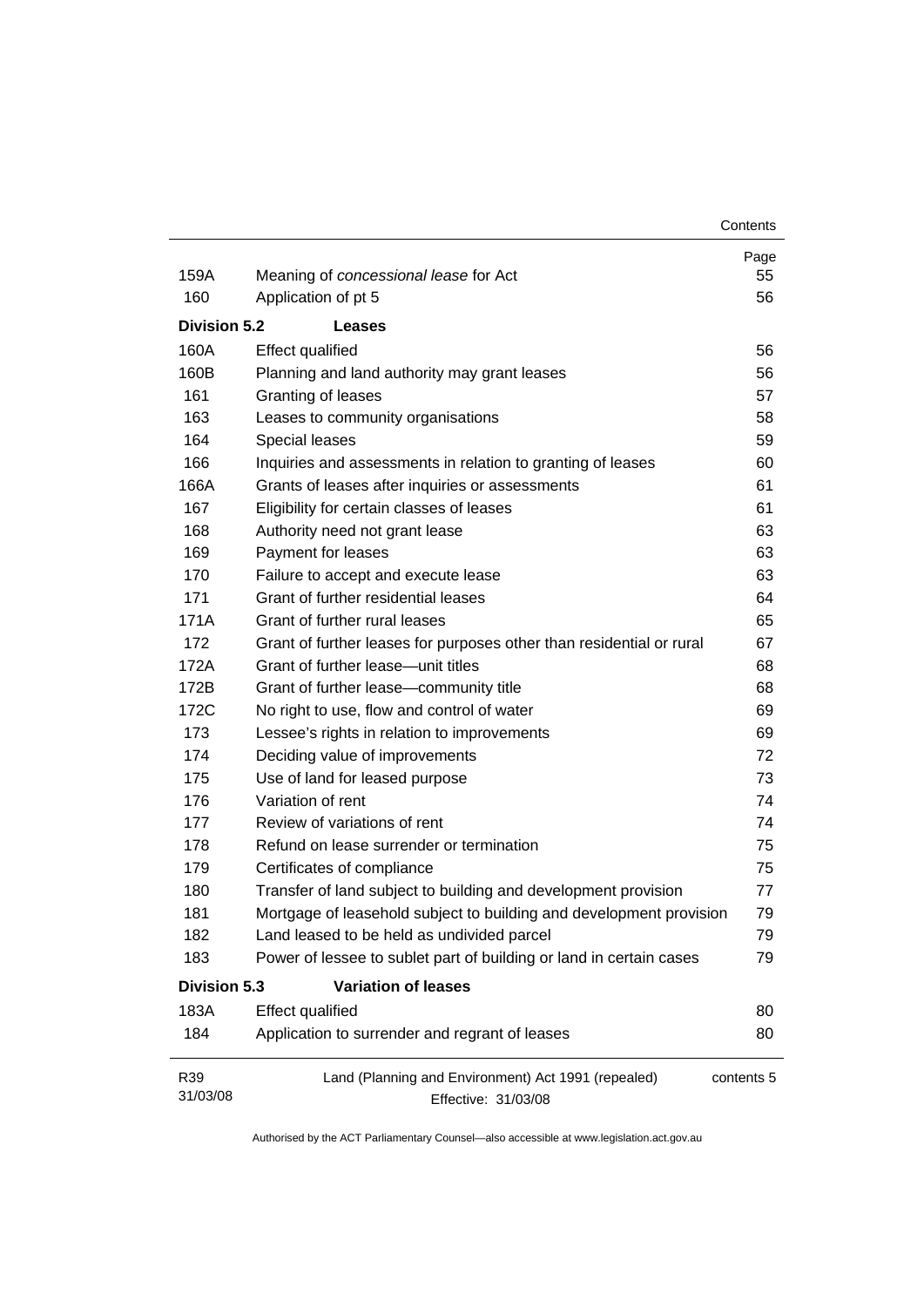| 81       |
|----------|
|          |
| 82       |
| 83       |
| 83       |
| 84       |
| 85       |
|          |
| 85       |
| 86       |
| 87       |
| 88       |
| 89       |
| 90       |
| 91       |
|          |
| 91       |
| 91       |
| 91       |
| 93       |
|          |
| 93       |
| 95       |
| 96       |
|          |
|          |
| 96       |
|          |
| 96       |
|          |
| 97       |
| 97       |
| 97       |
|          |
| R39      |
| 31/03/08 |
|          |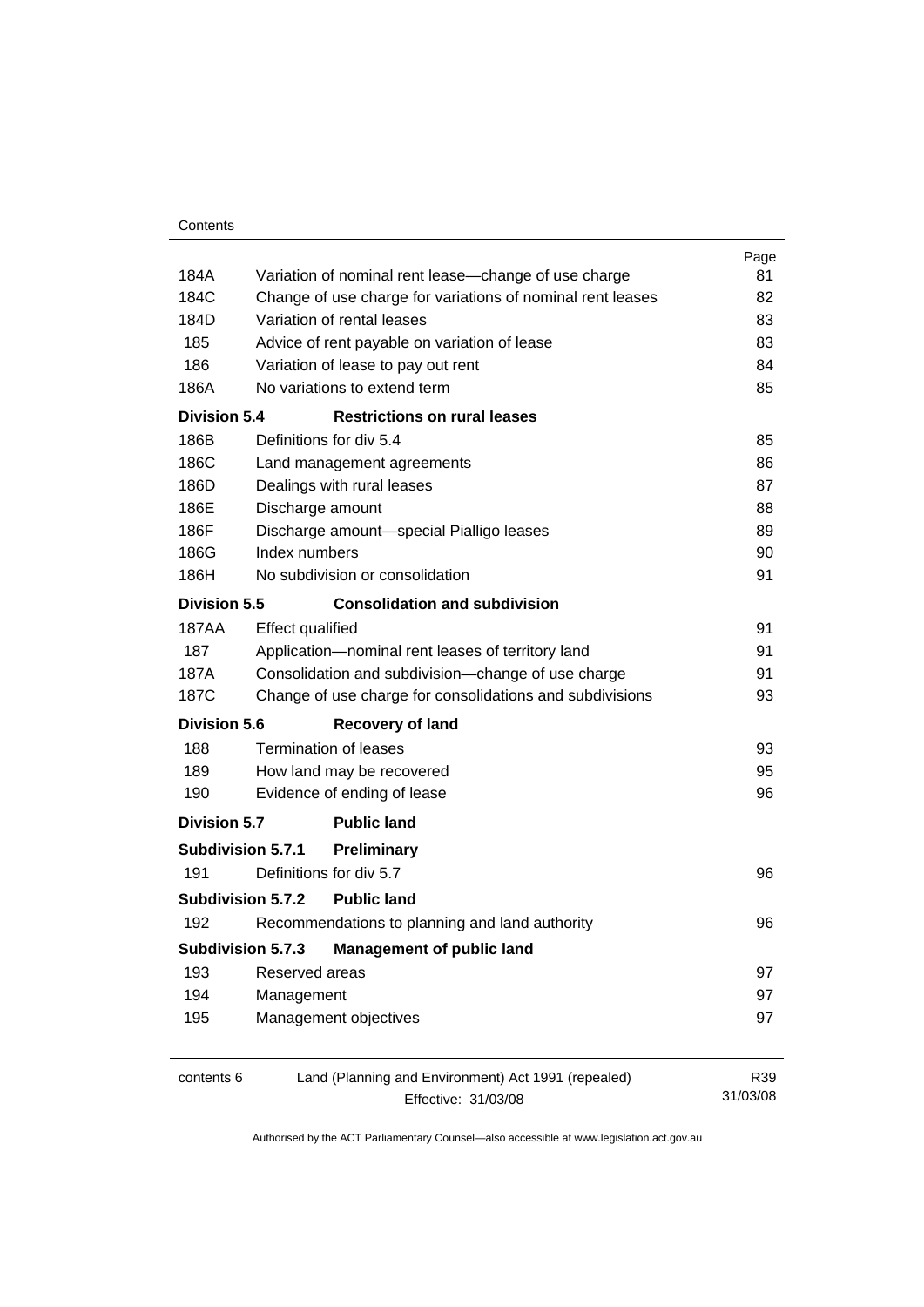| Contents |
|----------|
|----------|

|                     | <b>Subdivision 5.7.4</b><br><b>Plans of management</b>                   | Page     |
|---------------------|--------------------------------------------------------------------------|----------|
| 196                 | Content                                                                  | 99       |
| 197                 | Preparation                                                              | 99       |
| 198                 | Variations                                                               |          |
| 199                 | Environmental assessments and inquiries                                  | 99<br>99 |
| 200                 | Public consultation                                                      | 100      |
| 201                 | Revision                                                                 | 100      |
| 202                 | Submission to Minister                                                   | 101      |
| 203                 | Consideration of plan of management by Legislative Assembly<br>committee | 101      |
| 204                 | Minister's powers                                                        | 101      |
| 205                 | Referral back to conservator                                             | 102      |
| 206                 | Notice of revival of deferred draft plan of management                   | 103      |
| 207                 | Notification, presentation, disallowance and date of effect              | 103      |
|                     | <b>Subdivision 5.7.5</b><br><b>Leases and licences</b>                   |          |
| 208                 | Leases-generally                                                         | 104      |
| 209                 | Grant of leases                                                          | 104      |
| 210                 | Licences                                                                 | 105      |
| 211                 | Miner's rights in relation to public land                                | 106      |
| <b>Division 5.8</b> | <b>Miscellaneous</b>                                                     |          |
| 214                 | Lessee may surrender lease or part of lease                              | 106      |
| 215                 | Reduction of rent and relief from provisions of lease                    | 106      |
| 216                 | Access to leased land from roads and road related areas                  | 107      |
| 216A                | Notification of certain leases                                           | 108      |
| 217                 | Licences in relation to land that is not public land                     | 109      |
| 218                 | Reservation of minerals                                                  | 111      |
| 219                 | Rights to extract minerals                                               | 111      |
| 220                 | Access to lease documents and development agreements                     | 111      |
| Part 6              | <b>Approvals and orders</b>                                              |          |
| <b>Division 6.1</b> | Preliminary                                                              |          |
| 222                 | Definitions for pt 6                                                     | 113      |
| 223                 | Meaning of variation for pt 6                                            | 116      |

| R39      | Land (Planning and Environment) Act 1991 (repealed) | contents 7 |
|----------|-----------------------------------------------------|------------|
| 31/03/08 | Effective: 31/03/08                                 |            |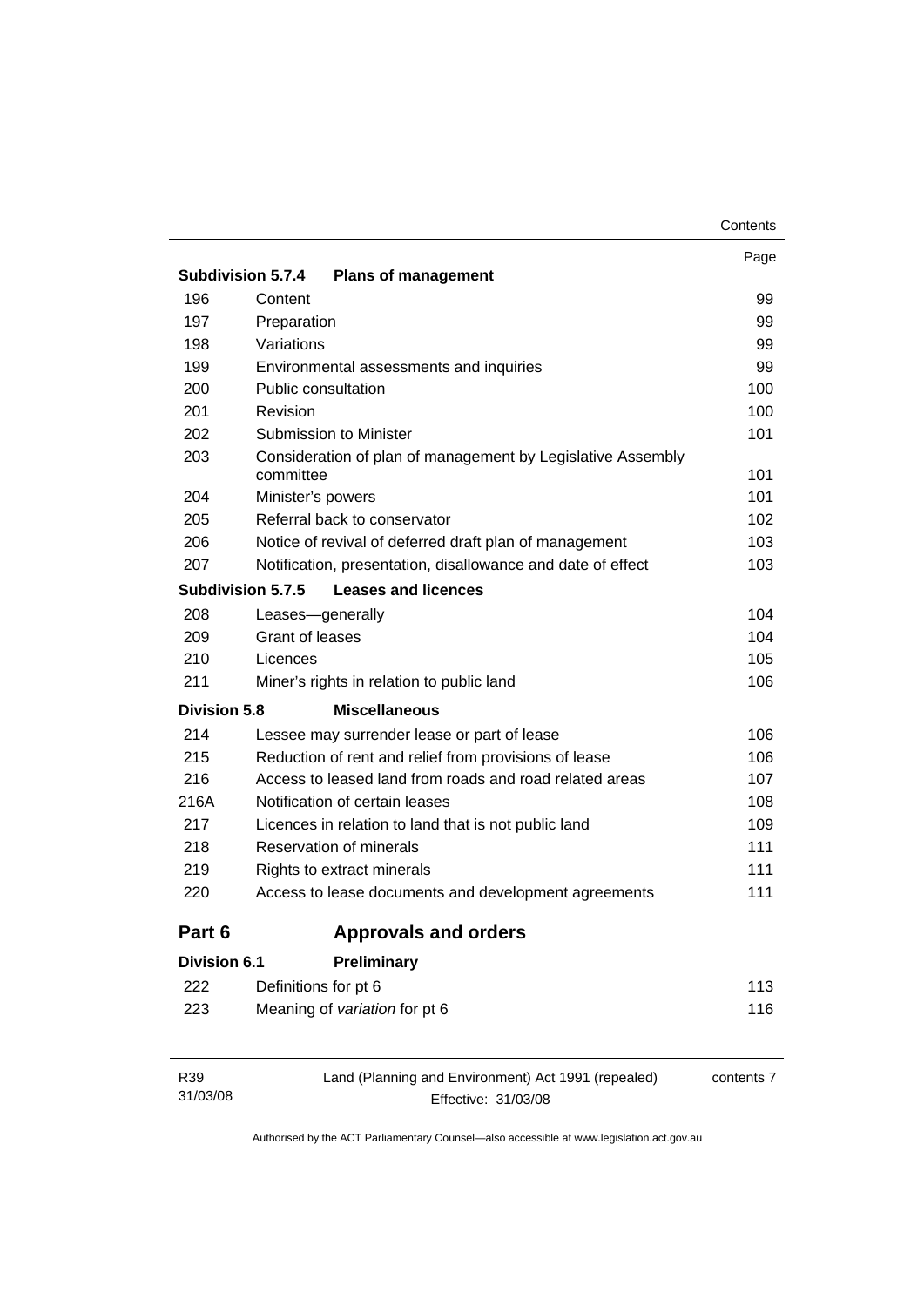#### **Contents**

|                          |                                                                       | Page |
|--------------------------|-----------------------------------------------------------------------|------|
| <b>Division 6.2</b>      | <b>Approvals</b>                                                      |      |
| <b>Subdivision 6.2.1</b> | General                                                               |      |
| 225                      | Offence-development                                                   | 117  |
| 226                      | Application to undertake development                                  | 117  |
| 227                      | Register of applications, approvals, orders and lease and development |      |
|                          | conditions                                                            | 119  |
| 228                      | Restrictions on inspection of applications                            | 121  |
| 229                      | Notice of application                                                 | 122  |
| 229A                     | Direction that applications be submitted to Minister                  | 125  |
| 229B                     | Minister may decide some applications                                 | 126  |
| 230                      | Approvals                                                             | 127  |
| 231                      | Matters to be considered by relevant authority                        | 128  |
| 232                      | Duty of applicants                                                    | 131  |
| 233                      | More information                                                      | 131  |
| 234                      | Effect of failure to give further information                         | 132  |
| 236                      | Environmental assessments and inquiries                               | 132  |
| Subdivision 6.2.2        | <b>Objections</b>                                                     |      |
| 237                      | Objections-general                                                    | 132  |
| 238                      | Inspection of objections                                              | 133  |
| 239                      | Identity of objectors                                                 | 133  |
| Subdivision 6.2.3        | <b>Approvals</b>                                                      |      |
| 242                      | Approvals-notices to applicants and registrar-general                 | 133  |
| 243                      | Notification of approval or refusal of application                    | 134  |
| 244                      | Notification if more than 1 objector                                  | 135  |
| 244A                     | Notice of decision to heritage council                                | 135  |
| 244B                     | Notice of decision to conservator                                     | 136  |
| 245                      | Conditional approvals                                                 | 136  |
| Subdivision 6.2.4        | Reconsideration of applications for approval                          |      |
| 245A                     | Definitions for sdiv 6.2.4                                            | 138  |
| 246                      | Applications for reconsideration                                      | 138  |
| 246A                     | Reconsideration of decisions                                          | 139  |
| 246B                     | No action by planning and land authority within time                  | 140  |
| 246C                     | Notice of decision on reconsideration                                 | 140  |
|                          |                                                                       |      |
|                          |                                                                       |      |

| contents 8 | Land (Planning and Environment) Act 1991 (repealed) | R39.     |
|------------|-----------------------------------------------------|----------|
|            | Effective: 31/03/08                                 | 31/03/08 |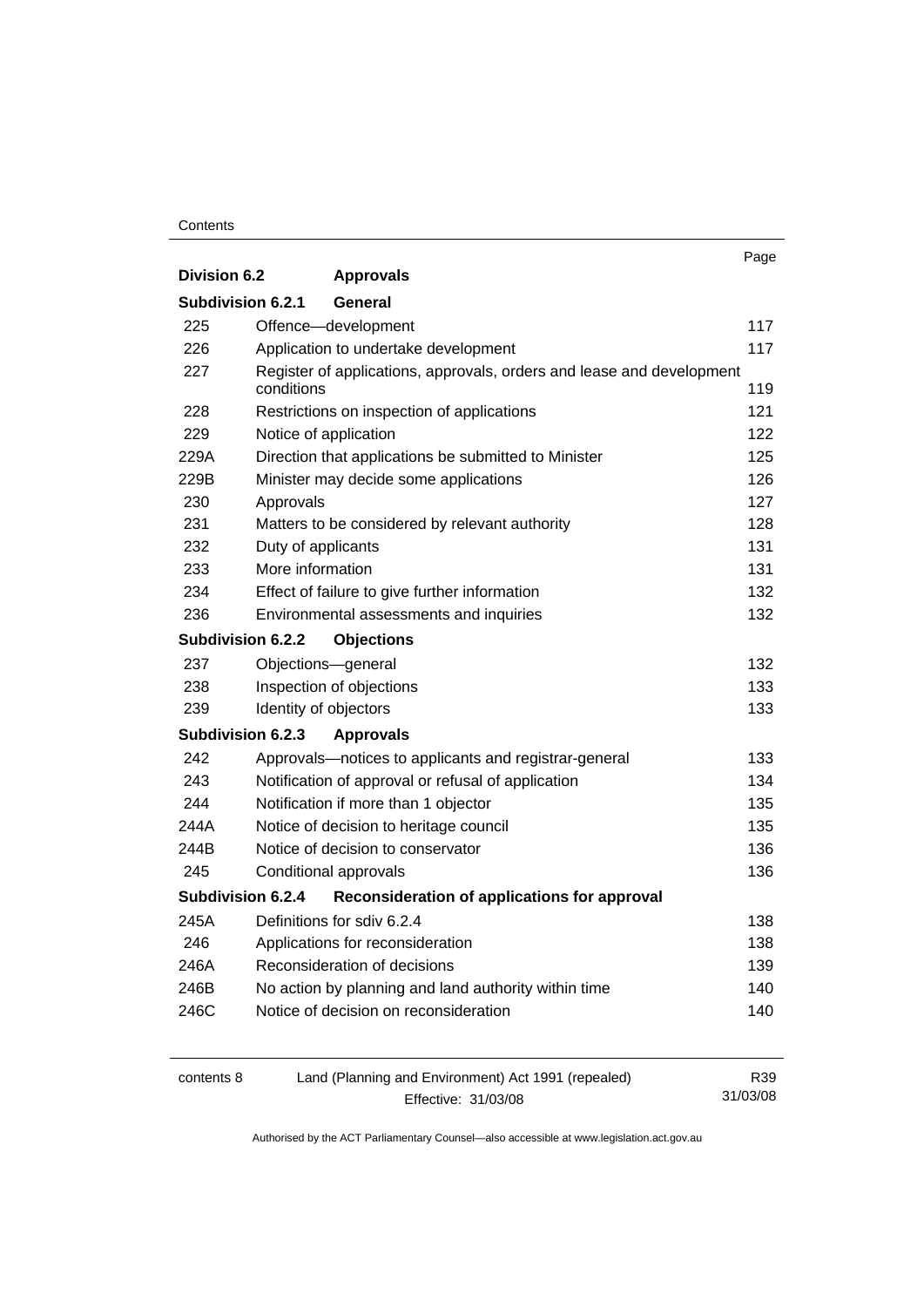|                 |                                                                               | Contents   |
|-----------------|-------------------------------------------------------------------------------|------------|
|                 |                                                                               | Page       |
|                 | Subdivision 6.2.5<br>Approvals-miscellaneous                                  |            |
| 247             | Minor amendments                                                              | 141        |
| 248             | Corrections                                                                   | 142        |
| 249             | When approvals take effect                                                    | 142        |
| 250             | Execution of approvals for variations of leases                               | 143        |
| 251             | End of approvals                                                              | 143        |
| 252             | Extension of time                                                             | 143        |
| 253             | Revocation of approval                                                        | 144        |
|                 | Subdivision 6.2.6<br><b>Powers of Supreme Court</b>                           |            |
| 253A            | Injunctions to require compliance with approvals                              | 144        |
| Division 6.3    | <b>Orders</b>                                                                 |            |
|                 | <b>Making of orders</b><br>Subdivision 6.3.1                                  |            |
| 254             | Applications to planning and land authority for orders                        | 145        |
| 254A            | Decision on application to planning and land authority for order              | 146        |
| 255             | Proposed orders on planning and land authority's own initiative               | 147        |
| 256             | Decision on proposed order on planning and land authority's own<br>initiative | 149        |
| 257             | Content of orders                                                             | 150        |
| 257A            | Notice of making of orders                                                    | 152        |
| 257B            | Who is bound by an order?                                                     | 153        |
| 258             | Contravening orders                                                           | 153        |
| 258A            | Ending of orders                                                              | 154        |
| 258B            | Notice ending orders                                                          | 154        |
|                 | <b>Rectification work</b><br>Subdivision 6.3.2                                |            |
| 259             | Definitions for sdiv 6.3.2                                                    | 155        |
| 259A            | Direction to carry out rectification work                                     | 155        |
| 259B            | Contravening direction to carry out rectification work                        | 156        |
| 259C            | Authorisation to carry out rectification work                                 | 157        |
| 259D            | Obstructing etc authorised people                                             | 157        |
| 259E            | Liability for cost of rectification work                                      | 158        |
| 259F            | Determination of criteria for deferral of rectification work cost             | 158        |
| 259G            | Application for deferral of rectification work cost                           | 158        |
| 259H            | Deferral of rectification work cost                                           | 159        |
| R39<br>31/03/08 | Land (Planning and Environment) Act 1991 (repealed)<br>Effective: 31/03/08    | contents 9 |

Effective: 31/03/08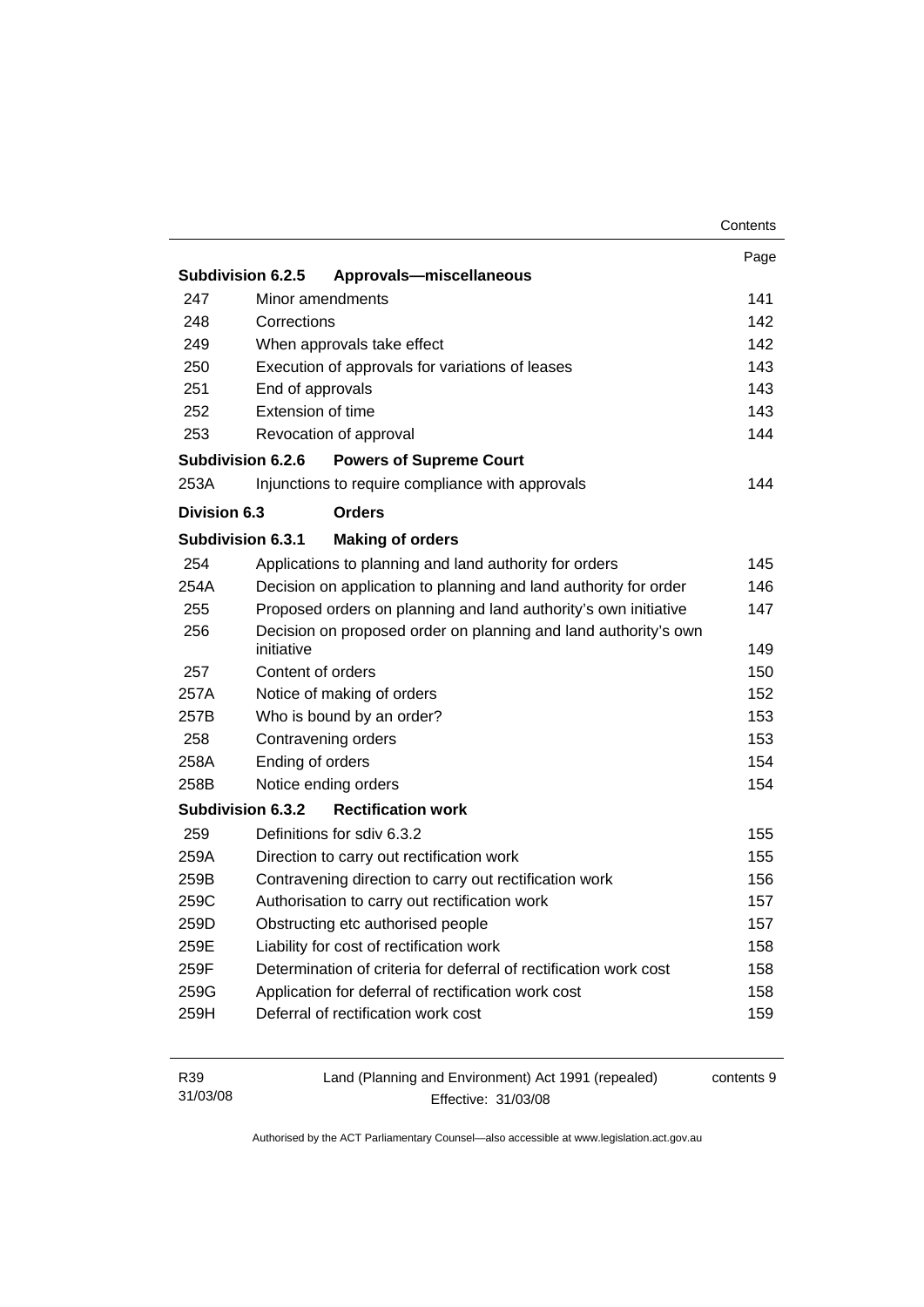#### **Contents**

|                     |                                                                |                                                                        | Page |
|---------------------|----------------------------------------------------------------|------------------------------------------------------------------------|------|
| <b>2591</b>         |                                                                | Security for deferred rectification work cost                          | 159  |
| 259J                |                                                                | Payment of deferred rectification work cost                            | 160  |
|                     | <b>Subdivision 6.3.3</b>                                       | <b>Prohibition notices and injunctions</b>                             |      |
| 260                 |                                                                | Prohibition notices-making                                             | 160  |
| 260A                |                                                                | Contravening prohibition notices                                       | 162  |
| 260B                |                                                                | Prohibition notices-ending                                             | 163  |
| 260C                |                                                                | Injunctions to restrain contravention of orders or prohibition notices | 163  |
| <b>Division 6.4</b> |                                                                | Inspection and seizure powers                                          |      |
|                     | Subdivision 6.4.1                                              | Preliminary                                                            |      |
| 262                 |                                                                | Definitions for div 6.4                                                | 164  |
| 263                 |                                                                | Appointment of inspectors                                              | 165  |
| 264                 | Identity cards                                                 |                                                                        | 165  |
| 265                 |                                                                | Power not to be exercised before identity card shown                   | 166  |
|                     | Subdivision 6.4.2                                              | <b>Inspection</b>                                                      |      |
| 266                 | Inspections etc                                                |                                                                        | 166  |
| 267                 |                                                                | Consent to entry                                                       |      |
| 269                 |                                                                | Powers of inspection                                                   |      |
| 271                 | Taking samples                                                 |                                                                        | 168  |
| 272                 |                                                                | Disposal of seized things                                              | 169  |
| 273                 | Search warrants                                                |                                                                        | 170  |
| <b>Division 6.6</b> |                                                                | <b>Miscellaneous</b>                                                   |      |
|                     | <b>Subdivision 6.6.1</b>                                       | <b>Review of decisions</b>                                             |      |
| 275                 |                                                                | AAT review-general                                                     | 171  |
| 275A                |                                                                | Approvals subject to entity's satisfaction                             | 172  |
| 276                 |                                                                | Review of decisions-objectors and third parties to approvals           | 172  |
| 277                 |                                                                | Review of decisions-orders and prohibition notices                     | 174  |
| 278                 |                                                                | Notification of objectors                                              | 174  |
| 279                 | Application for review by objectors-notification to applicants |                                                                        | 175  |
| 279A                |                                                                | Challenge to validity of certain decisions                             | 175  |
|                     | <b>Subdivision 6.6.2</b>                                       | General                                                                |      |
| 282                 |                                                                | Regulations for pt 6                                                   | 176  |
|                     |                                                                |                                                                        |      |

| contents 10 | Land (Planning and Environment) Act 1991 (repealed) | R39      |
|-------------|-----------------------------------------------------|----------|
|             | Effective: 31/03/08                                 | 31/03/08 |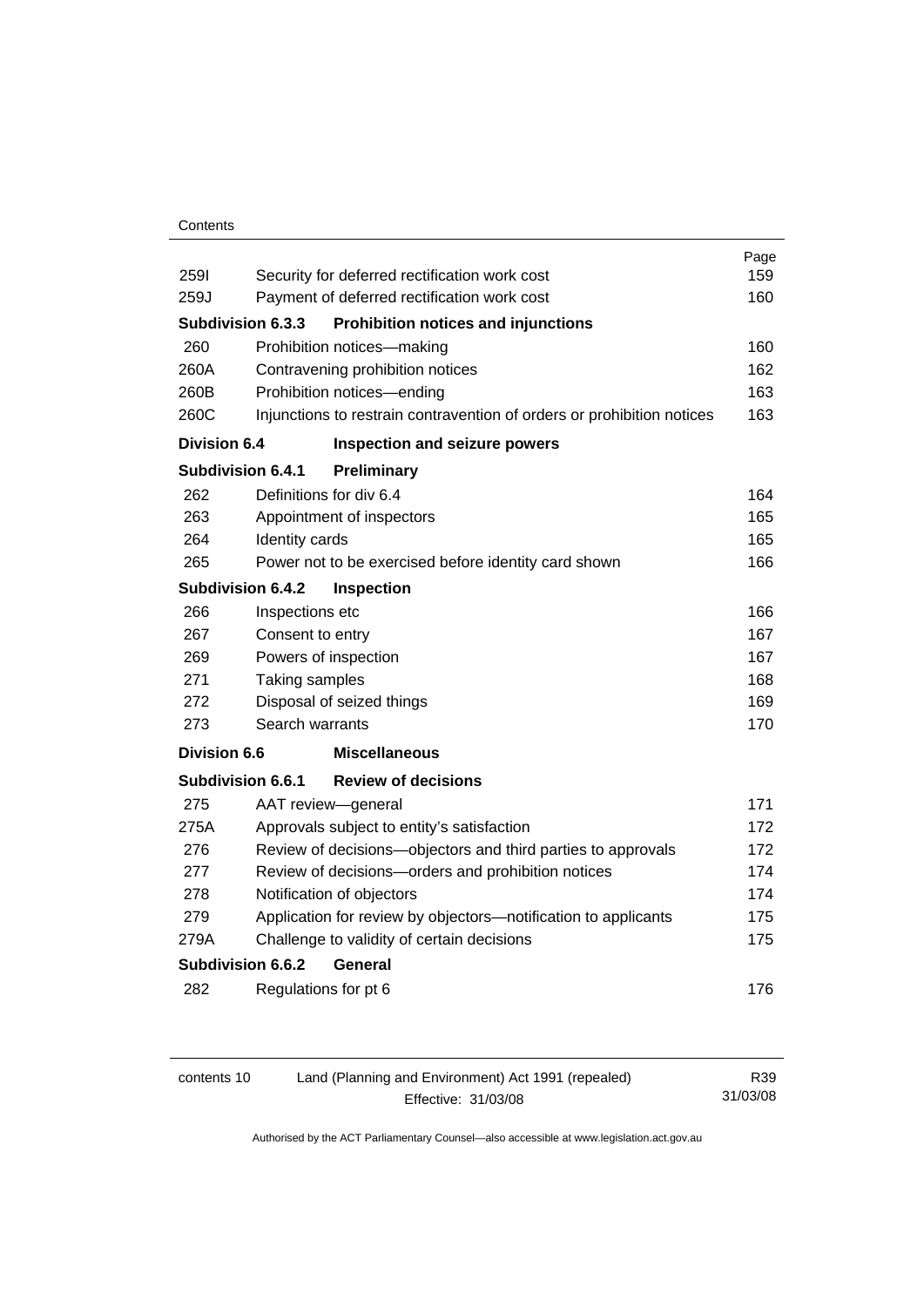|                   |                                                                            | Contents    |
|-------------------|----------------------------------------------------------------------------|-------------|
|                   |                                                                            | Page        |
| Part 7            | <b>Administrative appeals</b>                                              |             |
| 282A              | AAT review of decisions                                                    | 178         |
| Part 8            | <b>Miscellaneous</b>                                                       |             |
| 283               | Delegation by Executive                                                    | 179         |
| 284               | Power of administrative appeals tribunal and Supreme Court                 | 179         |
| 286               | Acts and omissions of representatives                                      | 180         |
| 287               | Determination of fees                                                      | 181         |
| 287A              | Approved forms                                                             | 181         |
| 288               | Regulation-making power                                                    | 181         |
| Part 9            | <b>Transitional</b>                                                        |             |
| 289               | Status of leases and licences                                              | 183         |
| 290               | Continued application of certain repealed Acts and provisions              | 183         |
| 291               | <b>Conversion of Commonwealth leases</b>                                   | 185         |
| 294               | Territory plan variation-omission of heritage places register              | 186         |
| <b>Schedule 3</b> | <b>Content of preliminary assessments</b>                                  | 189         |
| <b>Schedule 4</b> | <b>Decisions reviewable by AAT</b>                                         | 191         |
| <b>Part 4.1</b>   | Reviewable decisions under part 6                                          | 191         |
| <b>Part 4.2</b>   | Other reviewable decisions                                                 | 192         |
| <b>Schedule 5</b> | <b>Activities subject to orders</b>                                        | 196         |
| <b>Dictionary</b> |                                                                            | 198         |
| <b>Endnotes</b>   |                                                                            |             |
| R39<br>31/03/08   | Land (Planning and Environment) Act 1991 (repealed)<br>Effective: 31/03/08 | contents 11 |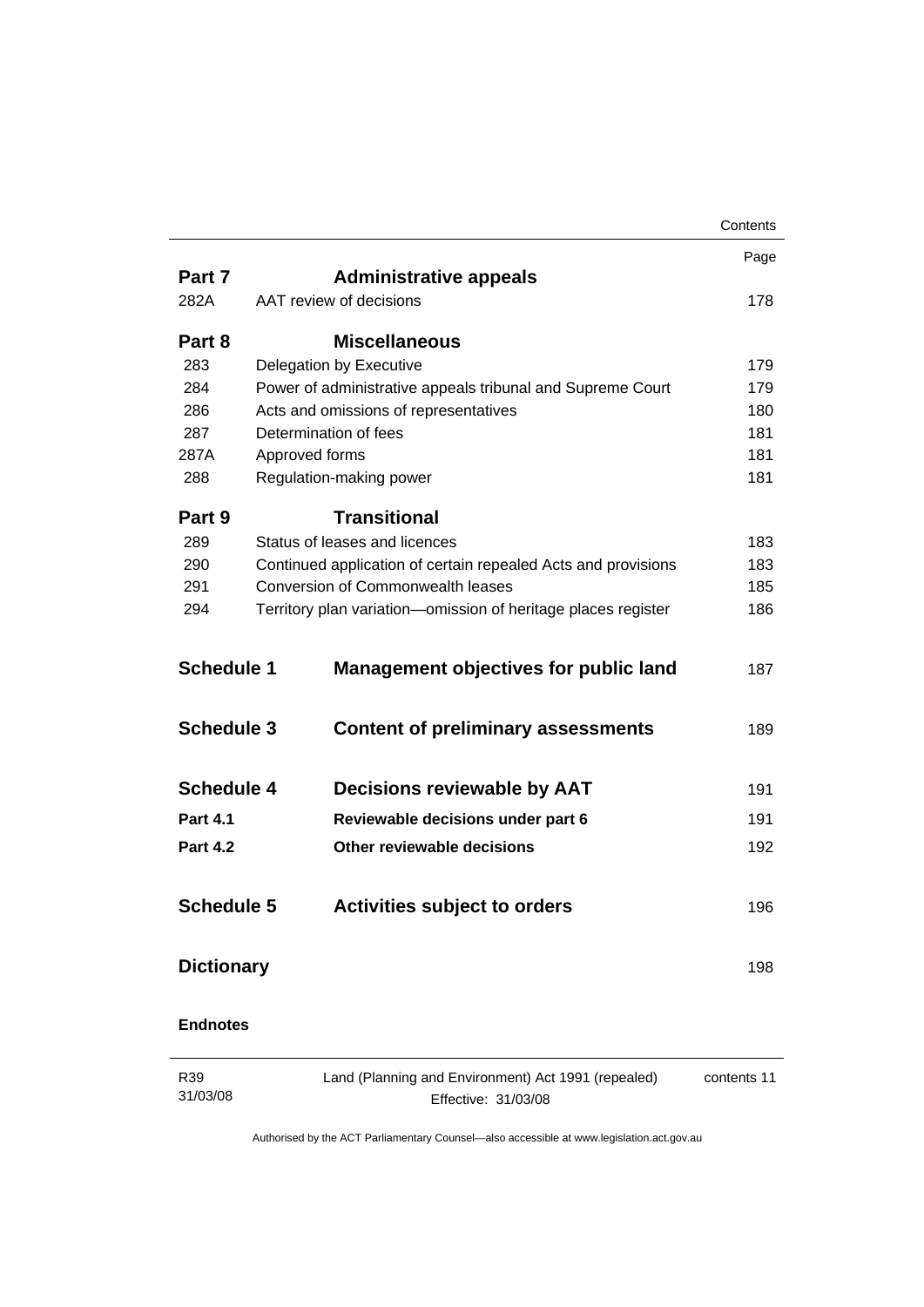|   |                        | Page |
|---|------------------------|------|
|   | About the endnotes     | 205  |
| 2 | Abbreviation key       | 205  |
| 3 | Legislation history    | 206  |
| 4 | Amendment history      | 216  |
| 5 | Earlier republications | 258  |

contents 12 Land (Planning and Environment) Act 1991 (repealed) Effective: 31/03/08

R39 31/03/08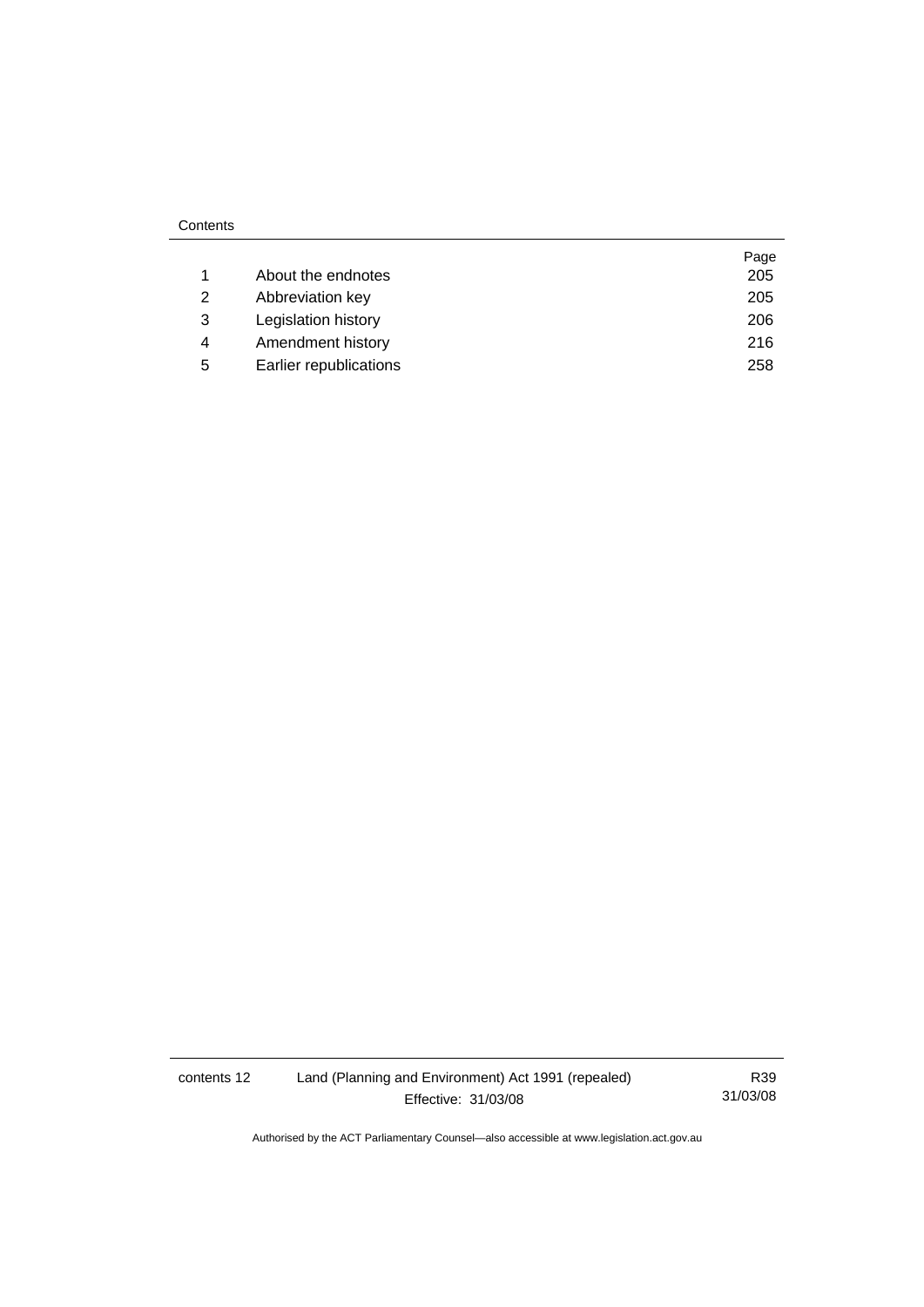<span id="page-14-0"></span>

# **Land (Planning and Environment) Act 1991 (repealed)**

An Act relating to the use of land in the ACT, and for related purposes

R39 31/03/08

l

Land (Planning and Environment) Act 1991 (repealed) Effective: 31/03/08

page 1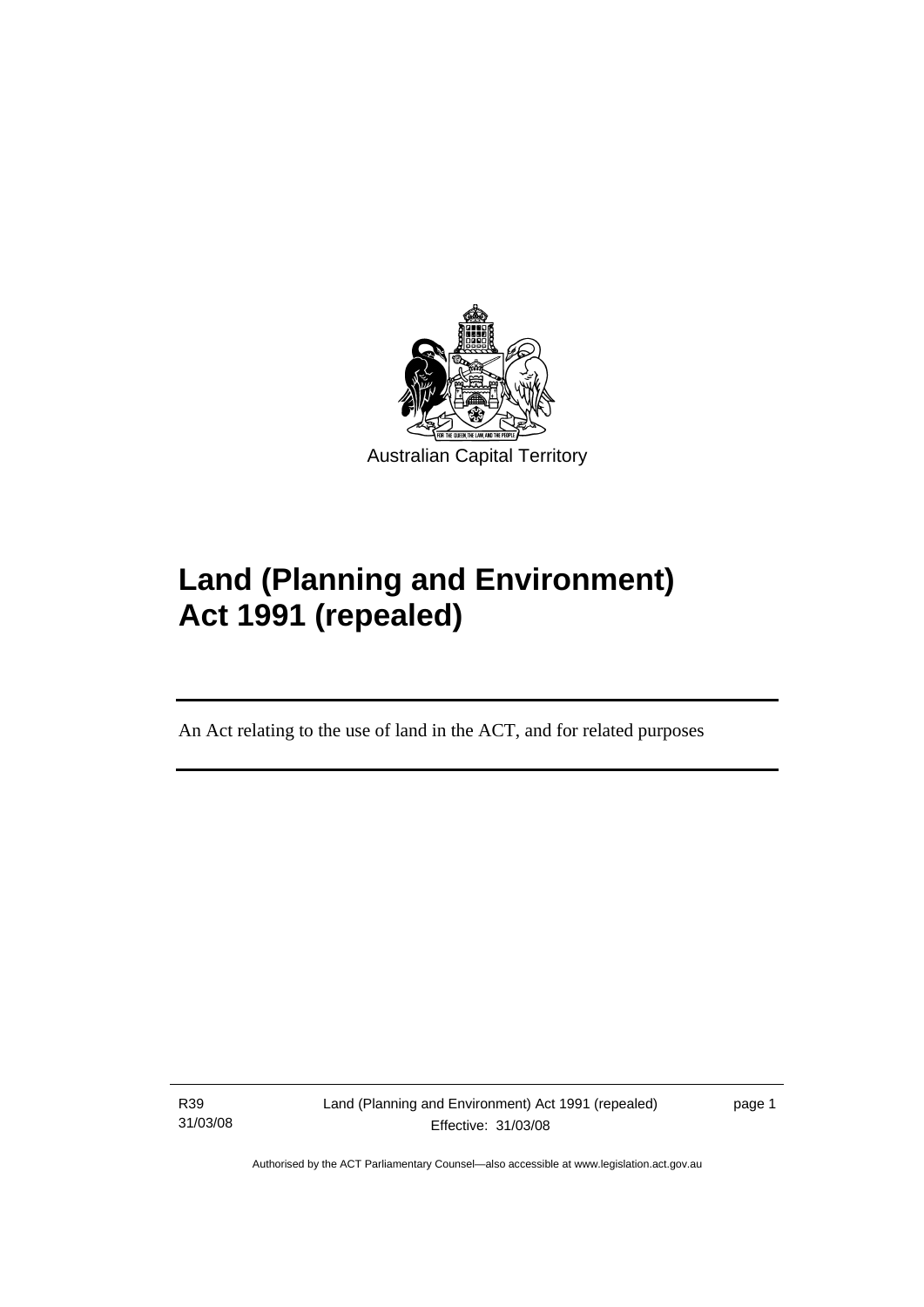#### <span id="page-15-0"></span>Part 1 **Preliminary**

Section 1

# **Part 1** Preliminary

#### **1 Name of Act**

This Act is the *Land (Planning and Environment) Act 1991*.

#### **2 Dictionary**

The dictionary at the end of this Act is part of this Act.

*Note 1* The dictionary at the end of this Act defines certain terms used in this Act, and includes references (*signpost definitions*) to other terms defined elsewhere in this Act.

> For example, the signpost definition '*order*, for part 6 (Approvals and orders)—see section 222.' means that the term 'order' is defined in that section and the definition applies to pt 6.

*Note 2* A definition in the dictionary (including a signpost definition) applies to the entire Act unless the definition, or another provision of the Act, provides otherwise or the contrary intention otherwise appears (see Legislation Act,  $s$  155 and  $s$  156 (1)).

#### **3 Notes**

A note included in this Act is explanatory and is not part of this Act.

*Note* See the Legislation Act, s 127 (1), (4) and (5) for the legal status of notes.

#### **4 Offences against Act—application of Criminal Code etc**

Other legislation applies in relation to offences against this Act.

*Note 1 Criminal Code* 

 The Criminal Code, ch 2 applies to the following offences against this Act (see Code, pt 2.1):

- s 258 (Contravening orders)
- s 259B (Contravening direction to carry out rectification work)
- s 259D (1) (Obstructing etc authorised people)

page 2 Land (Planning and Environment) Act 1991 (repealed) Effective: 31/03/08 R39 31/03/08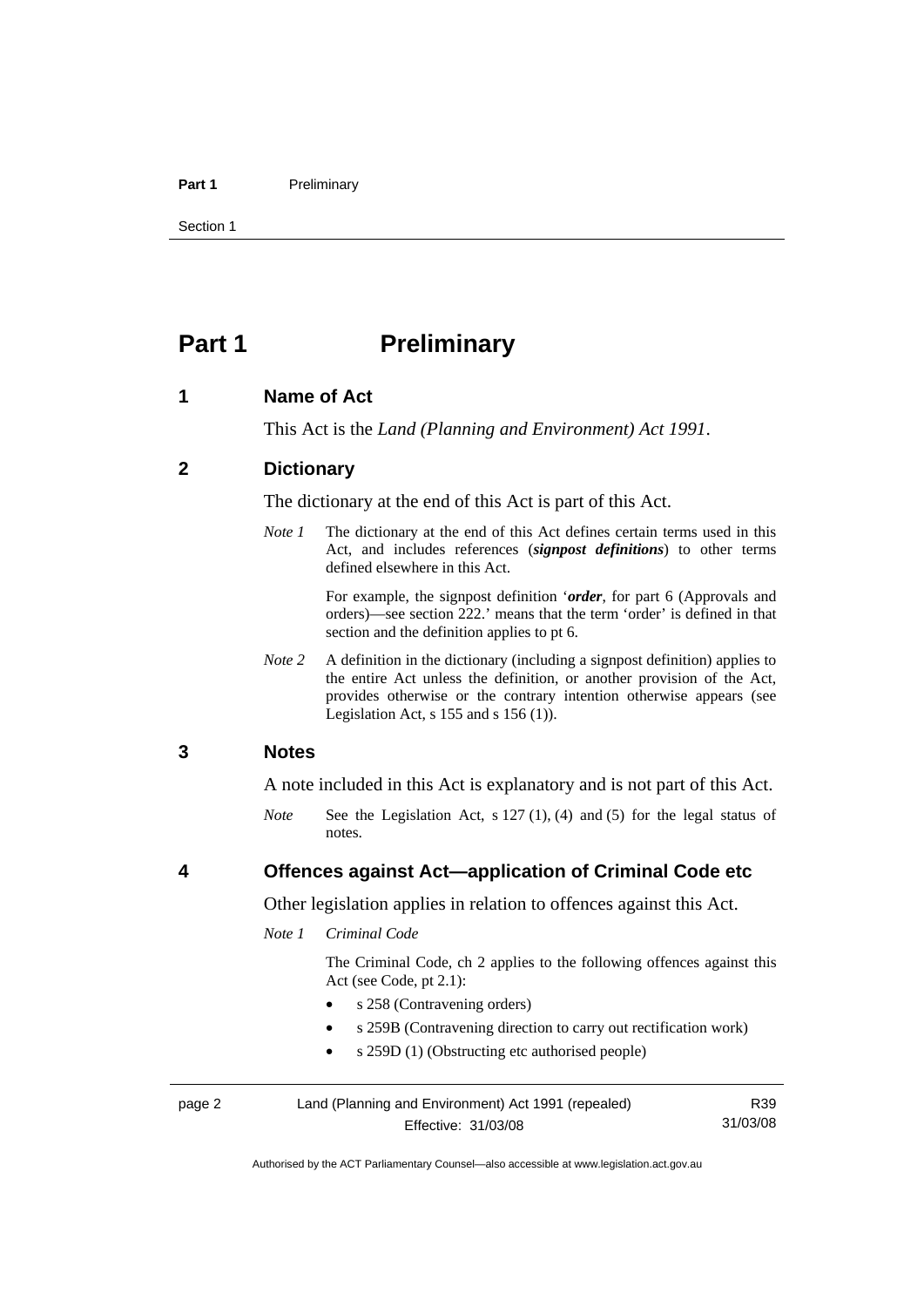- s 260A (Contravening prohibition notices)
- $s \; 264 \; (3)$  (Identity cards).

 The chapter sets out the general principles of criminal responsibility (including burdens of proof and general defences), and defines terms used for offences to which the Code applies (eg *conduct*, *intention*, *recklessness* and *strict liability*).

*Note 2 Penalty units*

 The Legislation Act, s 133 deals with the meaning of offence penalties that are expressed in penalty units.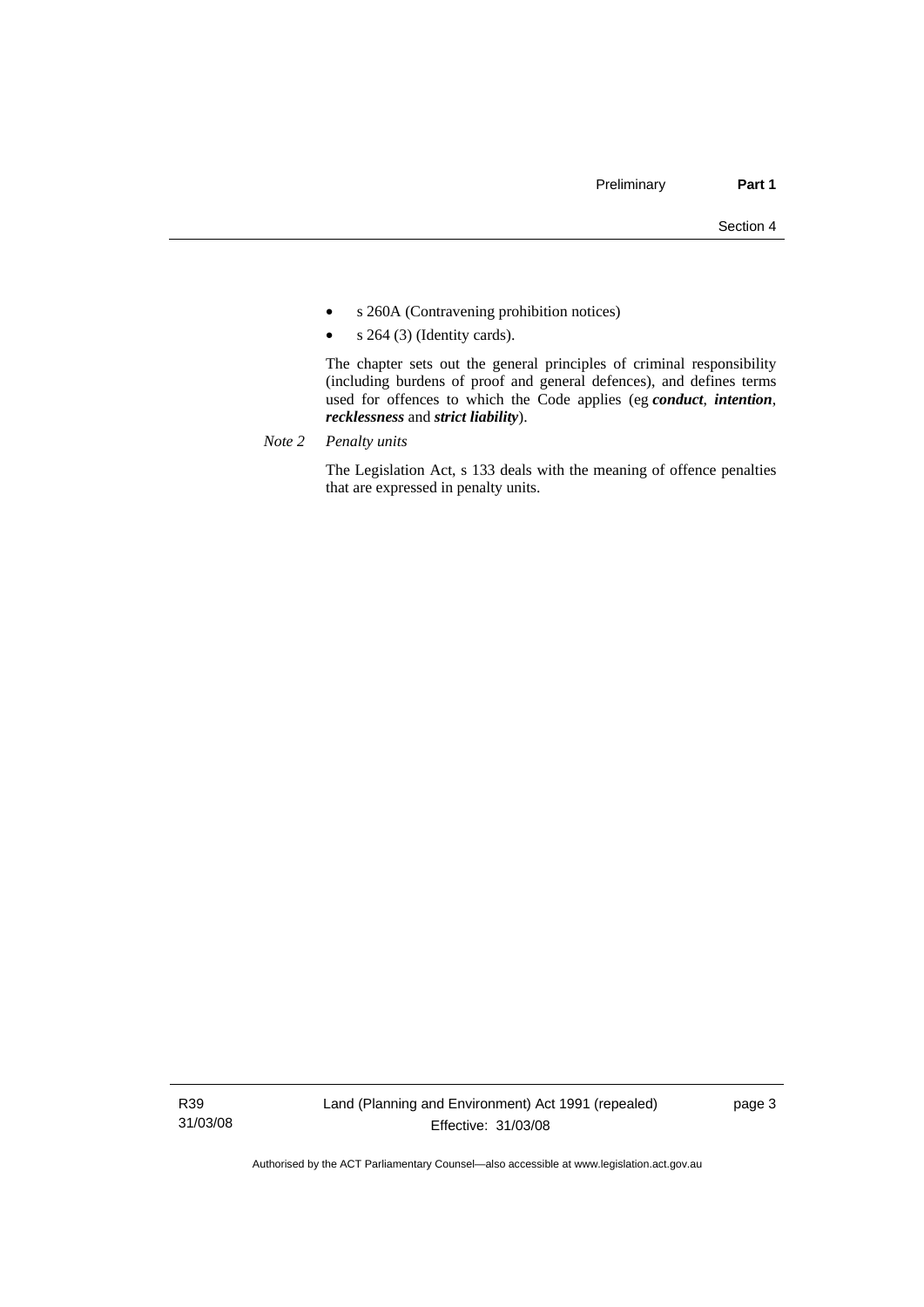<span id="page-17-0"></span>**Part 2** Planning<br>**Division 2.1** Prelimina **Division 2.1** Preliminary Section 5

# **Part 2 Planning**

# **Division 2.1 Preliminary**

#### **5 Definitions for pt 2**

In this part:

*background papers*, in relation to a draft plan variation or a plan variation means—

- (a) an explanatory statement; and
- (b) a copy of—
	- (i) any relevant direction of the Minister; and

*Note* The Minister may give directions under this Act, s 26 and s 94 (1) (b) and the *Planning and Land Act 2002*, s 12 (1) (b).

- (ii) any submission of the conservator mentioned in section 16, including any preliminary draft plan of management (prepared under subdivision 5.7.4) accompanying such a submission; and
- (iii) any recommendation or submission made by the heritage council and mentioned in section 17 (Consultation with heritage council); and
- (iv) any relevant environmental report; and
- (v) the report of any relevant inquiry; and
- (vi) the report of any other inquiry relating to the variation; and
- (c) a statement, by the planning and land authority, of the reasons for any inconsistency between the draft plan and—
	- (i) a direction mentioned in paragraph (b) (i); or

| page 4 | Land (Planning and Environment) Act 1991 (repealed) | R <sub>39</sub> |
|--------|-----------------------------------------------------|-----------------|
|        | Effective: 31/03/08                                 | 31/03/08        |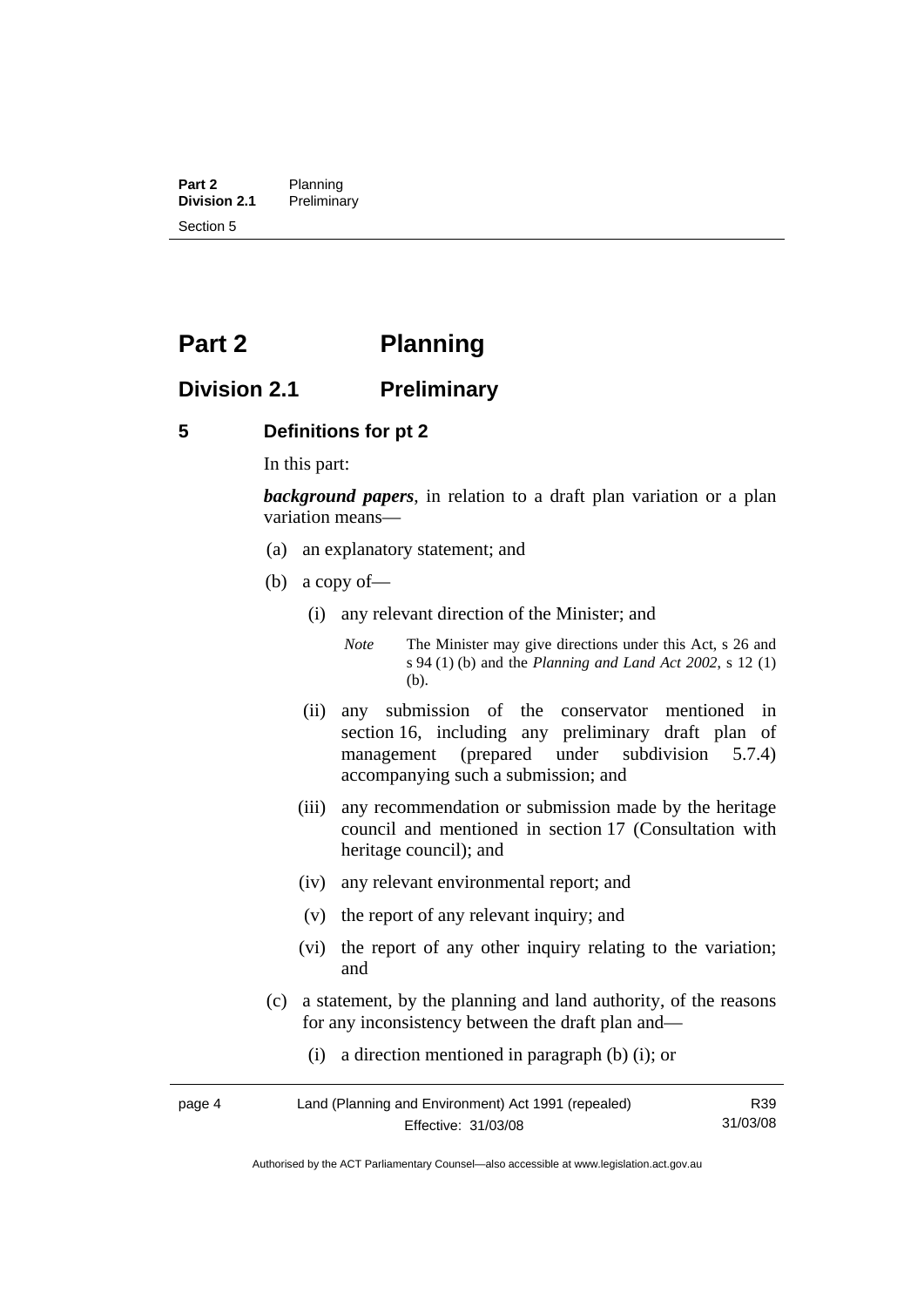- (ii) a submission of the conservator mentioned in paragraph (b) (ii); or
- (iii) any recommendation or submission made by the heritage council and mentioned in section 17 (Consultation with heritage council); and
- (iv) a recommendation in a report mentioned in paragraph (b)  $(iv)$ ,  $(v)$  or  $(vi)$ ; and
- (d) any other documents—
	- (i) considered by the authority to be necessary or useful in explaining the draft plan variation; and
	- (ii) designated by the authority in writing as background papers.

*consultation notice*—see section 19 (Public consultation notification).

*development*, in relation to land, means—

- (a) the erection, alteration or demolition of a building on that land; or
- (b) the carrying on of work on that land; or
- (c) the use or change of use of that land; or
- (d) the use or change of use of a building or works on that land; or
- (e) the subdivision or consolidation of that land; or
- (f) the display of signs or advertising material on that land.

#### *draft plan variation*—

 (a) means a draft plan variation prepared by the planning and land authority under section 15 (Preparation of plan variations) and—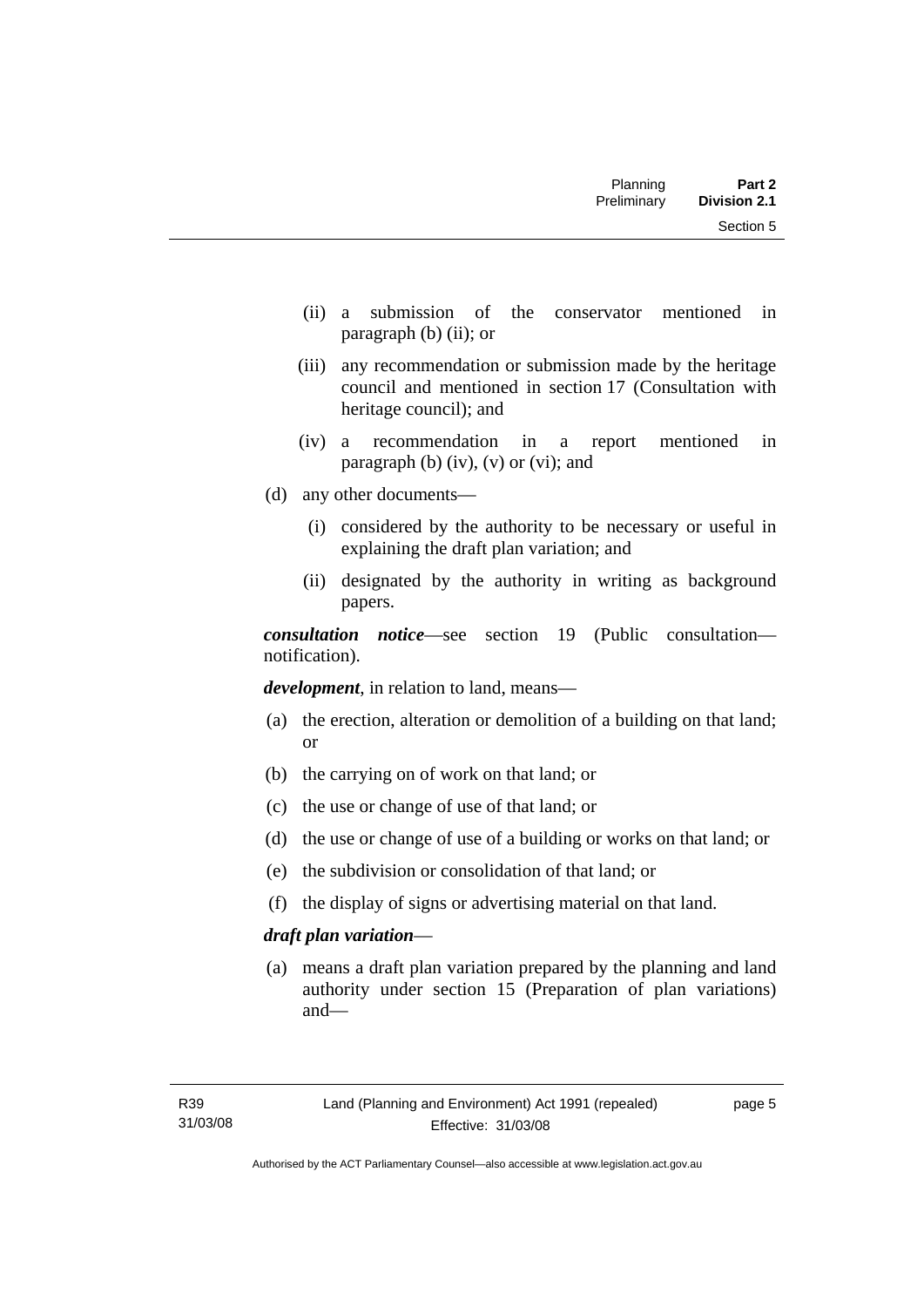- <span id="page-19-0"></span> (i) if section 19C (Draft plan variations that do not affect rights) does not apply—notified under section 19 (Public consultation—notification); or
- (ii) if section 19C applies—notified in the legislation register under section 19C (2); and
- (b) for a draft plan variation that has been revised under section 22 (1) (a) or 27—includes the draft plan variation as revised.

*environmental report* means—

- (a) a preliminary assessment under division 4.2; or
- (b) a report under section 128; or
- (c) an assessment.

*land* includes water.

*national capital plan* means the plan approved under the *Australian Capital Territory (Planning and Land Management) Act 1988* (Cwlth), section 19.

*Note* A reference to an instrument under a law includes a reference to the instrument as amended from time to time (see Legislation Act, s 102)

*variation*, in relation to the plan, includes the revocation of the plan and its substitution with a new plan.

# **Division 2.2 Territory plan—object and effect**

#### **7 Object of territory plan**

- (1) The object of the plan is to ensure, in a way not inconsistent with the national capital plan, that the planning and development of the ACT provides the people of the ACT with an ecologically sustainable, healthy, attractive, safe and efficient environment in which to live, work and have their recreation.
- (2) The plan must set out the planning principles and policies for giving effect to its object.

| page 6 | Land (Planning and Environment) Act 1991 (repealed) | R39      |
|--------|-----------------------------------------------------|----------|
|        | Effective: 31/03/08                                 | 31/03/08 |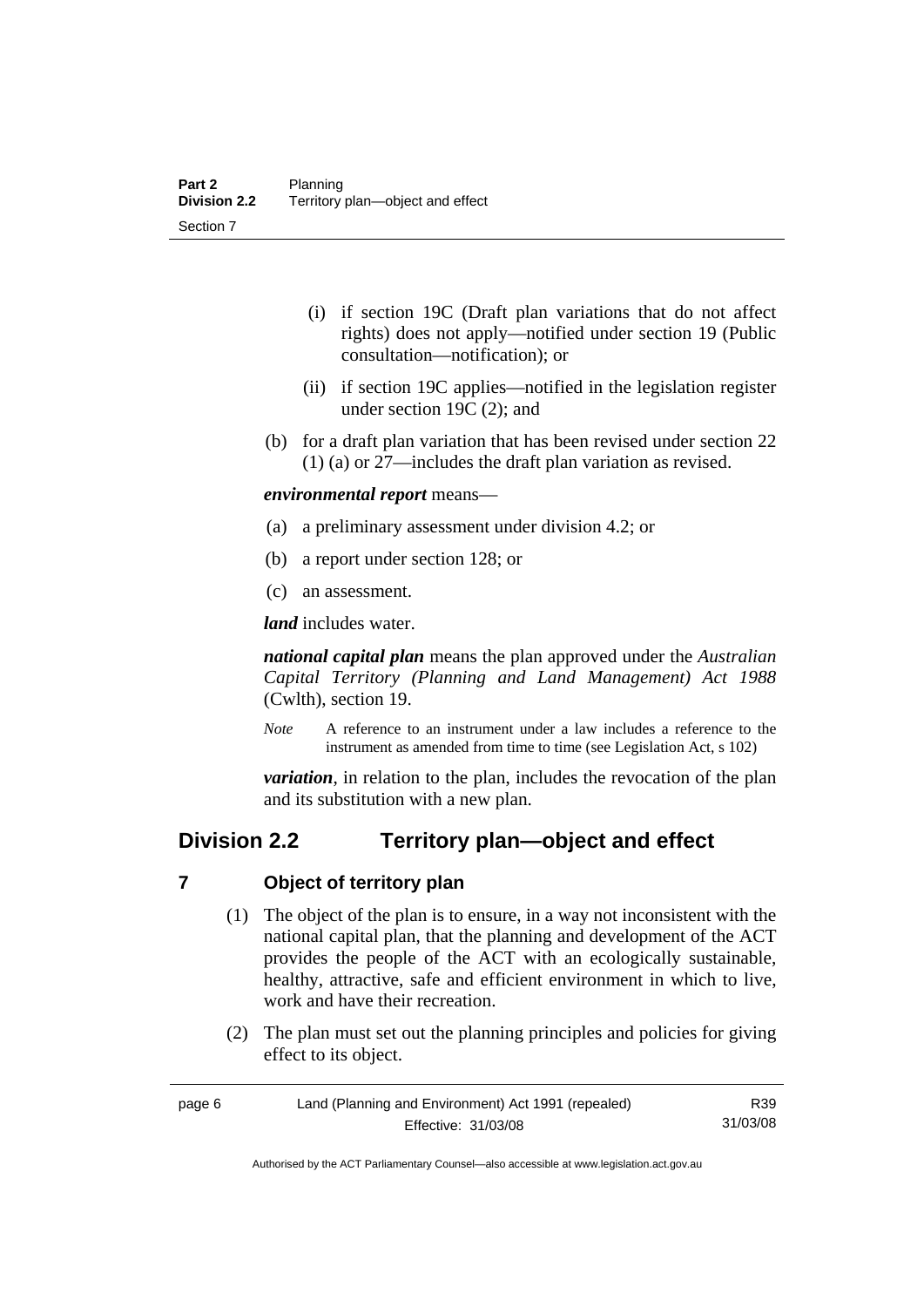- <span id="page-20-0"></span> (3) For giving effect to the object of the plan and the principles and policies mentioned in subsection (2), the plan may—
	- (a) set out specific objectives and policies; and
	- (b) specify purposes for which land may be used; and
	- (c) identify land for subdivision 2.3.4, specifying in addition the principles and policies for its development; and
	- (d) for division 5.7—identify an area of land as public land and reserve it for a purpose specified in section 193; and
	- (e) provide for other matters relevant to the exercise of the powers of the Territory, the Executive or a territory authority under a territory law, or the administrative review of the exercise of those powers; and
	- (f) provide for other matters that are necessary or convenient.

# **8 Effect of plan**

The Territory, the Executive, a Minister or a territory authority must not do any act, or approve the doing of any act, that is inconsistent with the plan.

# **9 Effect of draft plan variation**

- (1) This section applies to a draft plan variation if a consultation notice states that it applies.
- (2) The Territory, the Executive, a Minister or a territory authority must not, during the defined period or a period stated in the consultation notice, whichever is shorter, do or approve the doing of anything that—
	- (a) would be inconsistent with the plan if it were varied in accordance with the draft variation; or
	- (b) is inconsistent with the plan.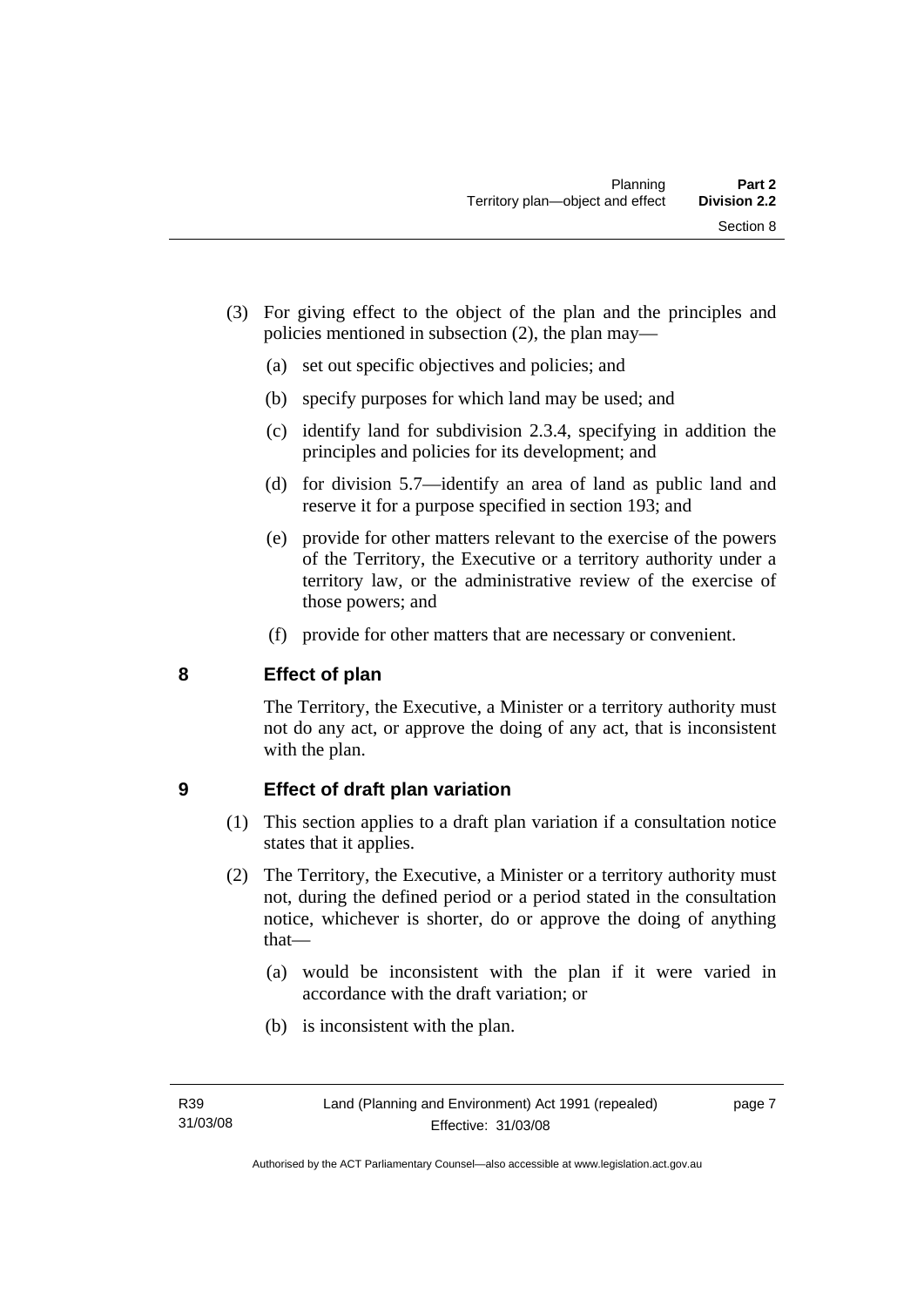- <span id="page-21-0"></span> (3) If a draft plan variation to which this section applies is deferred under section 22 (1) (b) or section 27 (a), this section does not apply in relation to that draft variation during the period of its deferral.
- (4) In this section:

*defined period* means the period beginning on the day when the draft plan variation is notified under the Legislation Act (see section 19 (Public consultation—notification)) and ending at the end of the day before—

- (a) the date the draft variation comes into effect; or
- (b) the date the corresponding plan variation is rejected by the Legislative Assembly; or
- (c) the date the draft variation, or the corresponding plan variation, is withdrawn under section 22 (1) (c), section 27 (a) or section 30A (3) (b).

*draft plan variation* includes a provision of a draft plan variation.

#### **12 Plan not to have retrospective effect**

If, immediately before the plan comes into effect under this Act, it would be lawful to use any land in a particular way in the exercise of a right derived from an estate in that land, the plan does not prevent the use of that land in that way during the term of the estate.

# **Division 2.3 Territory plan—continuation and variation**

# **Subdivision 2.3.1 Territory plan**

# **13 Continuation of plan**

The plan established under the *Interim Planning Act 1990*, part 3, being that plan as in effect under that Act immediately before the

Authorised by the ACT Parliamentary Counsel—also accessible at www.legislation.act.gov.au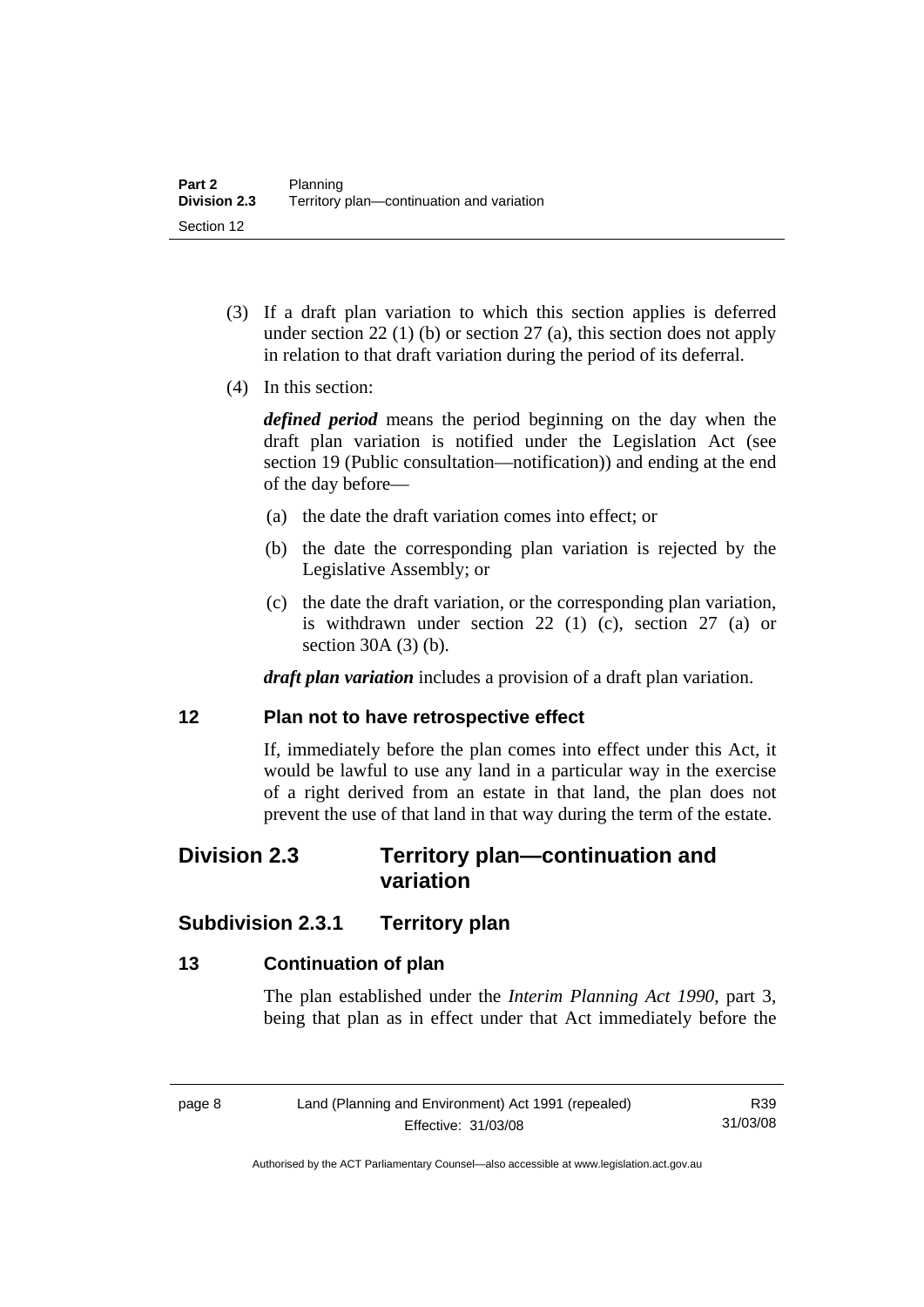<span id="page-22-0"></span>commencement of this section, continues in effect under this Act as the territory plan and may be varied in accordance with this part.

# **Subdivision 2.3.2 Preparation of variations of territory plan**

# **14 Application of sdiv 2.3.2**

This subdivision does not apply in relation to a variation to the plan under subdivision 2.3.4.

# **15 Preparation of plan variations**

- (1) The planning and land authority may prepare variations to the plan.
- (2) A plan variation may be prepared in separate stages or parts.

# **16 Consultation with conservator**

In preparing a draft plan variation, the planning and land authority must—

- (a) consider any recommendation or submission made by the conservator in relation to the draft variation, including any preliminary draft plan of management under subdivision 5.7.4 accompanying the recommendation or submission; and
- (b) if the draft variation is to identify or affect public land consult with the conservator, unless the draft gives effect to a recommendation of the conservator under section 192.

# **17 Consultation with heritage council**

In preparing a draft plan variation, the planning and land authority must consult the heritage council and consider any recommendation or submission made by the council in relation to the variation.

# **18 Environmental reports and inquiries**

 (1) In preparing a draft plan variation, the planning and land authority must consider—

| R39      | Land (Planning and Environment) Act 1991 (repealed) | page 9 |
|----------|-----------------------------------------------------|--------|
| 31/03/08 | Effective: 31/03/08                                 |        |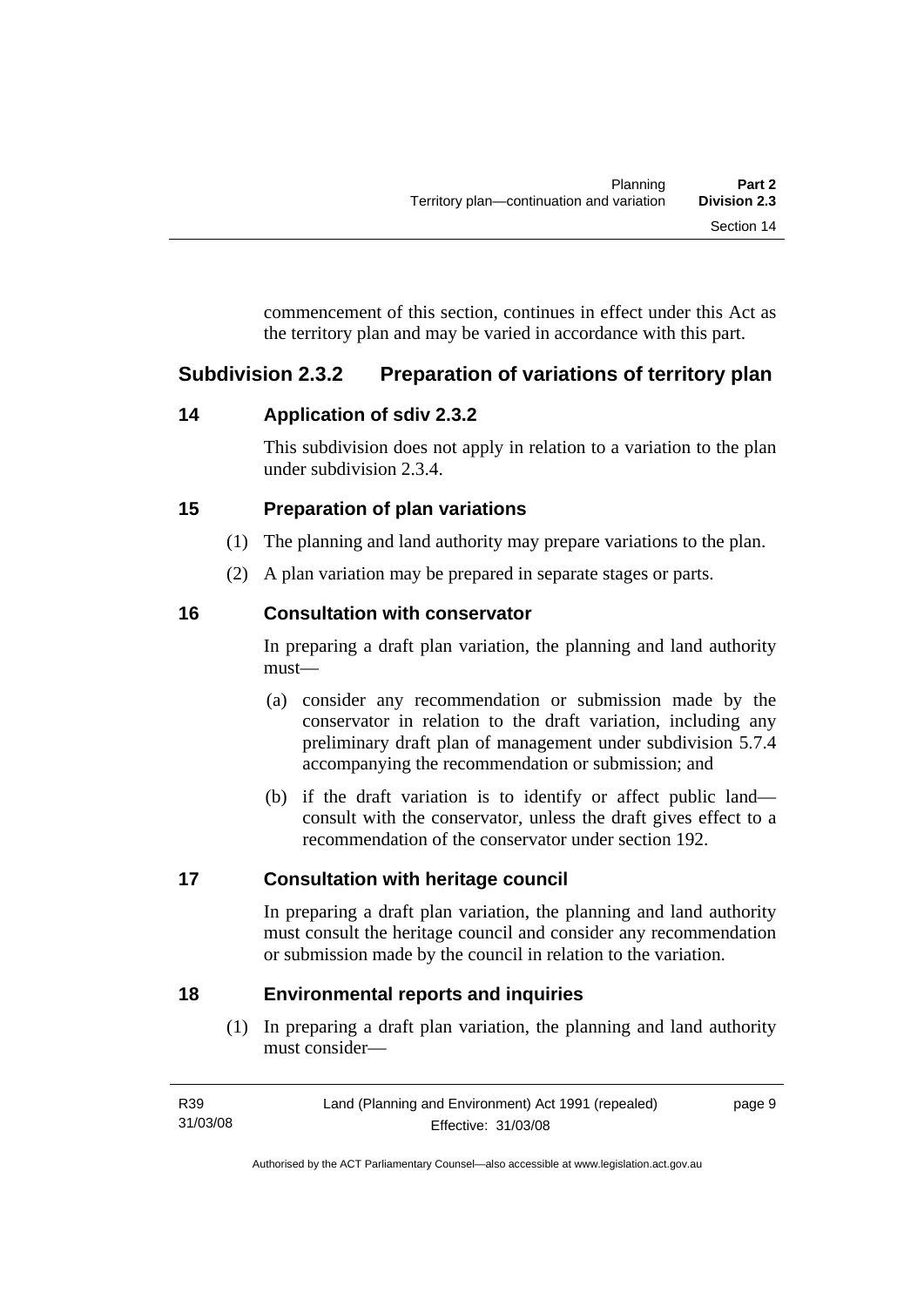- <span id="page-23-0"></span>(a) any relevant environmental report; and
- (b) the report of any relevant inquiry; and
- (c) any relevant report required to be prepared by the plan.
- (2) The Minister may direct that an assessment be made, or establish a panel to conduct an inquiry, about any aspect of a draft plan variation or a proposed draft plan variation.
- (3) The Minister may initiate action under subsection (2) or act on written request by the planning and land authority.

#### **19 Public consultation—notification**

- (1) Before submitting a draft plan variation to the Minister, the planning and land authority must prepare a notice (a *consultation notice*)—
	- (a) stating that copies of the draft plan variation and the background papers are available for public inspection and purchase during a stated period of not less than 15 business days at stated places; and
	- (b) inviting interested people to give written comments about the draft variation to the authority at a stated address during a stated period of not less than 15 business days; and
	- (c) stating that copies of written comments about the draft variation, given in response to the invitation in paragraph (b) or otherwise, or received from the national capital authority, will be made available for public inspection for a period of 15 business days after the end of the period mentioned in paragraph (b), at stated places; and
	- (d) complying with section 19A (as applicable).
- (2) The planning and land authority may, in writing (by an *extension notice*), extend or further extend the consultation period mentioned in subsection  $(1)$   $(a)$  or  $(b)$ .

R39 31/03/08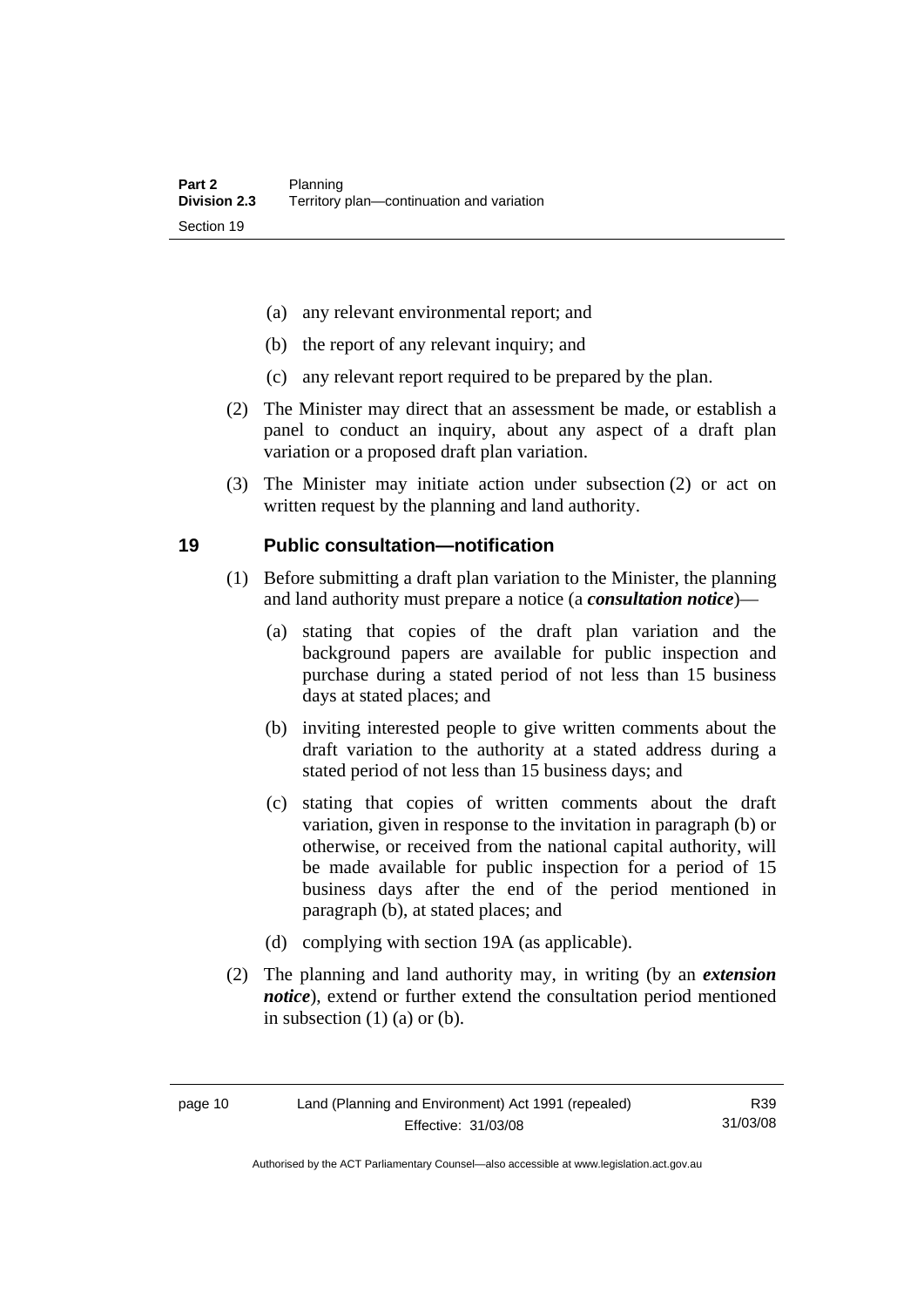- <span id="page-24-0"></span>(3) An extension notice may be given after the end of the period to be extended.
- (4) The following are notifiable instruments:
	- (a) the consultation notice;
	- (b) any extension notice.
	- *Note* A notifiable instrument must be notified under the Legislation Act.
- (5) The planning and land authority must also publish the consultation notice and any extension notice in a daily newspaper.
- (6) This section does not apply in relation to a draft plan variation that has been revised by the planning and land authority in accordance with a direction under section 26 (1) (b) (Minister's powers).

# **19A Public consultation—notice of interim effect etc**

- (1) A consultation notice under section 19 must state whether or not section 9 (Effect of draft plan variation) applies in relation to the draft variation.
- (2) A consultation notice that states that section 9 applies must also state—
	- (a) for section 9 (2) (b), a period not longer than 1 year that is the maximum period during which the draft variation is to have interim effect; and
	- (b) the effect of section 9.
- (3) A consultation notice that states that section 11 applies must state the effect of that section.

# **19B Public consultation—availability of draft plan variation etc**

(1) The planning and land authority must make copies of the draft plan variation and the background papers mentioned in a consultation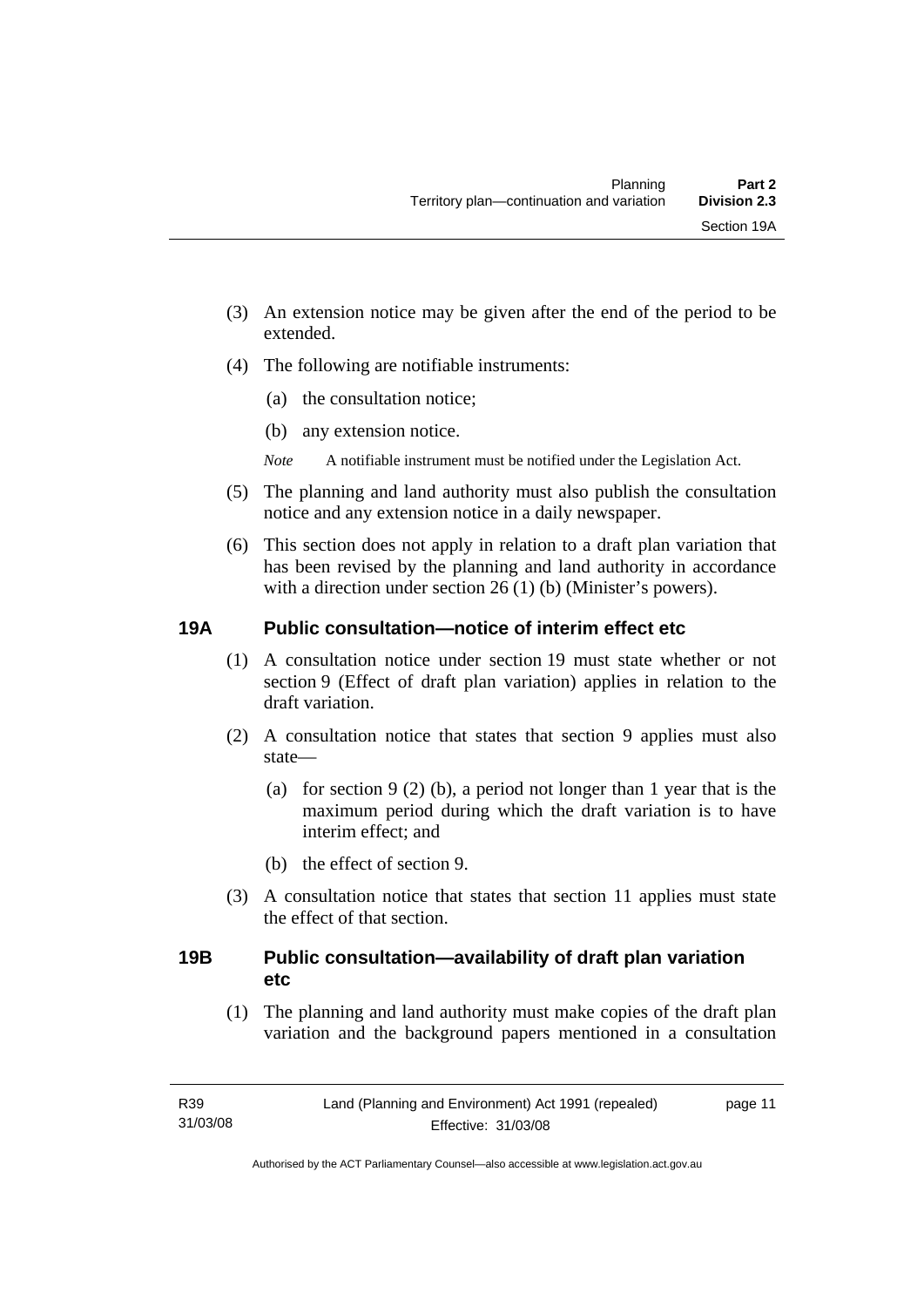<span id="page-25-0"></span>notice available for public inspection and purchase during office hours during the period, and at the places, stated in the notice.

- (2) If, in the planning and land authority's opinion, it would not be in the public interest for part of the draft plan variation or of any background paper to be published, the authority must exclude that part from each copy of the document made available under subsection  $(1)$ .
- (3) If part of the draft plan variation or a background paper is excluded from the copies of the document made available for public inspection or purchase under subsection (1), each copy of the document must include a statement to the effect that an unspecified part of the document has been excluded in the public interest.

# **19C Draft plan variations that do not affect rights**

- (1) This section applies if the planning and land authority is satisfied that a draft plan variation—
	- (a) would, if approved, not affect adversely anybody's rights; or
	- (b) has as its only object the correction of a formal error in the plan.
- (2) The draft plan variation is a notifiable instrument.

*Note* A notifiable instrument must be notified under the Legislation Act.

 (3) Section 19 and section 19B do not apply to the draft plan variation, but the planning and land authority must take reasonable steps to inform itself about public attitudes to the draft plan variation.

# **20 Consultation with national capital authority**

Before giving a draft plan variation to the Minister, the planning and land authority must consult with the national capital authority.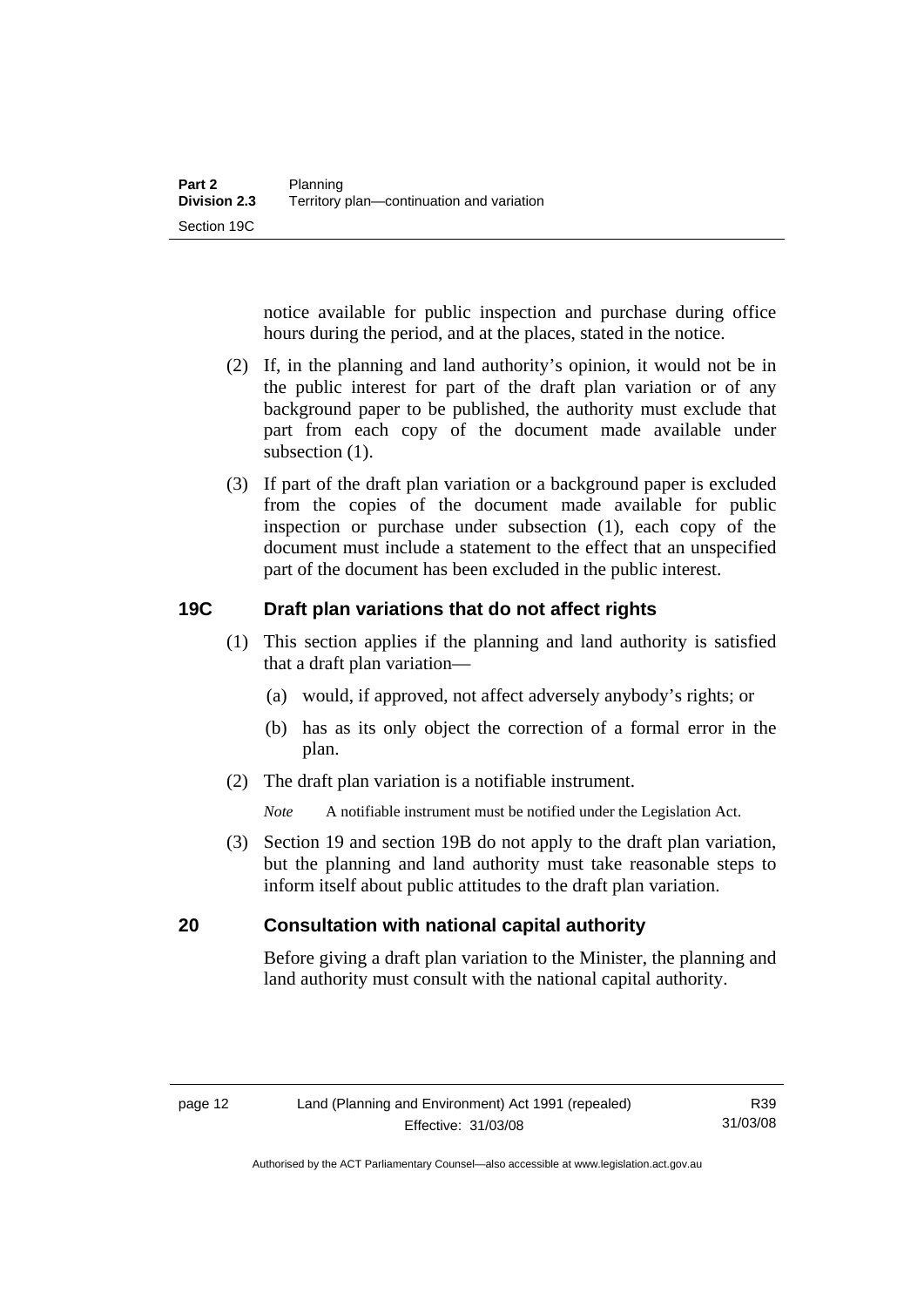# <span id="page-26-0"></span>**21 Public inspection of comments**

 (1) The planning and land authority must make copies of any comments mentioned in section 19 (1) (c) available for public inspection during office hours during the period, and at the places, mentioned in the consultation notice under section 19 that refers to the relevant draft plan variation.

 (2) The planning and land authority may omit from the copy of a comment made available under subsection (1) information that would identify the person who had made the comment if—

- (a) the person has asked that the information be omitted; and
- (b) the authority is reasonably satisfied that it would not be in the public interest for the information to be published.

#### **22 Revision, deferral or withdrawal of draft plan variations**

- (1) After the end of the period specified in the notice under section 19 (1) (b) the planning and land authority may, in writing—
	- (a) revise the draft plan variation; or
	- (b) defer until a specified date, or until the happening of a specified event, the submission of the draft plan variation to the Minister; or
	- (c) withdraw the draft plan variation.
- (2) A deferral or withdrawal of a draft plan variation must include a statement of the effect of section 9 (Effect of draft plan variation) in relation to the deferral or withdrawal.
- (3) A deferral or withdrawal of a draft plan variation is a notifiable instrument.

*Note* A notifiable instrument must be notified under the Legislation Act.

(4) The planning and land authority must also publish a deferral or withdrawal of a draft plan variation in a daily newspaper on the

R39 31/03/08 page 13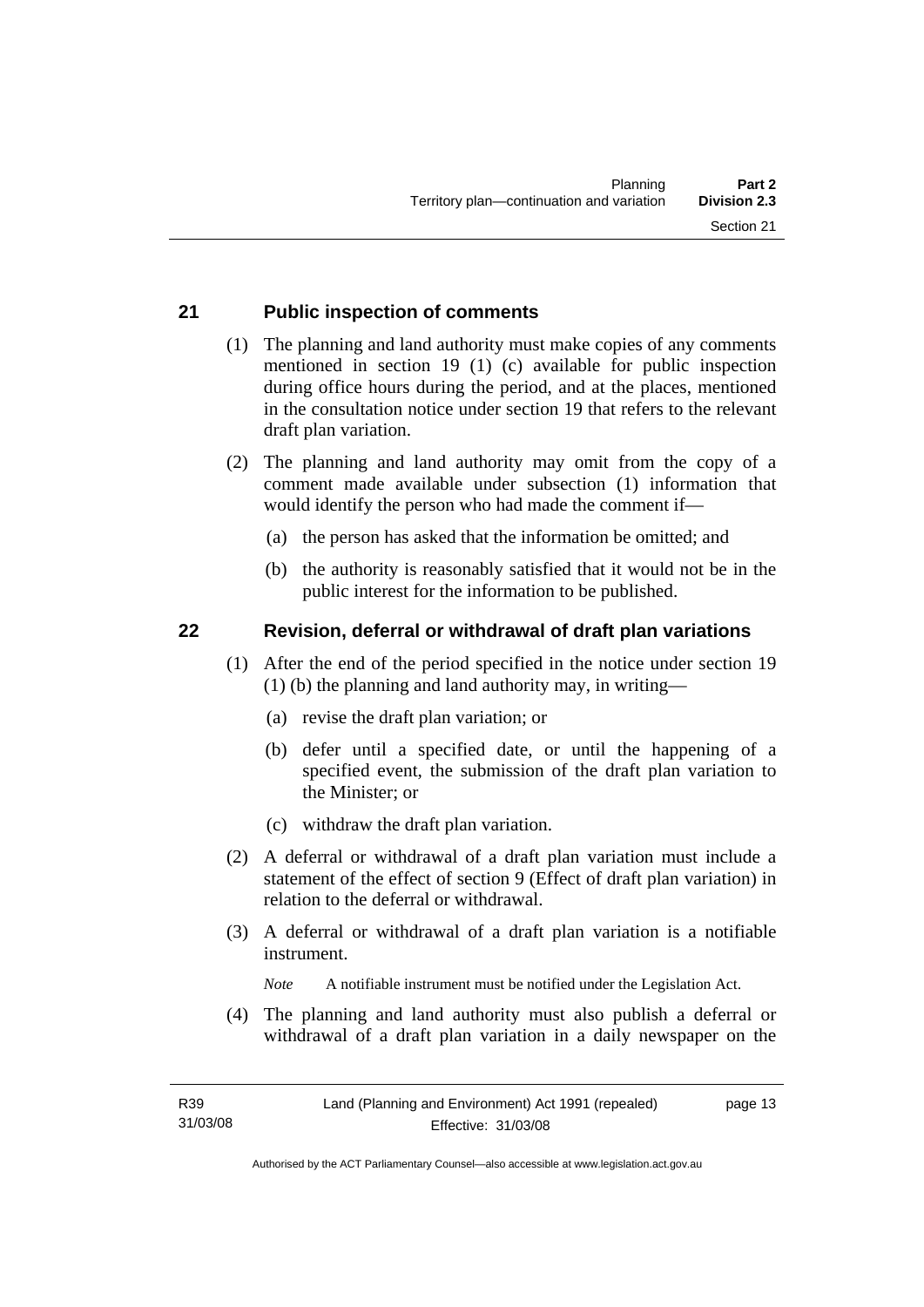<span id="page-27-0"></span>same day, or as soon as practicable after the day, the deferral or withdrawal is notified under the Legislation Act.

- (5) In revising, deferring or withdrawing a draft plan variation under subsection (1), the planning and land authority must consider written comments about the draft variation received from any person or the national capital authority.
- (6) In addition to its power under subsection (1), the planning and land authority may, at any time before the submission or resubmission of a draft plan variation to the Minister, revise the draft variation to correct any formal error.
- (7) If the planning and land authority defers a draft plan variation, on the day stated in the deferral, or as soon as practicable after the event mentioned in the deferral, the authority must prepare a notice stating—
	- (a) that the draft plan variation is revived; and
	- (b) the effect of section 9 in relation to the revival.
- (8) The notice under subsection (7) is a notifiable instrument.

*Note* A notifiable instrument must be notified under the Legislation Act.

(9) The planning and land authority must also publish the notice in a daily newspaper as soon as practicable after preparing it.

# **Subdivision 2.3.3 Minister approval and consideration by Legislative Assembly**

#### **23 Application of sdiv 2.3.3**

This subdivision does not apply in relation to a plan variation under subdivision 2.3.4.

#### **24 Submission of draft plan variation to Minister**

 (1) After the end of the period specified in the notice under section 19 (1) (b), the planning and land authority must submit a

| page 14 | Land (Planning and Environment) Act 1991 (repealed) | R39      |
|---------|-----------------------------------------------------|----------|
|         | Effective: 31/03/08                                 | 31/03/08 |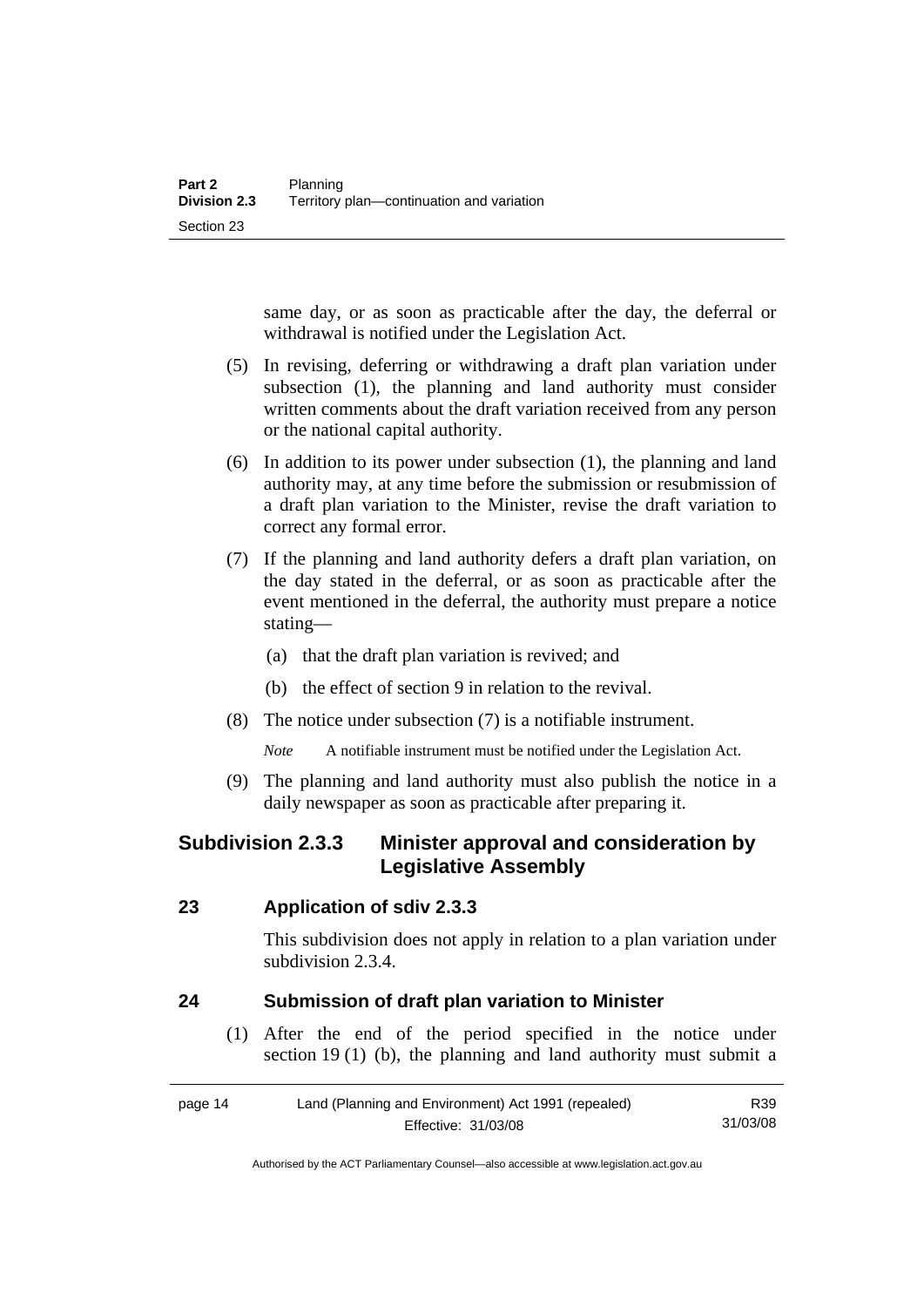draft plan variation (as revised, if at all, under section 22) to the Minister for approval, together with—

- (a) the background papers; and
- (b) a written report setting out the issues raised in any written comments about the draft variation submitted under the invitation in the notice under section 19 (1) or otherwise; and
- (c) a written report about its consultation with the public and the national capital authority; and
- (d) a written report about any consultation between the authority and the heritage council relating to the draft variation that specifies any difference between the views of the authority and the heritage council in relation to any site of heritage significance; and
- (e) a copy of any written comments submitted to the authority by the national capital authority in relation to the draft variation.
- (2) The planning and land authority must give the Executive a written report about the authority's consultation with the national capital authority.
- (3) The planning and land authority must prepare a written notice stating that the documents mentioned in subsection (1) are available for public inspection.
- (4) The notice is a notifiable instrument.

*Note* A notifiable instrument must be notified under the Legislation Act.

- (5) The planning and land authority must also publish the notice in a daily newspaper.
- (6) The planning and land authority must make copies of the documents mentioned in subsection (1) available for public inspection during office hours during the period, and at the places, stated in the notice.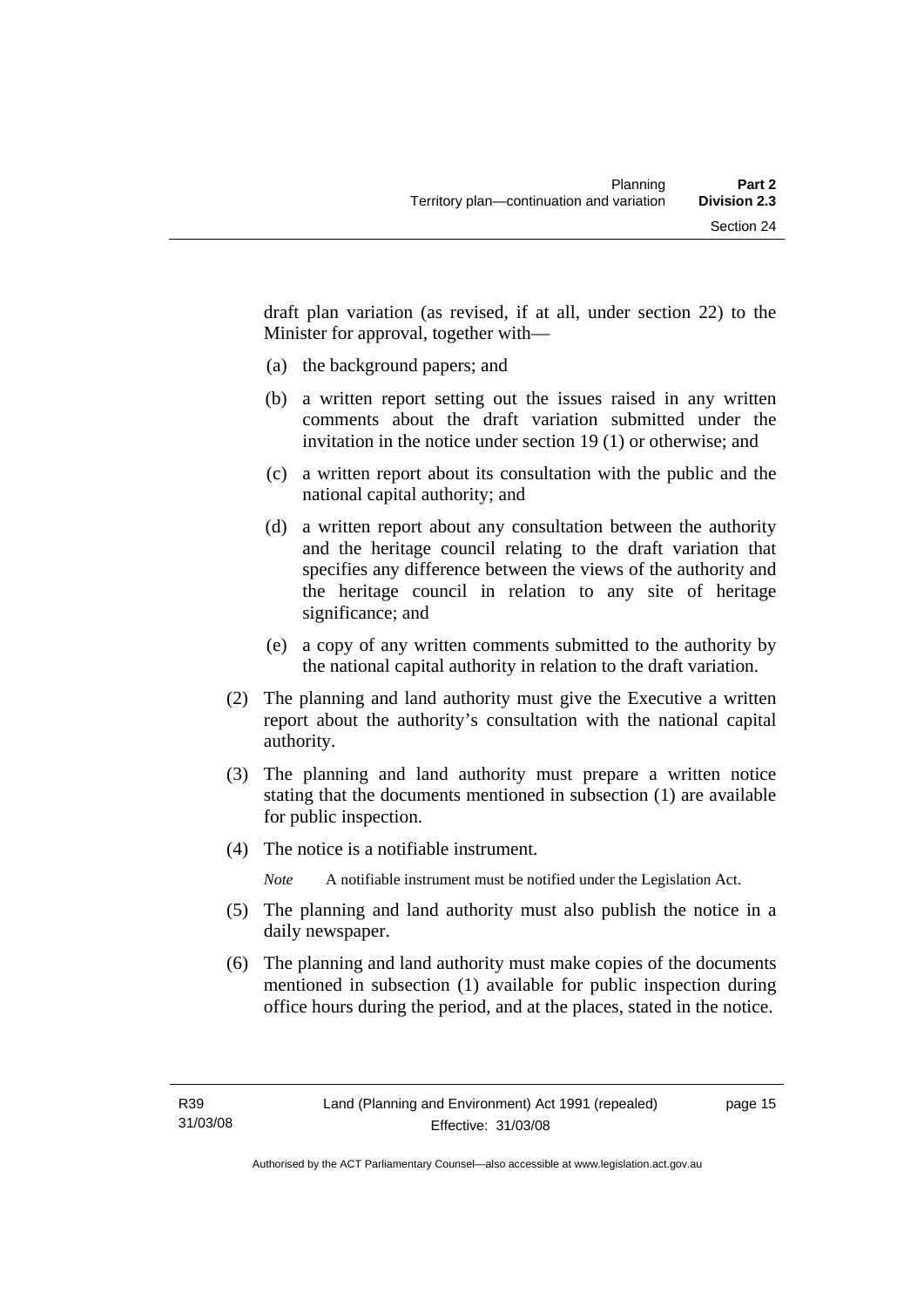#### <span id="page-29-0"></span>**25 Consideration by Legislative Assembly committee**

The Minister must, within 28 days of receiving a draft plan variation under section 24, refer—

- (a) the draft plan variation; and
- (b) the documents mentioned in section 24 (1) that relate to the draft plan variation;

to an appropriate committee of the Legislative Assembly together with a request that the committee report on the draft plan to the Legislative Assembly.

#### **26 Minister's powers**

- (1) On receipt of a draft plan variation submitted or resubmitted for approval, the Minister must—
	- (a) approve the draft variation in the form in which it is submitted or resubmitted; or
	- (b) return the draft variation to the planning and land authority together with any or all of the following written directions:
		- (i) to conduct further specified consultation;
		- (ii) to consider any relevant environmental report, the report of any relevant inquiry, or any other relevant report;
		- (iii) to consider any revision suggested by the Minister;
		- (iv) to revise the draft variation in a specified way;
		- (v) to defer, in writing, the resubmission of the draft variation to the Minister until a specified date or the happening of a specified event;
		- (vi) to withdraw the draft variation in writing.
- (2) Before taking action under subsection (1), the Minister must consider any recommendation made by a committee of the

| page 16 | Land (Planning and Environment) Act 1991 (repealed) | R39      |
|---------|-----------------------------------------------------|----------|
|         | Effective: 31/03/08                                 | 31/03/08 |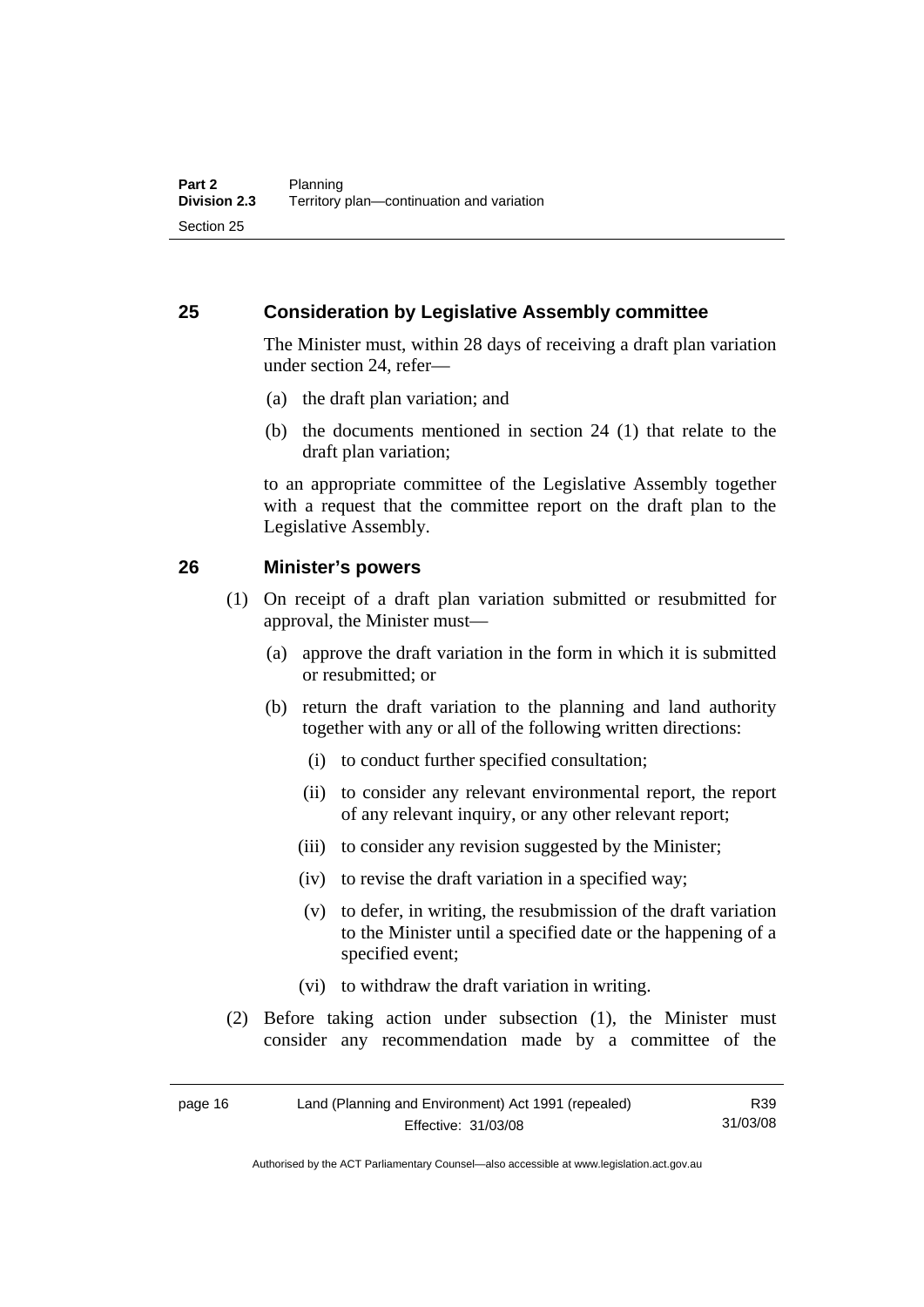<span id="page-30-0"></span>Legislative Assembly in relation to the draft variation, or related documents, referred to the committee under section 25.

- (3) A deferral or withdrawal directed under subsection (1) (b) (v) or (vi) must state the effect of section 9 in relation to the deferral or withdrawal of the draft plan variation.
- (4) The following are notifiable instruments:
	- (a) a direction under subsection (1) (b);
	- (b) a deferral directed under subsection  $(1)$  (b)  $(v)$ ;
	- (c) a withdrawal directed under subsection (1) (b) (vi).
	- *Note* A notifiable instrument must be notified under the Legislation Act.
- (5) The authority must also publish a deferral or withdrawal directed under subsection (1) (b) (v) or (vi) in a daily newspaper on the same day, or as soon as practicable after, the deferral or withdrawal is notified under the Legislation Act.
- (6) After approving a draft plan variation under subsection (1) (a), the Minister may, before the draft variation is presented to the Legislative Assembly, revoke the approval and return the draft variation to the planning and land authority under subsection (1) (b).

# **27 Return of draft plan variation to authority**

- (1) This section applies if the Minister returns a draft plan variation to the authority with directions under section 26 (1) (b).
- (2) The authority must comply with each direction.
- (3) If a direction is given under section 26 (1) (b) (i), (ii) or (iii), the authority may revise the draft variation and resubmit it to the Minister for approval together with a written report about the authority's compliance with the Minister's direction and any further revision of the draft variation under section 22 (6).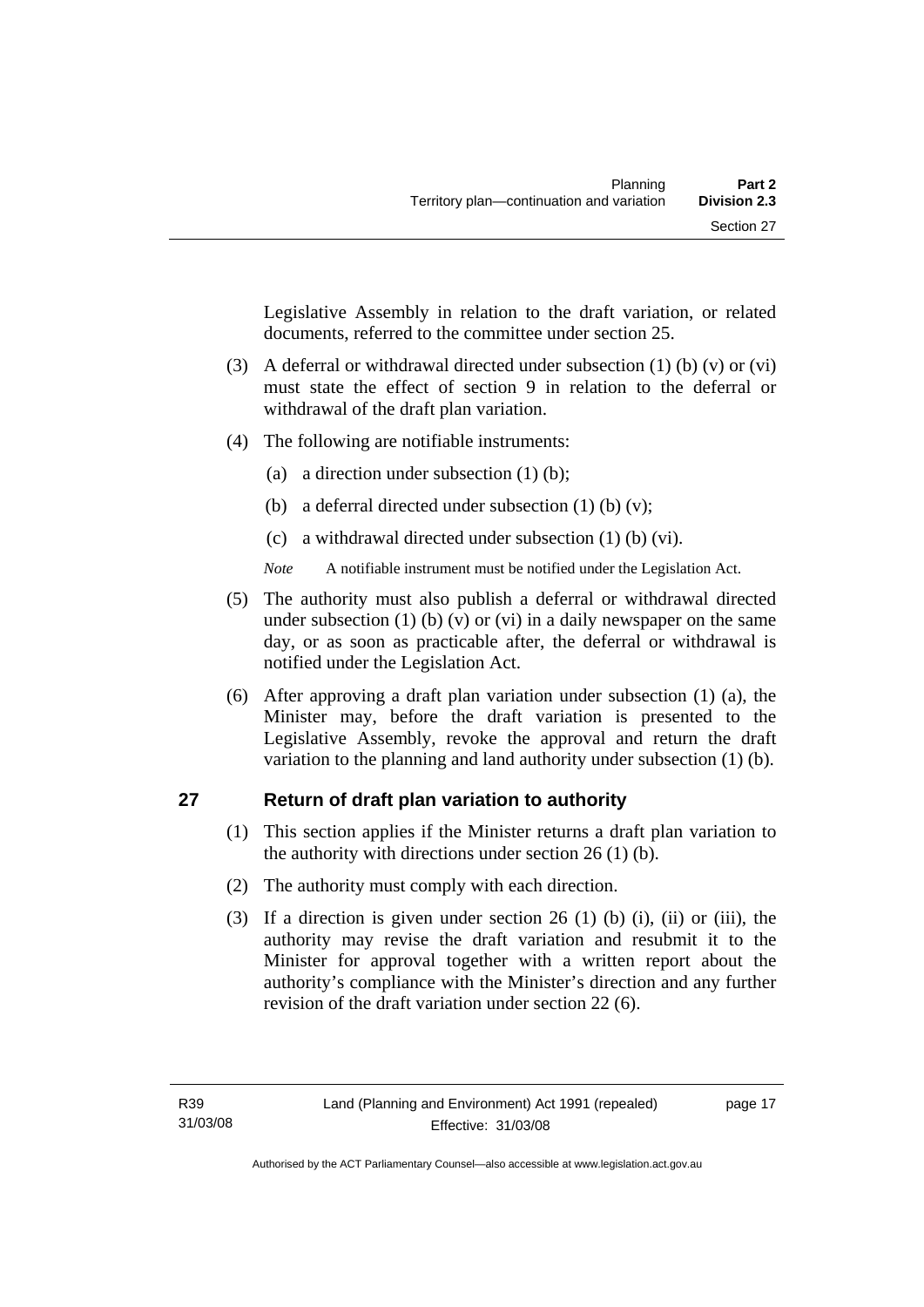<span id="page-31-0"></span> (4) If a direction is given under section 26 (1) (b) (iv), the authority must resubmit the draft variation (as revised) together with a written report about any further revision of the draft variation under section 22 (6).

# **28 Notice of revival of deferred draft plan variation**

- (1) If the planning and land authority defers a draft plan variation as directed under section 26 (1) (b) (v) (Minister's powers), on the day stated in the deferral, or as soon as practicable after the event mentioned in the deferral, the authority must—
	- (a) prepare a notice stating—
		- (i) that the draft plan variation is revived; and
		- (ii) the effect of section 9 (Effect of draft plan variation) in relation to the revival; and
		- (iii) the effect of any revision under section 22 (6) (Revision, deferral or withdrawal of draft plan variations); and
	- (b) resubmit the draft variation to the Minister; and
	- (c) advise the Legislative Assembly.
- (2) A notice under subsection (1) (a) is a notifiable instrument.

*Note* A notifiable instrument must be notified under the Legislation Act.

(3) The planning and land authority must also publish the notice in a daily newspaper.

# **29 Consideration of plan variation by Legislative Assembly**

 (1) A plan variation must be presented to the Legislative Assembly within 5 sitting days after the day it is approved by the Minister, together with copies of the following documents in relation to the variation:

> R39 31/03/08

(a) the background papers;

Authorised by the ACT Parliamentary Counsel—also accessible at www.legislation.act.gov.au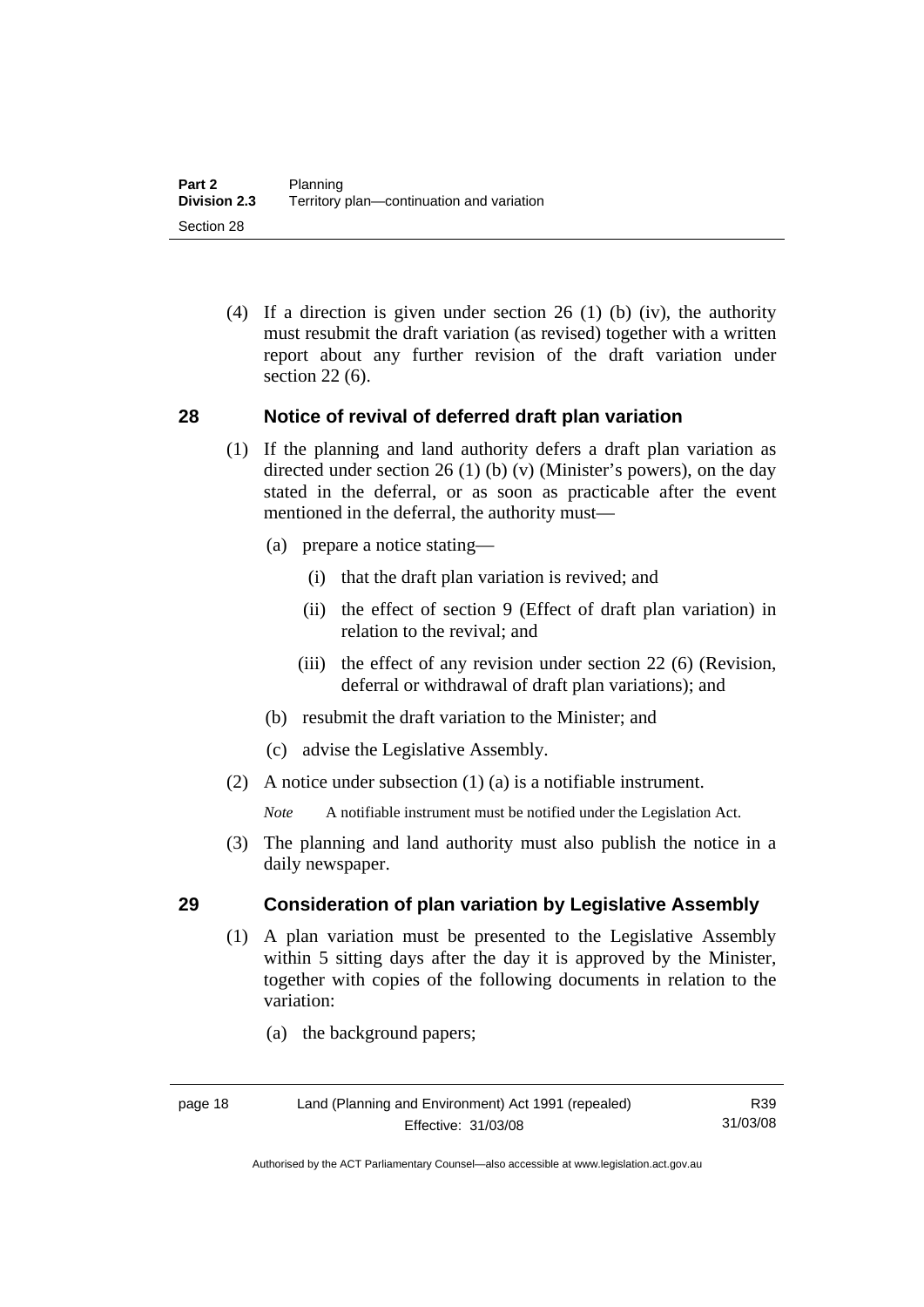- (b) the summaries and reports mentioned in section  $24$  (1) (b), (c) and (d);
- (c) any direction under section  $26 (1) (b)$ ;
- (d) any report mentioned in section  $26(1)$  (b) (ii);
- (e) any report mentioned in section 27 (c).
- (2) Subsection (1) is subject to section 26 (6) (Minister's powers).
- (3) If a plan variation is not presented to the Legislative Assembly in accordance with subsection (1), it does not come into effect.
- (4) The Legislative Assembly may, on a motion of which notice has been given within 5 sitting days after a plan variation has been presented to it, by resolution reject the variation or any provision of it.
- (5) If, at the end of 5 sitting days after notice of a motion to reject a plan variation or a provision of a plan variation has been given in the Legislative Assembly (being notice given within 5 sitting days after the variation was presented to the Legislative Assembly)—
	- (a) the notice has not been called on; or
	- (b) the motion has been called on and moved and has not been withdrawn or otherwise disposed of;

the plan variation or provision specified in the motion is taken to have been rejected by the Legislative Assembly.

- (6) If, before the end of 5 sitting days after a notice of motion to disallow a plan variation or a provision of a plan variation has been given in the Legislative Assembly (being notice given within 5 sitting days after the variation was presented to the Legislative Assembly)—
	- (a) the Legislative Assembly is dissolved or expires; and
	- (b) at the time of dissolution or expiry—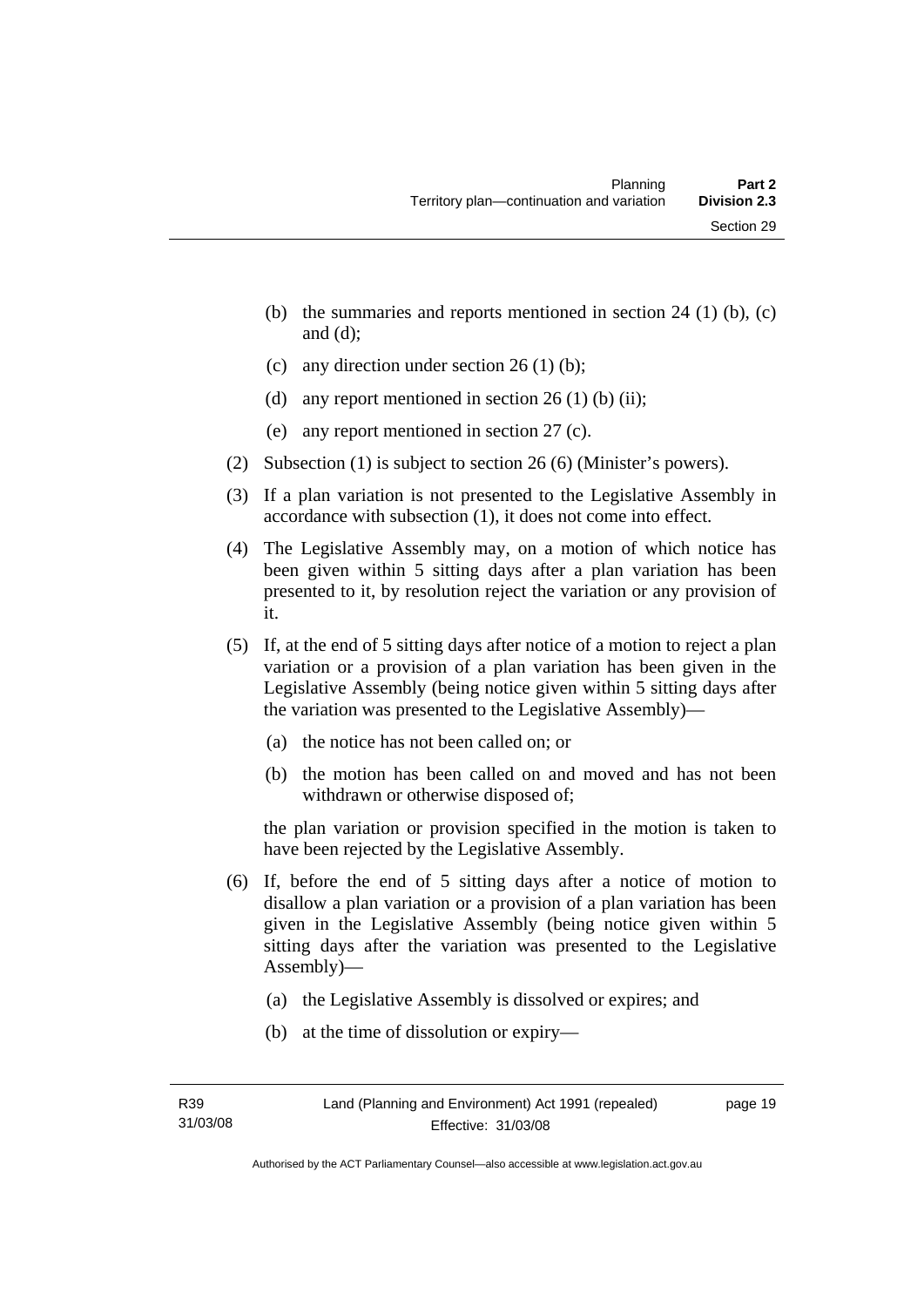- (i) the notice has not been withdrawn and the motion has not been called on; or
- (ii) the motion has been called on and moved and has not been withdrawn or otherwise disposed of;

the plan variation is taken, for subsections (4) and (5), to have been presented to the Legislative Assembly on the first sitting day of the Legislative Assembly after the next general election of members of the Assembly.

- (7) If, at the end of 5 sitting days after a plan variation is presented to the Legislative Assembly, the Assembly has not passed a resolution rejecting the variation or any provision of it and is not, under subsection (5), taken to have rejected the variation or any provision of it, the Minister must, in writing, fix a day when the plan variation is to commence.
	- *Note* An instrument under this subsection is a *commencement notice* (see Legislation Act, s 11). A commencement notice must be notified under the Legislation Act.
- (8) The planning and land authority must publish in a daily newspaper details of—
	- (a) the commencement notice under subsection (7); and
	- (b) where copies of the plan variation may be inspected or purchased.
- (9) The planning and land authority must make copies of the plan variation available for inspection or purchase during office hours at the places, and during the period, published in the newspaper under subsection (8) (b).
- (10) A plan variation notified under subsection (7) commences on the day fixed by the notice.

Authorised by the ACT Parliamentary Counsel—also accessible at www.legislation.act.gov.au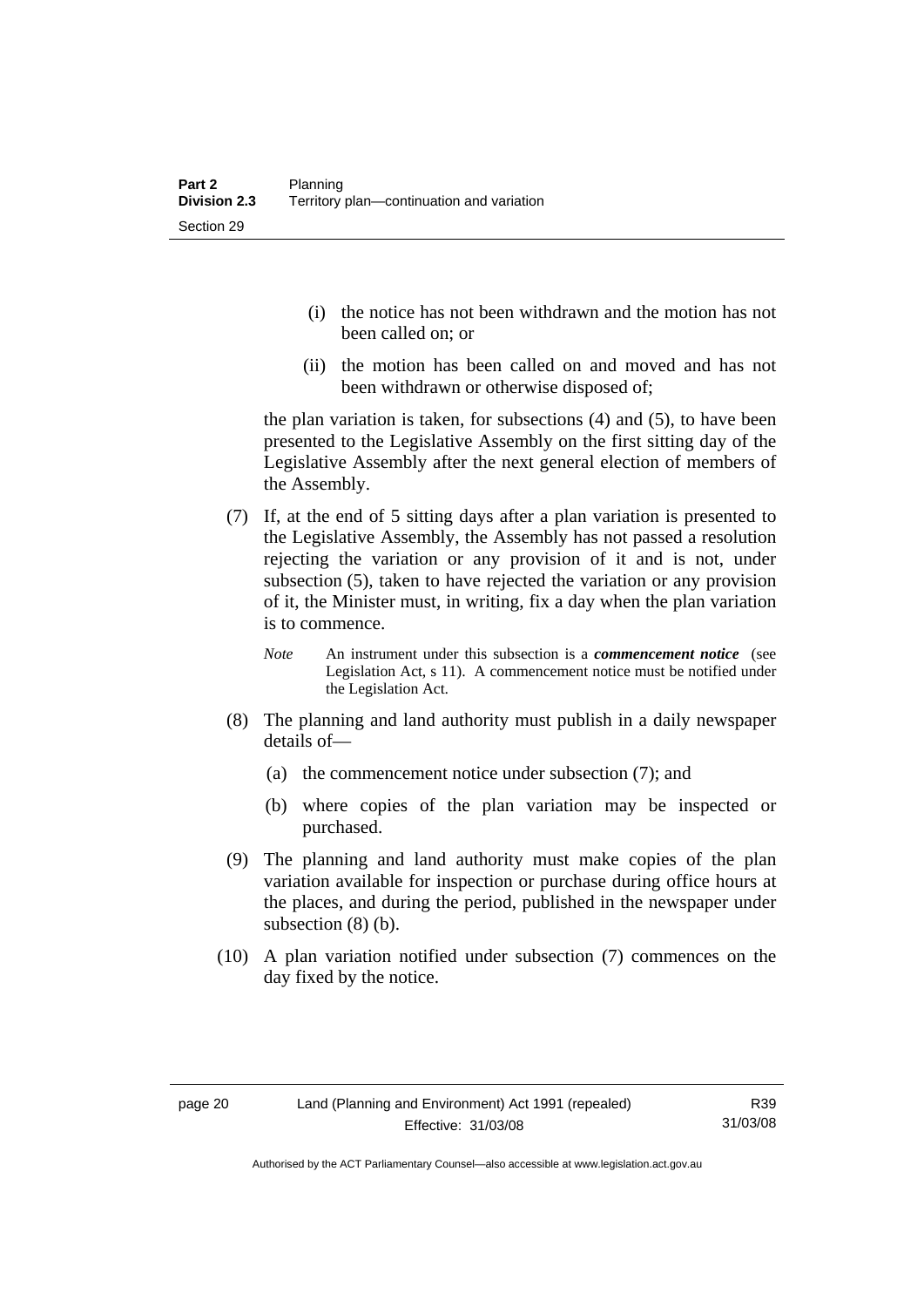#### <span id="page-34-0"></span>**30 Rejection of plan variation by Legislative Assembly**

- (1) This section applies if a plan variation is completely rejected under section 29 (4) (Consideration of plan variation by Legislative Assembly), or taken to be completely rejected under section 29 (5).
- (2) The plan variation does not come into force if this section applies.
- (3) The planning and land authority must prepare a notice stating that the plan variation has been rejected.
- (4) The notice is a notifiable instrument.

*Note* A notifiable instrument must be notified under the Legislation Act.

(5) The planning and land authority must also publish the notice in a daily newspaper.

# **30A Partial rejection of plan variation by Legislative Assembly**

- (1) This section applies if a plan variation is partly rejected under section 29 (4) (Consideration of plan variation by Legislative Assembly), or taken to be partly rejected under section 29 (5).
- (2) A provision of a plan variation does not come into force if—
	- (a) it is rejected by the Legislative Assembly under section 29 (4) or  $(5)$ ; or
	- (b) it is withdrawn under subsection (3) (b).
- (3) The Minister must, in relation to each provision of the plan that is not rejected under section 29 (4) or (5), in writing—
	- (a) fix a day when the provision (an *approved provision*) is to commence; or
	- (b) withdraw the provision.
	- *Note* An instrument under par (a) is a *commencement notice* (see Legislation Act, s 11). A commencement notice must be notified under the Legislation Act.

page 21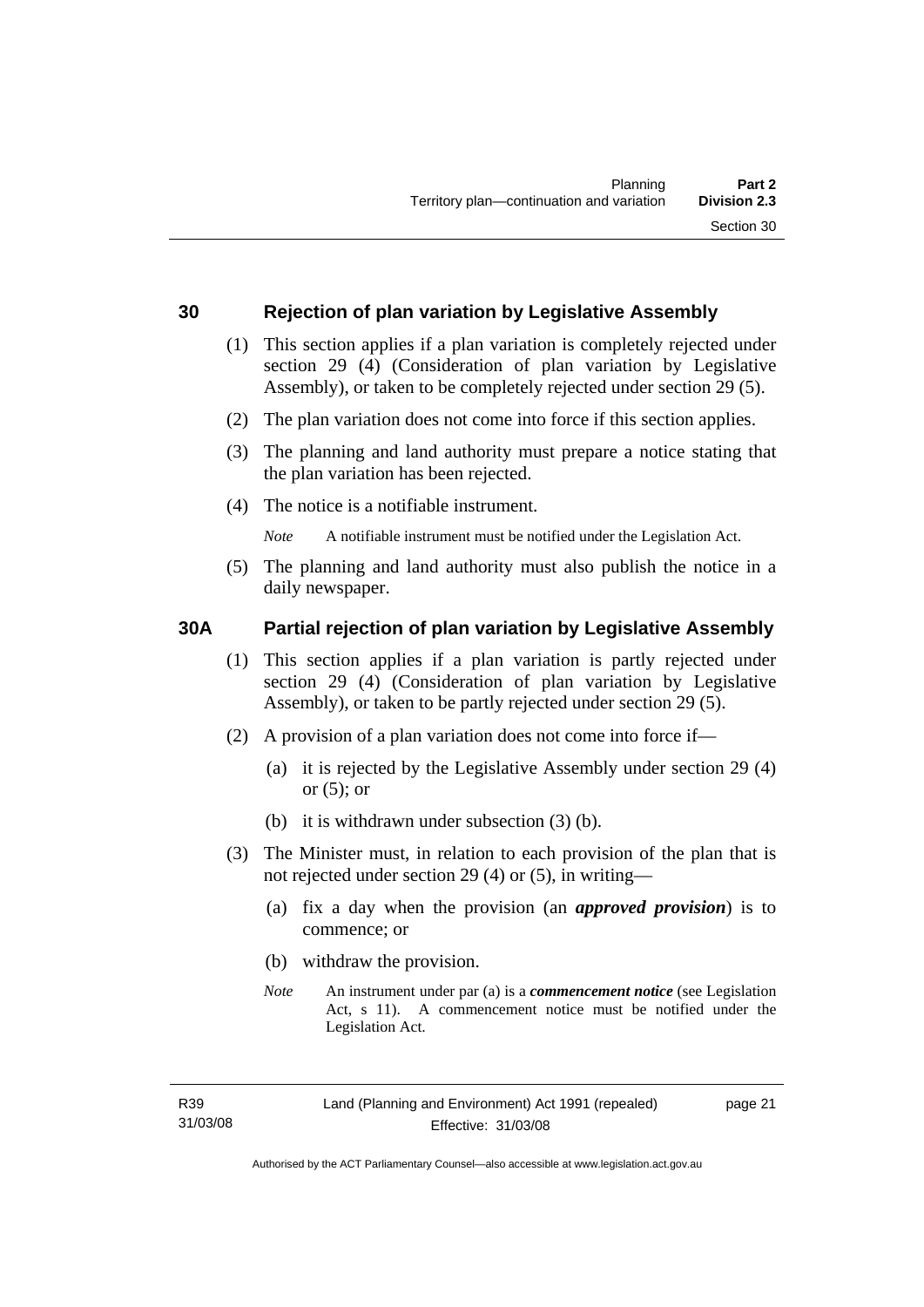<span id="page-35-0"></span>(4) A withdrawal under subsection (3) (b) is a notifiable instrument.

*Note* A notifiable instrument must be notified under the Legislation Act.

# **30B Partial rejection of plan variation—newspaper publication etc**

- (1) The planning and land authority must publish in a daily newspaper details of—
	- (a) a commencement notice under section 30A (3) (a) for a provision (an *approved provision*); or
	- (b) a withdrawal notice under section 30A (3) (b).
- (2) The details of a commencement notice published under subsection (1) (a) for an approved provision must include details of where, and for what period, copies of the provision may be inspected or purchased.
- (3) The planning and land authority must make copies of each approved provision available for inspection or purchase during office hours at the place or places, and during the period, mentioned in subsection (2).

# **Subdivision 2.3.4 Plan variations—defined land**

# **31 Definition for sdiv 2.3.4**

In this subdivision:

*defined land* means land identified in the plan pursuant to section  $7(3)$  (c).

# **32 Plan variations in relation to defined land**

 (1) On approval of the subdivision of a parcel or part of a parcel of defined land, the planning and land authority must, in writing, vary the plan to specify the purposes for which that land may be used.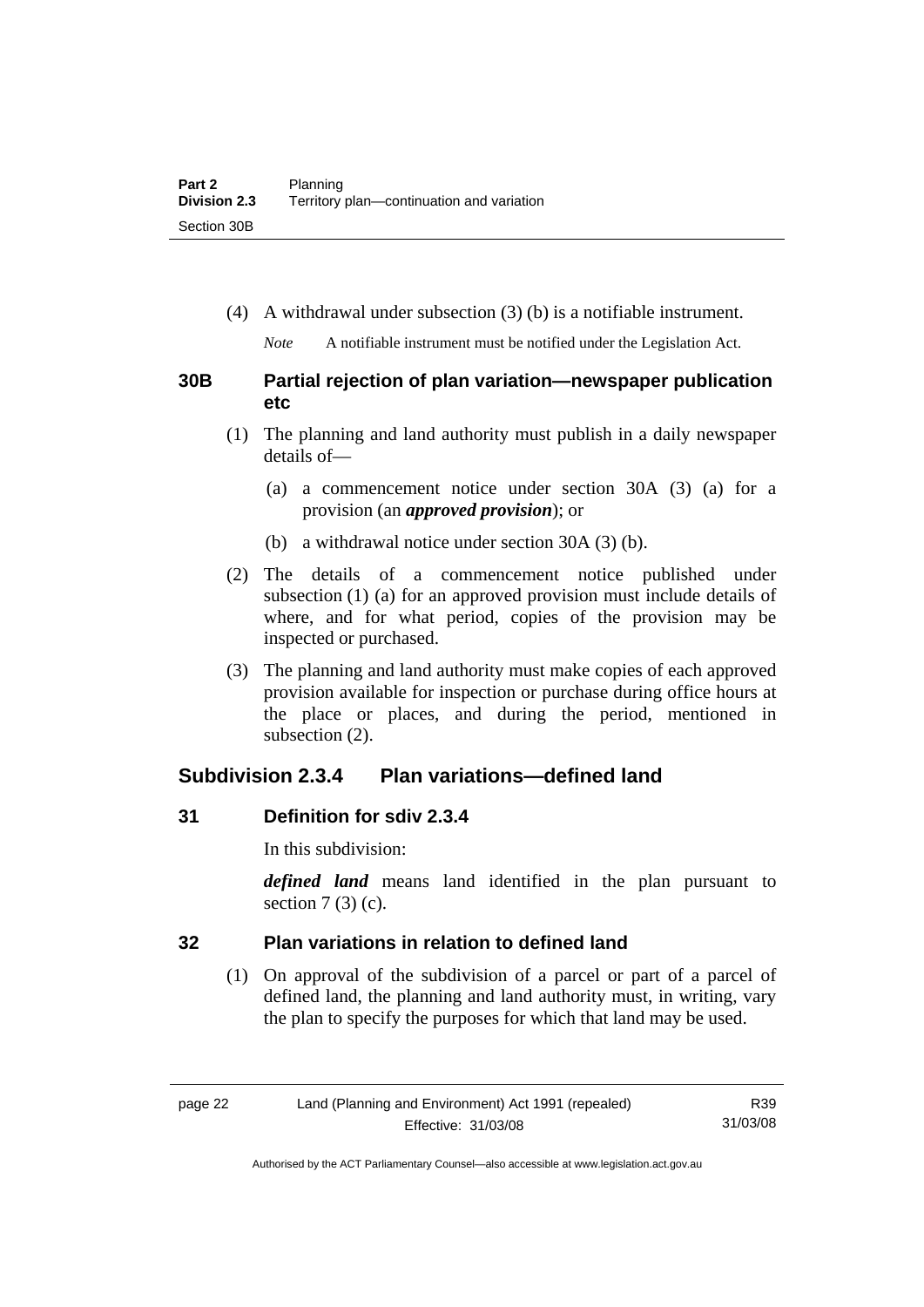- (2) A variation of the plan under subsection (1) in relation to a parcel, or part of a parcel, of land must include a map of that parcel or part showing the purposes for which identified parts of that land may be used.
- (3) A variation of the plan under subsection (1) is to be consistent with—
	- (a) the relevant subdivision and any conditions subject to which that subdivision is approved; and
	- (b) the principles and policies specified in the plan for the development of the relevant defined land.
- (4) A variation of the plan under subsection (1) is a notifiable instrument.

*Note* A notifiable instrument must be notified under the Legislation Act.

- (5) A variation of the plan under subsection (1) has the effect of the parcel, or part of a parcel, of land which is subdivided ceasing to be defined land.
- (6) Within 7 days after a variation of the plan under subsection (1) is notified under the Legislation Act, the planning and land authority must publish a notice in a daily newspaper that—
	- (a) specifies the variation made to the plan; and
	- (b) includes a copy of the map that was included in the variation; and
	- (c) specifies when the variation to the plan took effect or is to take effect.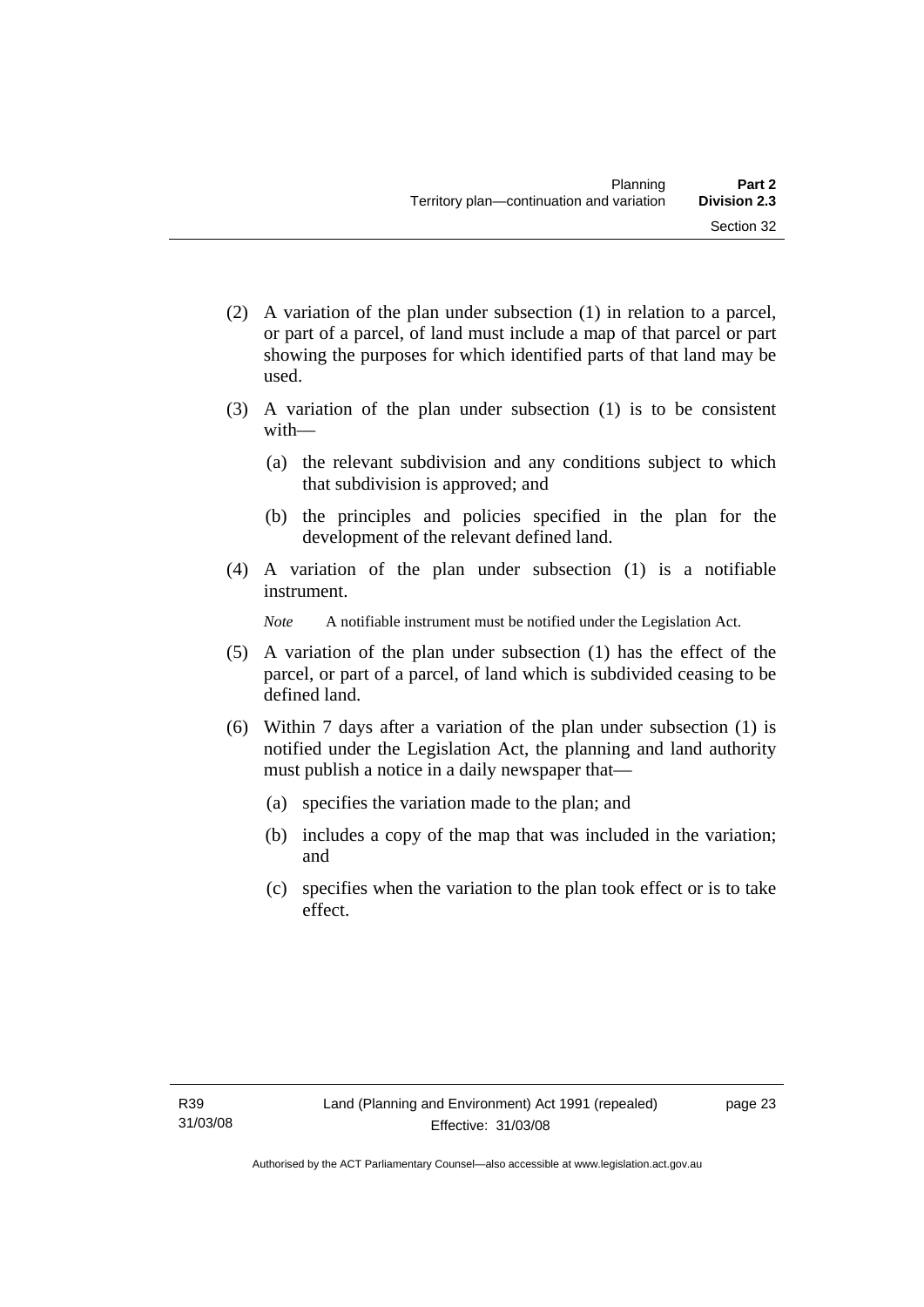**Part 2** Planning<br>**Division 2.5** Miscellan **Division 2.5** Miscellaneous Section 51

## **Division 2.5 Miscellaneous**

# **51 Challenge to validity of provisions of plan**

The validity of a provision of the plan must not be questioned in any legal proceedings except those commenced within 3 months after the date of the commencement of the provision or of a variation of the provision.

page 24 Land (Planning and Environment) Act 1991 (repealed) Effective: 31/03/08

R39 31/03/08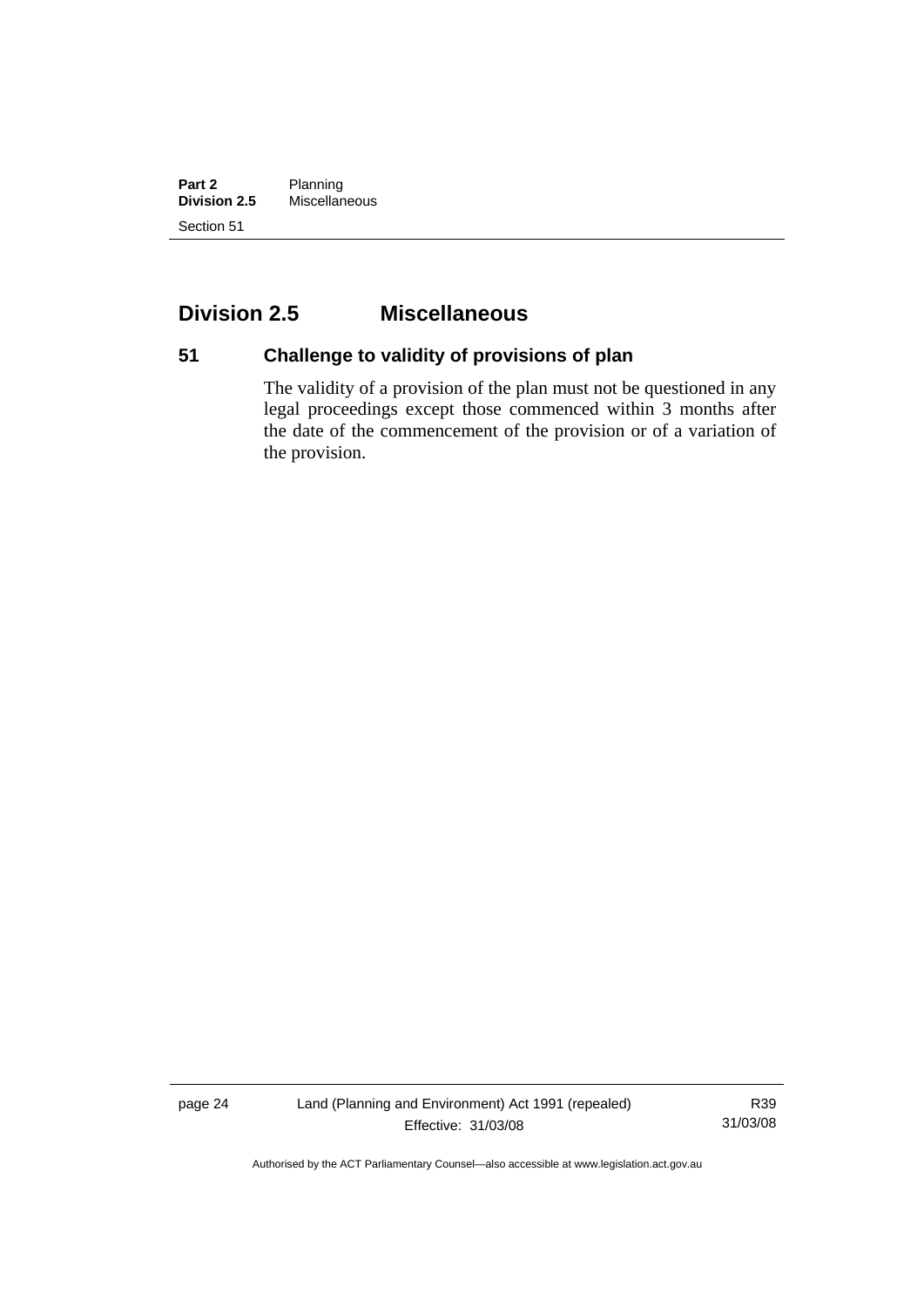# **Part 4 Environmental assessments and inquiries**

## **Division 4.1 Preliminary**

*Note* The Environment Minister may delegate a function of the Environment Minister under this part to the planning and land authority (see Legislation Act, s 254A).

## **111 Definitions for pt 4**

In this part:

*defined decision* means a decision of the Territory, the Executive, a Minister or a territory authority about a proposal in relation to which a Minister is empowered under part 2, part 5 or part 6, an Act other than this Act or a subordinate law—

- (a) to direct that an assessment be made; or
- (b) to establish a panel to conduct an inquiry.

*environmental impact*, in relation to a proposal that is the subject of a defined decision, includes the following potential effects of the proposal (if carried out), either by itself or in combination with the potential effects of another such proposal:

- (a) environmental effect on a community;
- (b) physical, biological or cultural transformation of an area;
- (c) environmental effect on the social system or the ecosystems of an area;
- (d) change to the aesthetic, recreational, scientific or other environmental qualities, or values, of an area;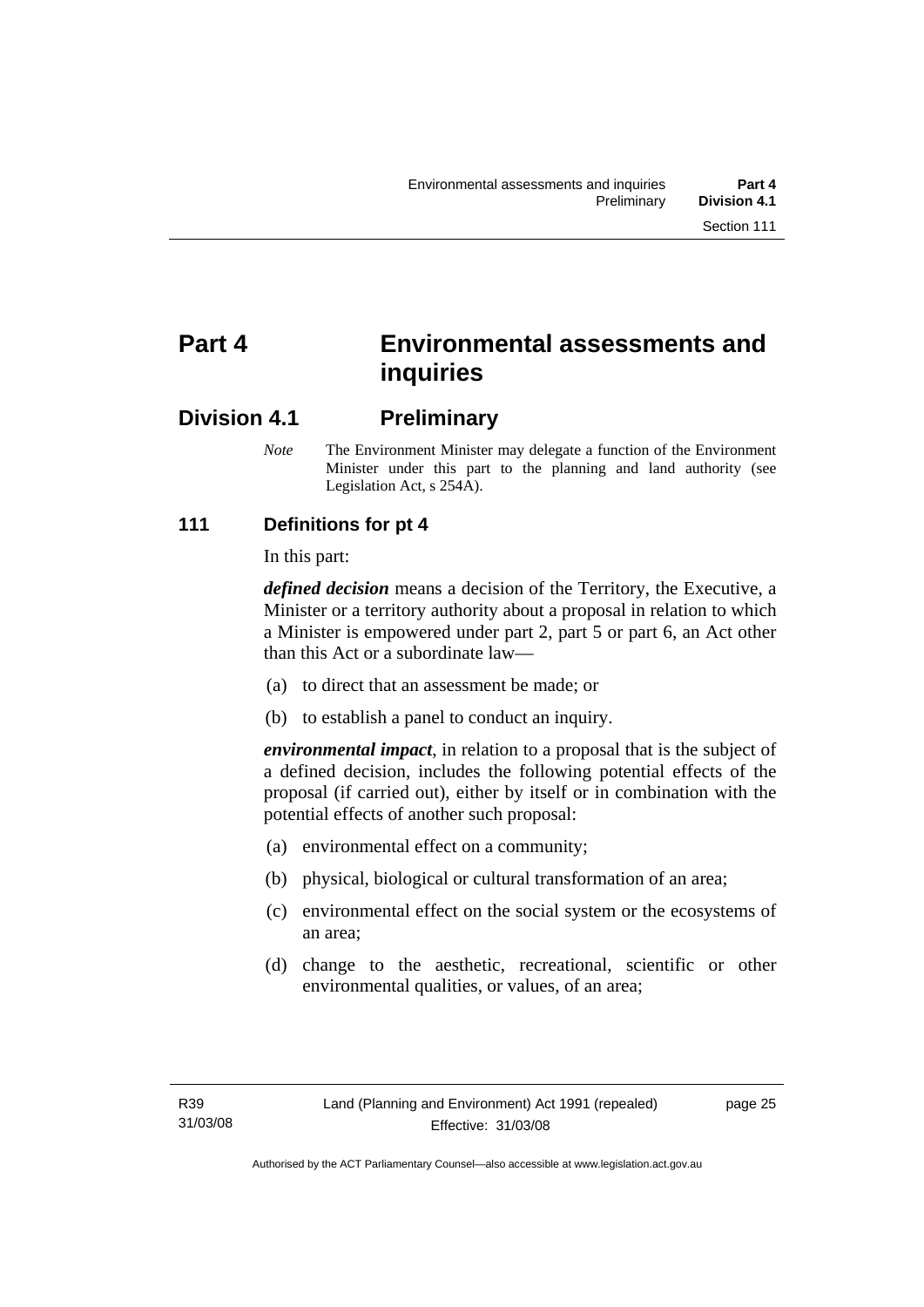- (e) environmental effect on any premises or land or the surroundings of any premises or land, that has heritage significance;
- (f) the endangering, or further endangering, of a community or an area;
- (g) the endangering, or further endangering, of any species of fauna or flora;
- (h) long-term environmental effects including those with potential to place demands on the social system;
- (i) curtailing of the range of beneficial uses of the environment;
- (j) pollution;
- (k) problems associated with the disposal of waste;
- (l) increased demands on natural resources that are, or are likely to be, in short supply;
- (m) change to the values or lifestyles of particular groups and communities or to existing social relationships;
- (n) socioeconomic effect.

*environmental impact statement* means an environmental impact statement prepared in accordance with division 4.3.

*land* includes water.

*panel* means a panel established to conduct an inquiry.

*preliminary assessment* means an assessment made under division 4.2.

*proponent*, in relation to a defined decision, means the person designated as the proponent under section 112.

*public environment report* means a public environment report prepared in accordance with division 4.3.

| ×<br>٩ |  |
|--------|--|
|--------|--|

R39 31/03/08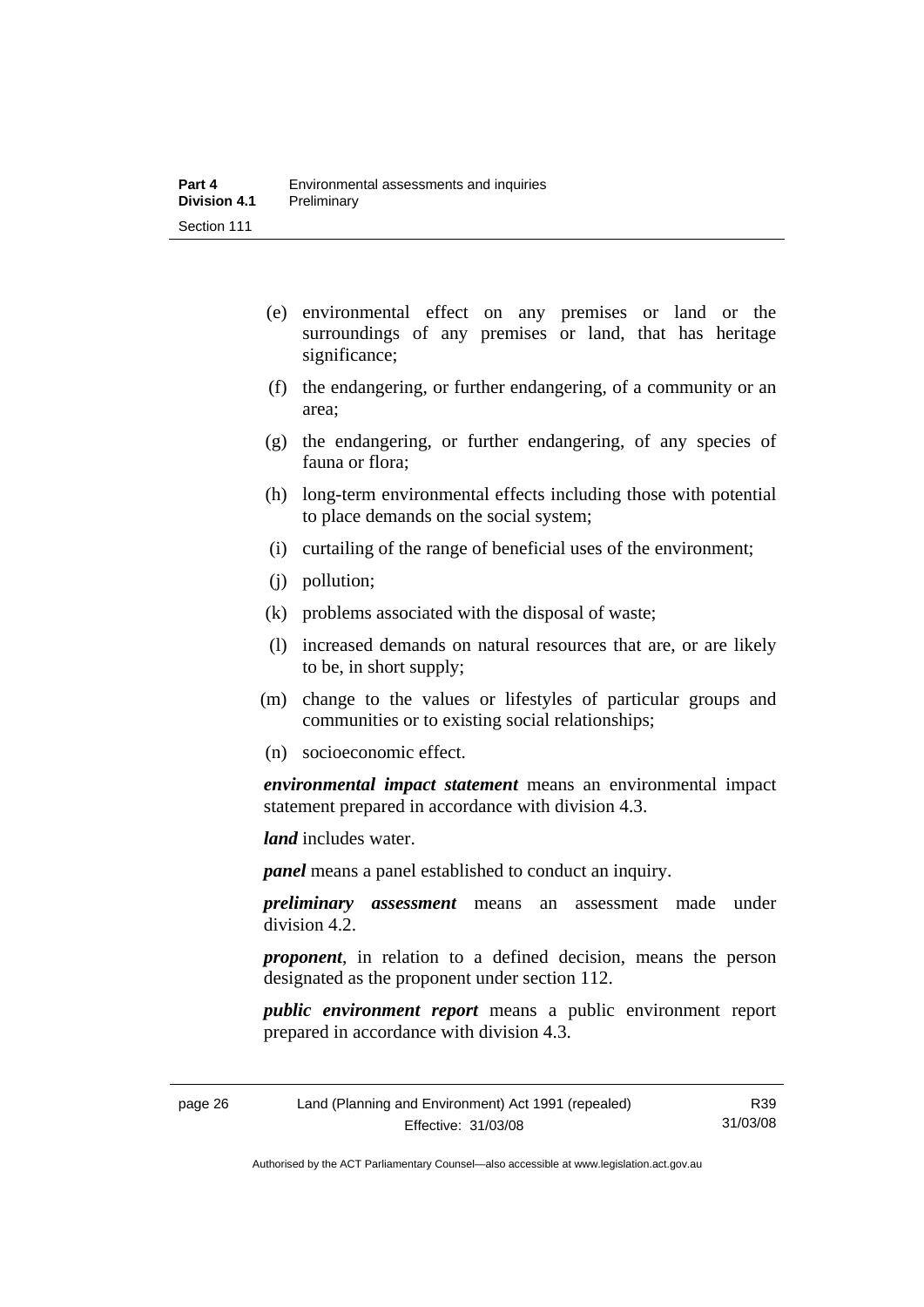*relevant Minister*, means the Minister responsible for the administration of the Act or subordinate law under which—

- (a) in relation to an assessment or inquiry—that assessment or inquiry is authorised to be made or conducted; or
- (b) in relation to a defined decision—the relevant decision is authorised to be made.

## **112 Proponents**

- (1) For this part, the relevant Minister in relation to a defined decision may, in writing, designate a person or territory authority as the proponent in relation to the decision.
- (2) The relevant Minister must designate, as the proponent in relation to a defined decision, the person or territory authority whose interests would be most directly affected by the decision, unless, in the opinion of that Minister, the public interest requires otherwise.

## **Division 4.2 Preliminary assessments**

## **113 Directions**

 The relevant Minister in relation to a defined decision, or the Environment Minister, may, by written notice to the relevant proponent within 28 days after the day when the decision that a preliminary assessment be required is made, direct the proponent to prepare a preliminary assessment of the environmental impact of the relevant proposal.

## **114 Mandatory preliminary assessments**

If a defined decision is of a class prescribed by the plan, the relevant Minister must, within the period mentioned in section 113, issue a notice under that section in relation to the relevant proposal.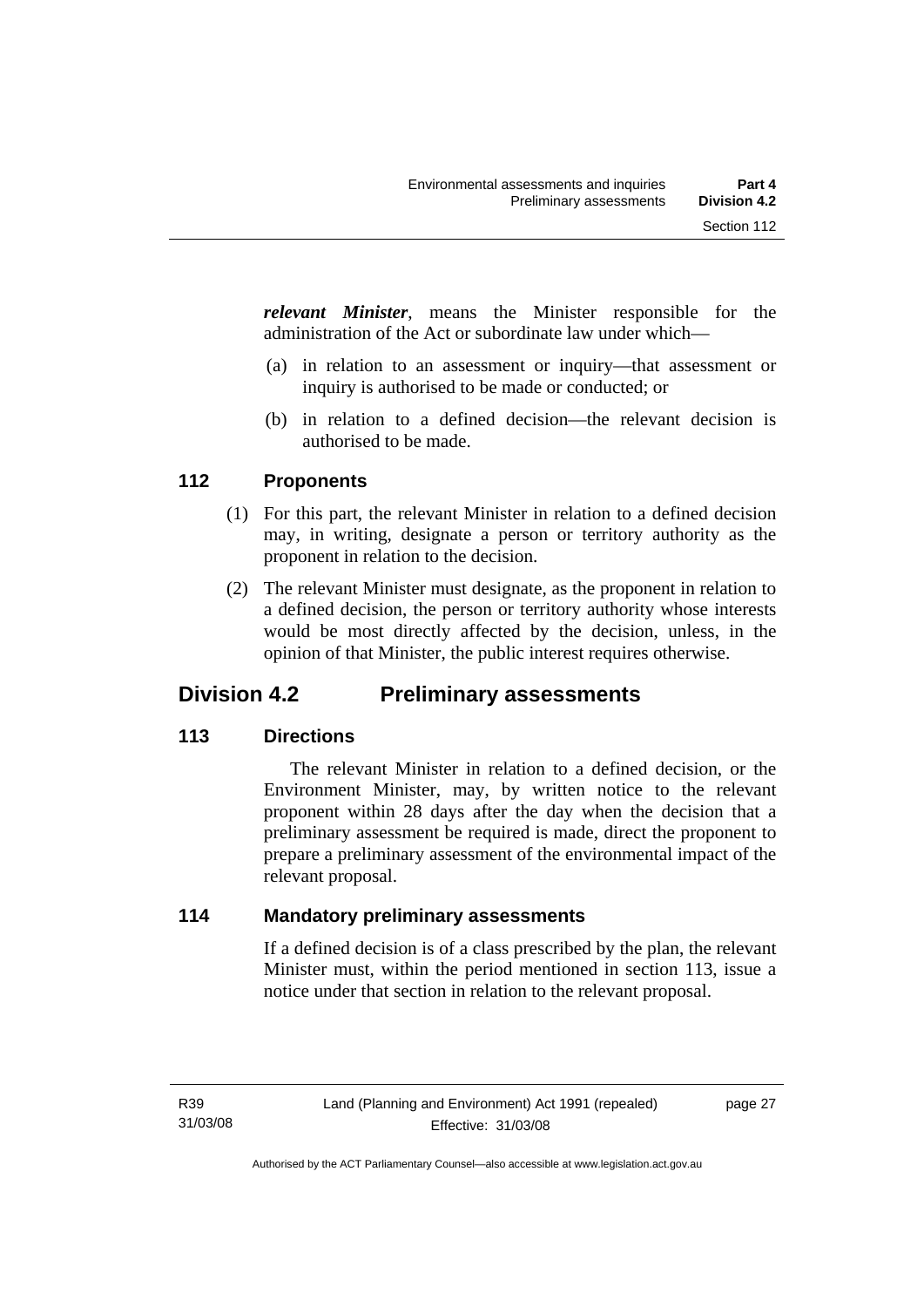#### **115 Content**

A preliminary assessment must consist of the matters specified in schedule 3.

#### **116 Submission to Minister**

 (1) On notice under section 113, the proponent must submit a preliminary assessment to the Environment Minister in accordance with the notice.

*Note* A fee may be determined under s 287 for this subsection.

 (2) If the Environment Minister is not the relevant Minister in relation to a preliminary assessment, the Environment Minister must give the preliminary assessment to the relevant Minister.

#### **117 Public inspection**

- (1) After a preliminary assessment is submitted to the Environment Minister under section 116, the Environment Minister must prepare a written notice stating that copies of the preliminary assessment are available for public inspection during a specified period of not less than 15 business days at specified places.
- (2) The Environment Minister may, in writing, extend or further extend the period stated in the notice.
- (3) The power under subsection (2) may be exercised after the end of the period to be extended.
- (4) The following are notifiable instruments:
	- (a) a notice under subsection (1);
	- (b) an extension or further extension under subsection (2).
	- *Note* A notifiable instrument must be notified under the Legislation Act.
- (5) The planning and land authority must also publish a notice under subsection (1), or an extension or further extension under subsection (2), in a daily newspaper.

| page 28 | Land (Planning and Environment) Act 1991 (repealed) |          |
|---------|-----------------------------------------------------|----------|
|         | Effective: 31/03/08                                 | 31/03/08 |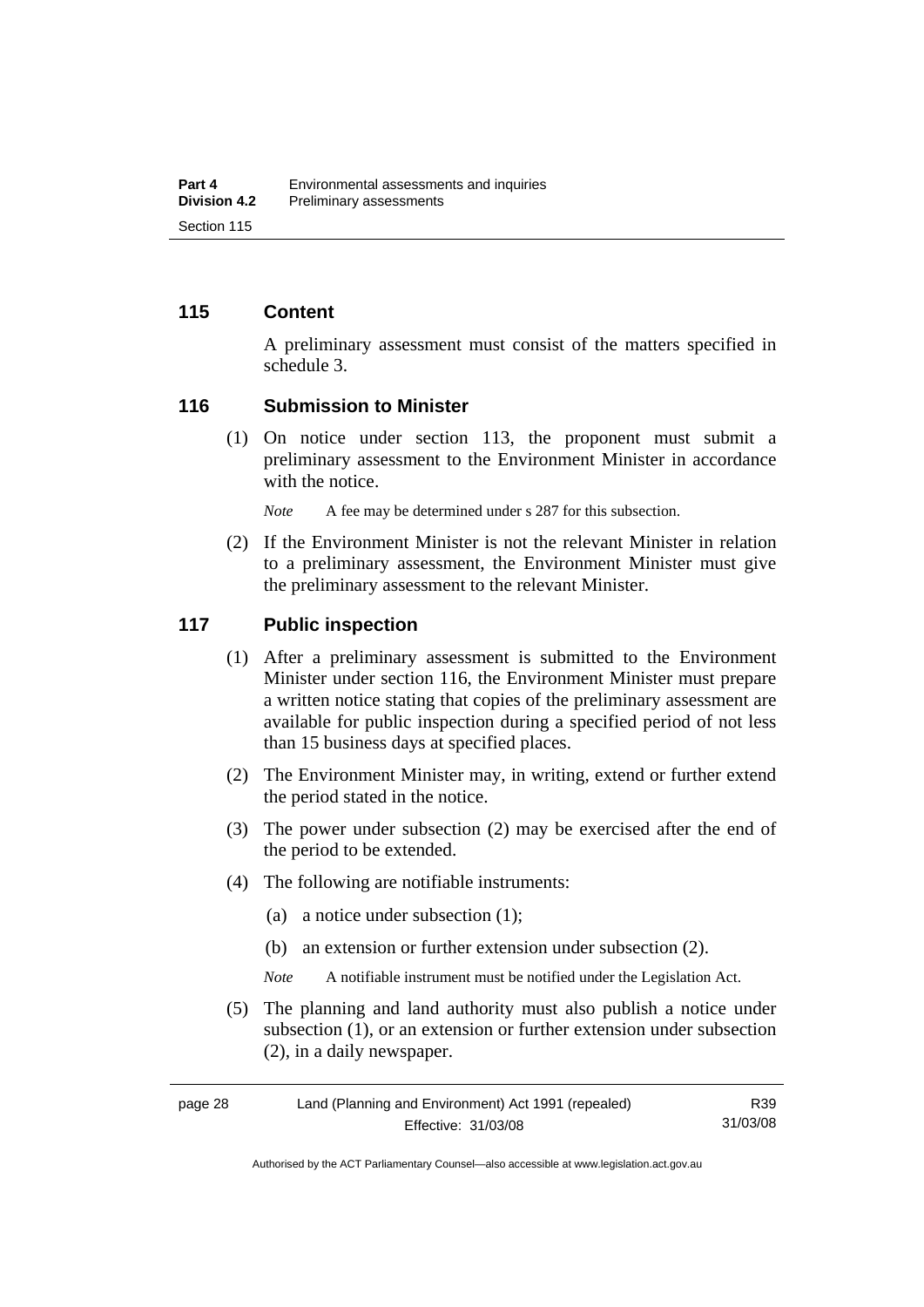- (6) The Environment Minister must, at the places, and within the period, specified in a notice under subsection (1)—
	- (a) make copies of the preliminary assessment mentioned in the notice available for public inspection; and
	- (b) give a copy of the preliminary assessment to any person on request.
	- *Note* A fee may be determined under s 287 for par (b).
- (7) The Environment Minister must send a copy of the preliminary assessment mentioned in the notice under subsection (1), without charge, to the Conservation Council of the South-East Region and Canberra (Inc.).

## **118 Exclusion of material**

- (1) If, in the opinion of the Environment Minister based on reasonable grounds—
	- (a) a part of a preliminary assessment contains information related to the personal or business affairs of a person—
		- (i) supplied to the proponent or the Minister in confidence; or
		- (ii) the publication of which would reveal a trade secret; or
		- (iii) the disclosure of which would, or would reasonably be expected to, adversely affect a person in relation to the lawful business affairs of that person; and
	- (b) it would not be in the public interest for that part to be published;

the Environment Minister must exclude that part from each copy of the preliminary assessment made available to the public or for public inspection.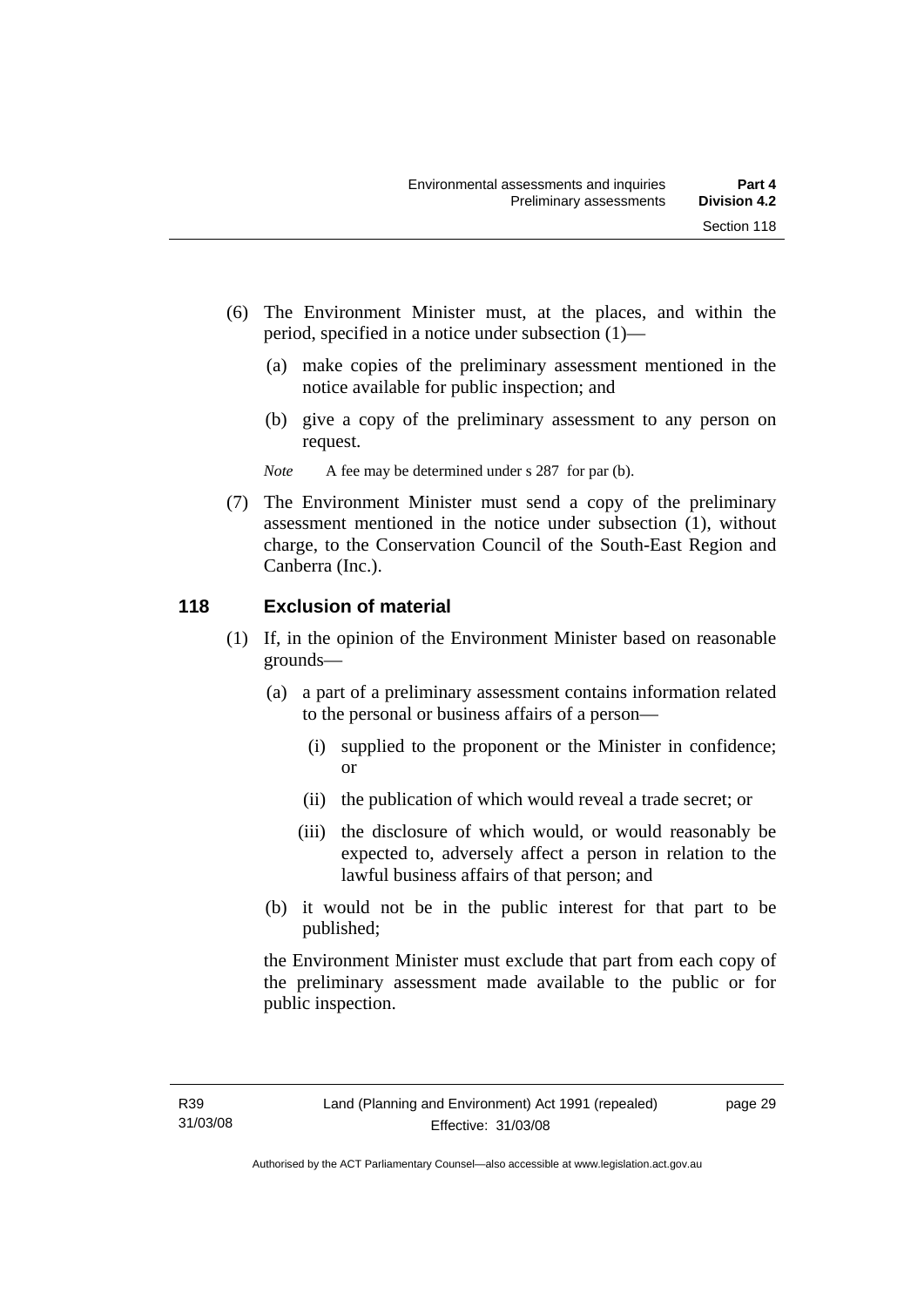(2) If a part of a preliminary assessment is excluded from the copies of that assessment made available to the public or for public inspection, each copy must include a statement to the effect that an unspecified part of the assessment has been excluded for the purpose of protecting the confidentiality of information included in that part.

## **Division 4.3 Assessments**

## **Subdivision 4.3.1 Form and content**

#### **119 Form**

Unless otherwise specified in the Act or subordinate law under which it is directed, an assessment consists of—

- (a) a public environment report; or
- (b) an environmental impact statement;

about the proposal that is the subject of a defined decision, together with the report under section 131 evaluating that public environment report or environmental impact statement.

## **120 Content of public environment reports and environmental impact statements**

Public environment reports and environmental impact statements are each to include the matters that are—

- (a) prescribed; and
- (b) directed under section 123.

## **Subdivision 4.3.2 Direction of assessments**

## **121 Decisions to direct assessments**

 (1) The relevant Minister may direct that an assessment be made of the proposal if, in the opinion of the relevant Minister based on

| page 30 | Land (Planning and Environment) Act 1991 (repealed) | R39      |
|---------|-----------------------------------------------------|----------|
|         | Effective: 31/03/08                                 | 31/03/08 |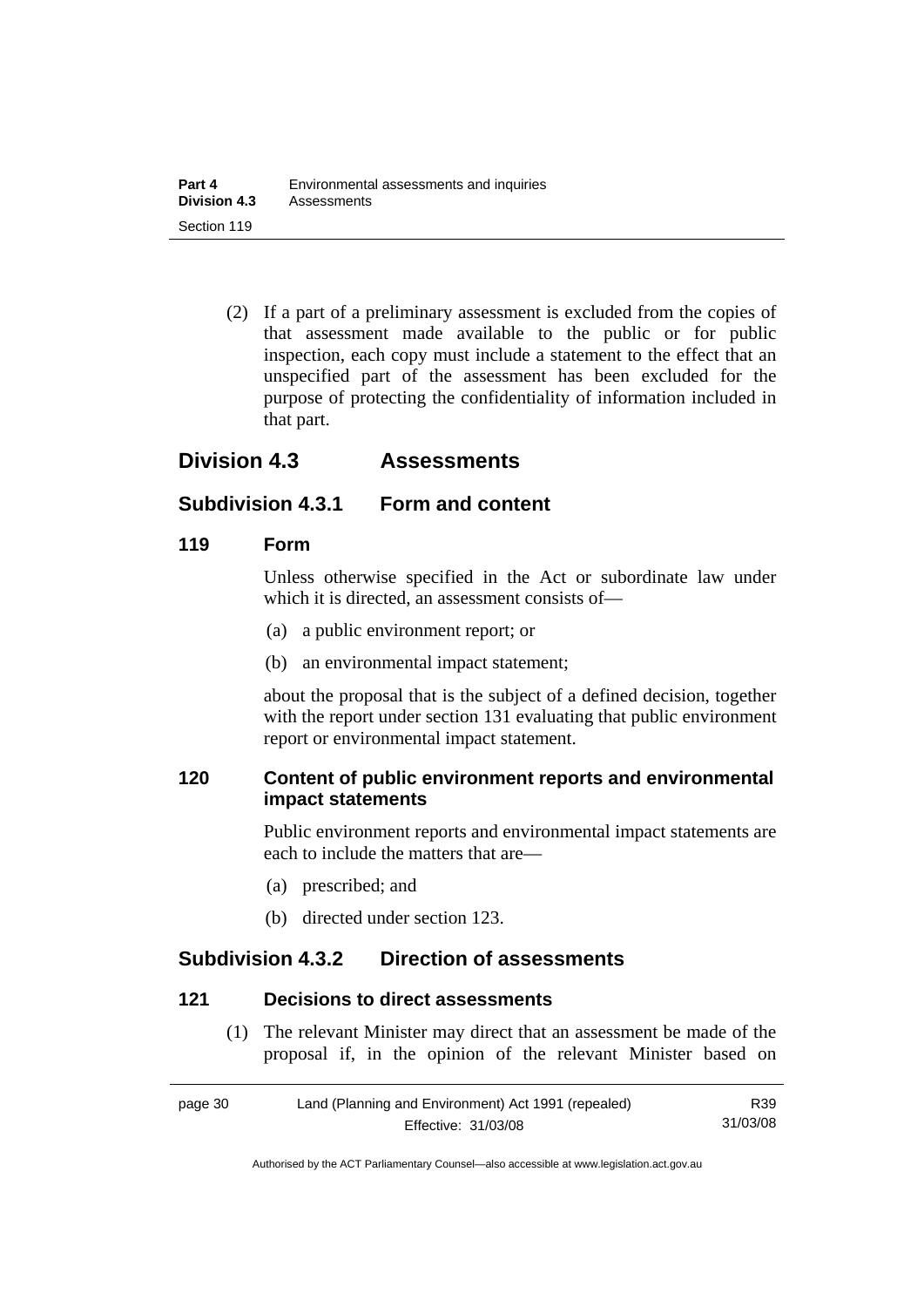reasonable grounds, the environmental impact of the proposal would be of sufficient significance.

- (2) A direction may only be given within the prescribed time after a proponent submits a preliminary assessment to the Environment Minister or any further time that the Minister administering this Act allows.
- (3) In making a decision under subsection (1), the relevant Minister must consider—
	- (a) the preliminary assessment; and
	- (b) the report of any meeting called under section 128; and
	- (c) whether any aspect of the environmental impact of that proposal is, or could be, the subject of—
		- (i) an inquiry or another assessment; or
		- (ii) any environmental assessment action taken by or on behalf of the Commonwealth, a State or the Northern Territory.
- (4) This section does not apply if a Minister is required under an Act or subordinate law to direct that an assessment be made.

## **122 Environment Minister's power to direct assessments**

If a Minister other than the Environment Minister has the power under an Act or subordinate law to direct that an assessment be made, the Environment Minister also has that power.

## **123 Directions**

- (1) A direction by a Minister that an assessment be made in relation to a defined decision must be in writing given to the proponent.
- (2) Within 14 days after a direction by a Minister under subsection (1) that an assessment is to be made in relation to a defined decision,

page 31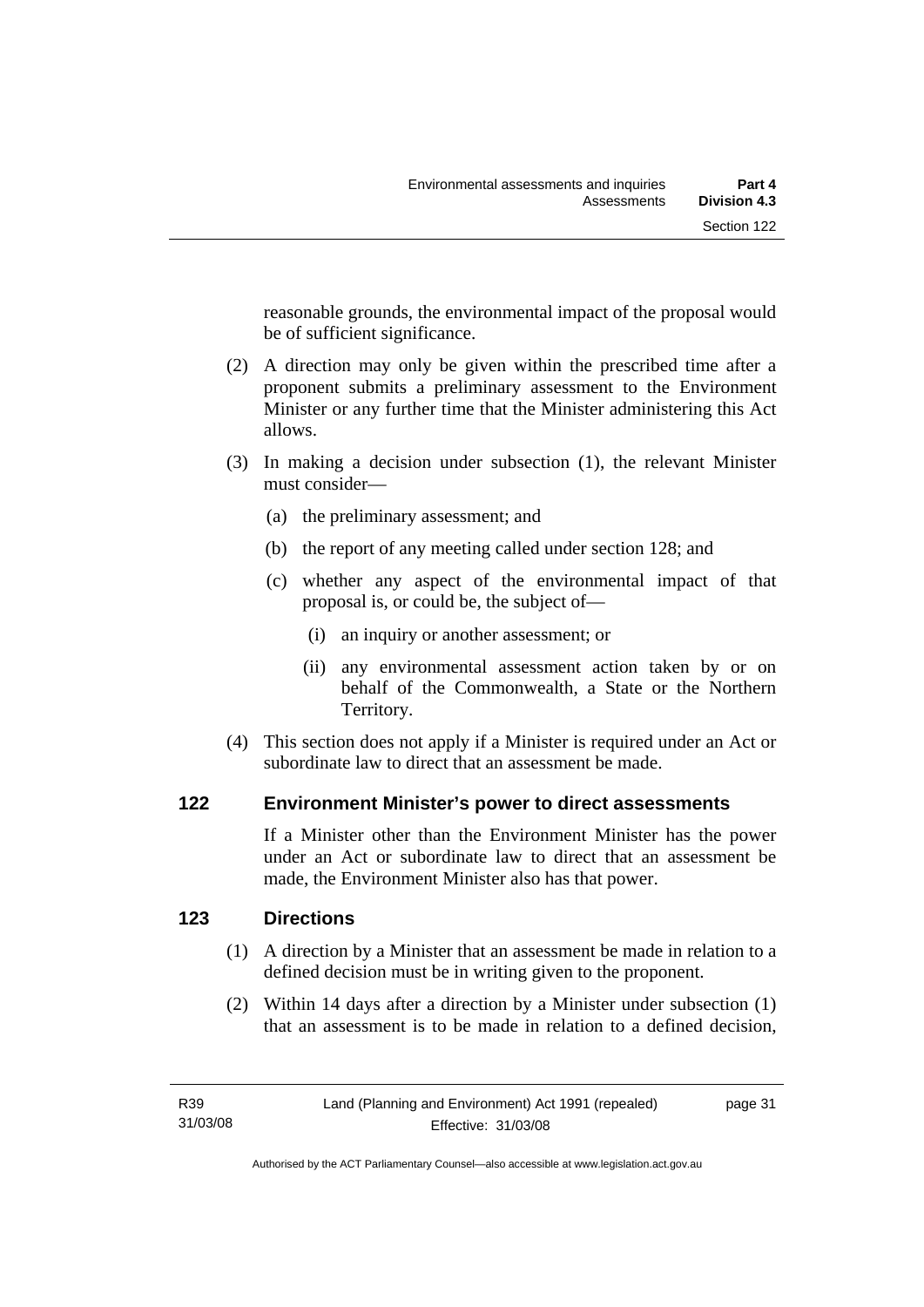the Minister must give the proponent detailed directions specifying the following:

- (a) the form of the assessment;
- (b) the matters to be included in the public environment report or the environmental impact statement and the relative emphasis to be given to each matter;
- (c) subject to section 124 or section 125 and section 126, how the report or statement is to be prepared;
- (d) if, in the opinion of the Environment Minister based on reasonable grounds, the environmental impact of a proposal that is the subject of another defined decision is relevant to the environmental impact of the relevant proposal—sufficient details of the firstmentioned proposal to enable the proponent to assess the potential combined effects of the proposals.
- (3) The Environment Minister must, in consultation with the relevant Minister, decide the matters to be specified under subsection (2).
- (4) If a Minister gives detailed directions for an assessment under subsection (2), that Minister must prepare a written notice that sets out—
	- (a) the name of the proponent; and
	- (b) the matters specified in the directions; and
	- (c) the name of any consultant nominated by the Minister under subsection (7) to assist in the preparation of the assessment.
- (5) The notice is a notifiable instrument.

*Note* A notifiable instrument must be notified under the Legislation Act.

- (6) The Minister who prepared the notice must also publish it in a daily newspaper.
- (7) A Minister who directs that an assessment be made may, under subsection (2) (c), direct the proponent in relation to an assessment

| page 32 | Land (Planning and Environment) Act 1991 (repealed) | R39      |
|---------|-----------------------------------------------------|----------|
|         | Effective: 31/03/08                                 | 31/03/08 |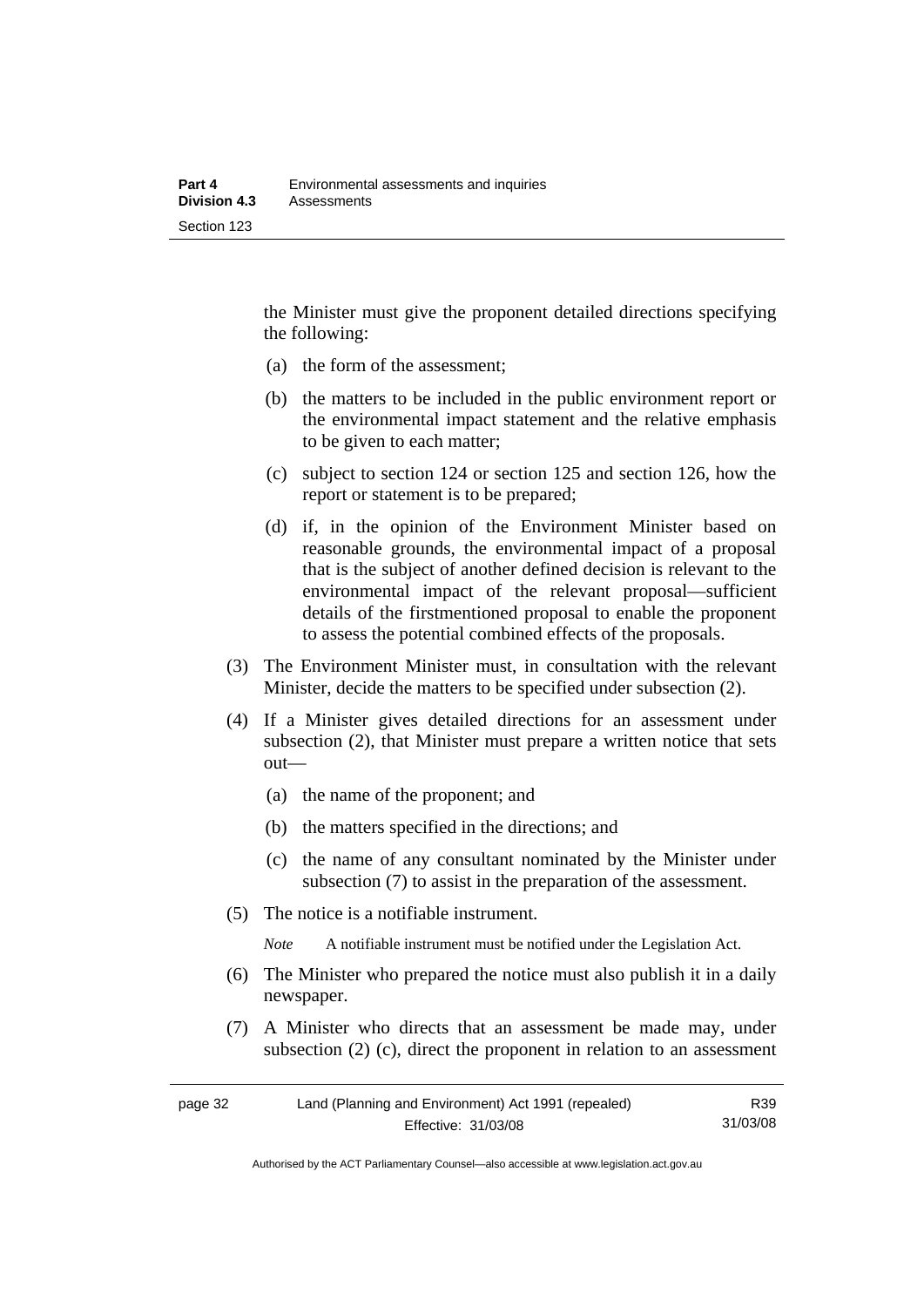to engage the services of a consultant specified by the Minister in accordance with the prescribed criteria to assist the proponent in the preparation of the assessment.

## **Subdivision 4.3.3 Preparation, evaluation and consideration by Legislative Assembly**

## **124 Public environment reports—preparation**

- (1) The Environment Minister may, in writing, direct the proponent in relation to a public environment report—
	- (a) to undertake the consultation in relation to the preparation of the report that is specified; and
	- (b) after any such consultation, to make the report available, in a specified way and form, for public inspection, with the notice of that availability that is specified.
- (2) The proponent in relation to a public environment report must comply with a direction under subsection (1).
- (3) This section does not apply in relation to the preparation of a public environment report for the purposes of an assessment that will be—
	- (a) a background paper within the meaning of part 2; or
	- (b) notified together with a draft plan of management under division 5.7.

## **125 Environmental impact statements—consultation and public inspection**

- (1) The proponent in relation to an environmental impact statement must prepare a written notice approved in writing by the Environment Minister—
	- (a) stating that copies of the draft environmental impact statement are available for public inspection and purchase from the proponent at specified places and times; and

Authorised by the ACT Parliamentary Counsel—also accessible at www.legislation.act.gov.au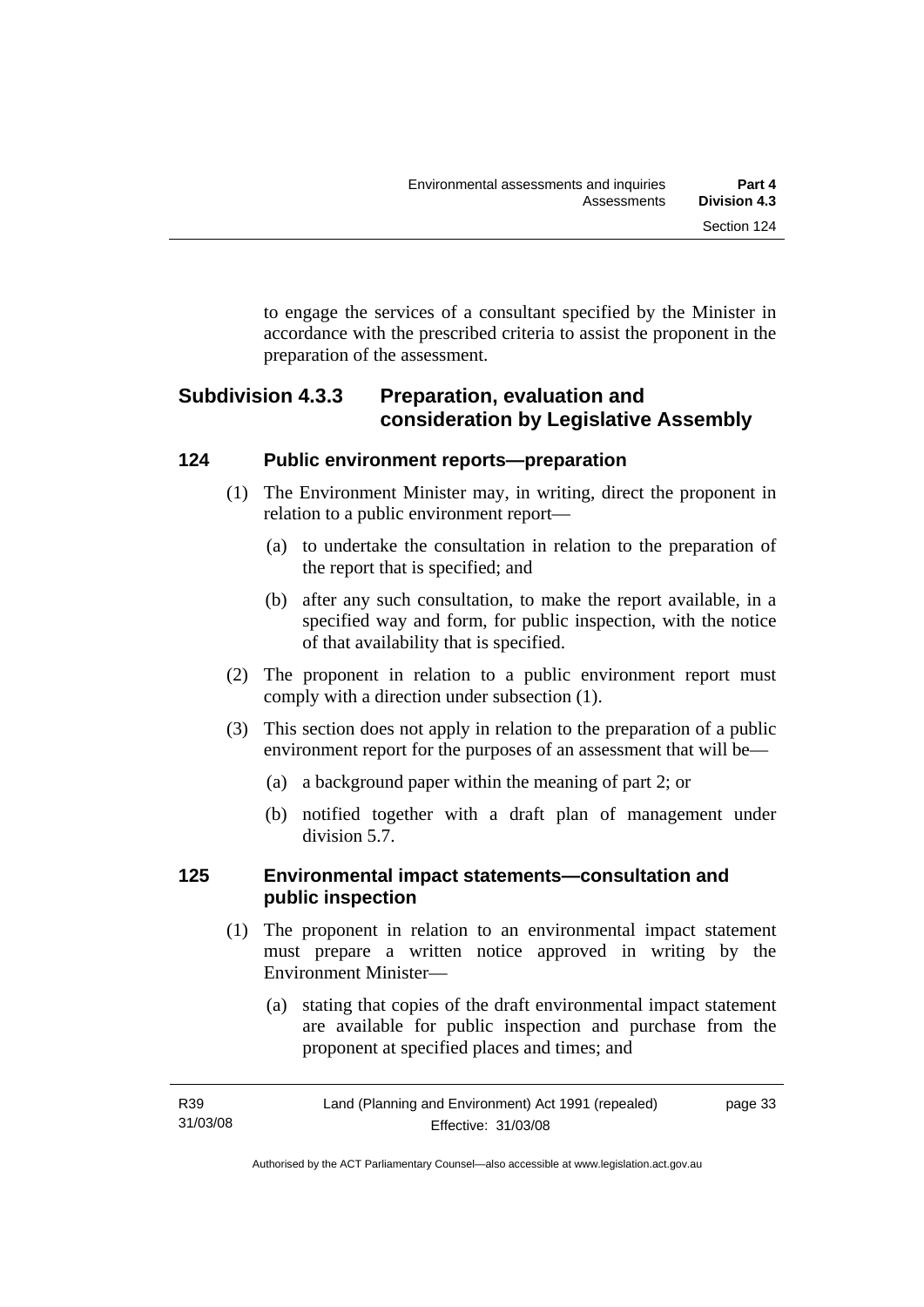- (b) inviting interested people to submit written comments about the draft to the proponent at a specified address and within a period of 20 business days or the longer period directed in writing by the relevant Minister.
- (2) The notice approved by the Environment Minister is a notifiable instrument.

*Note* A notifiable instrument must be notified under the Legislation Act.

- (3) The proponent must also publish the notice approved by the Environment Minister in a daily newspaper.
- (4) The proponent in relation to an environmental impact statement must make copies of the draft statement available for inspection and purchase at the places and times specified in the notice under subsection  $(1)$ .
- (5) A proponent must not sell a copy of a draft environmental impact statement that the proponent has made available for purchase under subsection (4) at a price that exceeds a price fixed by the Environment Minister as the maximum price for the sale of a copy of the statement.
- (6) In fixing a maximum price at which a proponent may sell a copy of a draft environmental impact statement, the Environment Minister must fix a price that will reimburse the proponent for the cost of producing the copy but not for the expense incurred by the proponent in preparing the draft statement.
- (7) A notice under section 282A (3) (AAT Review of decisions) must include particulars of the calculation of the amount fixed as the maximum price that the proponent may charge for a copy of the draft environmental impact statement.
- (8) This section does not apply in relation to the preparation of an environmental impact statement for the purposes of an assessment which will be—
	- (a) a background paper within the meaning of part 2; or

| page 34 | Land (Planning and Environment) Act 1991 (repealed) | R <sub>39</sub> |
|---------|-----------------------------------------------------|-----------------|
|         | Effective: 31/03/08                                 | 31/03/08        |

Authorised by the ACT Parliamentary Counsel—also accessible at www.legislation.act.gov.au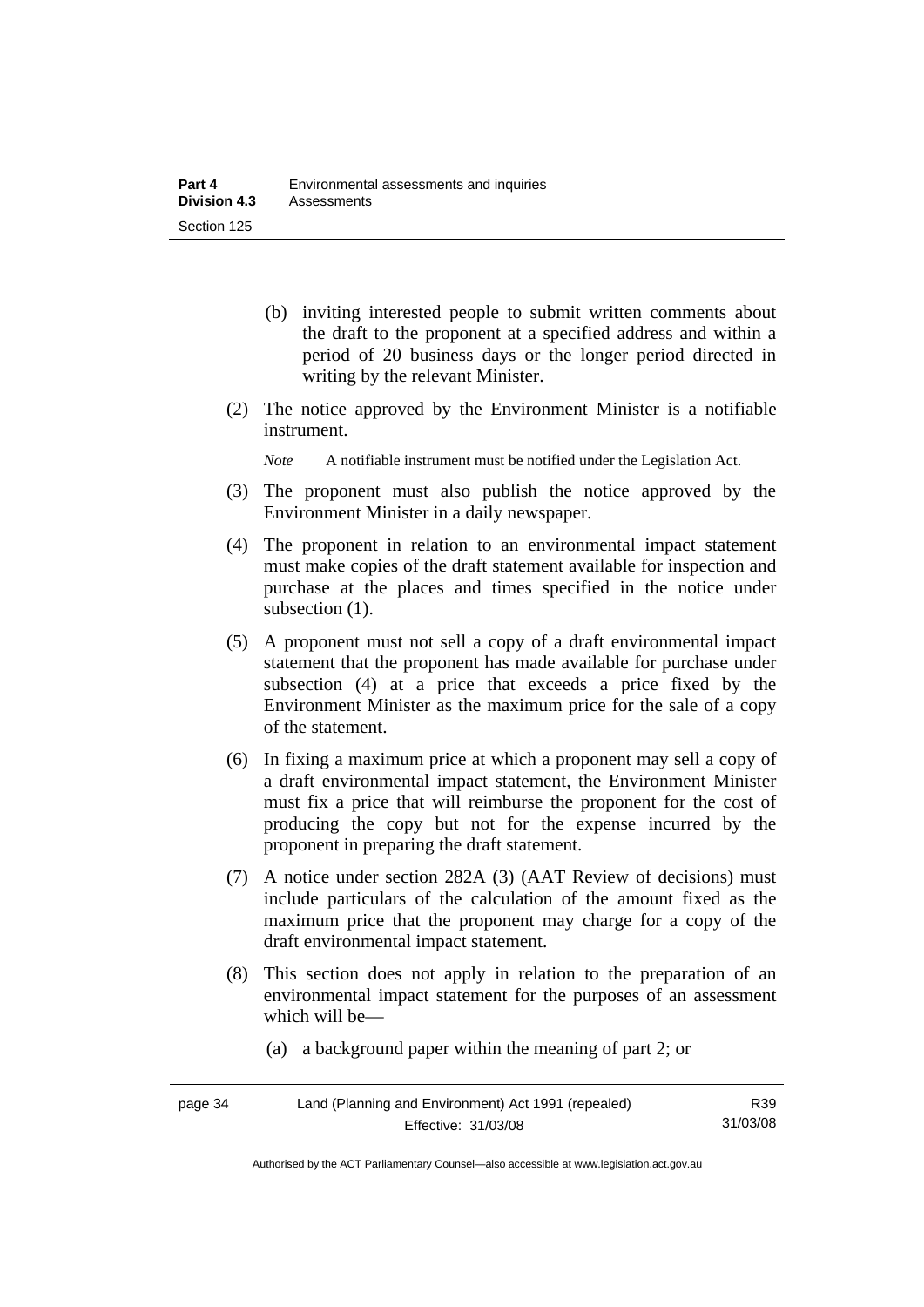(b) notified together with a draft plan of management under division 5.7.

## **126 Environmental impact statements—consideration of relevant comments and reports**

The proponent in relation to an environmental impact statement must, in preparing the statement, consider any written comments from any person or territory authority, and any reports, related to the environmental impact of the relevant proposal.

## **127 Submission of reports and statements to Environment Minister**

The proponent must submit the relevant public environment report or environmental impact statement to the Environment Minister, together with—

- (a) a written report about the proponent's consultation in relation to the report or statement; and
- (b) a copy of each written comment about the report or statement received by the proponent; and
- (c) a copy of each report mentioned in section 126 that is not available to the public.

## **128 Consultation**

- (1) The Environment Minister may, by giving reasonable notice to—
	- (a) the proponent of a proposal that has an environmental impact; and
	- (b) any other person that the Environment Minister believes on reasonable grounds to have an interest directly affected by the proposal; and
	- (c) any other person that the Environment Minister considers appropriate;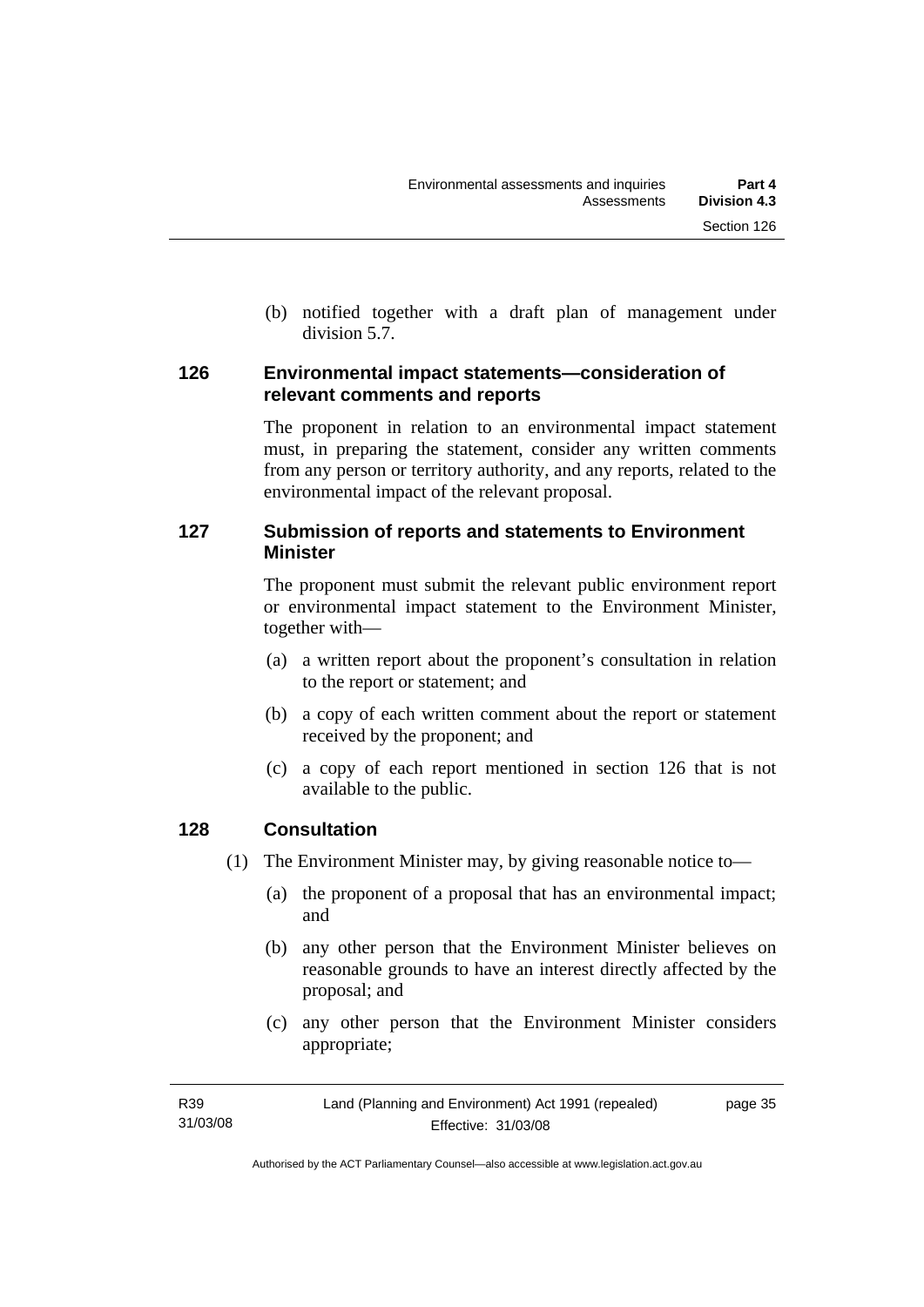call a meeting of them for the purposes of—

- (d) clarifying the proposal or concerns relating to the proposal; or
- (e) clarifying the report of a panel established to conduct an inquiry into the proposal; or
- (f) discussing any ways in which the proposal could be modified to reduce or eliminate any potential adverse environmental impact.
- (2) The Environment Minister must give a written report to each participant in the meeting stating—
	- (a) the outcome of the meeting; and
	- (b) any recommendations that the Environment Minister intends to include in his or her report under section 131 as a result of the meeting.
- (3) If a meeting recommends that a proposal be varied, the Environment Minister must make copies of the report prepared in relation to the meeting for subsection (2) available for public inspection at times and places decided, in writing, by the Environment Minister.
- (4) The decision is a notifiable instrument.

*Note* A notifiable instrument must be notified under the Legislation Act.

(5) The Environment Minister must also publish the decision in a daily newspaper.

#### **129 Further information**

 (1) Within the prescribed period after the submission of a public environment report or an environmental impact statement to the Environment Minister, that Minister may, by written notice to the proponent, direct the proponent to provide further specified information in relation to the proposal, report or statement.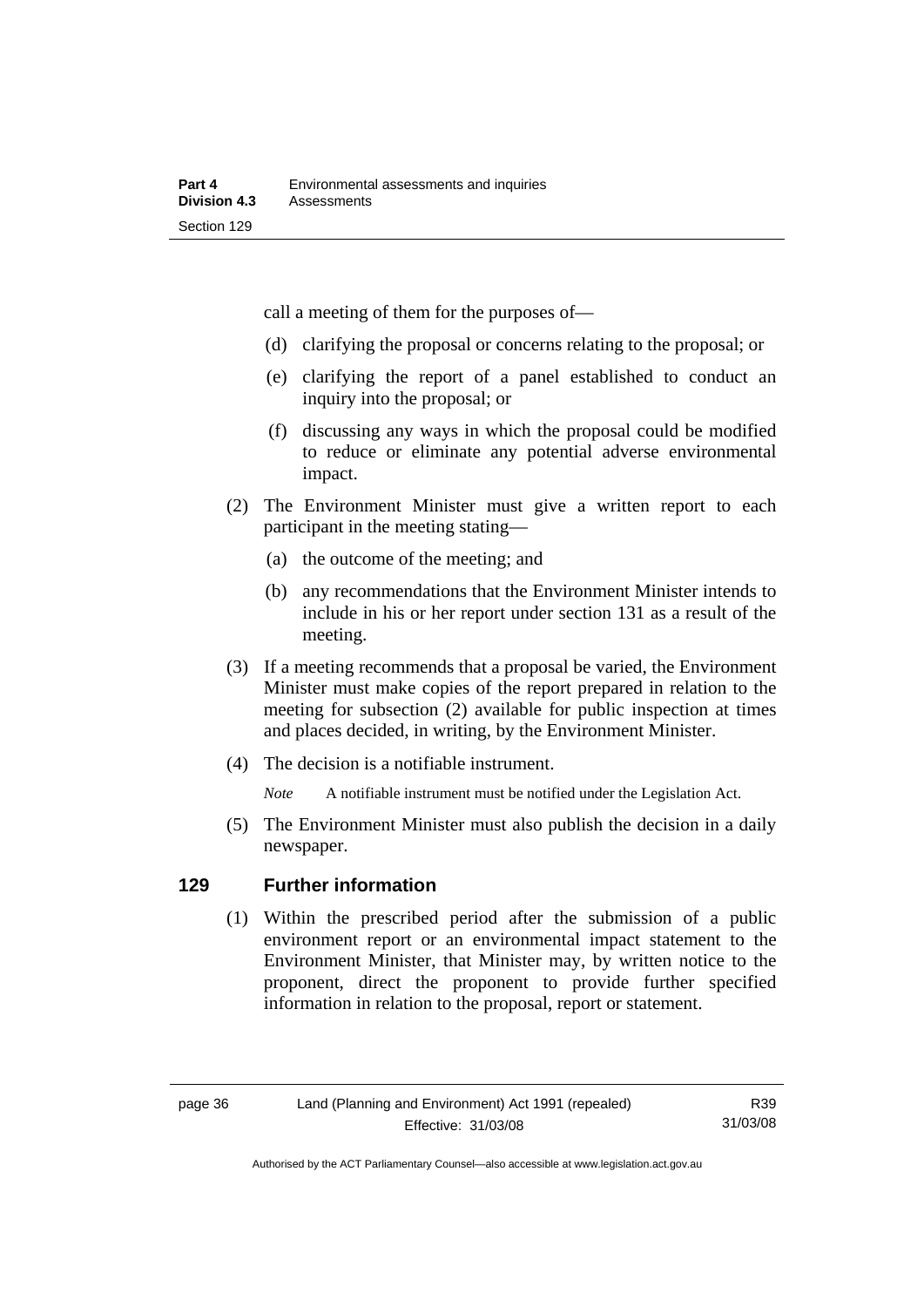(2) On notice under subsection (1), the proponent must, in writing, provide the specified information to the Environment Minister.

#### **130 Further revision**

- (1) Within the prescribed period after the submission of a public environment report or an environmental impact statement to the Environment Minister, that Minister may, by written notice to the proponent, request the proponent to revise the report or statement in consideration of specified matters.
- (2) On notice under subsection (1), the proponent may revise the report or statement in consideration of the specified matters.
- (3) The proponent must—
	- (a) if the report or statement is revised—resubmit the revised report or statement to the Environment Minister; or
	- (b) if the report or statement is not revised—submit a written report to the Environment Minister stating the reasons why the proponent has not revised the report or statement.

## **131 Evaluation by Environment Minister**

- (1) Unless subsection (2) applies, within the prescribed period after the submission of a public environment report or environmental impact statement to the Environment Minister, that the Minister must prepare a written report evaluating it.
- (2) If the Environment Minister gives a notice to a proponent under section 130 (1), that Minister must prepare a written report evaluating a public environment report or statement within the prescribed period after the proponent—
	- (a) resubmits the report or statement under section 130 (3) (a); or
	- (b) submits a report under section 130 (3) (b).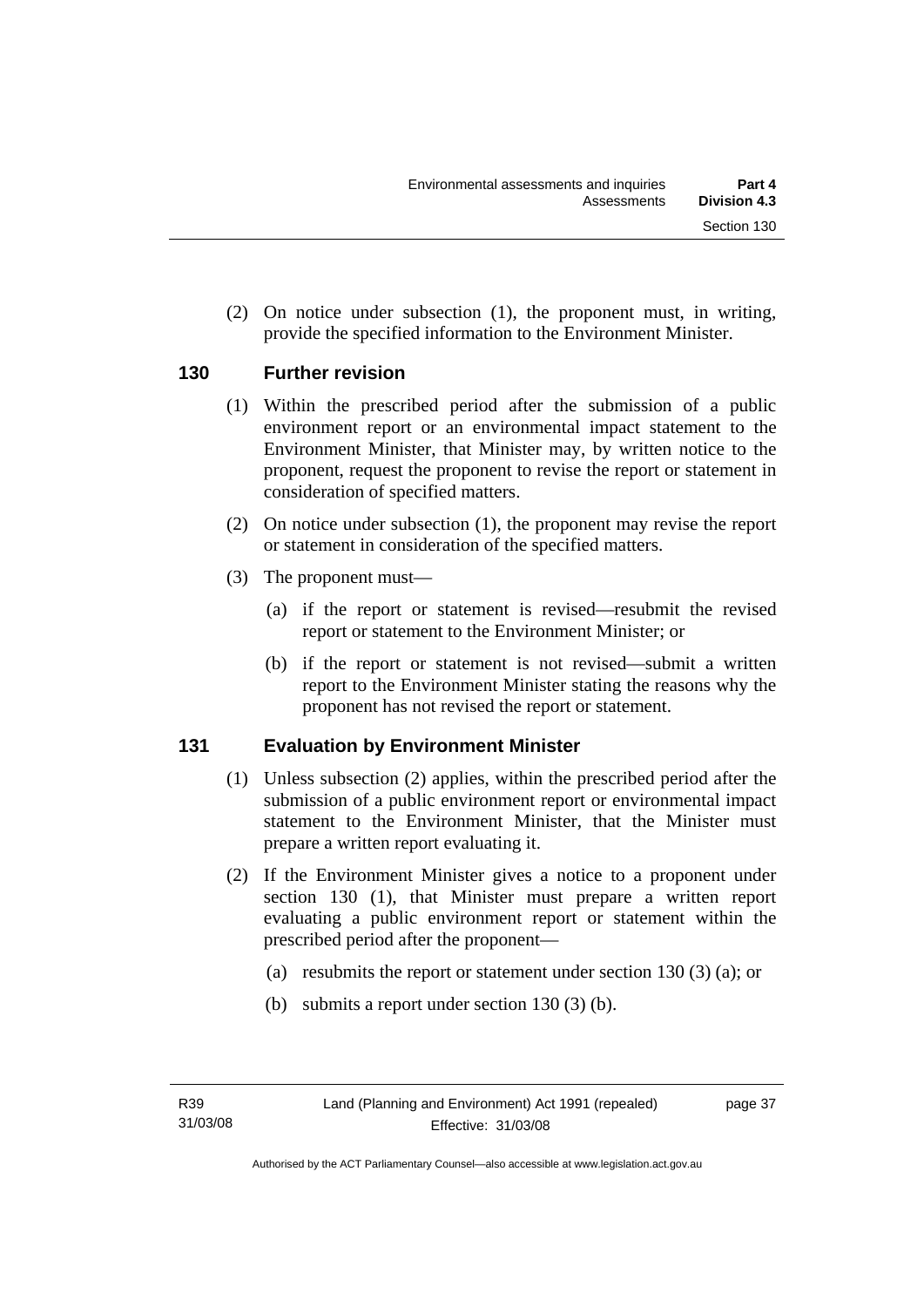- (3) A report under subsection (1) must include—
	- (a) a statement about whether, in the opinion of the Environment Minister, the public environment report or environmental impact statement has been prepared in accordance with this division, and with the relevant directions under this division; and
	- (b) any comment by that Minister about the environmental impact of the relevant proposal; and
	- (c) if that Minister has called a meeting under section 128—the report of that meeting referred to in section 128 (2); and
	- (d) any recommendation of that Minister about the conditions subject to which the proposal should be approved.

#### **132 Presentation to Legislative Assembly and public inspection**

- (1) Within 6 sitting days after the completion of a report mentioned in section 131, the relevant Minister must present to the Legislative Assembly a copy of—
	- (a) the relevant assessment; and
	- (b) any notice given by the Environment Minister under section 129 or section 130; and
	- (c) any report, comment or written information submitted to the Environment Minister under section 127, section 129 or section 130.
- (2) After an assessment is finished, the relevant Minister must make copies of the assessment, together with copies of any documents mentioned in subsection (1) (c), available to the public during office hours at places stated in a written notice prepared by the relevant Minister.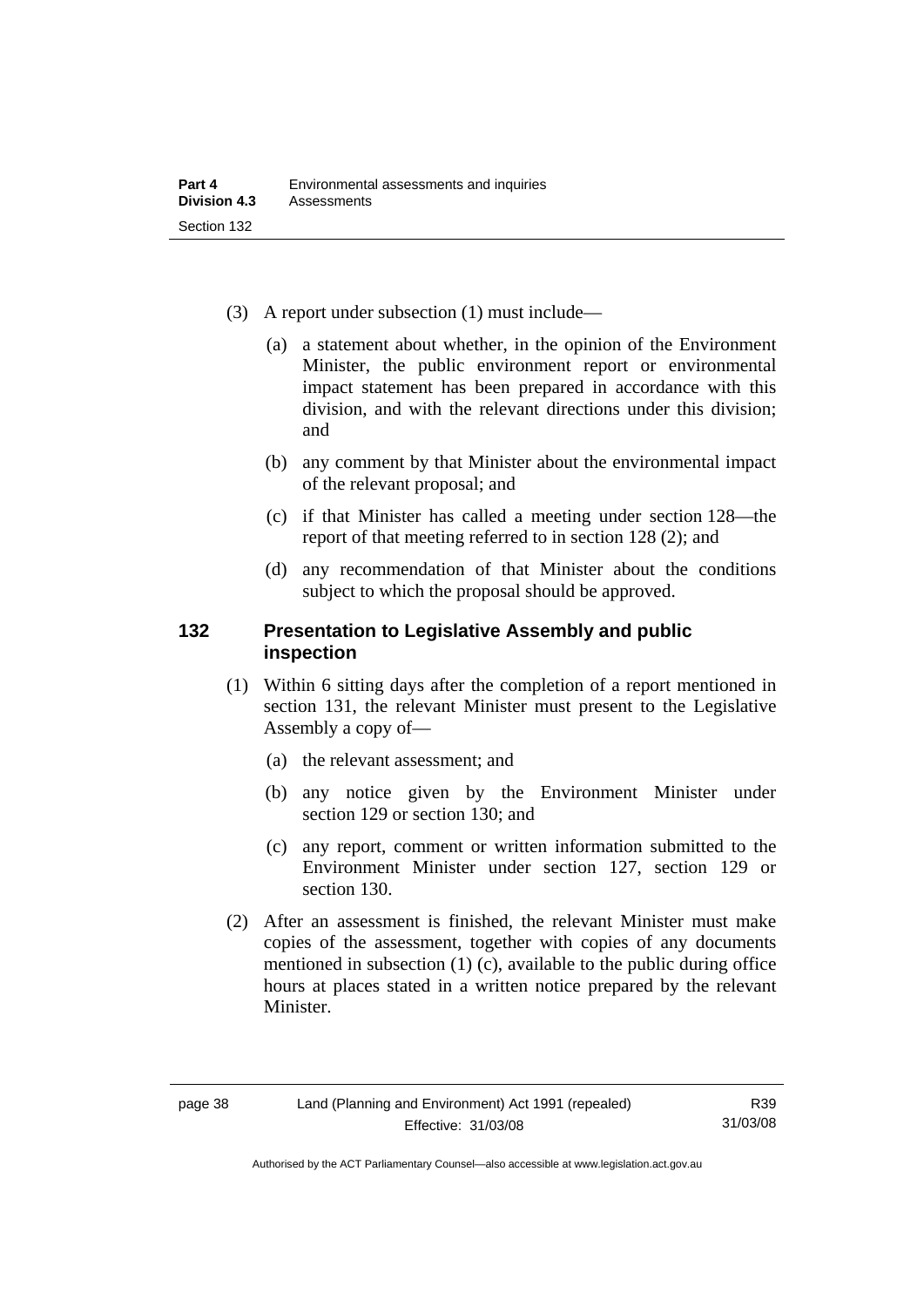(3) The notice under subsection (2) is a notifiable instrument.

*Note* A notifiable instrument must be notified under the Legislation Act.

(4) The relevant Minister must also publish the notice under subsection (2) in a daily newspaper.

#### **133 Exclusion of material**

- (1) If, in the relevant Minister's opinion, based on reasonable grounds—
	- (a) a part of an assessment contains information related to the personal or business affairs of a person—
		- (i) supplied to the proponent or that Minister in confidence; or
		- (ii) the publication of which would reveal a trade secret; and
	- (b) it would not be in the public interest for that part to be published;

the relevant Minister must exclude that part from the copy of the assessment presented to the Legislative Assembly, and from any copy of the assessment made available to the public or for public inspection.

 (2) If a part of an assessment is excluded from the copies of that assessment made available to the public or for public inspection, each copy must include a statement to the effect that an unspecified part of the assessment has been excluded for the purpose of protecting the confidentiality of information included in that part.

#### **134 Exemptions**

- (1) The Environment Minister may, in writing (by an *exemption*)—
	- (a) exempt a specified defined decision, or defined decisions of a specified class, from being the subject of an assessment directed under any Act or subordinate law; or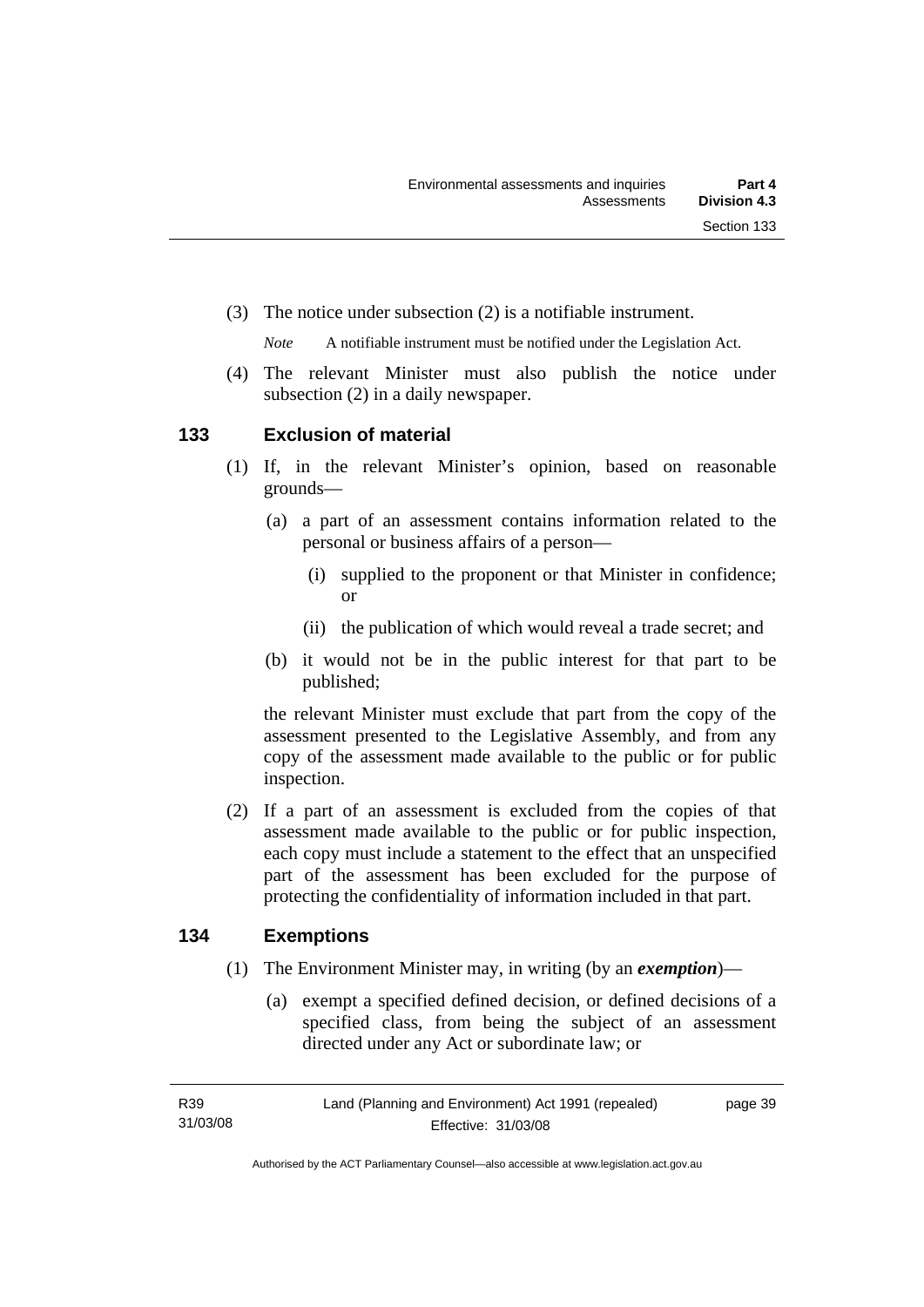- (b) declare that specified provisions of this division are not to apply in relation to a specified assessment, or to assessments of a specified class.
- (2) An exemption is a disallowable instrument.
	- *Note* A disallowable instrument must be notified, and presented to the Legislative Assembly, under the Legislation Act.
- (3) The Legislation Act, chapter 7 (Presentation, amendment and disallowance of subordinate laws and disallowable instruments) applies to an exemption as if each reference in that chapter to 6 sitting days were a reference to 5 sitting days.
- (4) Subject to any disallowance under the Legislation Act, chapter 7, the exemption commences—
	- (a) on the day after the 5th sitting day after the day it is presented to the Legislative Assembly under that chapter; or
	- (b) if the exemption provides for a later date or time of commencement—on that date or at that time.
- (5) The Environment Minister must notify an exemption in a daily newspaper.
- (6) The validity of an exemption is not affected by a failure to comply with subsection  $(5)$ .

## **Division 4.4 Inquiries**

## **Subdivision 4.4.1 Establishment of panels and terms of reference**

## **135 Constitution**

 (1) If the relevant Minister in relation to a defined decision decides to establish a panel to inquire into the proposal that is the subject of that decision that Minister must, in writing, appoint a person or people to constitute a panel to conduct the inquiry.

page 40 Land (Planning and Environment) Act 1991 (repealed) Effective: 31/03/08

R39 31/03/08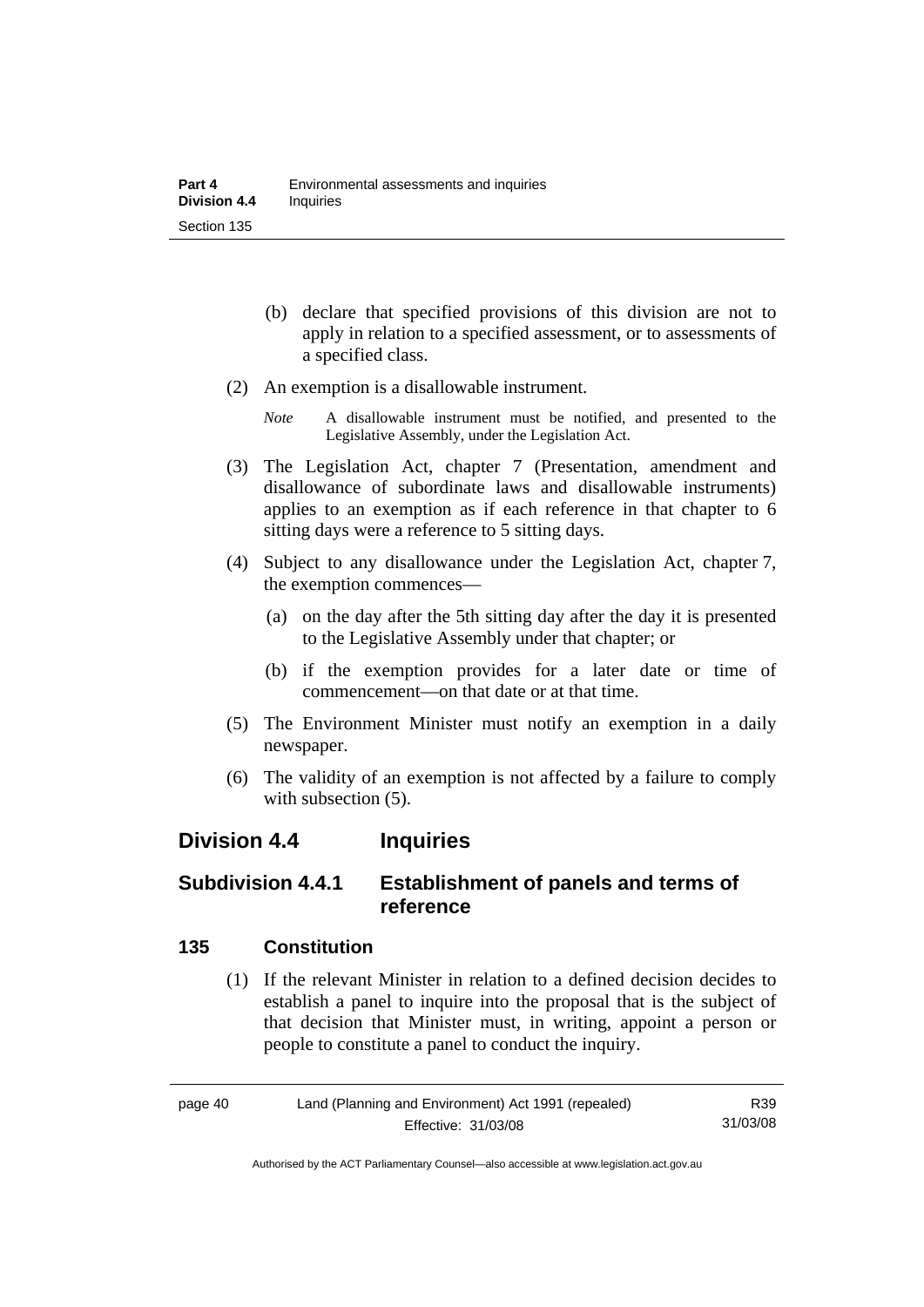(2) The relevant Minister must nominate 1 member (or, for a panel constituted by 1 member, that member) of the panel as the presiding member.

## **136 Combined inquiries**

If 2 or more proposals, the subject of 2 or more defined decisions, would in the opinion of the Environment Minister have substantially interconnected effects, that Minister may, under section 135, with the consent of the relevant Minister in relation to each decision, establish a panel to conduct an inquiry into the potential combined effect of those proposals.

## **138 Terms of reference**

- (1) The relevant Minister must, in writing, decide the terms of reference of an inquiry.
- (2) The terms of reference of an inquiry—
	- (a) must—
		- (i) specify the defined decision; and
		- (ii) require the panel to assess the potential costs and benefits to the community and to the Territory of the proposal that is the subject of that decision; and
		- (iii) specify a reasonable period within which the panel is to report; and
	- (b) may require the panel—
		- (i) to investigate specified aspects of that proposal; or
		- (ii) to consider any specified report.
- (3) The relevant Minister may, at the request of a panel, or on his or her own initiative, in writing, vary the terms of reference of the relevant inquiry.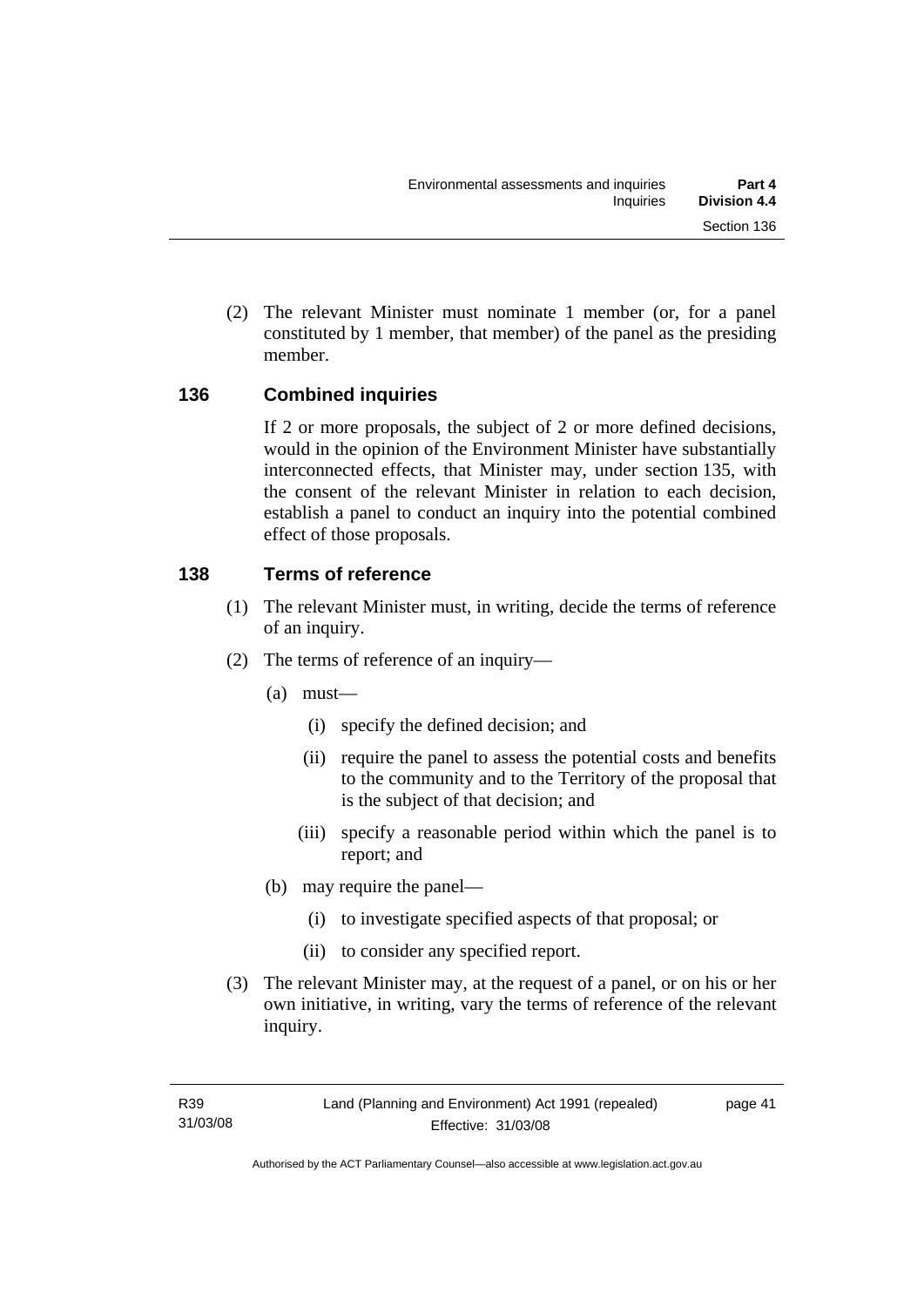(4) A variation of terms of reference is a notifiable instrument. *Note* A notifiable instrument must be notified under the Legislation Act.

#### **139 Notification**

- (1) The relevant Minister for an inquiry must, in writing, decide—
	- (a) the members of the panel, and the presiding member; and
	- (b) the terms of reference of the inquiry; and
	- (c) the period within which the panel is to report; and
	- (d) the other matters that Minister considers necessary.
- (2) A decision is a notifiable instrument.

*Note* A notifiable instrument must be notified under the Legislation Act.

## **Subdivision 4.4.2 Inquiry reports**

## **140 Inquiry reports**

A panel must report its findings and recommendations in writing to the relevant Minister in accordance with the terms of reference decided under section 138.

## **141 Presentation to Legislative Assembly and public inspection**

- (1) The relevant Minister must present a copy of the report of a panel's findings and recommendations to the Legislative Assembly within 6 sitting days after the day the Minister receives the report.
- (2) After a report is completed, the relevant Minister must make copies of the report available to the public during office hours at places stated in a written notice prepared by the relevant Minister.
- (3) The notice is a notifiable instrument.
	- *Note* A notifiable instrument must be notified under the Legislation Act.

| page 42 | Land (Planning and Environment) Act 1991 (repealed) | R39      |
|---------|-----------------------------------------------------|----------|
|         | Effective: 31/03/08                                 | 31/03/08 |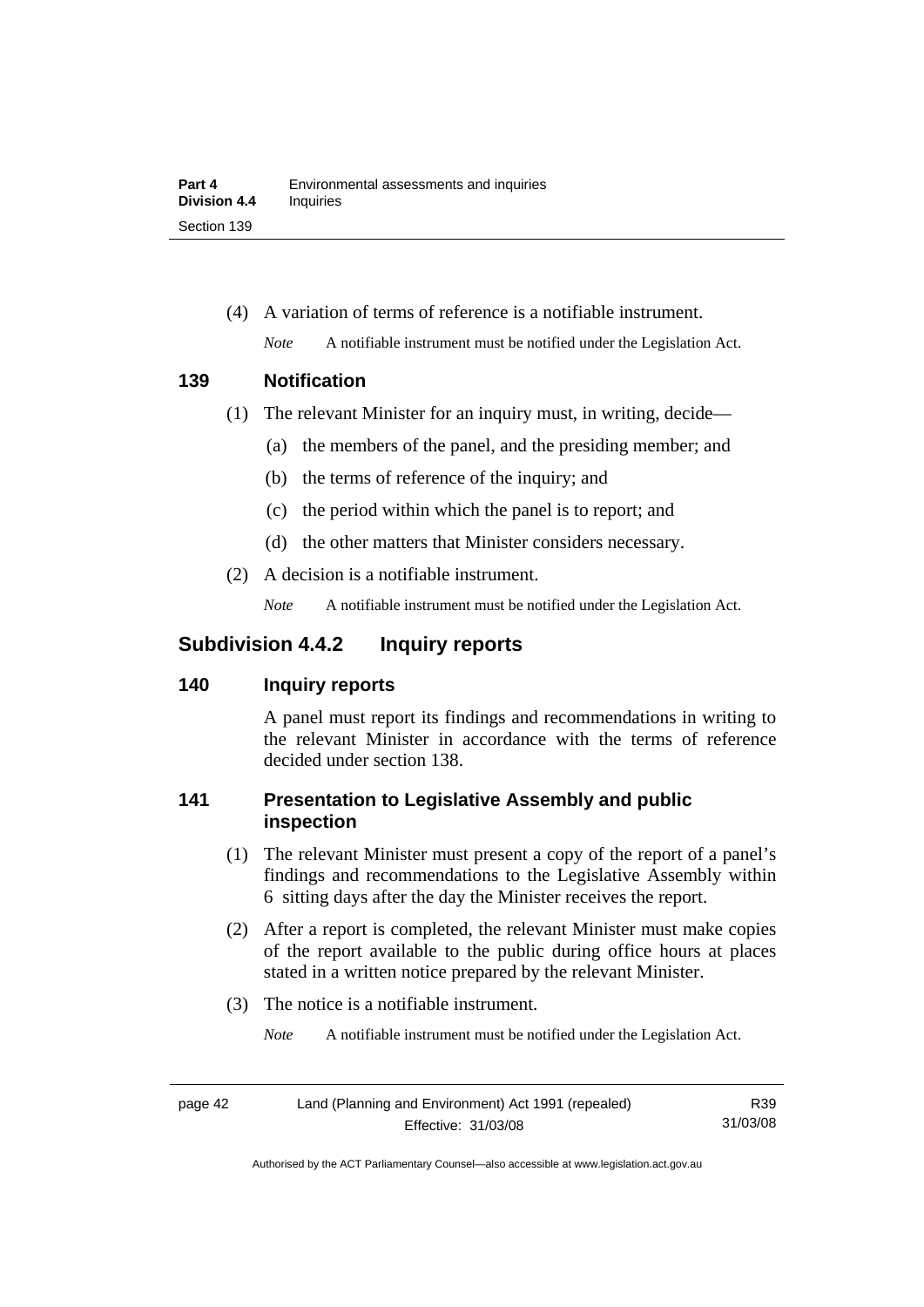(4) The relevant Minister must also publish the notice in a daily newspaper.

#### **142 Exclusion of material**

- (1) If, in the panel's opinion based on reasonable grounds and expressed in its report—
	- (a) a part of a report contains information related to the personal or business affairs of a person—
		- (i) supplied to the panel in confidence; or
		- (ii) the publication of which would reveal a trade secret; and
	- (b) it would not be in the public interest for that part to be published;

the relevant Minister may exclude that part from the copy of the report presented to the Legislative Assembly, and from any copy made available to the public or for public inspection.

 (2) If a part of a report is excluded under subsection (1), each copy of the report presented to the Legislative Assembly or made available to the public or for public inspection must include a statement to the effect that an unspecified part of the report has been excluded for the purpose of protecting the confidentiality of information included in that part.

## **Subdivision 4.4.3 Procedures and powers**

## **143 Definitions for sdiv 4.4.3**

In this subdivision:

*authorised person* means—

- (a) a panel member; or
- (b) a person assisting a panel member in a way authorised in writing by the member.

page 43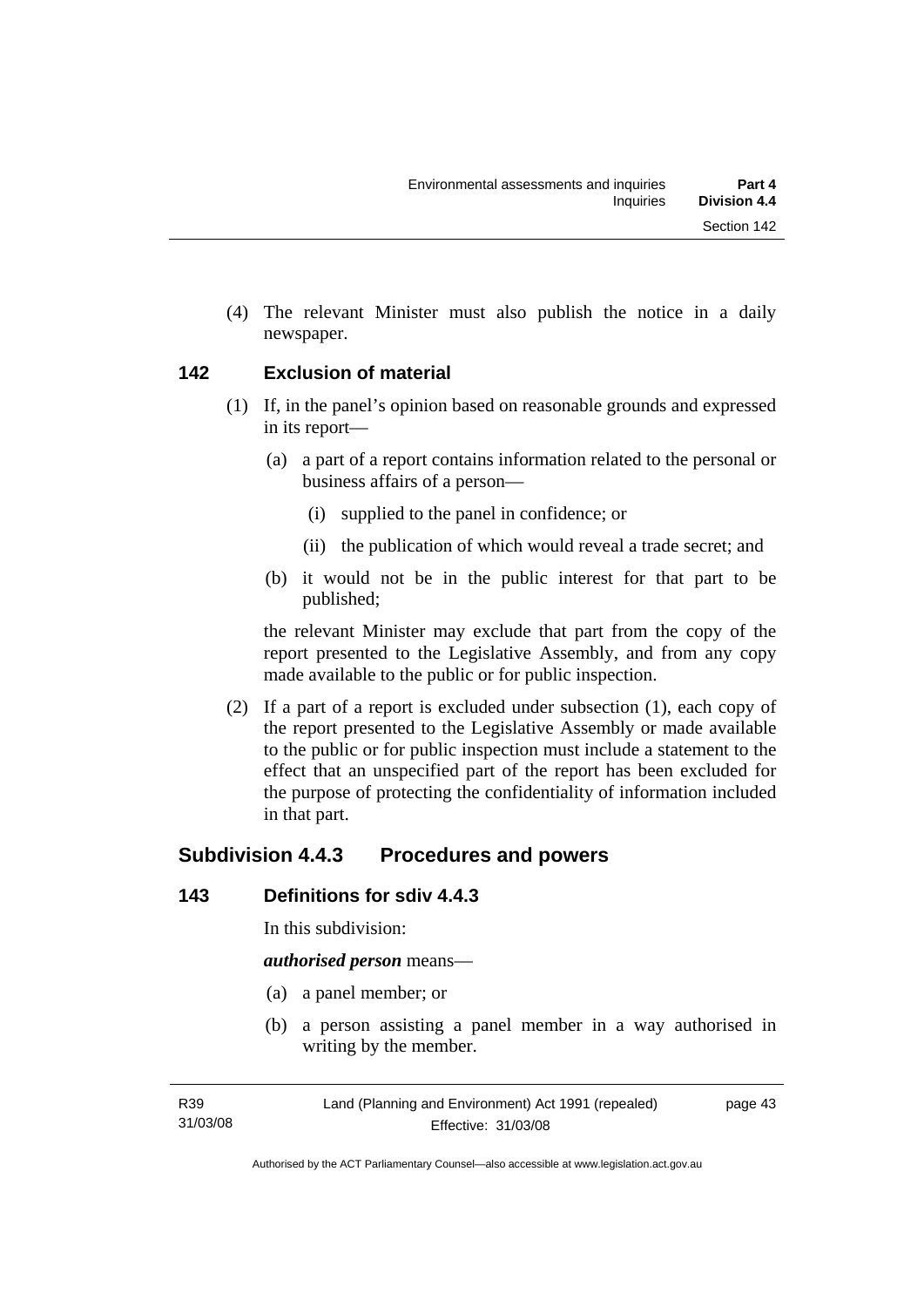*occupier*, of a place, includes—

- (a) a person believed, on reasonable grounds, to be an occupier of the place; and
- (b) a person apparently in charge of the place.

*place* includes premises, land, vehicle, aircraft or vessel.

#### **144 Notice of inquiry hearings**

- (1) At a reasonable time before the beginning of an inquiry, the presiding member of a panel must prepare a notice stating—
	- (a) the subject matter of the inquiry; and
	- (b) the time when, and place where, the inquiry is to begin.
- (2) The notice is a notifiable instrument.

*Note* A notifiable instrument must be notified under the Legislation Act.

(3) The presiding member must also publish the notice in a daily newspaper.

#### **145 Public hearings**

- (1) A panel must conduct its inquiry in public, except as provided by subsection (2).
- (2) A panel may—
	- (a) direct that the inquiry or any part of it be held in private, and give directions about who may be present during any private hearing; or
	- (b) give directions prohibiting or restricting the publication of evidence given before the inquiry, or of matters contained in documents lodged with the inquiry; or
	- (c) give directions prohibiting or restricting the disclosure to any specified person of such evidence or such matters.

R39 31/03/08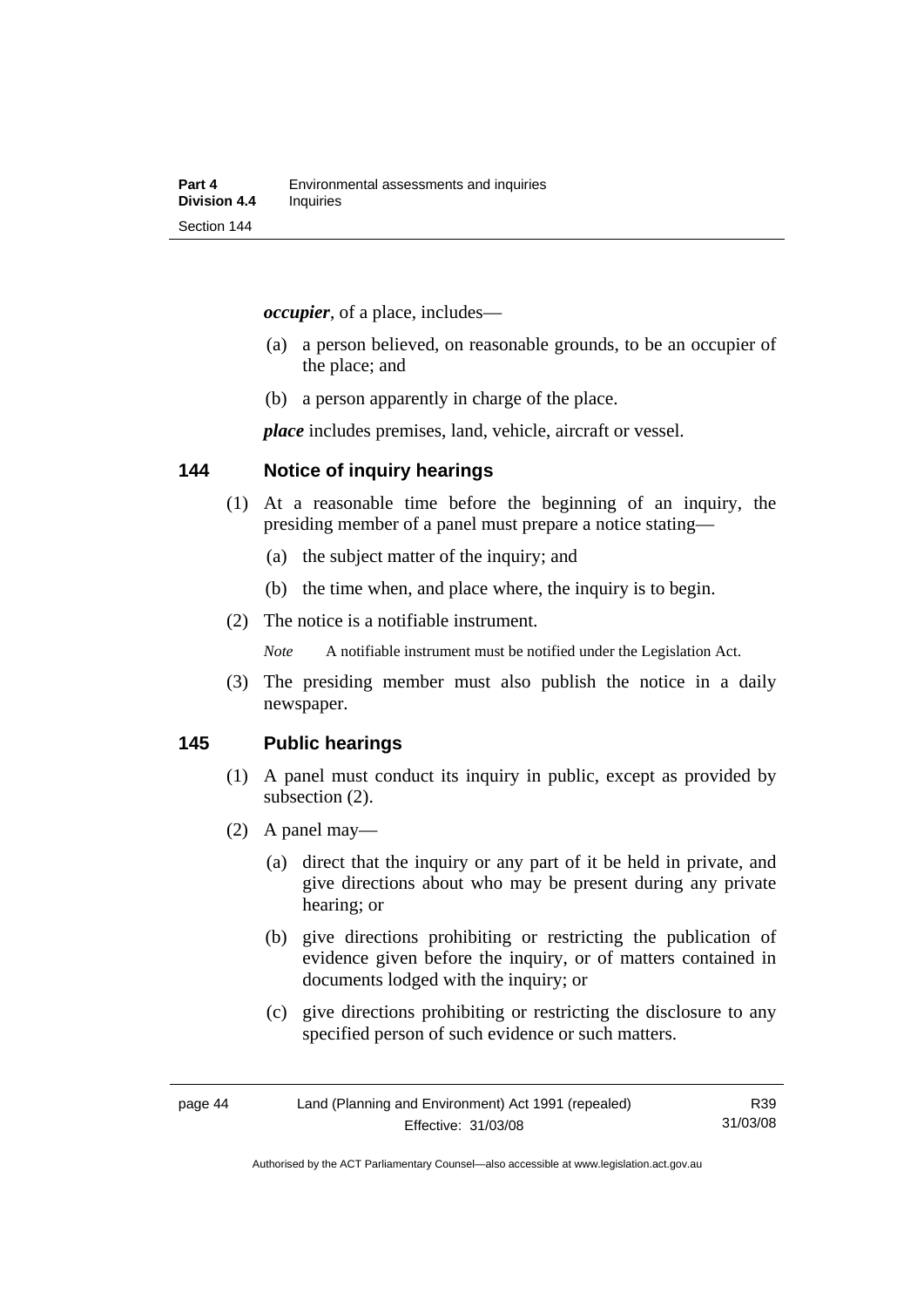- (3) In making a direction under subsection (2), a panel must consider—
	- (a) the principle that it is desirable that the inquiry should be held in public, and that evidence given before the inquiry, and documents lodged with the inquiry, should be available to interested people and to the public; and
	- (b) in the circumstances, whether confidentiality is required for the relevant proceedings, evidence or matter.
- (4) A panel may issue a direction under subsection (2) for a special hearing under section 147.

#### **146 General procedure**

- (1) At a hearing of an inquiry, the panel—
	- (a) must not conduct the hearing in an unduly formal way; and
	- (b) is not bound by the rules of evidence, and may inform itself—
		- (i) in any way it considers appropriate; and
		- (ii) without notice to any person who has made a submission to the inquiry; and
	- (c) may take evidence on oath; and
		- *Note Oath* includes affirmation and *take* an oath includes make an affirmation (see Legislation Act, dict, pt 1). For the taking of an oath or the making of an affirmation, see the *Oaths and Affirmations Act 1984.*
	- (d) may prohibit or regulate cross-examination; and
	- (e) subject to this subdivision, may otherwise decide its own procedures.
- (2) Unless otherwise required by the panel, a person may make a submission to an inquiry orally or in writing or partly orally and partly in writing.

page 45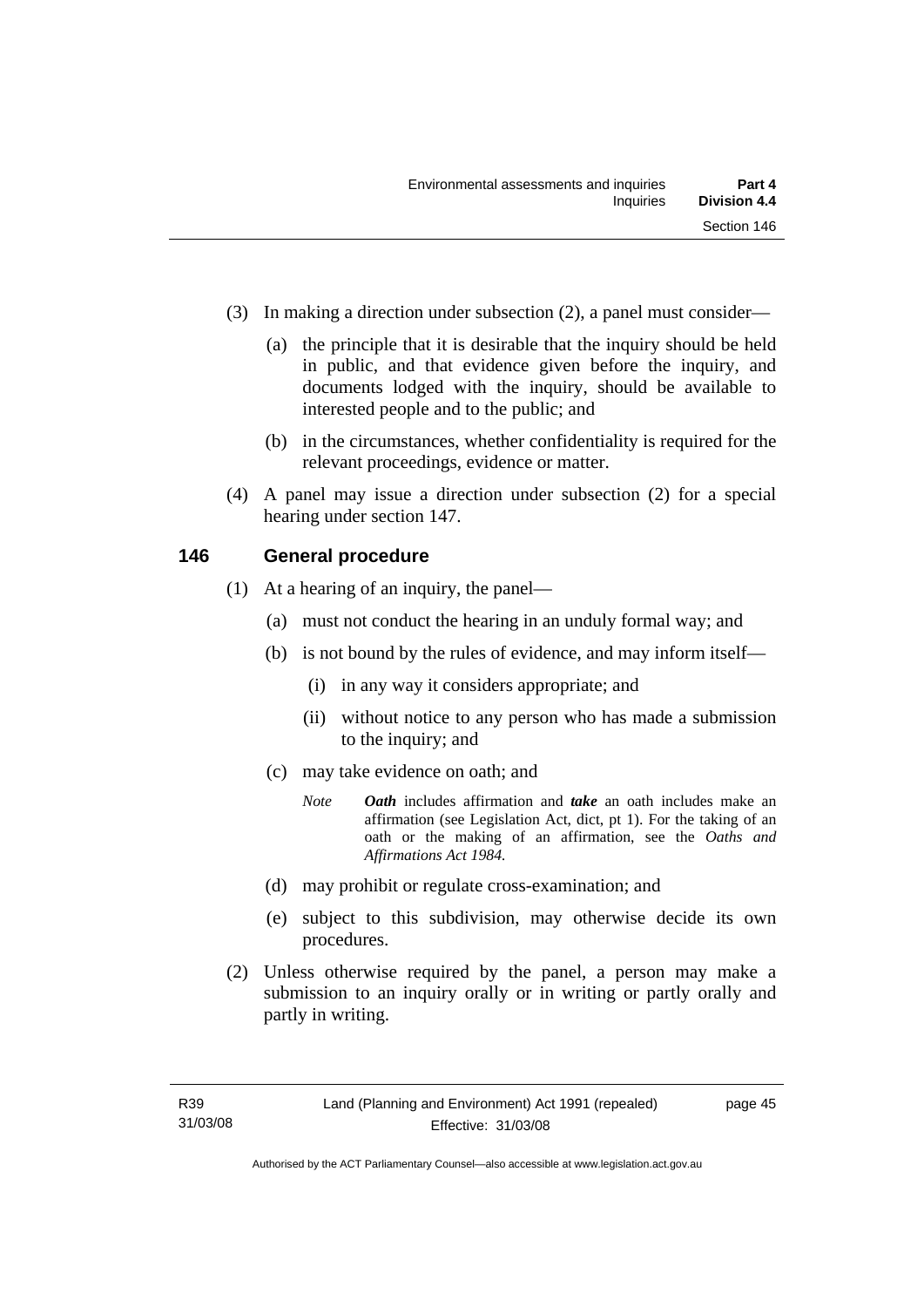(3) The panel may adjourn an inquiry from time to time and from place to place (whether within or outside the ACT).

#### **147 Special hearings—consultation with interested persons**

- (1) A panel may hold a special hearing of the inquiry to consult with—
	- (a) the proponent; and
	- (b) any other person that the panel believes on reasonable grounds to have an interest directly affected by the proposal; and
	- (c) any other person the panel considers appropriate;

for the purposes of—

- (d) clarifying the proposal; and
- (e) discussing ways in which the proposal could be modified to reduce or eliminate any potential environmental impact.
- (2) The panel must give each person mentioned in subsection (1) reasonable written notice of the special hearing.

*Note* For how documents may be given, see the Legislation Act, pt 19.5.

- (3) The panel must conduct a special hearing in an informal way.
- (4) The panel must include in the report of an inquiry a report stating—
	- (a) the outcome of the special hearing; and
	- (b) any influence the special hearing has had on the panel's recommendations in relation to the proposal.

#### **148 Assessments for purpose of inquiries**

 (1) For the purposes of an inquiry, the relevant Minister may, at the written request of the panel, or on his or her own initiative, direct that an assessment be made of the environmental impact of any aspect of the proposal that is the subject of the relevant defined decision.

Authorised by the ACT Parliamentary Counsel—also accessible at www.legislation.act.gov.au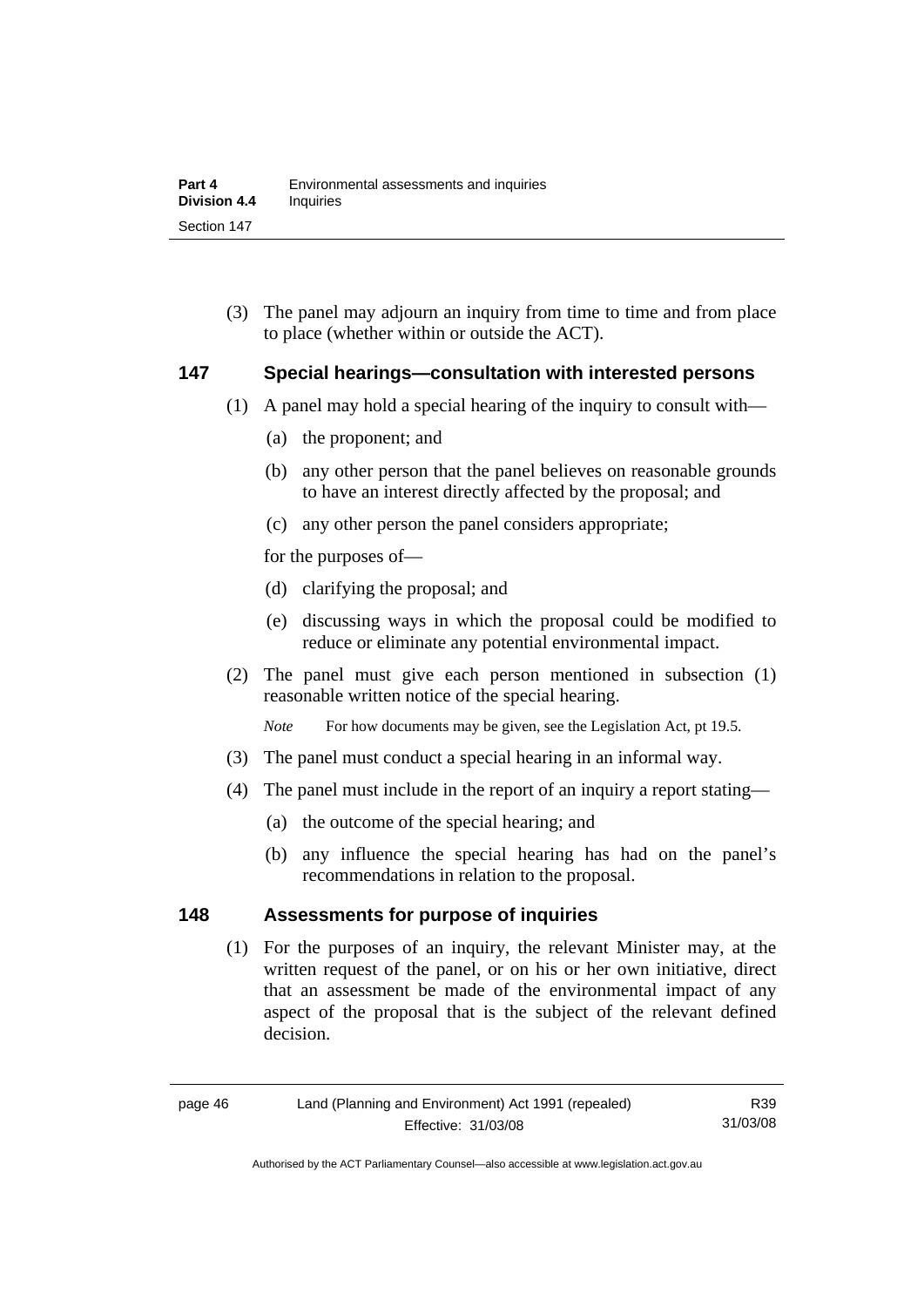- (2) An assessment under subsection (1) consists of a public environment report or an environmental impact statement, but does not include a report of the Environment Minister under section 131 evaluating the public environment report or environmental impact statement.
- (3) Section 127, section 128, section 129 and section 130 apply to an assessment under subsection (1) as if the references to the Environment Minister in those sections were references to the relevant Minister.
- (4) Section 131 does not apply in relation to an assessment under subsection  $(1)$ .
- (5) For section 132 (1), the relevant Minister must present a copy of an assessment under subsection (1), together with any notice, report, comment or information mentioned in section 132 (1) (b) or (c), to the Legislative Assembly within 6 sitting days after—
	- (a) receiving the assessment under section 127; or
	- (b) if the Minister issues a notice under section 129, but does not issue a notice under section 130—receiving the relevant information under section 129 (2); or
	- (c) if the Minister issues a notice under section 130—receiving the assessment or report under section 130 (3).

## **149 Powers in relation to witnesses etc**

- (1) The presiding member of a panel, or a person authorised in writing by the presiding member, may, by written notice given to a person, require the person to appear before the panel at a hearing of the inquiry, at a stated time and place, to do either or both of the following:
	- (a) to give evidence;
	- (b) to produce a stated document or other thing relevant to the inquiry.

| R39      | Land (Planning and Environment) Act 1991 (repealed) | page 47 |
|----------|-----------------------------------------------------|---------|
| 31/03/08 | Effective: 31/03/08                                 |         |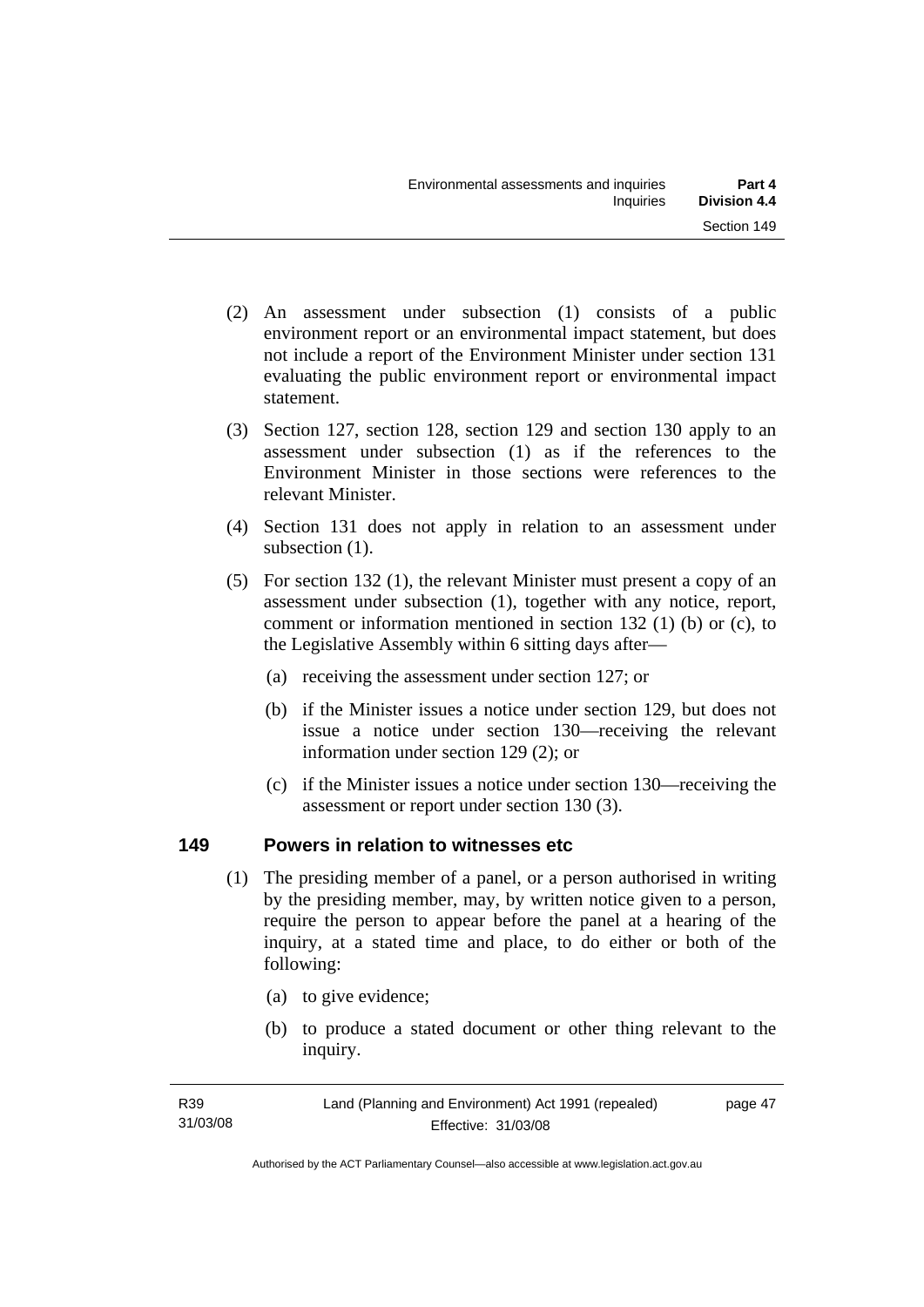- (2) A person attending before the panel under a notice under subsection (1) is entitled to be paid by the Territory the allowances prescribed by regulation.
- (3) The presiding member of the panel may require a witness appearing at a hearing before the panel to give evidence to do 1 or more of the following:
	- (a) to take an oath;
	- (b) to answer a question relevant to the hearing;
	- (c) to produce a stated document or other thing relevant to the hearing.
	- *Note Oath* includes affirmation and *take* an oath includes make an affirmation (see Legislation Act, dict, pt 1).

#### **151 Inspection of books and documents**

- (1) An authorised person may inspect any book or document given in evidence to the inquiry, and may make copies of, or copy extracts from, such a book or document.
- (2) A book or document given in evidence to an inquiry may be kept by the panel for the reasonable period the panel considers appropriate.
- (3) A panel must allow the owner of a book or document kept by the panel reasonable access to the book or document.

#### **152 Power of entry**

- (1) For an inquiry, an authorised person may enter any place—
	- (a) with the consent of the occupier; or
	- (b) under a warrant issued under section 153.
- (2) Before seeking the consent of the occupier of a place for subsection (1), an authorised person must—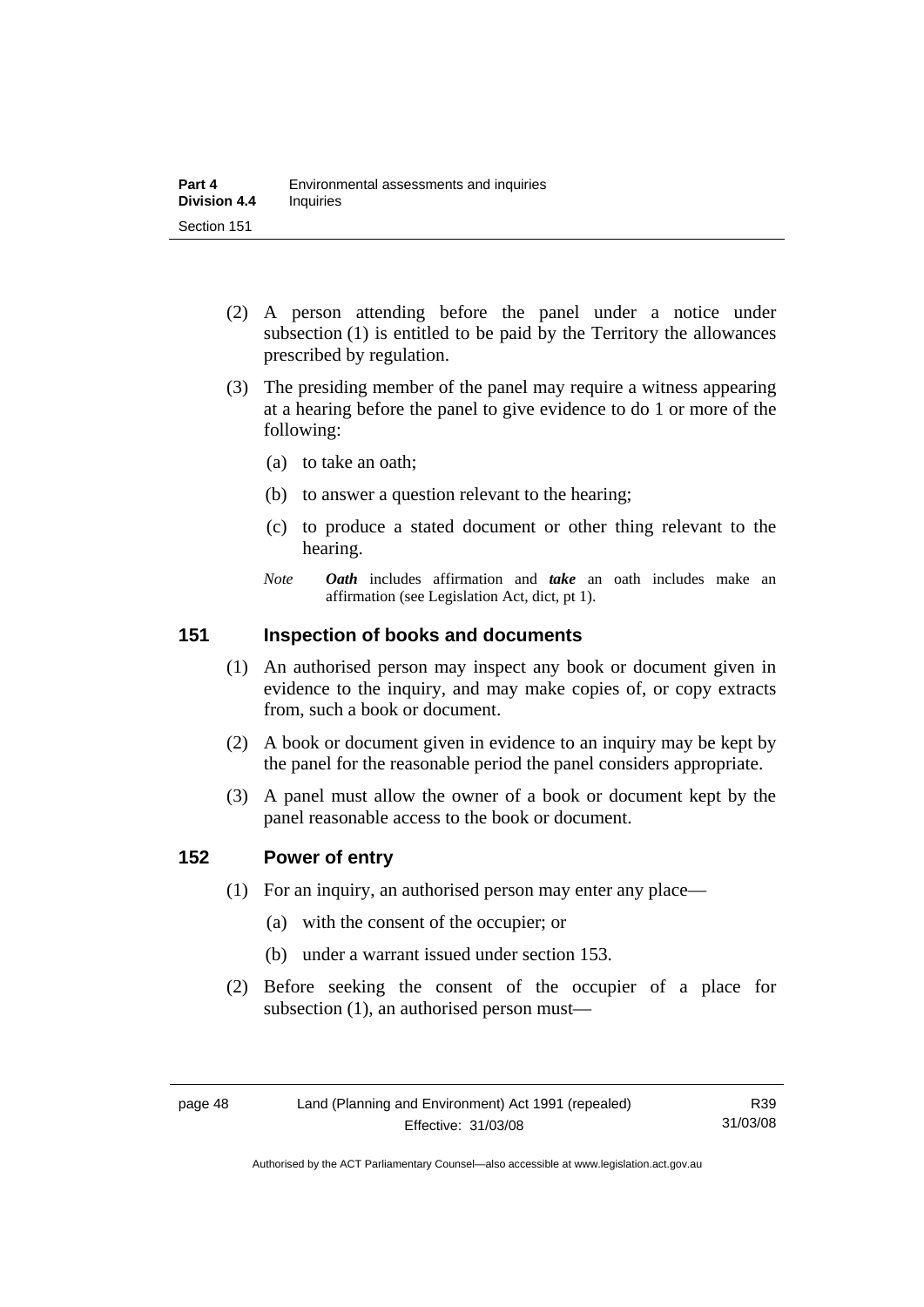- (a) if the authorised person is a panel member—produce written evidence of his or her appointment; and
- (b) if the authorised person is the assistant of a panel member produce written evidence of his or her authority; and
- (c) inform the occupier that the occupier may refuse to give consent.
- (3) If an authorised person obtains the consent of the occupier to enter a place under subsection (1), the authorised person must ask the occupier to sign a written acknowledgment—
	- (a) that the occupier has been informed that the occupier may refuse to so consent; and
	- (b) that the occupier has consented; and
	- (c) of the day and time when the occupier consented.
- (4) If it is material, in any proceedings, for a court to be satisfied that an occupier has consented to the entry of premises by an authorised person under subsection (1) and an acknowledgment in accordance with subsection (3) signed by the occupier is not produced in evidence, it must be presumed that the occupier did not consent, but that presumption is rebuttable.

## **153 Search warrants**

- (1) If a panel member believes on reasonable grounds that it is necessary, for the inquiry, for an authorised person to enter and inspect any place and to search for and inspect anything or any kind of thing, within the next 28 days the member may—
	- (a) lay before a magistrate an information on oath setting out those grounds; and
	- (b) apply for the issue of a warrant to search the place for such a thing or things, and to inspect it or them.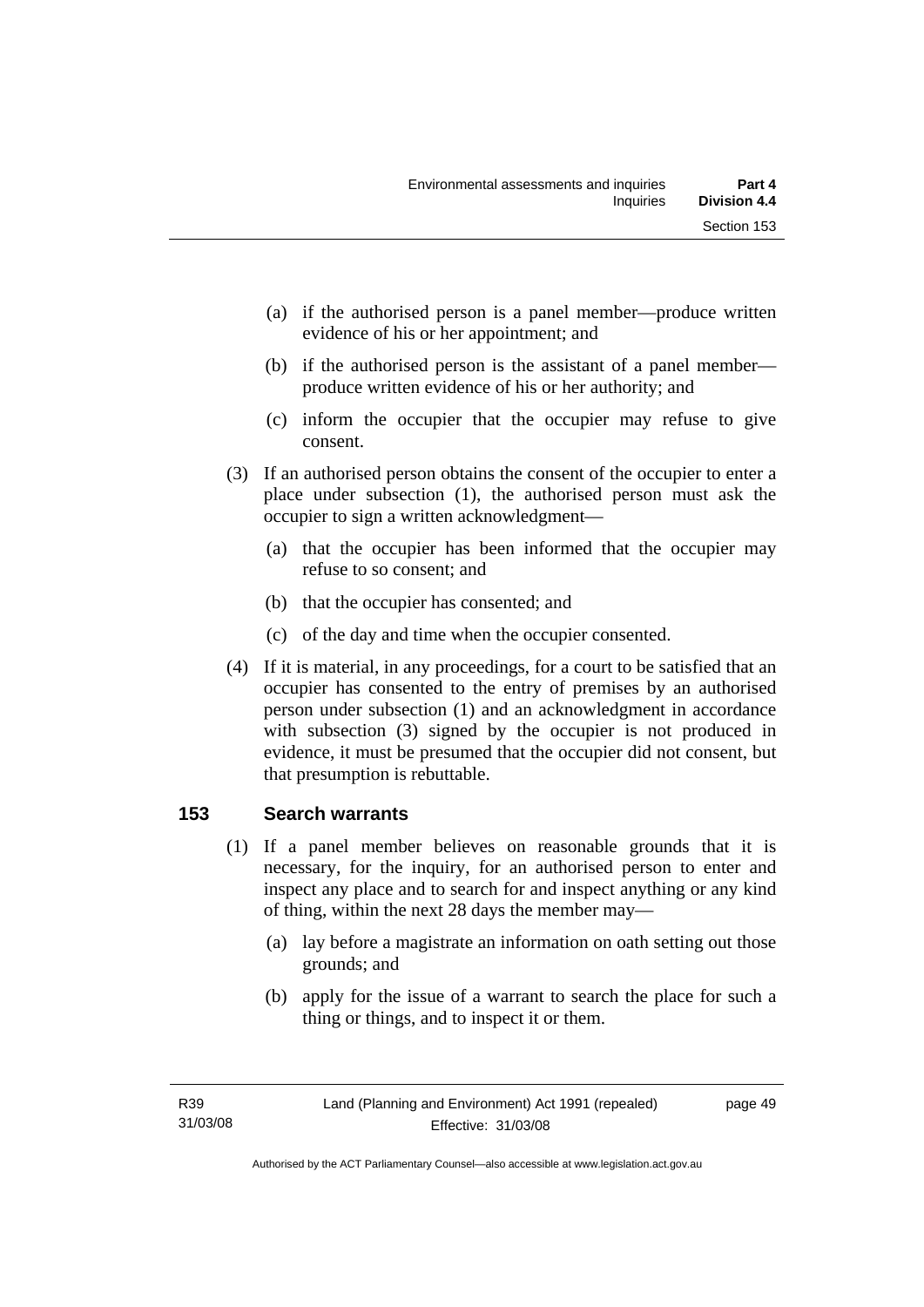- (2) On application under subsection (1), the magistrate may issue a warrant authorising the authorised person named in the warrant, with the assistance and by the force that is necessary and reasonable—
	- (a) to enter the place; and
	- (b) to search for any specified thing or anything of a specified kind; and
	- (c) to inspect any such thing.
- (3) A magistrate must not issue a warrant unless—
	- (a) the applicant or another person has given the magistrate, either orally or by affidavit, any further information that the magistrate requires about the grounds on which the issue of the warrant is sought; and
	- (b) the magistrate is satisfied that there are reasonable grounds for issuing the warrant.
- (4) A warrant must—
	- (a) specify the inquiry in relation to which the entry, search and inspection are authorised; and
	- (b) state the purpose for which it is issued; and
	- (c) specify particular hours during which the entry is authorised, or state that the entry is authorised at any time of the day or night; and
	- (d) include a description of the things, or kinds of things, in relation to which any power under section 154 may be exercised; and
	- (e) specify a date not later than 28 days after the date of issue of the warrant when the warrant ceases to have effect.

Authorised by the ACT Parliamentary Counsel—also accessible at www.legislation.act.gov.au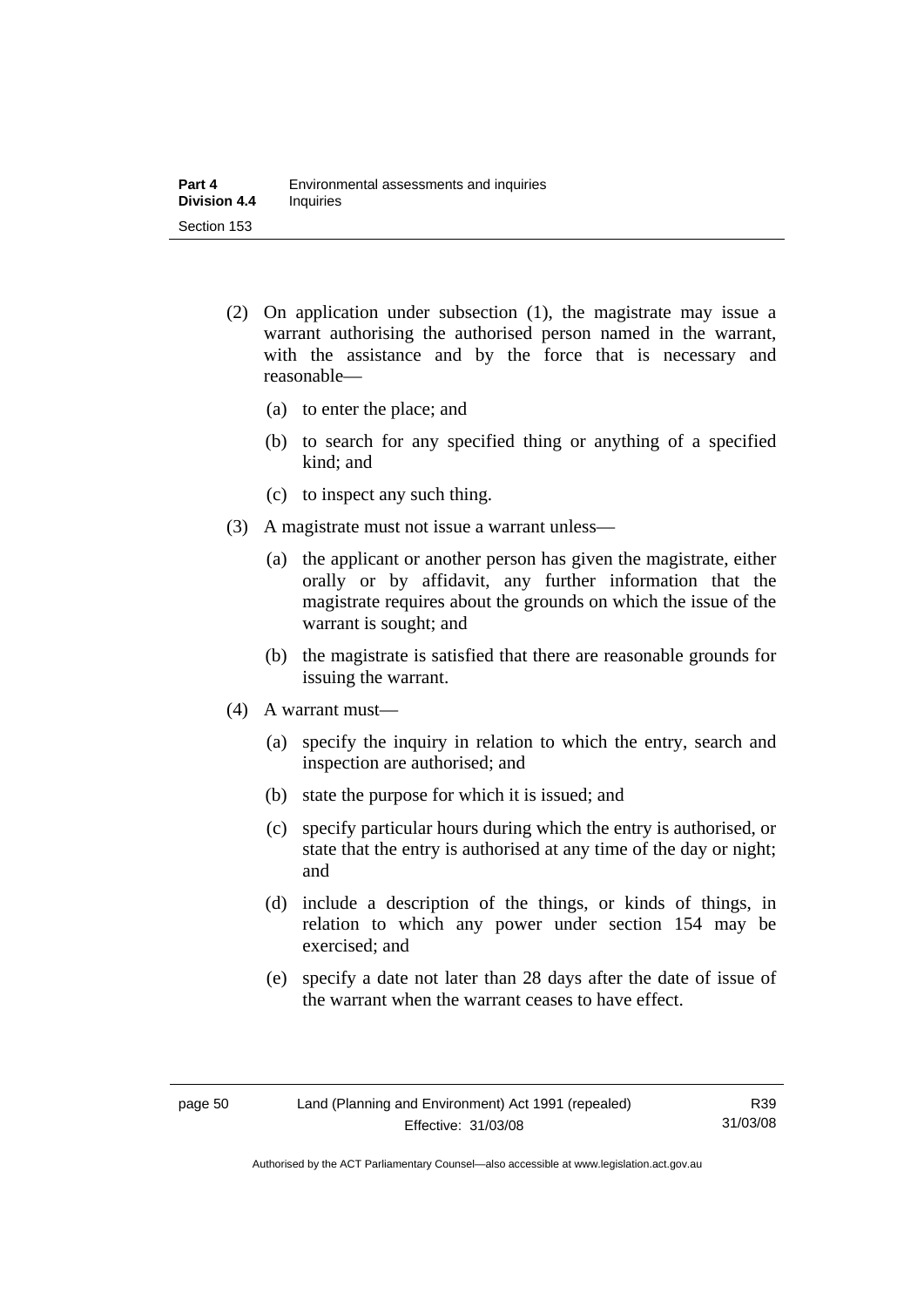#### **154 Powers of search and inspection**

- (1) Subject to the terms of any warrant issued under section 153, if an authorised person enters a place in accordance with section 152, the authorised person may, for the purposes of the inquiry—
	- (a) inspect the place; or
	- (b) search for and inspect anything; or
	- (c) require the occupier to give the authorised person the assistance that is reasonable to enable the authorised person to exercise his or her powers under this section.
- (2) A person must not, without reasonable excuse, contravene a requirement made of the person under subsection (1) (c).

Maximum penalty: 50 penalty units.

#### **155 Application of Criminal Code, ch 7**

A proceeding before a panel is a legal proceeding for the Criminal Code, chapter 7 (Administration of justice offences).

*Note* That chapter includes offences (eg perjury, falsifying evidence, failing to attend and refusing to be sworn) applying in relation to panel proceedings.

#### **156 Contempt of panel**

A person commits an offence if the person does something in the face, or within the hearing, of a panel that would be contempt of court if the panel were a court of record.

Maximum penalty: 100 penalty units, imprisonment for 1 year or both.

#### **157 Protection of panel members and witnesses**

 (1) A panel member has, in the exercise of the member's functions, the same protection and immunity as a judge of the Supreme Court.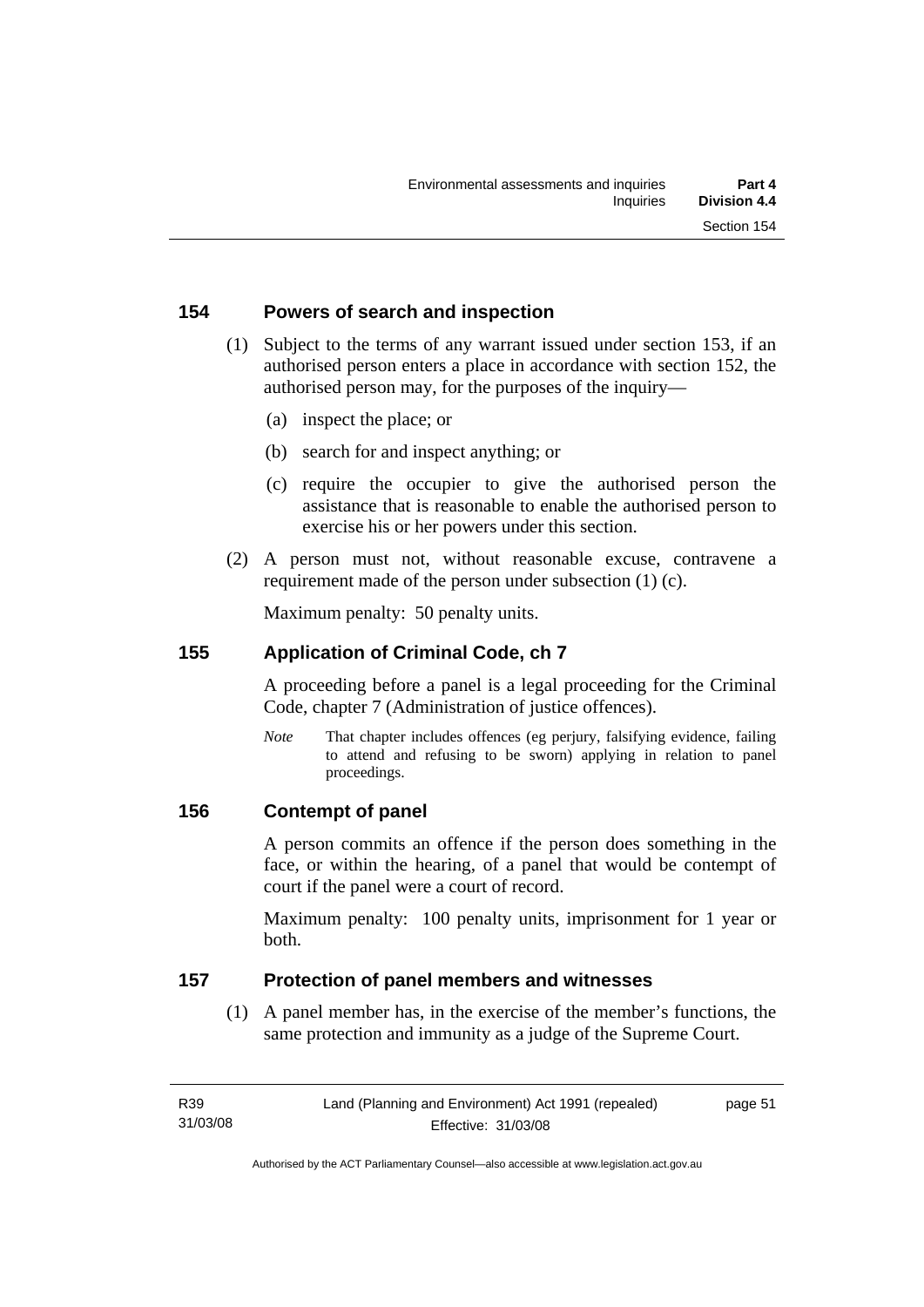(2) Subject to this division, a person giving evidence to an inquiry has the same protection, and is subject to the same liabilities, in any civil or criminal proceeding as a witness in a proceeding in the Supreme Court.

page 52 Land (Planning and Environment) Act 1991 (repealed) Effective: 31/03/08

R39 31/03/08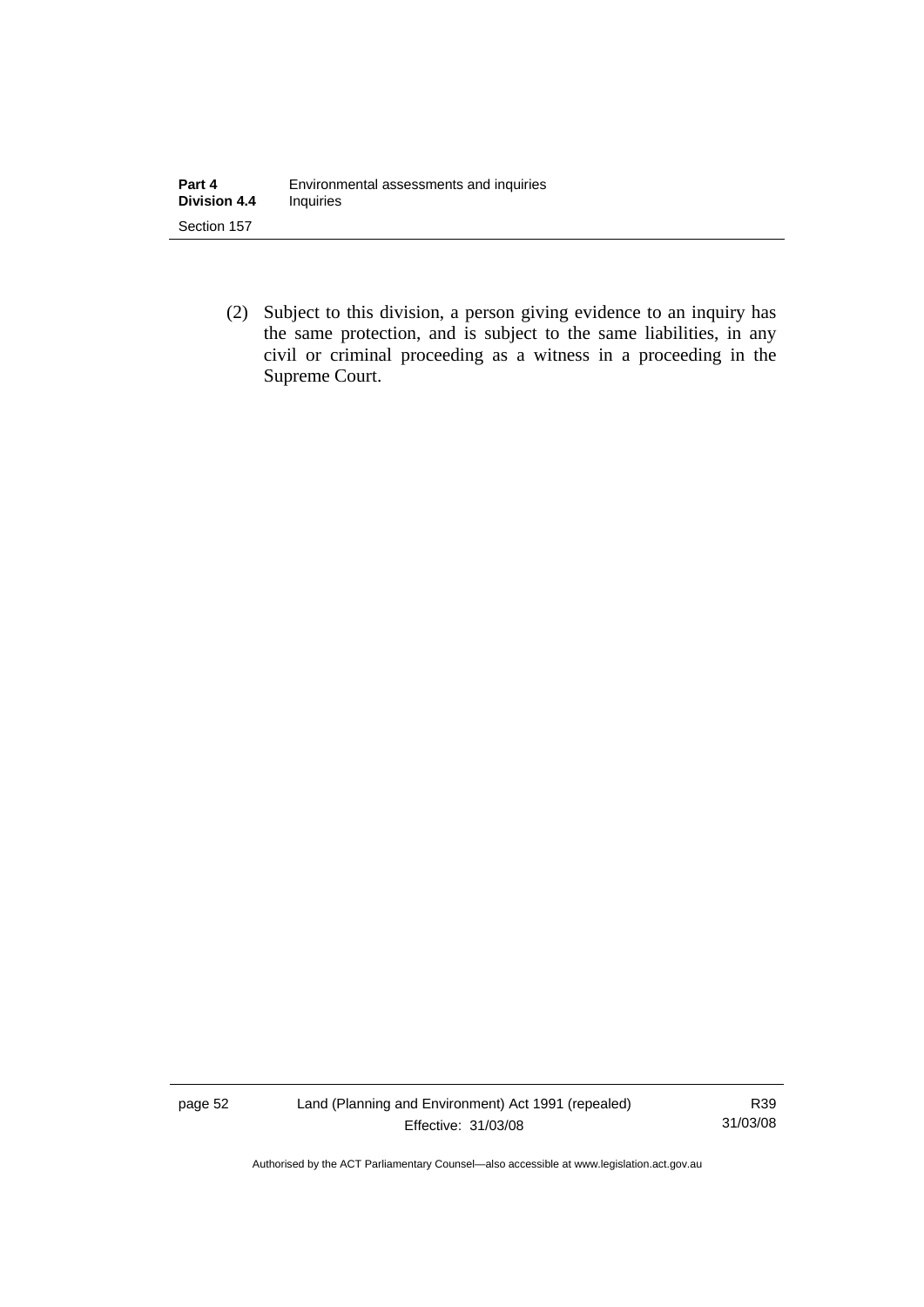# **Part 5 Land administration**

## **Division 5.1 Preliminary**

#### **159 Definitions for pt 5**

In this part:

*building and development provision*, in relation to a lease, means a provision of the lease that requires the lessee to carry out specified works on the land comprised in the lease or on any unleased territory land.

*consolidation* means the surrender of 2 or more leases held by the same lessee and the grant of a new lease or leases to that lessee for the purpose of consolidating the parcels of land comprised in the surrendered leases.

*lease* means a lease (other than a sublease)—

- (a) granted under this Act; or
- (b) that is taken under section 289 (Status of leases and licences) to have been granted under this Act; or
- (c) granted or arising under the *Unit Titles Act 2001*.

*lessee* means the person who is the proprietor of a lease, whether or not the person is the registered proprietor of the lease, and whether or not the lease was granted to the person or the lease passed to the person by assignment, transfer, devolution or operation of law.

*market value*, of a lease, means the amount that could be expected to be paid for the lease on the open market if it were sold by a willing but not anxious seller to a willing but not anxious buyer.

*nominal rent lease* means a lease of territory land for nominal rent.

page 53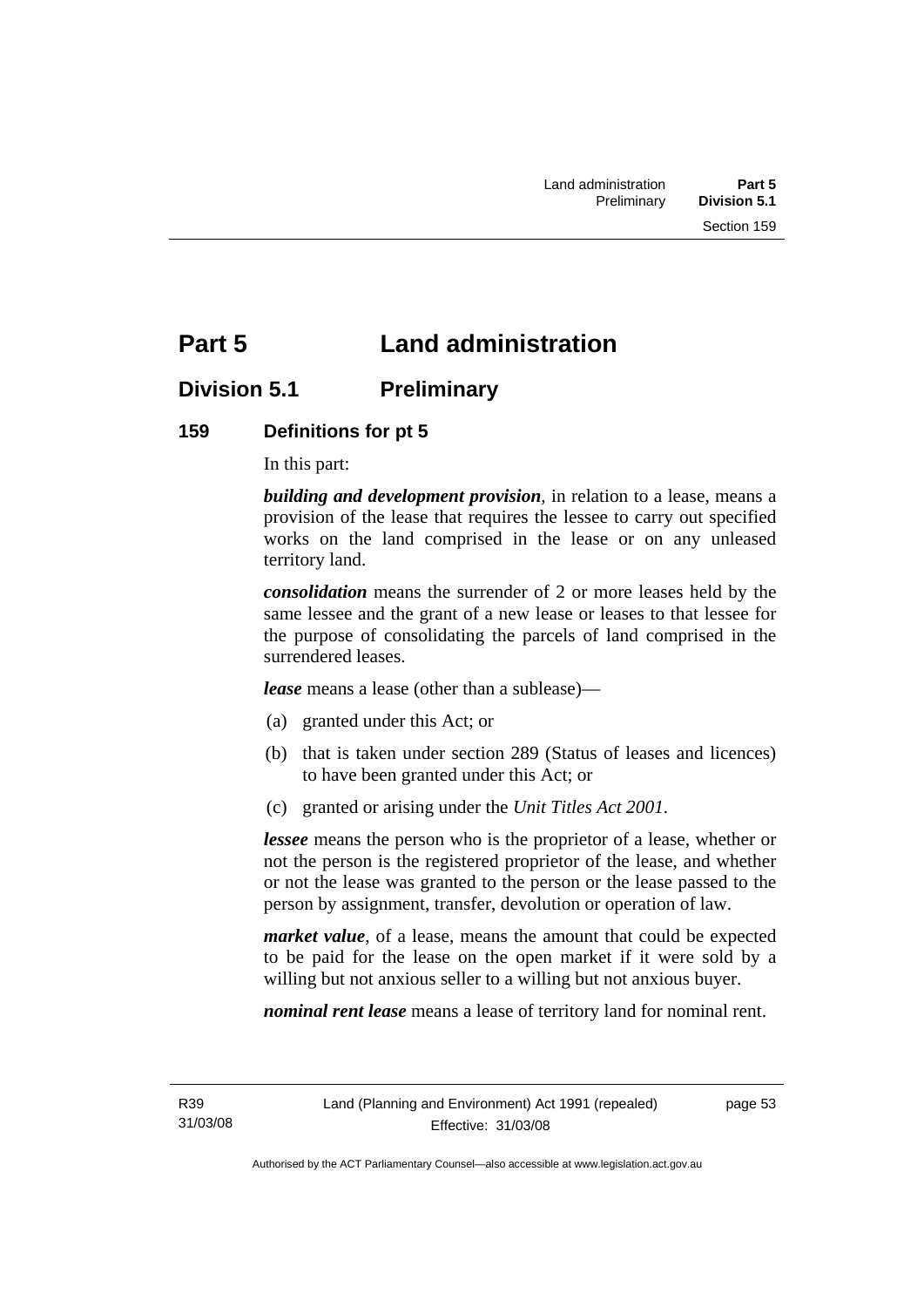| Part 5       | Land administration |
|--------------|---------------------|
| Division 5.1 | Preliminary         |
| Section 159  |                     |

*provision*, of a lease, includes a provision incorporated in the lease by reference and any other provision to which the lease is subject.

*public car park* means a road related area within the meaning of the *Road Transport (Safety and Traffic Management) Act 1999*, section 42 (Regulations about parking) that is available for use by the public for parking without the payment of money.

*registered lease* means a lease registered in the register kept under the *Land Titles Act 1925.*

*registered proprietor*, in relation to a lease, means the person who is registered under the *Land Titles Act 1925* as proprietor of the lease.

*rental lease* means a lease of territory land for rent in excess of nominal rent.

*residential lease* means a lease of territory land granted for residential purposes only.

*rural lease* means a lease of territory land granted for rural purposes or purposes including rural purposes.

*subdivision* means the surrender of 1 lease, or the surrender of more than 1 lease, held by the same lessee, and the grant of new leases to that lessee for the purpose of subdividing the parcel or parcels of land comprised in the surrendered lease or leases, but does not include the subdivision of land under the *Unit Titles Act 2001*.

*sublease* means a sublease of a parcel of land, or part of a parcel of land, subject to a lease, or of a building, or a part of a building, on a parcel of land subject to a lease.

*sublessee* means the person who is the proprietor of a sublease, whether the sublease was granted to the person or the sublease has passed to the person by assignment, transfer, devolution or operation of law.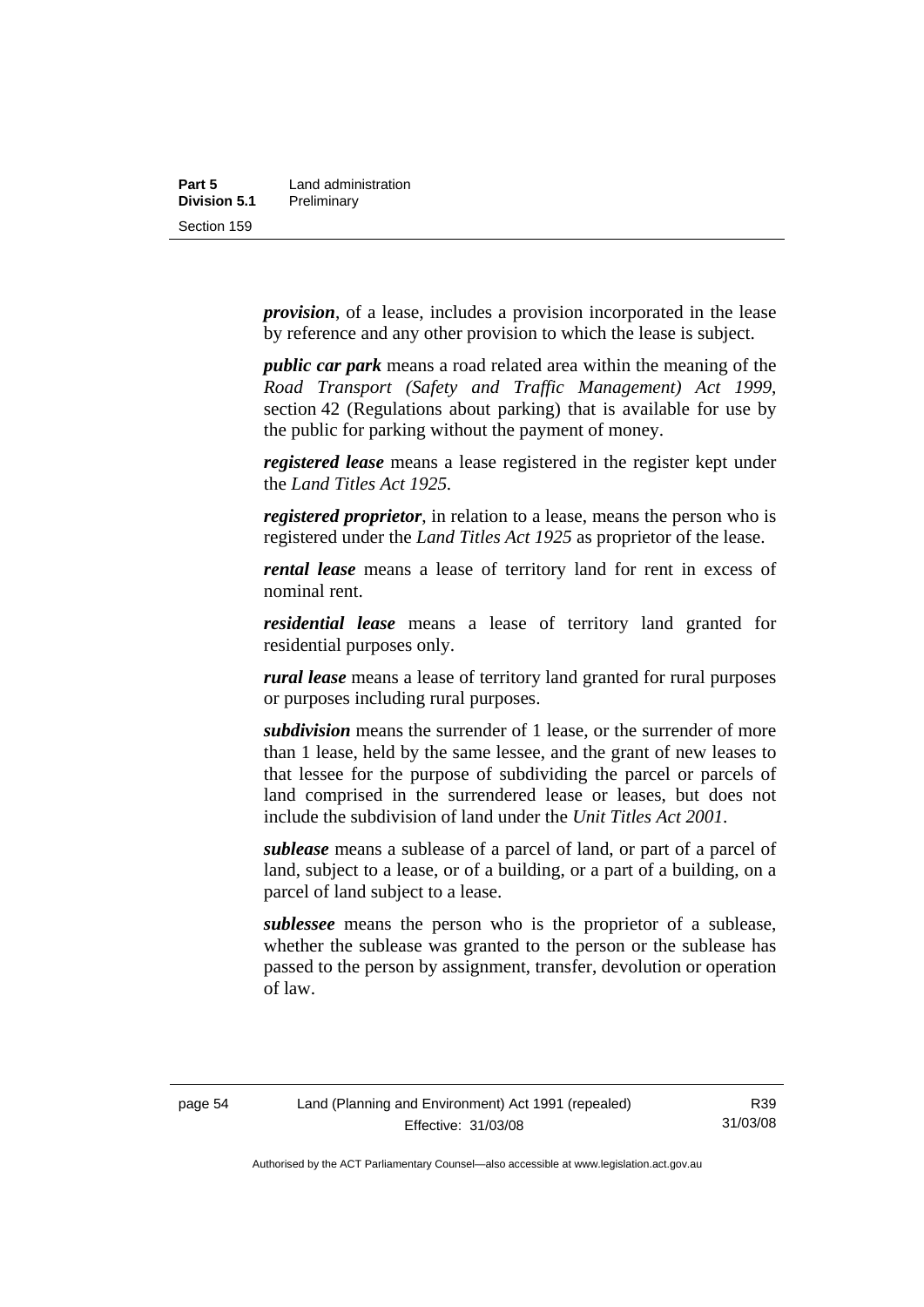#### **159A Meaning of** *concessional lease* **for Act**

(1) In this Act:

*concessional lease*—

- (a) means a lease granted for a consideration less than the full market value of the lease, or for no consideration, if neither of the following payments has been made to the Territory:
	- (i) an amount in relation to the grant of the lease that is equal to the lease's market value at the time of payment or, if the amount is paid in parts, at the time of the last payment;
	- (ii) an amount to reduce the rent payable under the lease to a nominal rent under section 186 (Variation of lease to pay out rent); and
- (b) includes the following leases:
	- (i) a consolidated or subdivided concessional lease;
	- (ii) a further concessional lease;
	- (iii) a regranted concessional lease; but
- (c) does not include—
	- (i) a consolidated or subdivided lease or a further or regranted lease, other than a lease mentioned in paragraph (b); or
	- (ii) a lease over land that, immediately before the grant of the lease, was owned, controlled or held by the housing commissioner under the *Housing Assistance Act 2007*; or
	- (iii) a lease prescribed by regulation.
- (2) For subsection (1), definition of *concessional lease*, paragraph (a), it does not matter whether the consideration for the grant of the lease was paid as a lump sum or is payable under the lease as rent.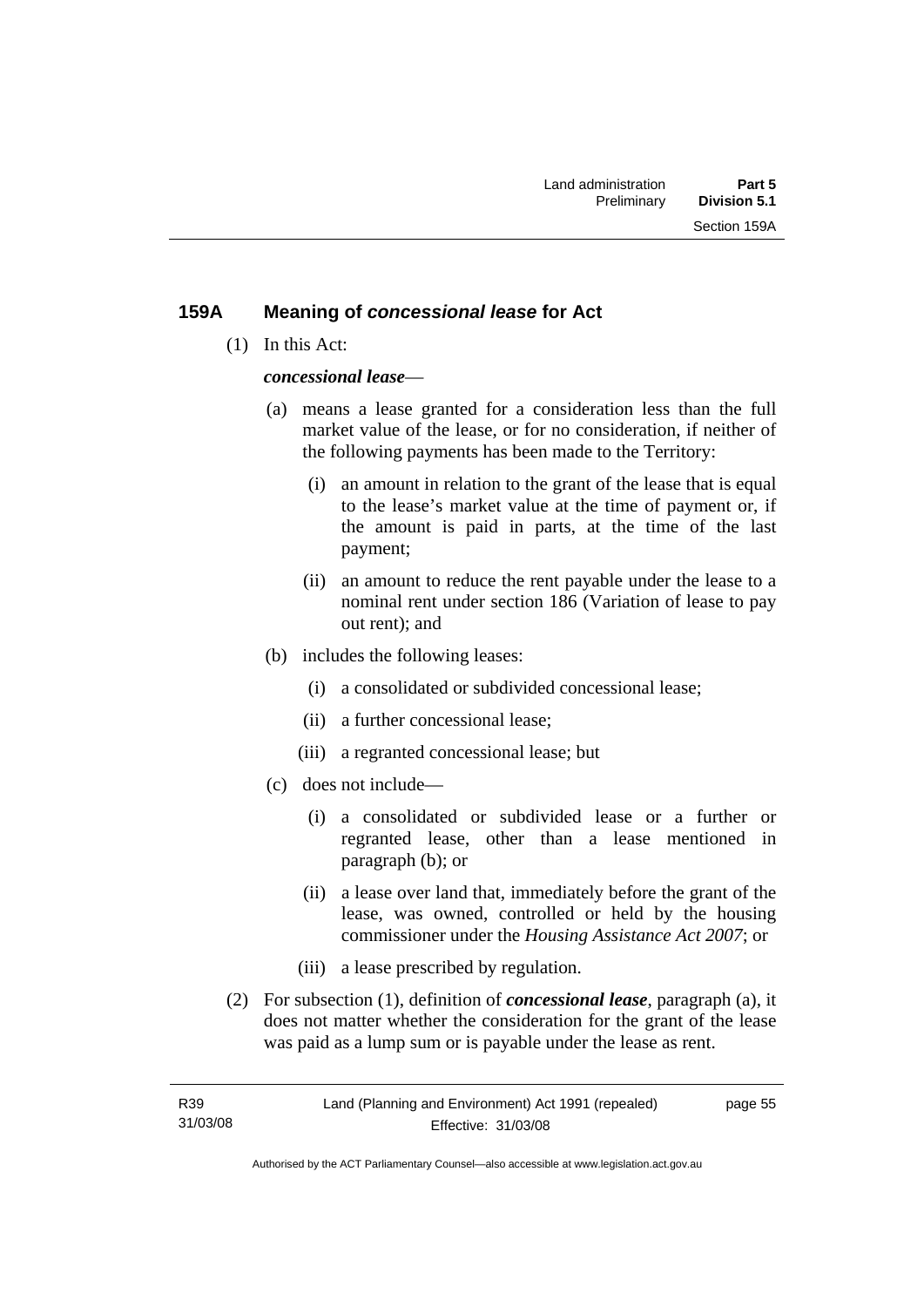(3) In this section:

*consolidated or subdivided concessional lease* means a lease granted during a consolidation or subdivision involving the surrender of 1 or more previous leases if 1 or more of the previous leases was a concessional lease.

*further concessional lease* means a further lease if the surrendered lease was a concessional lease.

*regranted concessional lease* means a regranted lease (whether the regrant is on the same or different conditions) if the surrendered lease was a concessional lease.

#### **160 Application of pt 5**

- (1) This part applies to the grant of an interest in territory land by the planning and land authority on behalf of the Executive.
- (2) This part does not apply to a transfer by the Territory of a registered lease of which the Territory is the registered proprietor.

## **Division 5.2 Leases**

#### **160A Effect qualified**

This division has effect subject to division 5.4 (Restrictions on rural leases).

## **160B Planning and land authority may grant leases**

- (1) The planning and land authority is authorised to grant, on behalf of the Executive, leases that the Executive may grant on behalf of the Commonwealth.
- (2) In this section:

*lease* means a lease of territory land.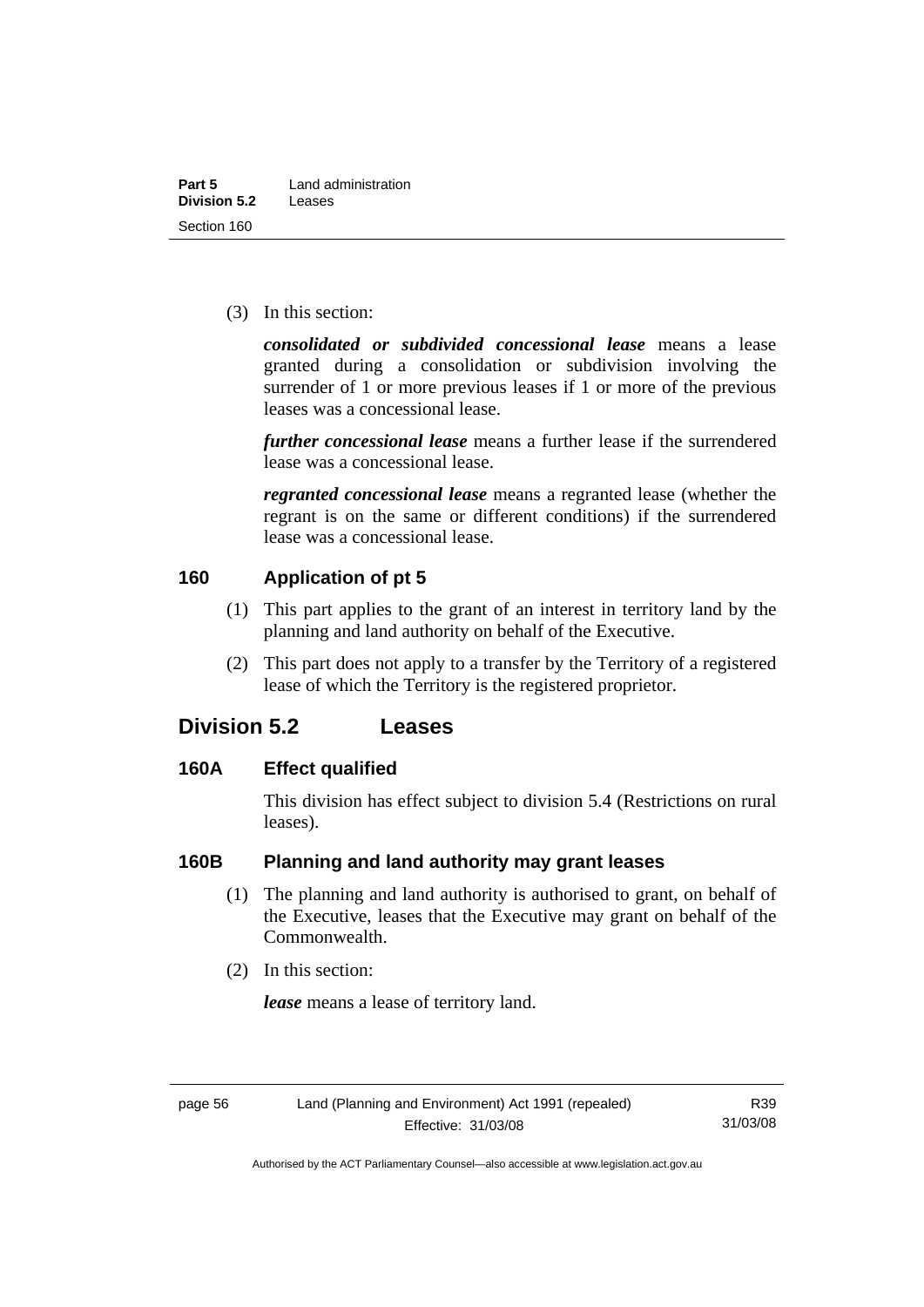#### **161 Granting of leases**

- (1) The planning and land authority may grant a lease by—
	- (a) auction; or
	- (b) tender; or
	- (c) ballot; or
	- (d) direct grant.

*Note* A fee may be determined under s 287 for this section.

- (2) A lease granted under this section may include provisions—
	- (a) requiring the lessee to develop the land comprised in the lease, or any unleased territory land, in a specified way; or
	- (b) requiring the lessee to give security for the performance of any of his or her obligations under the lease.
- (3) The planning and land authority may restrict the people eligible for the grant of a lease under subsection  $(1)$   $(a)$ ,  $(b)$  or  $(c)$  by specifying, in the relevant notice of auction, tender or ballot, a class of people eligible or ineligible for the grant of a lease under the auction, tender or ballot.
- (4) If, under a restriction imposed under subsection (3), only 1 person is eligible for the grant of a lease under subsection  $(1)$   $(a)$ ,  $(b)$  or  $(c)$ , the planning and land authority may grant a lease to that person under subsection (1) (d) without auctioning the lease, calling tenders or conducting a ballot.
- (5) A lease granted under subsection (1) (d) must be granted subject to the provisions that are agreed between the planning and land authority and the applicant for the lease.
- (6) The planning and land authority must not grant a lease of territory land under subsection (1) (d) otherwise than in accordance with criteria specified under subsection (7).

page 57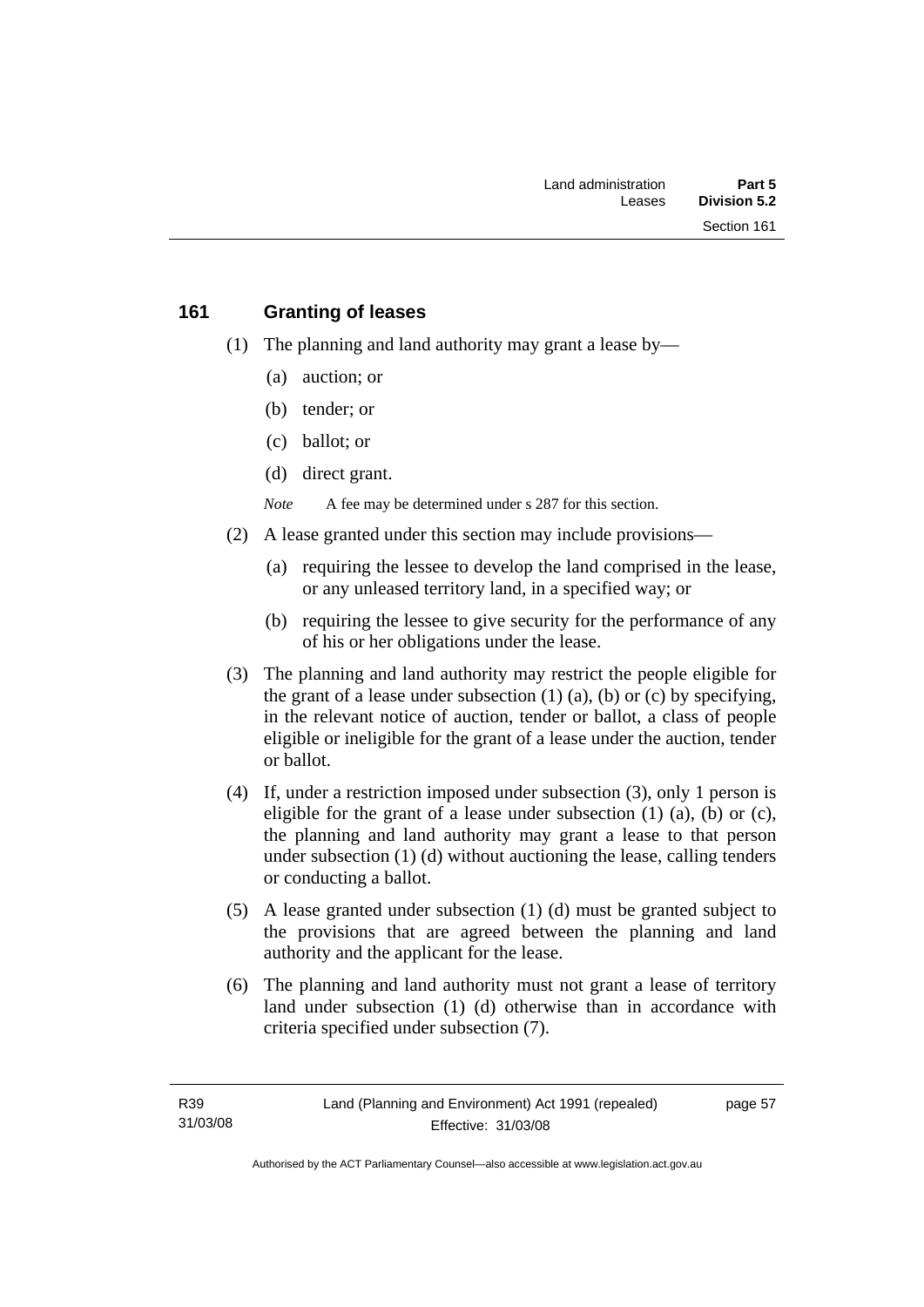- (7) The Executive may, for this section, in writing—
	- (a) specify criteria for the granting of leases under subsection (1) (d); or
	- (b) amend or revoke criteria so specified.
- (8) An instrument under subsection (7) is a disallowable instrument.
	- *Note* A disallowable instrument must be notified, and presented to the Legislative Assembly, under the Legislation Act.

#### **163 Leases to community organisations**

(1) In this section:

*community organisation* means a corporation that—

- (a) has as its principal purpose the provision of a service, or a form of assistance, to people living or working in the ACT; and
- (b) is not carried on for the pecuniary profit or gain of its members; and
- (c) does not hold a club licence under the *Liquor Act 1975*.
- (2) The planning and land authority may grant a lease of territory land to a community organisation without charge or for a charge that is less than the market value of the lease.
- (3) The planning and land authority must not grant a lease under this section otherwise than in accordance with criteria for the granting of leases to community organisations specified under subsection (4).
- (4) The Executive may, for this section, in writing—
	- (a) specify criteria for the granting of leases to community organisations; or
	- (b) amend or revoke criteria so specified.

R39 31/03/08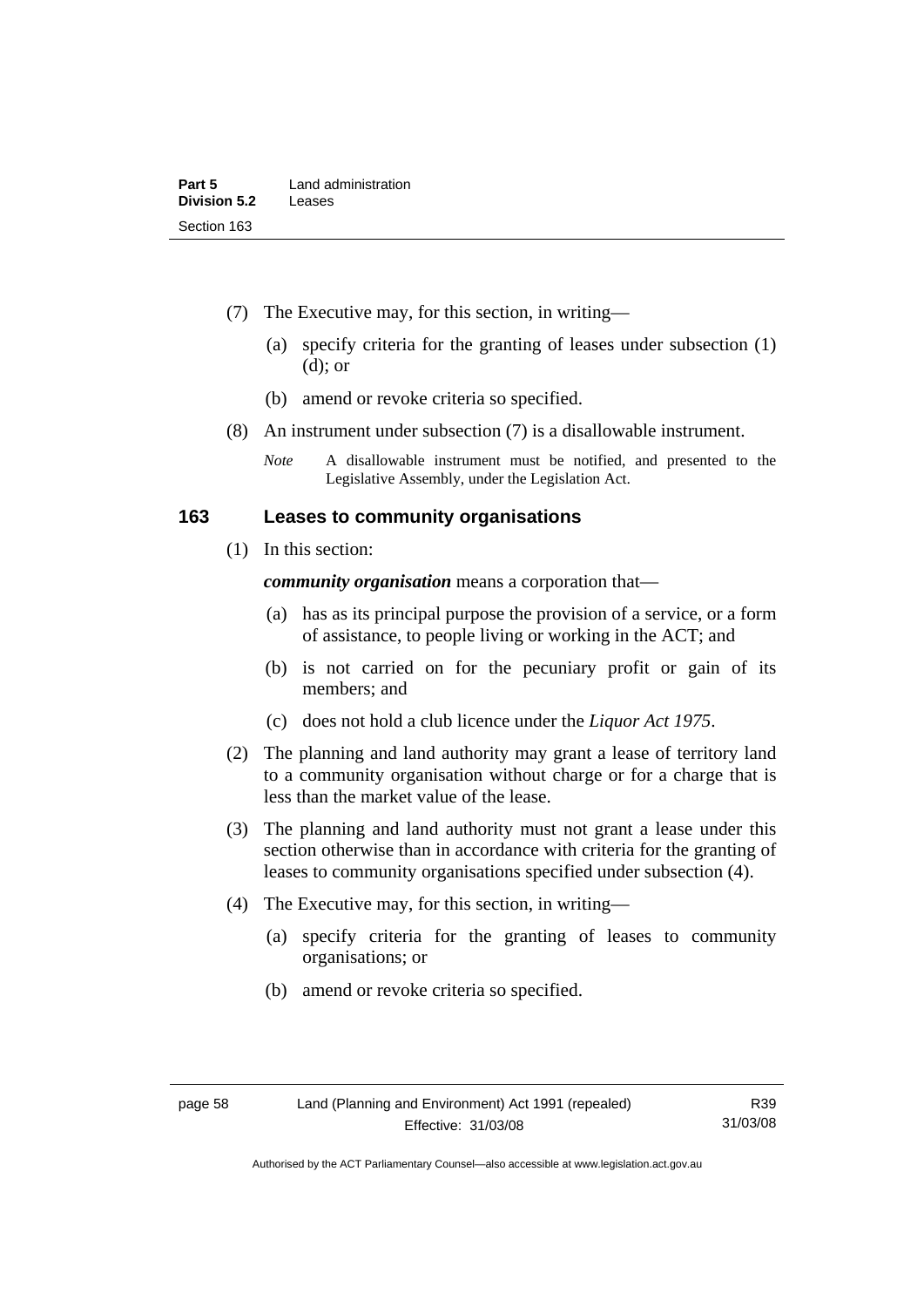- (5) An instrument under subsection (4) is a disallowable instrument.
	- *Note* A disallowable instrument must be notified, and presented to the Legislative Assembly, under the Legislation Act.
- (6) A community organisation must not transfer a lease granted under this section and a purported transfer of such a lease is of no effect.
- (7) This section does not limit the power of the planning and land authority to grant a lease of territory land to a community organisation otherwise than under this section.

# **164 Special leases**

- (1) The planning and land authority may grant a lease of territory land for a charge that is less than the market value of the lease if the authority is satisfied it is desirable and in the public interest to do so to facilitate—
	- (a) the economic development of the ACT; or
	- (b) the development of business in the ACT.
- (2) The planning and land authority must not grant a lease of territory land under this section otherwise than in accordance with criteria for the granting of special leases specified under subsection (3).
- (3) The Executive may, for this section, in writing—
	- (a) specify criteria for the granting of special leases; or
	- (b) amend or revoke criteria so specified.
- (4) An instrument under subsection (3) is a disallowable instrument.
	- *Note* A disallowable instrument must be notified, and presented to the Legislative Assembly, under the Legislation Act.
- (5) The lessee under a lease to which this section applies must not, for a period of 5 years after the day when the lease is granted—
	- (a) assign or transfer the lease; or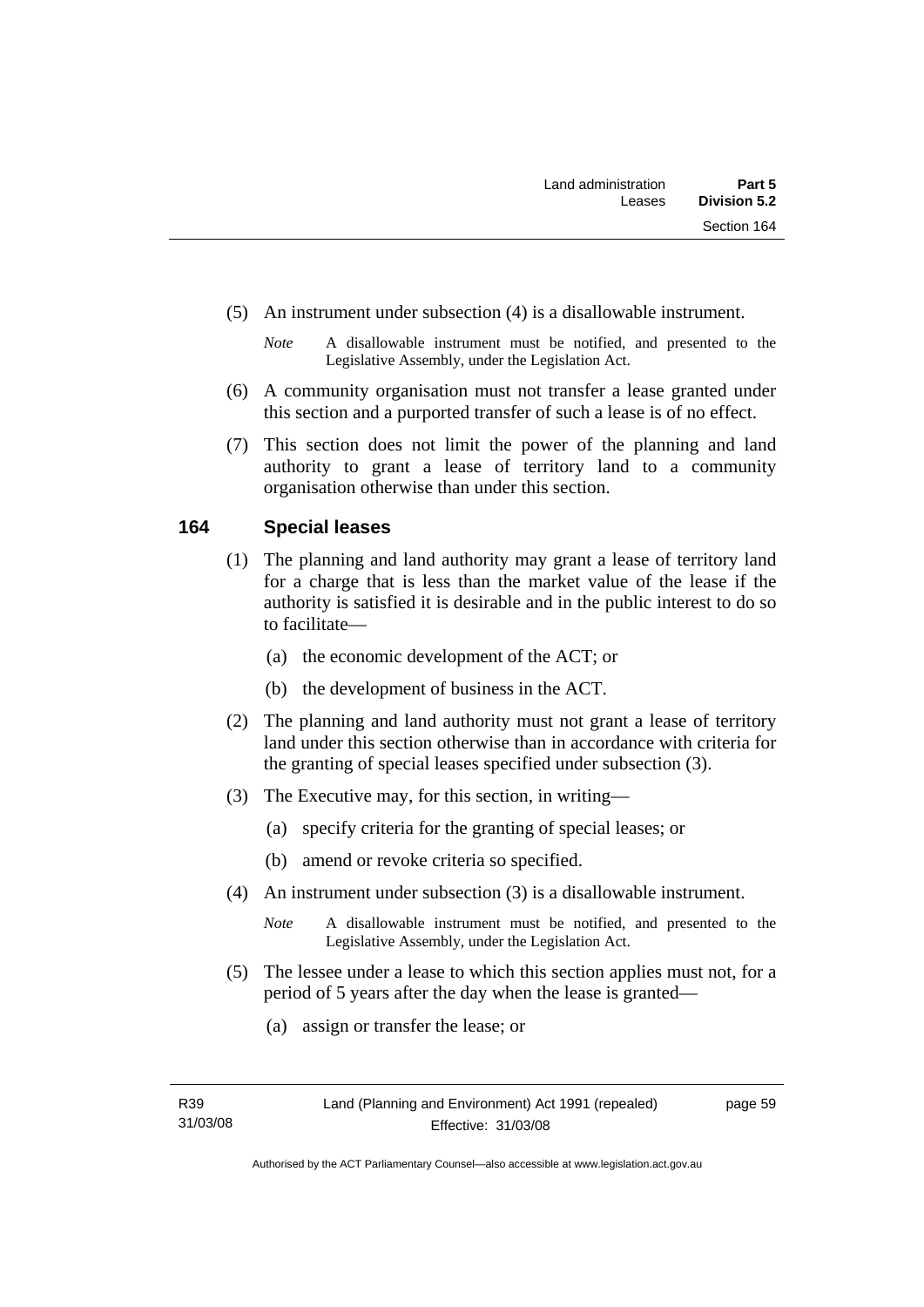- (b) sublet the land comprised in the lease or any part of it; or
- (c) part with possession of the land comprised in the lease or any part of it;

without having obtained the written consent of the planning and land authority and any assignment, transfer, sublease, agreement or arrangement made or entered into in contravention of this subsection is of no effect.

- (6) The planning and land authority must not consent to the lessee under a lease to which this section applies—
	- (a) assigning or transferring the lease; or
	- (b) subletting the land comprised in the lease or any part of it; or
	- (c) parting with possession of the land comprised in the lease or any part of it;

unless it is satisfied that the person to whom it is proposed that the lease should be assigned or transferred, the person to whom it is proposed that a sublease should be granted or the person to whom it is proposed that possession of the land should be given is a person who satisfies the criteria of eligibility specified under subsection (2) in relation to the class of leases in which the lease is included.

# **166 Inquiries and assessments in relation to granting of leases**

If it is proposed that a lease of territory land be granted, the Minister may—

- (a) establish a panel to conduct an inquiry into whether the proposed lease should be granted; or
- (b) direct that an assessment be made into the possible environmental impact of a decision to grant the lease.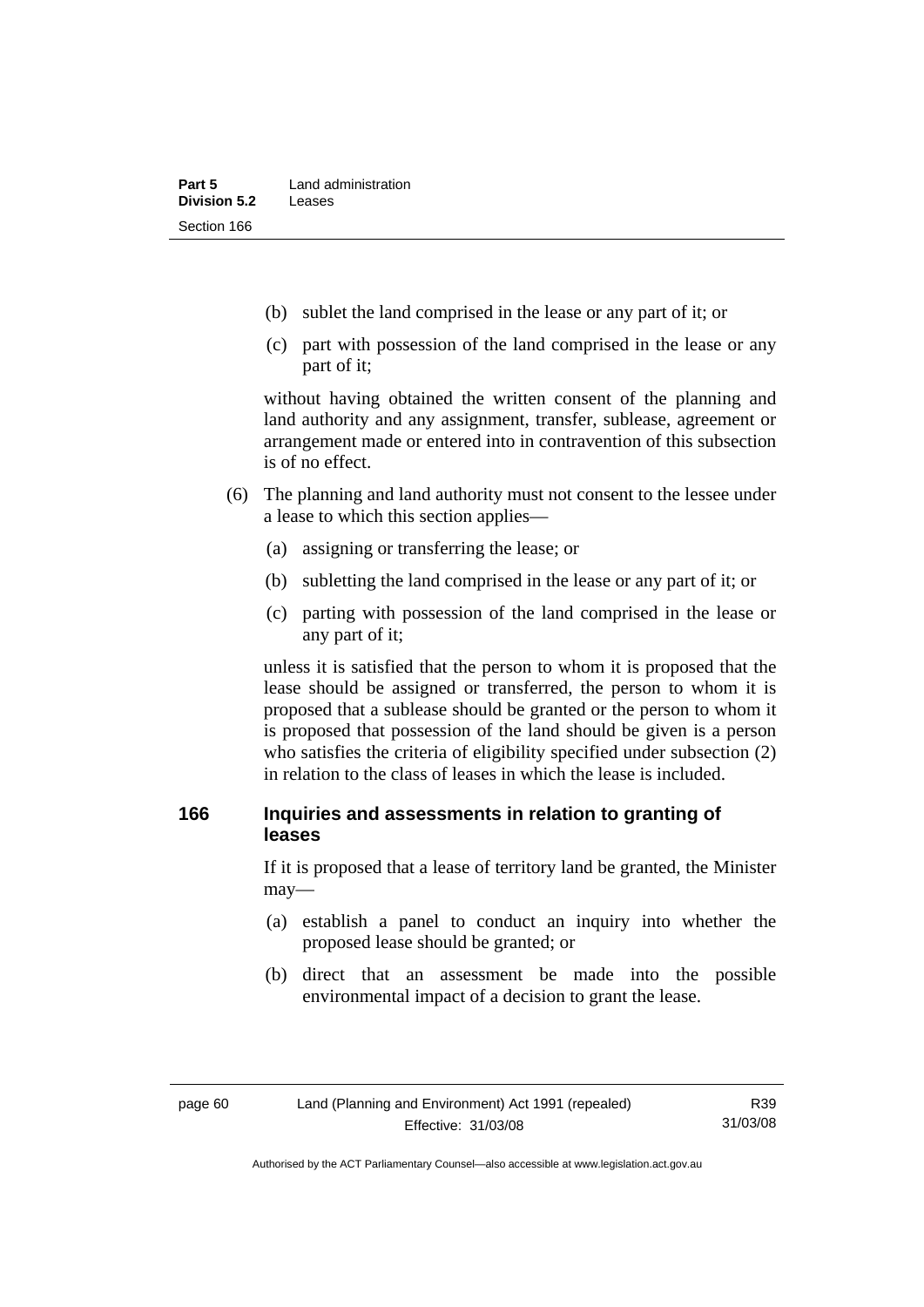# **166A Grants of leases after inquiries or assessments**

- (1) This section applies if the Minister, under section 166, establishes a panel to conduct an inquiry, or directs that an assessment be made, in relation to the proposed grant of a lease.
- (2) The Minister must—
	- (a) consider the report of the panel or the assessment; and
	- (b) review the provisions of the proposed lease taking the report or assessment into account; and
	- (c) direct the planning and land authority—
		- (i) to grant the proposed lease; or
		- (ii) to grant the proposed lease as varied in accordance with the direction; or
		- (iii) to refuse to grant the proposed lease.
- (3) The planning and land authority may grant the proposed lease only in accordance with a direction of the Minister under subsection (2) (c).

#### **167 Eligibility for certain classes of leases**

- (1) The Executive may, in writing—
	- (a) declare a specified class of leases to be leases to which this section applies; or
	- (b) specify, in relation to a class of leases declared under paragraph (a) to be leases to which this section applies, criteria for deciding whether a person is eligible to hold the land comprised in a lease included in that class; or
	- (c) amend or revoke a declaration under paragraph (a) or criteria specified under paragraph (b).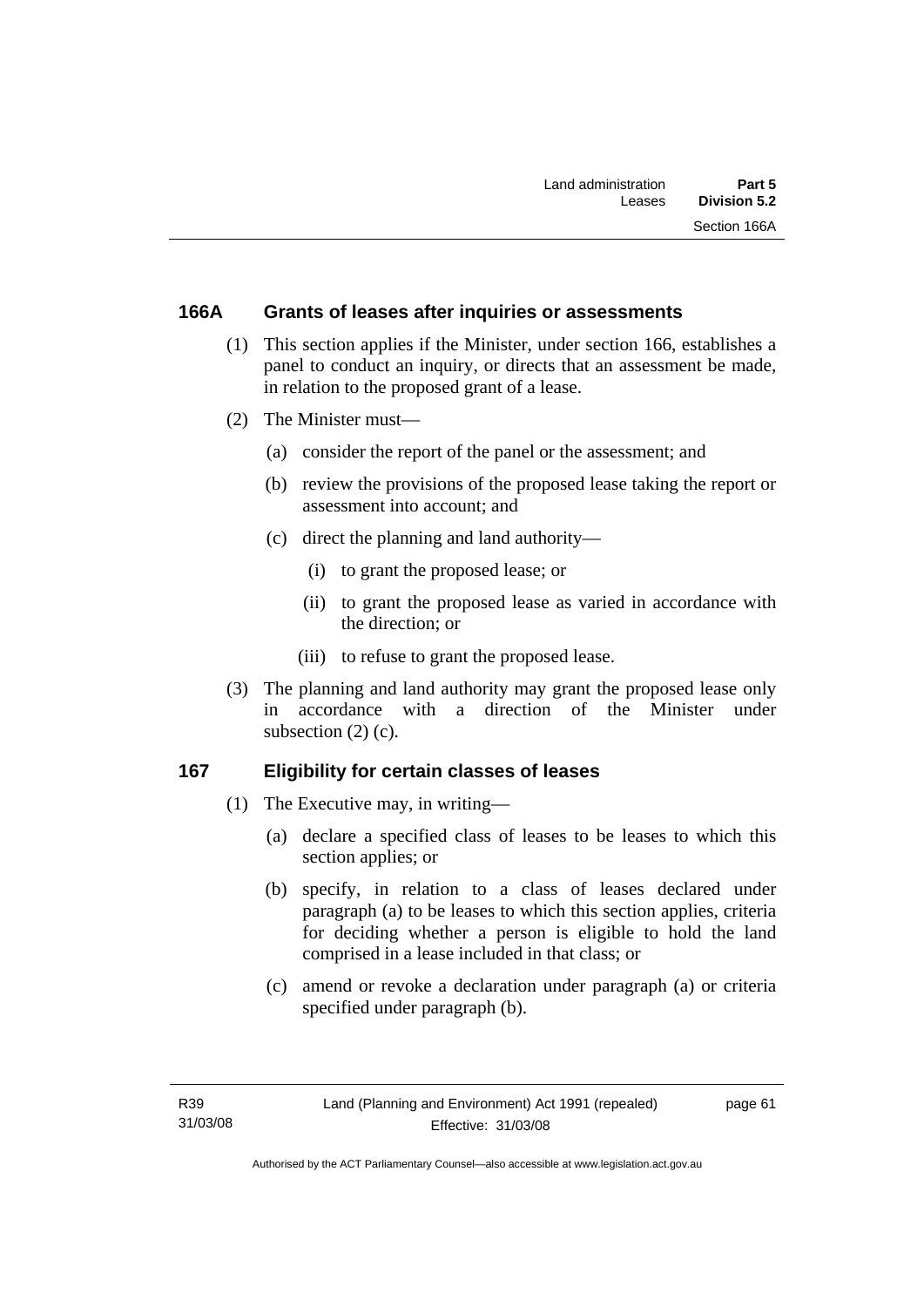- (2) An instrument under subsection (1) is a disallowable instrument.
	- *Note* A disallowable instrument must be notified, and presented to the Legislative Assembly, under the Legislation Act.
- (3) The planning and land authority must not grant a lease to which this section applies to a person who does not satisfy the criteria specified under subsection (1) (b) in relation to the class of leases in which the lease is included.
- (4) The validity of a lease to which this section applies is not taken to be affected by a failure to comply with subsection (3).
- (5) The lessee under a lease to which this section applies, or any other person having an interest in such a lease, must not—
	- (a) assign or transfer the lease; or
	- (b) sublet the land comprised in the lease or any part of it; or
	- (c) part with possession of the land comprised in the lease or any part of it;

without having obtained the written consent of the planning and land authority and any assignment, transfer, sublease, agreement or arrangement made or entered into in contravention of this subsection is of no effect.

- (6) The planning and land authority must not consent to the lessee under a lease to which this section applies, or to any other person having an interest in such a lease—
	- (a) assigning or transferring the lease; or
	- (b) subletting the land comprised in the lease or any part of it; or
	- (c) parting with possession of the land comprised in the lease or any part of it;

unless it is satisfied that the person to whom it is proposed that the lease should be assigned or transferred, the person to whom it is proposed that a sublease should be granted or the person to whom it

| page 62 | Land (Planning and Environment) Act 1991 (repealed) |          |
|---------|-----------------------------------------------------|----------|
|         | Effective: 31/03/08                                 | 31/03/08 |

Authorised by the ACT Parliamentary Counsel—also accessible at www.legislation.act.gov.au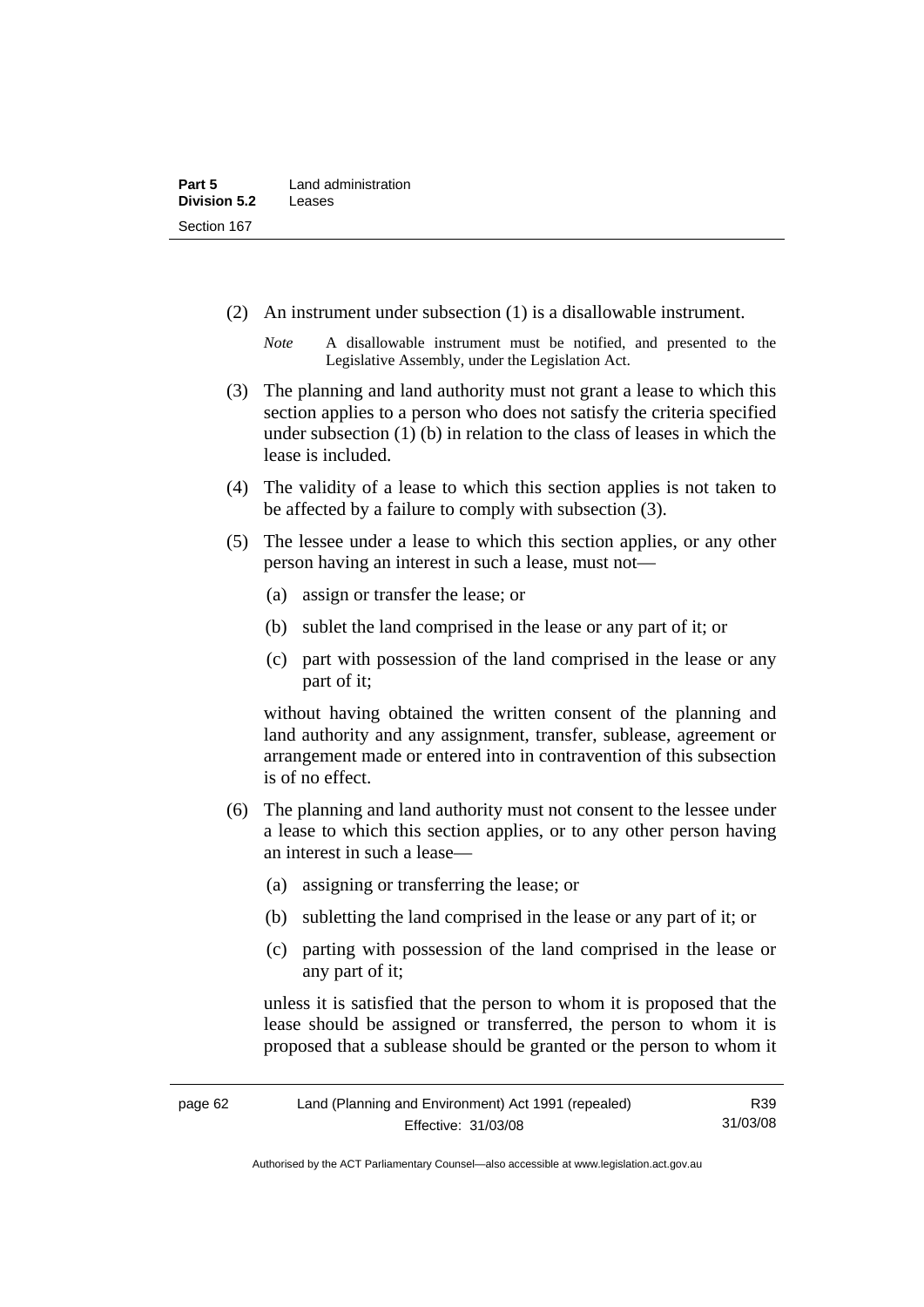is proposed that possession of the land should be given is a person who satisfies the criteria of eligibility specified under subsection  $(1)$  (b) in relation to the class of leases in which the lease is included.

# **168 Authority need not grant lease**

- (1) The planning and land authority need not grant a lease of territory land to an applicant, even if applications for the lease have been invited.
- (2) If applications for a lease have been invited subject to conditions, the planning and land authority may, without granting a lease, invite fresh applications for the lease subject to the same or other conditions.

# **169 Payment for leases**

- (1) Subject to subsection (2), the planning and land authority must not grant a lease of territory land otherwise than for payment of an amount that is not less than the market value of the lease.
- (2) Subsection (1) does not apply in relation to—
	- (a) a lease granted for a rent that is the full market rental value of the lease; or
	- (b) a lease granted under section 161 (1) (d), section 163, section 164, section 171, section 171A or section 172.

# **170 Failure to accept and execute lease**

- (1) Subject to subsection (2), if a person who is entitled to the grant of a lease of territory land under this part fails to—
	- (a) accept and execute the lease; or
	- (b) pay any amount that he or she is required to pay before being granted the lease;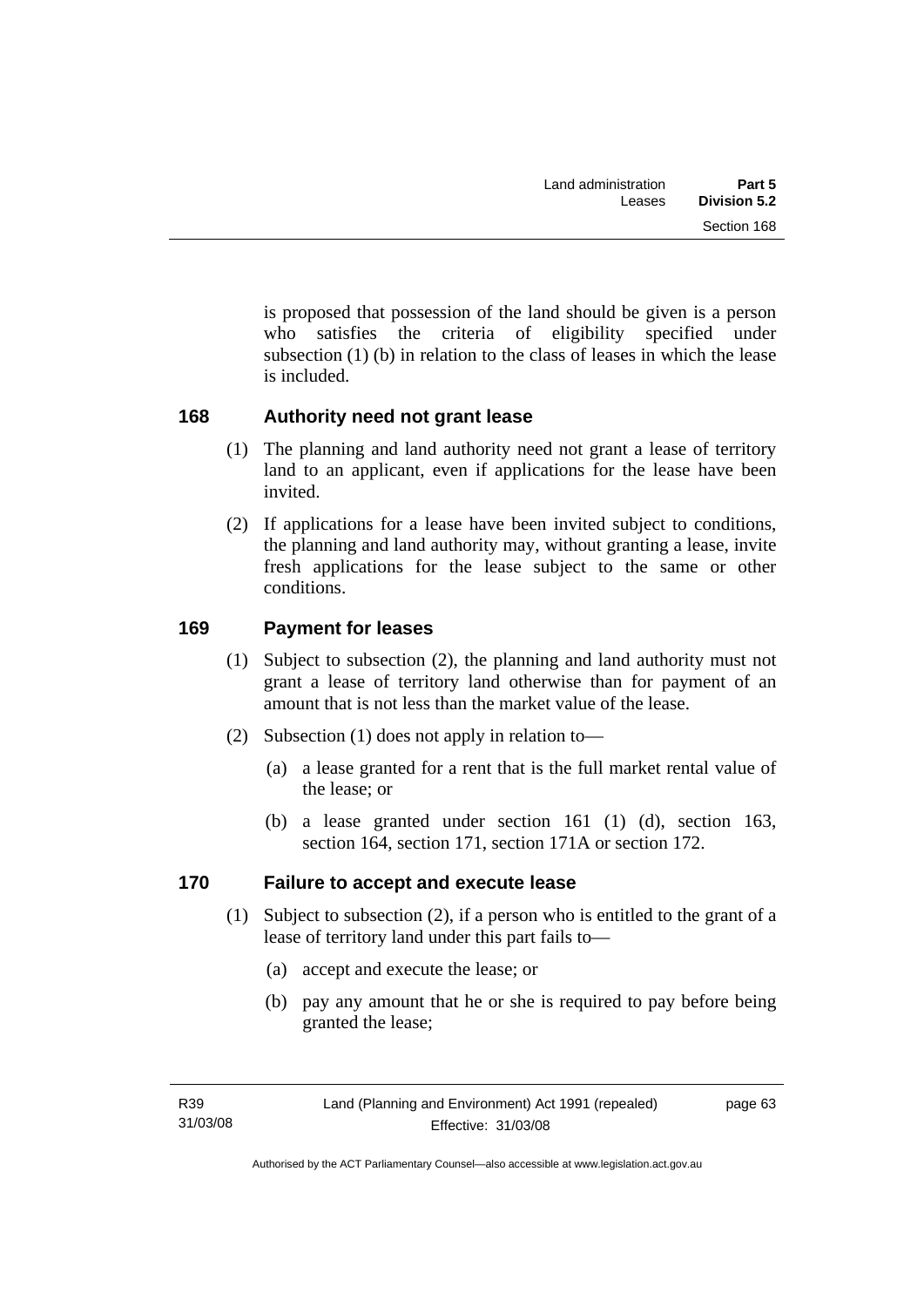| Part 5       | Land administration |  |
|--------------|---------------------|--|
| Division 5.2 | Leases              |  |
| Section 171  |                     |  |

within the prescribed period, the planning and land authority may, by instrument served on the person, terminate his or her right to the grant of the lease.

- (2) An instrument under subsection (1) must—
	- (a) specify the ground on which it is given; and
	- (b) state that it takes effect on the day 28 days after the day it is served.
- (3) An instrument under subsection (1) may be served on a person by—
	- (a) giving it to the person personally; or
	- (b) sending it to the person by post; or
	- (c) if the residential address of the person is not known to the planning and land authority—publishing a copy of the instrument in a daily newspaper.
- (4) An instrument under subsection (1) takes effect on the day 28 days after the day it is served.
- (5) A person whose right to the grant of a lease has been terminated under this section does not have any claim for compensation in relation to the termination of the right or for the recovery of any money paid to the planning and land authority in relation to the grant of the lease.

# **171 Grant of further residential leases**

- (1) This section applies if—
	- (a) the holder of a residential lease of land applies to the planning and land authority for the grant of a further residential lease of the land; and
	- (b) neither the Territory nor the Commonwealth needs the land for a public purpose; and

R39 31/03/08

Authorised by the ACT Parliamentary Counsel—also accessible at www.legislation.act.gov.au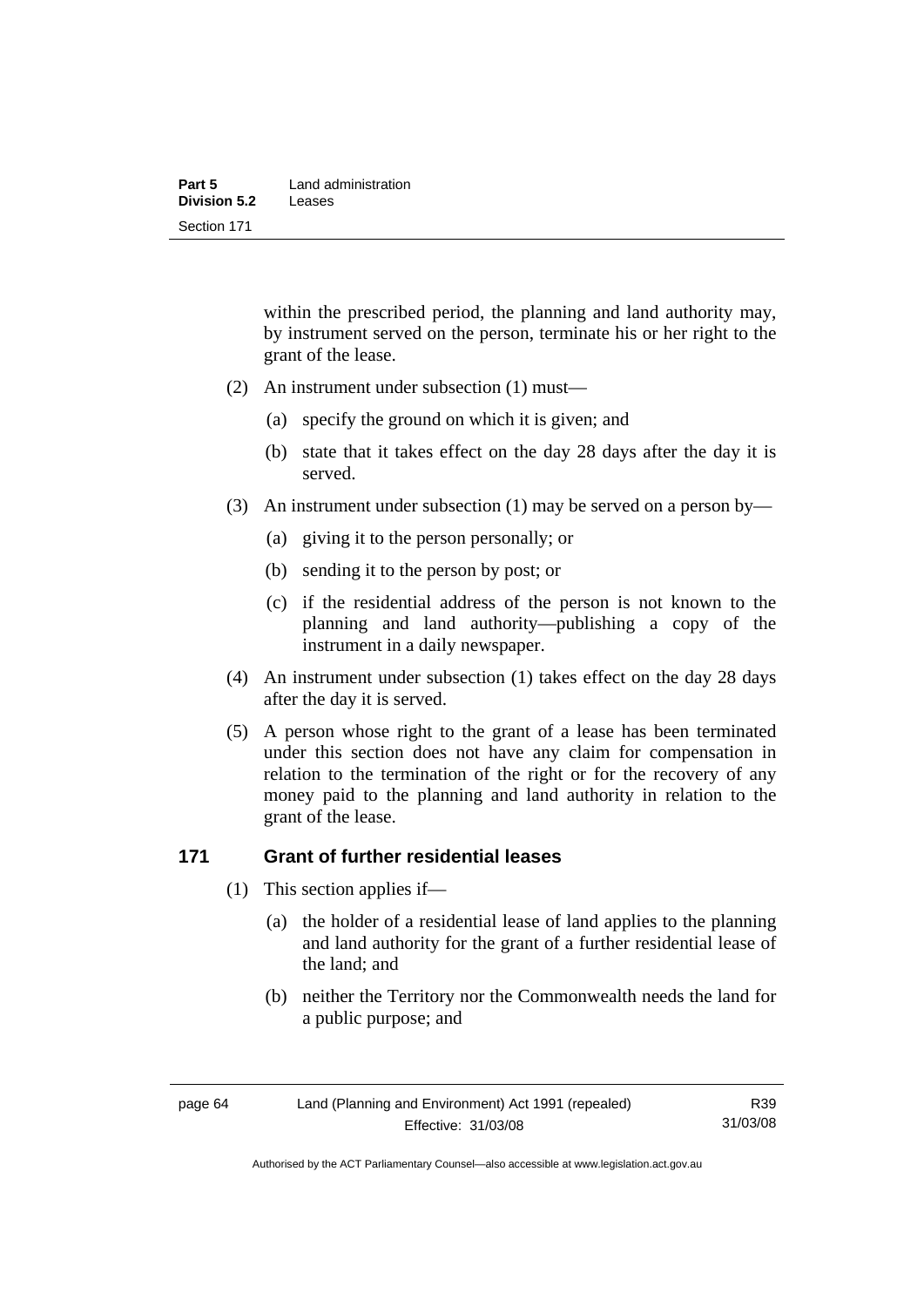- (c) the lessee pays the fee worked out under the determination under subsection (3); and
- (d) the lessee surrenders the existing lease.
- (2) The planning and land authority must grant the lessee a further residential lease of the land for a term not longer than 99 years to begin on the day after the day the existing lease is surrendered.
- (3) The Minister may make a determination, in writing, for subsection (1) (c).
- (4) If the term of a further lease granted under subsection (2) is not longer than the term of the existing lease, the fee payable under subsection (1) (c) must not be more than the cost of granting the lease.
- (5) A determination under subsection (3) is a disallowable instrument.
	- *Note* A disallowable instrument must be notified, and presented to the Legislative Assembly, under the Legislation Act.

# **171A Grant of further rural leases**

- $(1)$  If—
	- (a) the holder of a rural lease applies to the planning and land authority for the grant of a further rural lease of the same land; and
	- (b) neither the Territory nor the Commonwealth requires the land for a public purpose; and
	- (c) all rent due under the existing lease is paid; and
	- (d) the lessee pays the determined fee; and
	- (e) the lessee surrenders the existing lease;

the authority must grant the lessee a further rural lease of that land for a term not longer than the maximum set out in the determination under subsection (2), and subject to any conditions set out in that

page 65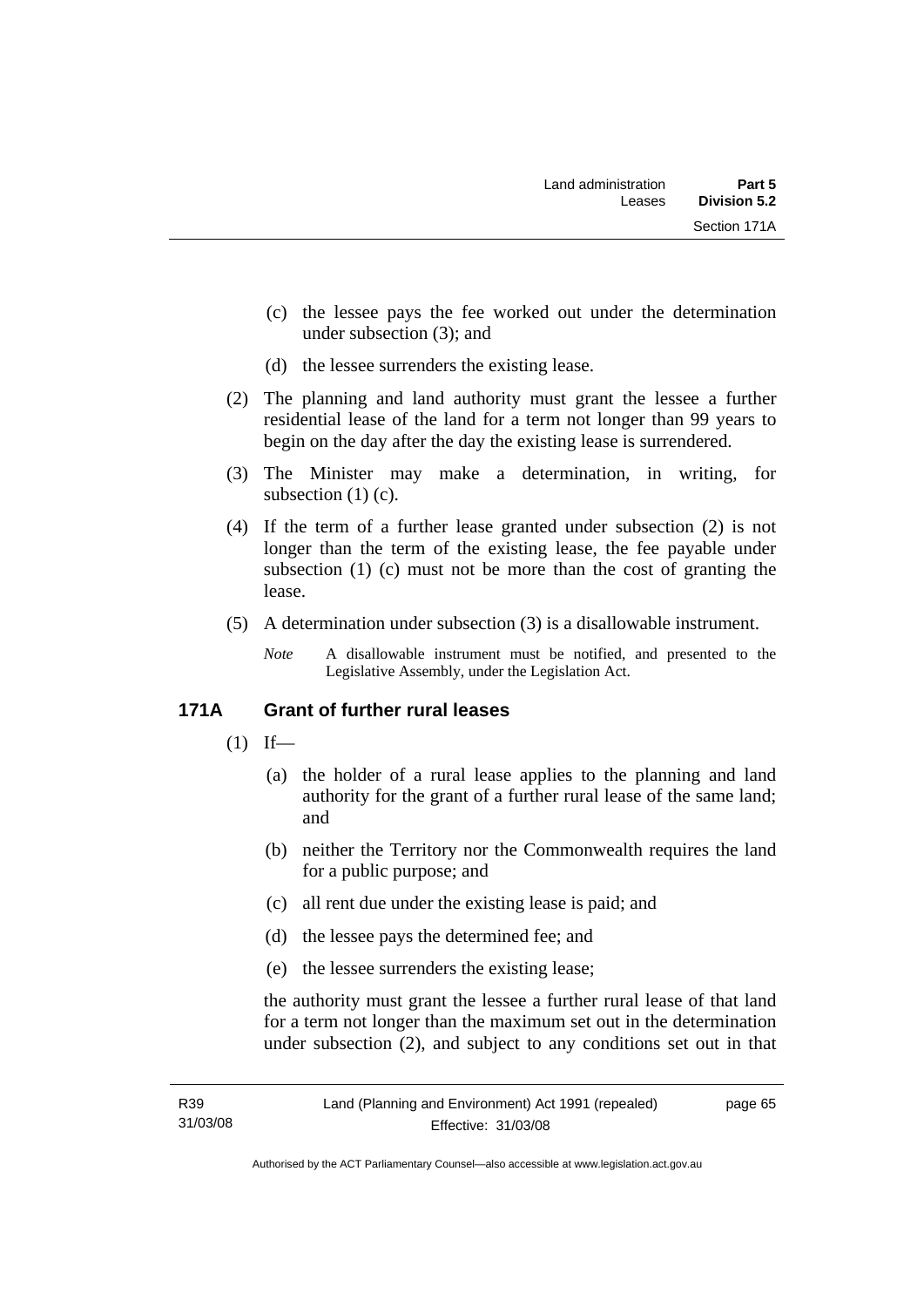determination, to begin on the day immediately following the date of surrender of the existing lease.

- (2) The Minister may make a determination, in writing, for subsection  $(1)$ .
- (3) A determination under subsection (2) may—
	- (a) include a condition that a lessee pays, for the grant of a further lease—
		- (i) an amount stated in, or worked out in accordance with, the determination (an *amount condition*); or
		- (ii) the market value of the lease; and
	- (b) provide that an amount condition ceases to apply to a lessee if the lessee—
		- (i) has not applied for the grant of a further rural lease under subsection (1) within the period stated in the determination for applying for such a grant; and
		- (ii) has not accepted in writing an offer for the grant of such a lease within the period stated in the determination for accepting such an offer.
- (4) A provision mentioned in subsection (3) (b) may apply to an amount condition of a determination made before or after the commencement of that subsection.
- (5) If the national capital authority has set a maximum term for a rural lease of land in a designated area, a determination under subsection (2) relating to the land must not set a term for a further rural lease of the land that is longer than the maximum term.
- (6) In subsection (5):

*designated area*—see the *Australian Capital Territory (Planning and Land Management) Act 1988* (Cwlth), section 4.

Authorised by the ACT Parliamentary Counsel—also accessible at www.legislation.act.gov.au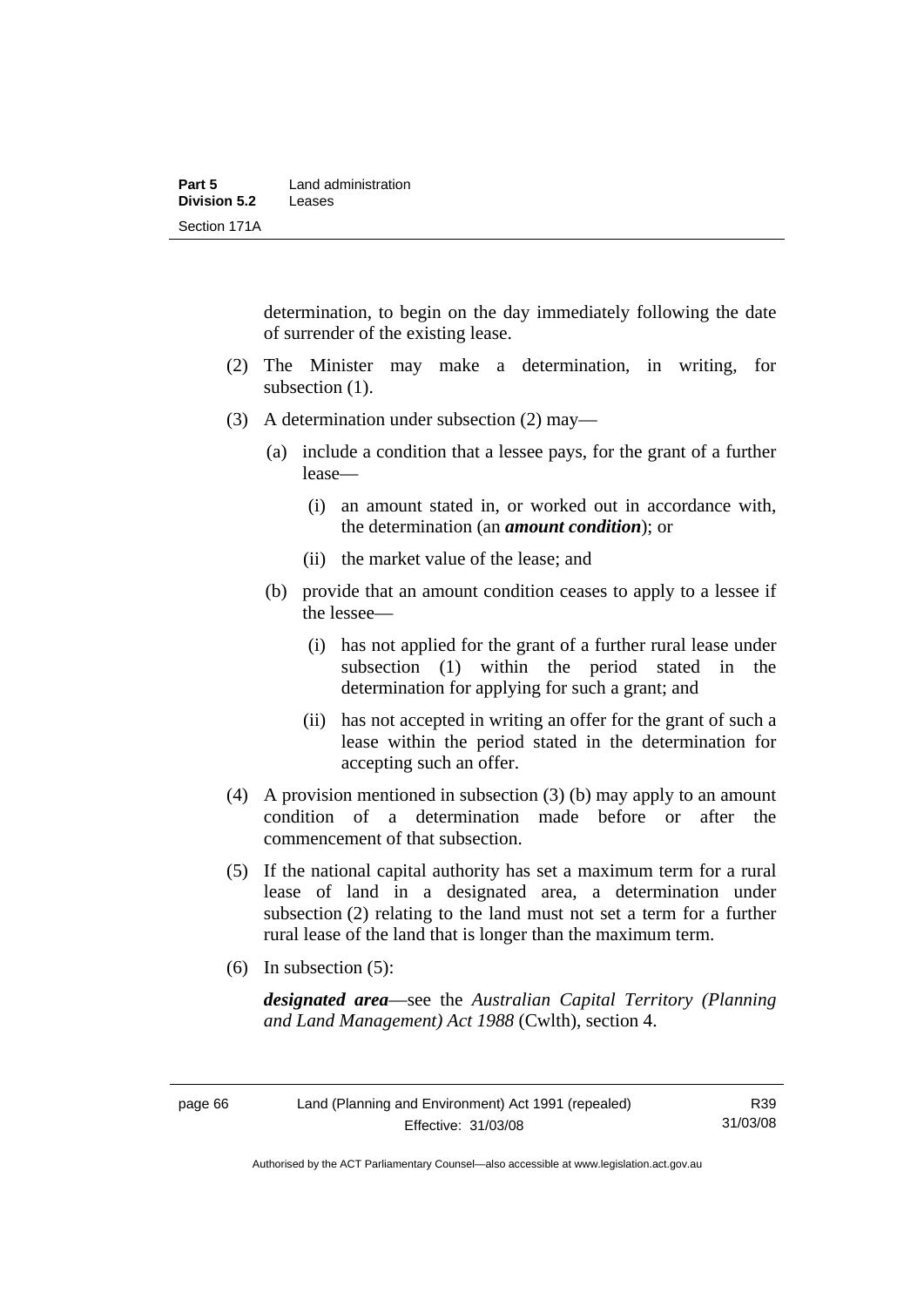- (7) If the term of a further lease granted under subsection (1) does not exceed the term of the existing lease, the fee payable under subsection (1) (d) must not exceed the cost of granting the lease.
- (8) A determination under subsection (2) is a disallowable instrument.
	- *Note* A disallowable instrument must be notified, and presented to the Legislative Assembly, under the Legislation Act.

# **172 Grant of further leases for purposes other than residential or rural**

- (1) This section applies if—
	- (a) the holder of a lease of territory land other than a residential lease or a rural lease applies to the planning and land authority for the grant of a further lease of the land for the same purposes; and
	- (b) neither the Territory nor the Commonwealth needs the land for a public purpose; and
	- (c) all rent due under the existing lease is paid; and
	- (d) the lessee pays the fee worked out under the determination under subsection (3); and
	- (e) the lessee surrenders the existing lease.
- (2) The planning and land authority must grant the lessee a further lease of the land for the same purposes for a term not longer than 99 years to begin on the day after the day the existing lease is surrendered.
- (3) The Minister may make a determination, in writing, for subsection  $(1)$   $(d)$ .
- (4) If the term of a further lease granted under subsection (2) is not longer than the term of the existing lease, the fee payable under subsection (1) (d) must not be more than the cost of granting the lease.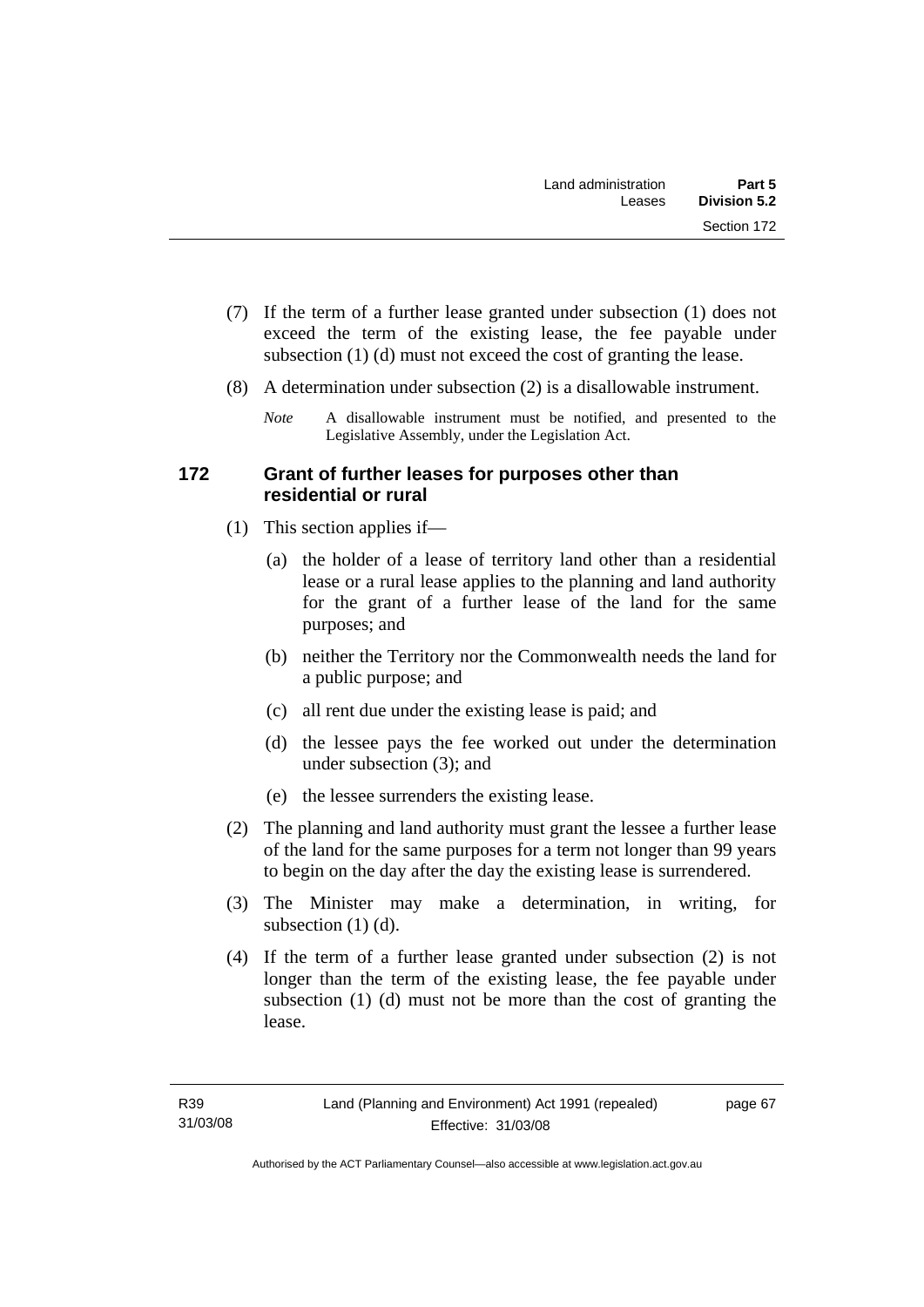| Part 5              | Land administration |  |
|---------------------|---------------------|--|
| <b>Division 5.2</b> | Leases              |  |
| Section 172A        |                     |  |

- (5) A determination under subsection (3) is a disallowable instrument.
	- *Note* A disallowable instrument must be notified, and presented to the Legislative Assembly, under the Legislation Act.

# **172A Grant of further lease—unit titles**

- (1) The planning and land authority may grant a further lease of a unit, or the common property, under a units plan only on an application by the owners corporation.
- (2) The planning and land authority may grant a further lease of a unit, or the common property, under a units plan only if—
	- (a) the authority grants further leases for all the units and the common property; and
	- (b) the further leases are all granted for the same term.
- (3) An application must be supported by an ordinary resolution of the owners corporation.
- (4) A certificate under the *Unit Titles Act 2001*, section 109 about the resolution must be attached to the application.
- (5) In this section:

*further lease* means a lease under section 171, section 171A or section 172.

*units plan* means a units plan under the *Unit Titles Act 2001*, section 7.

# **172B Grant of further lease—community title**

- (1) The planning and land authority may grant a further lease of a lot in a community title scheme only on an application by the body corporate of the scheme.
- (2) The planning and land authority may grant a further lease of a lot in a community title scheme only if—

R39 31/03/08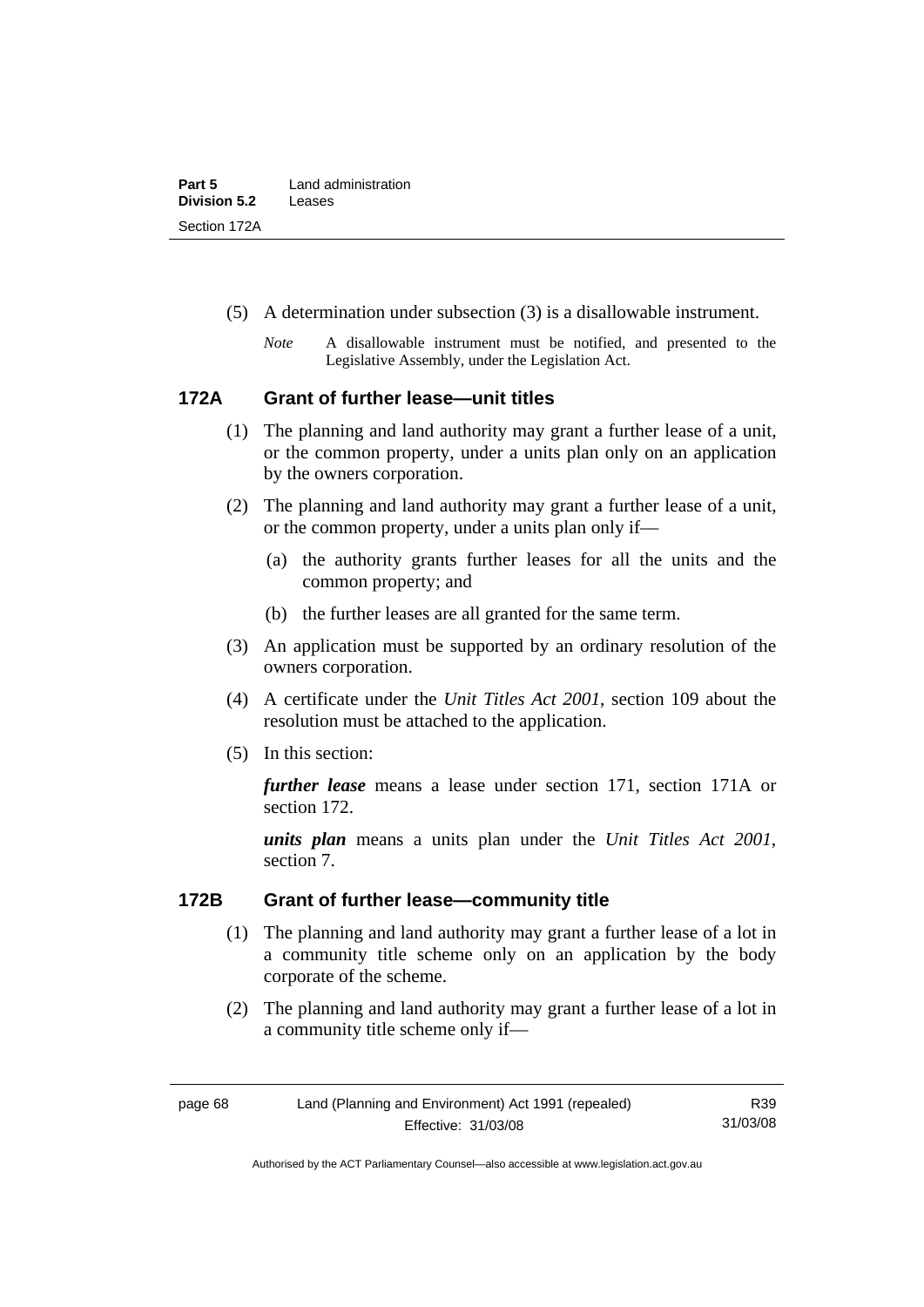- (a) the authority grants further leases for all the lots in the scheme; and
- (b) the further leases are all granted for the same term.
- (3) An application must be supported by an ordinary resolution of the body corporate.
- (4) An application must have attached to it a certificate under the seal of the body corporate that states that at a general meeting of the body corporate held on a stated day a resolution was passed for subsection (3) in the terms set out in the certificate.

# **172C No right to use, flow and control of water**

 A lease or further lease of territory land granted under this division after the commencement of this section must not be taken to give a right to the use, flow and control of water (including water containing impurities) under the land the subject of the lease.

# **173 Lessee's rights in relation to improvements**

(1) In this section:

*improvement*, in relation to land, means—

- (a) a building or a structure on the land; or
- (b) in relation to land held under a rural lease—
	- (i) a building or structure on or under the land; or
	- (ii) any improvement to the land reasonably undertaken for rural purposes.

*lessee,* for a lease that has been surrendered or ended, or the term of that has ended, means the person who was the lessee under the lease at the time of the surrender or ending.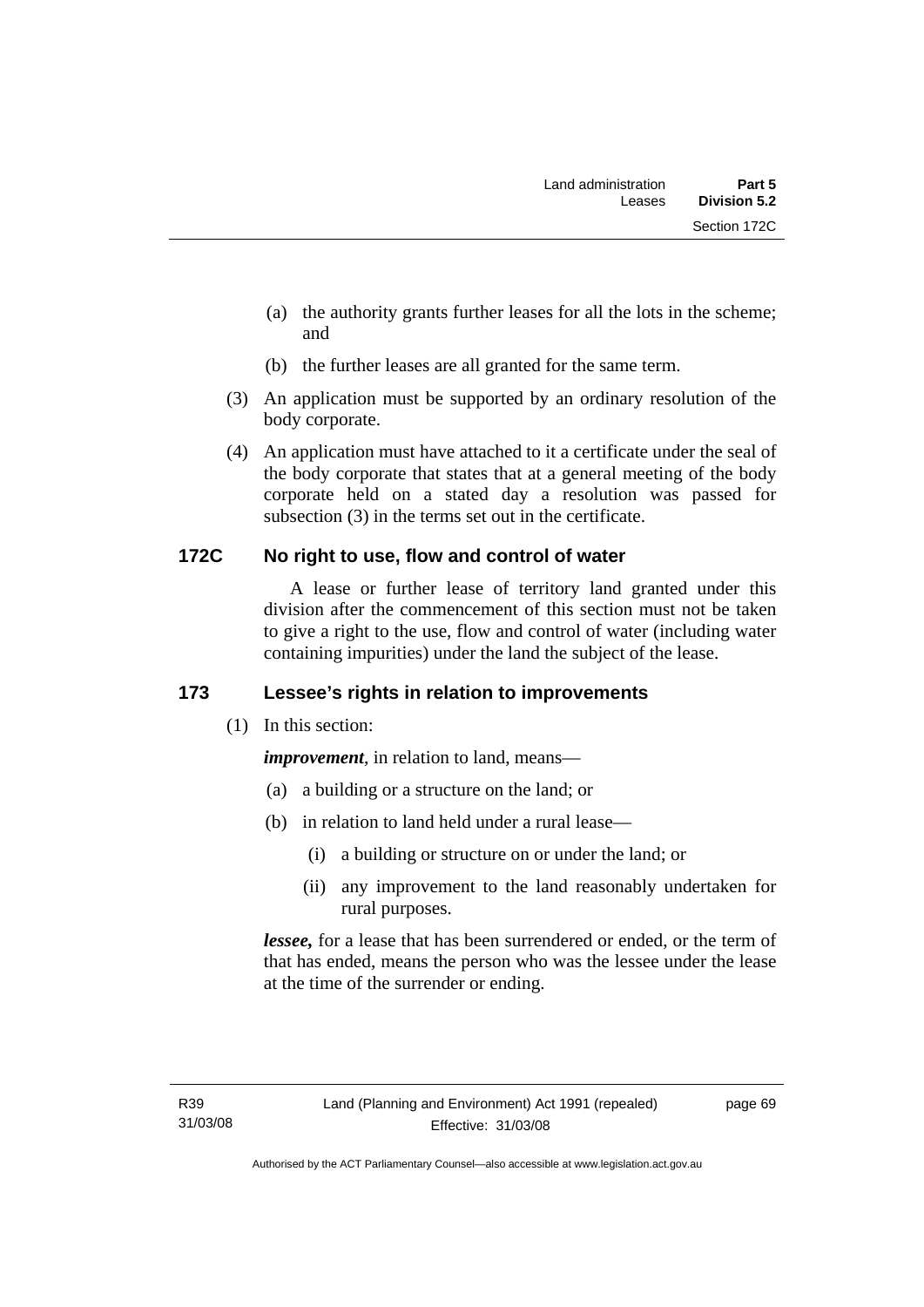*undertaken*, in relation to an improvement that is a building or structure, means the construction, erection or installation of the building or structure.

- (2) This section applies only to the following improvements to land:
	- (a) an improvement undertaken in a way consistent with the law of the Territory, and with any lease over the land, except—
		- (i) an improvement undertaken by the Territory or the Commonwealth (subject to paragraph (b)); or
		- (ii) an improvement acquired by the Territory or the Commonwealth (subject to paragraph (c));
	- (b) an improvement undertaken by the Territory or the Commonwealth, if the Territory or the Commonwealth has received, or is entitled to receive, payment for that improvement;
	- (c) an improvement acquired by the Territory or the Commonwealth, if the Territory or the Commonwealth has received, or is entitled to receive, payment for the improvement.
- (3) If, on the expiry of the term of a lease of territory land on which there are improvements to which this section applies, the lessee is granted a further lease of that land or any part of it, the lessee is not liable to make any payment to the planning and land authority for the improvements on the land or part of the land.
- (4) Subject to subsections (5) and (12), if, on the expiry of the term of a lease of territory land on which there are improvements to which this section applies, the lessee is not granted a further lease of the land, or is granted a lease of part only of the land, the planning and land authority is liable to pay the lessee—
	- (a) if no further lease of the land is granted to the lessee—the amount decided by the planning and land authority to be the value of the improvements on the land; or

| page 70 | Land (Planning and Environment) Act 1991 (repealed) |          |
|---------|-----------------------------------------------------|----------|
|         | Effective: 31/03/08                                 | 31/03/08 |

Authorised by the ACT Parliamentary Counsel—also accessible at www.legislation.act.gov.au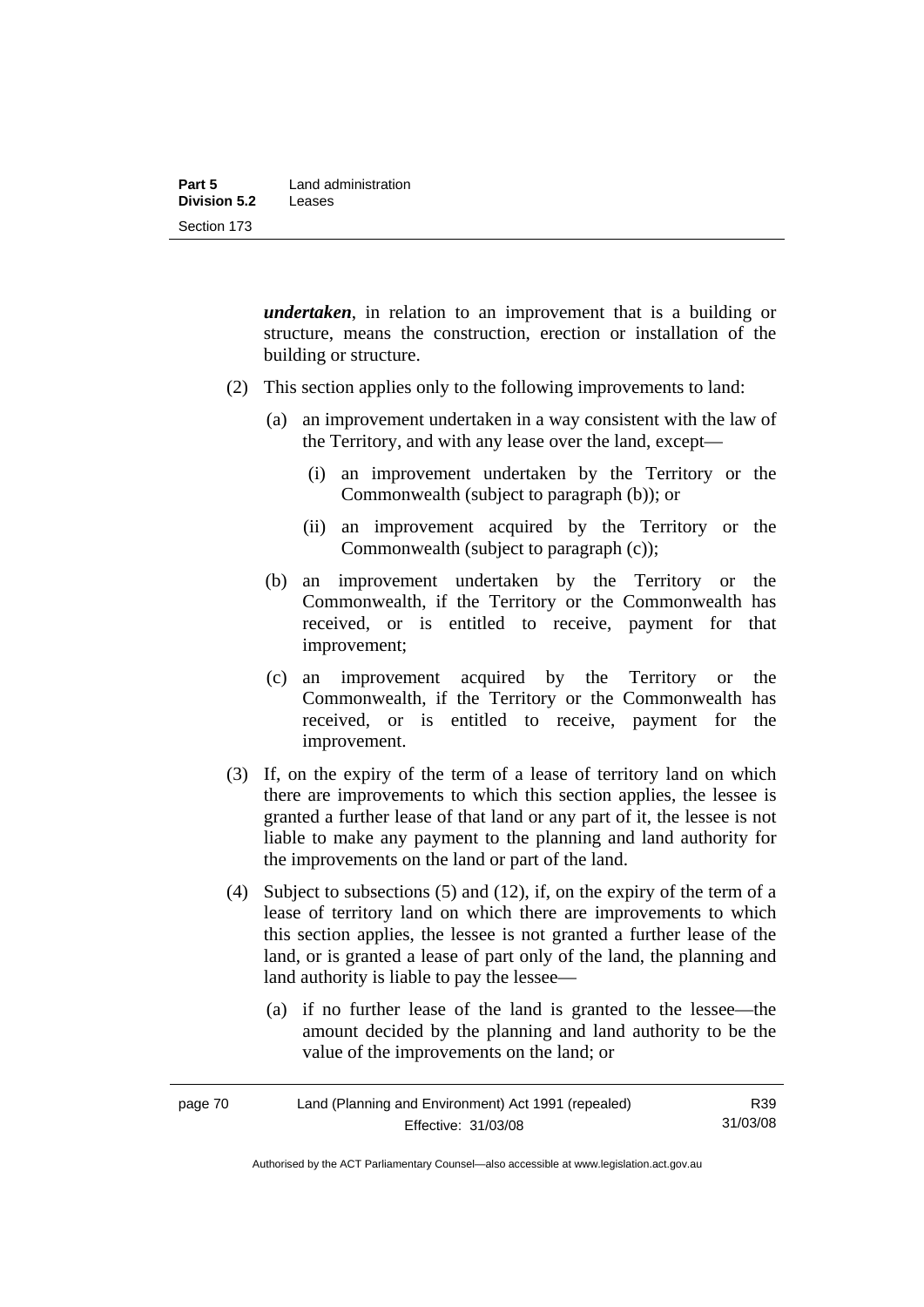- (b) if a further lease of part only of the land is granted to the lessee—the amount decided by the planning and land authority to be the value of the improvements to which this section applies on the part of the land not so leased.
- (5) Before the end of the term of a lease of territory land, the planning and land authority may declare that the land comprised in the lease, or part of the land, is available for a further lease.
- (6) If the lessee does not elect to take a further lease of the land, or part of the land, declared to be available within 6 months after the end of the term of the lease, the amount of any expenditure reasonably incurred by the Territory, the planning and land authority or both, in relation to the grant of a lease of the land, or part of the land, to anyone else must be deducted from the amount payable to the lessee under this section.
- (7) Subject to subsections (9), (10) and (12), if a lease is surrendered or ended, the provisions of this section relating to the payment to the lessee of the value of the improvements on the land comprised in the lease on the expiration of the term apply (so far as applicable) as if the term of the lease had expired on the day of the surrender or ending.
- (8) Subject to subsections (9) and (12), if, before the expiry of the term of a lease of territory land, the planning and land authority withdraws all or part of the leased land from the lease under a provision of the lease, the provisions of this section relating to the payment to the lessee of the value of the improvements on the land on the expiry of the term apply (so far as applicable) as if the term of the lease had expired on the day of the withdrawal.
- (9) Subsection (7) or (8) applies in relation to a lease only if the lessee has fully complied with the provisions (if any) of the lease relating to the erection of a building on the land comprised in the lease.
- (10) If a lease is surrendered or ended, the planning and land authority may work out the amount of the expenditure reasonably incurred by

page 71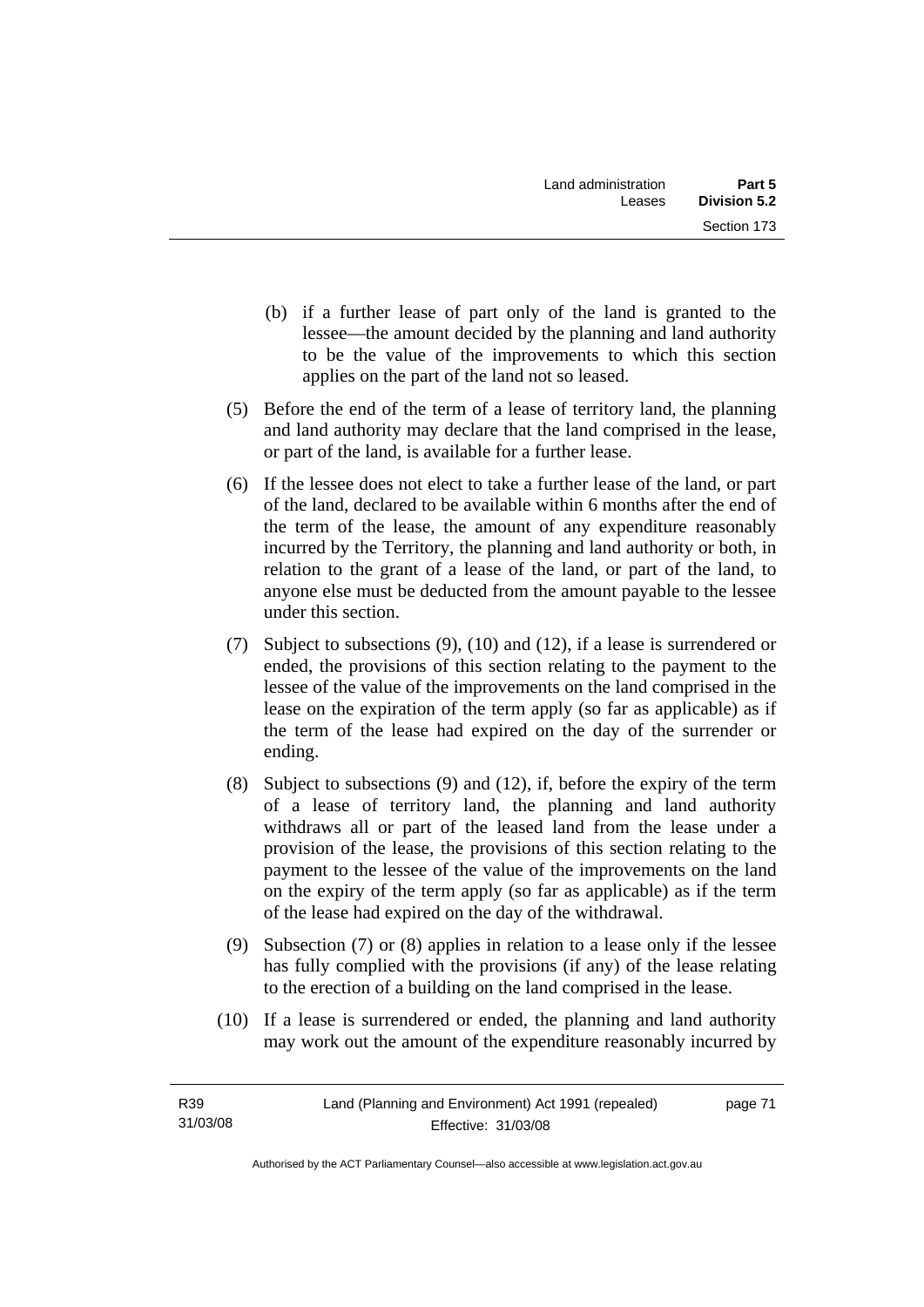the Territory, the planning and land authority or both, in relation to—

- (a) the surrender or ending of the lease; and
- (b) any grant of a further lease of the land or part of the land.
- (11) The amount worked out under subsection (10) must be deducted from any amount payable under subsection (7) to the lessee of the surrendered or ended lease.
- (12) Subsections (4), (7) and (8) apply in relation to a lease subject to any provisions of the lease that preclude or limit the right of the lessee to payment in relation to improvements on the land comprised in the lease.

# **174 Deciding value of improvements**

(1) In this section:

*assessment day* means—

- (a) in relation to land a lease of which has expired—the day of expiry; or
- (b) in relation to land a lease of which has been terminated or surrendered—the day of termination or surrender; or
- (c) in relation to land that has been withdrawn from a lease—the day of withdrawal.

*lessee*—see section 173.

*market value*, in relation to improvements on land, means the amount by which the improvements increase the value of the lease of the land, assuming that the lease, together with the improvements, were offered for sale on the open market on the day immediately before the prescribed day on the reasonable terms and conditions that a genuine seller might require.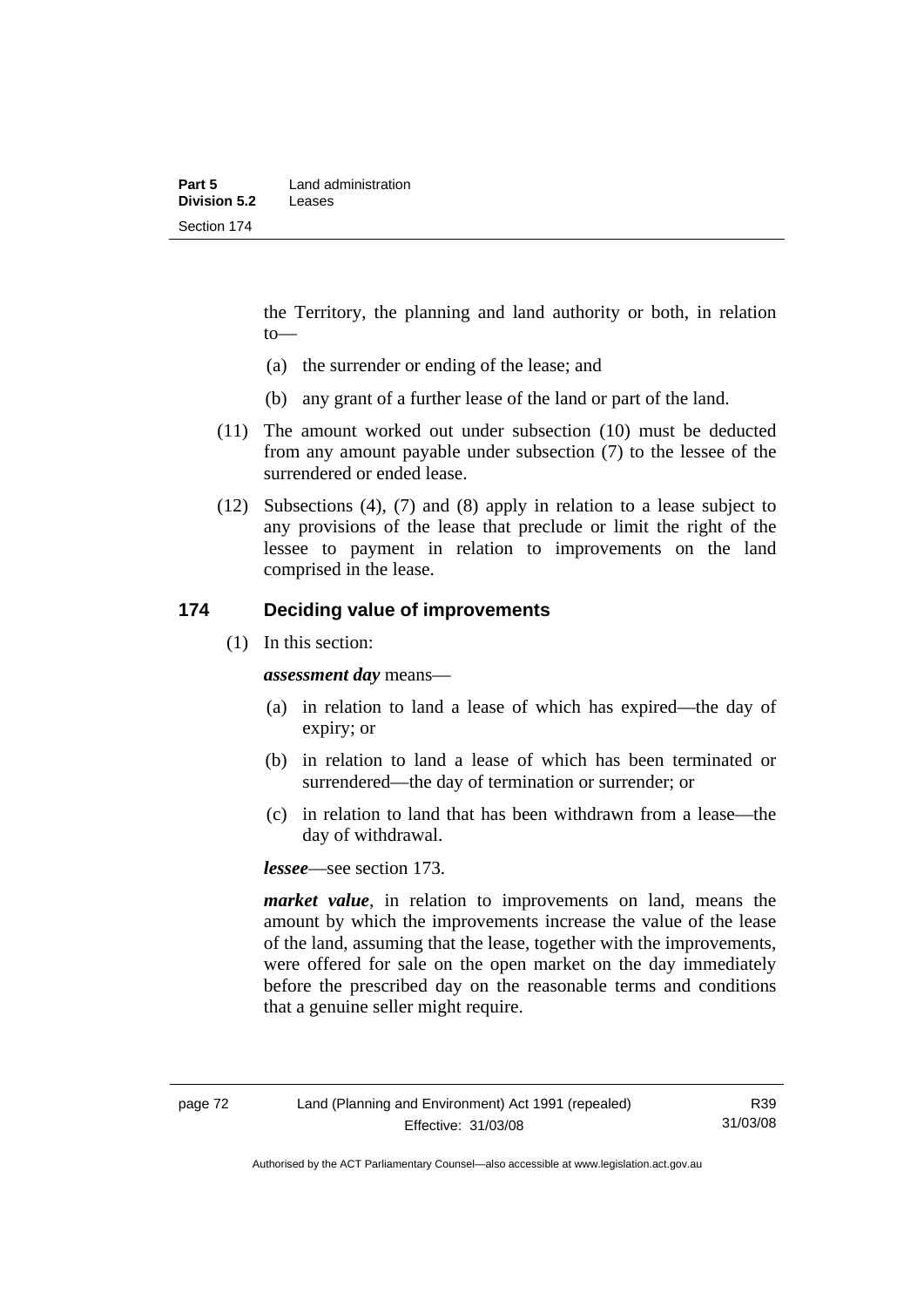- (2) If compensation is payable under section 173 in relation to improvements, the planning and land authority must, as soon as practicable after the assessment day in relation to the land where the improvements are situated, in writing, decide, in accordance with this section, the market value of the improvements on the land as at the assessment day.
- (3) If compensation is payable under section 173 (4), the planning and land authority must, in valuing the improvements, assume that a further lease of the land had been granted subject to the same provisions, and for the same term, as the lease that has expired.
- (4) If compensation is payable under section 173 (7), the planning and land authority must, in valuing the improvements, assume that the lease of the land had not been terminated or surrendered.
- (5) If compensation is payable under section 173 (8), the planning and land authority must, in valuing the improvements, assume that the leased land or part of the leased land had not been withdrawn from the lease.

# **175 Use of land for leased purpose**

- (1) Territory land in relation to which a lease has been granted, whether before or after the commencement of this part, must not be used for any purpose other than a purpose authorised by the lease, subject to this section.
- (2) Despite the lease of territory land for residential purposes, the land may also be used—
	- (a) for a home occupation within the meaning of the plan; or
	- (b) for a home business within the meaning of the plan, in accordance with an approval under part 6.
- (3) Despite the purpose permitted by a lease of territory land, the land may be used—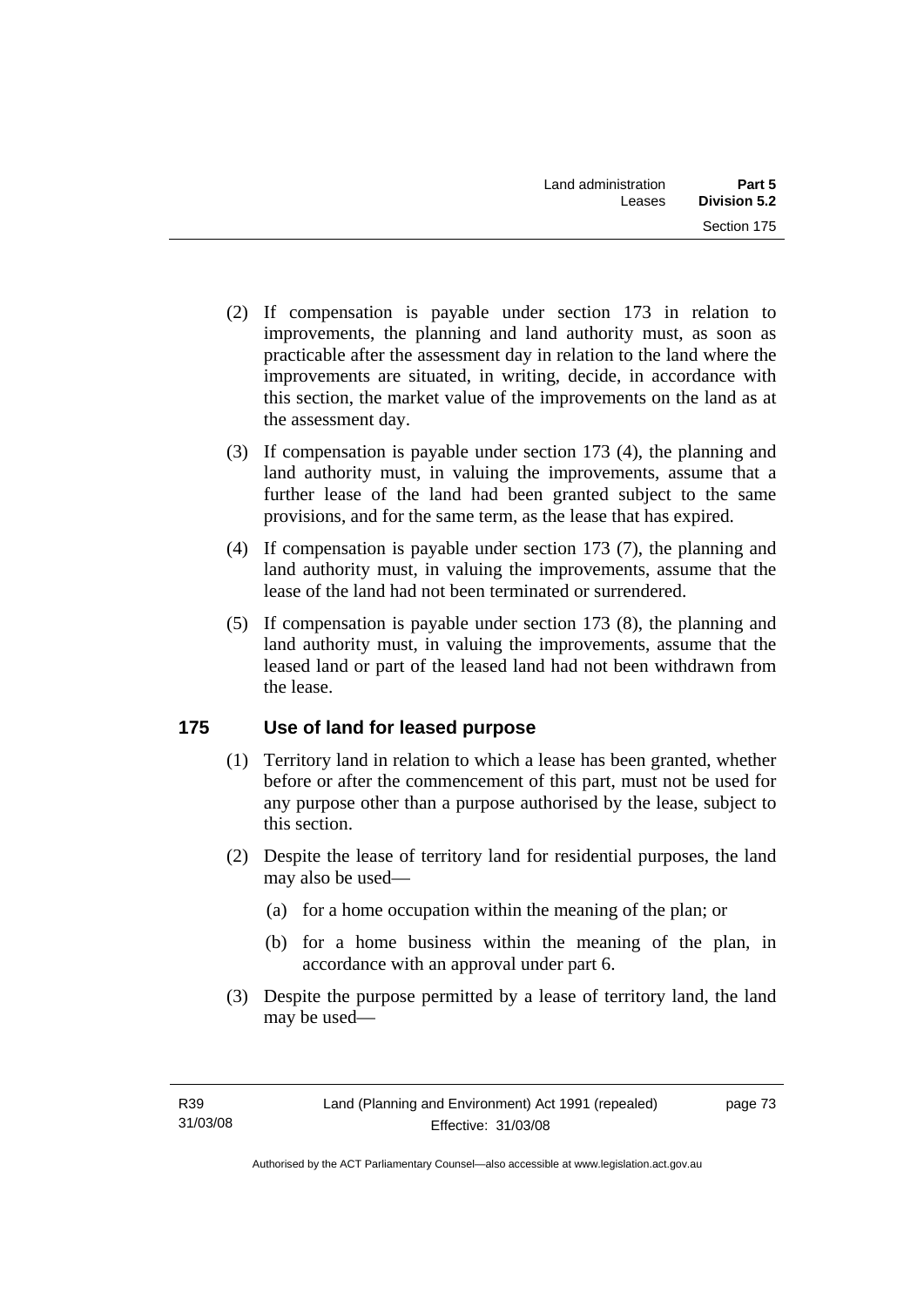- (a) for a development of a type prescribed by regulation, in accordance with an approval under part 6; or
- (b) for any other activity prescribed by regulation.

# **176 Variation of rent**

- (1) If the rent payable under a lease of territory land is varied in accordance with the provisions of the lease, the planning and land authority must give the lessee written notice of the variation by post.
- (2) A variation of rent mentioned in a notice under subsection (1) must come into operation on—
	- (a) the day 28 days after the day the notice is given; or
	- (b) if the lease under which the variation is made provides that the variation comes into operation on a later day—that later day.

# **177 Review of variations of rent**

- $(1)$  If—
	- (a) the rent payable under a lease of territory land is varied in accordance with the provisions of the lease; and
	- (b) the lease does not provide for the submission to arbitration of differences between the parties to the lease regarding variation of the rent;

the lessee may, within 28 days after receiving the notice under section 176 (1) relating to the variation, serve on the planning and land authority a written request that the authority review the variation.

- (2) The making of a request under subsection (1) does not affect the operation of the variation to which the request relates or prevent the taking of action to implement the variation.
- (3) If a request is made under subsection (1) in relation to a variation, the planning and land authority must review the variation and may

| page 74 | Land (Planning and Environment) Act 1991 (repealed) |          |
|---------|-----------------------------------------------------|----------|
|         | Effective: 31/03/08                                 | 31/03/08 |

Authorised by the ACT Parliamentary Counsel—also accessible at www.legislation.act.gov.au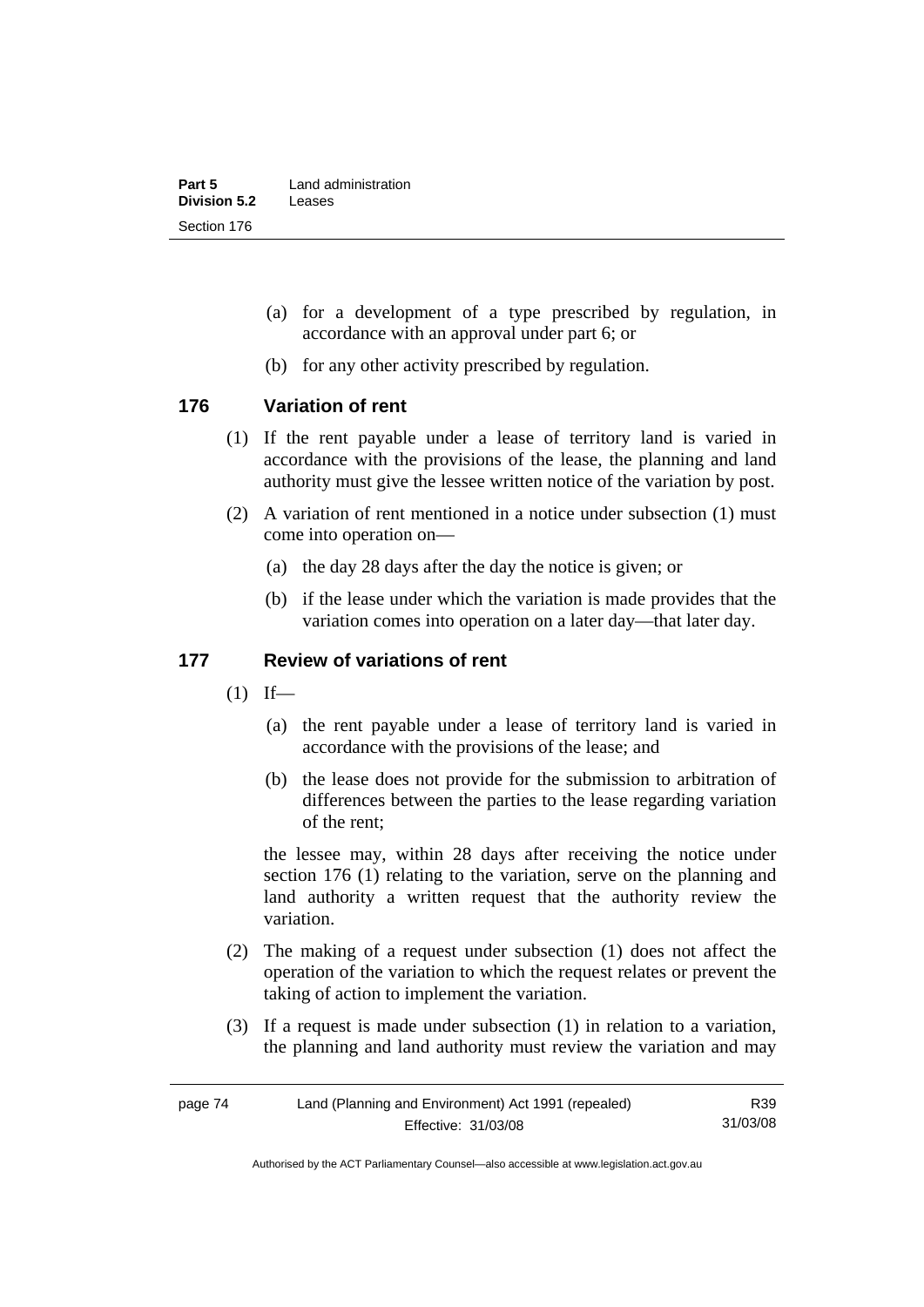confirm the variation or set it aside and substitute any other variation the authority considers appropriate.

# **178 Refund on lease surrender or termination**

- (1) This section applies if a lease of territory land is surrendered or terminated under this Act.
- (2) On application by the person surrendering the lease or the person whose lease has been terminated, the planning and land authority may authorise payment of the amount prescribed by regulation to the person.

*Note* A fee may be determined under s 287 for this provision.

- (3) The planning and land authority must not authorise the payment of an amount under this section otherwise than in accordance with criteria under subsection (4) for the authorisation of payments.
- (4) The Minister may, in writing, determine criteria for the authorisation of payments under this section.
	- *Note* The power to make a statutory instrument (including the statement of criteria) includes power to amend or repeal the instrument (see Legislation Act, s 46).
- (5) A determination is a disallowable instrument.
	- *Note* A disallowable instrument must be notified, and presented to the Legislative Assembly, under the Legislation Act.

# **179 Certificates of compliance**

 (1) Subject to subsection (4), if a building and development provision of a lease of territory land has been fully complied with, the planning and land authority must, on application by the lessee, issue a certificate of compliance to the effect that the provision has been so complied with.

*Note* A fee may be determined under s 287 for this subsection.

page 75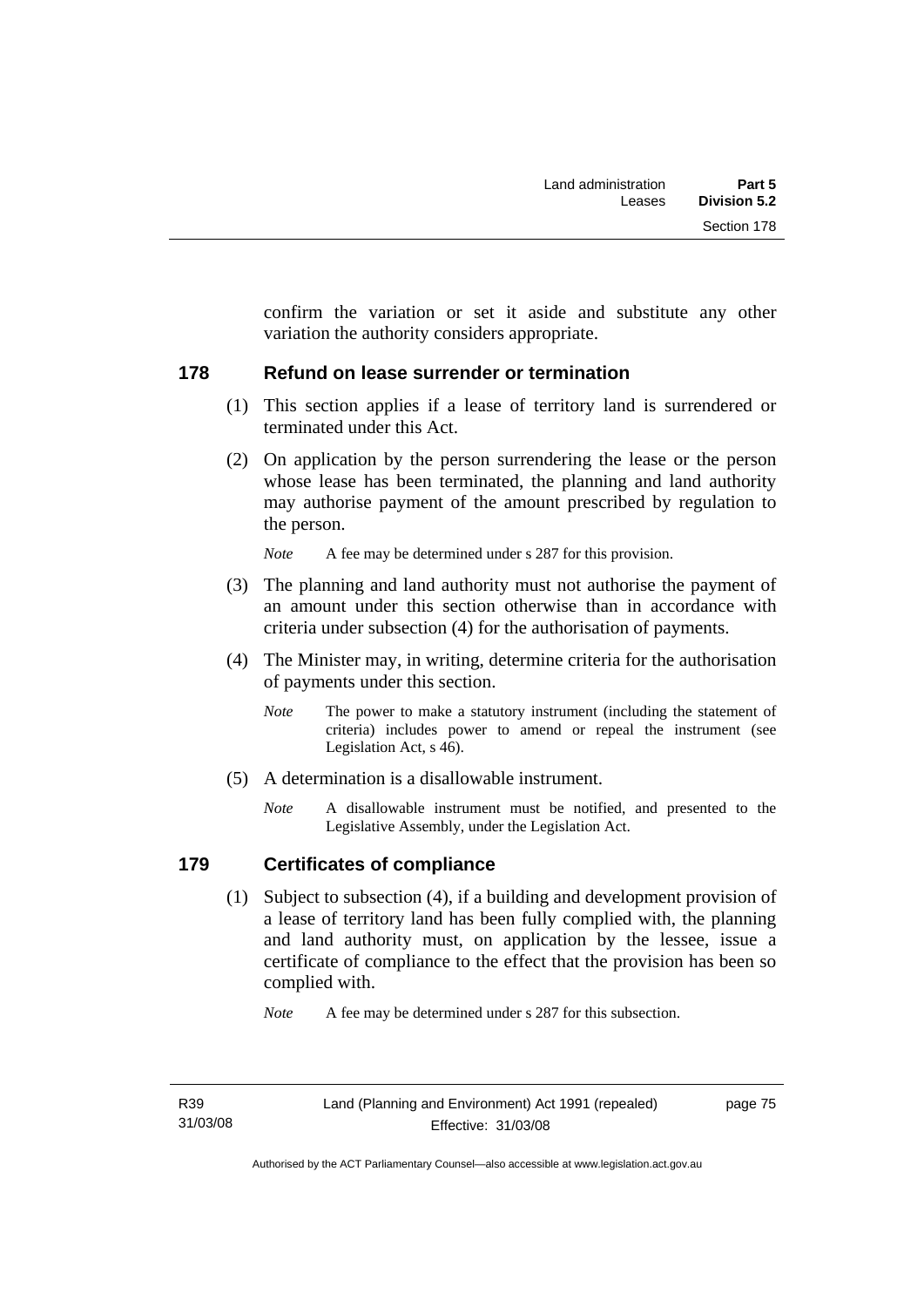- (2) Subject to subsection (4), if a building and development provision of a lease of territory land has been partially complied with, the planning and land authority may issue a certificate of compliance to that effect.
- (3) A certificate of compliance under subsection (2) may be issued subject to a condition (specified in the certificate) that the lessee provide security in a specified form against failure to complete specified outstanding work.
- (4) The planning and land authority must not issue a certificate of compliance in relation to a building and development provision to which a lease under the *Unit Titles Act 2001* is subject unless the other requirements of this section are satisfied and the authority is satisfied—
	- (a) for every other lease in relation to the same subdivision under the *Unit Titles Act 2001* that is subject to a building and development provision—that the provision has been complied with, or a certificate of compliance has been issued under this section in relation to that provision; or
	- (b) that the occupier of the unit that is held under the lease will not, as occupier, be substantially inconvenienced by works being carried out, or that are to be carried out, in compliance with a building and development provision to which the lease of the common property or another unit contained in the same subdivision under the *Unit Titles Act 2001* is subject.
- (5) For subsection (4), an occupier is substantially inconvenienced by works being, or to be, carried out if the works are being, or are to be, carried out to the common property, or another unit, in the same stage of the development as the occupier's unit.

Authorised by the ACT Parliamentary Counsel—also accessible at www.legislation.act.gov.au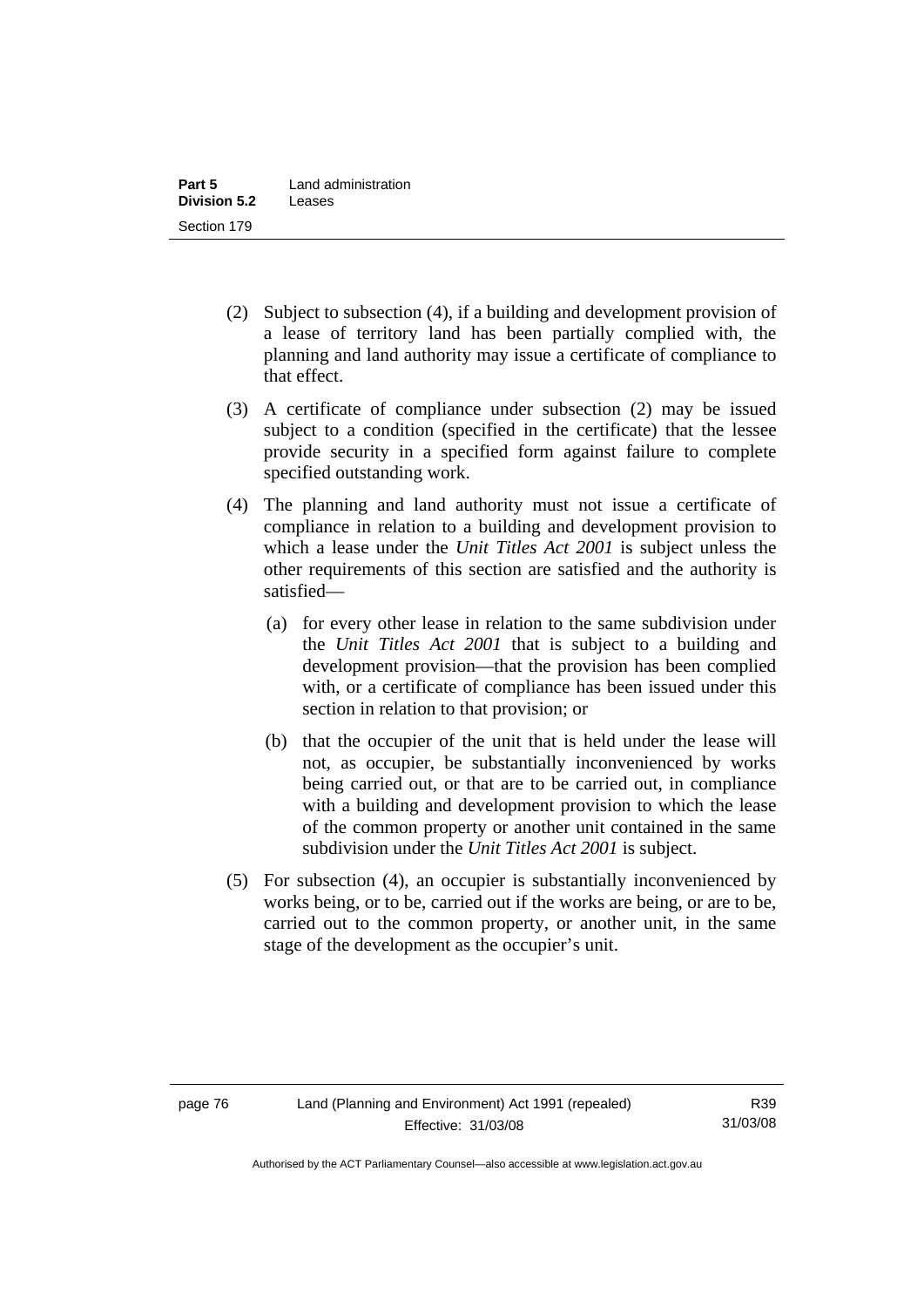# **180 Transfer of land subject to building and development provision**

- (1) If a lease of territory land contains a building and development provision, the lease, or an interest in the lease, is not capable of being assigned or transferred, either at law or in equity unless—
	- (a) the lessee has died; or
	- (b) the transfer or assignment is made under any of the following orders:
		- (i) an order of the Family Court;
		- (ii) an order of another court having jurisdiction under the *Family Law Act 1975* (Cwlth);
		- (iii) an order under the *Domestic Relationships Act 1994,*  part 3.2 adjusting the property interests of the parties in a domestic relationship; or
	- (c) the transfer or assignment happens by operation of, or under, bankruptcy or insolvency; or
	- (d) the lessee has obtained—
		- (i) a certificate of compliance under section 179; or
		- (ii) the consent of the planning and land authority under subsection  $(2)$  or  $(3)$ .
	- *Note* A consent under the *City Area Leases Ordinance 1936* may be taken to be a consent under s (2) (see s 292).
- (2) The planning and land authority may, in writing, consent to a legal or equitable assignment or transfer of a lease, or an interest in a lease, mentioned in subsection (1) if—
	- (a) the authority—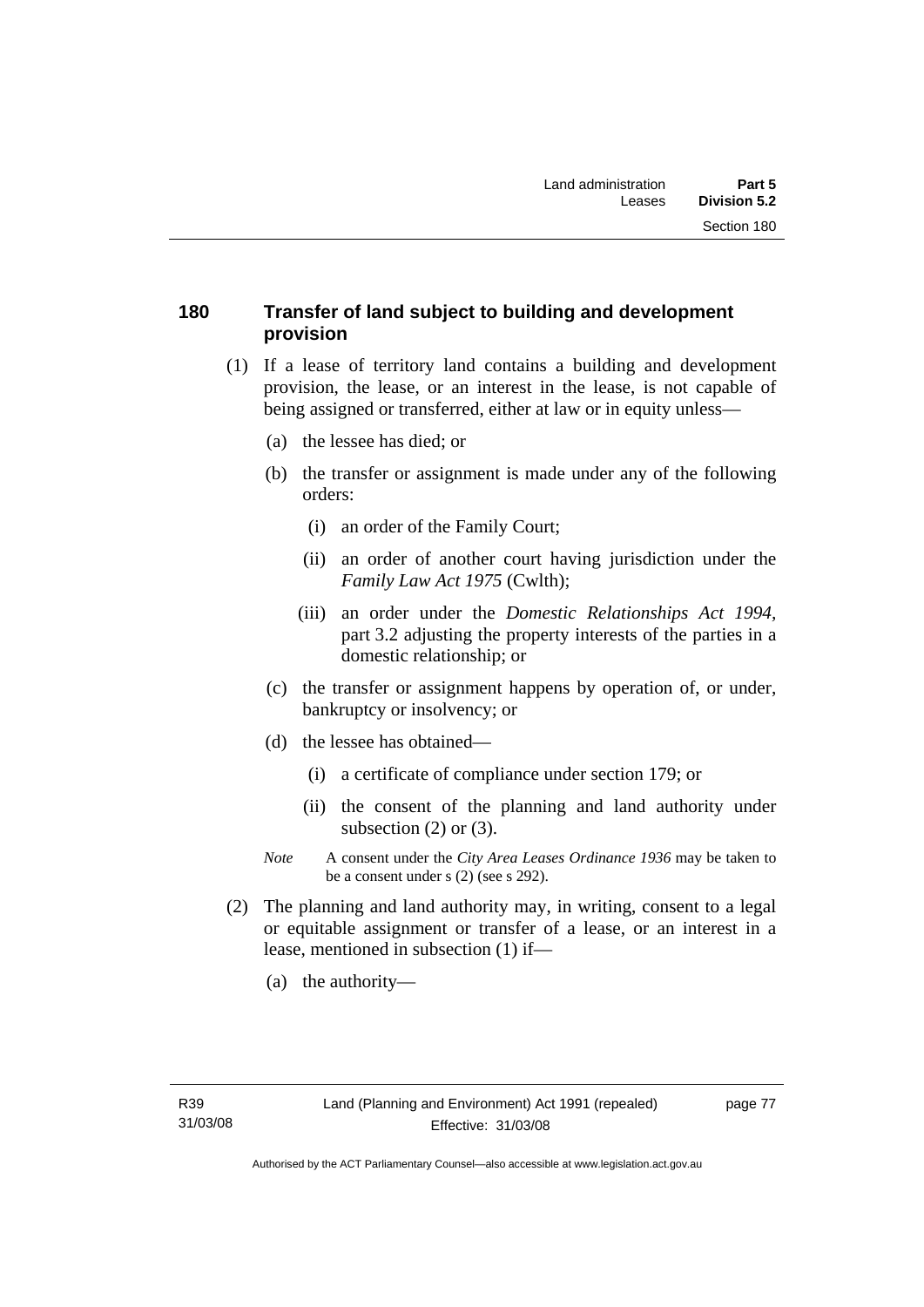- (i) is satisfied that the proposed assignee or transferee intends to comply with the building and development provision; and
- (ii) has been given the security (if any) required by the authority for compliance with the provision by the proposed assignee or transferee; and
- (b) either—
	- (i) the authority is satisfied that the lessee cannot, for personal or financial reasons, comply with the building and development provision; or
	- (ii) the proposed transferee or assignee (the *homebuyer*) has a contract with the person (the *builder*) proposing to transfer or assign the lease and, under the contract, the builder is required to build a home on the leased land for the homebuyer.

*Note* A fee may be determined under s 287 for this provision.

 (3) The planning and land authority may also, in writing, consent to a transfer of a lease, or an interest in a lease, mentioned in subsection (1) if the proposed transfer is the first sale of an individual lease of undeveloped land by the person who provided the infrastructure on, and subdivided, the holding lease of which the individual lease is a subdivision.

*Note* A fee may be determined under s 287 for this provision.

- (4) In deciding under subsection (2) or (3) whether to consent to an assignment or transfer of a lease, the planning and land authority must take into consideration any matters determined by the Minister, in writing, for the subsection.
- (5) A determination under subsection (4) is a disallowable instrument.
	- *Note* A disallowable instrument must be notified, and presented to the Legislative Assembly, under the Legislation Act.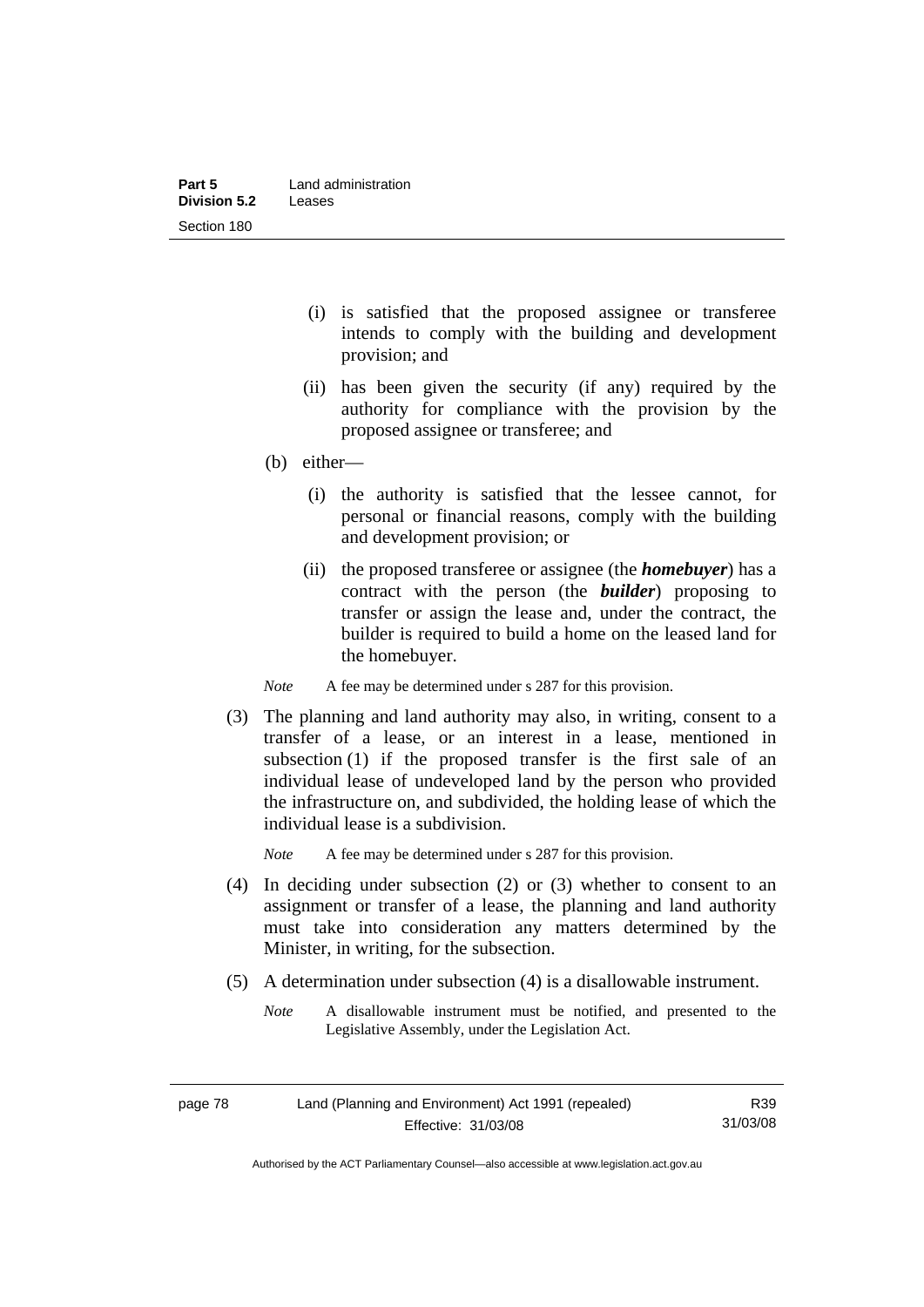# **181 Mortgage of leasehold subject to building and development provision**

If a lease contains a building and development provision, the lease, or an interest in the lease, is not capable of being mortgaged unless—

- (a) the lessee has obtained a certificate of compliance under section 179; or
- (b) the mortgage is required by the lessee—
	- (i) to enable the lessee to repay money borrowed by the lessee for the purpose of acquiring the lease or interest; or
	- (ii) to secure money borrowed by the lessee for the purpose of acquiring the lease or interest; or
	- (iii) to enable the lessee to comply with a building and development provision of the lease.

# **182 Land leased to be held as undivided parcel**

- (1) Subject to section 183, the land comprised in a lease of territory land must at all times be held and occupied by or under the lessee as 1 undivided parcel.
- (2) Subject to this part, the land comprised in a lease of territory land may be sublet and the lease and any interest in it may be assigned, transferred or mortgaged.

# **183 Power of lessee to sublet part of building or land in certain cases**

- (1) Any part of a building erected on land comprised in a lease of territory land may, subject to the lease and any sublease of the land, be sublet separately from the remainder of that building.
- (2) If a part of a building is sublet separately from the remainder of the building, any part of the parcel of land where the building is erected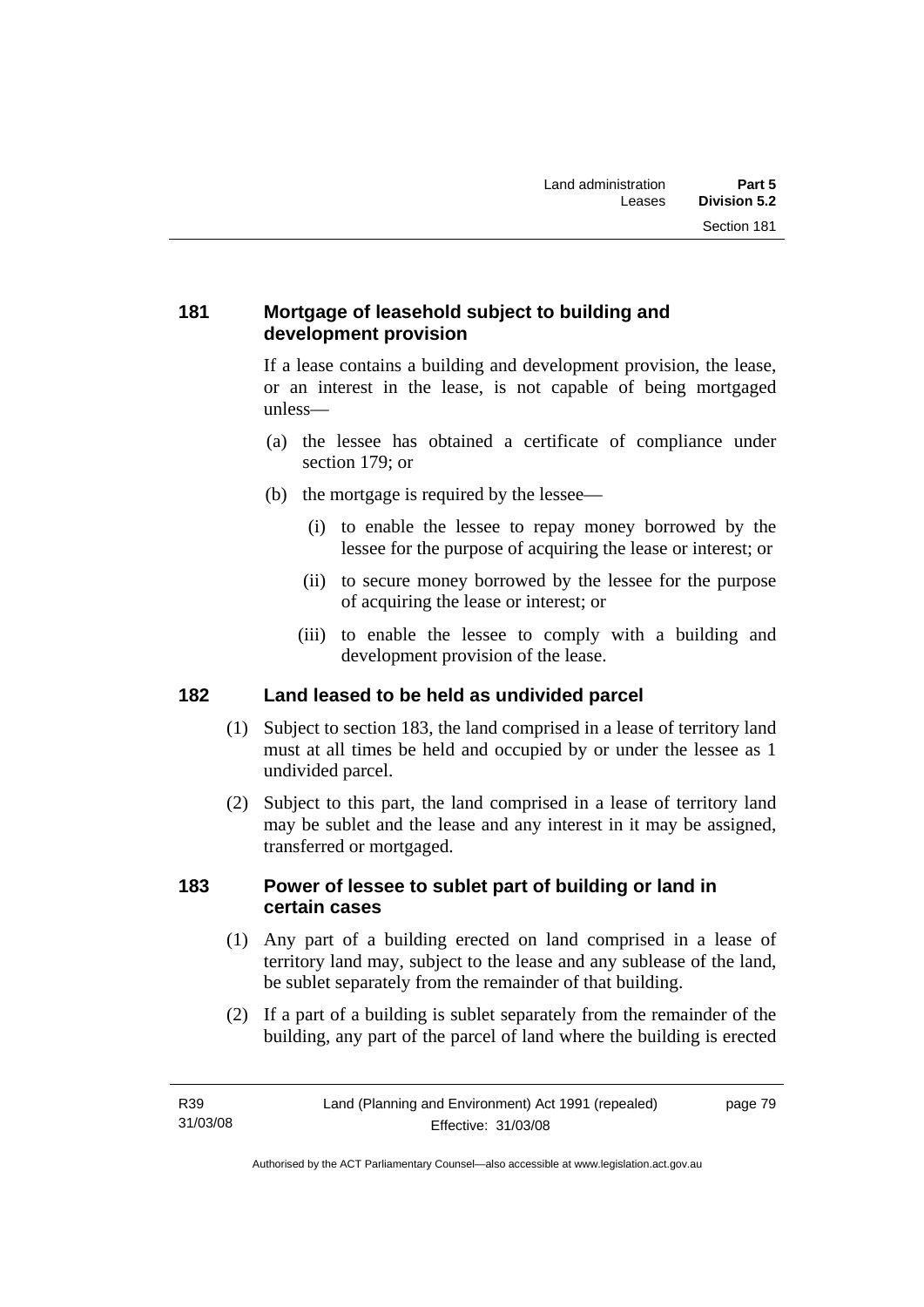| Part 5       | Land administration |  |
|--------------|---------------------|--|
| Division 5.3 | Variation of leases |  |
| Section 183A |                     |  |

may be sublet with the part of the building separately from the remainder of the parcel of land, provided that the part of the parcel of land so sublet adjoins that part of the parcel of land where the building is erected.

- $(3)$  If—
	- (a) a lease of territory land authorises the use of the land comprised in the lease as a mobile home park; and
	- (b) any part of the land is being used, or intended to be used, for the siting of a mobile home;

that part may, subject to the lease and any sublease of the land, be sublet separately from the remainder of the land.

(4) In subsection (3):

*mobile home* means a dwelling (whether or not on wheels) capable of being transferred from place to place and re-erected.

*mobile home park* means land used for the purpose of accommodating mobile homes or caravans, and includes a caravan park or camping ground.

# **Division 5.3 Variation of leases**

# **183A Effect qualified**

This division has effect subject to division 5.4 (Restrictions on rural leases).

# **184 Application to surrender and regrant of leases**

A reference in this division to the *variation* of a lease includes a reference to the surrender of a lease and the grant of a new lease to the same lessee, subject to different provisions, over land—

 (a) that is the whole or part of the land comprised in the surrendered lease; and

| page 80 | Land (Planning and Environment) Act 1991 (repealed) |          |
|---------|-----------------------------------------------------|----------|
|         | Effective: 31/03/08                                 | 31/03/08 |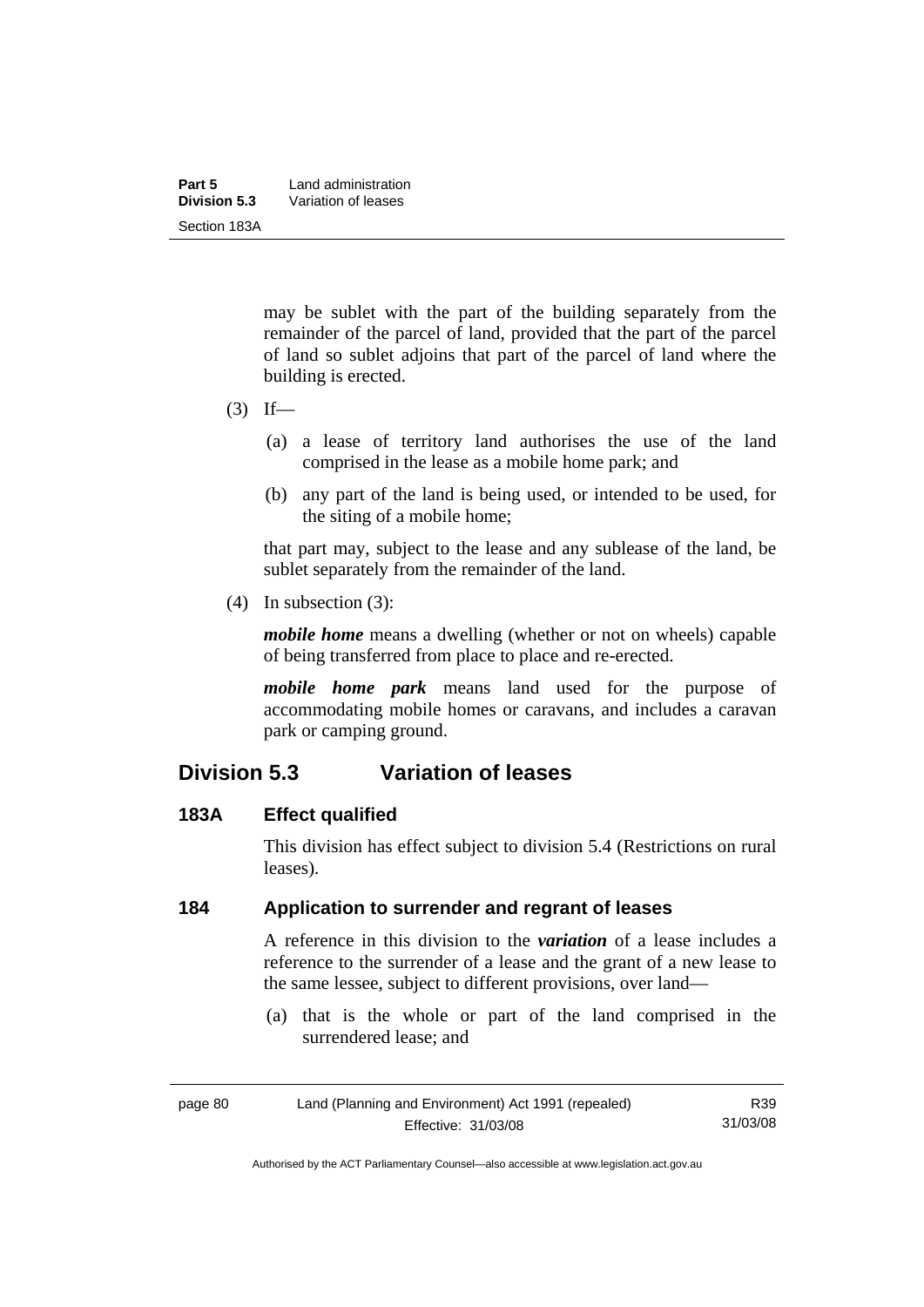(b) that is not defined land within the meaning of subdivision 2.3.4;

except if a lease is surrendered and a further lease is granted under section 171, section 171A or section 172.

### **184A Variation of nominal rent lease—change of use charge**

- (1) The planning and land authority must not execute a variation of a nominal rent lease unless the lessee has paid the Territory any change of use charge decided by the authority under subsection (2), subject to any remission or increase under section 184C.
- (2) The planning and land authority must decide the change of use charge for a variation of a nominal rent lease in accordance with the formula—

$$
CUC = (V_1 - V_2) \times 75\%
$$

(3) In subsection (2):

*CUC* means the change of use charge payable for the variation of the lease.

 $V_1$  means the capital sum that the lease might be expected to realise if—

- (a) the lease were to be varied as proposed; and
- (b) the lease were offered for sale in good faith immediately after the variation on the reasonable terms and conditions that a genuine seller would require; and
- (c) the rent payable throughout the term of the lease were a nominal rent.

*V2* means the capital sum that the lease might be expected to realise if—

 (a) the lease were not to be varied during the remainder of its term; and

R39 31/03/08 Land (Planning and Environment) Act 1991 (repealed) Effective: 31/03/08 page 81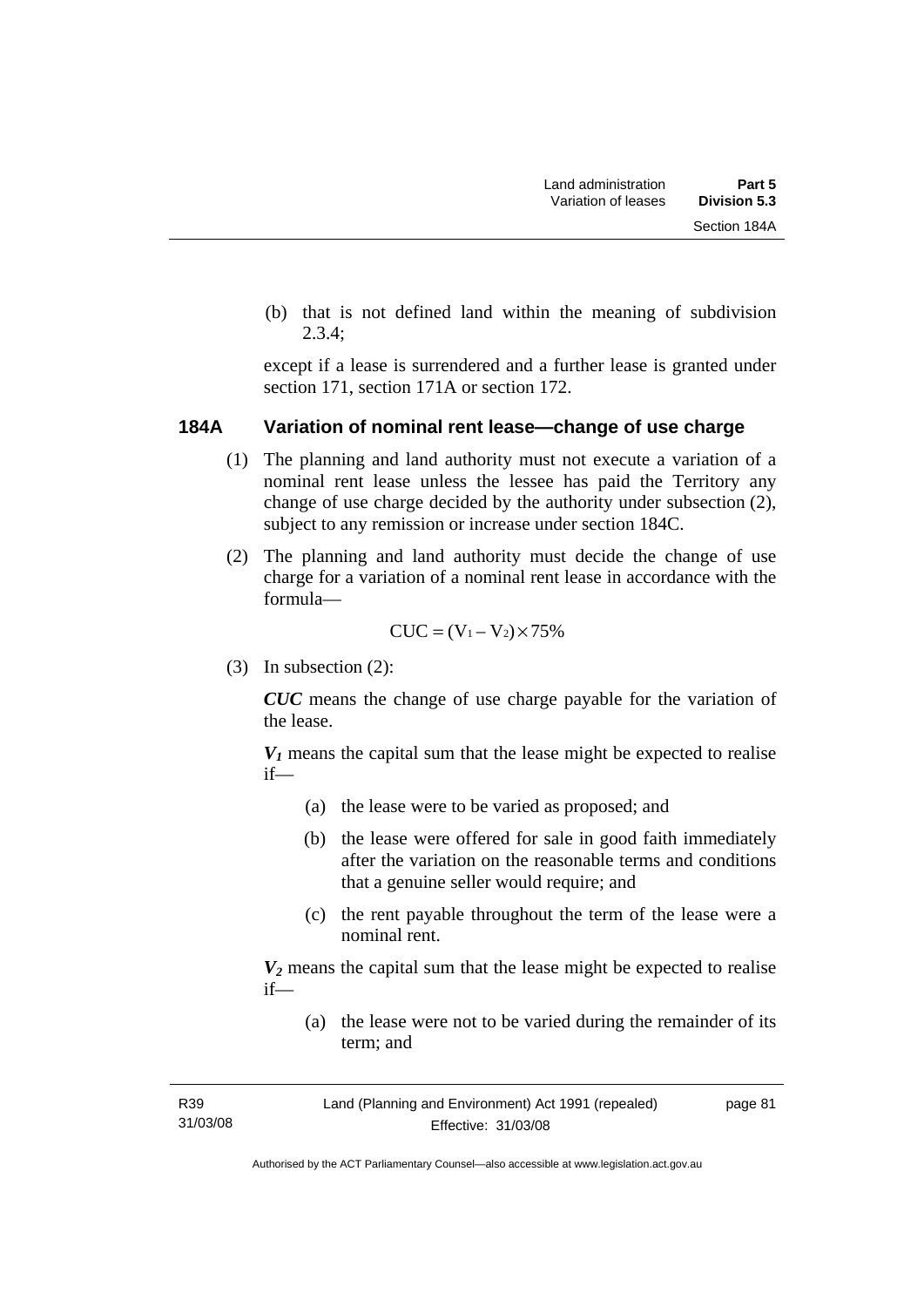- (b) the lease were offered for sale in good faith immediately before the variation on the reasonable terms and conditions that a genuine seller would require; and
- (c) the rent payable throughout the term of the lease were a nominal rent.
- (4) If the capital value assessed as  $V_I$  under subsection (3) is equal to or less than the capital value assessed as  $V_2$  under that subsection, no change of use charge is payable under subsection (1).
- (5) So far as this section applies, because of section 184, to the surrender of a lease and the grant of a new lease—
	- (a) the reference in subsection (3), definition of  $V_I$ , paragraph (c) to the term of the lease is a reference to the term of the new lease; and
	- (b) the reference in subsection (3), definition of  $V_2$ , paragraph (c) to the term of the lease is a reference to the term of the lease to be surrendered.
- (6) A variation of a lease has no effect if the change of use charge payable under subsection (1) for the variation is not paid.

# **184C Change of use charge for variations of nominal rent leases**

- (1) On application by the lessee of a nominal rent lease who applies for a variation of the lease, the planning and land authority must remit a change of use charge under section 184A (Variation of nominal rent lease—change of use charge) in circumstances prescribed by regulation.
- (2) The planning and land authority must increase a change of use charge under section 184A in circumstances prescribed by regulation.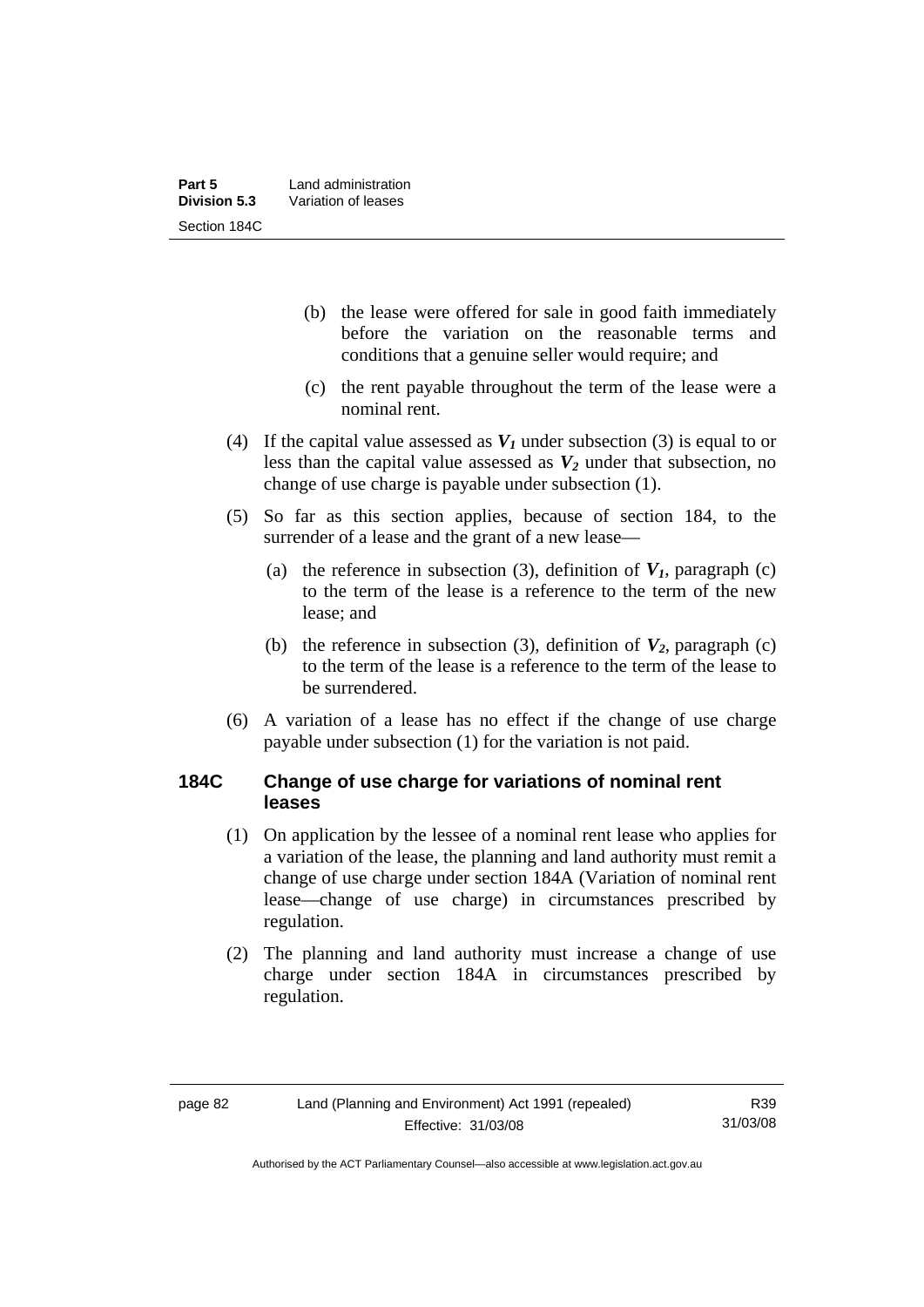# **184D Variation of rental leases**

- (1) The planning and land authority must not execute a variation of a rental lease unless any rent and additional rent payable under the lease up to the day of variation has been paid.
- (2) If the planning and land authority executes a variation of a rental lease, the authority must reappraise the rent payable under the lease, following (to the extent possible) the method provided by the rental provisions of the lease.
- (3) If the planning and land authority executes a variation of a rental lease, the rent payable under the lease is to be adjusted in accordance with the reappraisal under subsection (2) with effect from the date of variation.
- (4) Subsections (2) and (3) do not apply to a variation of a rental lease—
	- (a) to reduce the rent payable to a nominal rent; or
	- (b) otherwise affecting the rental provisions of the lease.

# **185 Advice of rent payable on variation of lease**

If the planning and land authority agrees to a variation of a lease of territory land, being a lease under which rent or additional rent is payable, it must—

- (a) calculate the amount that would be payable under the lease for rent and additional rent up to the day when it expects the variation to be executed; and
- (b) give the lessee written notice of—
	- (i) the amount calculated for rent and additional rent under paragraph (a); and
	- (ii) the day up to which the amount payable for rent and additional rent has been calculated; and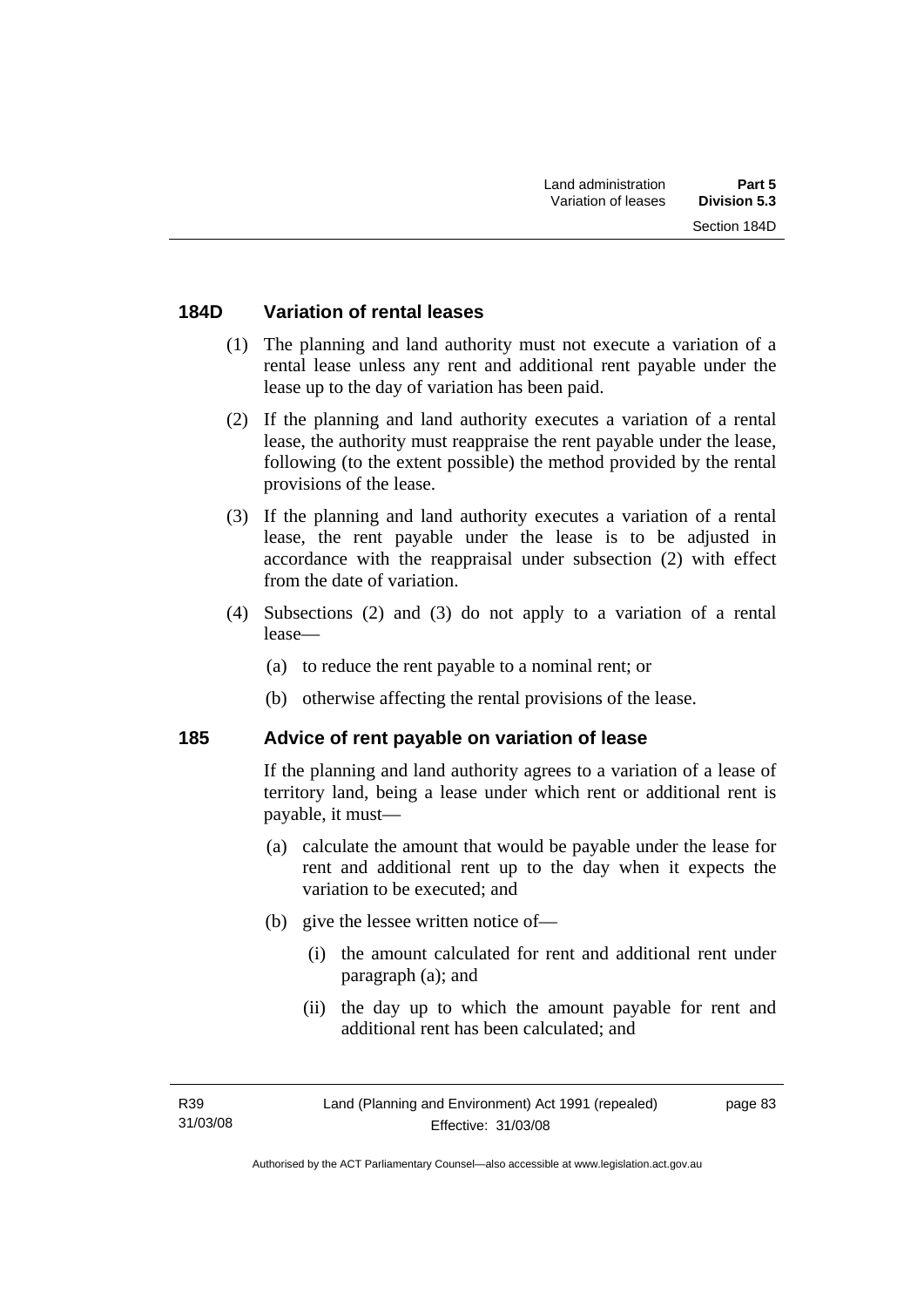(iii) the day by which the authority requires payment of the amount specified under subparagraph (i) to enable the variation of the lease to be executed on the day specified under subparagraph (ii).

# **186 Variation of lease to pay out rent**

- (1) A lease must not be varied to reduce the rent payable to a nominal rent unless—
	- (a) the lease is included in a prescribed class of leases; and
	- (b) all amounts payable to the Territory up to the day of variation of the lease for rates and land tax levied in relation to the land comprised in the lease have been paid; and
	- (c) the provisions of the lease requiring the lessee to develop the land comprised in the lease have been complied with up to the day of the variation; and
	- (d) the lessee has paid the Territory an amount decided by the planning and land authority by reference to any policy direction made under subsection (2).
- (2) The Minister may, in writing, make policy directions for subsection (1) (d).
- (3) A policy direction under subsection (2) is a disallowable instrument.

*Note* A disallowable instrument must be notified, and presented to the Legislative Assembly, under the Legislation Act.

- (4) If a lease of Territory land is varied to reduce the rent payable to a nominal rent, the lease as varied must provide that the lessee is to pay a rent of 5 cents per annum if and when that rent is demanded.
- (5) The requirements of this section are in addition to, and not in substitution for, the requirements of the other provisions of this Act relating to the variation of leases.

Authorised by the ACT Parliamentary Counsel—also accessible at www.legislation.act.gov.au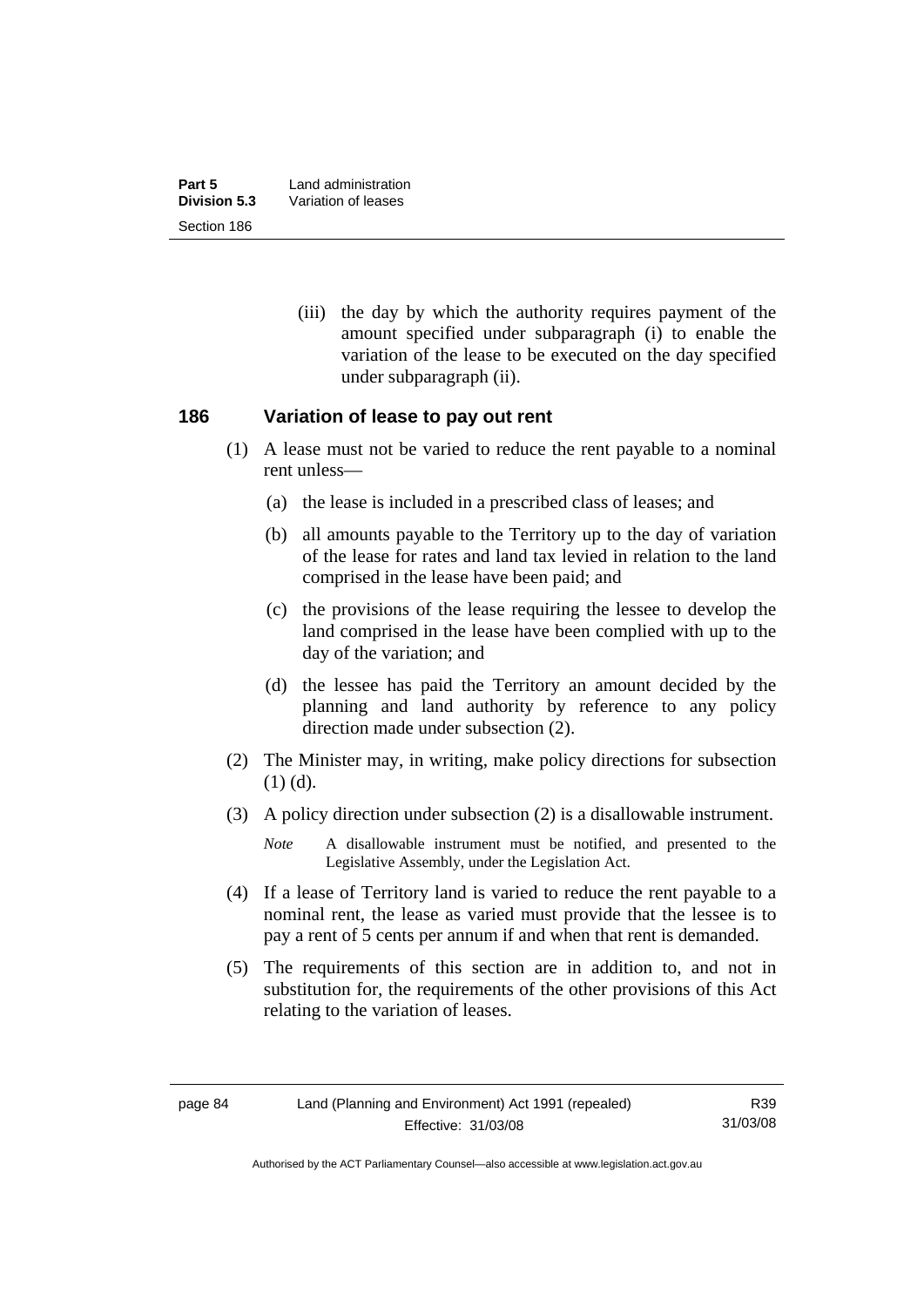## **186A No variations to extend term**

The planning and land authority must not execute a variation of a lease of territory land to extend the term of the lease.

# **Division 5.4 Restrictions on rural leases**

#### **186B Definitions for div 5.4**

In this division:

*dealing*, in relation to a lease, means—

- (a) assigning or transferring the lease; or
- (b) subletting the land comprised in the lease or any part of it; or
- (c) parting with possession of the land comprised in the lease or any part of it.

#### *discharge amount—*

- (a) in relation to a special Pialligo lease—means an amount decided in accordance with section 186F; or
- (b) in any other case—means an amount decided in accordance with section 186E.

*earlier index number***,** for a lease, means the last index number issued before the lease was granted under section 161 or section 171A.

*holding period* is a period ending—

- (a) in relation to a long lease—10 years after the lease is granted; or
- (b) in relation to a short lease—at the end of  $\frac{1}{3}$  the term of the lease.

*index number*—see section 186G.

page 85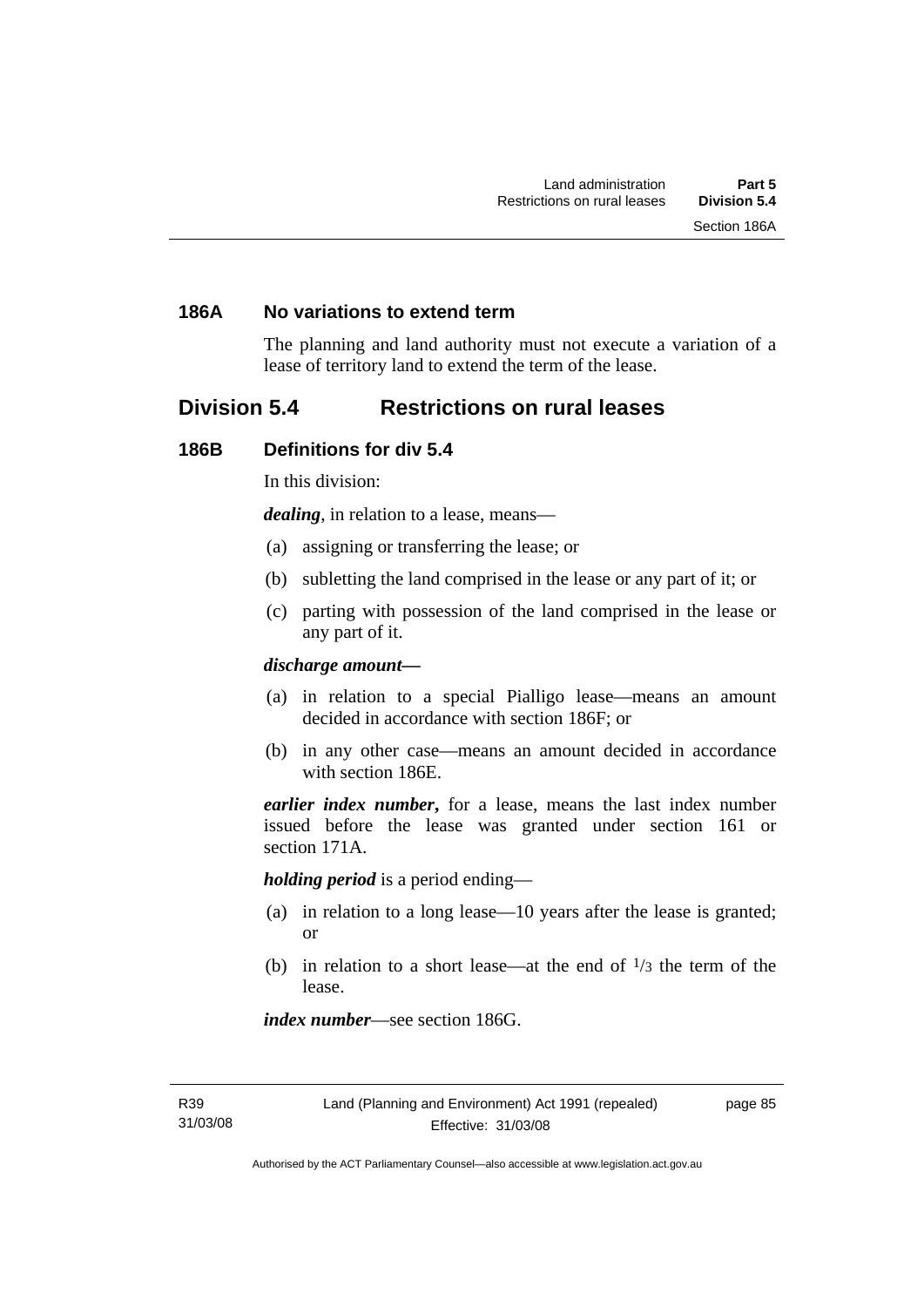#### *later index number* means—

- (a) for a special Pialligo lease—the last index number issued before the discharge amount is to be paid; or
- (b) for any other lease—the last index number issued before the last amount is worked out under section 186E.

*long lease* means a lease for a term of at least 21 years.

*short lease* means a lease for a term less than 21 years.

*special Pialligo lease* means a lease comprising land in block 6, 12, 13, 14, 15, 19, 20 or 52 of section 2 of the district of Majura.

### **186C Land management agreements**

- (1) The planning and land authority may—
	- (a) grant a rural lease; or
	- (b) grant a further rural lease; or
	- (c) vary a rural lease; or
	- (d) consent to the assignment or transfer of a rural lease;

only if the person to whom the lease is to be granted, assigned or transferred, or the person whose lease is to be varied, (the *relevant person*) has entered into an agreement that complies with this section with the Territory about managing the rural land subject to the lease.

- (2) An agreement complies with this section if it is—
	- (a) in accordance with a form approved by the Minister under section 287A (Approved forms) for this section; and
	- (b) signed by—
		- (i) the conservator; and
		- (ii) the relevant person.

page 86 Land (Planning and Environment) Act 1991 (repealed) Effective: 31/03/08

R39 31/03/08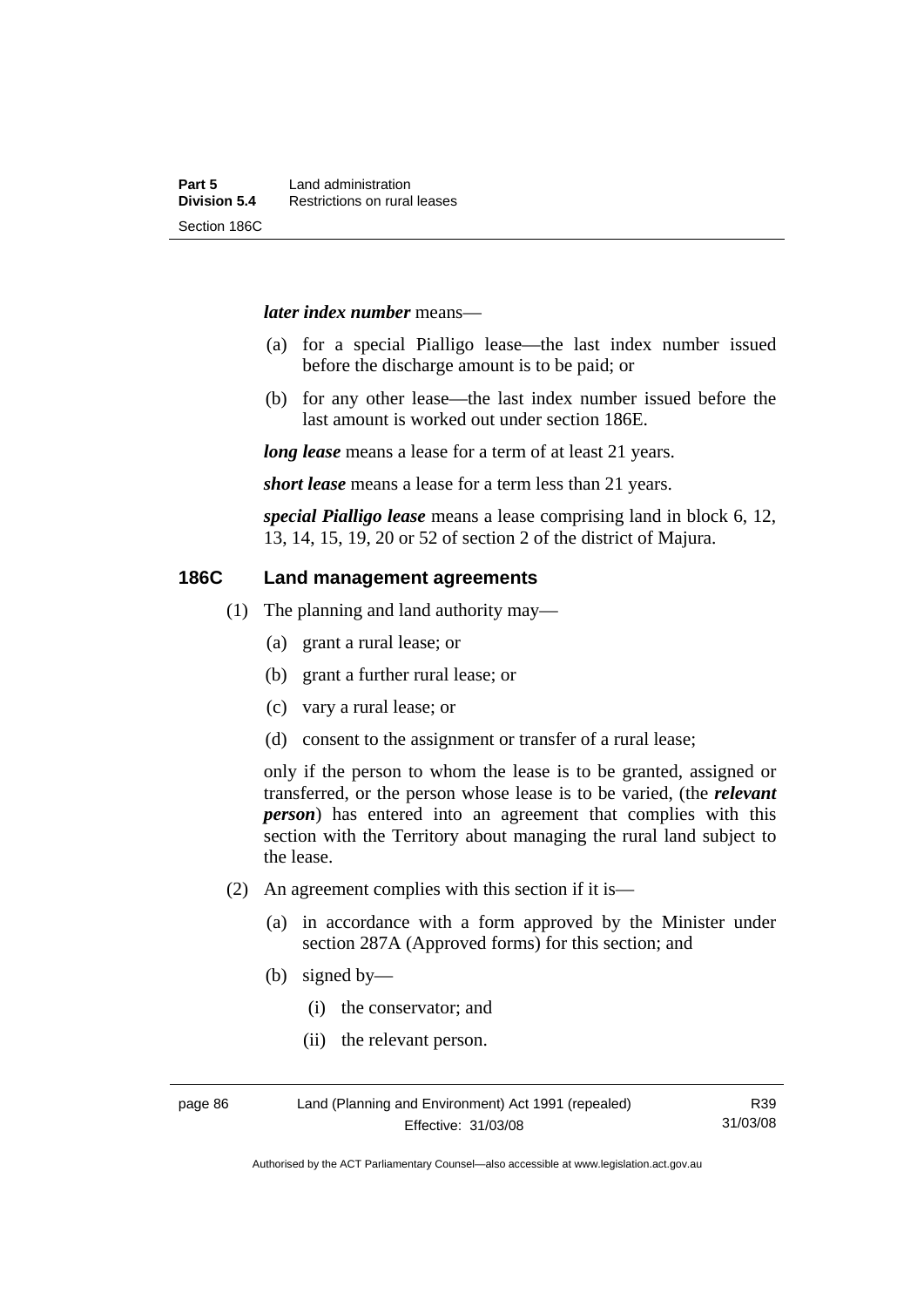(3) An agreement may contain a provision allowing the agreement to be varied other than by agreement between the parties.

# **186D Dealings with rural leases**

- (1) This section applies to—
	- (a) a rural lease granted under section 161 (Granting of leases) after 15 December 1999 for consideration less than the market value of the lease; and
	- (b) a lease granted under section 171A (Grant of further rural leases) after 15 December 1999 on the payment of an amount worked out on the application of an amount condition mentioned in section 171A (3) (a).
- (2) However, this section does not apply to a lease mentioned in subsection (1) (b) that was granted on the surrender of a lease for which a discharge amount had been paid.
- (3) A lessee, or other person with an interest in the lease, may deal with a lease to which this section applies within the holding period only with the written consent of the planning and land authority.
- (4) A dealing in relation to a lease made or entered into without consent has no effect.
- (5) The planning and land authority must consent under this section to a dealing if—
	- (a) the person to whom—
		- (i) the lease is being assigned or transferred; or
		- (ii) the land comprised in the lease, or part of it, is sublet; or
		- (iii) possession of the land comprised in the lease, or part of it, is being given;

is the lessee's domestic partner or child; or

(b) the discharge amount has been paid in relation to the lease;

| R39      | Land (Planning and Environment) Act 1991 (repealed) | page 87 |
|----------|-----------------------------------------------------|---------|
| 31/03/08 | <b>Effective: 31/03/08</b>                          |         |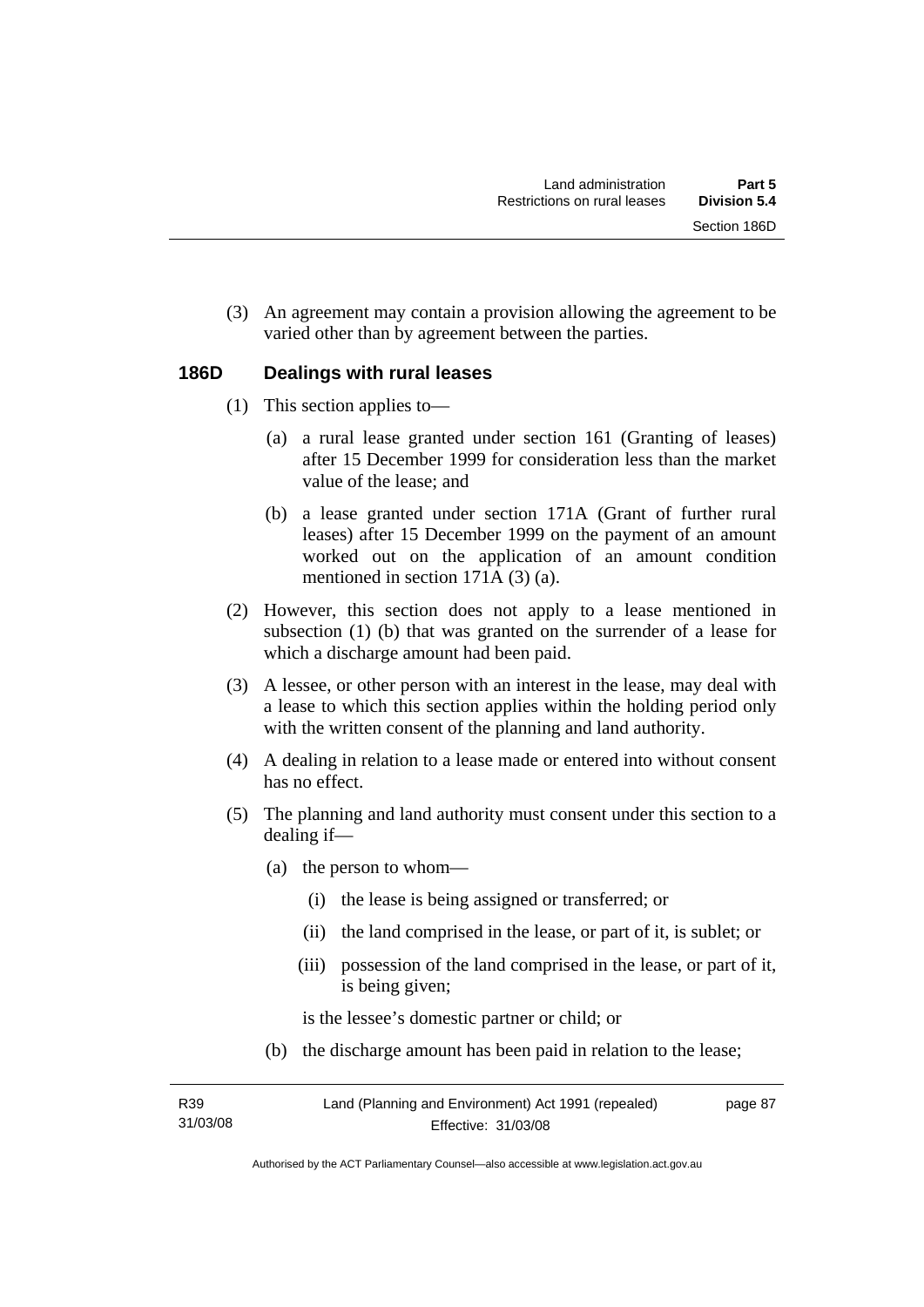but may not consent otherwise.

- (6) The validity of a dealing made or entered into with the consent of the planning and land authority under subsection (5) is not affected—
	- (a) by a defect or irregularity in relation to the giving of the consent; or
	- (b) because a ground, or all grounds, for the consent had not arisen.
- (7) In this section:

*child*, of a lessee, includes a child of the lessee's domestic partner.

### **186E Discharge amount**

 (1) The discharge amount for a lease (other than a special Pialligo lease) is the amount decided in accordance with the formula—

 $)) \times 50\%$ ) + owed amount earlier index no  $((\text{last amount - (first amount} \times \frac{\text{later index no}}{\dots \dots})) \times 50\%) +$ 

(2) In this section:

*earlier index no*—see section 186B, definition of *earlier index number*.

*first amount* means—

- (a) in relation to a nominal rent lease—the consideration for the lease when granted under section 161 or section 171A; or
- (b) in relation to a short lease—the value of the lease decided when the lease was granted under section 161 or section 171A; or
- (c) in relation to any other lease—any consideration for the lease when granted under section 161 or section 171A plus any amount to be paid under the lease;

| page 88 | Land (Planning and Environment) Act 1991 (repealed) |          |
|---------|-----------------------------------------------------|----------|
|         | Effective: 31/03/08                                 | 31/03/08 |

Authorised by the ACT Parliamentary Counsel—also accessible at www.legislation.act.gov.au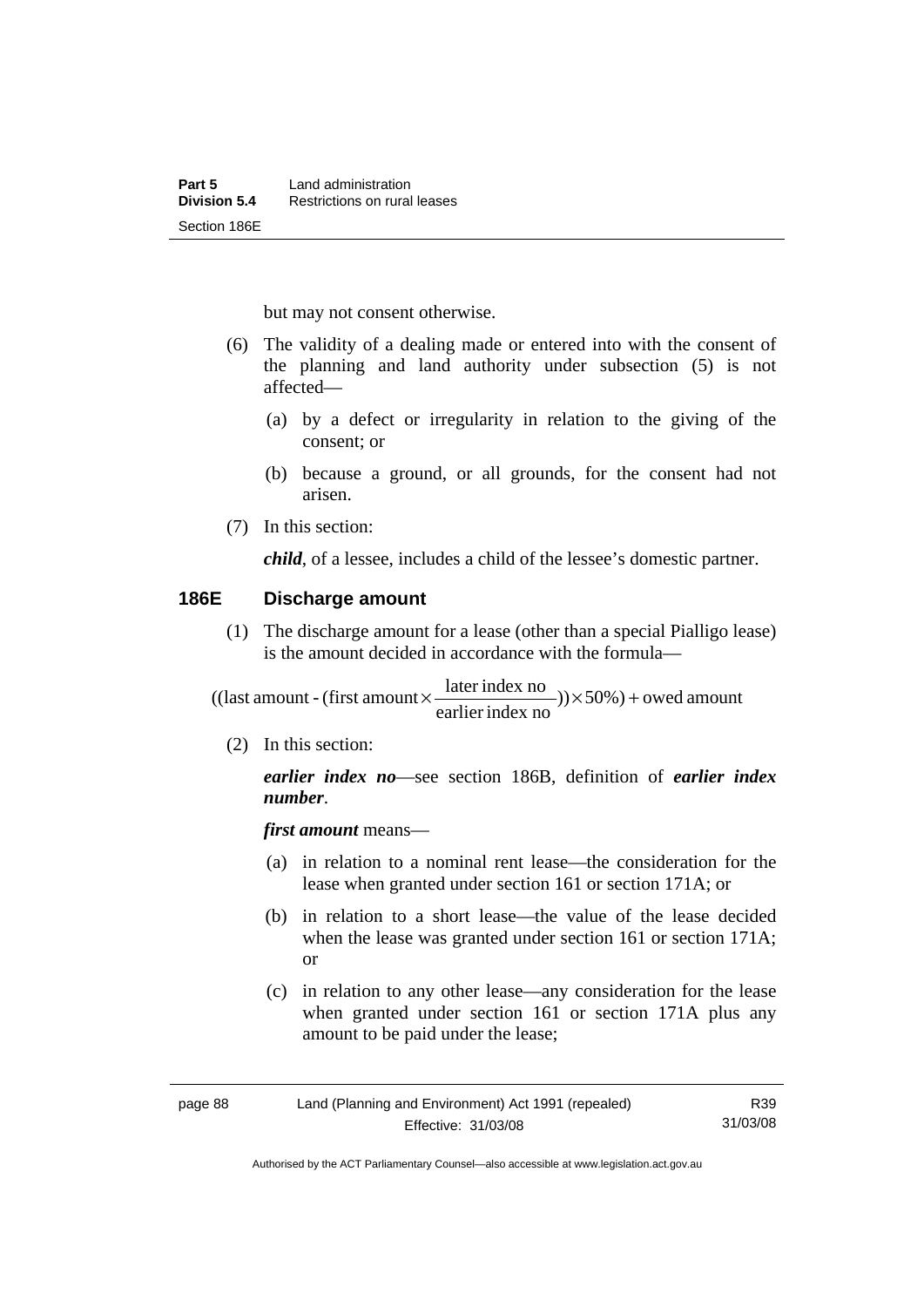other than an amount attributable to lessee-owned improvements to the land comprised in the lease.

*last amount*, in relation to a lease, means—

- (a) the consideration for the dealing with the lease, not including any amount attributable to lessee-owned improvements to the land comprised in the lease; or
- $(b)$  if—
	- (i) there is no consideration; or
	- (ii) the dealing relates to only part of the land comprised in the lease; or
	- (iii) the consideration is less than the market value of the lease;

 the market value of the lease, not including any amount attributable to the lessee-owned improvements to the land comprised in the lease.

*later index no*—see section 186B, definition of *later index number*.

# *owed amount* means—

- (a) in relation to a long lease—any amount remaining to be paid under the lease, even if the amount is not owing; or
- (b) in relation to a short lease—any rent and additional rent payable under the lease up to the day of the dealing with the lease.

# **186F Discharge amount—special Pialligo leases**

 (1) The discharge amount for a special Pialligo lease granted less than 1 year before the discharge amount is to be paid is an amount equal to the total of the amount paid and the owed amount for the lease.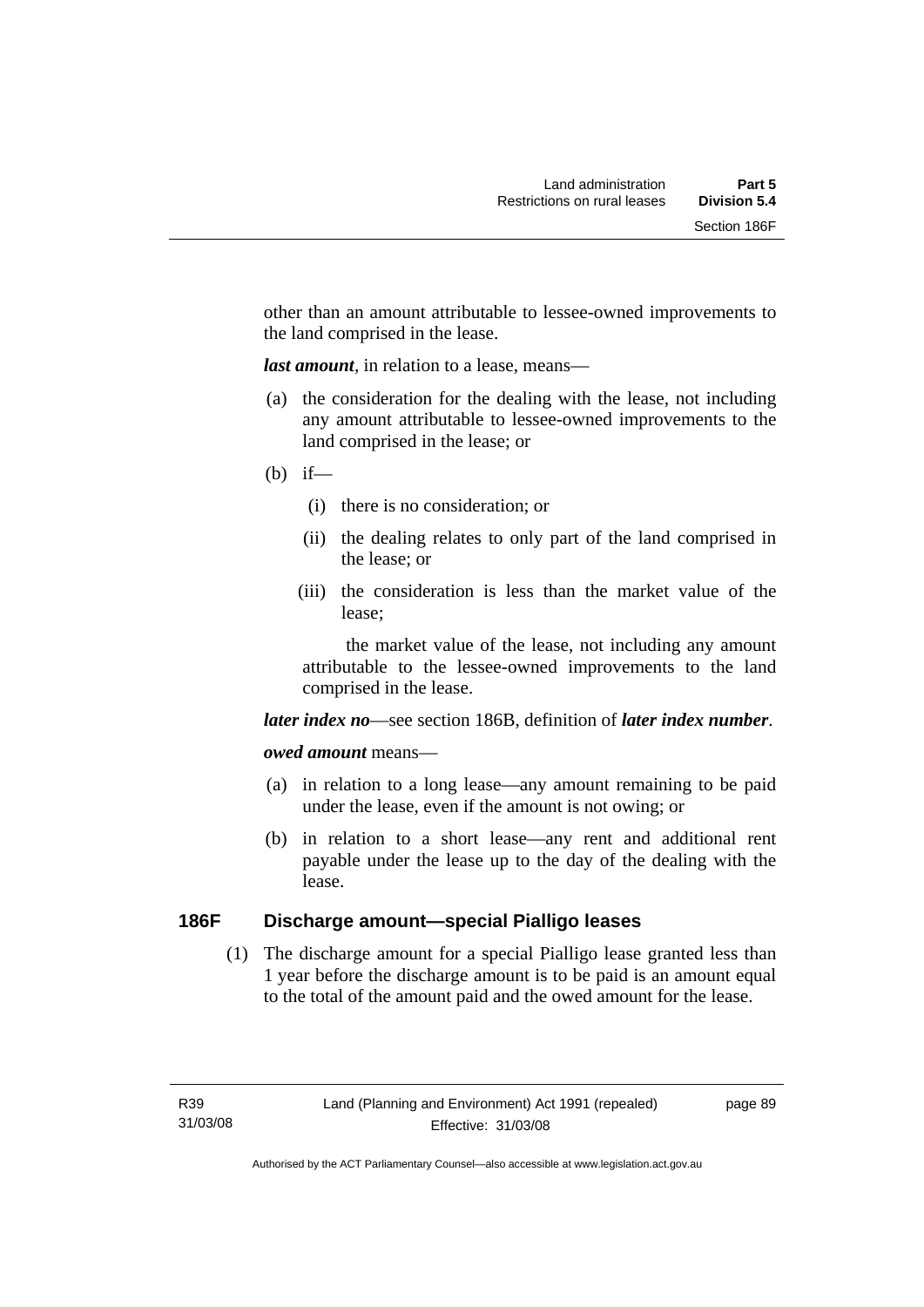(2) The discharge amount for a special Pialligo lease granted at least 1 year before the discharge amount is to be paid is the amount decided in accordance with the formula—

 $) +$  owed amount 10 amount paid - (cpi adjusted amount  $\times \frac{\text{years since grant}}{10}$ ) +

 (3) The cpi adjusted amount in relation to a lease is the amount decided in accordance with the formula—

> earlier index number  $amount$  paid  $\times \frac{later$  index number

(4) In this section:

*amount paid* means—

- (a) in relation to a nominal rent lease—the consideration for the lease when granted under section 161 or section 171A; or
- (b) in relation to any other lease—any consideration for the lease when granted under section 161 or section 171A plus any amount to be paid under the lease;

other than an amount attributable to lessee-owned improvements to the land comprised in the lease.

*years since grant*, in relation to a lease, means the number of whole years since the lease was granted under section 161 or section 171A.

*owed amount*, in relation to a lease, means any amount remaining to be paid under the lease, even if the amount is not owing.

# **186G Index numbers**

(1) In this division:

*index number* means the All Groups Consumer Price Index number, being the weighted average of the 8 capital cities, published by the Australian Statistician from time to time.

R39 31/03/08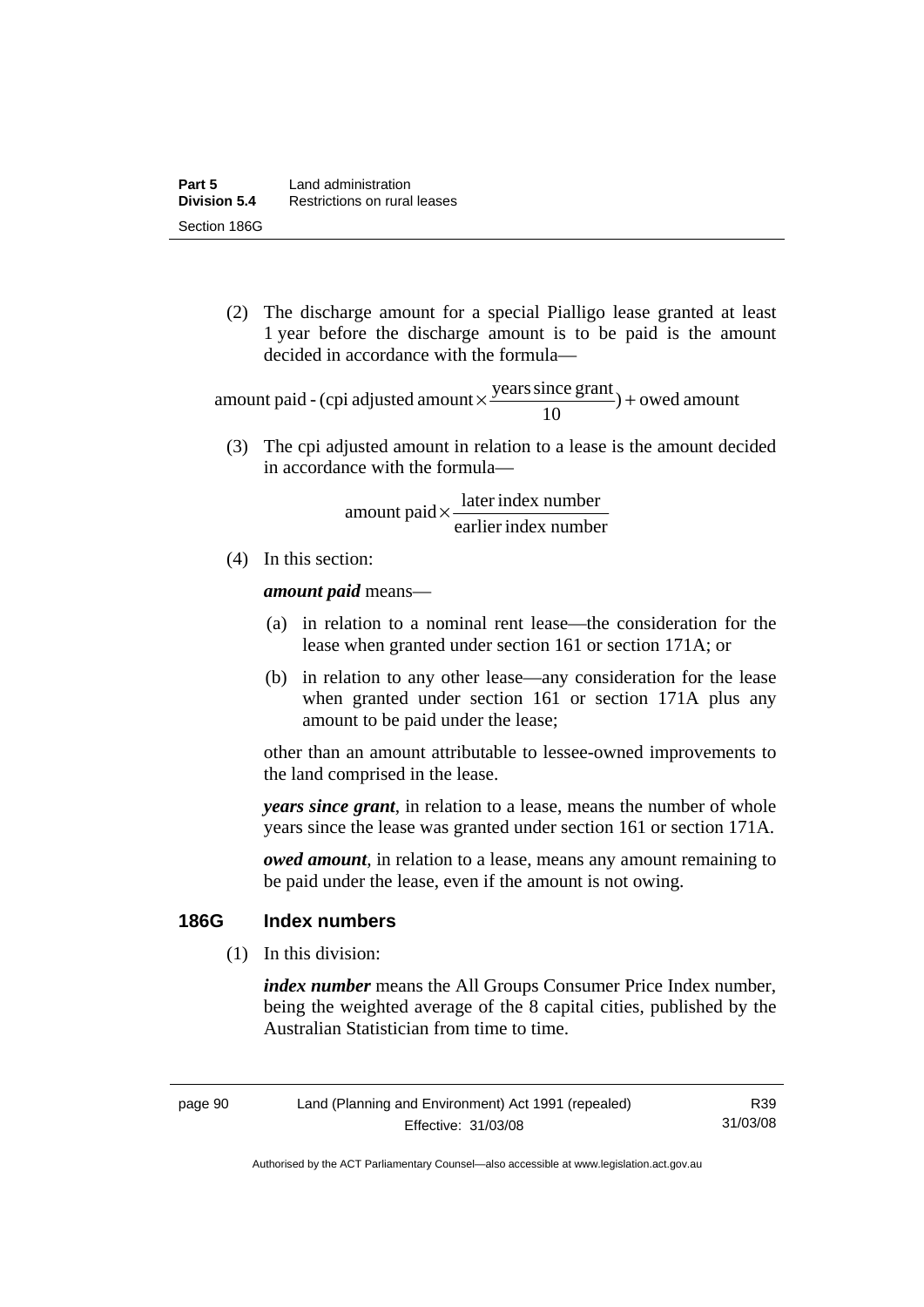- (2) However, in deciding index numbers for this division—
	- (a) if the Australian Statistician revises the calculation of an index number for a reason other than a change in the reference base for the All Groups Consumer Price Index and, as a result of the calculation, publishes an index number for a period in substitution for the previous index number—the later index number is disregarded; and
	- (b) if the Australian Statistician changes the reference base for the consumer price index after the lease is granted but before the calculation of the later index number—the earlier index number is the index number that would have been applicable if the new reference base had been in effect when the lease was granted.

# **186H No subdivision or consolidation**

The planning and land authority may not consent to the consolidation or subdivision of a lease to which section 186D applies during the holding period.

# **Division 5.5 Consolidation and subdivision**

# **187AA Effect qualified**

This division has effect subject to division 5.4 (Restrictions on rural leases).

# **187 Application—nominal rent leases of territory land**

This division applies only in relation to the consolidation and subdivision of nominal rent leases.

# **187A Consolidation and subdivision—change of use charge**

 (1) The planning and land authority must not execute a consolidation or a subdivision unless the lessee has paid the Territory any change of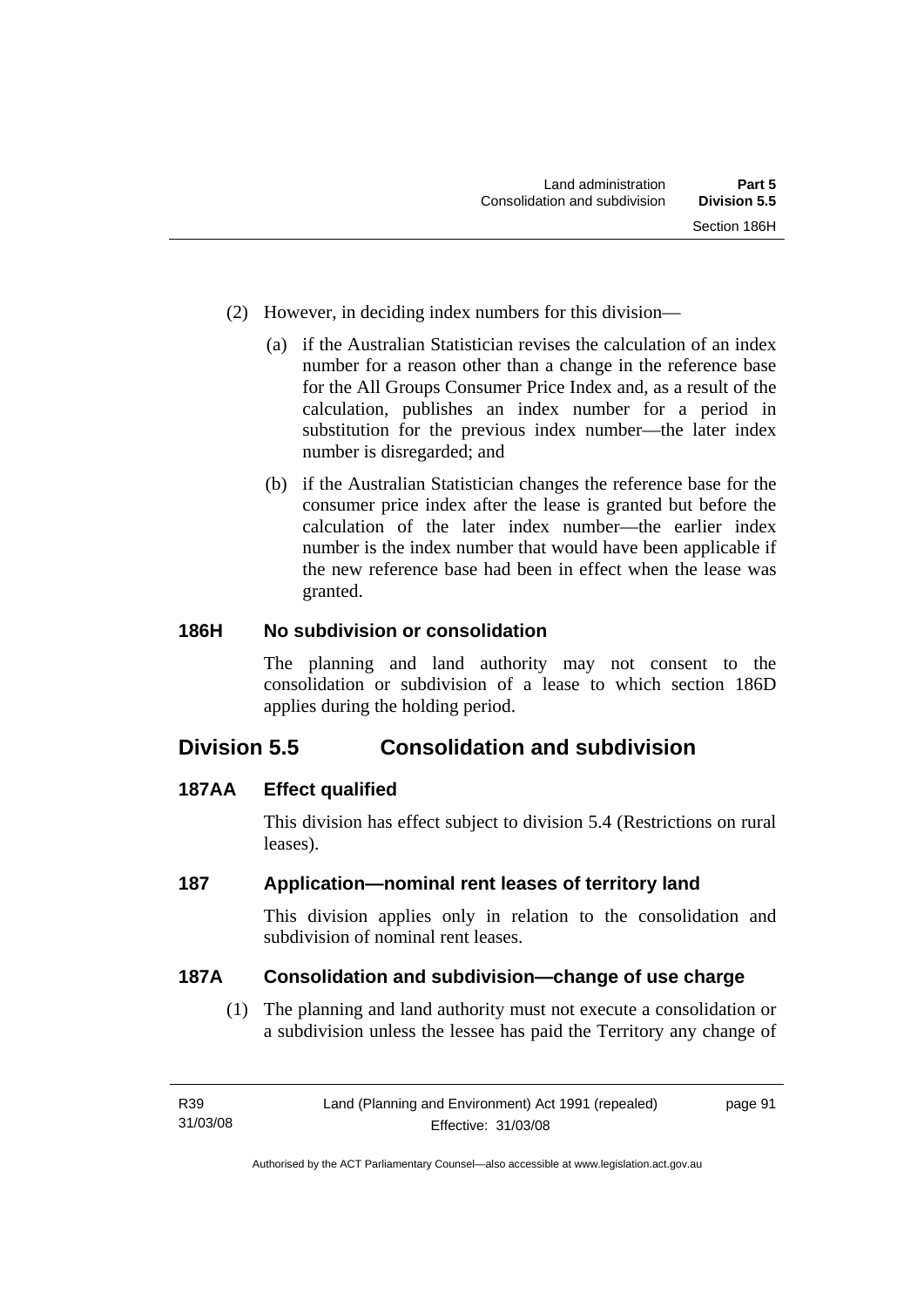use charge decided by the authority under subsection (2), subject to any remission or increase under section 187C.

 (2) The planning and land authority must decide the change of use charge for a consolidation or a subdivision in accordance with the formula—

$$
CUC = (V_1 - V_2) \times 75\%
$$

(3) In subsection (2):

*CUC* means the change of use charge payable for the consolidation or subdivision.

 $V_1$  means the capital sum that the new lease or leases to be granted under the consolidation or subdivision might be expected to realise if—

- (a) the consolidation or subdivision were to take place as proposed; and
- (b) the new lease or leases were offered for sale in good faith immediately after the variation on the reasonable terms and conditions that a genuine seller would require; and
- (c) the rent payable throughout the term of the new lease or leases were a nominal rent.

*V2* means the capital sum that the lease or leases to be surrendered under the consolidation or subdivision might be expected to realise if—

- (a) no consolidation or subdivision were to take place during the remainder of the term of the surrendered lease or leases; and
- (b) the lease or leases were offered for sale in good faith immediately before the consolidation or subdivision on the reasonable terms and conditions that a genuine seller would require; and

Authorised by the ACT Parliamentary Counsel—also accessible at www.legislation.act.gov.au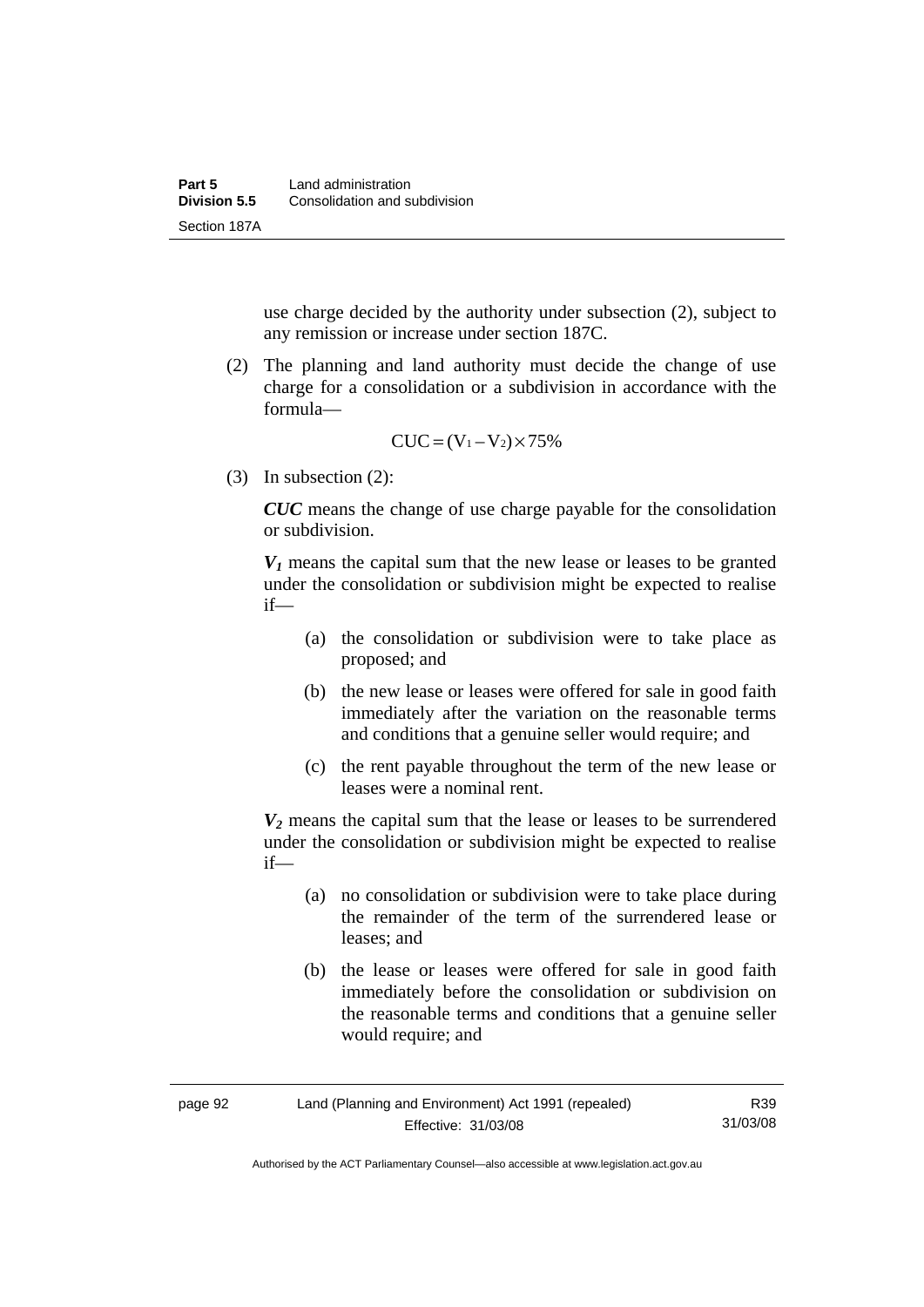- (c) the rent payable throughout the term of the lease or leases to be surrendered were a nominal rent.
- (4) If the capital value assessed as  $V_I$  under subsection (3) is equal to or less than the capital value assessed as  $V_2$  under that subsection, no change of use charge is payable under subsection (1).
- (5) A consolidation or subdivision has no effect if the change of use charge payable under subsection (1) for the consolidation or subdivision is not paid.

# **187C Change of use charge for consolidations and subdivisions**

- (1) On application by a lessee who applies for a consolidation or subdivision of a lease or leases, the planning and land authority must remit a change of use charge under section 187A (Consolidation and subdivision—change of use charge) in circumstances prescribed by regulation.
- (2) The planning and land authority must increase a change of use charge under section 187A in circumstances prescribed by regulation.

# **Division 5.6 Recovery of land**

# **188 Termination of leases**

- (1) Subject to subsection (6), if a lessee of territory land contravenes this part or the lease, the planning and land authority may, by written notice served on the lessee by post, terminate the lease.
- (2) A notice under subsection (1) takes effect on the day 14 days after the day it is served.
- (3) The planning and land authority must serve a copy of a notice of the termination of a lease of territory land under subsection (1) on—
	- (a) the registrar-general; and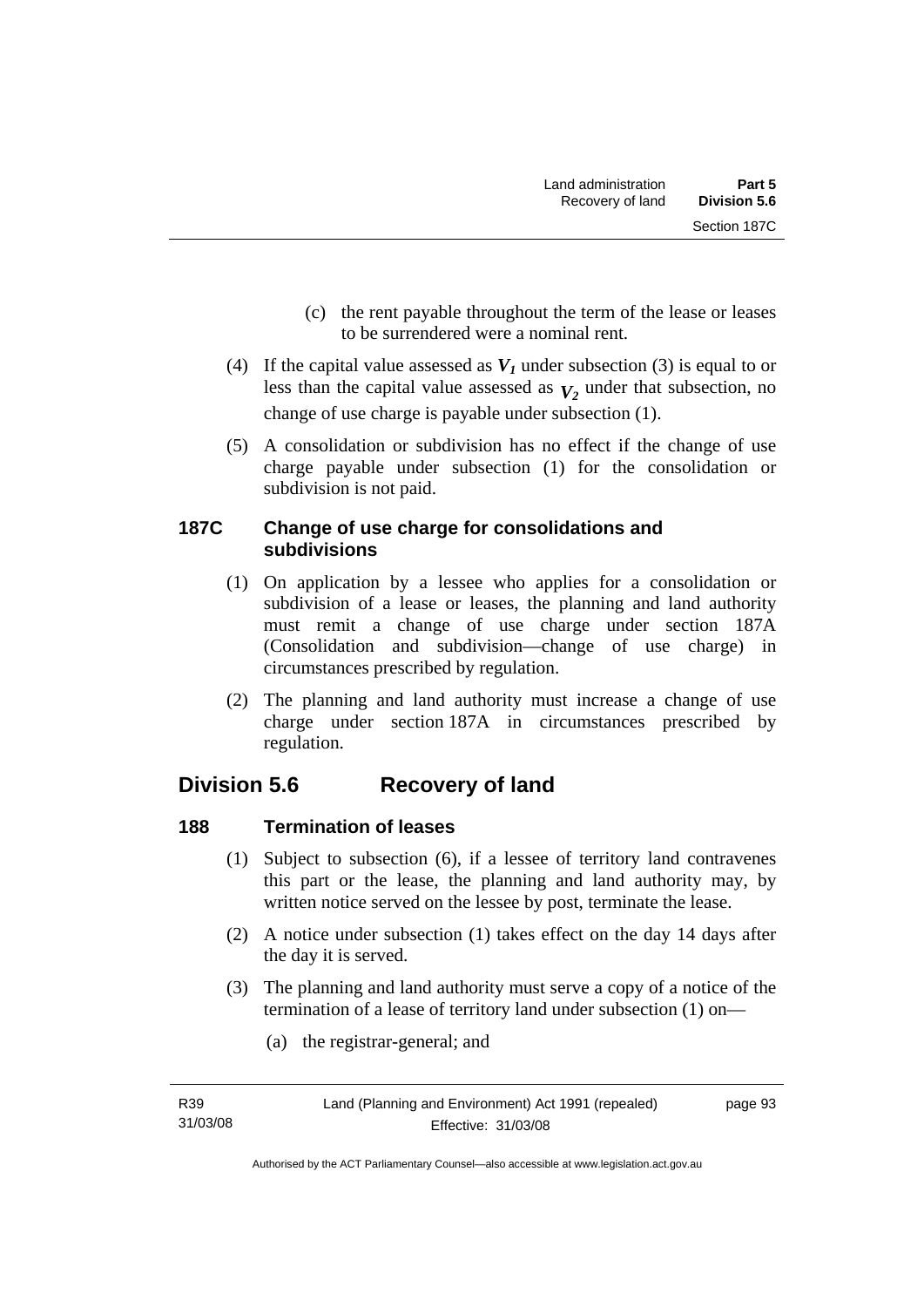(b) any person having an interest in the land that is registered under the *Land Titles Act 1925*;

at the same time as, or as soon as practicable after, the notice under subsection (1) is served.

- (4) Subject to subsection (6), if a person who occupies territory land under a licence from the Commonwealth or the Territory contravenes this part or the licence, the planning and land authority may, by written notice served on the licensee by post, terminate the licence.
- (5) A notice under subsection (4) takes effect on the day 7 days after the day it is served.
- (6) The planning and land authority must not terminate a lease or a licence under this section unless it has—
	- (a) by written notice served on the lessee or licensee by post—
		- (i) informed the lessee or licensee that it is considering terminating the lease or licence; and
		- (ii) specified the grounds on which it is considering taking that action; and
		- (iii) invited the lessee or licensee to notify the authority in writing within 21 days after the date of the notice of any reasons why the lessee or licensee considers that the lease or licence should not be terminated; and
	- (b) taken into account any reasons for not terminating the lease or licence notified to the authority by the lessee or licensee in accordance with the notice served on the lessee or licensee under paragraph (a).
- (7) The validity of the termination of a lease is not affected by a failure to comply with subsection (3).

Authorised by the ACT Parliamentary Counsel—also accessible at www.legislation.act.gov.au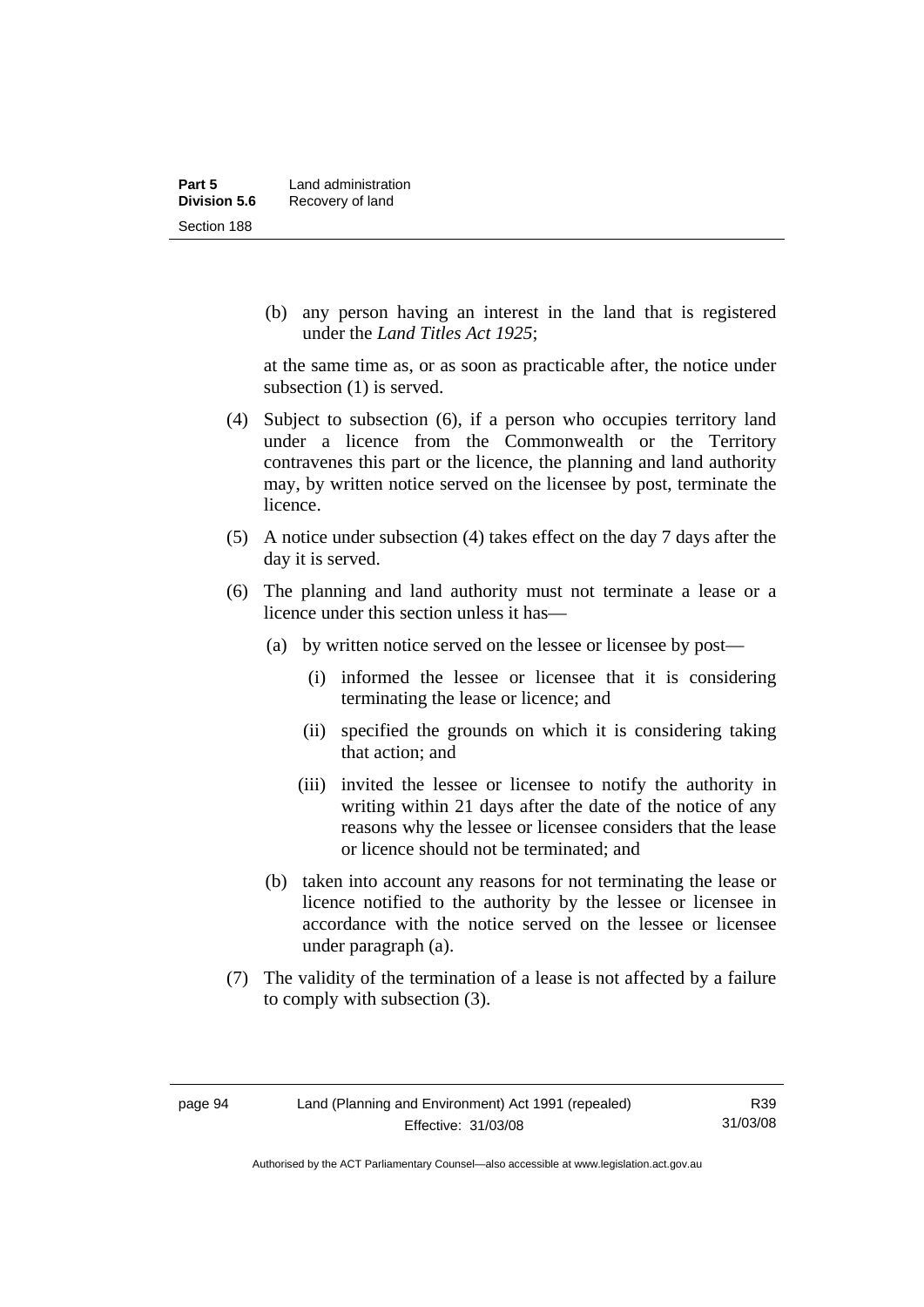#### **189 How land may be recovered**

- (1) This section applies if—
	- (a) a person who has been a lessee of territory land remains in possession of the land after—
		- (i) the term of the lease has ended; or
		- (ii) the lease has been surrendered or ended; or
	- (b) a person who has been a licensee of territory land remains in possession of the land after—
		- (i) the term of the licence has ended; or
		- (ii) the licence has been surrendered or ended.
- (2) The Executive may, by written notice to the person (the *unlawful occupier*), demand that the unlawful occupier give possession of the land to the Executive within the reasonable period stated in the demand.
- (3) If a demand is not complied with—
	- (a) the Executive may apply to the Magistrates Court for an order that possession of the land be given to the Executive; and
	- (b) the court may issue a warrant authorising a police officer, within 30 days after the day the warrant is issued, to enter the land with the assistance and by the force that is reasonable, and give possession of the land to the Executive.
- (4) The planning and land authority is authorised to do any of the following on behalf of the Executive:
	- (a) make a demand under subsection (2);
	- (b) make an application to the Magistrates Court under subsection (3) (a);
	- (c) take possession of land under this section.

page 95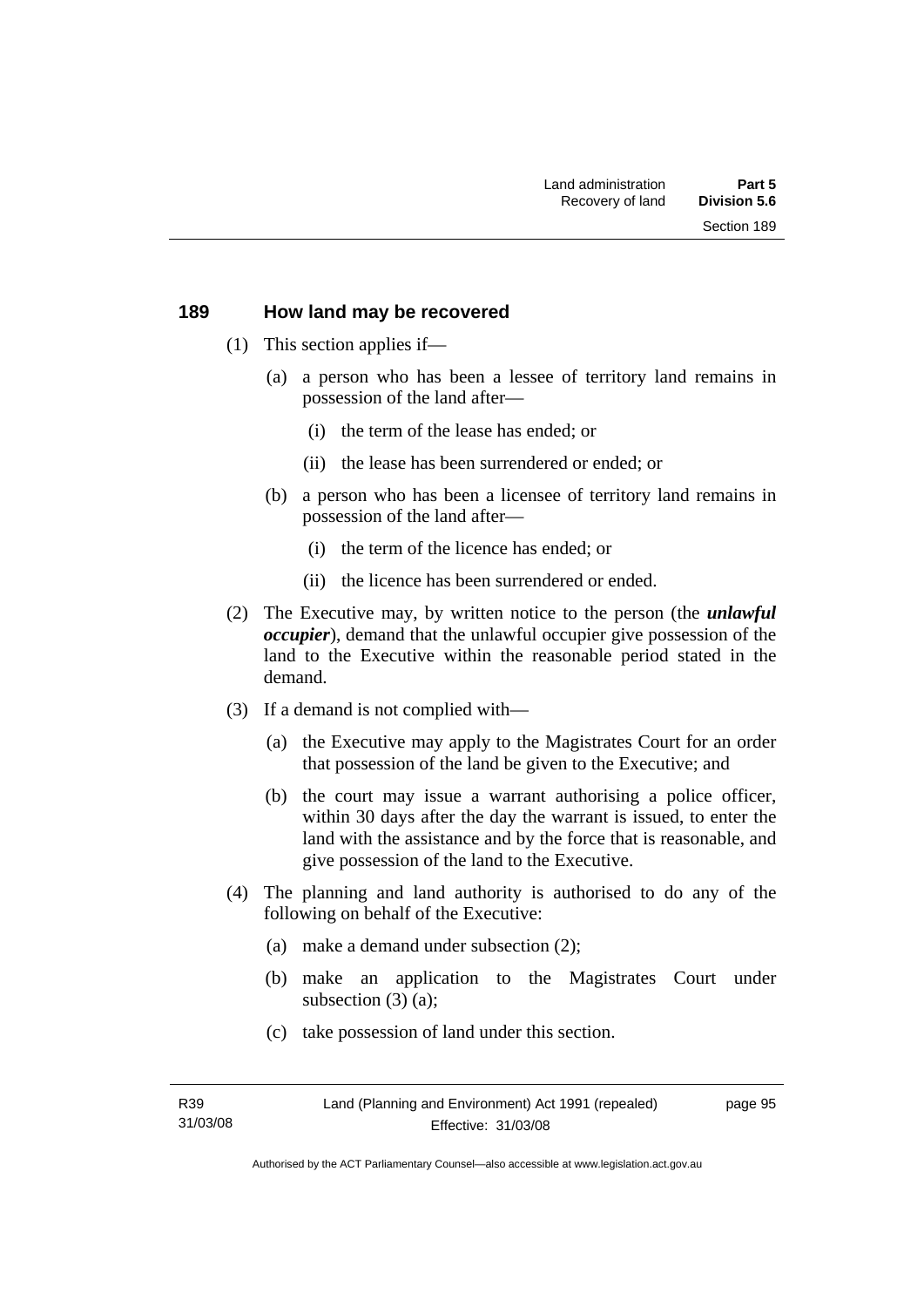(5) In this section:

*licence* means a licence granted by the Territory, the Commonwealth or the planning and land authority.

# **190 Evidence of ending of lease**

- (1) The planning and land authority may certify in writing that a lease of territory land mentioned in the certificate has ended.
- (2) A certificate under subsection (1) is evidence of the matter it states.
- (3) A document that purports to be a certificate under subsection (1) is taken to be such a certificate, unless the contrary is proved.

# **Division 5.7 Public land**

# **Subdivision 5.7.1 Preliminary**

# **191 Definitions for div 5.7**

In this division:

*plan of management* means a plan of management prepared under subdivision 5.7.4, as varied and in effect from time to time.

*variation*, in relation to a plan of management, includes the revocation of the plan and its substitution with a new plan.

# **Subdivision 5.7.2 Public land**

# **192 Recommendations to planning and land authority**

The conservator may, in writing, recommend to the planning and land authority that the plan be varied to provide for—

- (a) the identification of an area of land as public land and its reservation for a purpose mentioned in section 193; or
- (b) in relation to an area already identified in the plan as public land—

| page 96 | Land (Planning and Environment) Act 1991 (repealed) | R39      |
|---------|-----------------------------------------------------|----------|
|         | Effective: 31/03/08                                 | 31/03/08 |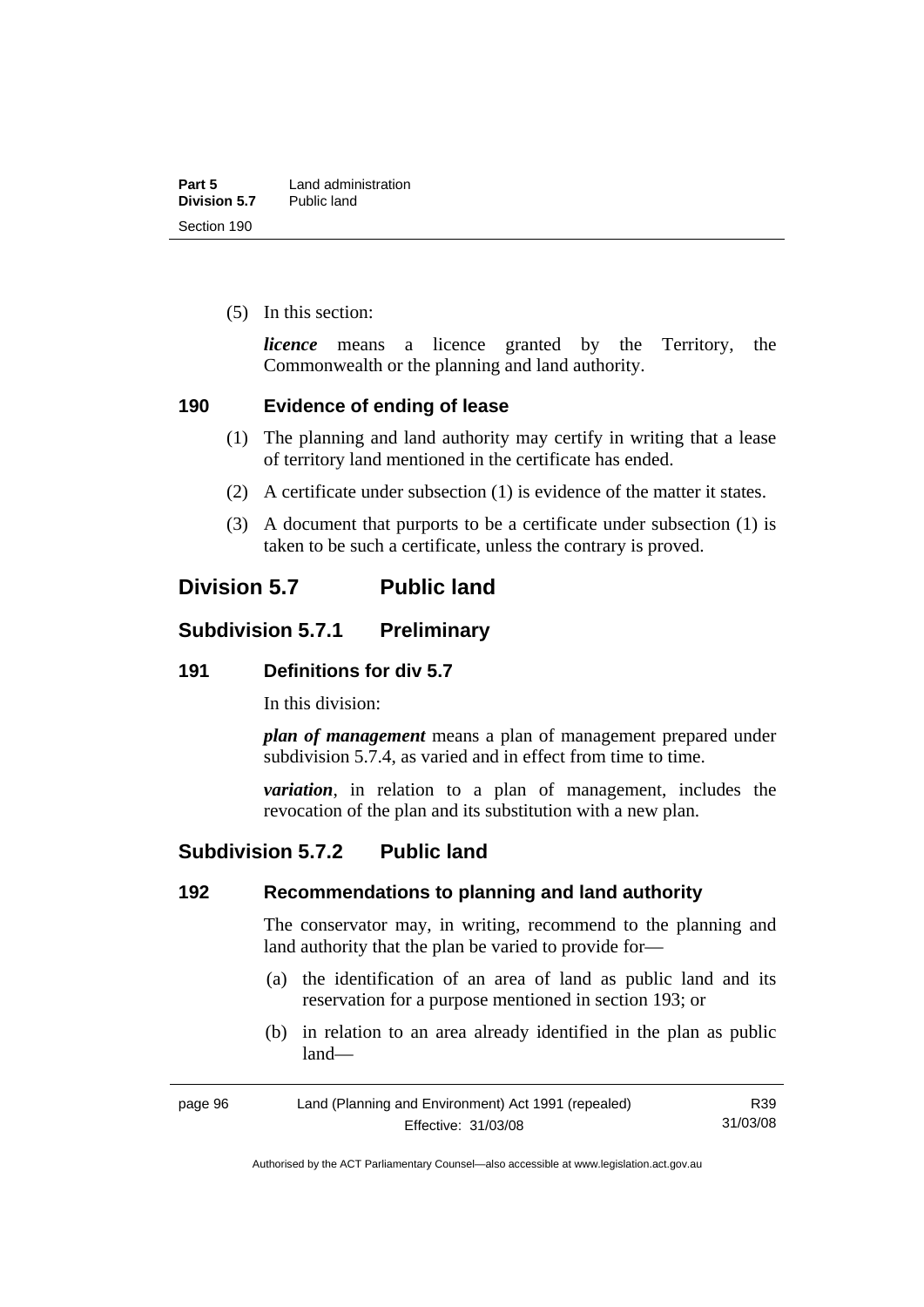- (i) the variation of its boundaries to reduce or increase the size or the area, or to alter the shape of the area; or
- (ii) the variation of the purpose for which it is reserved; or
- (iii) the cessation of its designation as public land.

# **Subdivision 5.7.3 Management of public land**

# **193 Reserved areas**

Public land may be reserved by the plan under section 7 (3) (d) for any of the following purposes:

- (a) a wilderness area;
- (b) a national park;
- (c) a nature reserve;
- (d) a special purpose reserve;
- (e) an urban open space;
- (f) a cemetery or burial ground;
- (g) a lake;
- (h) a sport and recreation reserve;
- (i) a heritage area.

# **194 Management**

An area of public land must be managed in accordance with—

- (a) the management objectives applying to the area; and
- (b) the plan of management (if any) for the area.

# **195 Management objectives**

 (1) For section 194, the management objectives for an area of public land reserved for a particular purpose are—

| R <sub>39</sub> | Land (Planning and Environment) Act 1991 (repealed) | page 97 |
|-----------------|-----------------------------------------------------|---------|
| 31/03/08        | Effective: 31/03/08                                 |         |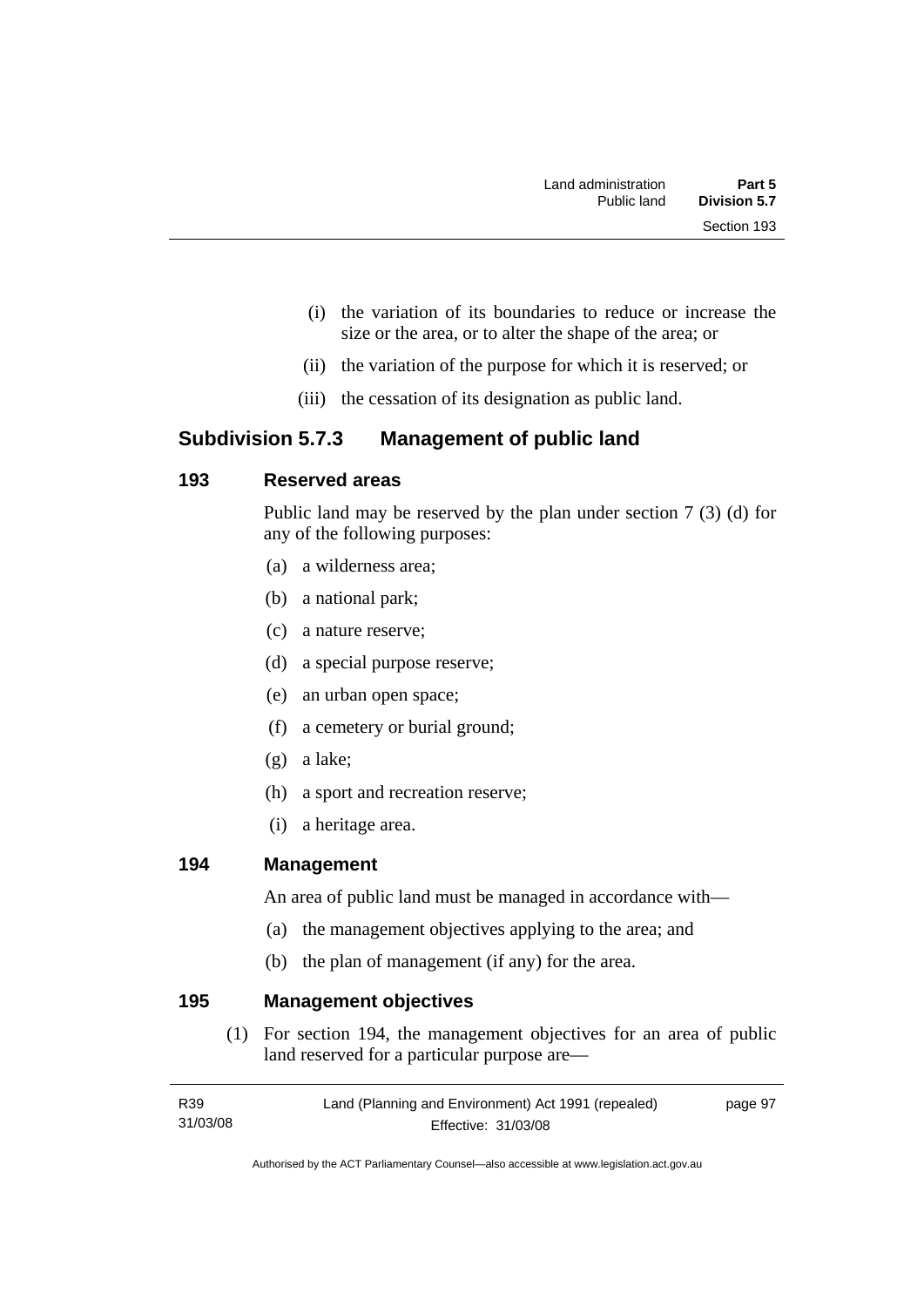- (a) objectives specified in schedule 1; and
- (b) objectives specified by the conservator under subsection (2);

in relation to areas of land reserved for that purpose.

- (2) The conservator may, in writing, determine management objectives for an area of public land reserved for a purpose mentioned in schedule 1.
	- *Note* A power given under an Act to make a statutory instrument (including a determination of management objectives) includes power to amend or repeal the instrument (see Legislation Act, s 46 (1)).
- (3) A determination of management objectives is a disallowable instrument.
	- *Note 1* A disallowable instrument must be notified, and presented to the Legislative Assembly, under the Legislation Act.
	- *Note 2* An amendment or repeal of a determination of management objectives is also a disallowable instrument (see Legislation Act, s 46 (2))*.*
- (4) If there is an inconsistency between the application of 2 management objectives specified in schedule 1 in relation to an area of public land, the objective appearing later in the schedule is to be read subject to the other objective.
- (5) If there is an inconsistency between the application of a management objective specified in schedule 1 and a management objective specified by the conservator under subsection (2) in relation to an area of public land, the objective specified by the conservator is to be read subject to the other objective.
- (6) In schedule 1:

*natural environment* means all biological, physical and visual elements of the earth and its atmosphere, whether natural or modified.

R39 31/03/08

Authorised by the ACT Parliamentary Counsel—also accessible at www.legislation.act.gov.au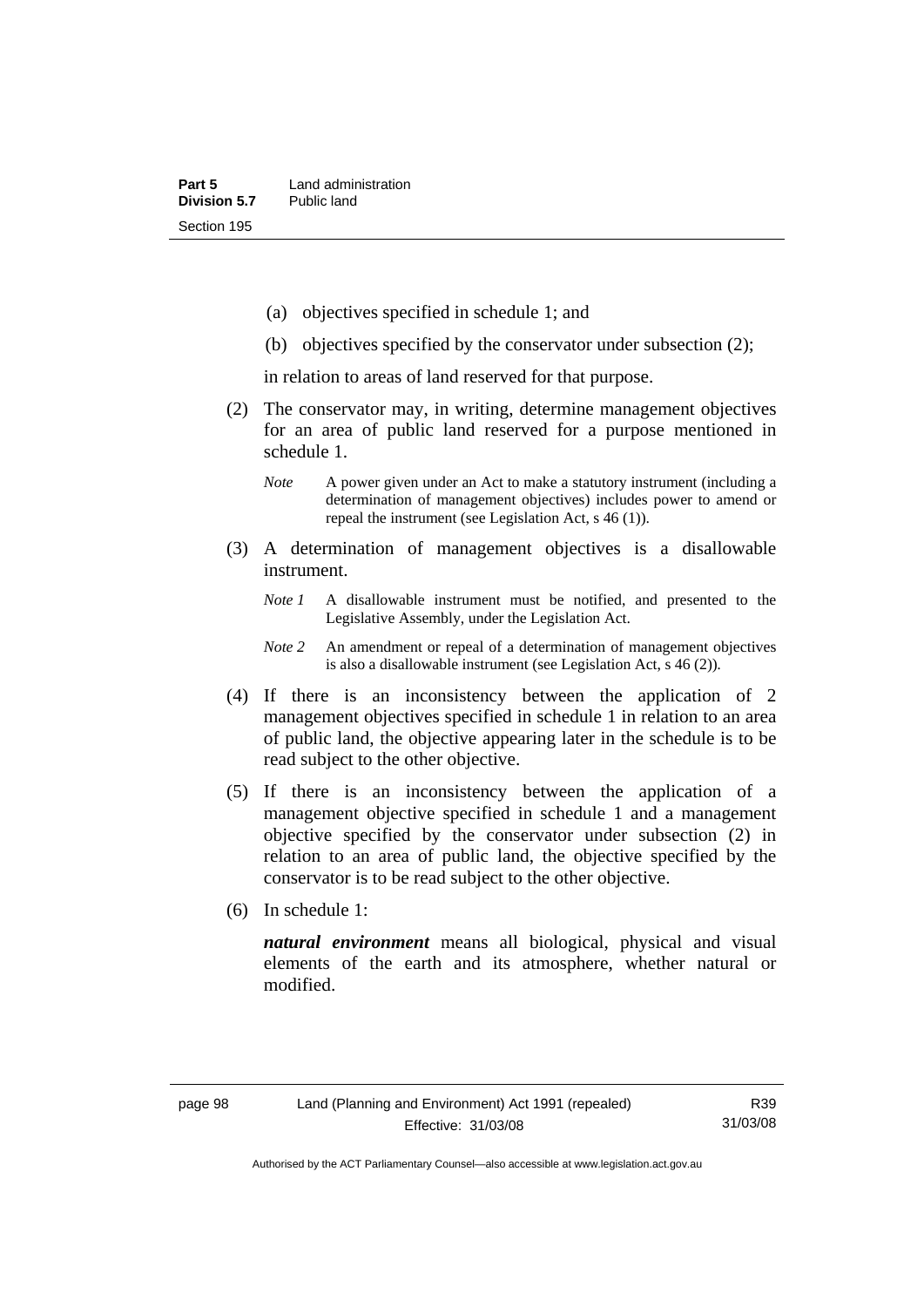# **Subdivision 5.7.4 Plans of management**

# **196 Content**

A plan of management includes—

- (a) a description of the area of public land to which it applies; and
- (b) how the relevant management objectives mentioned in section 195 (1) are to be implemented or promoted in that area.

# **197 Preparation**

- (1) The conservator must prepare a draft plan of management for an area of public land as soon as practicable after the area is identified as such in the plan.
- (2) In preparing a draft plan of management, the conservator must consider any recommendation submitted by the authority.

# **198 Variations**

- (1) The conservator may prepare a draft variation of a plan of management in the same way as a draft plan of management.
- (2) This subdivision applies to a draft variation of a plan of management as if it were a draft plan of management.

# **199 Environmental assessments and inquiries**

- (1) At the written request of the conservator, or on his or her own initiative, at any time before a draft plan of management is approved under section 204 (a), the Minister may—
	- (a) direct that an assessment be made; or
	- (b) establish a panel to conduct an inquiry;

about any aspect of the draft plan.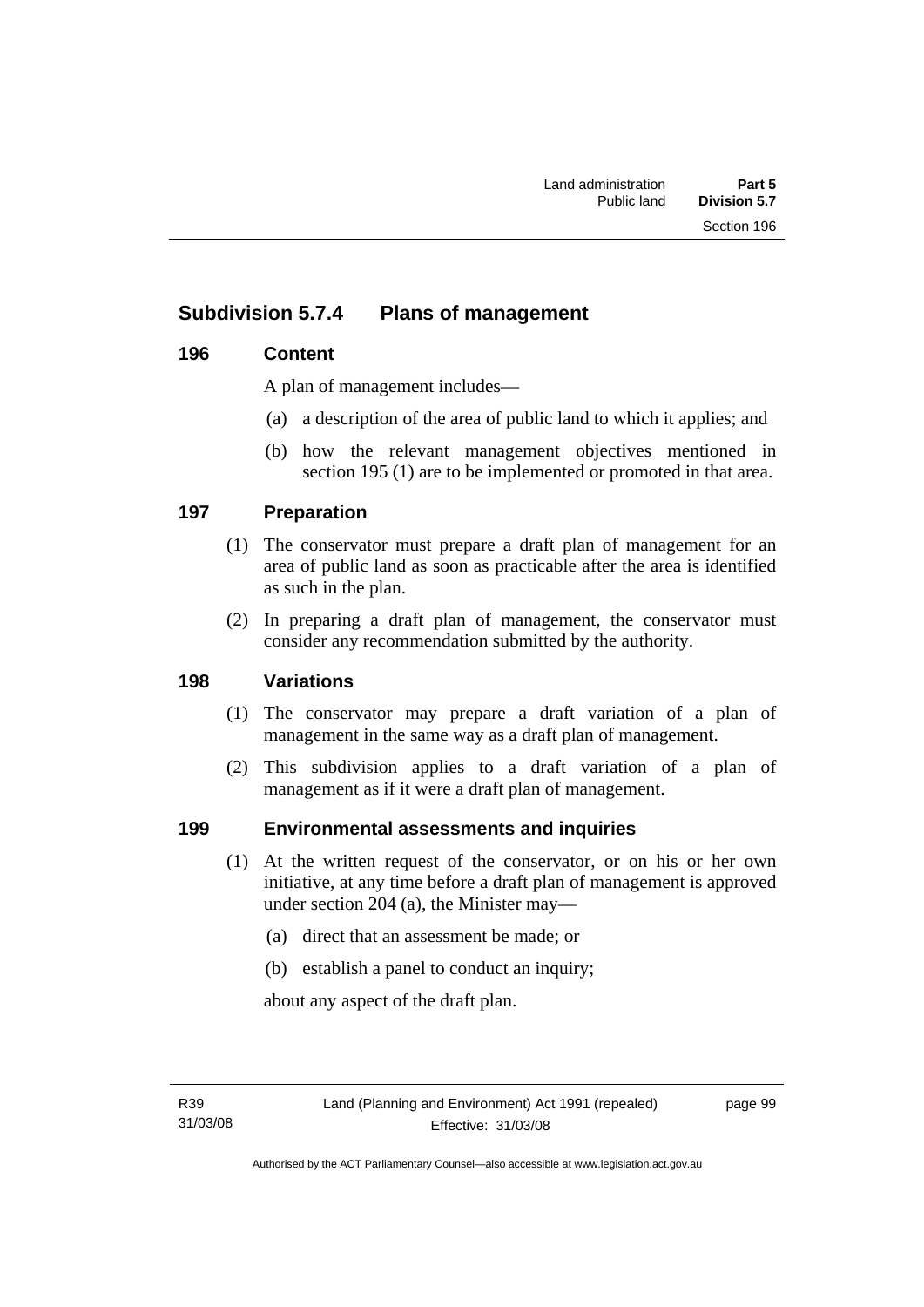(2) In preparing or revising a draft plan of management, the conservator must consider any relevant assessment or the report of any relevant inquiry.

#### **200 Public consultation**

- (1) This section applies to a draft plan of management for an area of public land if—
	- (a) no corresponding preliminary draft plan of management for that area has been notified under section 19; or
	- (b) if such a preliminary draft has been so notified—the firstmentioned draft plan of management differs significantly from that preliminary draft.
- (2) The conservator must make copies of a draft plan of management to which this section applies available to an appropriate committee of the Legislative Assembly.
- (3) The conservator must make copies of a draft plan of management to which this section applies available for public inspection during office hours at the places specified in a written notice prepared by the conservator.
- (4) A notice under subsection (3) must include a statement inviting people to submit written comments about the draft plan of management to the conservator at a specified address and within a specified period of not less than 21 days from the date of the notice.
- (5) A notice under subsection (3) is a notifiable instrument.

*Note* A notifiable instrument must be notified under the Legislation Act.

(6) The conservator must also publish the notice in a daily newspaper.

# **201 Revision**

The conservator may revise a draft plan of management—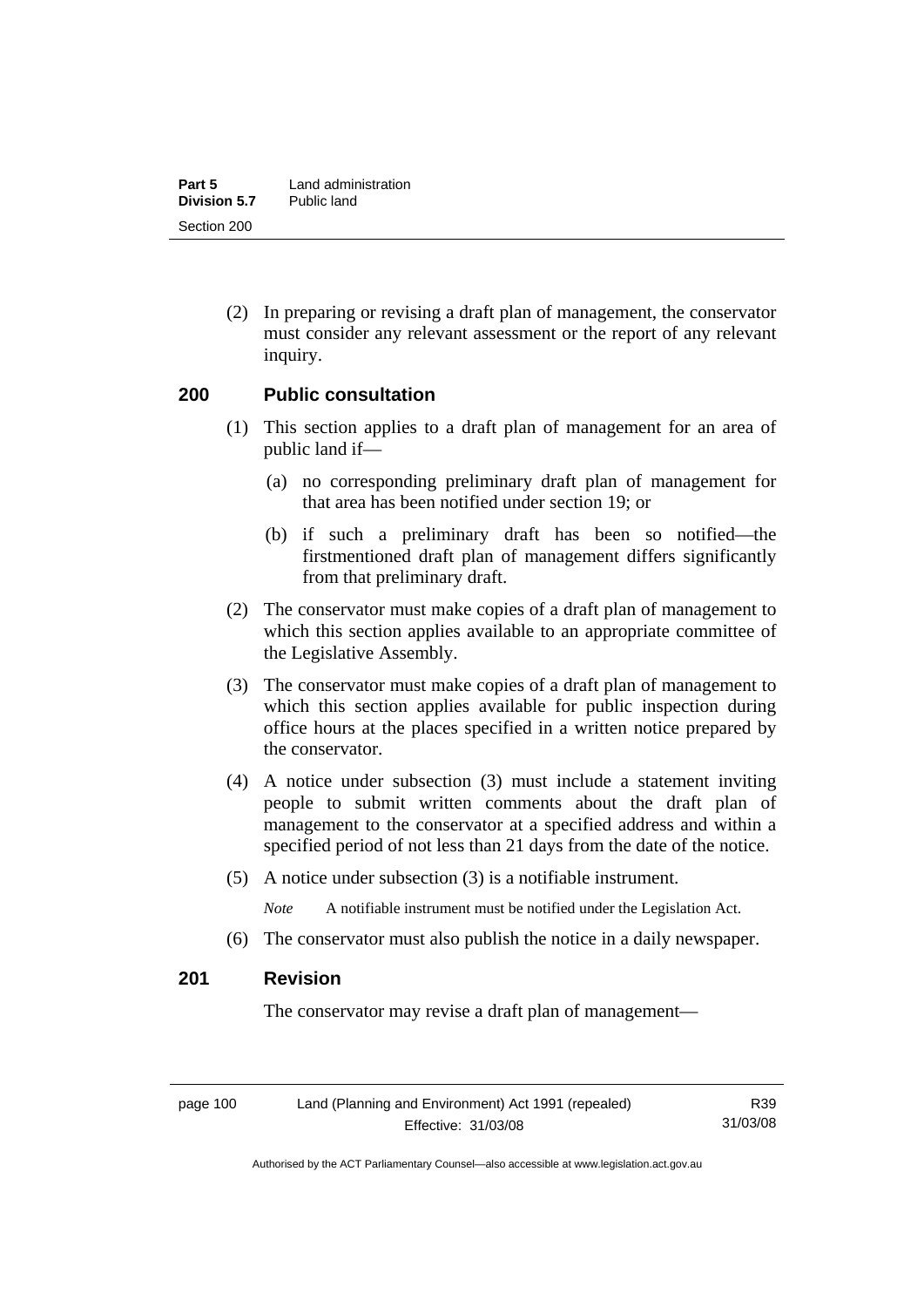- (a) in consideration of any written comments received from any person about the draft plan; or
- (b) to correct any formal error.

#### **202 Submission to Minister**

The conservator must submit a draft plan of management (as revised under section 201) to the Minister for approval, together with—

- (a) a written report setting out the issues raised in any written comments submitted to the conservator in relation to the draft; and
- (b) a written report about the conservator's consultation with the public and with any other person or authority about the draft.

# **203 Consideration of plan of management by Legislative Assembly committee**

If the conservator submits a draft plan of management to the Minister under section 202, the Minister must, within 7 days of receiving the draft plan give—

- (a) a copy of the draft plan; and
- (b) a copy of the reports mentioned in section 202 (a) and (b) relating to the draft plan; and
- (c) all other documents relating to the draft plan submitted to the Minister by the conservator;

to an appropriate committee of the Legislative Assembly.

# **204 Minister's powers**

 (1) On receipt of a draft plan of management submitted under section 202 or section 205 for approval, the Minister must consider any recommendation relating to the draft by a committee of the Legislative Assembly that considers the draft under section 203 and—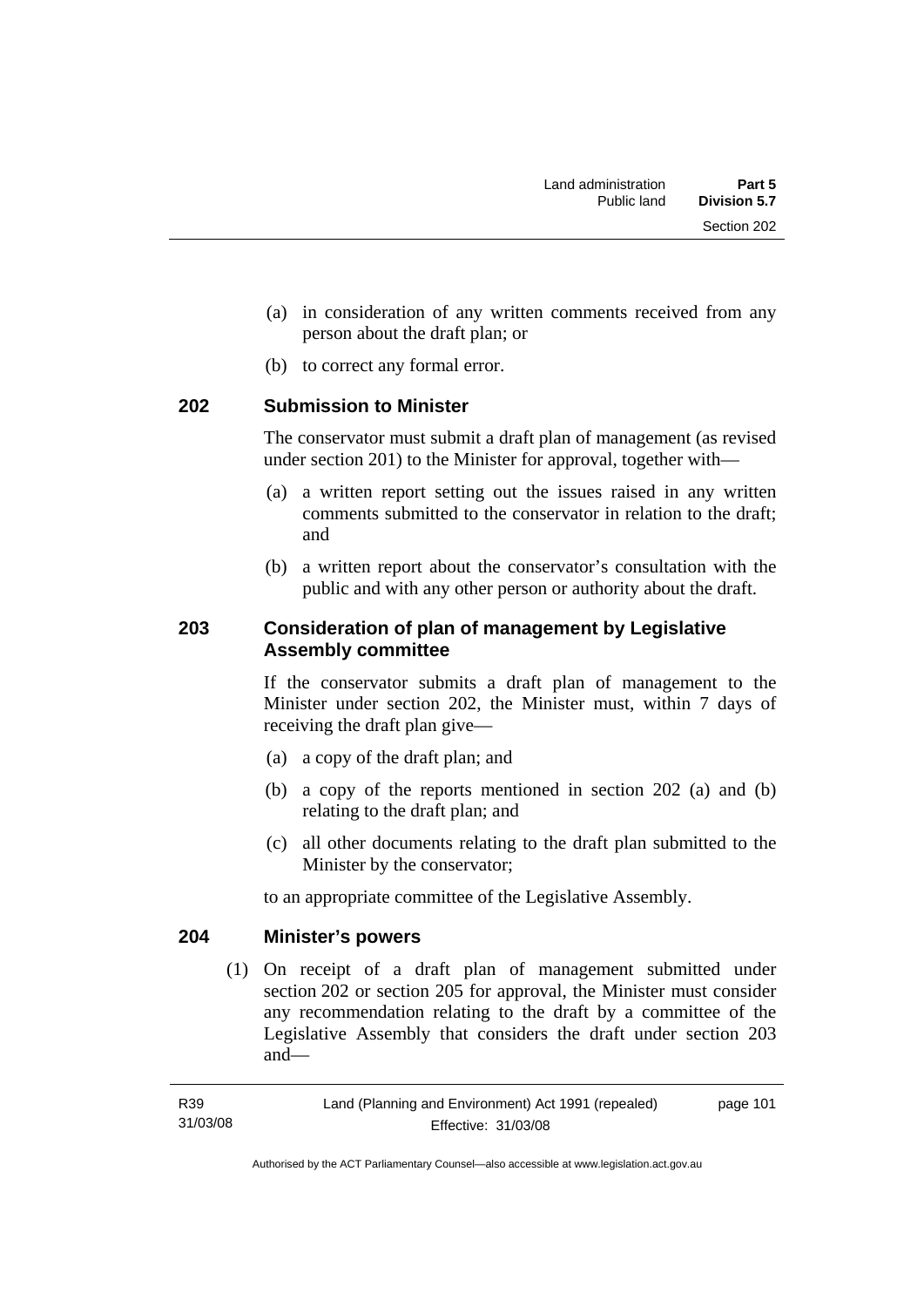- (a) in writing, approve a plan of management in the form in which the draft is submitted; or
- (b) refer the draft to the conservator together with any of the following written directions:
	- (i) to conduct further specified consultation;
	- (ii) to consider any revision suggested by the Minister;
	- (iii) to revise the draft in a specified way;
	- (iv) to defer, in writing, until a specified date or the happening of a specified event, the resubmission of the draft to the Minister;
	- (v) to withdraw the draft in writing.
- (2) The following are notifiable instruments:
	- (a) a deferral directed under subsection (1) (b) (iv);
	- (b) a withdrawal directed under subsection (1) (b) (v).
	- *Note* A notifiable instrument must be notified under the Legislation Act.

#### **205 Referral back to conservator**

If the Minister refers a draft plan of management to the conservator under section 204 (1) (b), the conservator must—

- (a) comply with the Minister's directions; and
- (b) if the Minister gives a direction under section 204 (1) (b) (i) or (ii)—if the conservator considers appropriate, revise the draft plan; and
- (c) revise the draft to correct any formal error; and
- (d) resubmit the draft plan of management (as revised) to the Minister for approval together with a written report about the conservator's compliance with the Minister's directions and about any revision of the draft under paragraph (c).

| page 102 | Land (Planning and Environment) Act 1991 (repealed) | R39      |
|----------|-----------------------------------------------------|----------|
|          | Effective: 31/03/08                                 | 31/03/08 |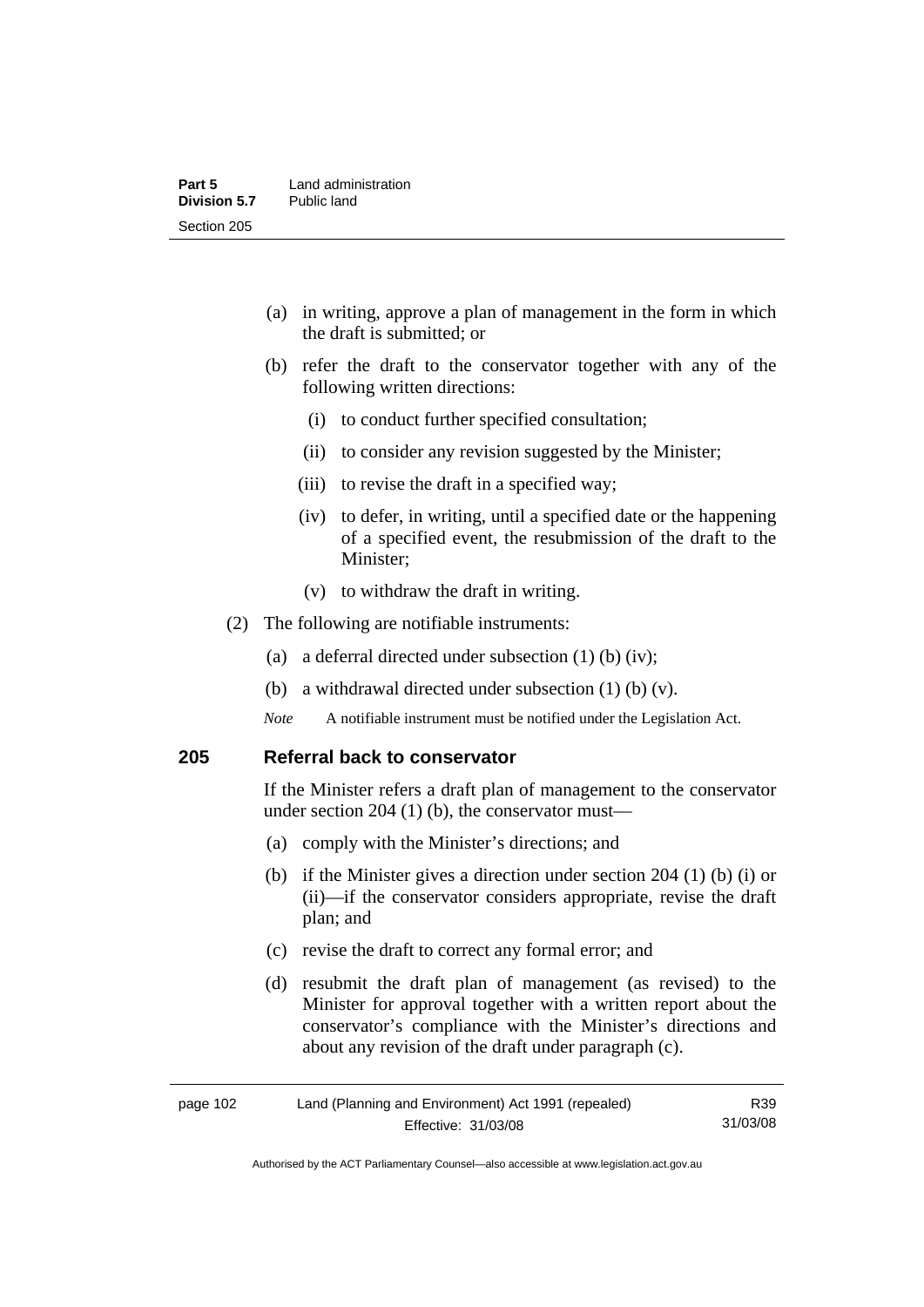#### **206 Notice of revival of deferred draft plan of management**

- (1) If the conservator defers a draft plan of management as directed under section 204 (1) (b) (iv) (Minister's powers), on the day stated in the deferral, or as soon as possible after the event mentioned in the deferral, the conservator must prepare a written notice stating that the draft plan of management is revived.
- (2) A notice is a notifiable instrument.

*Note* A notifiable instrument must be notified under the Legislation Act.

(3) The conservator must also publish the notice in a daily newspaper.

#### **207 Notification, presentation, disallowance and date of effect**

- (1) A plan of management, as approved by the Minister under section 204, is a disallowable instrument.
	- *Note* A disallowable instrument must be notified, and presented to the Legislative Assembly, under the Legislation Act.
- (2) The Legislation Act, chapter 7 (Presentation, amendment and disallowance of subordinate laws and disallowable instruments) applies to a plan of management as if each reference in that chapter to 6 sitting days were a reference to 5 sitting days.
- (3) Subject to any disallowance under the Legislation Act, chapter 7, the plan of management commences—
	- (a) on the day after the 5th sitting day after the day it is presented to the Legislative Assembly under that chapter; or
	- (b) if the plan provides for a later date or time of commencement—on that date or at that time.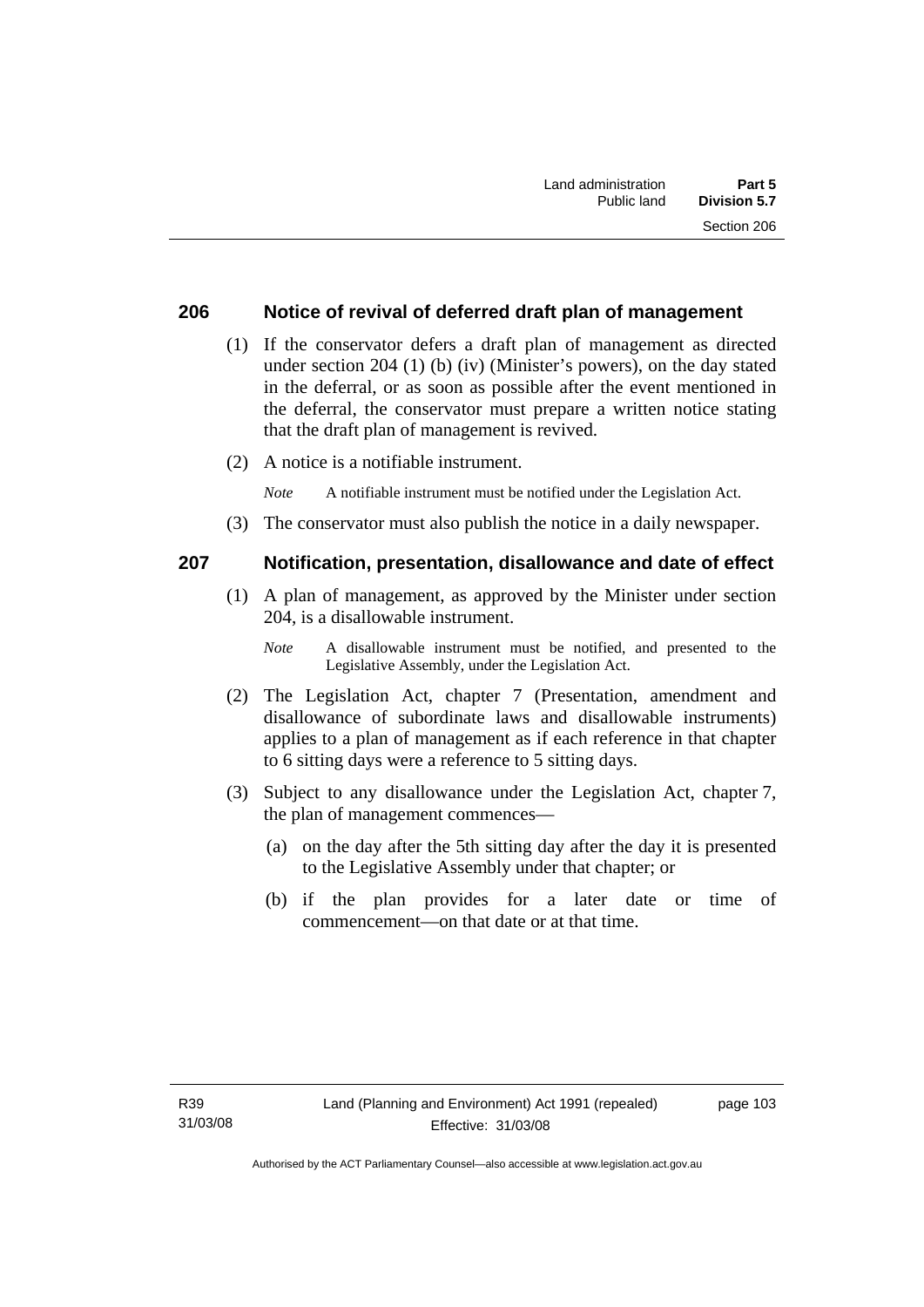**Part 5** Land administration<br>**Division 5.7** Public land **Division 5.7** Section 208

# **Subdivision 5.7.5 Leases and licences**

#### **208 Leases—generally**

- (1) Except as provided by section 209, the planning and land authority must not grant a lease—
	- (a) of public land; or
	- (b) during the defined period, of land designated, in a draft variation of the plan notified under section 19, to become public land.
- (2) In subsection (1):

*defined period*, in relation to land designated, in a draft variation of the plan, to become public land, means the period of interim effect, under part 2, of that draft variation.

#### **209 Grant of leases**

- (1) On the written recommendation of the conservator, the planning and land authority may grant a lease of an area, or part of an area, of public land except if that area is reserved under the plan as a wilderness area.
- (2) On the written recommendation of the conservator, the planning and land authority may during the defined period mentioned in section 208 (2), grant a lease of an area, or part of an area, of land designated in a draft variation of the plan to become public land except if it is proposed in that draft variation that the area be reserved as a wilderness area.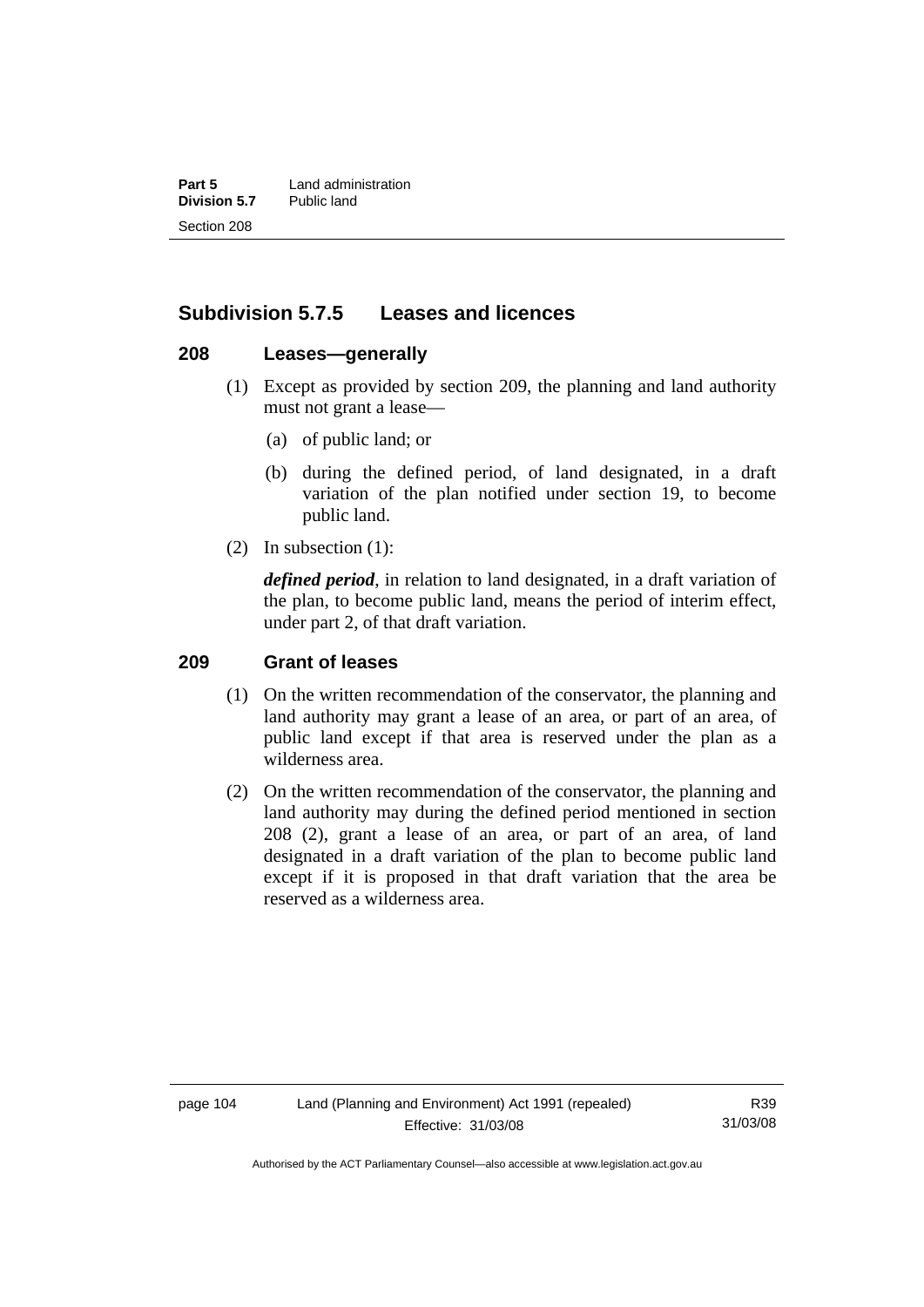#### **210 Licences**

 (1) The planning and land authority may, on the written recommendation of the conservator, grant a licence to a person to occupy or use an area of unleased public land.

#### **Example of when a licence might be given to a person**

to allow a building (including a fitting attached to the building) owned or occupied by the person to encroach onto, over or under an area of unleased public land

- *Note* An example is part of the Act, is not exhaustive and may extend, but does not limit, the meaning of the provision in which it appears (see Legislation Act, s 126 and s 132).
- (2) An application for a licence under subsection (1) must—
	- (a) be in writing signed by the applicant; and
	- (b) specify—
		- (i) the land in relation to which the licence is sought; and
		- (ii) the period for which the licence is sought; and
		- (iii) the purposes for which it is proposed that the land should be used under the licence.

*Note* A fee may be determined under s 287 for this subsection.

- (3) A licence under subsection (1) must—
	- (a) be in writing; and
	- (b) apply to the person to whom it is granted and to all other people to whom it is expressed to apply; and
	- (c) specify the period for which it is granted; and
	- (d) be subject to the conditions (if any) specified in the licence.
- (4) A person is not required to hold a licence under this section to occupy or use an area of unleased public land if—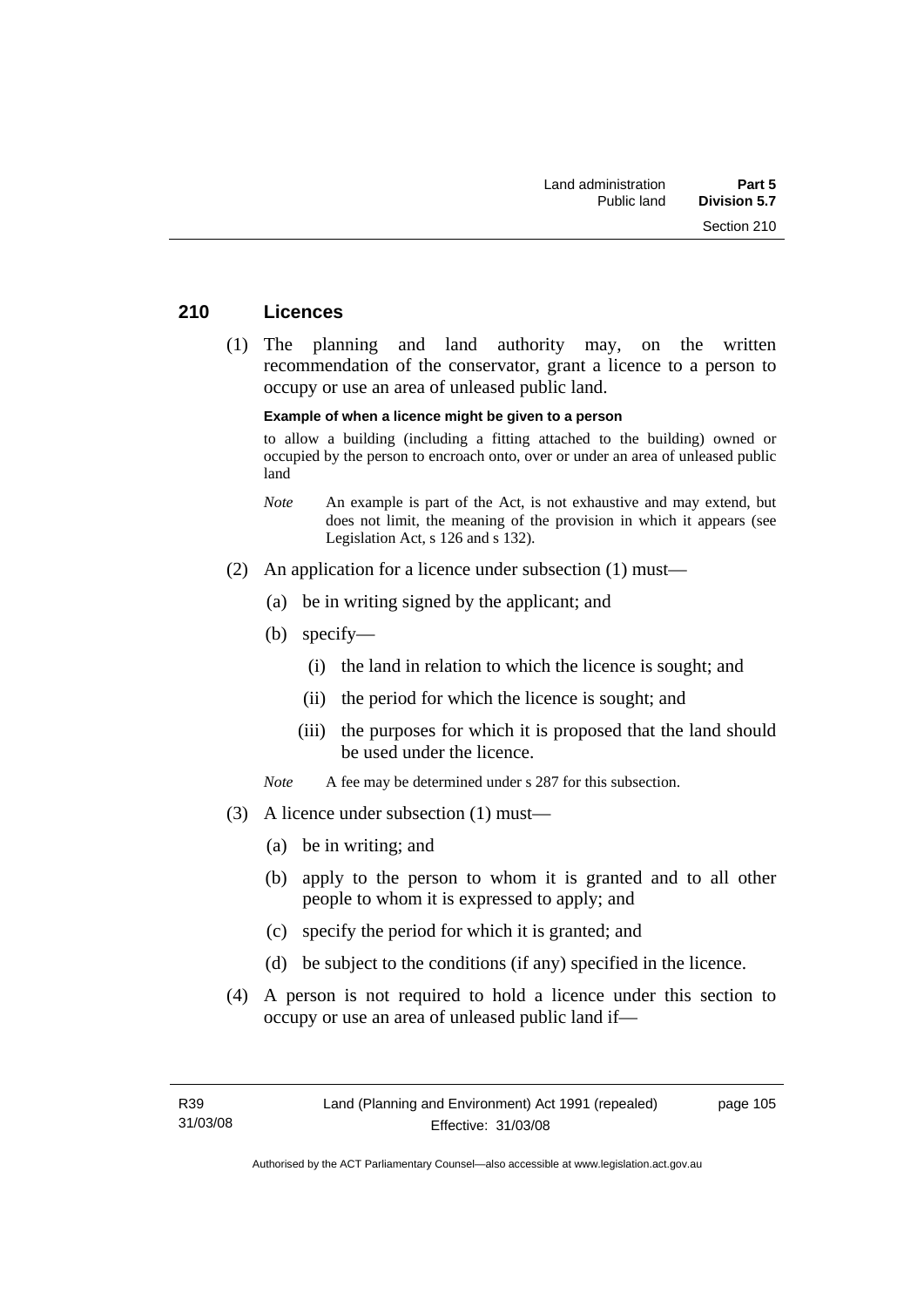- (a) the person holds a permit under the *Roads and Public Places Act 1937* to place an object in, over or across the area; and
- (b) the area is being occupied or used in accordance with the permit; and
- (c) for an occupation or use that requires an approval under division 6.2 (Approvals)—
	- (i) the occupation or use has been approved under that division; and
	- (ii) the person is complying with any conditions under section 245 (Conditional approvals) that apply to the approval.

# **211 Miner's rights in relation to public land**

A miner's right must not be granted in relation to public land.

# **Division 5.8 Miscellaneous**

# **214 Lessee may surrender lease or part of lease**

- (1) A person who holds a lease of territory land may, at any time, with the consent of the planning and land authority, surrender the lease or any part of the land comprised in the lease.
- (2) The planning and land authority may agree to accept the surrender of a lease, or part of the land comprised in a lease, under subsection (1) either unconditionally or subject to any condition the authority considers appropriate.
- (3) The surrender of a lease, or of part of the land comprised in a lease, does not entitle the lessee to a refund or remission of any rent already paid or owing.

# **215 Reduction of rent and relief from provisions of lease**

(1) The planning and land authority may approve—

R39 31/03/08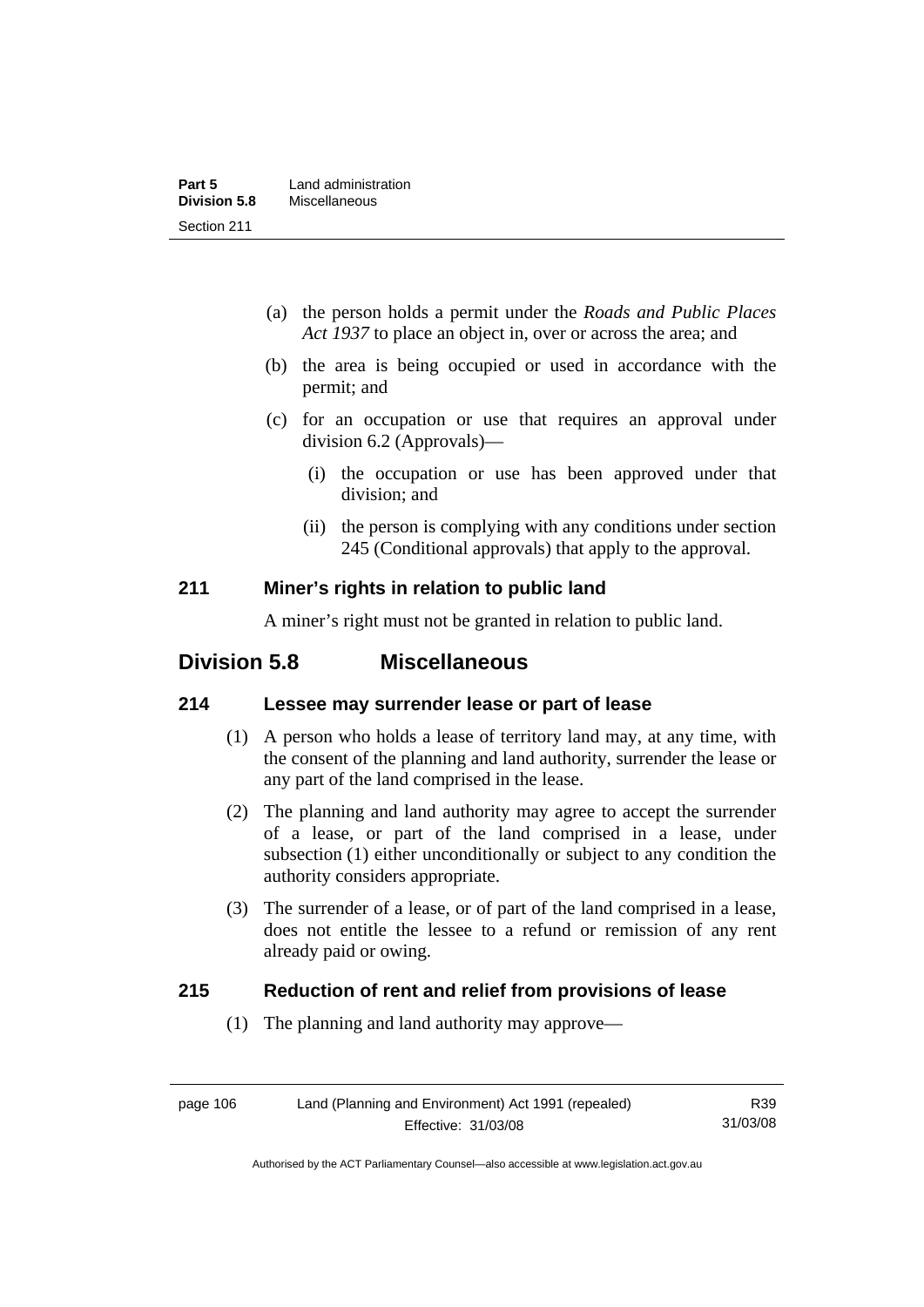- (a) a reduction of the rent payable under a lease of territory land, or of the amount payable, in relation to any occupation of territory land; or
- (b) the grant of relief, to a lessee or occupier of territory land, from compliance, completely or partly, with any provision to which the person's lease or occupation is subject.
- (2) The reduction or grant of relief may be for any period (including a period before the commencement of this section or any other period before the approval).
- (3) If the planning and land authority gives an approval under subsection (1), the liability or obligation of the lessee or occupier under the lease, or in relation to the person's occupation, is discharged for the period approved, to the extent of the reduction or grant of relief approved.
- (4) An approval under subsection (1) may be made subject to conditions.
- (5) If the planning and land authority approves a grant of relief to a lessee or occupier under subsection (1), it must give to the lessee or occupier notice of the reduction of rent or other grant of relief approved.

*Note* For how documents may be given, see the Legislation Act, pt 19.5.

# **216 Access to leased land from roads and road related areas**

- (1) The planning and land authority may grant a lease of territory land only if satisfied that the lessee will, during the term of the lease, have—
	- (a) direct access to the leased land from a road or road related area; or
	- (b) access to the leased land from a road or road related area by way of an access road or track, or in another way, that the

page 107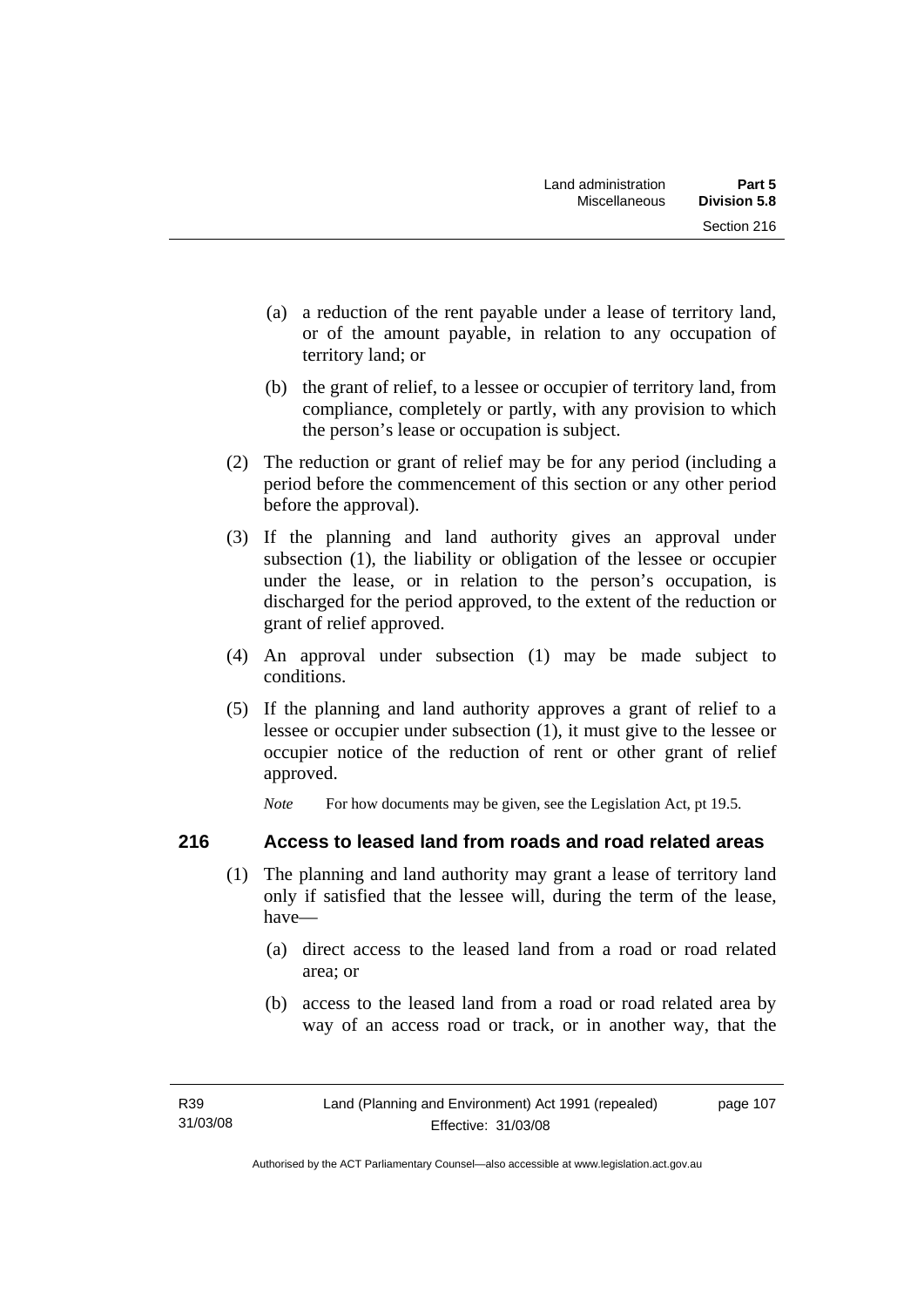lessee may use without charge and for all purposes at any hour of the day or night.

- (2) A way of access to leased land provided by the planning and land authority because of subsection (1) (b)—
	- (a) must not interfere with a building, garden or stockyard on the land at the time the way of access is provided; and
	- (b) must be located in a way that causes as little damage or inconvenience to the lessee as possible.
- (3) The validity of a lease granted under this part is not affected by a failure to comply with this section.
- (4) In this section:

*road*—see the *Road Transport (General) Act 1999*, dictionary.

*road related area*—see the *Road Transport (General) Act 1999*, dictionary.

# **216A Notification of certain leases**

- (1) This section applies if, during a quarter, the planning and land authority grants a lease—
	- (a) by direct grant; or
	- (b) under section 163 (Leases to community organisations), section 164 (Special leases) or section 209 (Grant of leases).
- (2) The planning and land authority must, within 5 working days after the end of the quarter, give the Minister a statement that sets out, in relation to any lease mentioned in subsection (1) granted during the quarter—
	- (a) the name of the lessee; and
	- (b) a description of the land comprised in the lease in accordance with the *Districts Act 2002*, section 9 (Description of parcel of land for dealings); and

| page 108 | Land (Planning and Environment) Act 1991 (repealed) | R39      |
|----------|-----------------------------------------------------|----------|
|          | Effective: 31/03/08                                 | 31/03/08 |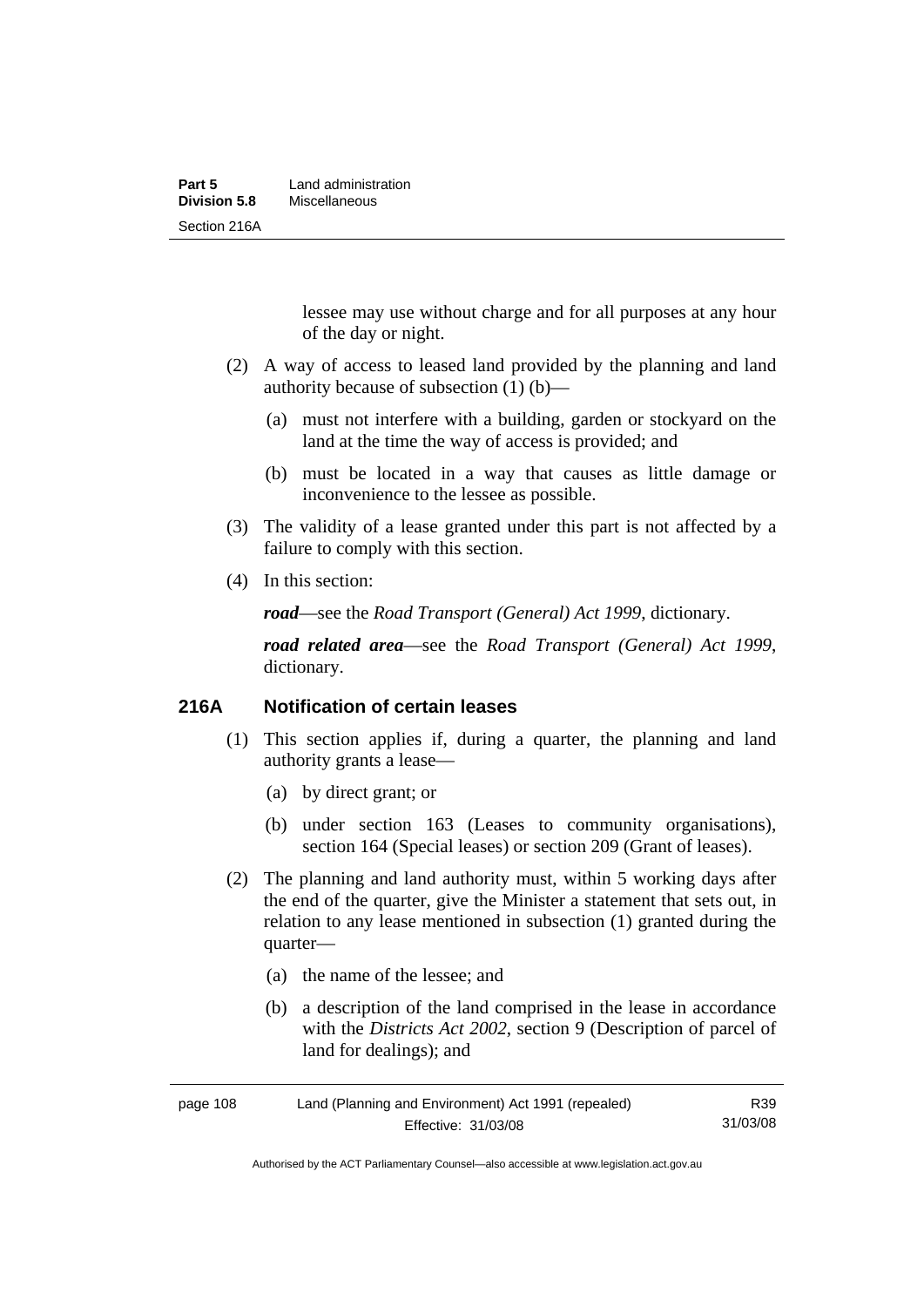- (c) the amount (if any) paid for the grant of the lease; and
- (d) the provision of this Act under which the lease was granted.
- (3) The Minister must present to the Legislative Assembly a copy of a statement received under subsection (2) within 5 sitting days after the day the Minister receives it.
- (4) The validity of a lease is not affected by a failure to comply with subsection  $(2)$  or  $(3)$ .
- (5) In this section—

*quarter* means a period of 3 months beginning on 1 January, 1 April, 1 July or 1 October in a year.

#### **217 Licences in relation to land that is not public land**

 (1) A person may apply to the planning and land authority for a licence to occupy or use an area of unleased territory land that is not public land.

#### **Example of when a licence might be given to a person**

to allow a building (including a fitting attached to the building) owned or occupied by the person to encroach onto, over or under an area of unleased territory land that is not public land

- *Note* An example is part of the Act, is not exhaustive and may extend, but does not limit, the meaning of the provision in which it appears (see Legislation Act, s 126 and s 132).
- (2) An application under subsection (1) must—
	- (a) be in writing signed by the applicant; and
	- (b) specify—
		- (i) the land in relation to which the licence is sought; and
		- (ii) the period for which the licence is sought; and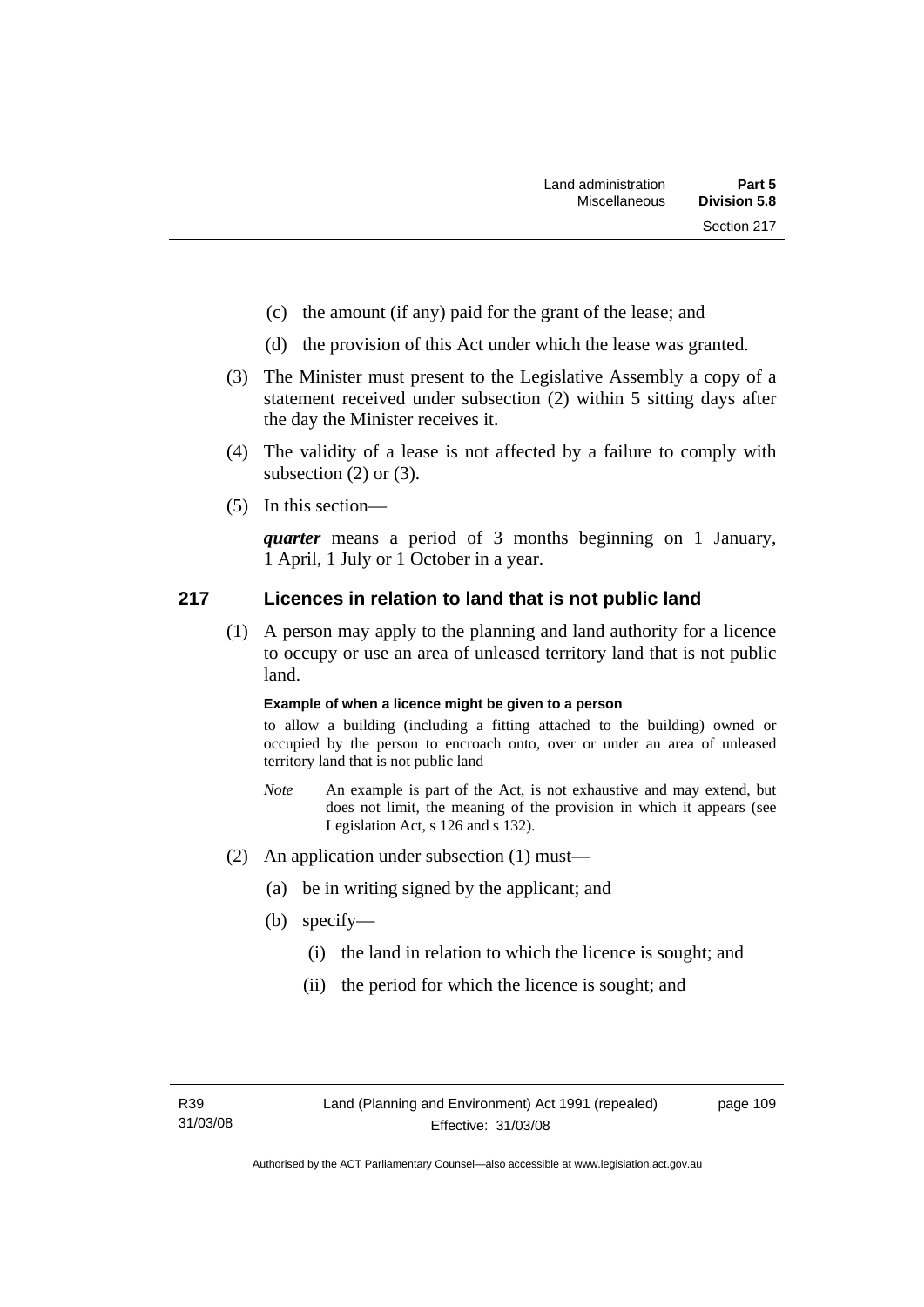(iii) the purposes for which it is proposed that the land should be used under the licence.

*Note* A fee may be determined under s 287 for this subsection.

- (3) On receiving an application under subsection (1) the planning and land authority may grant the applicant a licence to occupy or use the land specified in the application for the purposes and period specified in the application.
- (4) A licence under subsection (1) must—
	- (a) be in writing; and
	- (b) apply to the person to whom it is granted and to all other people to whom it is expressed to apply; and
	- (c) specify the period for which it is granted; and
	- (d) be subject to the conditions (if any) that are specified in the licence.
- (5) A person is not required to hold a licence under this section to occupy or use an area of unleased territory land that is not public land if—
	- (a) the person holds a permit under the *Roads and Public Places Act 1937* to place an object in, over or across the area; and
	- (b) the area is being occupied or used in accordance with the permit; and
	- (c) for an occupation or use that requires an approval under division 6.2 (Approvals)—
		- (i) the occupation or use has been approved under that division; and
		- (ii) the person is complying with any conditions under section 245 (Conditional approvals) that apply to the approval.

R39 31/03/08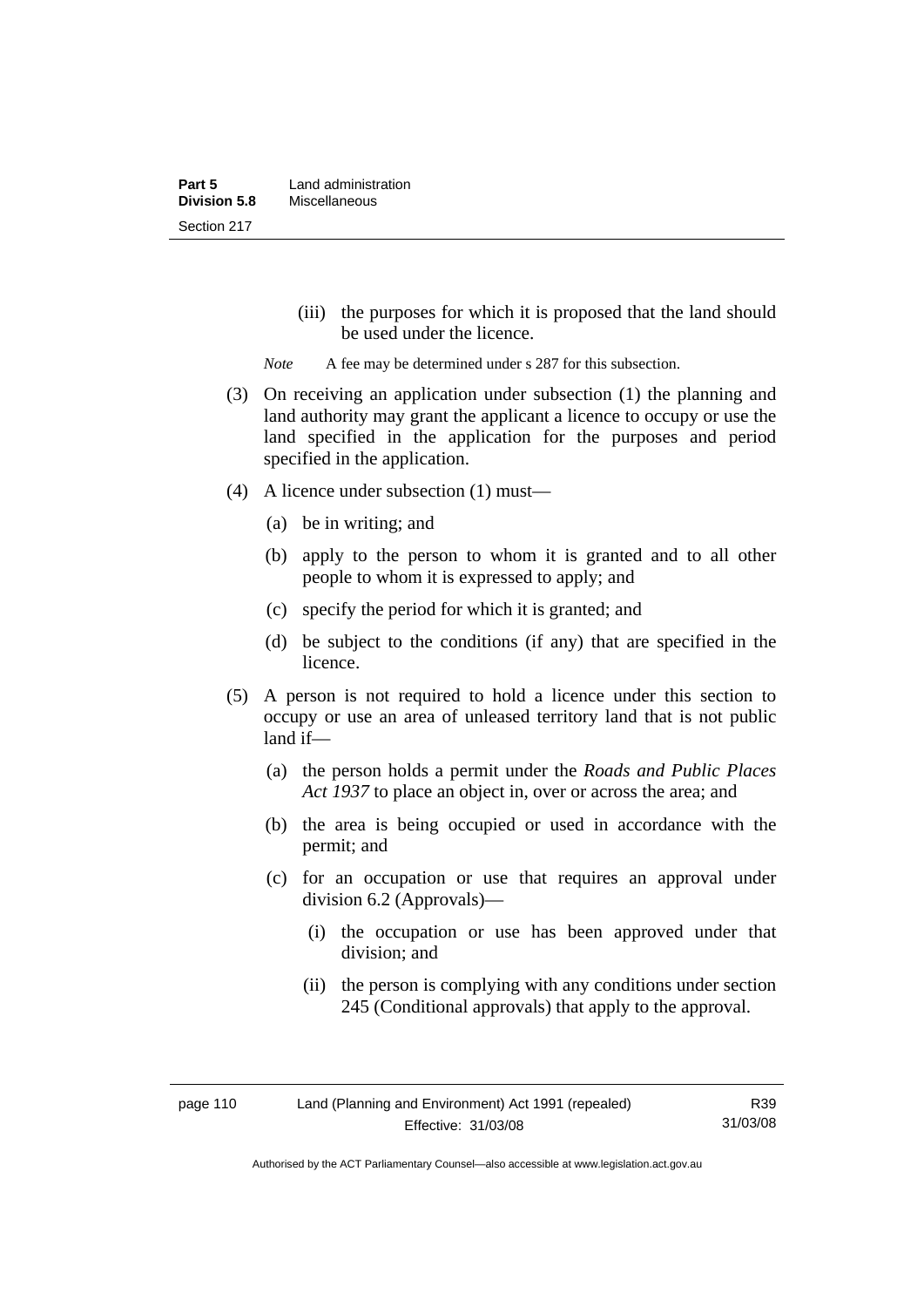# **218 Reservation of minerals**

A reservation of minerals contained in a lease of territory land must be read as a reservation of all minerals and mineral substances in or on the land, including gold, silver, copper, tin, other metals, ores and substances containing metals, gems, precious stones, coal, limestone, shale, mineral oils, valuable earths and substances, stone, clay, gravel and sand.

# **219 Rights to extract minerals**

- (1) The planning and land authority may, by a lease or other agreement, grant a person the right to extract minerals from specified territory land.
- (2) The provisions of a lease or other agreement entered under subsection (1) are the provisions agreed between the parties.

# **220 Access to lease documents and development agreements**

- (1) The *Freedom of Information Act 1989*, section 11 (2) does not apply to a document that is—
	- (a) a lease; or
	- (b) a variation of a lease; or
	- (c) a renewal of a lease;

if the document became a document of a Commonwealth agency before 1 January 1977.

- (2) A document that is—
	- (a) a lease; or
	- (b) a variation of a lease; or
	- (c) a renewal of a lease;

is taken not to be an exempt document for the *Freedom of Information Act 1989*.

R39 31/03/08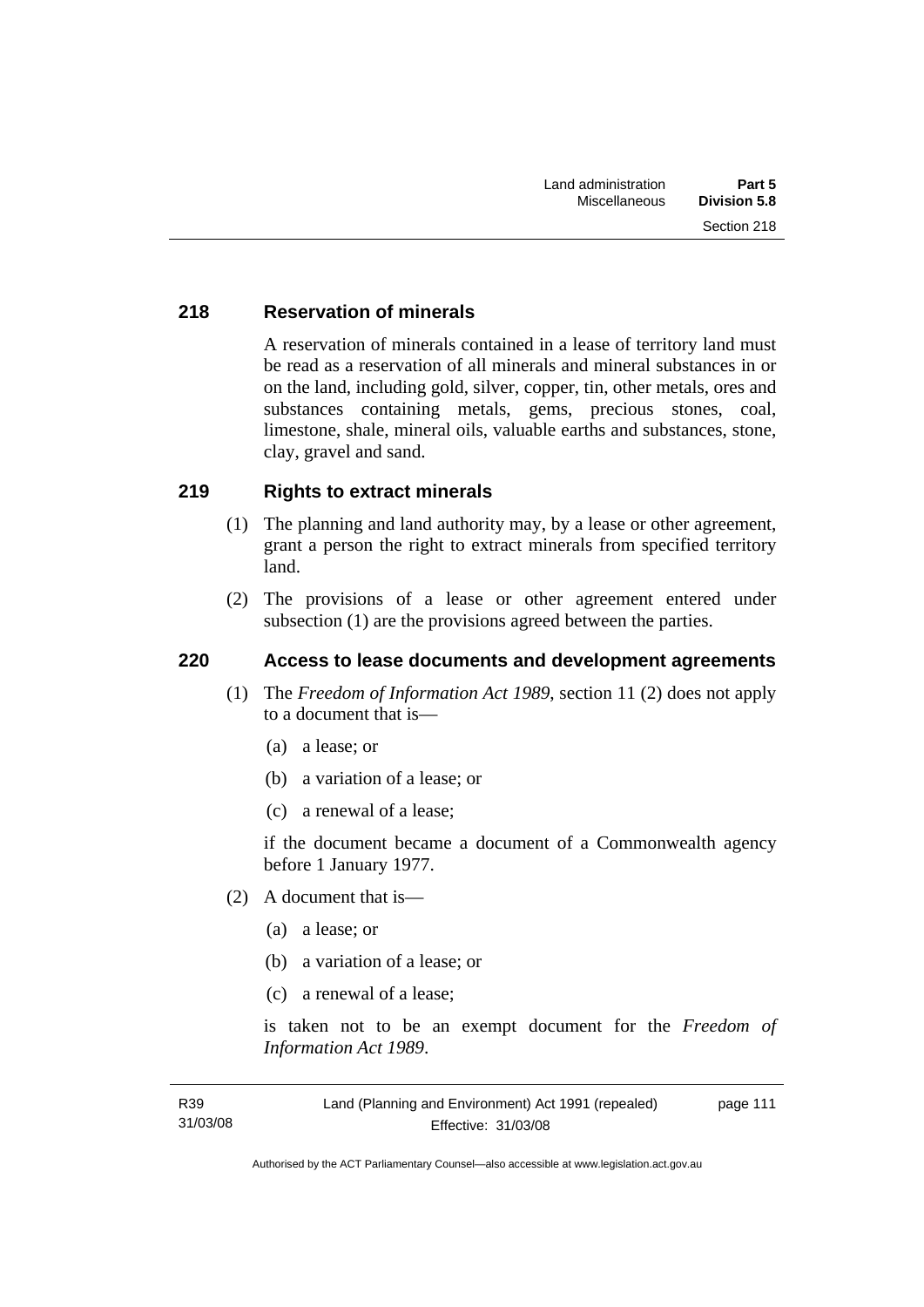| Part 5              | Land administration |
|---------------------|---------------------|
| <b>Division 5.8</b> | Miscellaneous       |
| Section 220         |                     |

 (3) A reference in this section to a *lease* is a reference to a lease of territory land.

page 112 Land (Planning and Environment) Act 1991 (repealed) Effective: 31/03/08

R39 31/03/08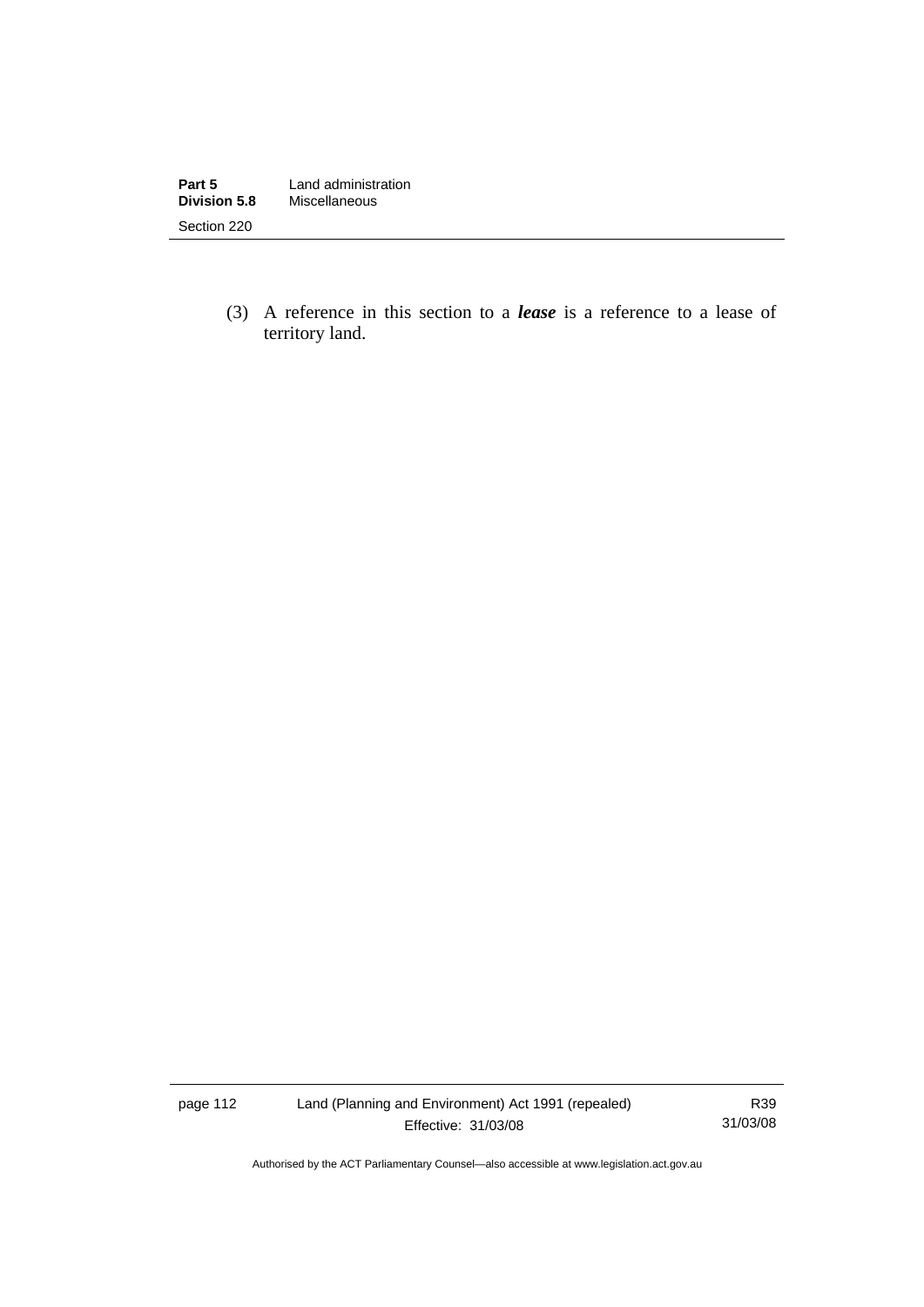# **Part 6 Approvals and orders**

# **Division 6.1 Preliminary**

# **222 Definitions for pt 6**

In this part:

*application* means an application for approval to undertake a development.

#### *approval* means—

- (a) an approval under section 230 (Approvals); or
- (b) if, on reconsideration of an original decision, an application for development is approved—an approval on reconsideration.

*Note* Div 6.2.4 deals with reconsideration of original decisions.

#### *building* includes—

- (a) an addition to a building; and
- (b) a structure attached to a building; and
- (c) a part of a building.

*building work*—see the *Building Act 2004*, section 6.

*consolidation*—see section 159.

*damage* a protected tree—see the *Tree Protection Act 2005*, section 12

*declared site*—see the *Tree Protection Act 2005*, dictionary.

*development* means activity in relation to land that consists of 1 or more of the following activities:

 (a) the erection, alteration or demolition of a building or structure on or under the land;

R39 31/03/08 Land (Planning and Environment) Act 1991 (repealed) Effective: 31/03/08 page 113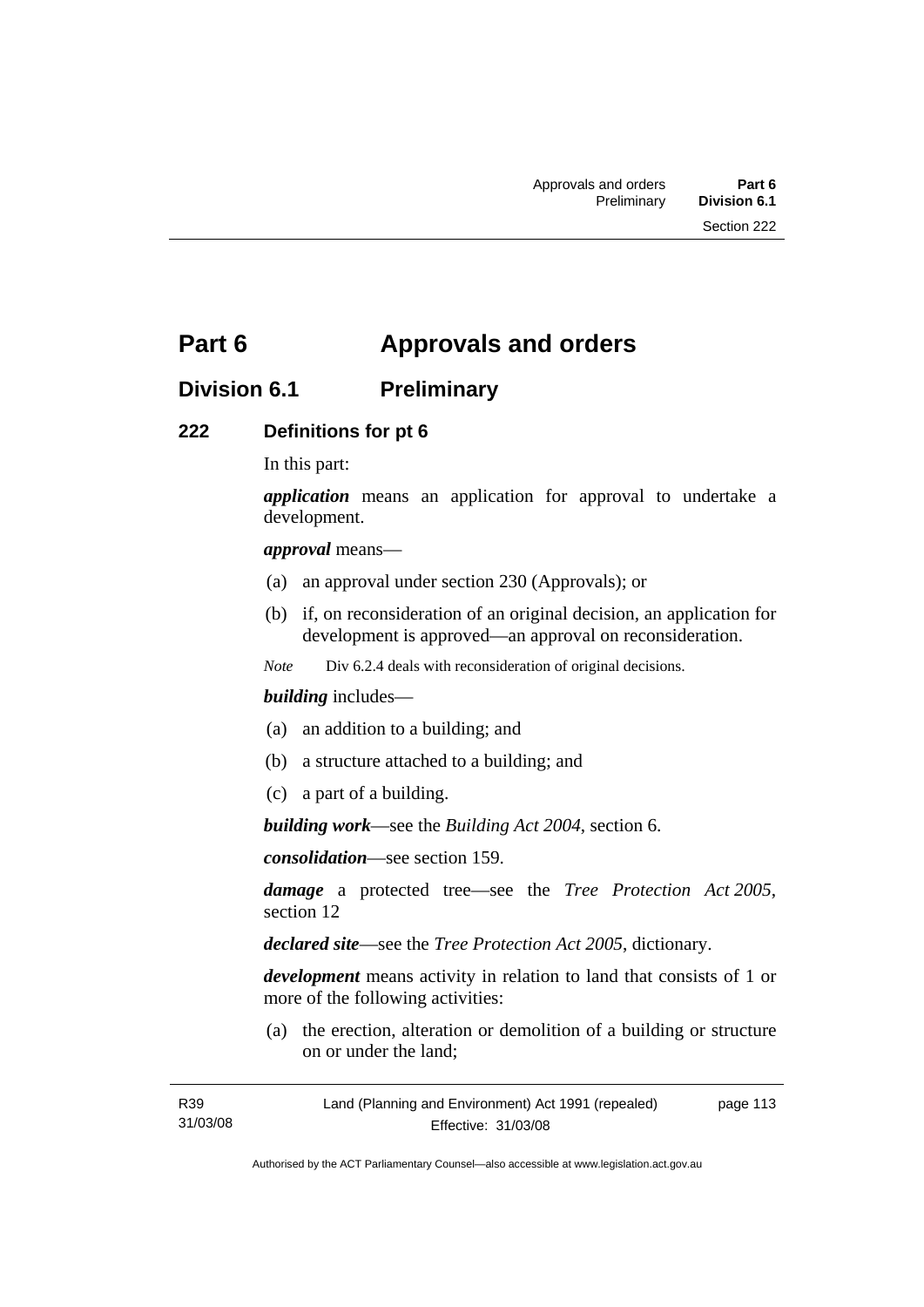- (b) the carrying out of earthworks or other construction work on or under the land;
- (c) the carrying out of work that would affect the landscape of the land except if the land—
	- (i) is leased for residential purposes only; and
	- (ii) is not registered, or nominated for provisional registration, under the *Heritage Act 2004*;
- (d) a use of the land for a business—
	- (i) that is a home business within the meaning of the plan; and
	- (ii) that is not expressly authorised by a current lease;
- (e) a use of the land for an activity—
	- (i) that is prescribed for section 175  $(3)$  (a); and
	- (ii) that is not expressly authorised by a current lease;
- (f) if the land is unleased territory land—a use of the land that is not authorised by a current licence or permit granted for the land under an Act;
- (g) the erection, fixing or displaying of a sign or advertising material on the land, or on a structure or building on the land, otherwise than in accordance with a right to do so expressly given by a current licence granted under this Act, a current lease or a current permit under the *Roads and Public Places Act 1937*;
- (h) a variation of a lease of the land;
- (i) an activity declared by another Act to be a development activity for this part;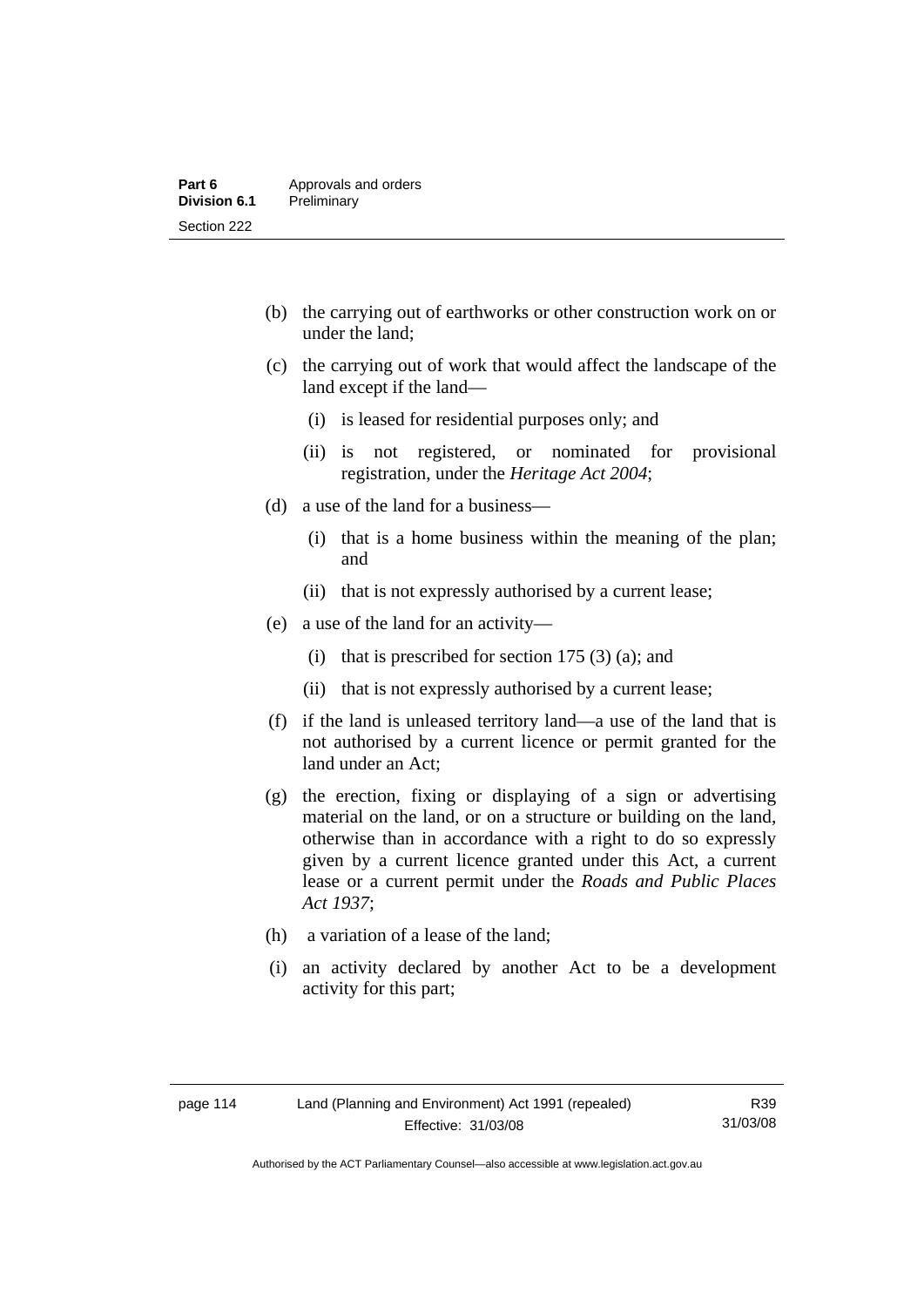but does not include a use of unleased territory land by or on behalf of the Territory for a purpose for which it was used before the commencement of this Act.

*Executive* includes a Minister acting on behalf of the Executive.

*inspector* means a person appointed as an inspector under section 263 (1).

*lease*—see section 159.

*lessee*—see section 159.

*objection* means an objection under section 237.

*order* means—

- (a) an order under division 6.3; or
- (b) a decision under another Act that is declared by an Act to be an order for this part.

*original decision*—see section 246 (1).

*prescribed period* means the period specified in, or ascertained in accordance with, a regulation.

*prohibited groundwork*—see the *Tree Protection Act 2005*, section 14.

*prohibition notice*—see section 260 (1).

*protected tree*—see the *Tree Protection Act 2005*, section 8.

*protection zone*, for a protected tree—see the *Tree Protection Act 2005*, section 11.

*registered tree*—see the *Tree Protection Act 2005*, dictionary.

*regulated tree*—see the *Tree Protection Act 2005*, dictionary.

*relevant authority*, in relation to an application, means—

R39 31/03/08 page 115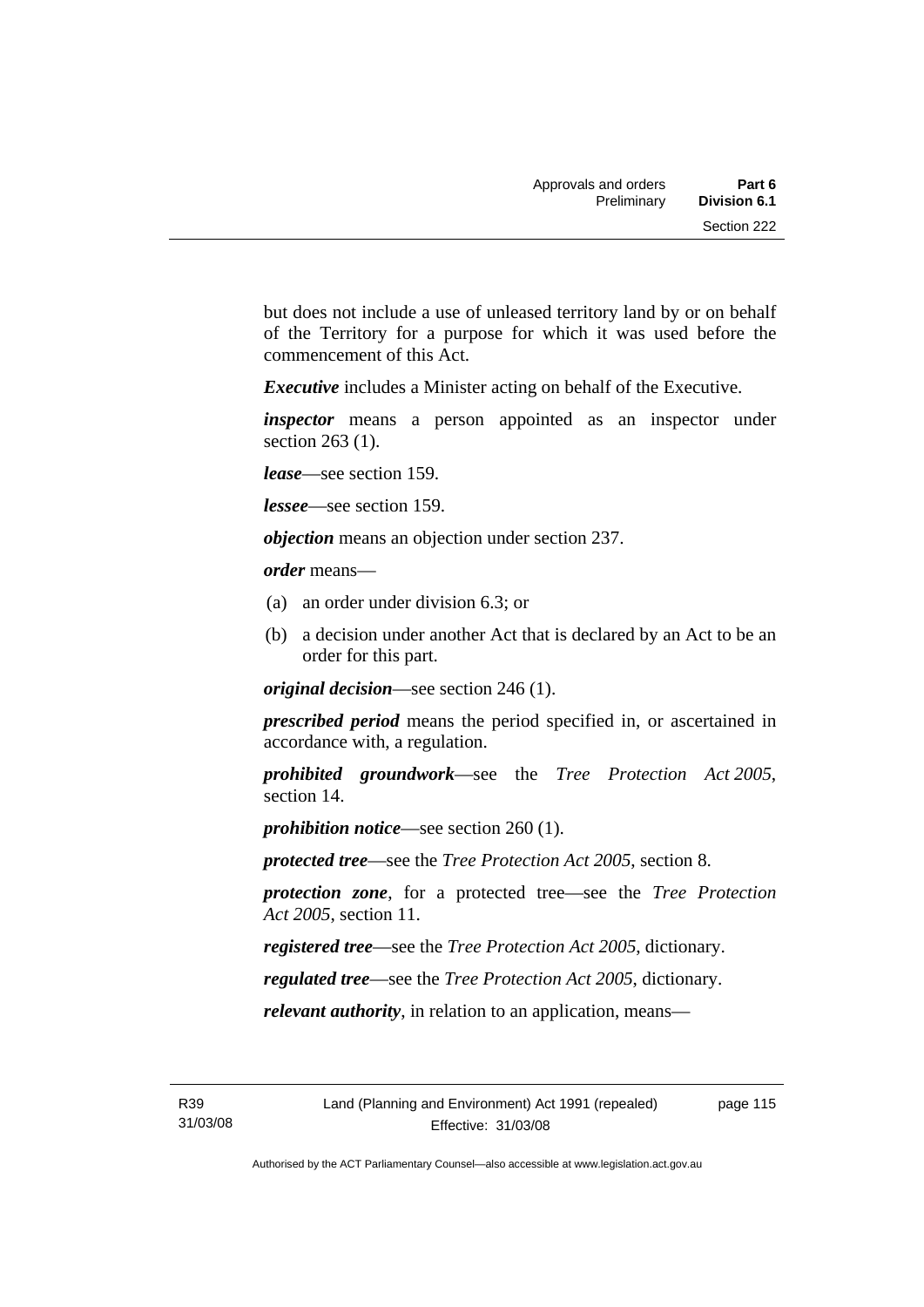- (a) if the Minister has, under section 229B (Minister may decide some applications), decided to consider an application—the Minister; or
- (b) the planning and land authority.

*structure* includes a fence, mast, antenna, aerial, road, footpath, driveway, carpark, culvert or service conduit or cable.

*subdivision—*see section 159.

*tree management plan*—see the *Tree Protection Act 2005*, dictionary.

*variation*, of a lease—see section 223.

# **223 Meaning of** *variation* **for pt 6**

- (1) In this part, *variation*, of a lease, includes—
	- (a) the surrender of a lease and the granting of a new lease subject to different provisions to the same lessee over all or part of the land comprised in the surrendered lease; and
	- (b) a consolidation; and
	- (c) a subdivision.
- (2) However, the *variation* of a lease does not include the surrender of a lease and the granting of a new lease to the same lessee over all or part of the land comprised in the surrendered lease if—
	- (a) the land is defined land within the meaning of section 31; or
	- (b) the new lease is granted under any of the following provisions:
		- (i) section 171 (Grant of further residential leases);
		- (ii) section 171A (Grant of further rural leases);
		- (iii) section 172 (Grant of further leases for purposes other than residential or rural).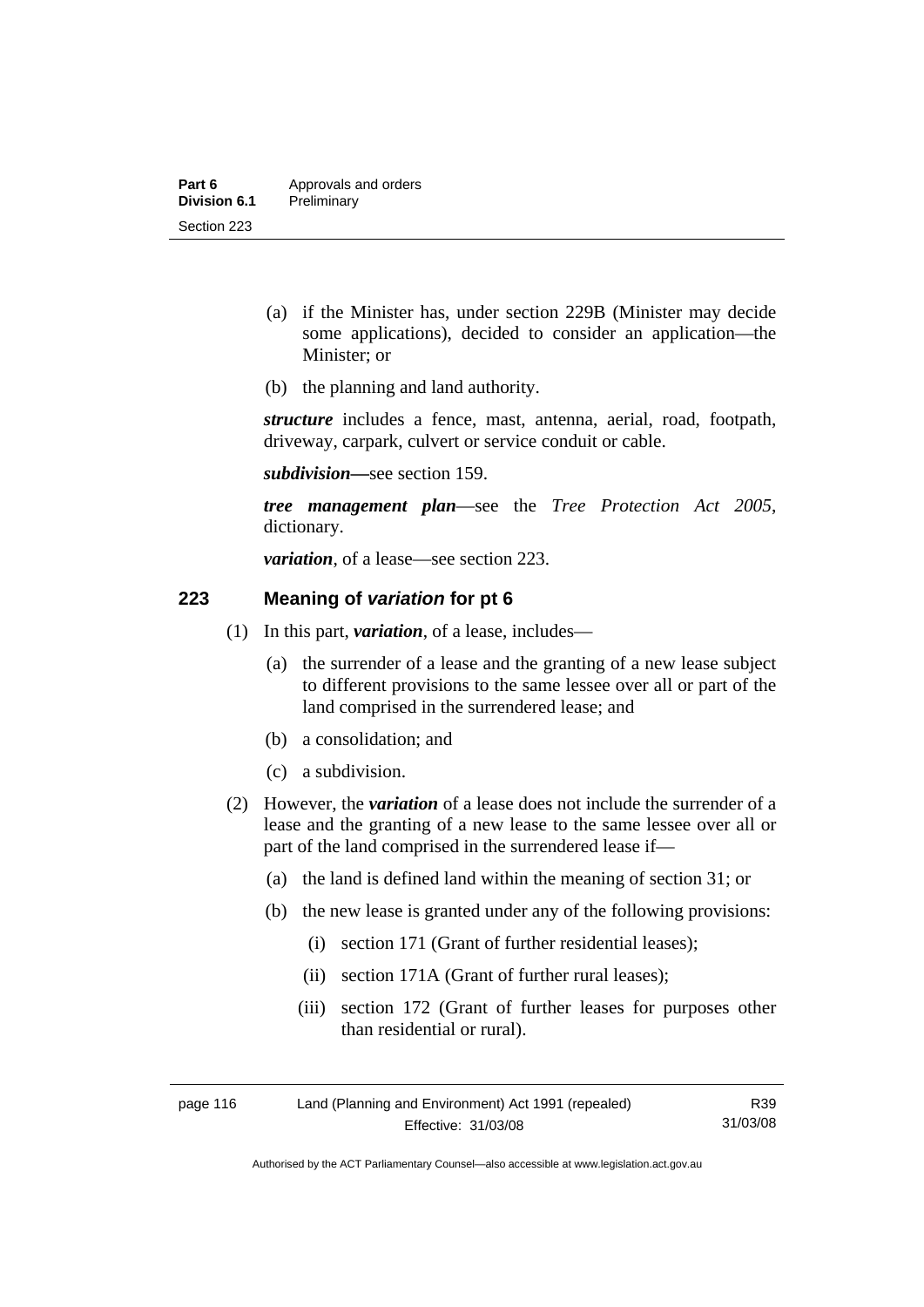# **Division 6.2 Approvals**

# **Subdivision 6.2.1 General**

#### **225 Offence—development**

 (1) A person must not, without reasonable excuse, undertake a development otherwise than in accordance with an approval.

Maximum penalty: 50 penalty units.

 (2) A territory authority must not, without reasonable excuse, undertake a development except in accordance with an approval.

# **226 Application to undertake development**

- (1) An application for approval must—
	- (a) be signed by the applicant; and
	- (b) if the application is for approval of a variation of a lease—be accompanied by an assessment by an accredited valuer that sets out the amounts of the values represented by  $V_1$  and  $V_2$ in—
		- (i) for a variation that is not a consolidation or subdivision section 184A; or
		- (ii) for a variation consisting of a consolidation or subdivision—section 187C.

*Note 1* A fee may be determined under s 287 for this subsection.

- *Note 2* If a form is approved under s 287A for an application or a declaration, the form must be used.
- (2) If the development to which the application relates requires construction work to be carried out on land that has previously been developed, and that is not leased for rural purposes, the application must be accompanied by a survey certificate given by a registered surveyor that shows—

page 117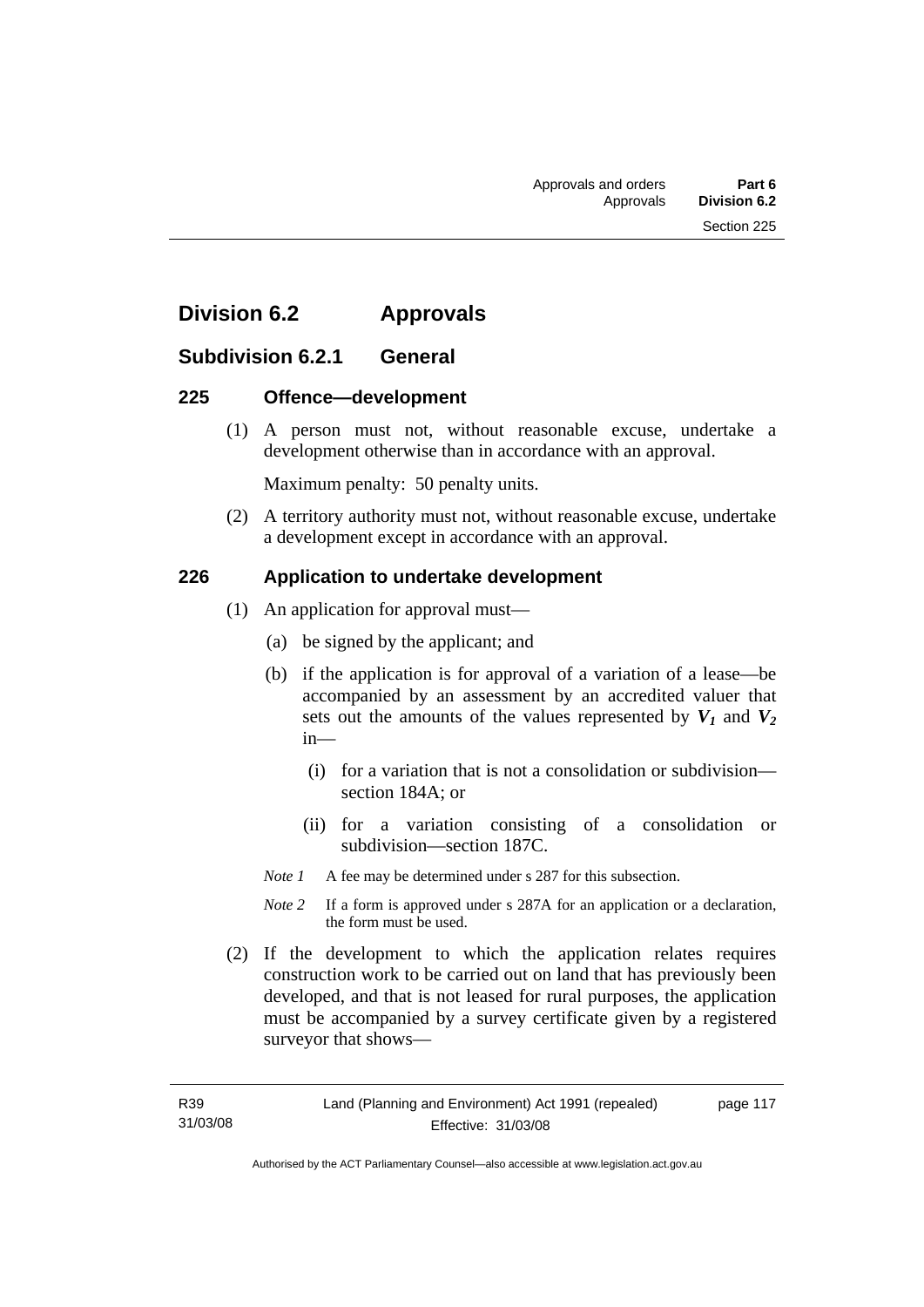- (a) the boundaries of the land where the development is to be undertaken; and
- (b) the location of each building or structure on the land; and
- (c) the existing contours of the land.
- (3) A person is not entitled to apply to undertake a development of a rural lease if—
	- (a) the development is a variation of the lease that is a consolidation or subdivision; and
	- (b) the planning and land authority may not consent to the consolidation or subdivision under section 186H.
- (4) If an application is made by a person who is not the lessee of the place to which the application relates, the application must, in addition to being signed by the person by whom it is made, be signed by—
	- (a) if the place to which the application relates is subject to a lease—the lessee of the place; or
	- (b) in any other case—the planning and land authority.
- (5) A lessee may, by writing, appoint a person to act on his or her behalf in relation to an application.
- (6) A person who signs an application under subsection (4) (a) is taken to be an applicant in relation to the application.
- (7) The planning and land authority may—
	- (a) correct a formal error in an application; or
	- (b) at the request of the applicant, make an alteration to an application.
- (8) If the planning and land authority makes an alteration or correction under subsection (7), the authority must—

R39 31/03/08

Authorised by the ACT Parliamentary Counsel—also accessible at www.legislation.act.gov.au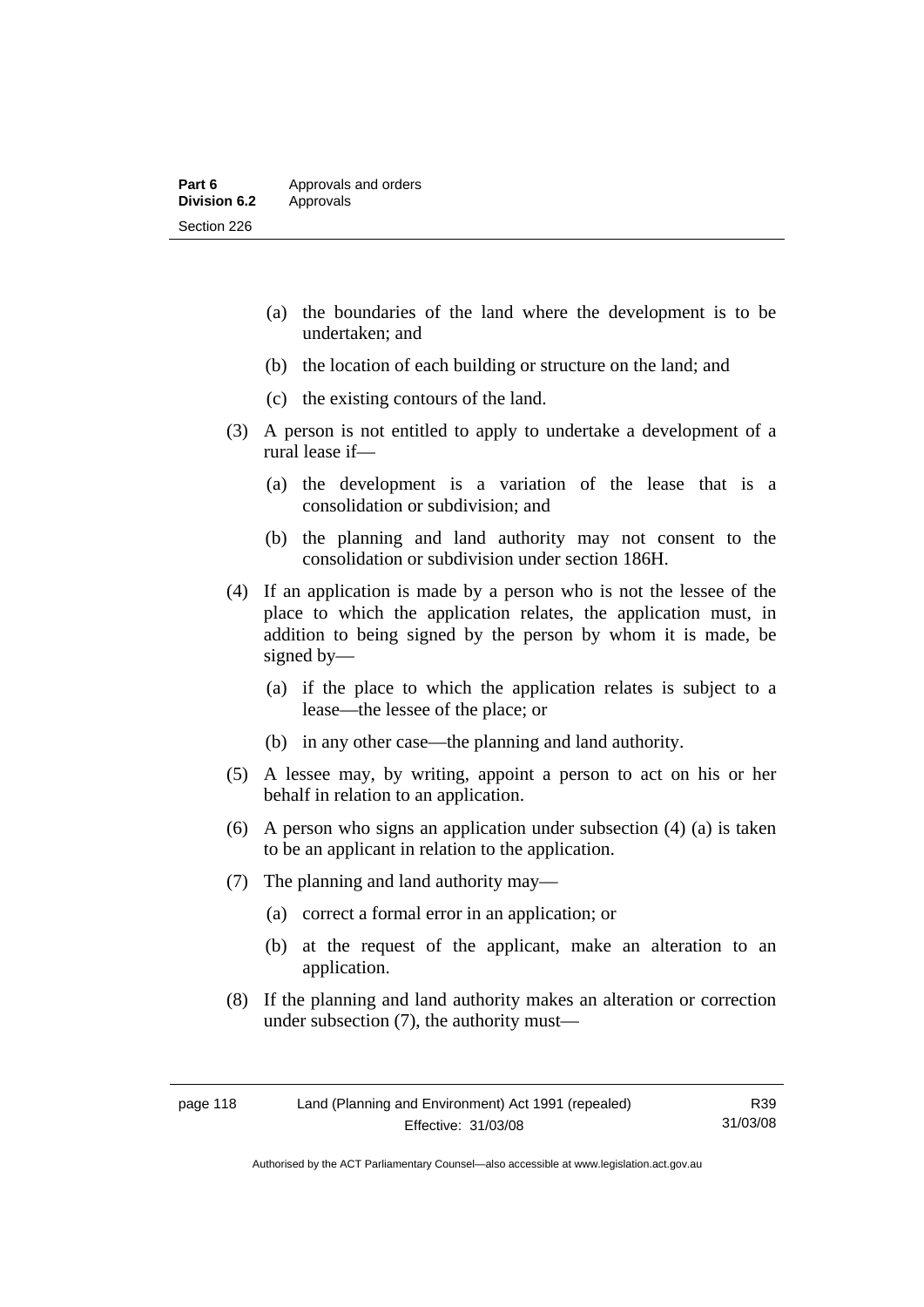- (a) advise the applicant, or if there is more than 1, each applicant, that the alteration or correction has been made; and
- (b) if notice has been given under section 229 of the making of the application—give notice in accordance with that section of the application as so altered or corrected.
- (9) An application may be made under this section in relation to a development that has been undertaken without approval.
- (10) The Minister may, in writing, exempt developments mentioned in subsection (2) from the application of the subsection.
- (11) An exemption is a disallowable instrument.

(12) In this section:

*accredited valuer* means a person who is—

- (a) registered, licensed or approved under the law of the Commonwealth or a State to carry out valuations of property; or
- (b) accredited as a certified practising valuer by the body known as the Australian Property Institute.

# **227 Register of applications, approvals, orders and lease and development conditions**

- (1) The planning and land authority must keep a register of—
	- (a) each alteration or correction to an application made under section 226 (7); and
	- (b) each application that has not been withdrawn, or that is not to be taken to have been withdrawn and in relation to which the period for making an application under section 275 or section 276 has not ended; and

*Note* A disallowable instrument must be notified, and presented to the Legislative Assembly, under the Legislation Act.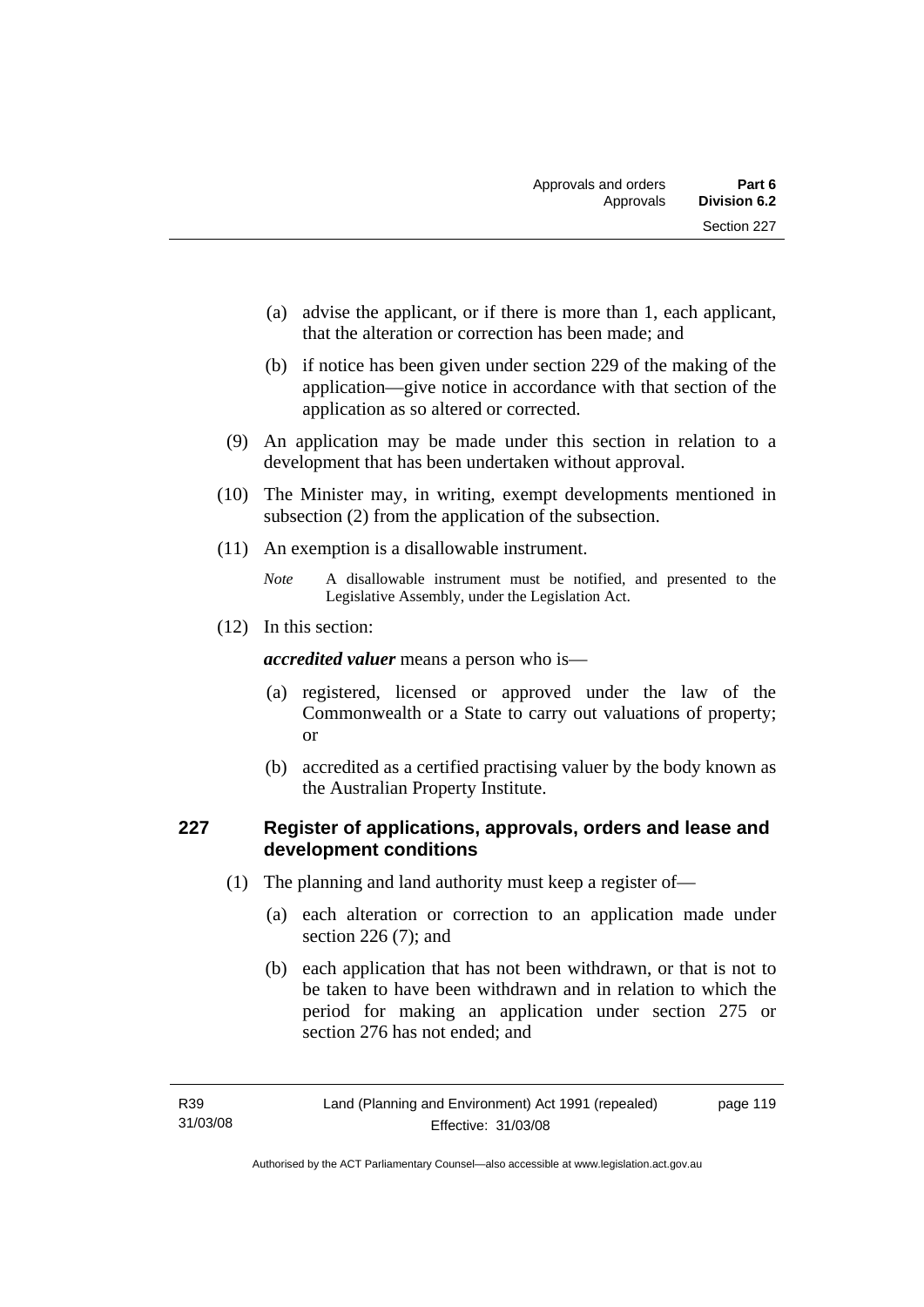- (c) each notice given to the heritage council under section 229 of a development application that relates to a place or object registered, or nominated for provisional registration, under the *Heritage Act 2004*; and
- (d) each advice given to the planning and land authority by the heritage council under the *Heritage Act 2004*, section 60 (Advice about effect of development on heritage significance); and
- (e) each notice of a development application given to the conservator under section 229 (4) (b); and
- (f) each advice given to the planning and land authority by the conservator under the *Tree Protection Act 2005*, section 82 (Advice about tree protection on land subject to development); and
- (g) each approval in relation to which the period for making an application under section 275 or section 276 has not ended; and
- (h) each approval, for the period for which it remains in force; and
- (i) each order, for the period for which it remains in effect; and
- (j) the lease and development conditions (if any) applicable to a lease granted after the commencement of this paragraph; and
- (k) any comments of the planning and land authority for the Minister's consideration of an application under section 229B (Minister may decide some applications); and
- (l) if an application has been reconsidered under subdivision 6.2.4—the date and details of the decision on reconsideration; and
- (m) details of any minor amendment made under section 247.
- (2) The planning and land authority may enter in the register details of lease and development conditions applicable to a lease granted before the commencement of subsection (1) (j).

| page 120 | Land (Planning and Environment) Act 1991 (repealed) | R39      |
|----------|-----------------------------------------------------|----------|
|          | Effective: 31/03/08                                 | 31/03/08 |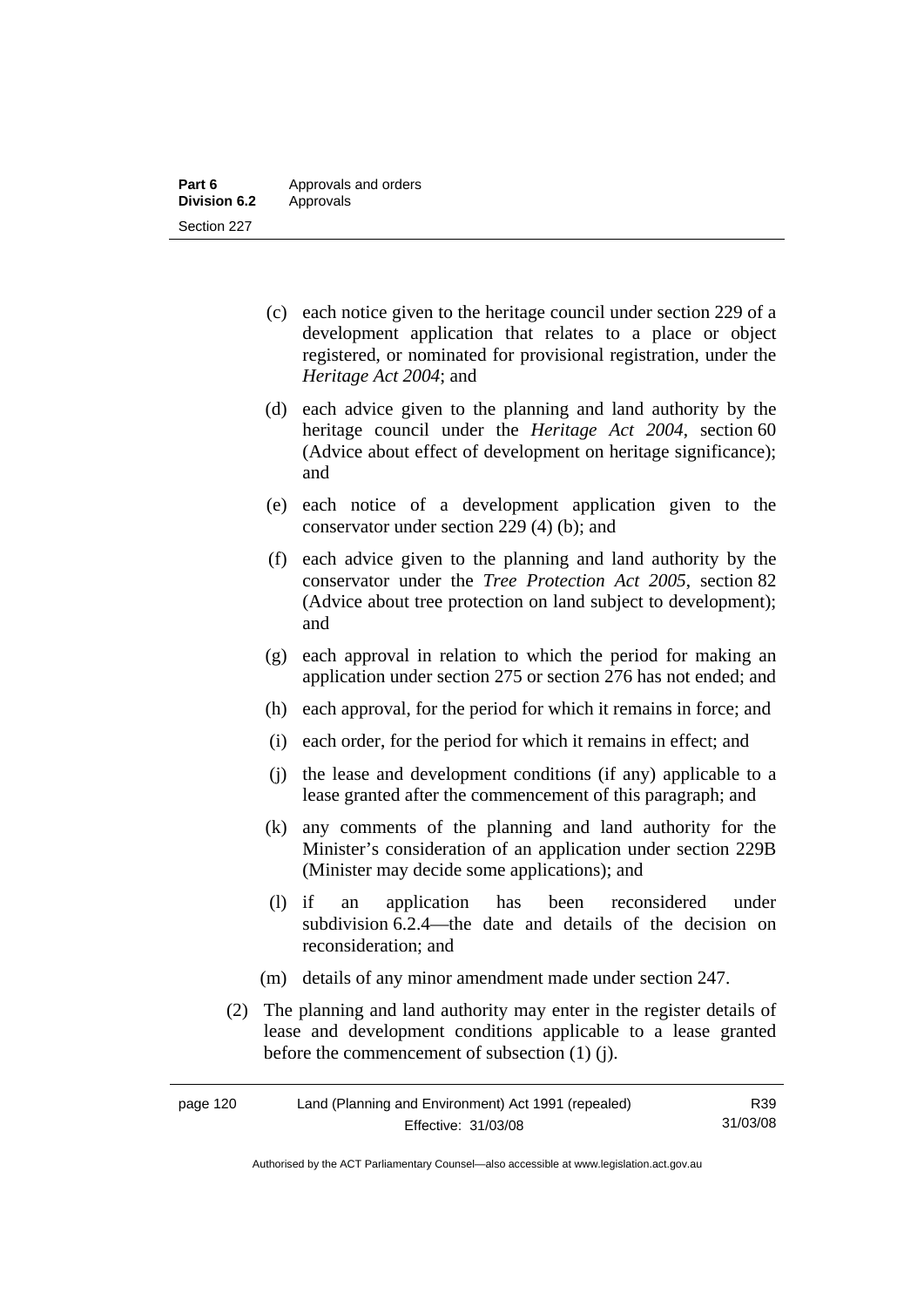- (3) A person may, during office hours—
	- (a) inspect the register; and
	- (b) make copies of, or take extracts from, the register or any part of a document relevant to an application.

*Note* A fee may be determined under s 287 for par (b).

(4) In this section:

*lease and development condition*, for a lease, means a condition, other than a condition contained in the lease, that—

- (a) was approved by the Territory when the lease was granted; and
- (b) regulates the development or use of the land that is subject to the lease.

# **228 Restrictions on inspection of applications**

- (1) An applicant for approval to undertake a development may apply in writing to the planning and land authority for a part of any copy of the application to be excluded from being made available to the public or for public inspection.
- (2) The planning and land authority may approve or refuse to approve an application under subsection (1).
- (3) The planning and land authority must approve an application if satisfied that—
	- (a) the part of the application for approval to undertake a development to which the application under subsection (1) relates contains information—
		- (i) about the personal or business affairs of a person; or
		- (ii) that has been given to the authority in confidence; or
		- (iii) the publication of which would disclose a trade secret; or

page 121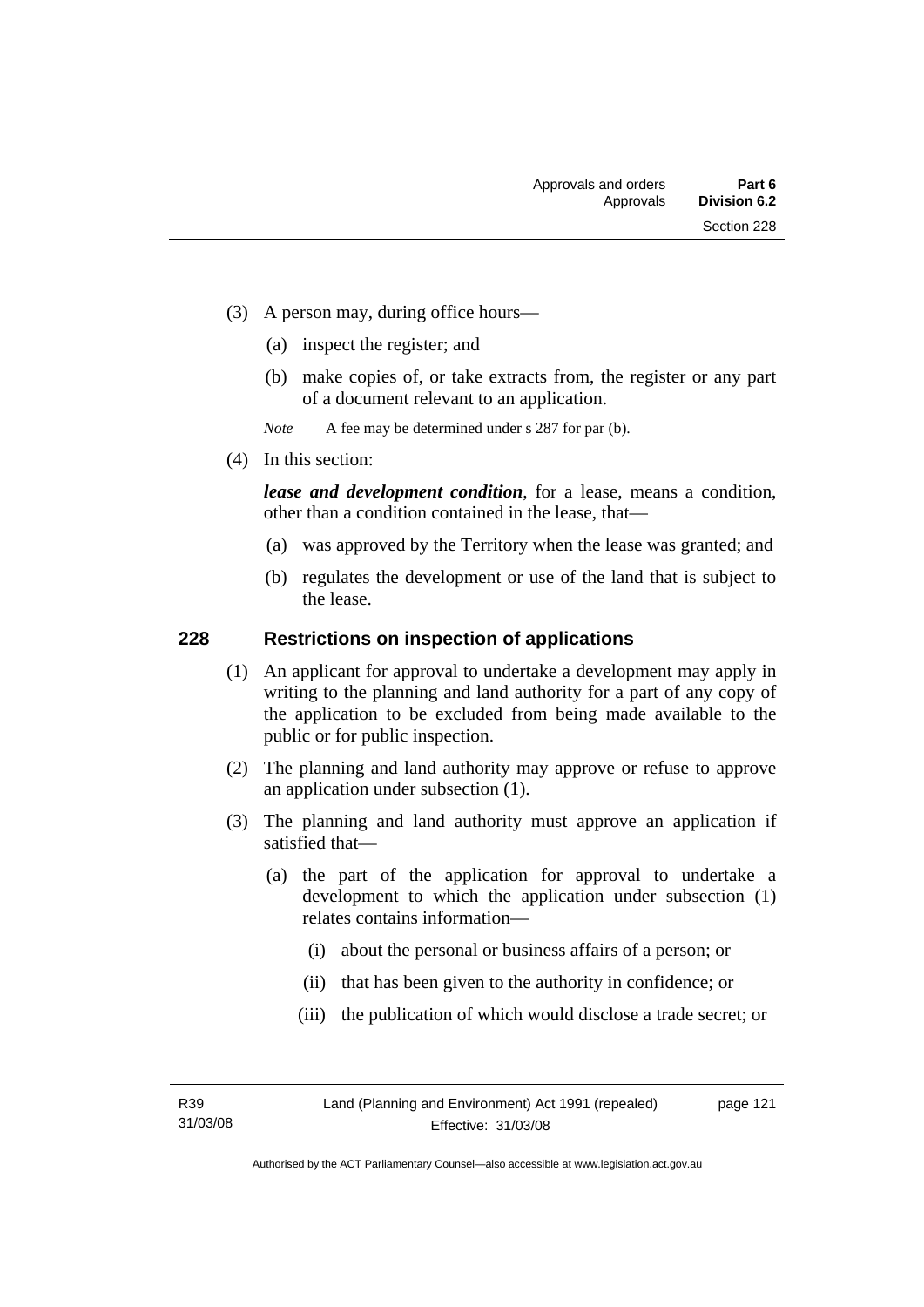- (iv) the disclosure of which is likely to affect the conduct of a person's lawful business affairs; and
- (b) it would not be in the public interest for the part to be published.
- (4) If a part of an application is excluded from the copies of that application made available to the public or for public inspection, each copy must include a statement to the effect that an unspecified part of the application has been excluded for the purpose of protecting the confidentiality of information included in that part.

# **229 Notice of application**

- (1) The planning and land authority must—
	- (a) if a place other than unleased land adjoining the place to which an application relates—
		- (i) is occupied—give notice by post of the making of the application to the lessee of the adjoining place at the address of the adjoining place; or
		- (ii) is unoccupied—give notice by post to the lessee of the adjoining place at the address of the lessee last-known to the authority; and
	- (b) publish notice of the making of each application in a daily newspaper.
- (2) Subsection (1) (a) does not apply—
	- (a) if, in the opinion of the planning and land authority, the number of places adjoining the place to which the application relates is such that it would be impractical to give notice by post to the lessee of each place; or
	- (b) in relation to a place adjoining the place to which the application relates that is leased by the applicant or a person for whom the applicant has been appointed to act as agent.

| page 122 | Land (Planning and Environment) Act 1991 (repealed) | R39      |
|----------|-----------------------------------------------------|----------|
|          | Effective: 31/03/08                                 | 31/03/08 |

Authorised by the ACT Parliamentary Counsel—also accessible at www.legislation.act.gov.au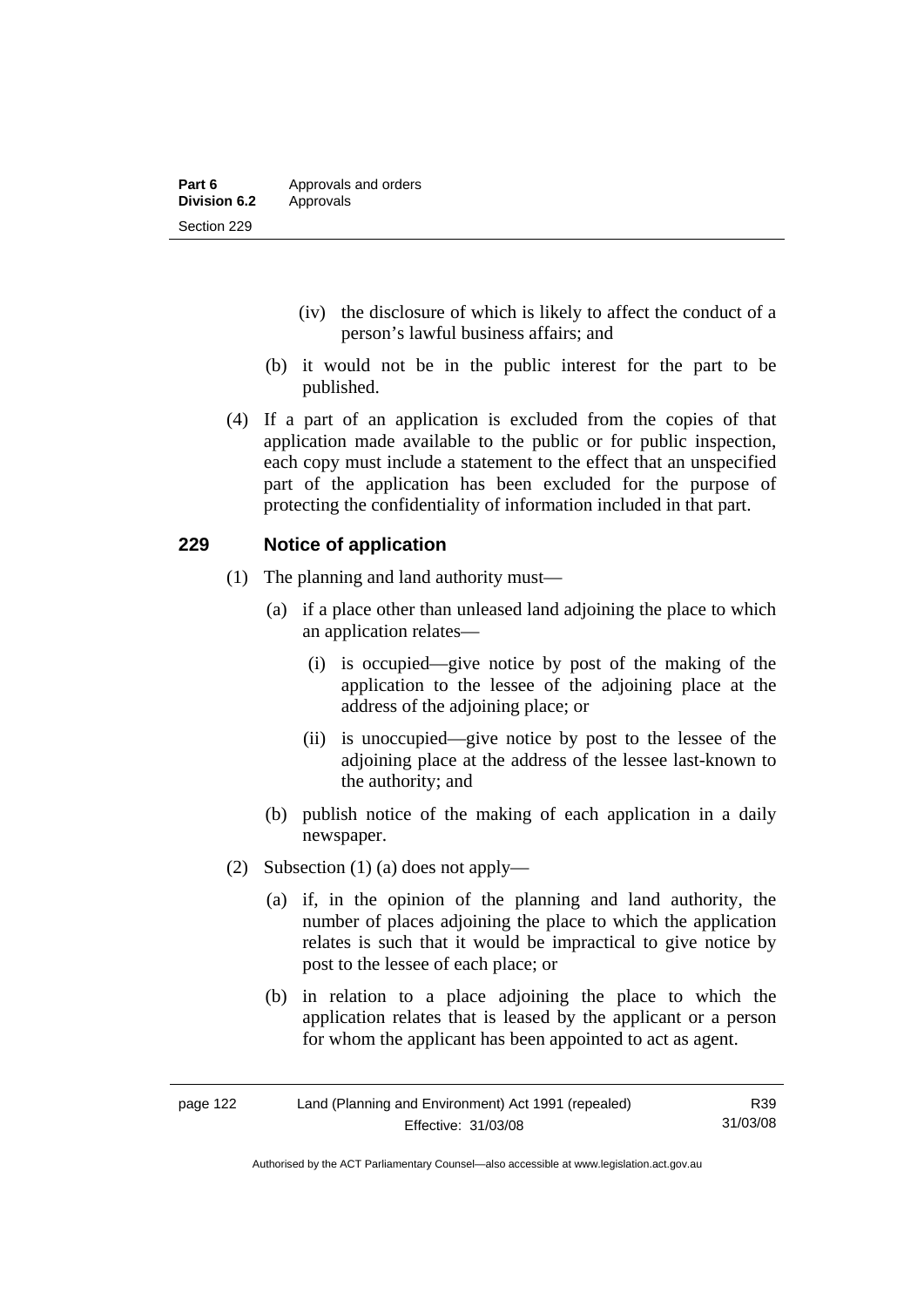(3) The planning and land authority must, if the application relates to a development that is or includes a variation of a lease, give written notice of the making of the application to each person having an estate or interest in the land subject to the lease to be varied (being an estate or interest that is registered under the *Land Titles Act 1925*).

*Note* For how documents may be given, see the Legislation Act, pt 19.5.

- (4) The planning and land authority
	- (a) must give the heritage council—
		- (i) notice of each application that relates to a place or object registered, or nominated for provisional registration, under the *Heritage Act 2004*; and
		- (ii) a copy of each application mentioned in subparagraph (i); and
		- (iii) a copy of each objection, or document containing comments about the development, received by the authority that relate to the effect of the development on the heritage significance of the place or object; and
	- (b) must give the conservator—
		- (i) a copy of each application that relates to land that includes all or part of—
			- (A) the protection zone for a protected tree; or
			- (B) a declared site; and
		- (ii) if a tree management plan approved under the *Tree Protection Act 2005*, part 4, a proposed tree management plan, or a proposed amendment of a tree management plan, is included with the application—a copy of the plan or proposed plan or amendment; and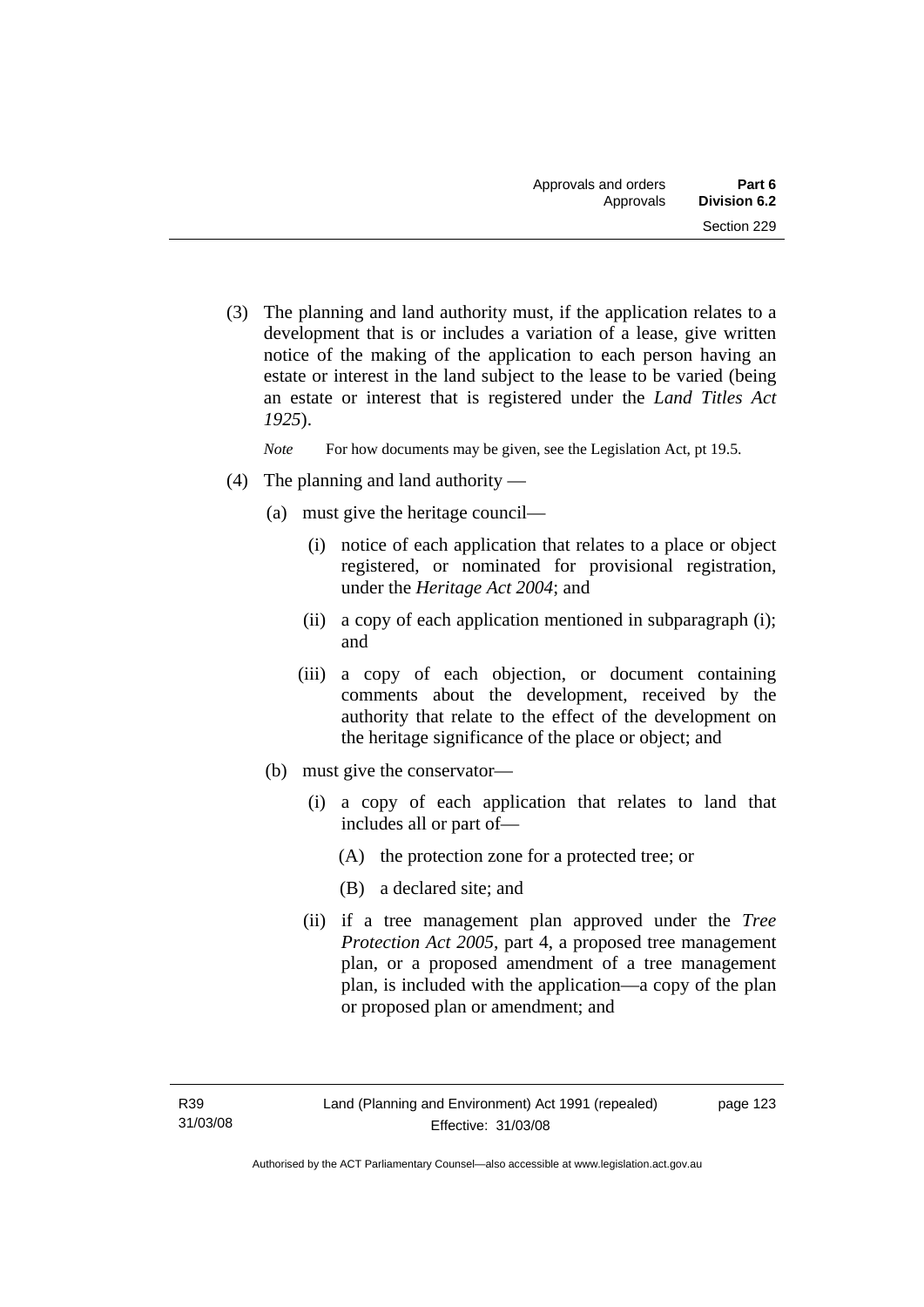- (iii) a statement that the application is referred to the conservator under this paragraph; and
- (c) must give to the conservator for comment a copy of each application that relates to public land; and
- (d) may give a copy of an application to any other entity for comment.
- (5) The planning and land authority must give the environment protection authority written notice of an application in relation to a development—
	- (a) listed in the *Environment Protection Act 1997*, schedule 1; or
	- (b) that has the potential to cause serious or material environmental harm within the meaning of that Act.
- (6) The planning and land authority must erect on the place to which an application relates a sign that specifies the development proposed to be undertaken in relation to that place.
- (7) A person must not, without lawful excuse, move, deface, damage, obscure or otherwise interfere with a sign erected under subsection (6).

Maximum penalty: 5 penalty units.

 (8) A person must not, without reasonable excuse, prevent or restrict access to a sign erected under subsection (6).

Maximum penalty: 5 penalty units.

- (9) The validity of an approval is not affected by a failure by the planning and land authority to comply with subsection (6).
- (10) A reference in subsection (1) to a *lessee* is a reference to the person registered as lessee in the register kept under the *Land Titles Act 1925* in relation to the place to which the application relates.

Authorised by the ACT Parliamentary Counsel—also accessible at www.legislation.act.gov.au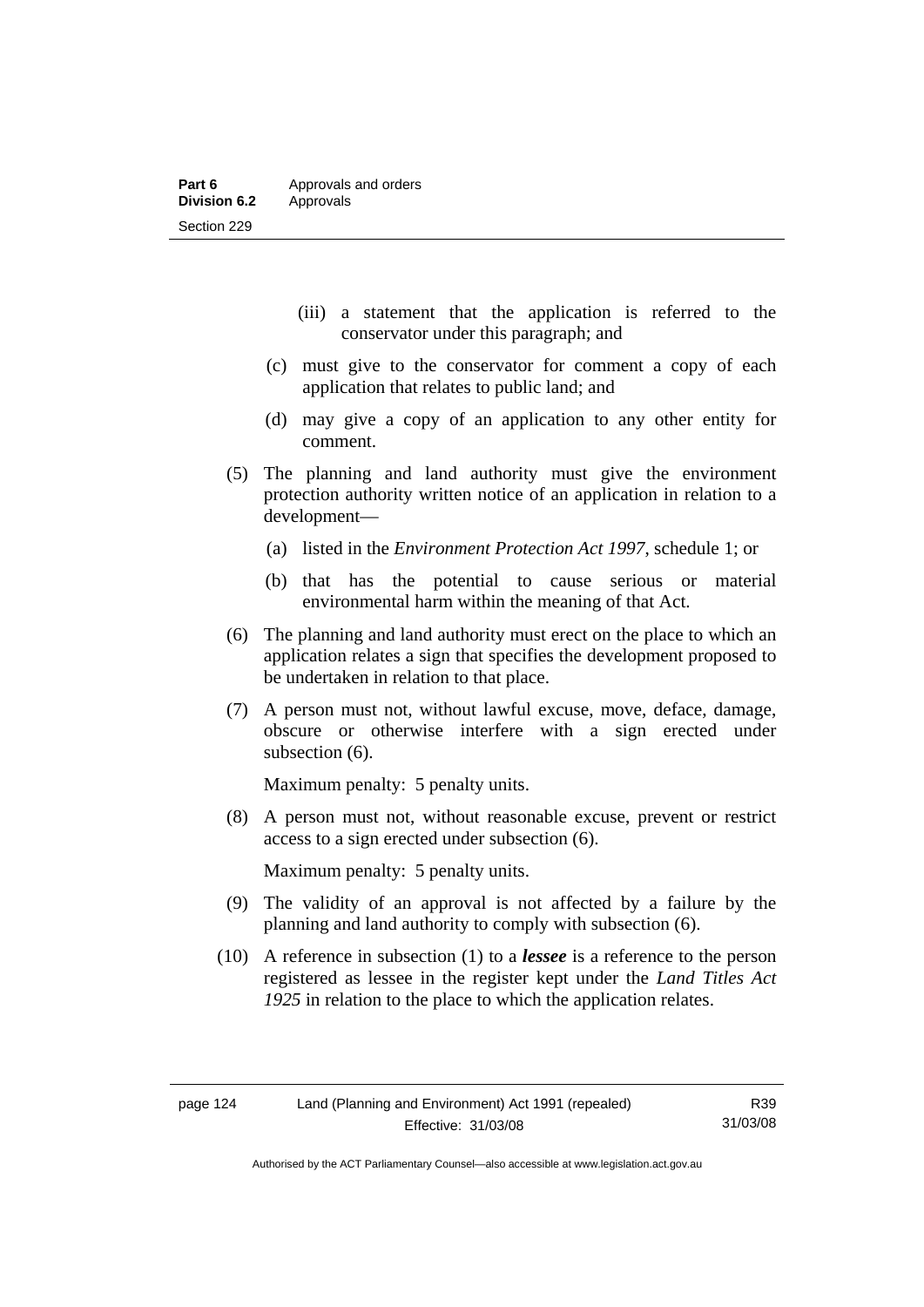# **229A Direction that applications be submitted to Minister**

- (1) The Minister may, in writing, direct the planning and land authority to refer to the Minister an application that has not been decided by the authority.
	- *Note* The *Planning and Land Act 2002*, s 10 provides that the planning and land authority must comply with directions given to it under a territory law.
- (2) If the application relates to a place or object registered, or nominated for provisional registration, under the *Heritage Act 2004*, the planning and land authority must give a copy of the direction to the heritage council.
- (3) The planning and land authority must give a copy of the direction to the conservator if the application relates to land that includes all or part of the tree protection zone for a protected tree or a declared site.
- (4) When complying with the direction, the planning and land authority must also give the Minister—
	- (a) the information and documents received by the authority in relation to the application, including—
		- (i) any advice under the *Heritage Act 2004*, section 60 (Advice about effect of development on heritage significance); and
		- (ii) any advice under the *Tree Protection Act 2005*, section 82 (Advice about tree protection on land subject to development); and
	- (b) any other relevant information and documents held by the authority.
- (5) If the Minister gives a direction under subsection (1) in relation to an application, the planning and land authority must take no further action that would lead to a decision by the authority on the application.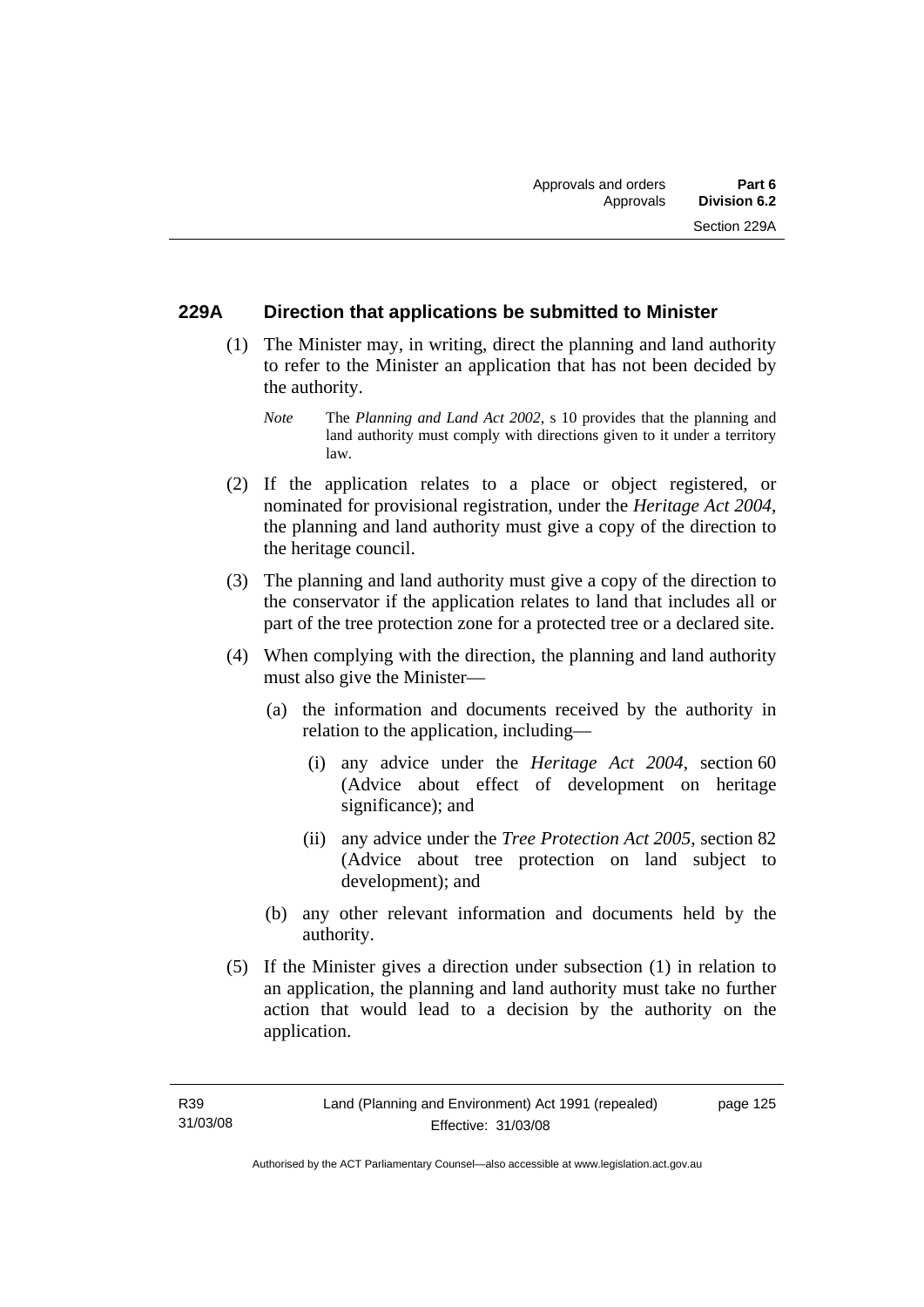# **229B Minister may decide some applications**

- (1) This section applies in relation to an application referred to the Minister under section 229A.
- (2) The Minister may decide to consider the application if, in the Minister's opinion—
	- (a) the application raises a major policy issue; or
	- (b) the application seeks approval for a development that may have a substantial effect on the achievement or development of objectives of the territory plan; or
	- (c) the approval or refusal of the application would provide a substantial public benefit.
- (3) If the Minister decides to consider an application, the Minister must tell the planning and land authority in writing about the decision.
- (4) An advice under subsection (3) is a notifiable instrument.

*Note* A notifiable instrument must be notified under the Legislation Act.

- (5) An advice under subsection (3) must be notified under the Legislation Act within 3 weeks after the day it is given.
- (6) If the Minister decides to consider an application, the Minister must—
	- (a) tell the applicant in writing about the decision and the grounds on which the decision was made; and
	- (b) if the application relates to a place or object registered, or nominated for provisional registration, under the *Heritage Act 2004*—ensure that the Minister has the advice of the heritage council under that Act, section 60 (Advice about effect of development on heritage significance); and
	- (c) for an application mentioned in section 229A (3)—ensure that the Minister has the advice of the conservator under the *Tree*

Authorised by the ACT Parliamentary Counsel—also accessible at www.legislation.act.gov.au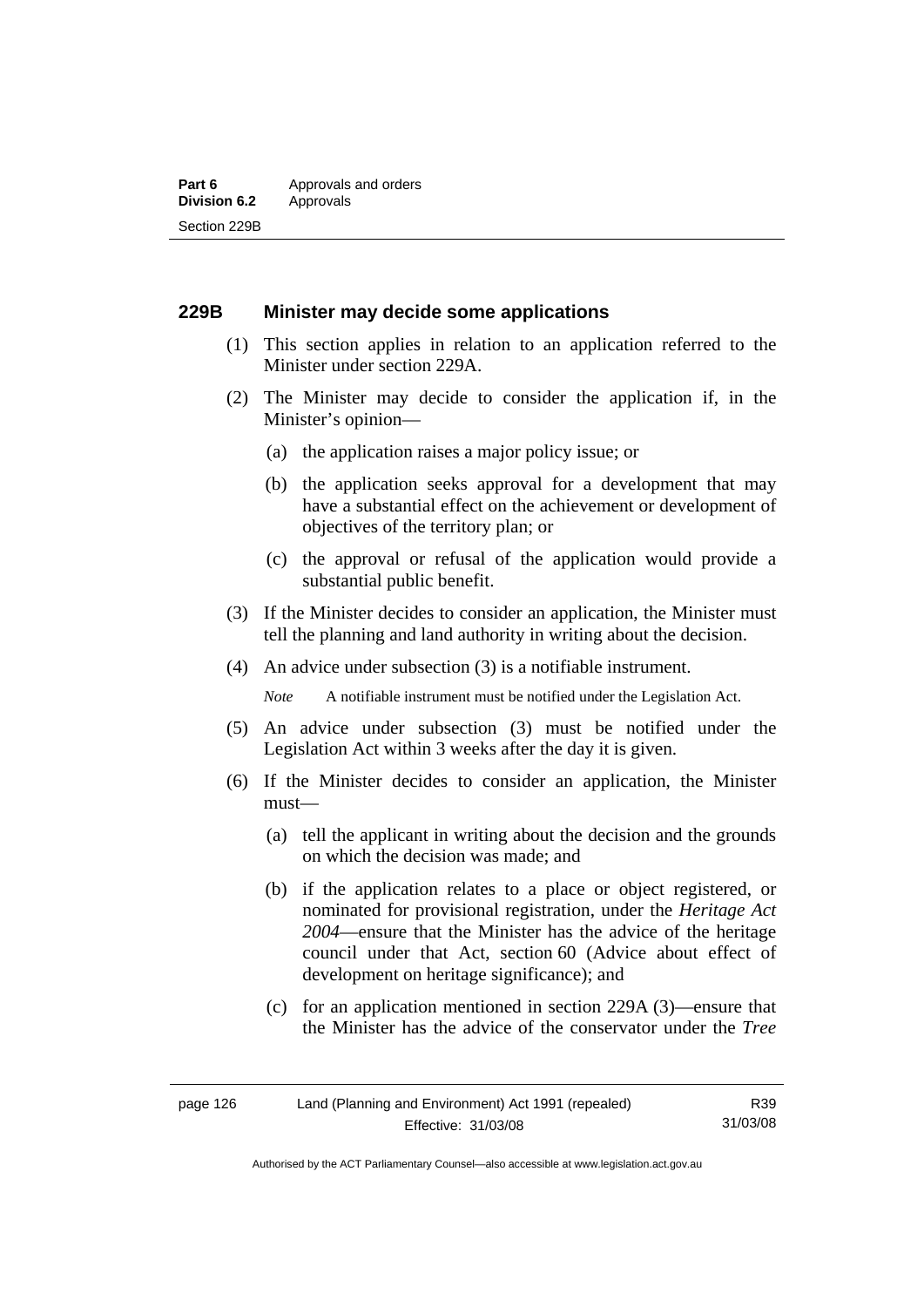*Protection Act 2005*, section 82 (Advice about tree protection on land subject to development); and

- (d) ensure that the Minister has the comments of the planning and land authority on the application; and
- (e) approve or refuse the application under section 230.
- (7) Within 3 sitting days after the day the Minister decides an application, the Minister must present to the Legislative Assembly a statement containing—
	- (a) a description of the development to which the application relates; and
	- (b) details of the land where the development is proposed to take place; and
	- (c) the applicant's name; and
	- (d) details of the Minister's decision; and
	- (e) the grounds for the decision.
- (8) If the Minister is satisfied that the Minister should not consider the application, the Minister must refer the application back to the planning and land authority for decision.

# **230 Approvals**

- (1) The relevant authority may approve or refuse to approve an application.
- (2) The relevant authority is taken to have refused to approve an application if the authority fails to make a decision in relation to the application before the end of the prescribed period.
- (3) However, the relevant authority may approve an application at any time until the earliest of the following dates:
	- (a) the date when the administrative appeals tribunal has finally dealt with an application under section 275 to review the

| R39      | Land (Planning and Environment) Act 1991 (repealed) | page 127 |
|----------|-----------------------------------------------------|----------|
| 31/03/08 | Effective: 31/03/08                                 |          |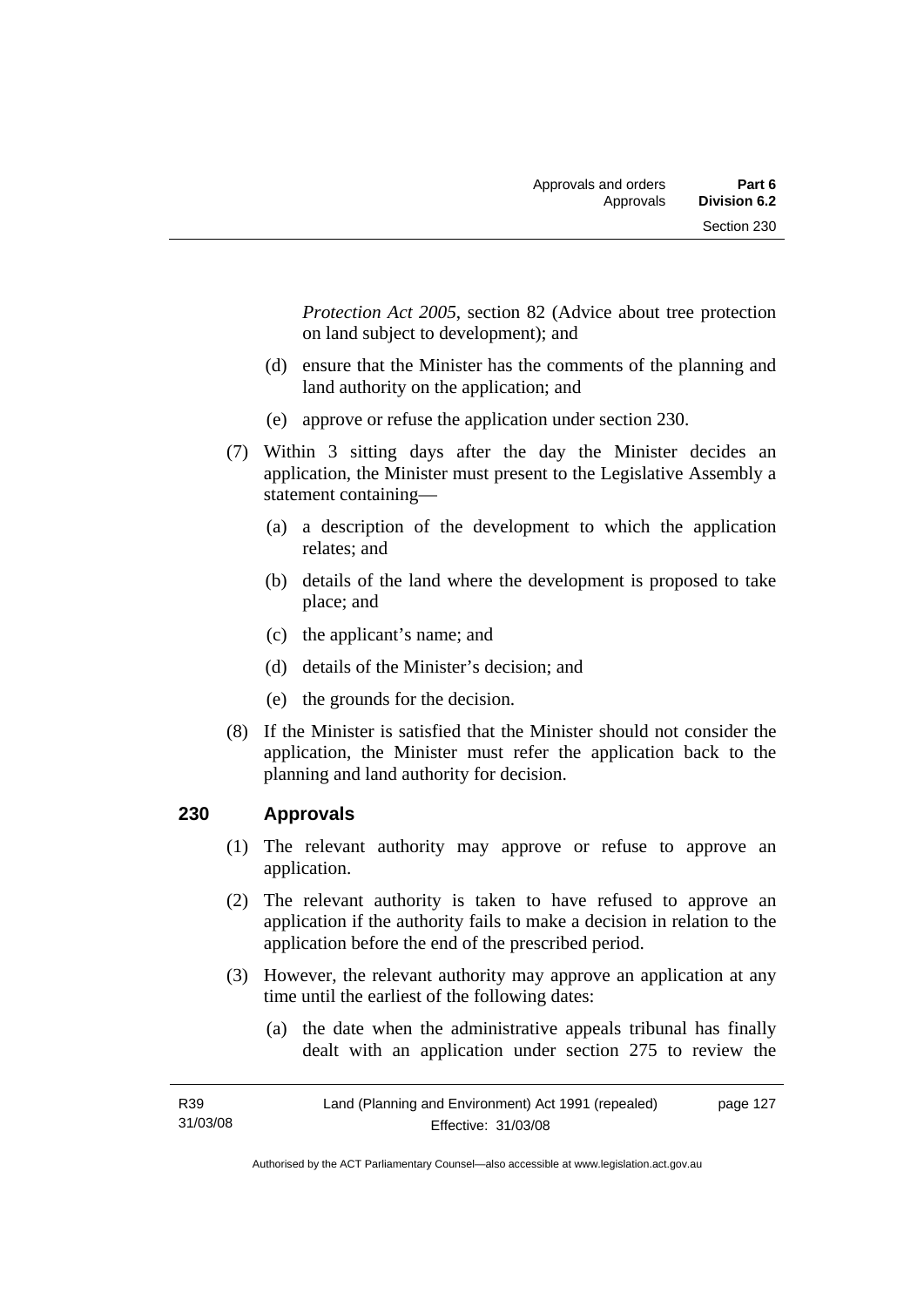relevant authority's deemed refusal under subsection (2) of this section;

- (b) 6 months after the date of the application, unless paragraph (c) applies;
- (c) if an assessment or a variation to the plan is required in relation to the application—12 months after the date of the application.
- (4) If the relevant authority approves an application to undertake a development that includes an activity that is not permitted by a lease of the land where the activity is to be carried out, the approval must not take effect in relation to that activity until the lease is varied to permit the activity.
- (5) Subsection (4) does not apply in relation to—
	- (a) an activity mentioned in section 222 (1), definition of *development*, paragraph (c); or
	- (b) an activity included in a development of a type prescribed for section 175 (3) (a); or
	- (c) an activity prescribed for section 175 (3) (b).

# **231 Matters to be considered by relevant authority**

- (1) In approving or refusing to approve an application, the relevant authority must consider the following:
	- (a) the comments of any entity to which the authority referred the application for comment;
	- (b) each objection or other submission received by the authority in relation to the application that has not been withdrawn;
	- (c) a preliminary assessment under division 4.2, or a report under section 128, in relation to the environmental impact of the proposed development;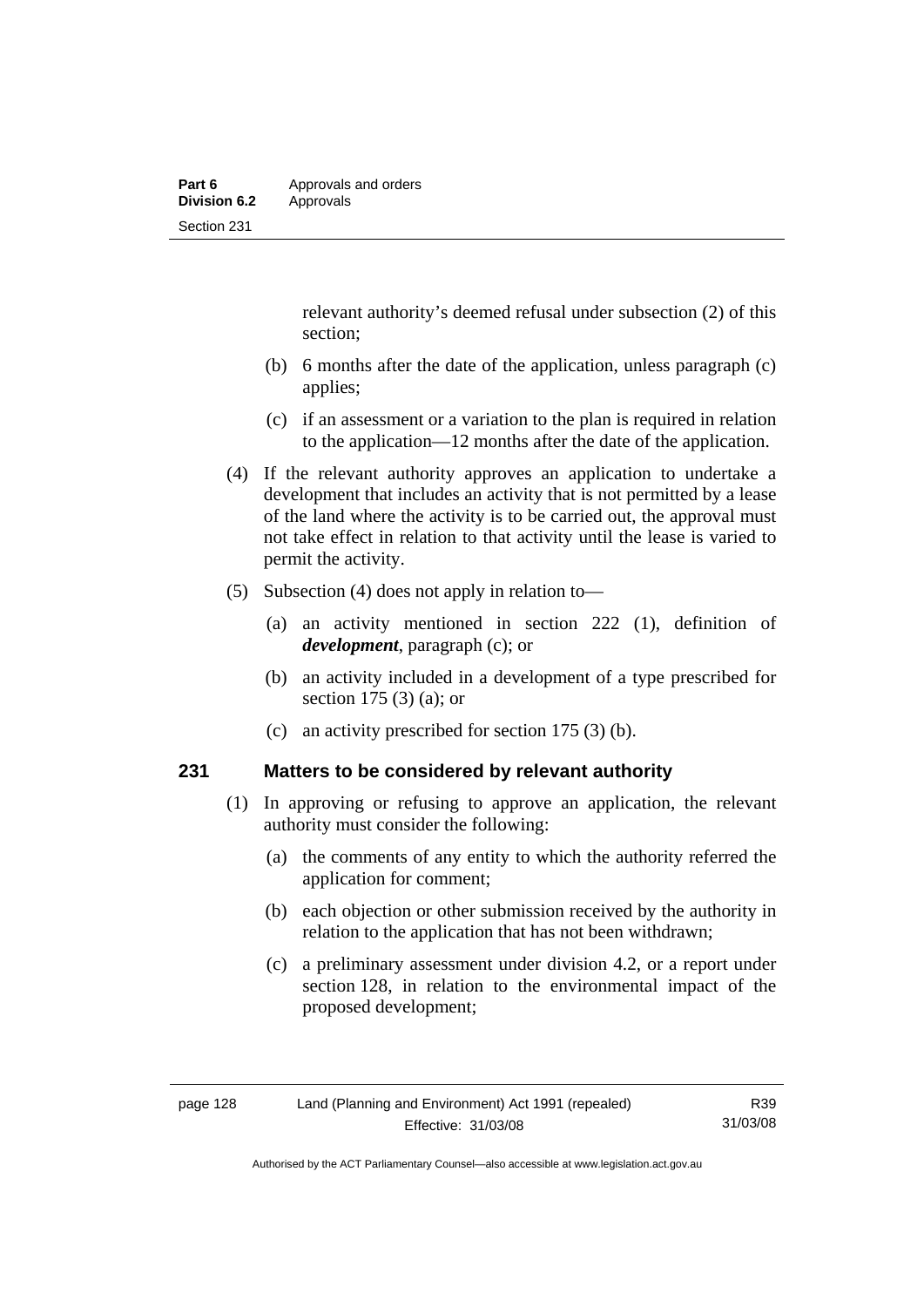- (d) any assessment made, or the report of any inquiry conducted, in relation to the proposed development;
- (e) any advice given to the authority by the heritage council under the *Heritage Act 2004*, section 60 (Advice about effect of development on heritage significance) within 15 working days after the day the council is given notice of the application by the authority;
- (f) any advice given to the authority by the conservator under the *Tree Protection Act 2005*, section 82 (Advice about tree protection on land subject to development) within 30 working days after the day the conservator is given notice of the application by the authority;
- (g) if the relevant authority is the Minister—the comments of the planning and land authority.
- (2) The relevant authority may make a decision under section 230 that is inconsistent with any heritage council advice under the *Heritage Act 2004*, section 60 only if satisfied that—
	- (a) the following have been considered—
		- (i) all applicable heritage guidelines;
		- (ii) all reasonable development options and design solutions;
		- (iii) any prudent and feasible alternative to the proposed development, or relevant aspects of it; and
	- (b) as far as practicable, the decision avoids or minimises any adverse impact on the heritage significance of the place; and
	- (c) on balance, the decision is consistent with the objects of the territory plan.
- (3) Also, if the proposed development would be affected by heritage guidelines relating to the heritage significance of an Aboriginal place or object registered, or nominated for provisional registration, under the *Heritage Act 2004*, the relevant authority must consult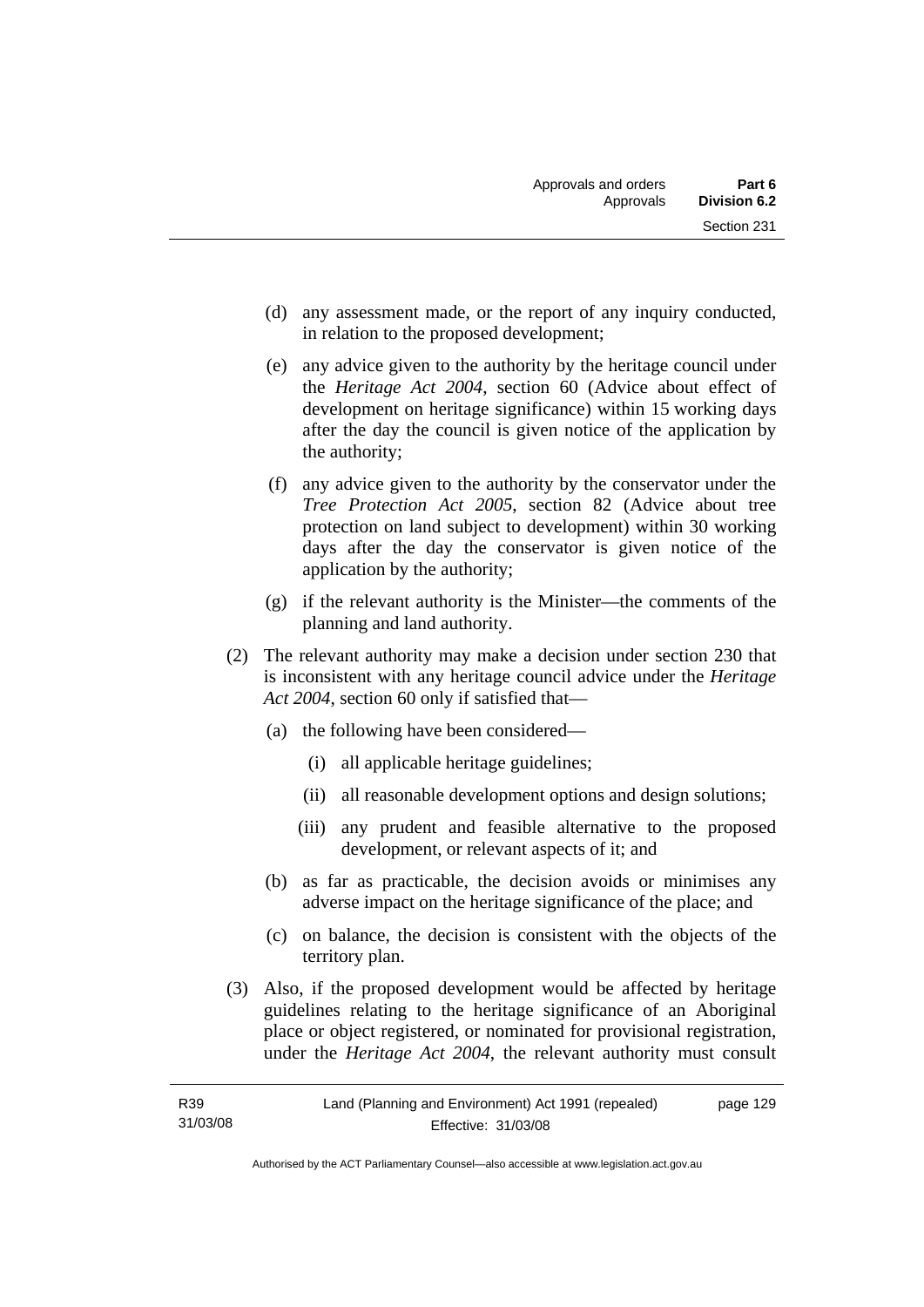each representative Aboriginal organisation and consider any further comments by the heritage council about the development.

- (4) The relevant authority must not make a decision under section 230 that is inconsistent with the advice of the conservator under the *Tree Protection Act 2005*, section 82 in relation to a registered tree or a declared site.
- (5) The relevant authority may make a decision under section 230 that is inconsistent with the advice of the conservator under the *Tree Protection Act 2005*, section 82 in relation to a regulated tree only if the authority is satisfied, having regard to the broader strategic objectives of the territory plan, that all reasonable development options and design solutions have been considered to avoid or minimise the need to damage the tree or undertake prohibited groundwork.
- (6) In making a decision under section 230 that relates to a regulated tree, the relevant authority may, under this section—
	- (a) if a tree management plan is already in force for the tree approve an amendment of, or replacement for, the tree management plan; or
	- (b) in any other case—approve a tree management plan for the tree.
- (7) A decision mentioned in subsection (5) must not be made by a person acting as delegate of the planning and land authority.
- (8) In this section:

*Aboriginal object*—see the *Heritage Act 2004*, section 9.

*Aboriginal place*—see the *Heritage Act 2004*, section 9.

*representative Aboriginal organisations*—see the *Heritage Act 2004*, section 14.

Authorised by the ACT Parliamentary Counsel—also accessible at www.legislation.act.gov.au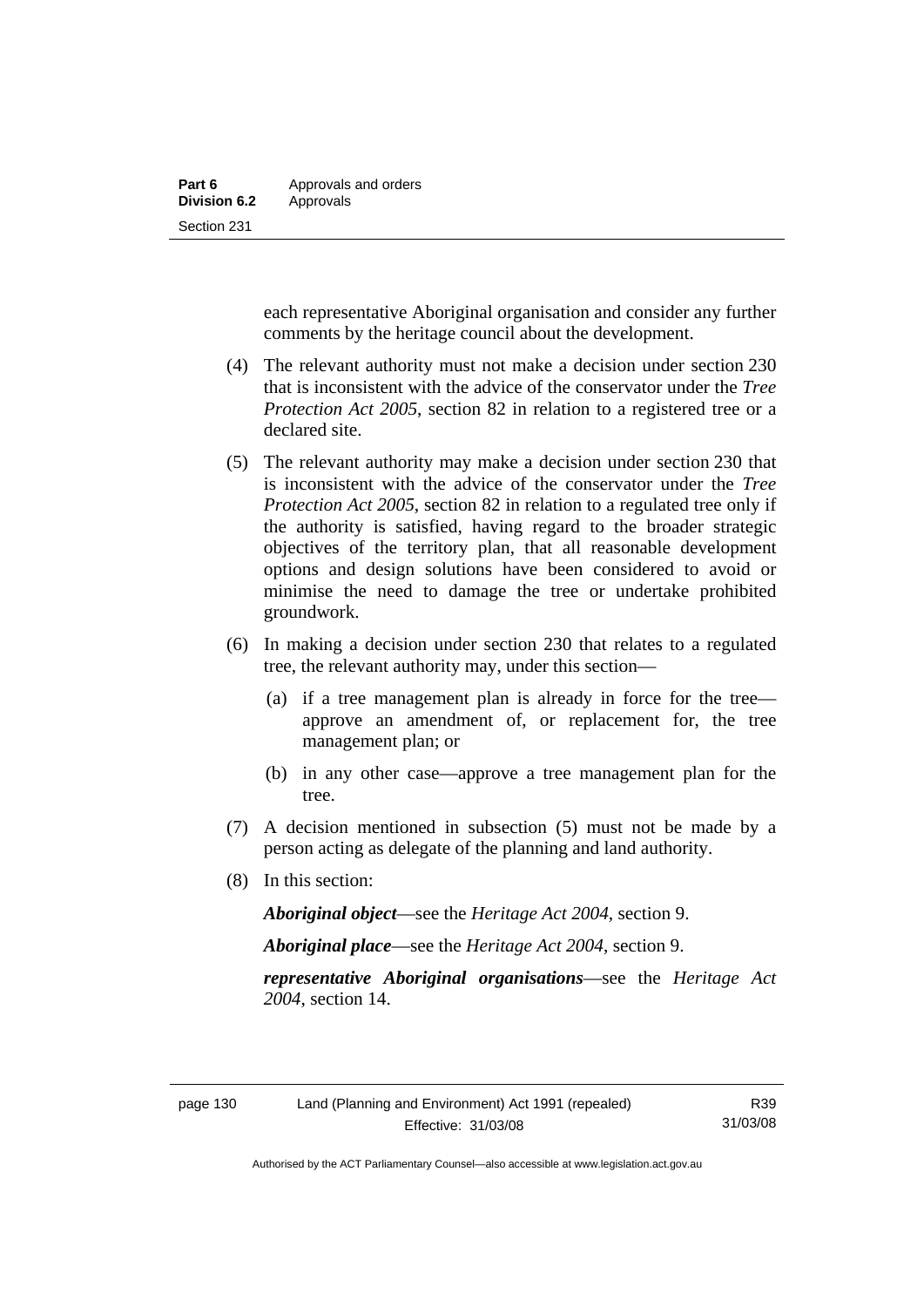### **232 Duty of applicants**

- (1) The planning and land authority may direct an applicant—
	- (a) to give the notice of the application that the authority would, apart from this section, be required to give; and
	- (b) to give notice to any other person.
- (2) The planning and land authority need not give notice of an application under section 229 (Notice of application) or another Act if the authority gives a direction under subsection (1).
- (3) If an applicant fails to comply with a direction under subsection (1), the application is to have been withdrawn.
- (4) The applicant must pay the cost of a notice given in accordance with a direction under subsection (1).
- (5) If the planning and land authority publishes a notice under section 229 (1) (b), the reasonable cost of the notice is a debt payable by the applicant to the Territory.
	- *Note* If a form is approved under s 287A for a notice under par (a) or (b), the form must be used.

### **233 More information**

- (1) The planning and land authority may, by written notice, require an applicant to give to the authority, within the period specified in the notice (of not less than 28 days), either orally or in writing, the further information relating to the application that is specified in the notice.
- (2) An applicant may, at any time before the end of the period specified in a notice under subsection (1), apply to the planning and land authority for an extension of the period within which the applicant is to give information.

page 131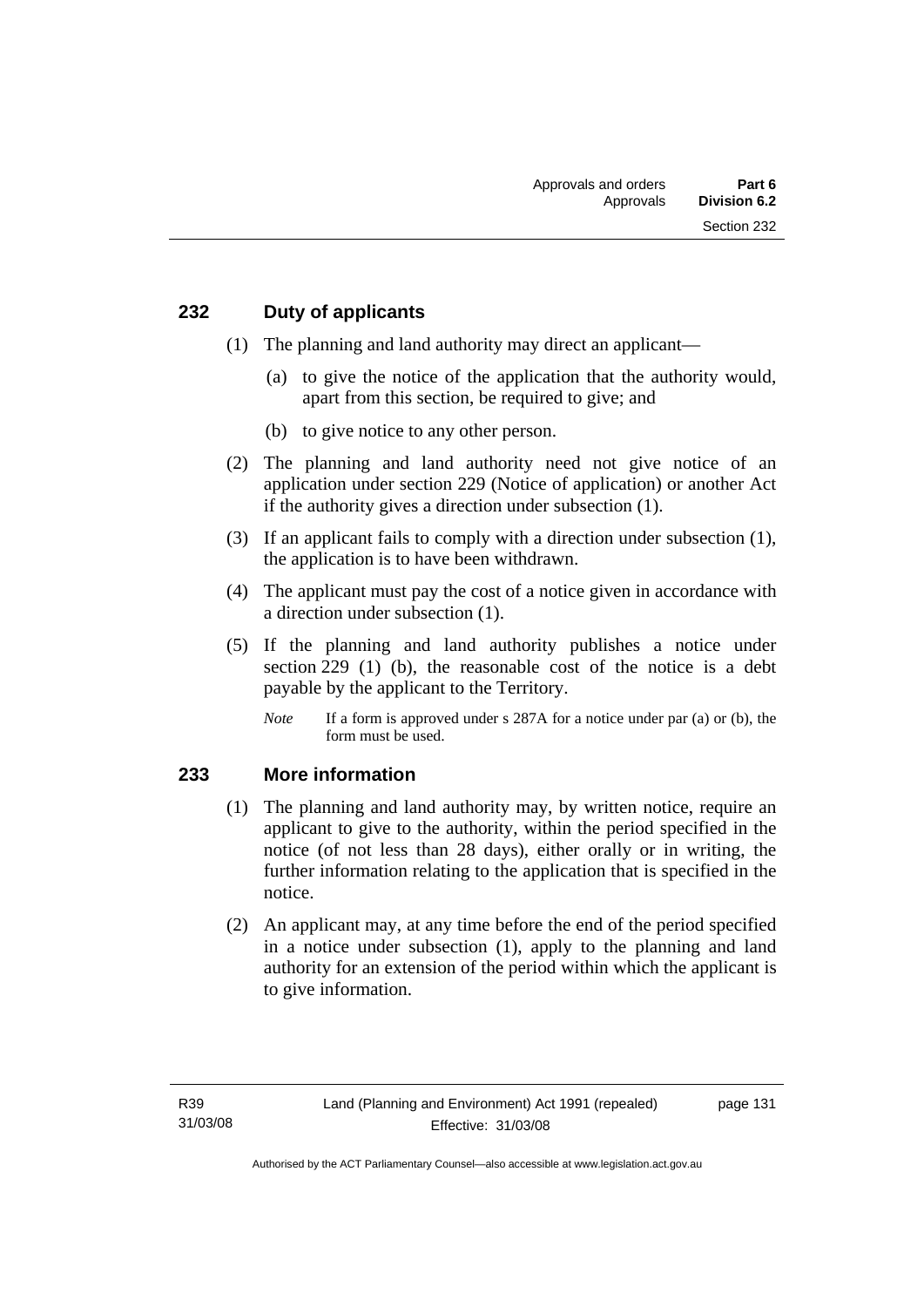(3) On receipt of an application under subsection (2), the planning and land authority may grant an extension of the period of not more than 6 months.

### **234 Effect of failure to give further information**

If a person fails to give information in accordance with a notice under section 233 (1), the planning and land authority must, for the purposes of enabling an application to be made to the administrative appeals tribunal under section 275, be taken to have made a decision refusing the application for approval to undertake the development.

### **236 Environmental assessments and inquiries**

The Minister may—

- (a) direct that an assessment be made; or
- (b) establish a panel to conduct an inquiry;

about any aspect of an application.

# **Subdivision 6.2.2 Objections**

### **237 Objections—general**

- (1) Any person who may be affected by the approval of an application may, within the prescribed period (or that period as extended under this section), object to the grant of the approval.
- (2) The planning and land authority may, by notice published in a daily newspaper, extend or further extend the period allowed under subsection (1) for the objection to the grant of an approval of an application.
- (3) The power under subsection (2) may be exercised after the end of the period to be extended.
- (4) An objection must be made to the planning and land authority in writing and must set out the grounds of the objection.

| Land (Planning and Environment) Act 1991 (repealed)<br>page 132 |                     | R39      |
|-----------------------------------------------------------------|---------------------|----------|
|                                                                 | Effective: 31/03/08 | 31/03/08 |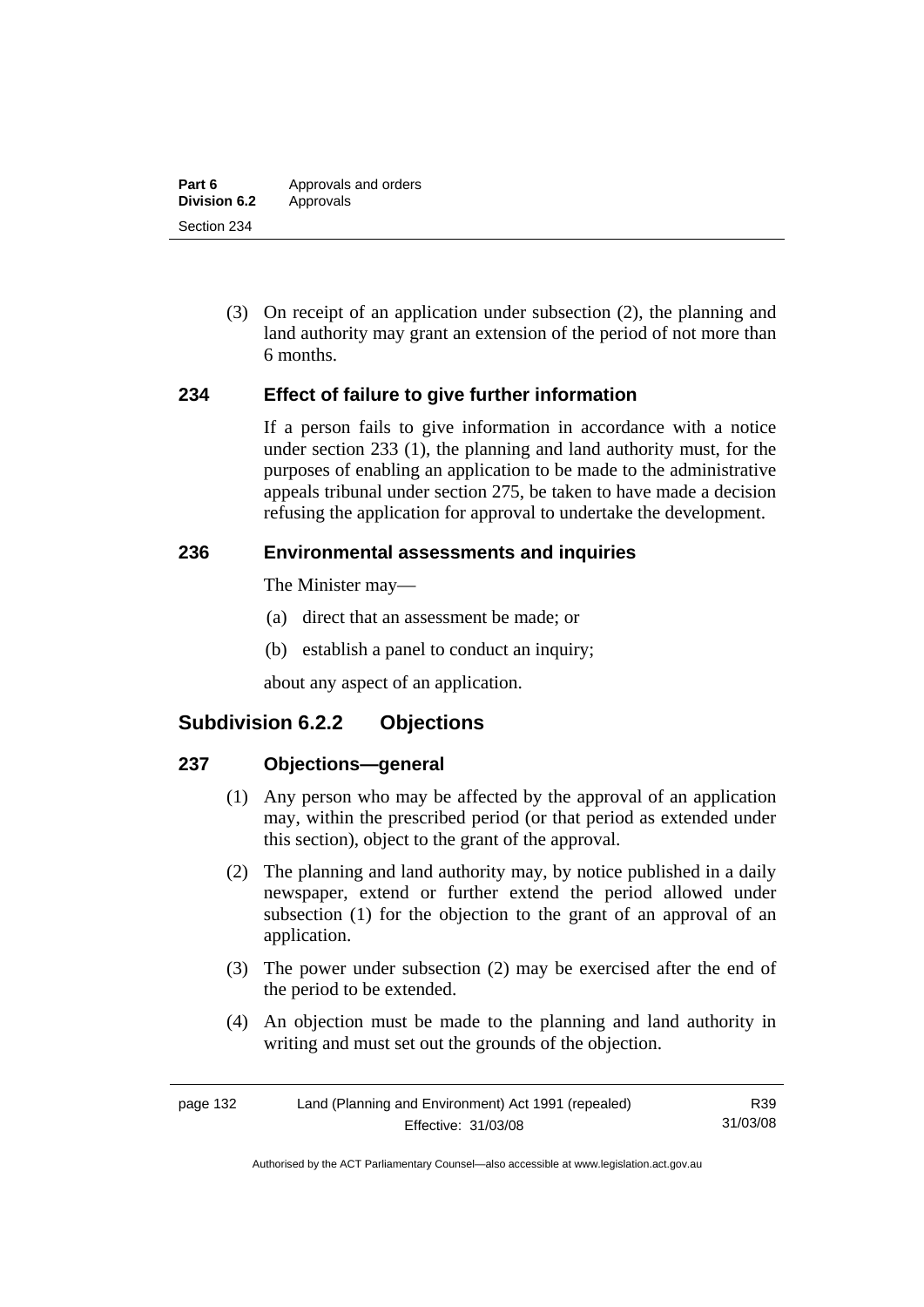- (5) The planning and land authority must give an applicant for approval to undertake a development a copy of each objection to the application, and any other submission received by the authority in relation to the application, that has not been withdrawn.
- (6) In this section:

*person* includes an unincorporated association.

### **238 Inspection of objections**

The planning and land authority must make a copy of each objection available for inspection by members of the public during office hours until the end of the period during which application may be made to the administrative appeals tribunal for a review of a decision in relation to the application.

### **239 Identity of objectors**

The planning and land authority may, on request by a person making an objection, exclude the identity of the objector from being made available under section 237 (5) or section 238 if, in the authority's opinion, based on reasonable grounds, it would not be in the public interest for that identity to be published.

# **Subdivision 6.2.3 Approvals**

### **242 Approvals—notices to applicants and registrar-general**

- (1) If an application is approved, the planning and land authority must give written notice—
	- (a) to the applicant; and
	- (b) if the application approved relates to a variation of a lease—to the registrar-general for notification under the *Land Titles Act 1925*.
	- *Note* An application may be approved under s 246A on reconsideration of an original refusal (see s 222 (1), def *approval*).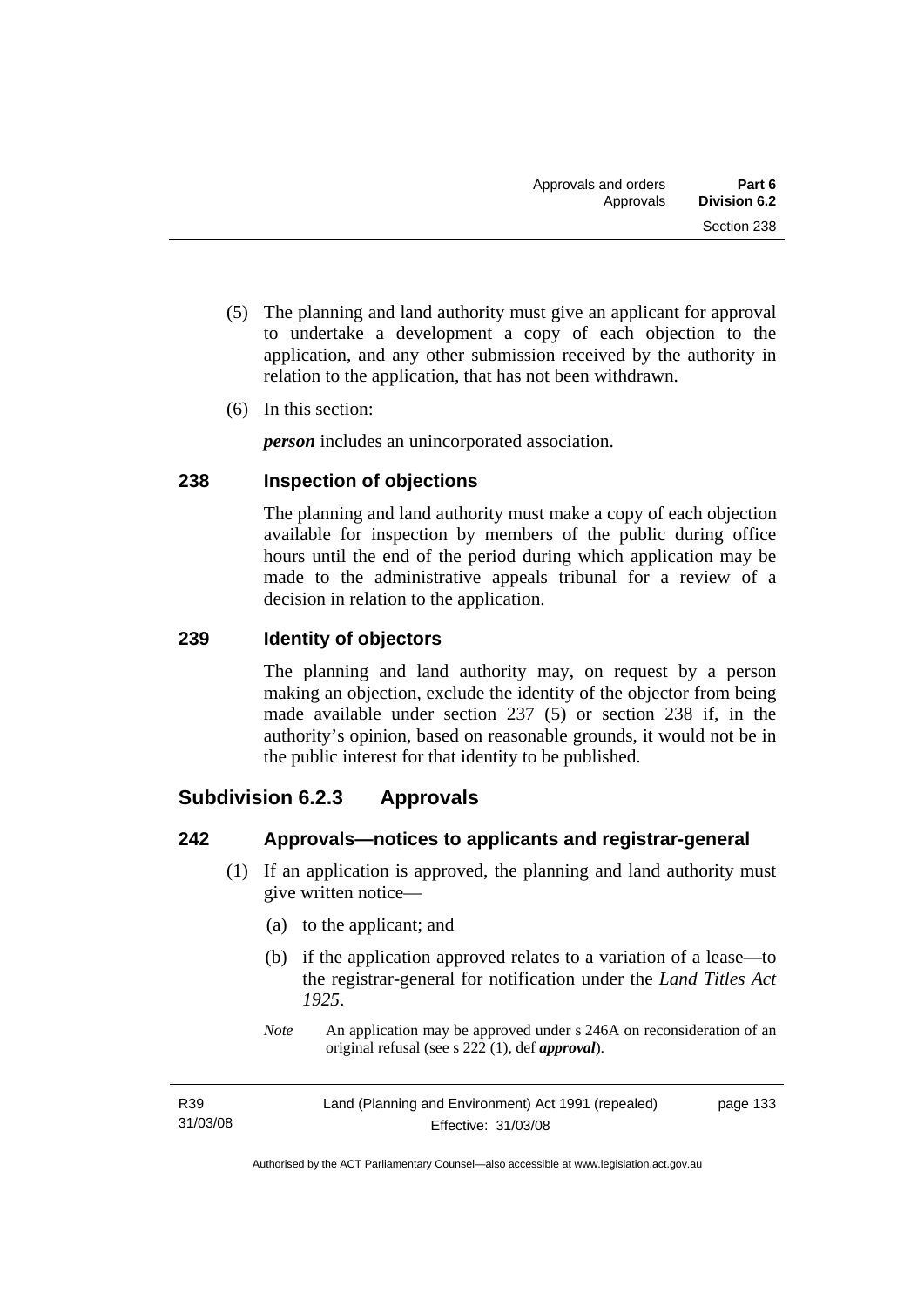| Part 6              | Approvals and orders |  |
|---------------------|----------------------|--|
| <b>Division 6.2</b> | Approvals            |  |
| Section 243         |                      |  |

(2) A notice to an applicant must state the date the approval takes effect.

*Note* For date of effect of an approval, see s 249.

### **243 Notification of approval or refusal of application**

- (1) If an application is approved, the planning and land authority must give each person who objected under section 237 (1) written notice of the approval.
	- *Note* An application may be approved under s 246A on reconsideration of an original refusal (see s 222 (1), def *approval*).
- (2) Subsection (1) does not apply to an approval for which the planning and land authority has issued a certificate that an environmental impact statement made, or an inquiry conducted, under part 4 has substantially dealt with the matters forming the basis of the decision to approve the application.
- (3) A notice under subsection (1) must—
	- (a) contain—
		- (i) a description of the place to which the decision relates; and
		- (ii) a brief description of the development the subject of the decision; and
	- (b) set out the decision and the reasons for the decision; and
	- (c) specify—
		- (i) the place where, and times when, a copy of the application and the decision may be inspected; and
		- (ii) how application may be made to the administrative appeals tribunal for a review of the decision.
- (4) If an application is refused, the planning and land authority must give written notice of the refusal to the applicant and each person who objected under section 237 (1).

| Land (Planning and Environment) Act 1991 (repealed)<br>page 134 |                     | R39      |
|-----------------------------------------------------------------|---------------------|----------|
|                                                                 | Effective: 31/03/08 | 31/03/08 |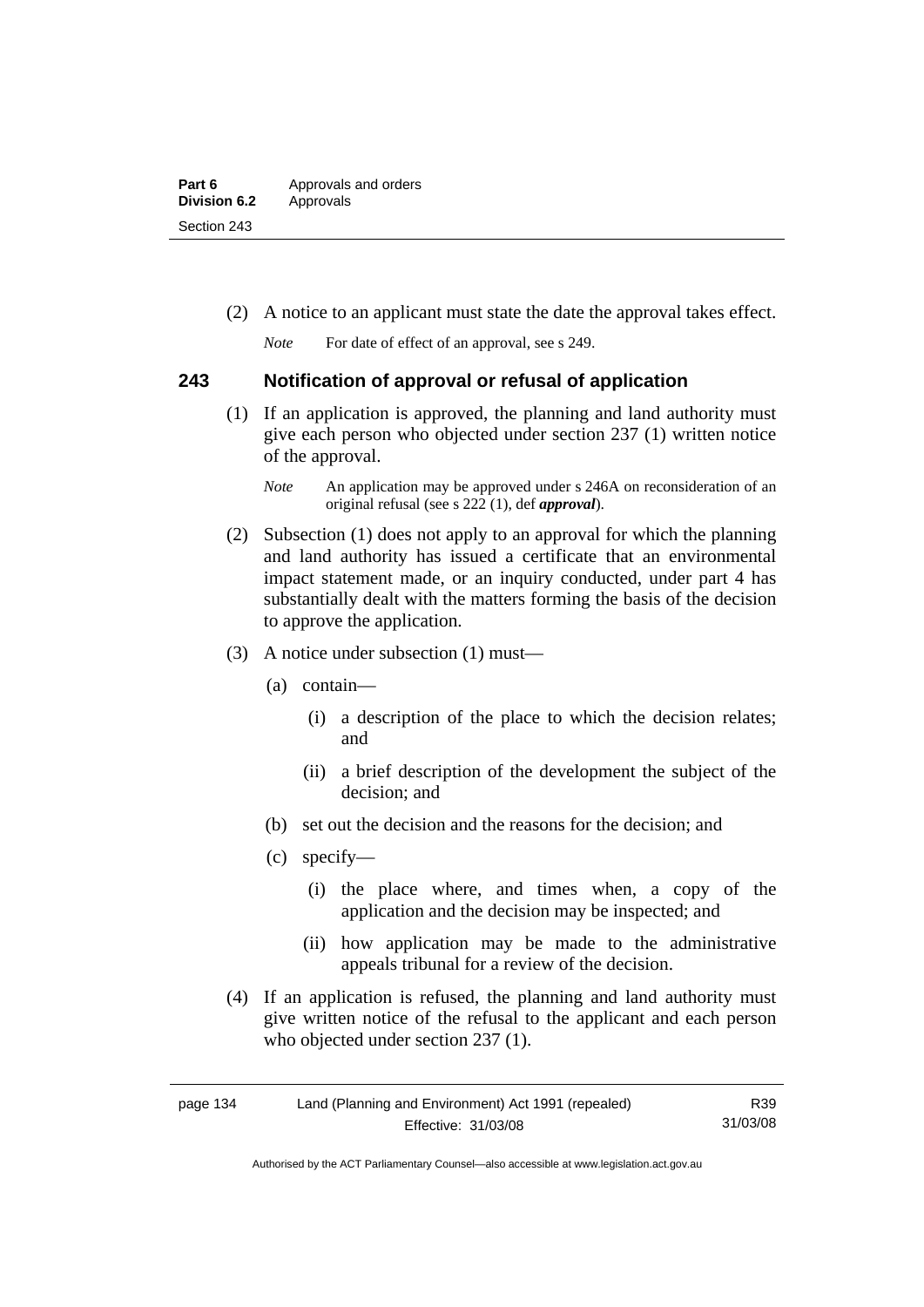(5) In this section:

*refused*, for an application, includes confirming a decision to refuse an application on reconsideration of the decision under subdivision 6.2.4.

- (6) A notice under subsection (4) must set out the reasons for the decision.
- (7) A notice under subsection (1) or (4) must comply with the requirements of the code of practice in force under the *Administrative Appeals Tribunal Act 1989*, section 25B (1).

### **244 Notification if more than 1 objector**

If a number of people make 1 objection, the planning and land authority is taken to have complied with section 243 (1) or (3) if the authority gives notice—

- (a) if the name and address of 1 of those people have been given as the person to whom notice of the decision is to be given—to that person; or
- (b) if no name and address has so been given—to 1 of the people who made that objection.

### **244A Notice of decision to heritage council**

If an application relates to a place registered, or nominated for provisional registration, under the *Heritage Act 2004*, the planning and land authority must give the heritage council—

- (a) written notice of the decision to approve or refuse the application; and
- (b) a copy of the decision.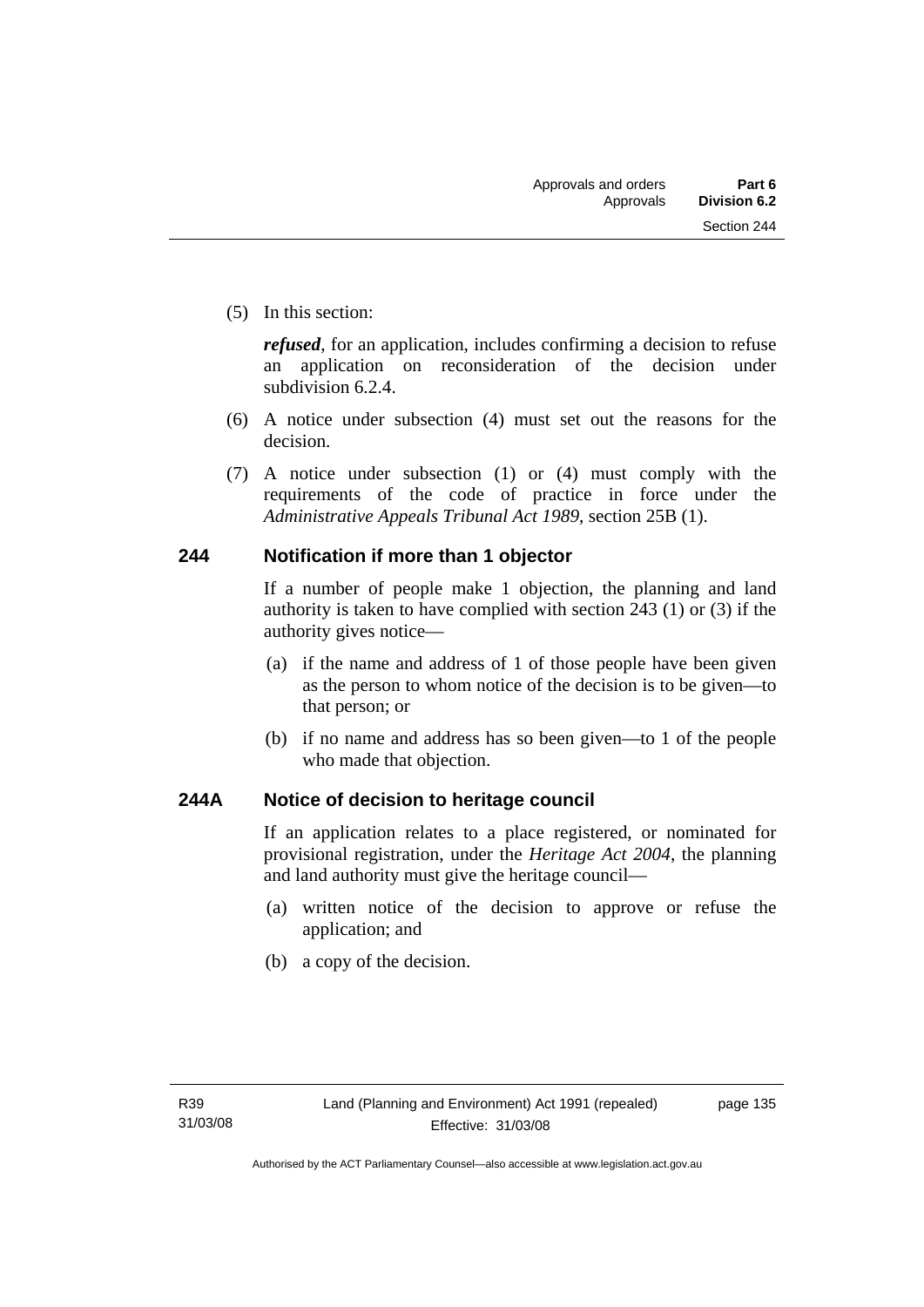### **244B Notice of decision to conservator**

If an application relates to land that includes all or part of the protection zone for a protected tree, or all or part of a declared site, the planning and land authority must give the conservator—

- (a) written notice of the decision to approve or refuse the application; and
- (b) a copy of the decision.

### **245 Conditional approvals**

- (1) An approval may be conditional.
- (2) The relevant authority—
	- (a) must include in an approval any condition that is required to be included by the plan; and
	- (b) must not include in an approval a condition inconsistent with a condition included under paragraph (a).
- (3) Without limiting subsection (1), the conditions subject to which an approval may be given may include a condition—
	- (a) that a development is to be carried out to the satisfaction of a specified entity; or
	- (b) requiring a development to be carried out in stages within the periods specified in or under the approval; or
	- (c) specifying a period in which a development or any stage of a development is to be carried out; or
	- (d) that an approval does not take effect unless a specified approval is revoked, amended or given; or
	- (e) in relation to an approval to carry out a development for a specified period—

R39 31/03/08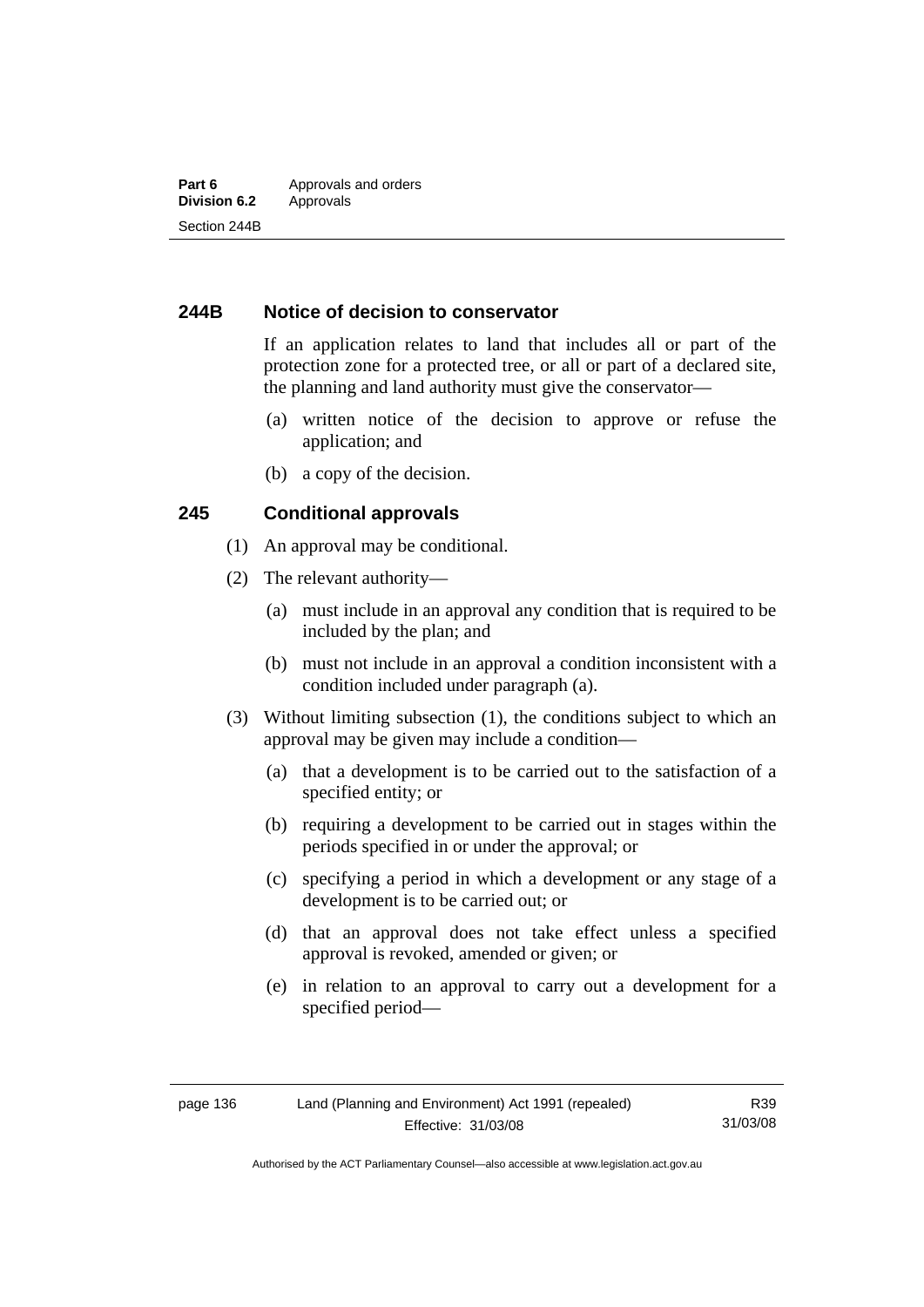- (i) that building works or other works carried out in or on a place the subject of the approval are to be removed at the end of that period; or
- (ii) that the place is to be restored to a specified state at the end of that period; or
- (f) that a bond be entered into securing performance against the conditions of an approval; or
- (g) if the approval is in relation to a place registered, or nominated for provisional registration, under the *Heritage Act 2004*—that the applicant enter into a heritage agreement under that Act for the conservation of the heritage significance of the place; or
- (h) that a development be carried out to a specified standard; or
- (i) that specified works, services or facilities that the relevant authority considers reasonable in the circumstances—
	- (i) be provided by the applicant on or to a place the subject of the approval, or on or to another place; or
	- (ii) be paid for in whole or in part by the applicant; or
	- (iii) be provided on or to a place the subject of the approval by agreement between the applicant and the Minister responsible for the provision of the works, services or facilities; or
- (j) that plans, drawings or other documents be prepared by the applicant and lodged with the planning and land authority for approval before the development or a specified part of it is begun; or
- (k) requiring changes to be made to any plan, drawing or other document forming part of the application for approval; or
- (l) that the applicant give to the planning and land authority a further assessment by a valuer that complies with section  $226(1)$  (b).

| R39      | Land (Planning and Environment) Act 1991 (repealed) | page 137 |
|----------|-----------------------------------------------------|----------|
| 31/03/08 | Effective: 31/03/08                                 |          |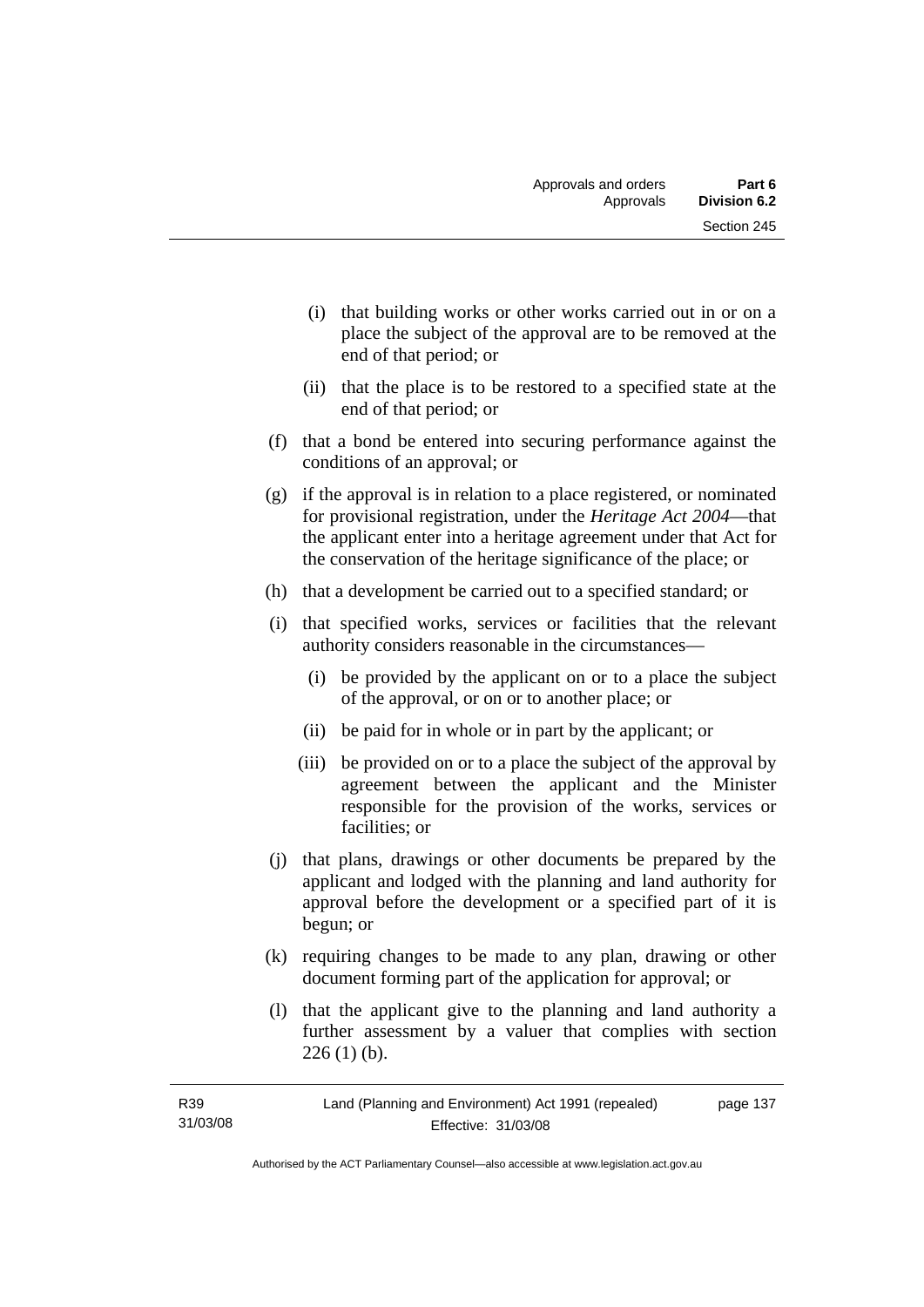(4) The planning and land authority may approve an amendment to a plan, drawing or other document approved under subsection (3) (j) if the amendment is not inconsistent with section 230 (4) or an approval under subsection (3) (j).

# **Subdivision 6.2.4 Reconsideration of applications for approval**

# **245A Definitions for sdiv 6.2.4**

In this subdivision:

*new application*—see section 246 (2).

*original application*—see section 246 (1) (a).

*original decision*—see section 246 (1) (a).

# **246 Applications for reconsideration**

- (1) This section applies if—
	- (a) an application (the *original application*) has been approved or refused (the *original decision*) by the planning and land authority; and
	- (b) either—
		- (i) an application has not previously been made under this section for reconsideration of the original decision; or
		- (ii) an application has been previously made and the original decision was taken to be confirmed under section 246B (No action by planning and land authority within time).
- (2) The applicant for the original application may apply (the *new application*) for reconsideration of the original decision.
- (3) The new application must be made within—

R39 31/03/08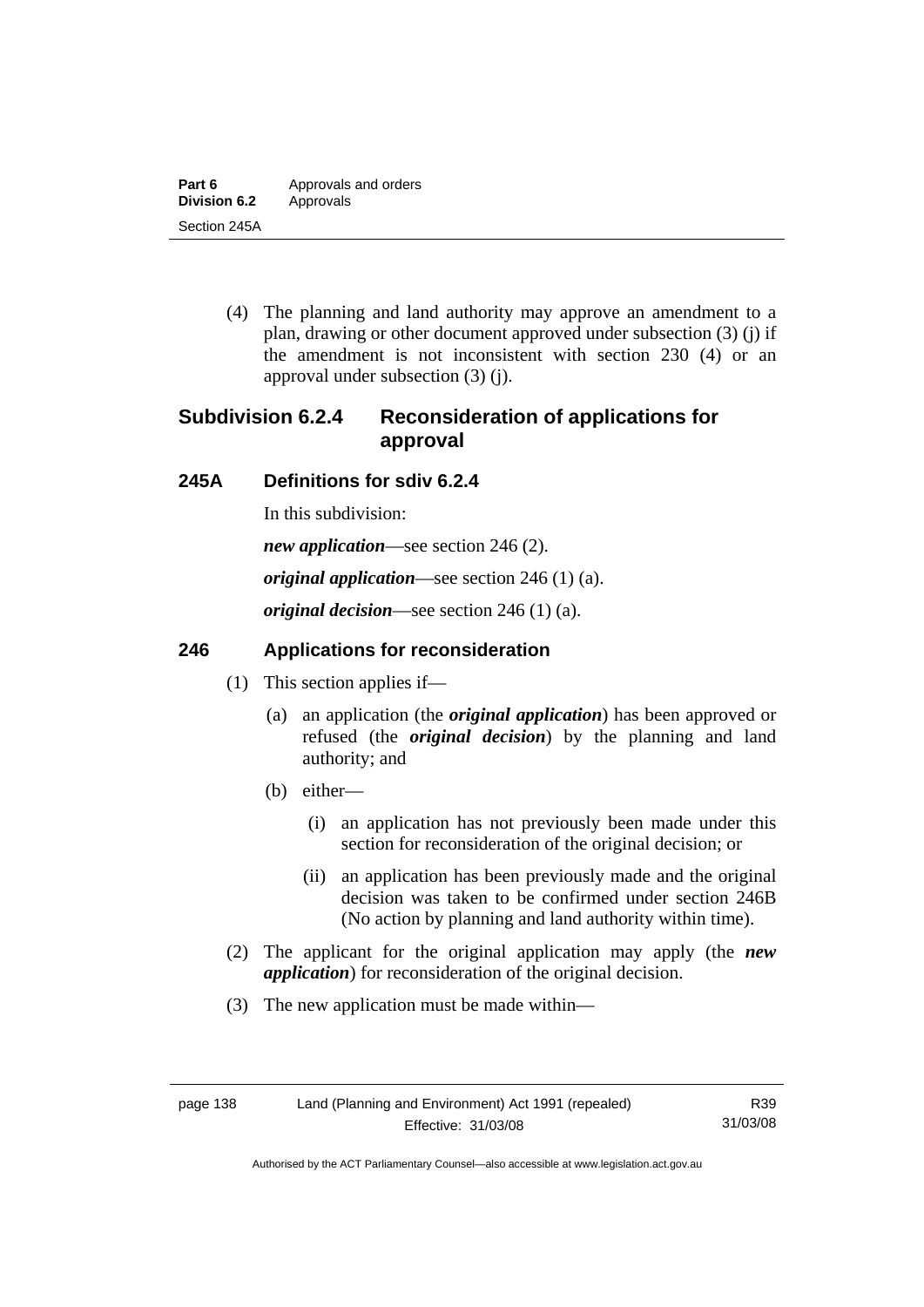- (a) 4 weeks after the day the applicant is told about the decision by the planning and land authority; or
- (b) any longer period allowed by the planning and land authority, either before or after the end of the 4 weeks.
- (4) The application must set out the grounds on which reconsideration of the original decision is sought.
- (5) The making of the application for reconsideration of the original decision automatically stays the operation of the decision.

### **246A Reconsideration of decisions**

- (1) Within 4 weeks after the day the planning and land authority receives the new application, the authority must—
	- (a) reconsider the original decision; and
	- (b) after reconsideration—
		- (i) make any decision in substitution for the original decision that the authority could have made on the original application; or
		- (ii) confirm the original decision.
- (2) The 4 weeks mentioned in subsection (1) may be extended for a stated period by agreement between the planning and land authority and the applicant.
- (3) In reconsidering the original decision, the planning and land authority—
	- (a) need not give notice of the new application under section 229; but
	- (b) must give written notice of the new application to anyone who objected to the grant of approval for the original application, allow the person reasonable time (that is not shorter than 2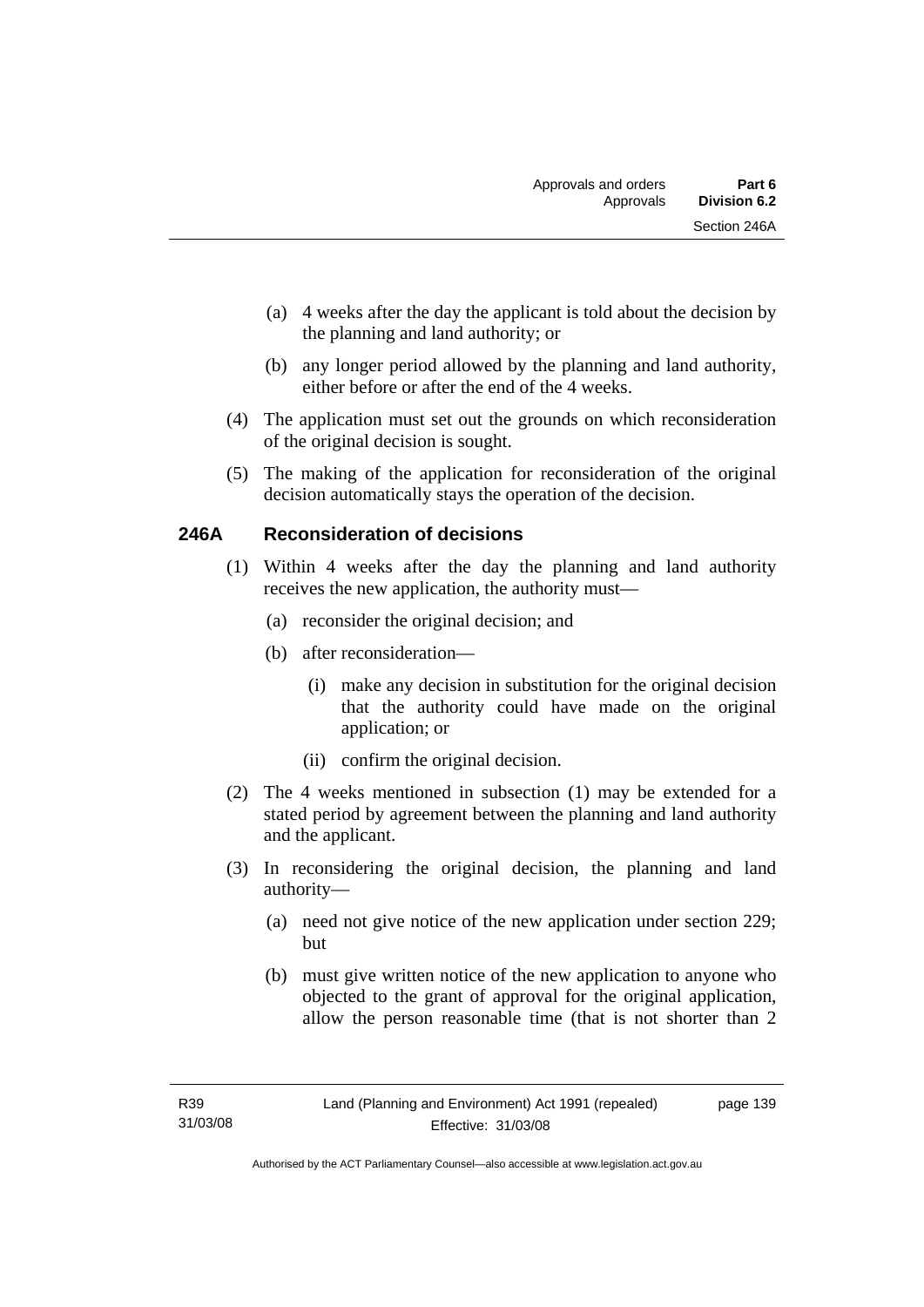| Part 6              | Approvals and orders |  |
|---------------------|----------------------|--|
| <b>Division 6.2</b> | Approvals            |  |
| Section 246B        |                      |  |

weeks) to make a submission on the new application, and consider any submission made within the time allowed.

- (4) Also, in reconsidering the original decision, the planning and land authority—
	- (a) must consider any information available to it when it made the original decision and information given in the new application; and
	- (b) may consider any other relevant information.

#### **Examples of other relevant information**

- 1 information from submissions by objectors
- 2 information from an assessment or panel ordered under section 236
- *Note* An example is part of the Act, is not exhaustive and may extend, but does not limit, the meaning of the provision in which it appears (see Legislation Act, s 126 and s 132).
- (5) The planning and land authority must ensure that, if the original decision is made on its behalf by a person (the *original decision-maker*), the authority or someone other than the original decision-maker reconsiders the decision.

### **246B No action by planning and land authority within time**

If the planning and land authority does not make a substitute decision, nor confirm the original decision, within the 4 weeks mentioned in section 246A, the planning and land authority is taken to have confirmed the original decision.

### **246C Notice of decision on reconsideration**

 (1) As soon as practicable after reconsidering the original decision, the planning and land authority must give written notice of the decision on the reconsideration to the applicant and anyone who was given notice of the new application under section 246A (3) (b).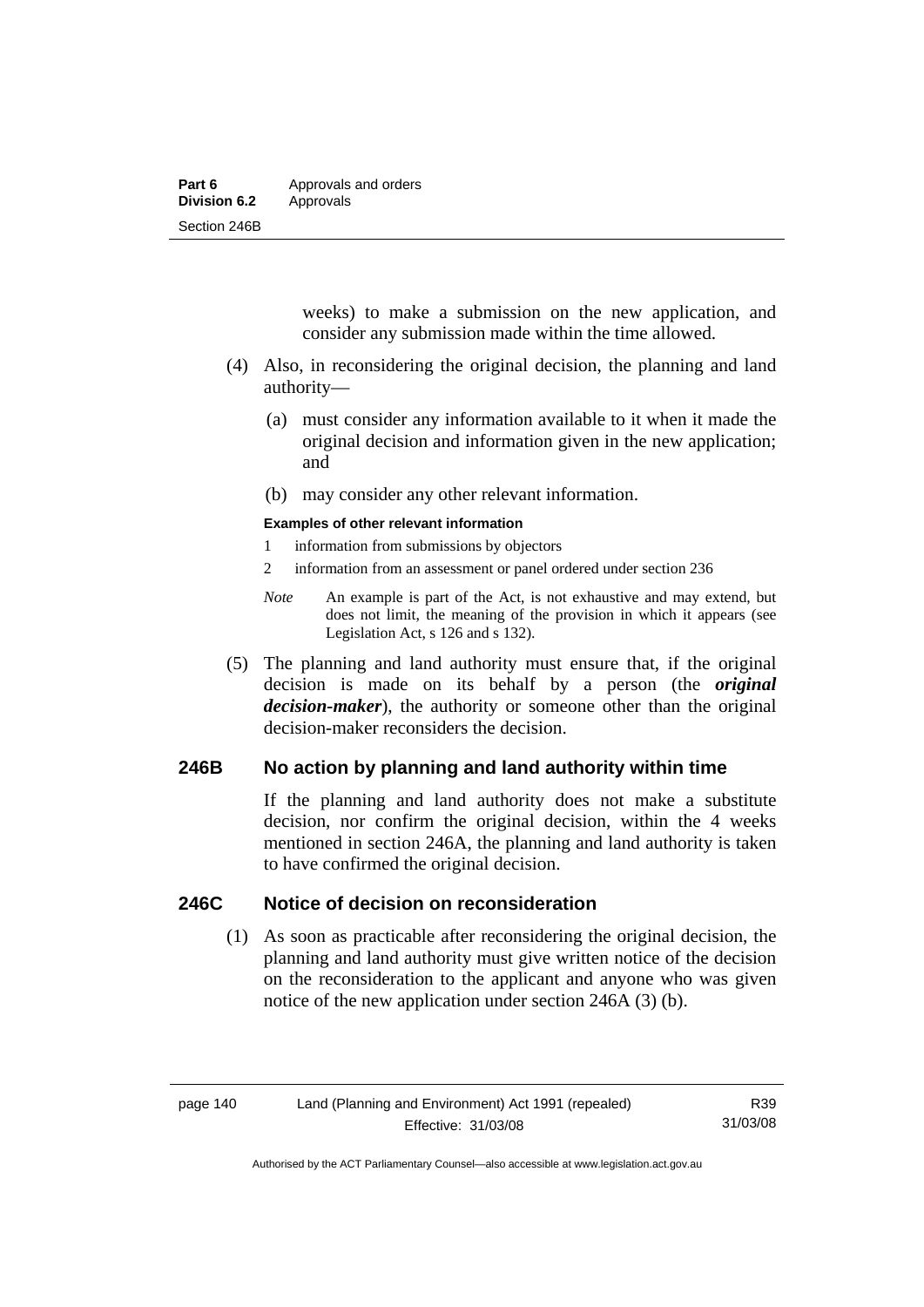(2) The notice must be in accordance with the requirements of the code of practice in force under the *Administrative Appeals Tribunal Act 1989*, section 25B (1).

# **Subdivision 6.2.5 Approvals—miscellaneous**

### **247 Minor amendments**

- (1) The lessee or an occupier of a place in relation to which an approval is in force may apply in writing to the planning and land authority for an amendment of it.
- (2) The planning and land authority may amend an approval, if satisfied that the amendment—
	- (a) does not change the effect of a condition subject to which the approval was given; and
	- (b) will not cause a significant increase in detriment to any person; and
	- (c) does not change the kind of development approved but only the activity permitted.
- (3) The planning and land authority must give notice of an amendment—
	- (a) to the person who made the application to amend; and
	- (b) if that person is not the lessee or occupier of the place to which the approval relates—to the lessee; and
	- (c) to each person who had objected under section 237 (Objections—general) to the grant of the approval; and
	- (d) to any relevant territory authority.
	- *Note* For how documents may be given, see the Legislation Act, pt 19.5.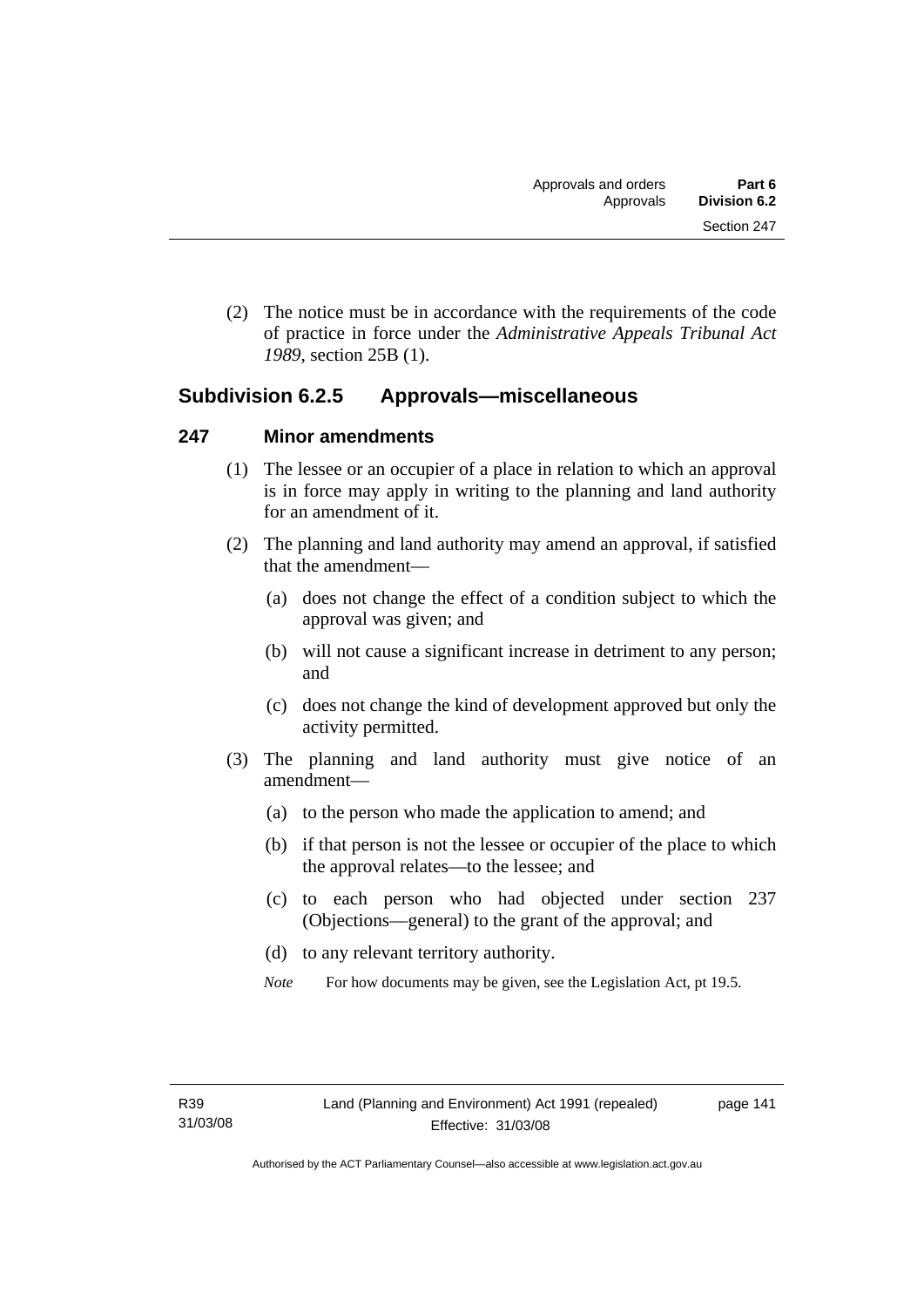### **248 Corrections**

If the planning and land authority is satisfied that an approval contains a formal error, the authority must—

- (a) correct the approval; and
- (b) notify the applicant in writing.

### **249 When approvals take effect**

- (1) This section is subject to section 230 (4) and section 245 (3) (d).
	- *Note* Section 230 (4) prevents an approval of a development application for an activity not permitted by the lease from taking effect until the lease is varied. Section 245 (3) (d) allows a condition to be included in an application for approval that the approval does not take effect until a specified approval is given, amended or varied.
- (2) An approval under section 230 (Approvals) takes effect—
	- (a) if no objection to the relevant application has been made under section 237—on the day the approval is given; or
	- (b) if an objection is made to the relevant application under section 237, but an application is not made to the AAT for review of the decision within 4 weeks after the day the person was notified of the decision—on the day after the end of the 4-week period; or
	- (c) if application is made to the AAT for a review of the decision to grant the approval and the tribunal decides to confirm the decision (whether or not a condition is varied, omitted or imposed)—on the day the tribunal makes its decision.
- (3) An approval on reconsideration under division 6.2.4 takes effect on the day the decision granting the approval is given.
- (4) However, the operation of an approval mentioned in subsection  $(2)$  (a) or  $(3)$  is stayed if application is made to the AAT for review of the decision to grant the approval.

| Land (Planning and Environment) Act 1991 (repealed)<br>page 142 |                     | R39      |
|-----------------------------------------------------------------|---------------------|----------|
|                                                                 | Effective: 31/03/08 | 31/03/08 |

Authorised by the ACT Parliamentary Counsel—also accessible at www.legislation.act.gov.au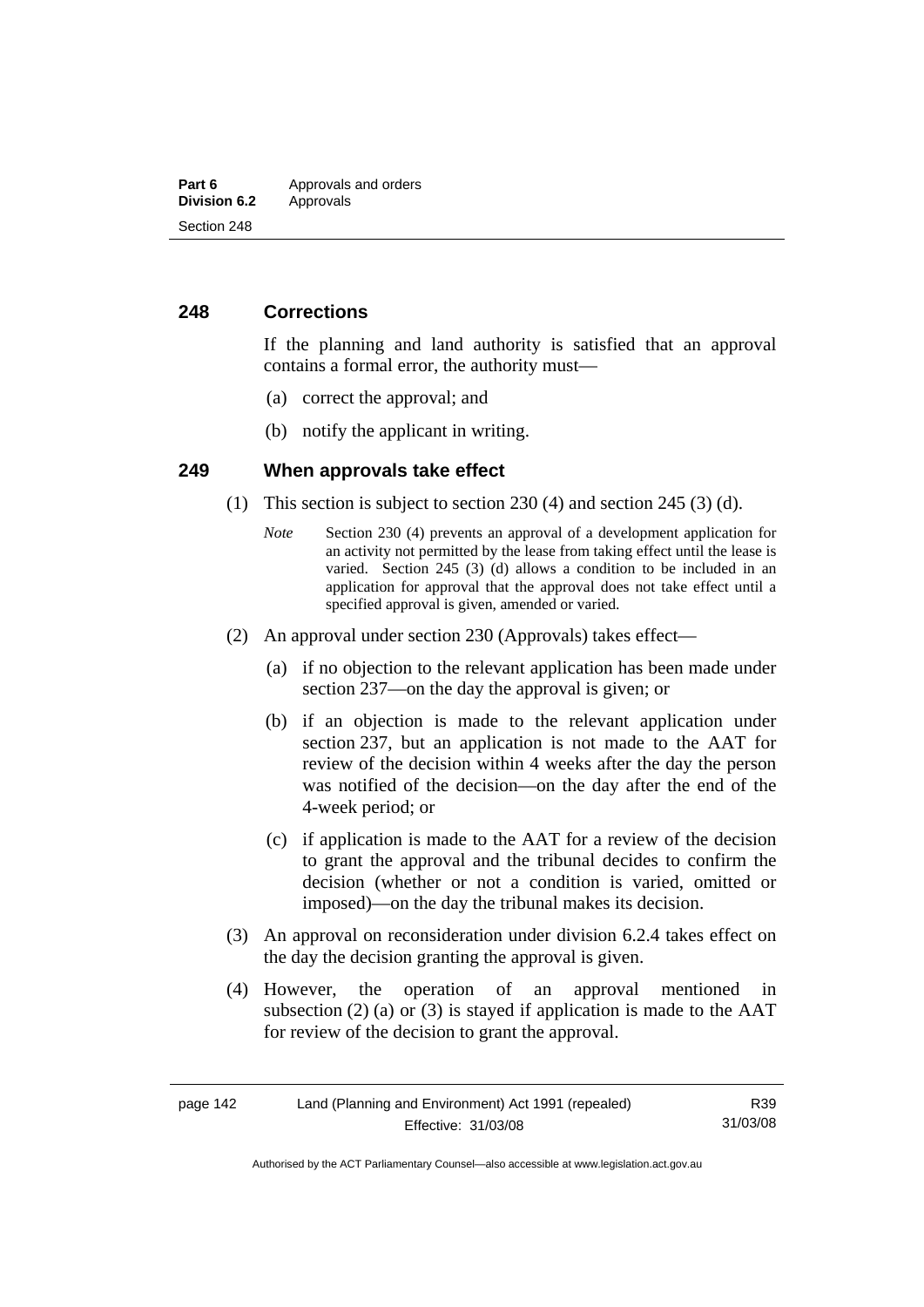(5) The stay of the operation of the approval remains in force until the application for review is decided by the tribunal.

### **250 Execution of approvals for variations of leases**

Subject to division 5.3, if an approval to undertake a development takes effect under section 249 and the development consists of or includes a variation of a lease, the planning and land authority must vary the lease in accordance with the terms of the approval.

### **251 End of approvals**

- (1) An approval to undertake a development (other than a development that consists only of a variation of a lease) ends if—
	- (a) the development or any stage of the development is not begun within the period specified in the approval; or
	- (b) the development or any stage of the development is not completed within the period specified in the approval; or
	- (c) if no period is specified in an approval for the beginning of the development or any stage of the development—the development or stage of development is not begun within 2 years after the day the approval takes effect.
	- *Note* For when an approval takes effect, see s 249.
- (2) The end of an approval does not affect anything done under the approval before its end.

### **252 Extension of time**

 (1) The lessee or occupier of a place in relation to which an approval to undertake a development (other than a development that consists only of a variation of a lease) applies (being an approval that specifies the date for the completion of the development or any stage of the development) may, before the end of the approval, apply to the planning and land authority for an extension of the period within which to complete the development or any stage of it.

page 143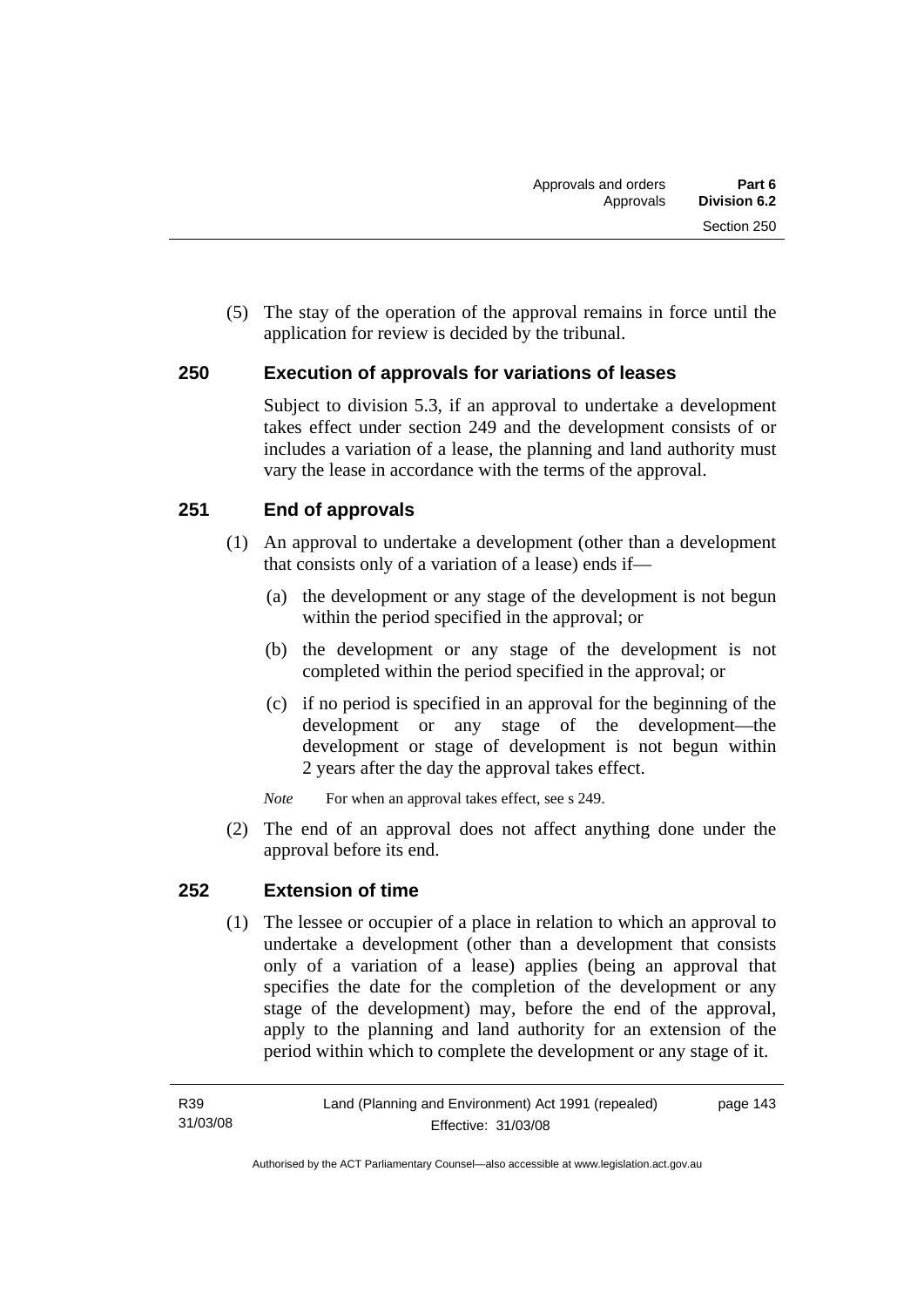| Part 6              | Approvals and orders |
|---------------------|----------------------|
| <b>Division 6.2</b> | Approvals            |
| Section 253         |                      |

 (2) On receipt of an application under subsection (1), the planning and land authority may extend the period within which the development, or the stage of the development, is to be completed.

### **253 Revocation of approval**

A relevant authority may revoke an approval given by the authority if—

- (a) satisfied that the approval was obtained by fraud or misrepresentation; or
- (b) if the approval is in relation to a place registered, or nominated for provisional registration, under the *Heritage Act 2004*—the applicant is convicted of an offence against this part or the *Heritage Act 2004*.

# **Subdivision 6.2.6 Powers of Supreme Court**

### **253A Injunctions to require compliance with approvals**

- (1) This section applies if a person (the *relevant person*) has failed, is failing, or proposes to fail, to do something in accordance with the terms of an approval.
- (2) The planning and land authority or anyone else may apply to the Supreme Court for an injunction requiring the relevant person to do the thing.
- (3) On application under subsection (2), the Supreme Court may grant an injunction requiring the relevant person to do the thing.
- (4) The Supreme Court may grant an injunction requiring the relevant person to do a thing—
	- (a) if satisfied that the person has failed to do the thing, whether or not it appears to the court that the person intends to fail again, or to continue to fail, to do the thing; or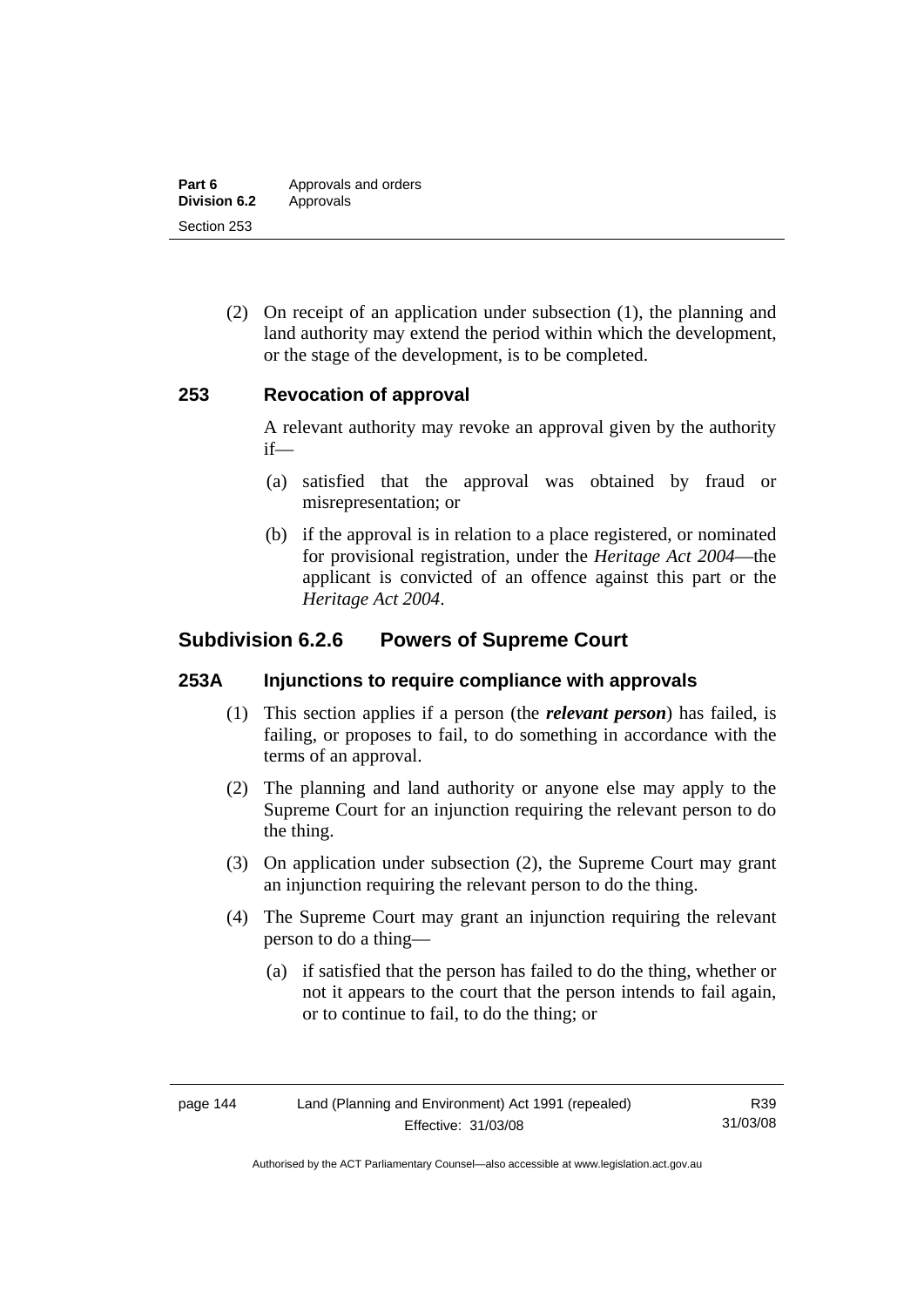- (b) if it appears to the court that, if an injunction is not granted, it is likely the person will fail to do the thing, whether or not the person has previously failed to do the thing and whether or not there is an imminent danger of substantial damage to someone else if the person fails to do the thing.
- (5) This section applies whether or not a proceeding for an offence against this part has begun or is about to begin.

# **Division 6.3 Orders**

# **Subdivision 6.3.1 Making of orders**

### **254 Applications to planning and land authority for orders**

- (1) A person may apply to the planning and land authority for an order directed to 1 or more of the following:
	- (a) the lessee or occupier of a place where a controlled activity was, is being, or is to be, conducted;
	- (b) anyone by whom or on whose behalf a controlled activity was, is being, or is to be, conducted.
- (2) The application must state—
	- (a) the matter about which the order is sought; and
	- (b) the kind of order sought by the person; and
	- (c) each person to whom the order sought is to be directed; and
	- (d) the place in relation to which the order is sought; and
	- (e) the grounds on which the order is sought.
	- *Note* If a form is approved under s 287A for an application, the form must be used.
- (3) The planning and land authority must give written notice of the application to—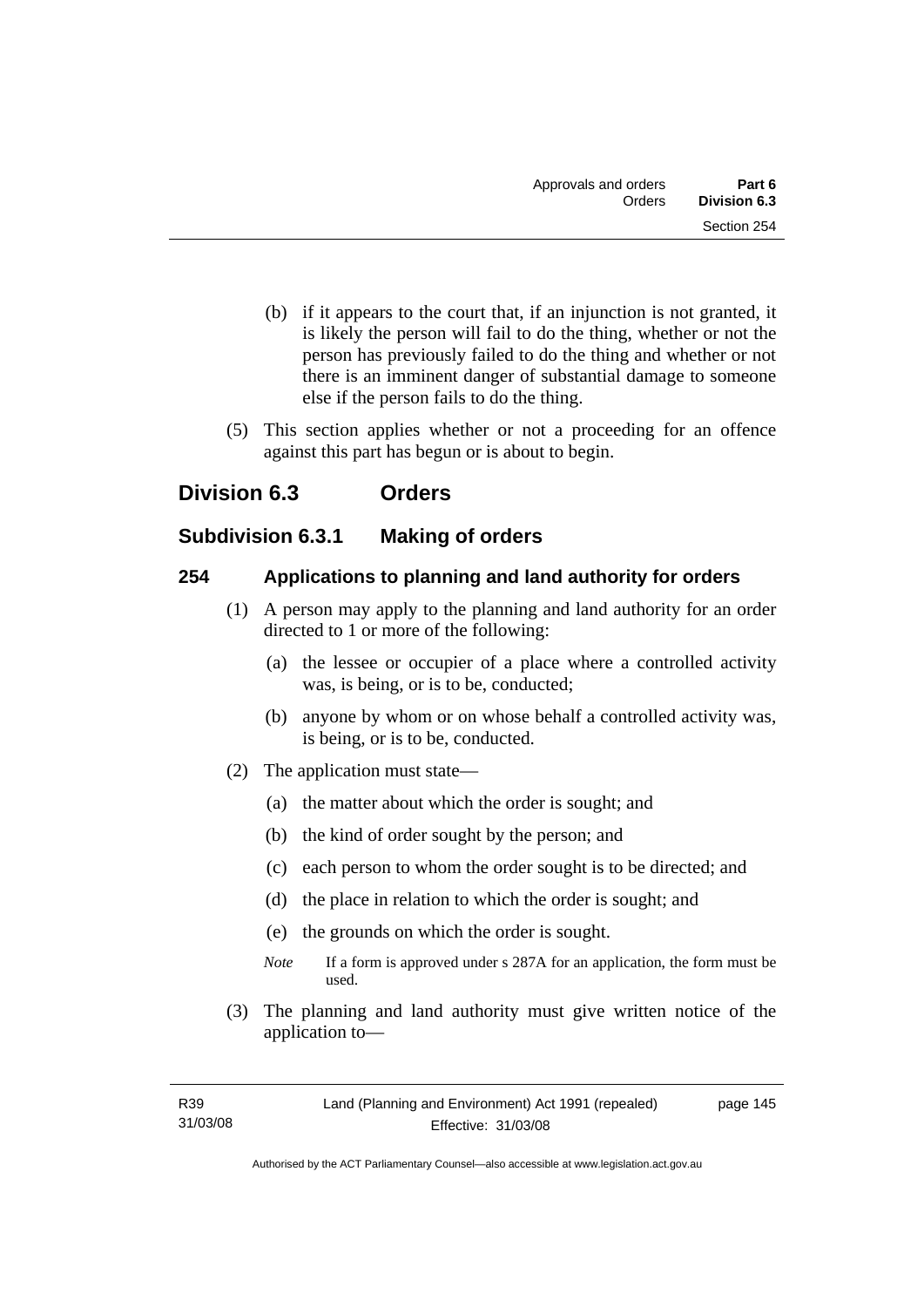- (a) each person to whom the order sought is to be directed; and
- (b) if different from the person or people mentioned in paragraph (a)—the lessee or occupier of the place in relation to which the order is sought; and
- (c) if the order sought relates to a place or object registered, or nominated for provisional registration, under the *Heritage Act 2004*—the heritage council; and
- (d) if the order sought relates to the pruning of a tree that is a protected tree under the *Tree Protection Act 2005*—the conservator; and
	- *Note* For restrictions on pruning etc a protected tree, see the *Tree Protection Act 2005*.
- (e) if the order sought relates to the parking of a heavy vehicle on residential land under the *Road Transport (Safety and Traffic Management) Regulation 2000*, division 3.1.3—the road transport authority.
- *Note* For how documents may be given, see the Legislation Act, pt 19.5.
- (4) The notice must—
	- (a) be accompanied by a copy of the application; and
	- (b) contain a statement to the effect that the person to whom it is given may, within 7 days after the day the person is given the notice, make a submission to the planning and land authority about the making of the order.
- (5) The notice may also include any other information that the planning and land authority considers appropriate.

### **254A Decision on application to planning and land authority for order**

 (1) Before deciding whether to make an order on an application under section 254, the planning and land authority must consider any

| Land (Planning and Environment) Act 1991 (repealed)<br>page 146 |                     | R39      |
|-----------------------------------------------------------------|---------------------|----------|
|                                                                 | Effective: 31/03/08 | 31/03/08 |

Authorised by the ACT Parliamentary Counsel—also accessible at www.legislation.act.gov.au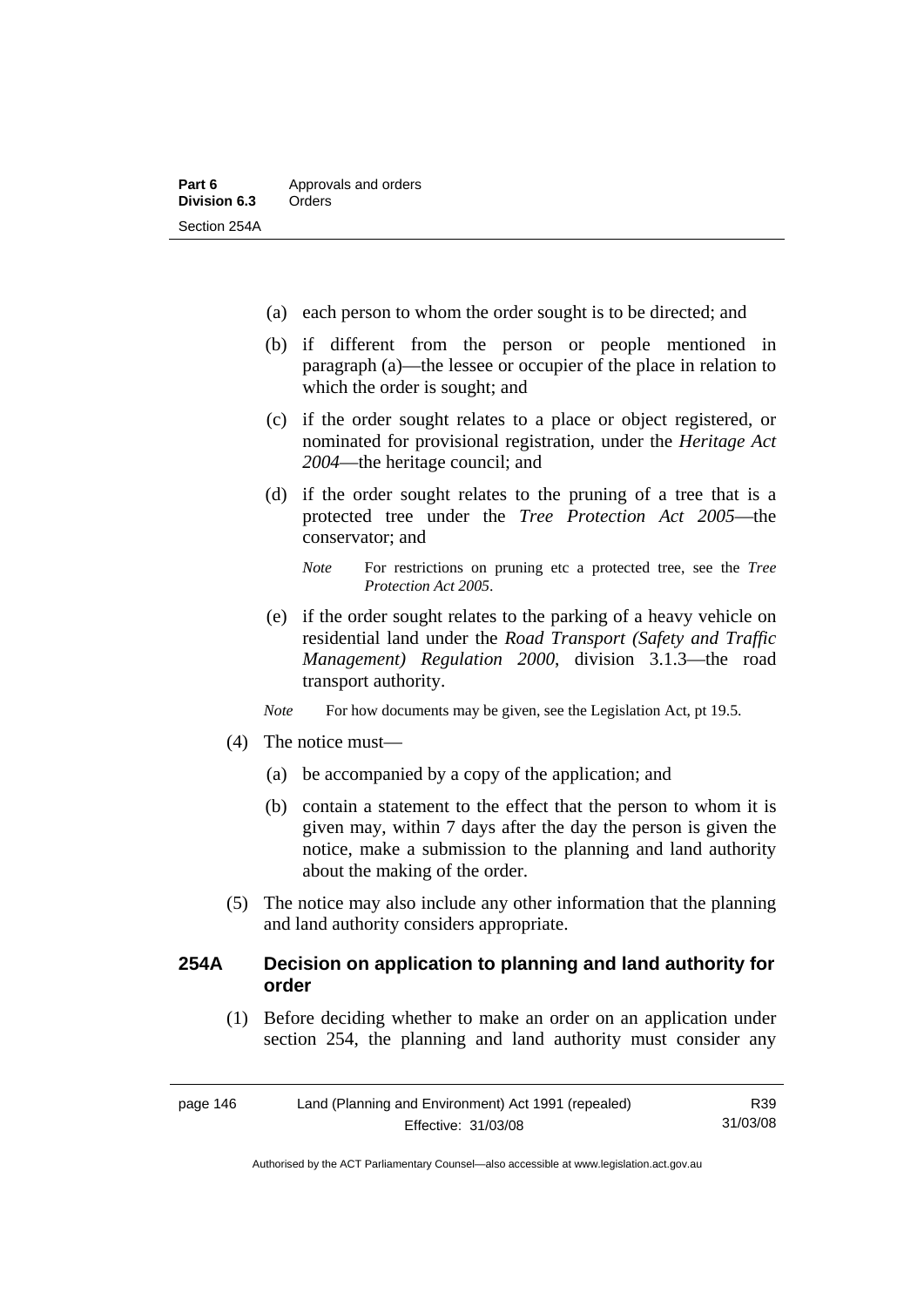submission made by a person within 7 days after the day the person was given notice of the application under that section.

- (2) The planning and land authority may decide—
	- (a) to make an order of the kind sought; or
	- (b) to make an order (including a different kind of order) that is not more onerous than the order sought; or
	- (c) not to make an order.

#### **Example of less onerous order—par (b)**

A person applies for an order for the demolition of an unapproved structure but the planning and land authority makes an order that a development application be lodged for the structure within a stated period and, if the application is not lodged within that period or is not approved, the structure is to be demolished.

- *Note* An example is part of the Act, is not exhaustive and may extend, but does not limit, the meaning of the provision in which it appears (see Legislation Act, s 126 and s 132).
- (3) An order may be directed to 1 or more of the following:
	- (a) the person against whom the order is sought to be directed;
	- (b) if the planning and land authority considers that the order would be more appropriately directed to someone else mentioned in section 254 (3) (a) or (b)—that person.
- (4) The planning and land authority is taken to have refused to make the order applied for under section 254 if the authority fails to decide the application before the end of the period prescribed by regulation.

### **255 Proposed orders on planning and land authority's own initiative**

 (1) This section applies if the planning and land authority proposes, on the authority's own initiative, to make an order (the *proposed order*) directed to 1 or more of the following: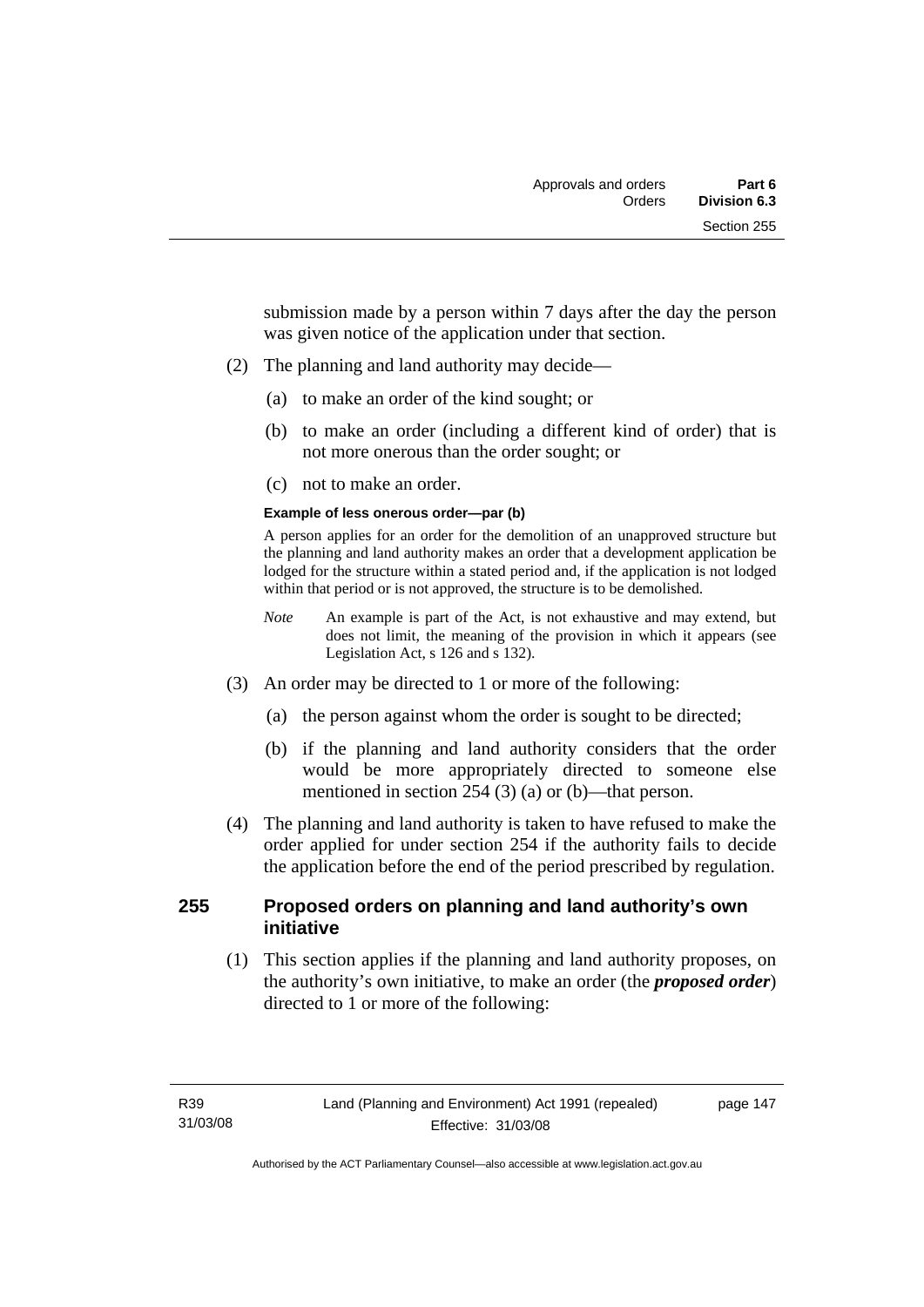- (a) the lessee or occupier of a place where a controlled activity was, is being, or is to be, conducted;
- (b) anyone by whom or on whose behalf a controlled activity was, is being, or is to be, conducted.
- (2) The planning and land authority must give written notice of the proposed order to—
	- (a) each person to whom the proposed order is directed; and
	- (b) if different from the person or people mentioned in paragraph (a)—the lessee or occupier of the place in relation to which the proposed order is to apply; and
	- (c) if the proposed order relates to a place or object registered, or nominated for provisional registration, under the *Heritage Act 2004*—the heritage council; and
	- (d) if the proposed order relates to the pruning of a tree that is a protected tree under the *Tree Protection Act 2005*—the conservator; and
		- *Note* For restrictions on pruning etc a protected tree, see the *Tree Protection Act 2005*.
	- (e) if the proposed order relates to the parking of a heavy vehicle on residential land under the *Road Transport (Safety and Traffic Management) Regulation 2000*, division 3.1.3—the road transport authority.

*Note* For how documents may be given, see the Legislation Act, pt 19.5.

- (3) The notice must state—
	- (a) each person to whom the proposed order is directed; and
	- (b) the terms of the proposed order and the place in relation to which it is to apply; and
	- (c) the grounds for making the proposed order; and
	- (d) when the proposed order will take effect; and

| page 148 | Land (Planning and Environment) Act 1991 (repealed) |          |
|----------|-----------------------------------------------------|----------|
|          | Effective: 31/03/08                                 | 31/03/08 |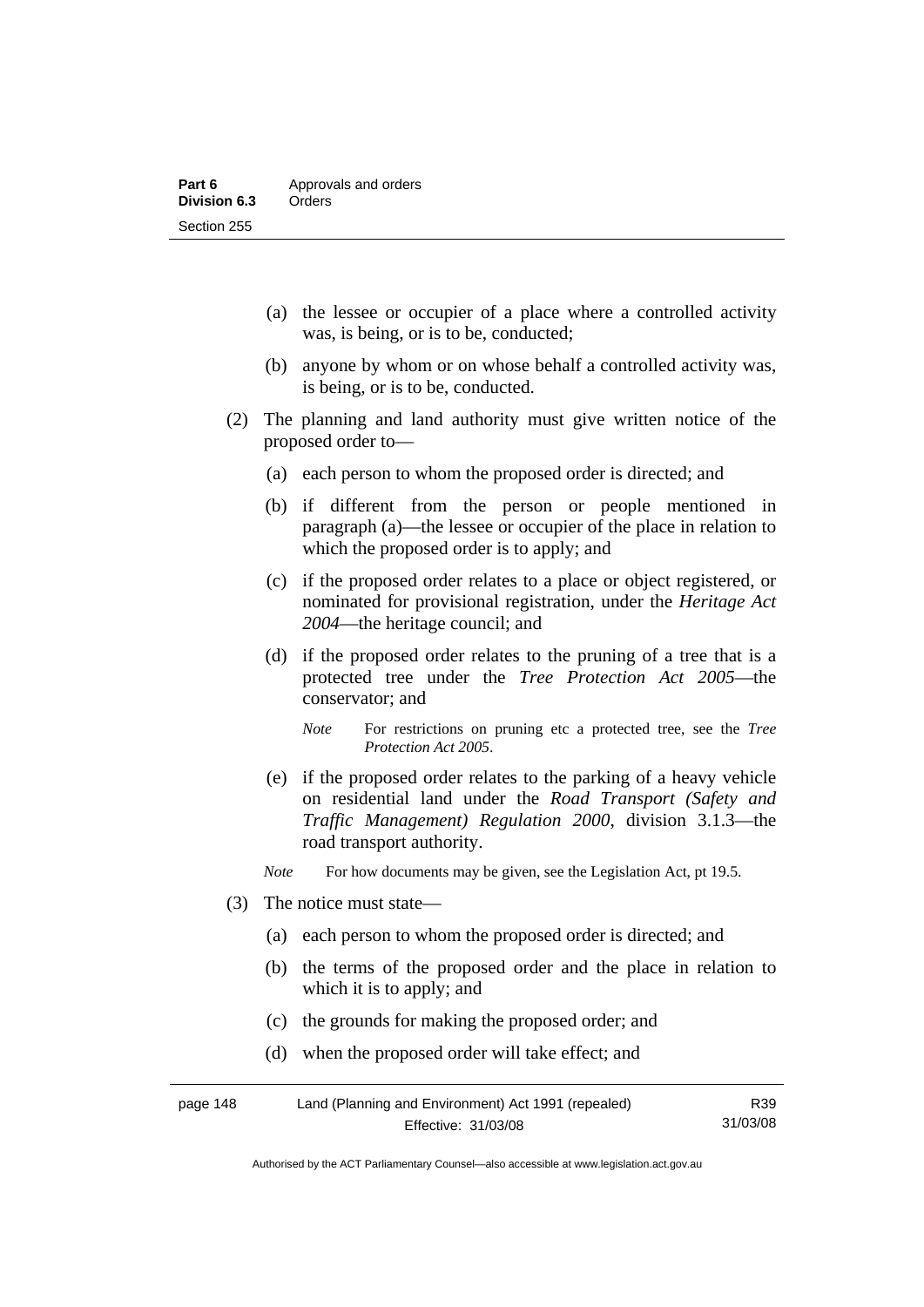- (e) if appropriate—
	- (i) the period for compliance with the proposed order; and
	- (ii) when the proposed order will end (including, for example, on the happening of an event stated in the order).
- *Note* An example is part of the Act, is not exhaustive and may extend, but does not limit, the meaning of the provision in which it appears (see Legislation Act, s 126 and s 132).
- (4) Also, the notice must contain a statement to the effect that the person to whom it is given may, within 7 days after the day the person receives the notice, make a submission to the planning and land authority about the making of the proposed order.
- (5) Further, the notice may include any other information that the planning and land authority considers appropriate

### **256 Decision on proposed order on planning and land authority's own initiative**

- (1) Before deciding whether to make the proposed order mentioned in section 255, the planning and land authority must consider any submission made by a person within 7 days after the day the person was given notice of the proposed order under section 255 (2).
- (2) The planning and land authority may decide—
	- (a) to make the proposed order; or
	- (b) to make an order (including a different kind of order) that is not more onerous than the proposed order; or
	- (c) not to make the proposed order.

#### **Example of less onerous order—par (b)**

an order that requires the doing of an act within a period longer than that stated in the proposed order

*Note* An example is part of the Act, is not exhaustive and may extend, but does not limit, the meaning of the provision in which it appears (see Legislation Act, s 126 and s 132).

| R39      | Land (Planning and Environment) Act 1991 (repealed) | page 149 |
|----------|-----------------------------------------------------|----------|
| 31/03/08 | Effective: 31/03/08                                 |          |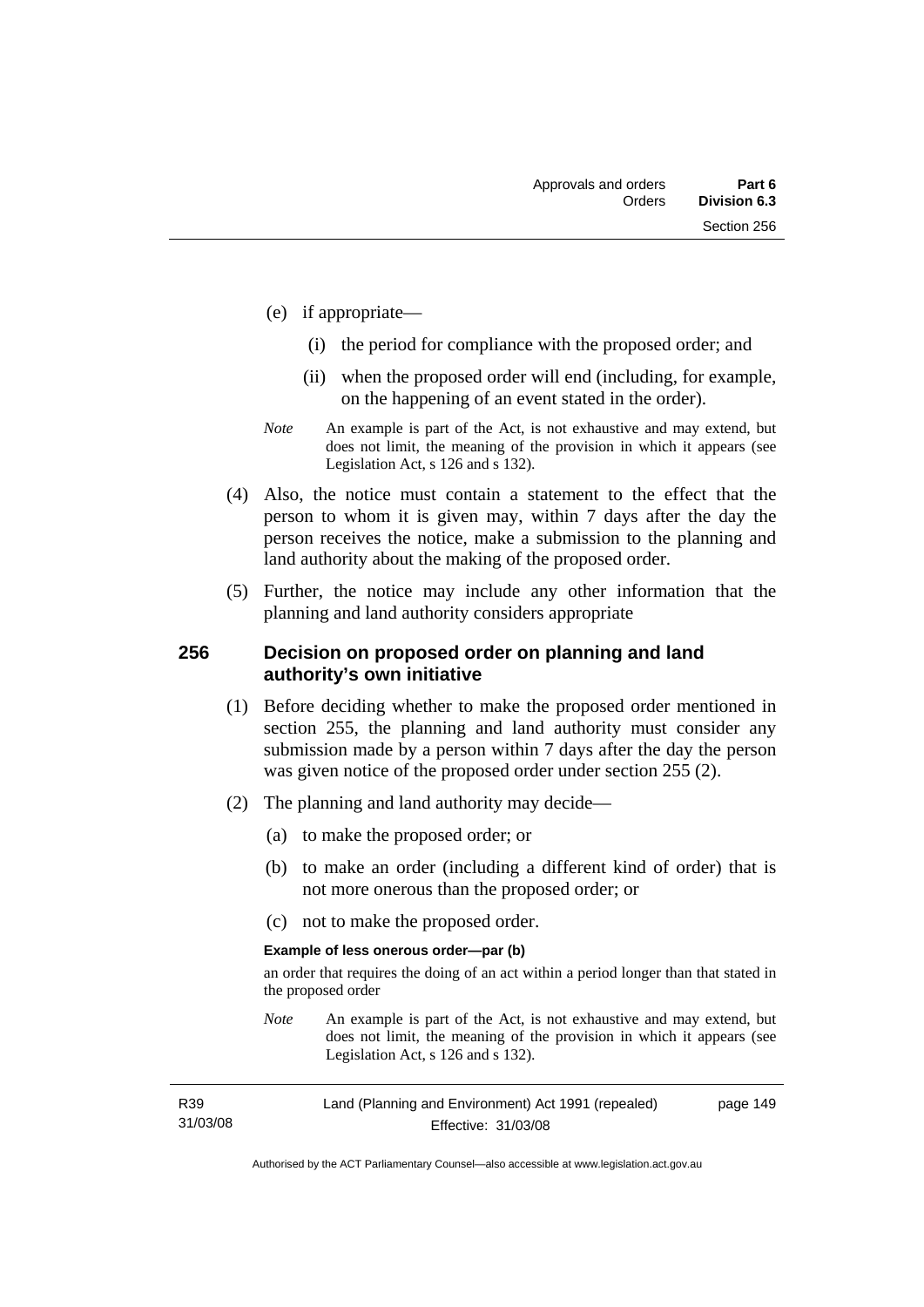- (3) An order may be directed to 1 or more of the following:
	- (a) the person against whom the proposed order is directed; or
	- (b) if the planning and land authority considers that the order would be more appropriately directed to someone else mentioned in section 255 (2) (a) or (b)—that person.

### **257 Content of orders**

- (1) An order must state—
	- (a) that it is an order under this Act made by the planning and land authority; and
	- (b) each person to whom the order is directed; and
	- (c) anyone else who is bound by the order (see section 257B); and
	- (d) the terms of the order and the place in relation to which the order applies; and
	- (e) the grounds on which the order is made; and
	- (f) when the order takes effect; and
	- (g) if appropriate—
		- (i) the period for compliance with the order; and
		- (ii) when the order ends (including, for example, on the happening of an event stated in the order).
	- *Note* An example is part of the Act, is not exhaustive and may extend, but does not limit, the meaning of the provision in which it appears (see Legislation Act, s 126 and s 132).
- (2) An order must also contain a statement to the effect that the order operates until it is revoked or ends in accordance with the order.
- (3) An order may direct anyone to whom it is directed—
	- (a) not to begin a development without approval; or

page 150 Land (Planning and Environment) Act 1991 (repealed) Effective: 31/03/08

R39 31/03/08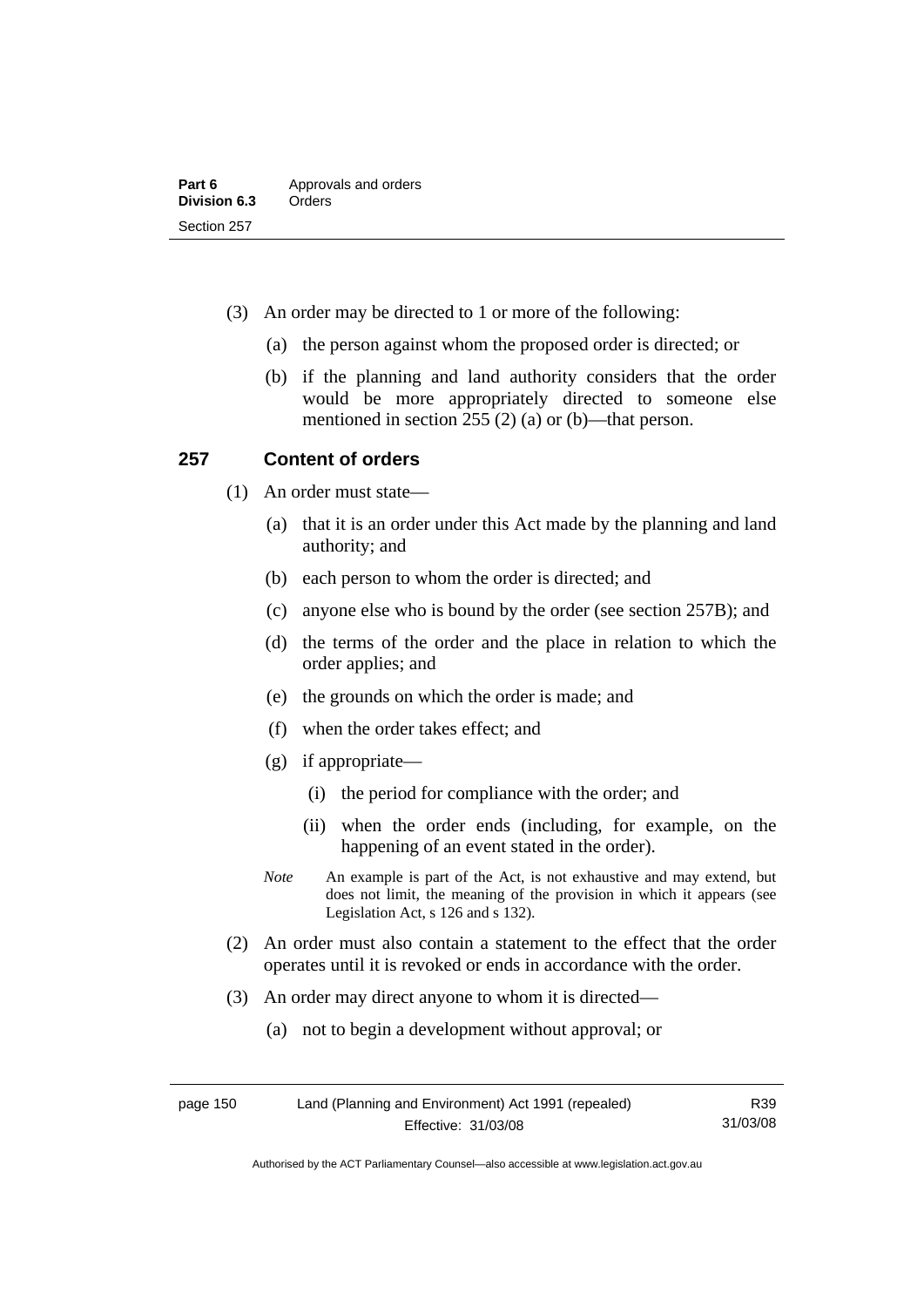- (b) to stop carrying out a development without approval; or
- (c) to stop, or not begin, a controlled activity other than a development; or
- (d) to comply with the terms of an approval to undertake a development; or
- (e) to stop carrying out a development other than in accordance with the conditions under which an approval to carry out the development was given; or
- (f) to demolish a building or structure, or a part of a building or structure, that has been constructed or erected without approval or permission required under a territory law; or
- (g) to demolish a building or structure, or a part of a building or structure, that encroaches onto, over or under unleased territory land without approval granted under a territory law; or
- (h) to restore any land, building or structure that has been altered without approval or permission required under a territory law; or
- (i) to replace with an identical building or structure any building or structure that has been demolished without approval or permission required under a territory law; or
- (j) to clean up a leasehold; or
- (k) to prune, in a way stated in the order, a tree, sapling, plant or shrub that overhangs a public place; or
	- *Note* For restrictions on pruning etc a protected tree, see the *Tree Protection Act 2005*.
- (l) to stop carrying out an activity that is likely to cause soil erosion; or
- (m) to stop carrying out an activity that involves destroying, damaging, removing or otherwise interfering with vegetation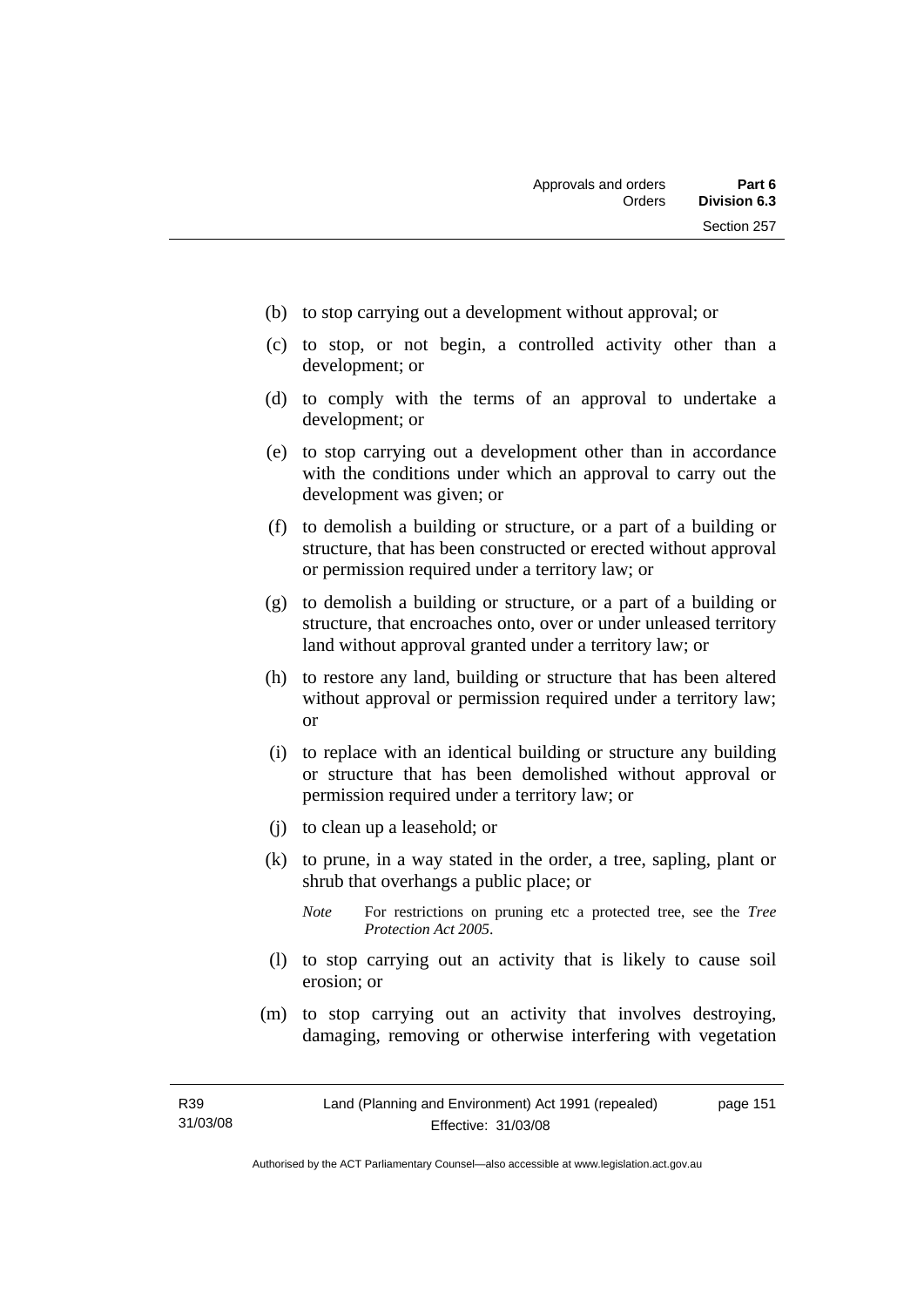(living or dead) or removing or otherwise interfering with soil that is—

- (i) between the banks of a watercourse; or
- (ii) within 20m of a bank of a watercourse; or
- (iii) on land having a slope of more than 18° from the horizontal; or
- (n) to manage land held under a rural lease in accordance with the land management agreement applying to it; or
- (o) if the person to whom the order is directed is bound by a land management agreement—to comply with the land management agreement.

### **257A Notice of making of orders**

If the planning and land authority makes an order, the authority must give notice of the making of the order to the following:

- (a) each person to whom the order is directed;
- (b) the applicant (if any) for the order;
- (c) the lessee or occupier of the place in relation to which the order applies;
- (d) the registrar-general;
- (e) if the order relates to the pruning of a tree that is a protected tree under the *Tree Protection Act 2005*—the conservator; and
	- *Note* For restrictions on pruning etc a protected tree, see the *Tree Protection Act 2005*.
- (f) if the order relates to the parking of a heavy vehicle on residential land under the *Road Transport (Safety and Traffic Management) Regulation 2000*, division 3.1.3—the road transport authority;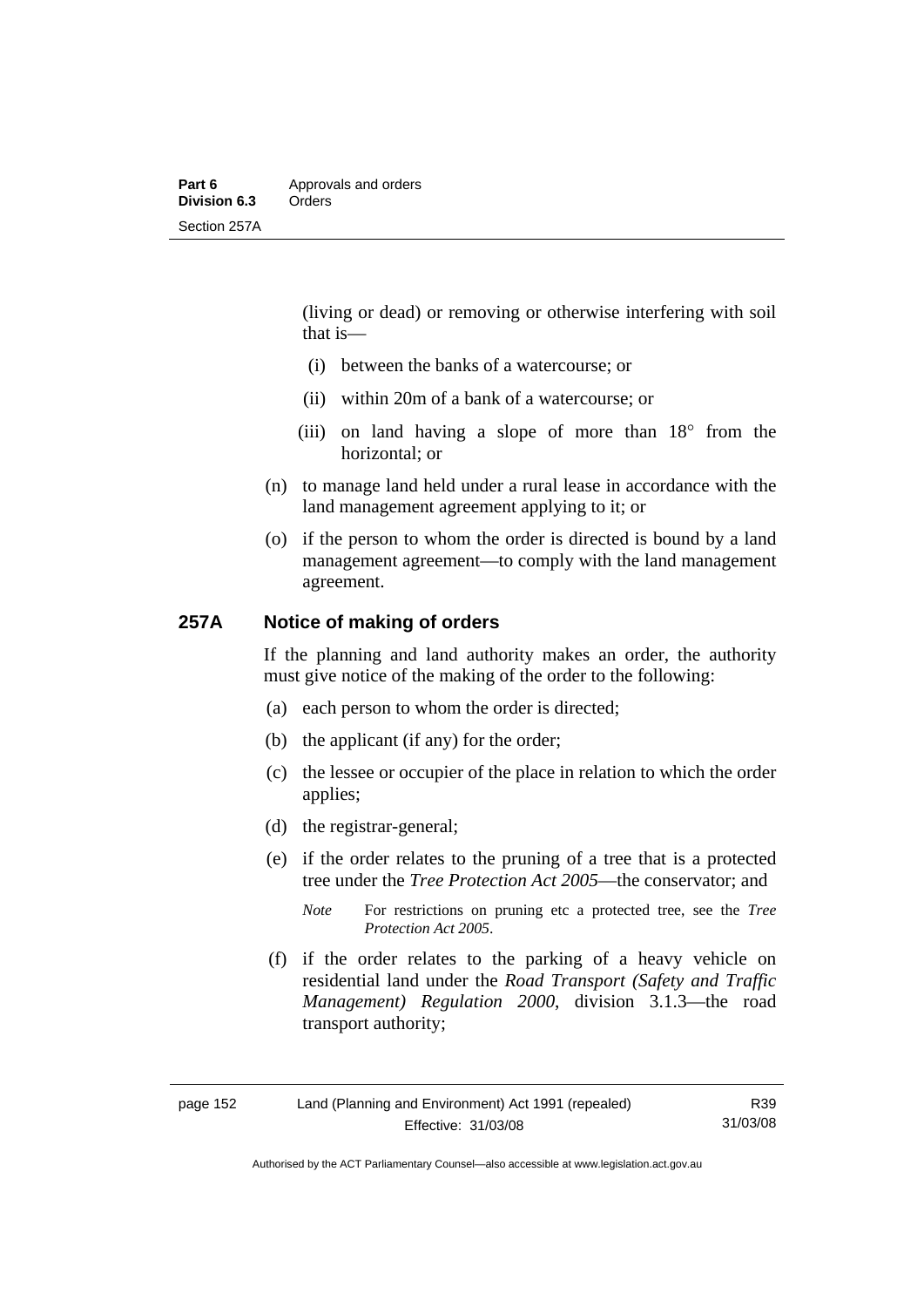- (g) anyone else whose interests the authority believes are adversely affected by the order.
- *Note* For how documents may be given, see the Legislation Act, pt 19.5.

#### **257B Who is bound by an order?**

- (1) An order binds each person to whom it is directed.
- (2) If an order binds the lessee of the place to which the order applies, the order also binds anyone who becomes the lessee of the place after the order is made (a *future lessee*) to the same extent as if the order had been directed to that person.
- (3) If an order binds the occupier of the place to which the order applies, the order also binds anyone who becomes an occupier of the place after the order is made (a *future occupier*) to the same extent as if the order had been directed to that person.
- (4) However, subsection (2) or (3) does not apply to an order if the order states that it does not bind a future lessee or a future occupier (as appropriate) of the lease.

### **258 Contravening orders**

- (1) A person commits an offence if—
	- (a) the planning and land authority makes an order directed to the person; and
	- (b) the order requires the person to do, or not do, something stated in the order; and
	- (c) the person is given notice of the making of the order (whether by being given a copy of the order or otherwise); and
	- (d) the person contravenes the order.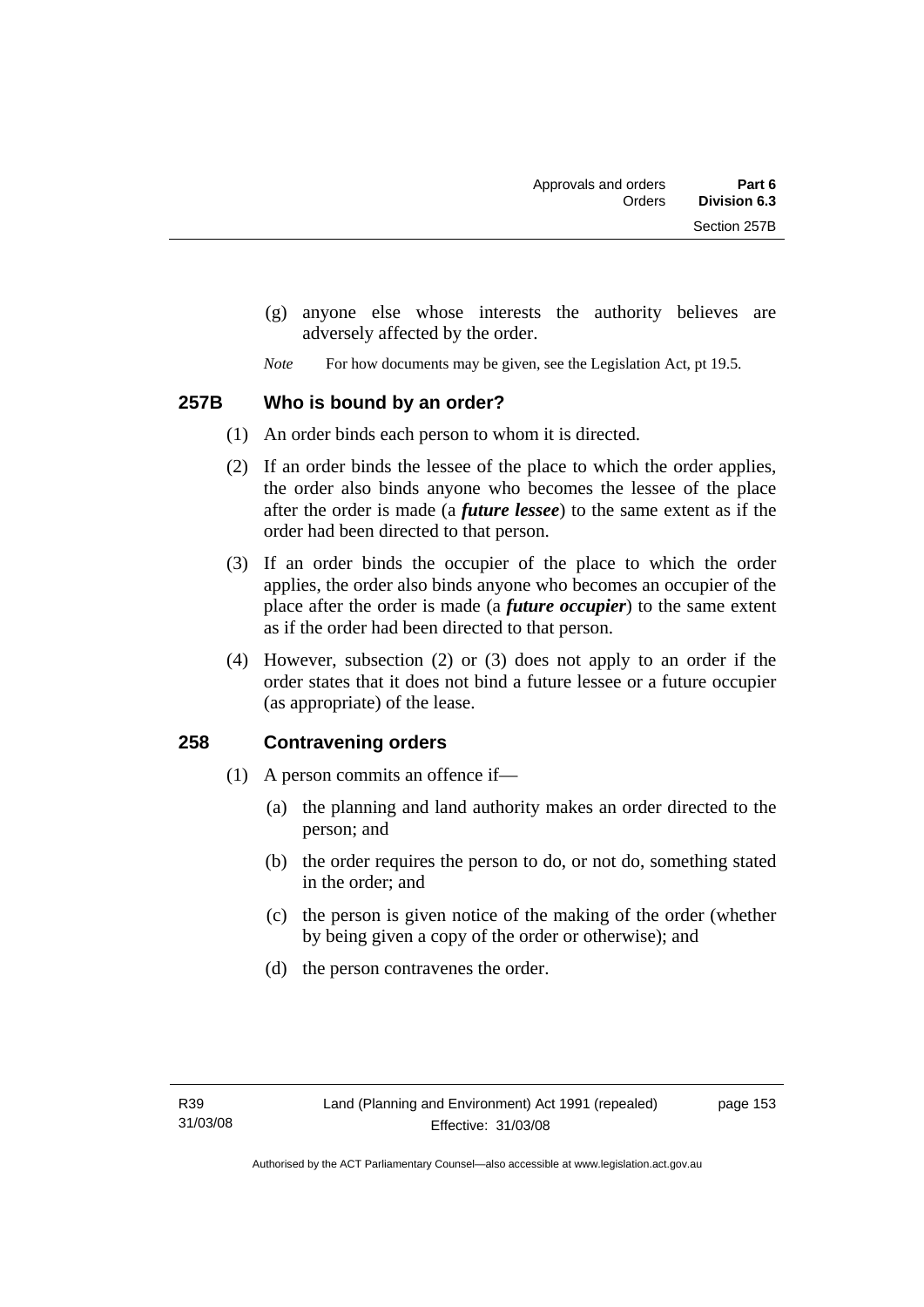| Part 6       | Approvals and orders |  |
|--------------|----------------------|--|
| Division 6.3 | Orders               |  |
| Section 258A |                      |  |

Maximum penalty: the amount stated in schedule 5, column 3 in relation to the activity for which the order was made.

- *Note* A territory authority is not liable to be prosecuted for an offence against this section (see Legislation Act, s 121).
- (2) An offence against this section is a strict liability offence.

### **258A Ending of orders**

- (1) An order operates until it is revoked or ends in accordance with the order.
- (2) A person who is bound by an order may, in writing, apply to the planning and land authority for the revocation of the order.
- (3) The application must state the grounds on which the revocation of the order is sought.
- (4) The planning and land authority may revoke the order if satisfied, on reasonable grounds, that the order is no longer necessary or appropriate.

### **258B Notice ending orders**

- (1) If an order ends otherwise than by being revoked, the planning and land authority must give written notice of the ending of the order to the registrar-general.
- (2) If the planning and land authority revokes an order, the authority must give written notice of the revocation to—
	- (a) each person to whom the order was directed; and
	- (b) if different from the person or people mentioned in paragraph (a)—the lessee or occupier of the place in relation to which the order applied; and
	- (c) the registrar-general.

Authorised by the ACT Parliamentary Counsel—also accessible at www.legislation.act.gov.au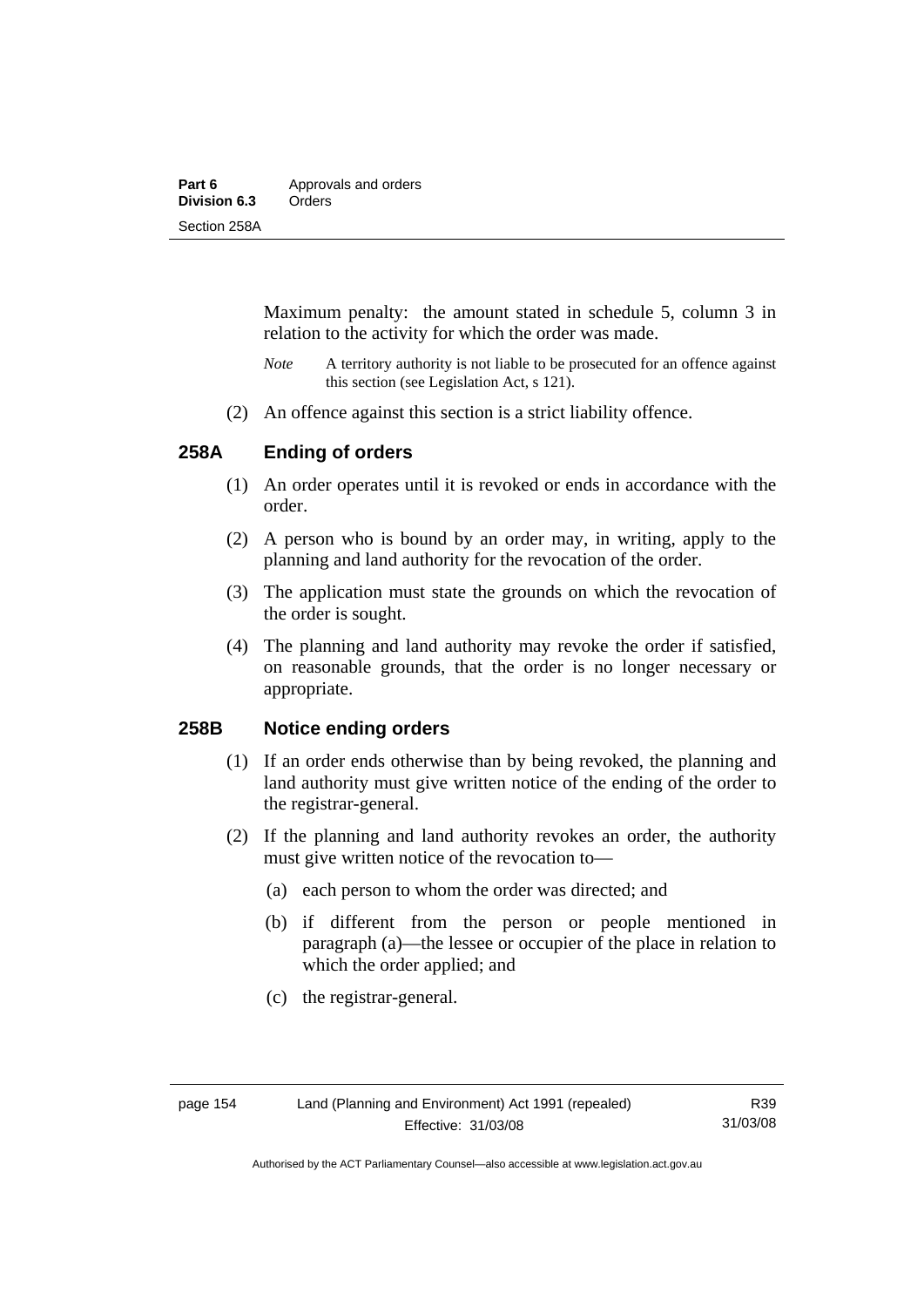# **Subdivision 6.3.2 Rectification work**

### **259 Definitions for sdiv 6.3.2**

In this subdivision:

*authorised person*—see section 259C (1).

#### *rectification work* means—

- (a) work in relation to a place where a controlled activity is being conducted to ensure compliance with the approval for the activity; or
- (b) the conduct of an activity required under an order that was not carried out within the period stated in the order.

### **259A Direction to carry out rectification work**

- (1) The planning and land authority may direct 1 or more of the following to carry out rectification work in relation to a controlled activity:
	- (a) the lessee or occupier of a place where the activity was or is being conducted;
	- (b) anyone by whom or on whose behalf the activity was or is being conducted.
- (2) The planning and land authority must give notice of the direction to—
	- (a) the person who is required to comply with the direction; and
	- (b) if different from the person mentioned in paragraph (a)—the lessee or occupier of the place to which the direction applies.
	- *Note* For how documents may be given, see the Legislation Act, pt 19.5.
- (3) The notice must state—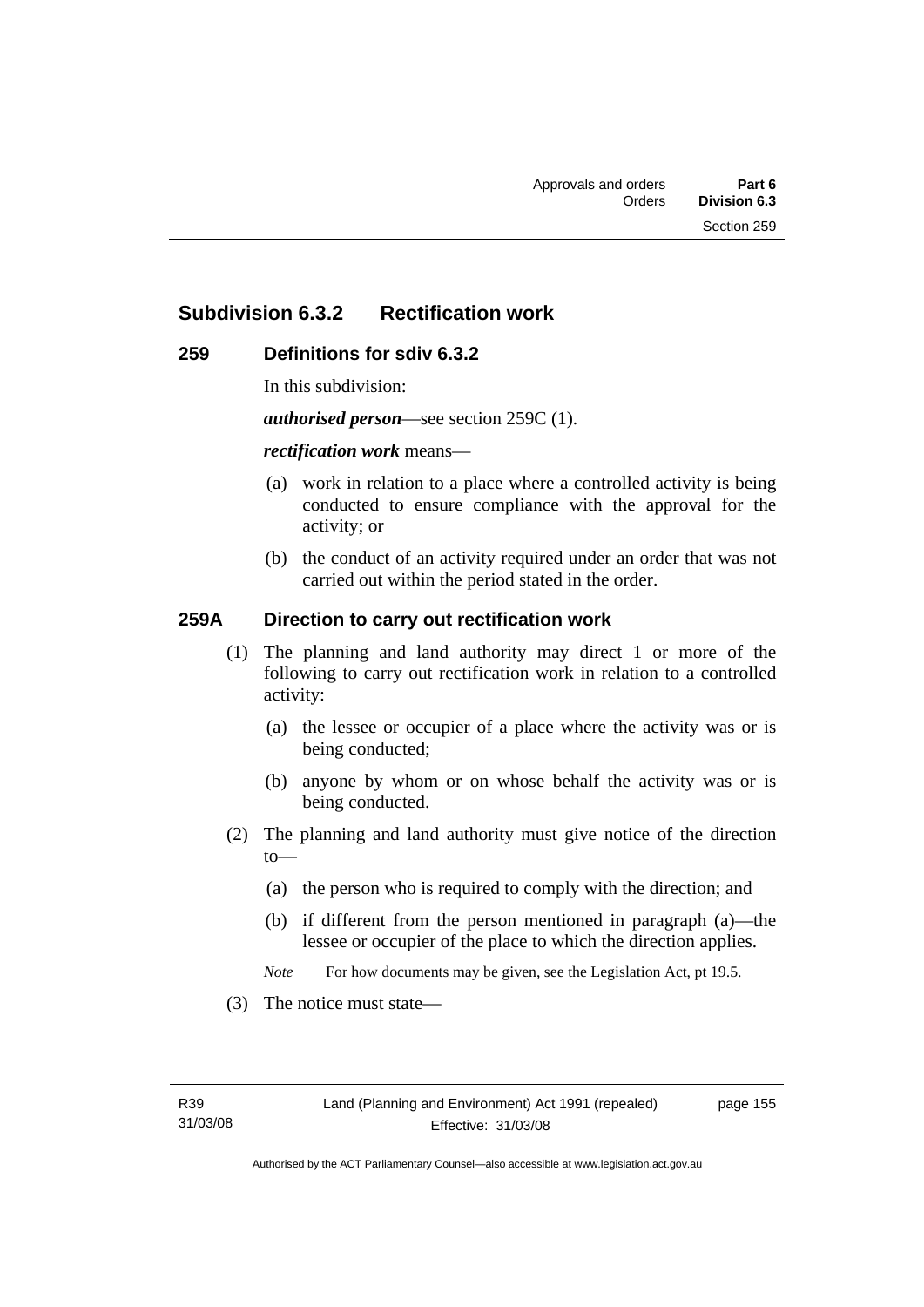- (a) that it is a direction under this Act made by the planning and land authority; and
- (b) the person who is required to comply with the direction; and
- (c) the place in relation to which the direction applies; and
- (d) the rectification work required; and
- (e) the grounds on which the direction is made; and
- (f) that the rectification work must be completed within 7 days after the day the notice is given to the person or any longer period stated in the notice.
- (4) The notice must also contain a statement to the effect that, if the rectification work is not completed within the period required by the notice—
	- (a) the planning and land authority may authorise someone else to carry out the work; and
	- (b) the reasonable cost of carrying out the work is a debt to the Territory by the person who is required to comply with the direction.
- (5) This section applies whether or not a proceeding for an offence against this part has been begun or is about to begin.

### **259B Contravening direction to carry out rectification work**

- (1) A person commits an offence if—
	- (a) the planning and land authority makes a direction to carry out rectification work in relation to a controlled activity; and
	- (b) the person is required to comply with the direction; and
	- (c) the person is given notice of the making of the direction; and

Authorised by the ACT Parliamentary Counsel—also accessible at www.legislation.act.gov.au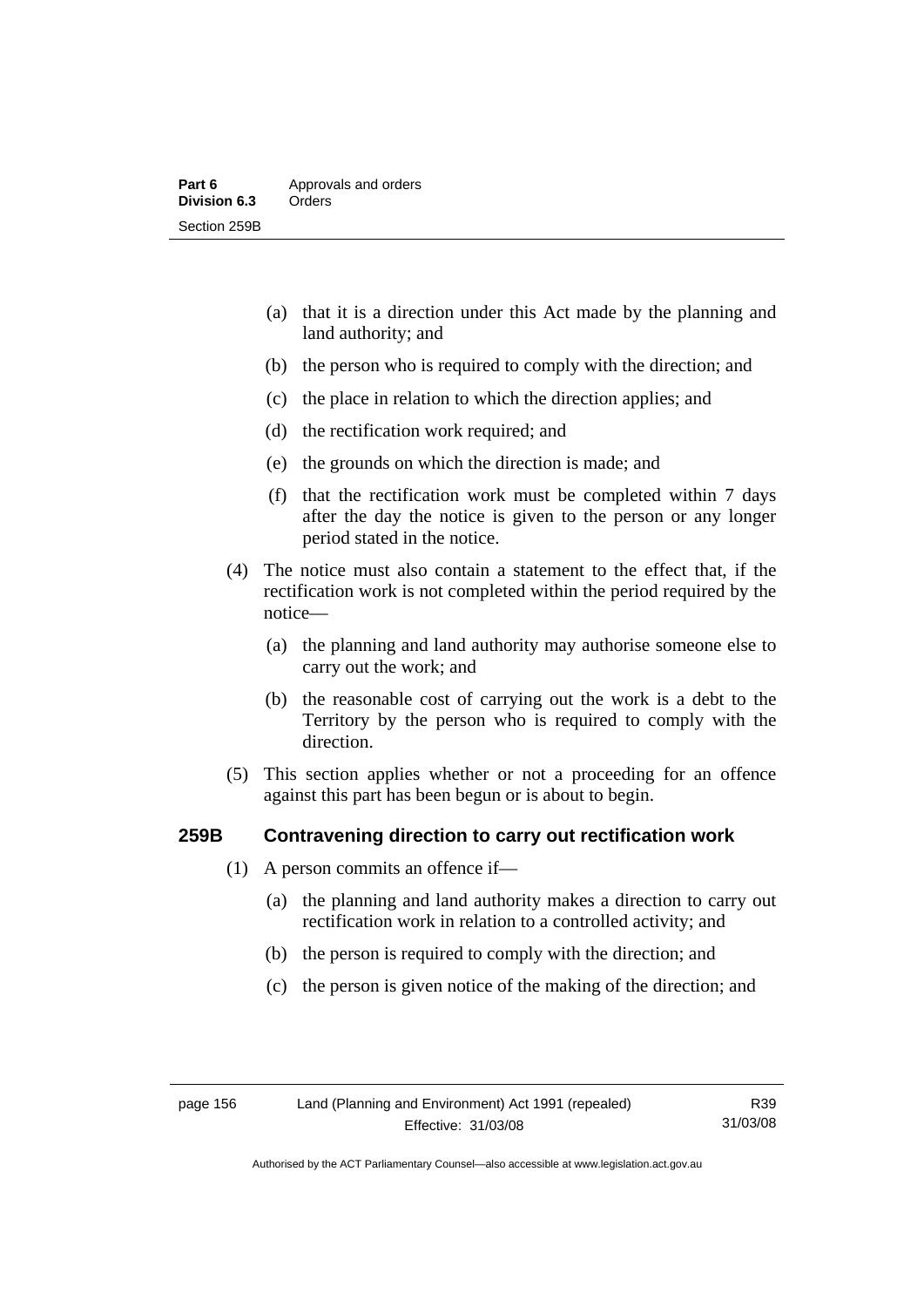(d) the person contravenes the direction.

Maximum penalty: 50 penalty units.

- *Note* A territory authority is not liable to be prosecuted for an offence against this section (see Legislation Act, s 121).
- (2) An offence against this section is a strict liability offence.

### **259C Authorisation to carry out rectification work**

- (1) The planning and land authority may authorise a person (an *authorised person*) to enter the place to which a direction under section 259A applies to carry out the rectification work required by the notice under that section if the work is not completed within the period required by the notice.
- (2) However, the planning and land authority must not give the authorisation—
	- (a) until the end of the period within which an application may be made to the administrative appeals tribunal for the review of the decision to make the order to which the rectification work relates; or
	- (b) if an application is made to the administrative appeals tribunal for a review of the decision—unless the decision is upheld or the application is withdrawn.
- (3) The authorised person must carry out the rectification work in accordance with the directions of an inspector.

### **259D Obstructing etc authorised people**

- (1) A person commits an offence if—
	- (a) the person knows that, or is reckless about the fact that, a person is an authorised person; and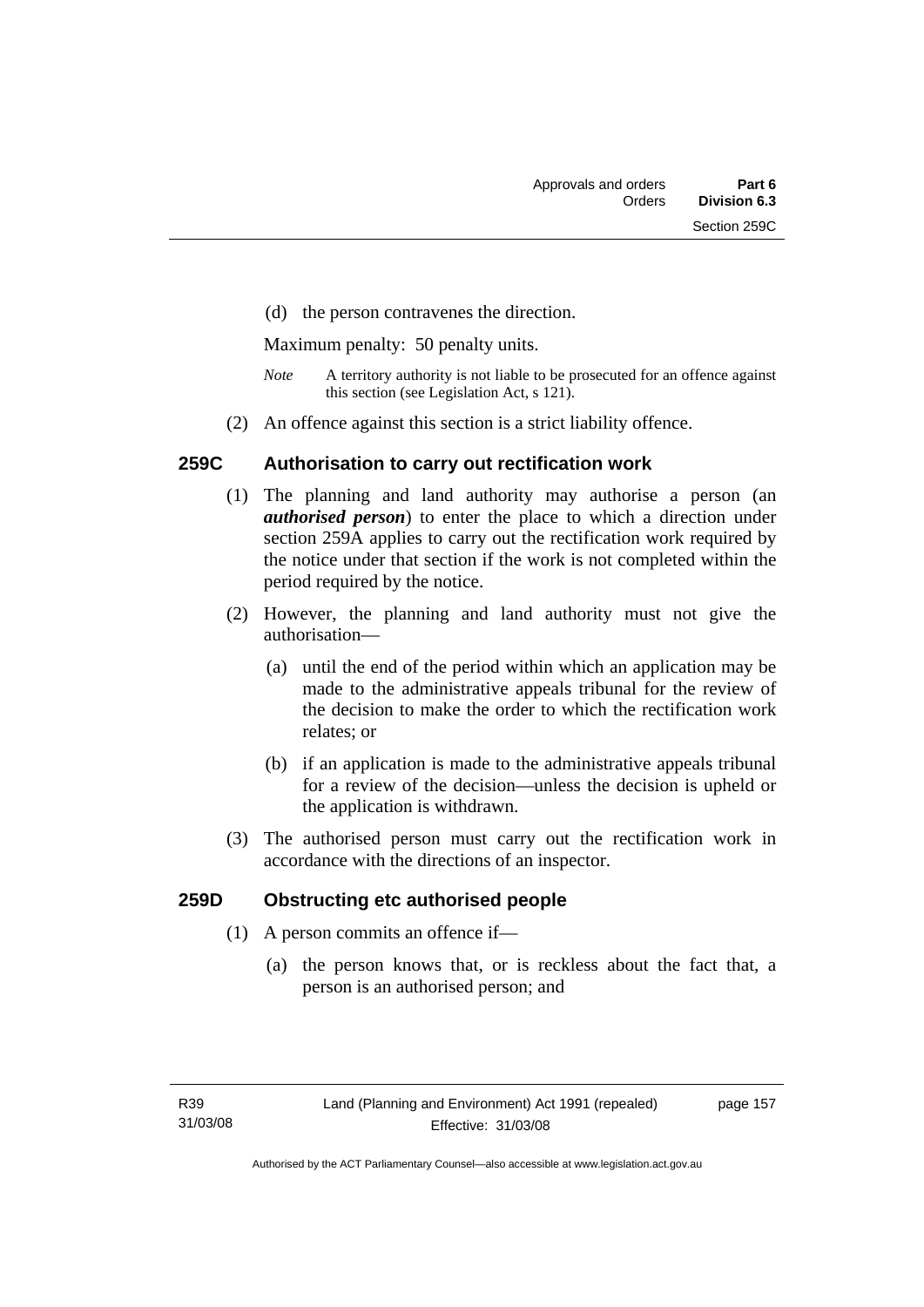(b) the person obstructs, hinders, intimidates or resists the authorised person in the exercise of the person's functions.

Maximum penalty: 50 penalty units, imprisonment for 6 months or both.

(2) Strict liability applies to subsection (1) (b).

### **259E Liability for cost of rectification work**

The person who is required to comply with a direction under section 259A (Direction to carry out rectification work) must pay to the Territory the reasonable cost of any rectification work carried out by an authorised person to which the direction related.

*Note* An amount owing under a law may be recovered as a debt in a court of competent jurisdiction (see Legislation Act, s 177).

### **259F Determination of criteria for deferral of rectification work cost**

- (1) The planning and land authority may, in writing, determine circumstances when the payment of all or part of the cost of rectification work carried out by an authorised person on a lessee's leasehold may be deferred by the lessee.
- (2) A determination under subsection (1) is a notifiable instrument.

*Note* A notifiable instrument must be notified under the Legislation Act.

### **259G Application for deferral of rectification work cost**

- (1) A lessee who is required to pay the cost of rectification work carried out on the lessee's leasehold may, in writing, apply to the planning and land authority for the deferment of payment of all or part of the cost of the rectification work.
- (2) The application must state the grounds for the application.
	- *Note* If a form is approved under s 287A for an application, the form must be used.

| Land (Planning and Environment) Act 1991 (repealed)<br>page 158 |                     | R39      |
|-----------------------------------------------------------------|---------------------|----------|
|                                                                 | Effective: 31/03/08 | 31/03/08 |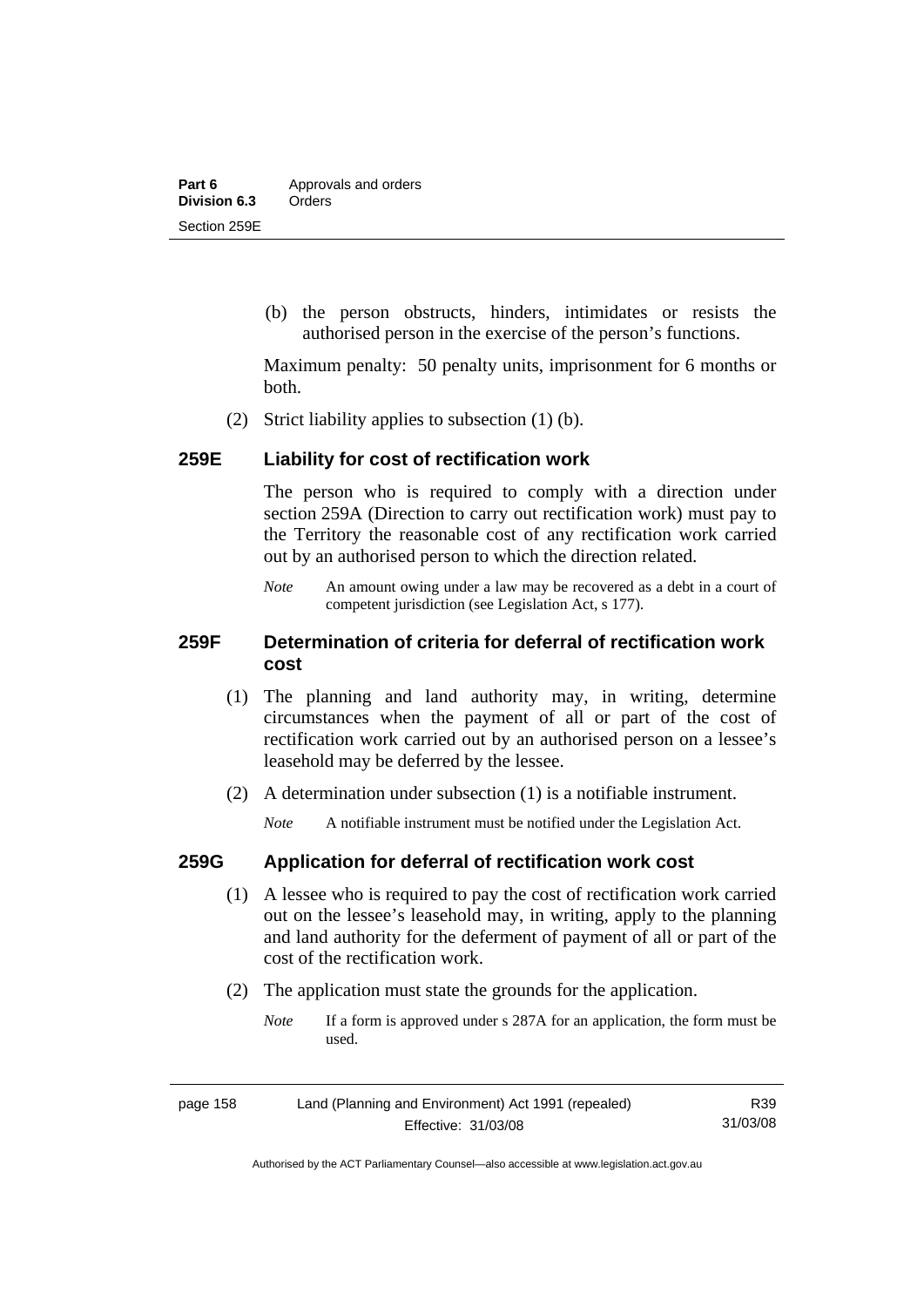### **259H Deferral of rectification work cost**

 (1) The planning and land authority may, in writing, declare that all or part of the cost of rectification work payable by a lessee is deferred if satisfied that a circumstance determined under section 259F (1) applies to the lessee.

*Note* Interest is payable on the deferred amount, see s 259I.

- (2) The declaration must state—
	- (a) the leasehold to which the declaration relates; and
	- (b) the amount of the cost of the rectification work deferred.

### **259I Security for deferred rectification work cost**

- (1) The planning and land authority must—
	- (a) lodge a copy of a declaration under section 259H with the registrar-general for registration under the *Land Titles Act 1925*; and
	- (b) give a copy of the declaration to the lessee of the leasehold to which the declaration relates and anyone else who has an interest in the leasehold.
- (2) For the *Land Titles Act 1925*, section 104 (1) (Lodging of caveat), the Territory is taken to be a person claiming an interest in the leasehold to which the declaration relates.
- (3) The registration under the *Land Titles Act 1925* of the copy of a declaration under section 259H creates a charge over the leasehold to which the declaration relates for—
	- (a) the amount stated in the declaration; and
	- (b) interest on the amount calculated on a daily basis at the interest rate applying from time to time under the *Taxation Administration Act 1999*, section 26 (Interest rate).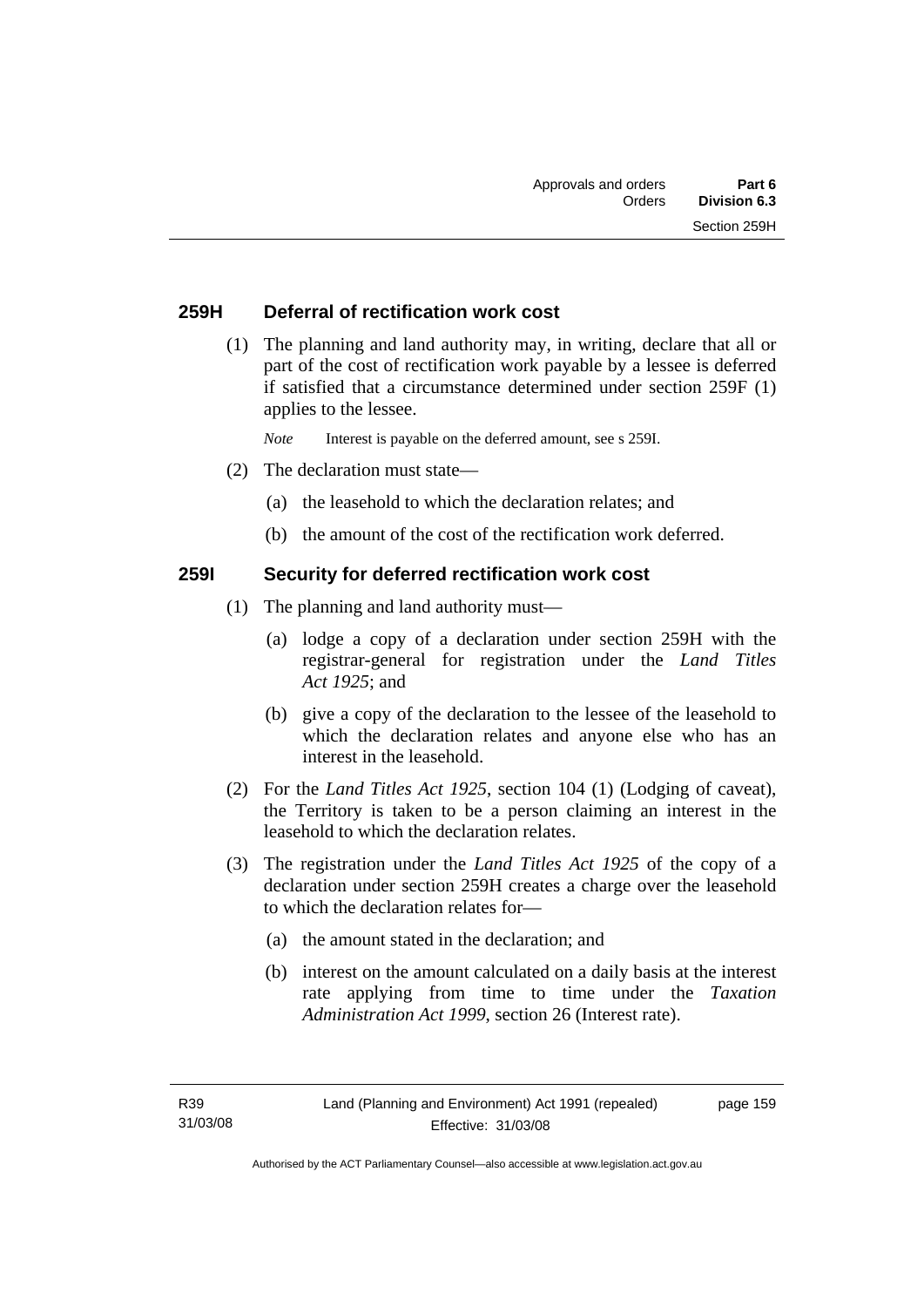### **259J Payment of deferred rectification work cost**

- (1) If the full amount of the charge mentioned in section 259I (3) is paid to the Territory, the planning and land authority must—
	- (a) revoke the declaration to which the charge relates; and
	- (b) lodge a copy of the revocation with the registrar-general for registration under the *Land Titles Act 1925*; and
	- (c) give a copy of the revocation to the lessee of the charged leasehold and anyone else who has an interest in the leasehold.
- (2) The charge is discharged on the registration under the *Land Titles Act 1925* of the copy of the revocation of the declaration.
- (3) The lessees of a charged leasehold are liable separately and together for the payment to the Territory of the full amount of the charge.
- (4) A registered charge under this section does not give a power of sale over the leasehold to which it relates.

# **Subdivision 6.3.3 Prohibition notices and injunctions**

### **260 Prohibition notices—making**

- (1) This section applies if the planning and land authority believes, on reasonable grounds, that the giving of a notice under this section (a *prohibition notice*) is necessary to prevent or lessen a significant threat or likelihood of irreversible damage to a thing because of the conduct, or likely conduct, of a controlled activity.
- (2) Also, this section applies whether or not—
	- (a) an order has been made or is proposed to be made in relation to a controlled activity; or
	- (b) a proceeding for an offence against this part has begun or is about to begin.

R39 31/03/08

Authorised by the ACT Parliamentary Counsel—also accessible at www.legislation.act.gov.au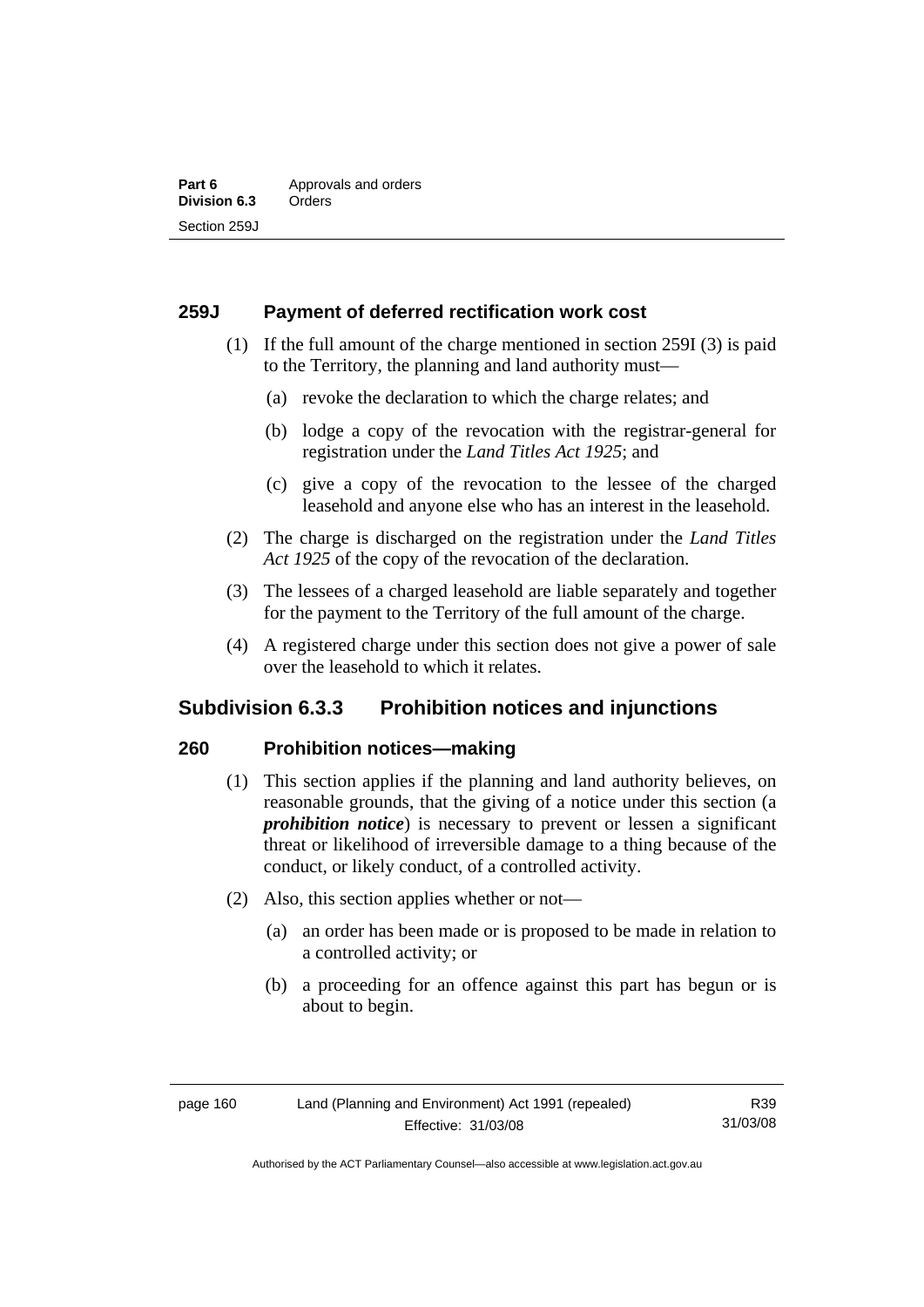- (3) The planning and land authority may give a prohibition notice to 1 or more of the following:
	- (a) the lessee or occupier of a place to which the controlled activity relates;
	- (b) anyone by whom or on whose behalf the activity—
		- (a) was, is being, or is to be, conducted; or
		- (b) is likely to be conducted.
	- *Note* For how documents may be given, see the Legislation Act, pt 19.5.
- (4) The prohibition notice must state—
	- (a) that it is a prohibition notice under this Act; and
	- (b) each person to whom it is directed; and
	- (c) that the notice takes effect when it is given to a person to whom it is directed; and
	- (d) the grounds on which the notice is given; and
	- (e) the activity, and the place, in relation to which the notice applies; and
	- (f) that the activity—
		- (i) must not be carried on by the person; or
		- (ii) must not be carried on by the person except in accordance with the notice; and
	- (g) when the notice ends (including, for example, on the happening of an event stated in the notice).
	- *Note* An example is part of the Act, is not exhaustive and may extend, but does not limit, the meaning of the provision in which it appears (see Legislation Act, s 126 and s 132).
- (5) A prohibition notice takes effect when it is given to a person to whom it is directed.

page 161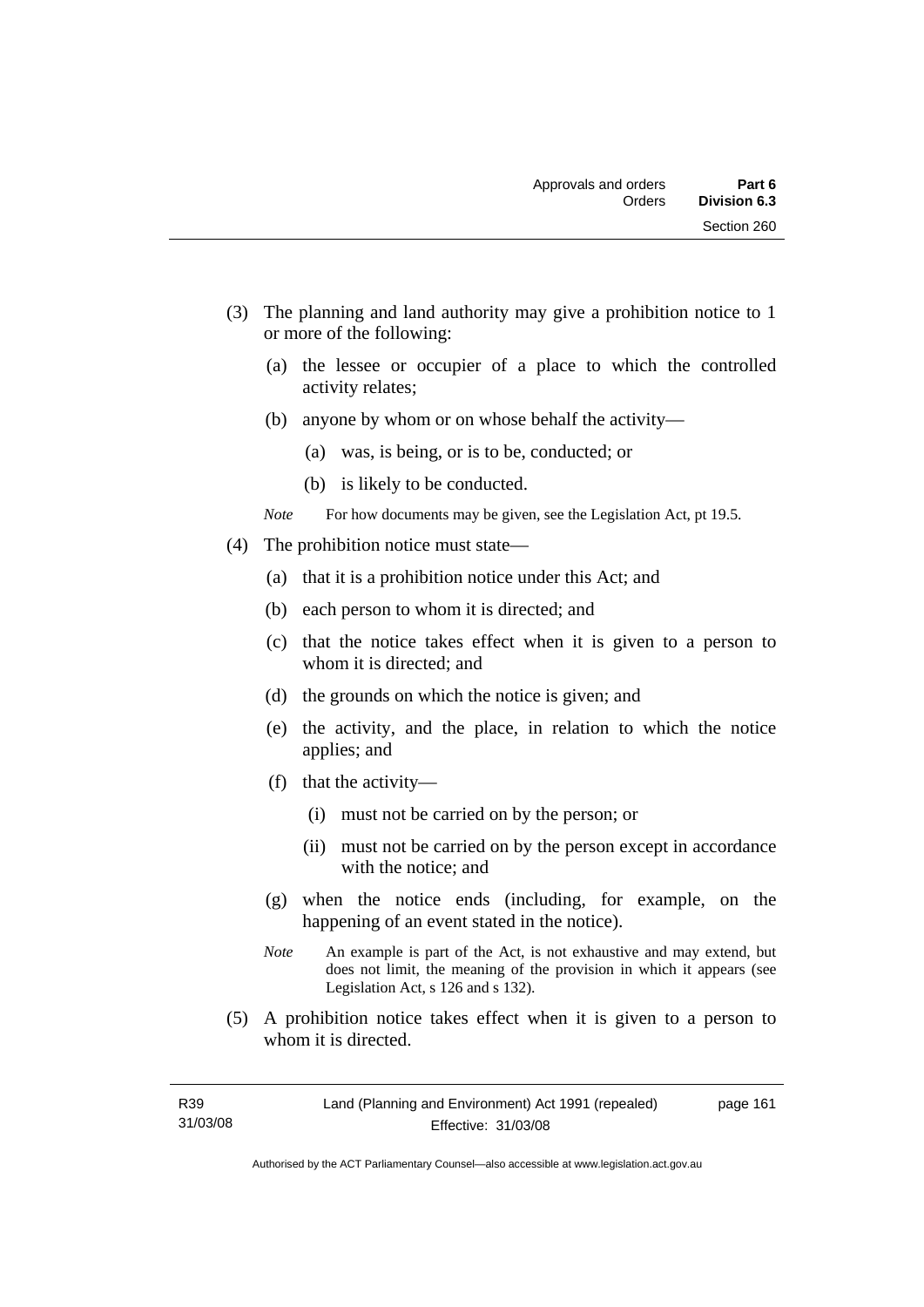| Part 6       | Approvals and orders |
|--------------|----------------------|
| Division 6.3 | Orders               |
| Section 260A |                      |

 (6) To remove any doubt, 2 or more prohibition notices may be given in relation to the same activity.

#### **260A Contravening prohibition notices**

- (1) A person commits an offence if—
	- (a) the planning and land authority gives a prohibition notice to the person; and
	- (b) the notice is directed to the person; and
	- (c) the notice states that a controlled activity must not be carried on by the person in relation to a place; and
	- (d) the person carries on the activity in relation to the place.

Maximum penalty: 50 penalty units, imprisonment for 6 months or both.

*Note* A territory authority is not liable to be prosecuted for an offence against this section (see Legislation Act, s 121).

- (2) A person commits an offence if—
	- (a) the planning and land authority gives a prohibition notice to the person; and
	- (b) the notice is directed to the person; and
	- (c) the notice states that a controlled activity must not be carried on by the person in relation to a place except in accordance with the notice; and
	- (d) the person carries on the activity in relation to the place otherwise than in accordance with the notice.

Maximum penalty: 50 penalty units, imprisonment for 6 months or both.

(3) An offence against this section is a strict liability offence.

R39 31/03/08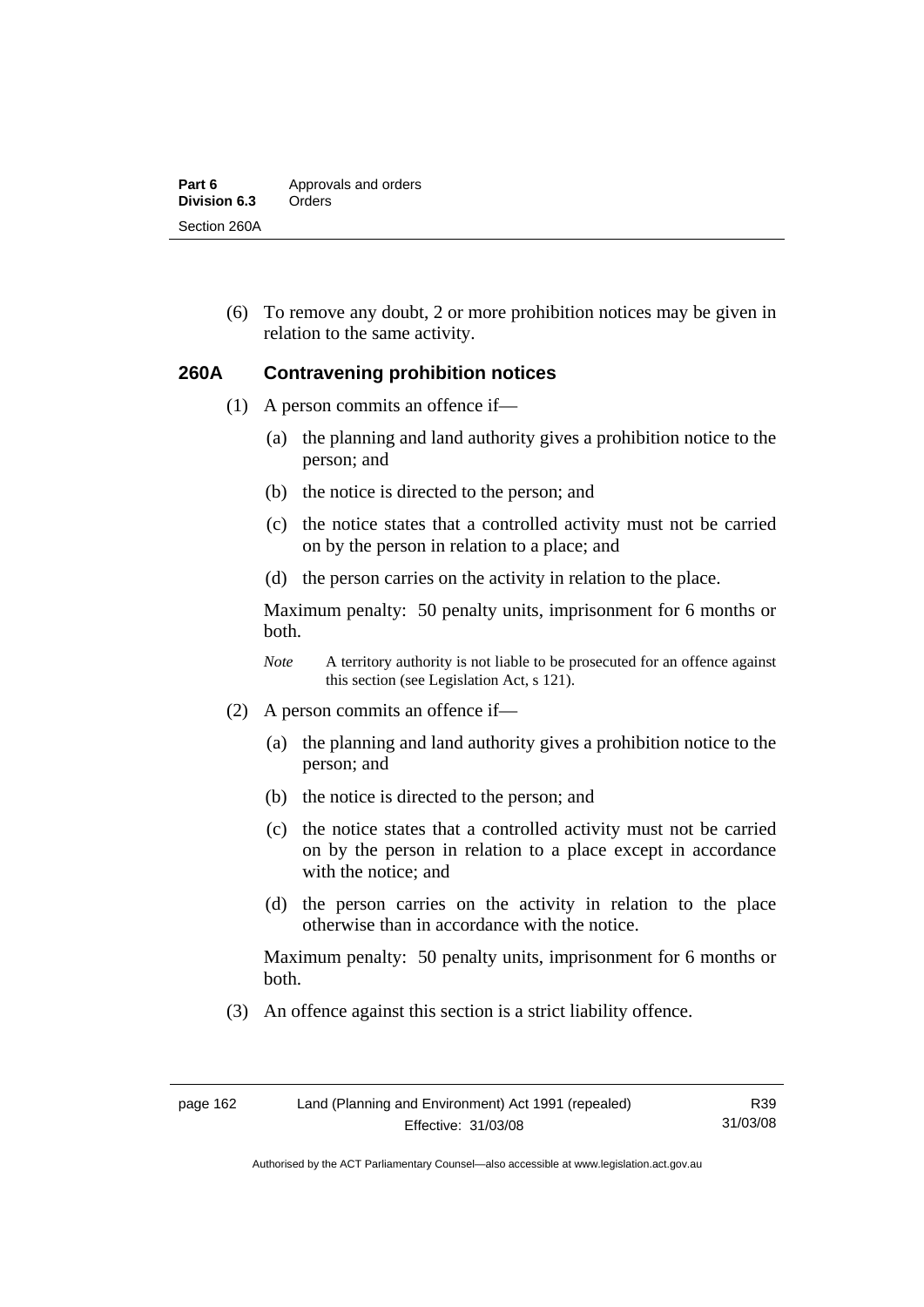### **260B Prohibition notices—ending**

- (1) A prohibition notice remains in force until it ends in accordance with this section.
- (2) A prohibition notice ends on the earlier of the following:
	- (a) 60 days after the day it is given to a person to whom the notice is directed;
	- (b) the notice ends in accordance with the notice;
	- (c) the notice is revoked.
- (3) A person to whom a prohibition notice is directed may, in writing, apply to the planning and land authority for the revocation of the notice.
- (4) The application must state the grounds on which the revocation of the prohibition notice is sought.
- (5) The planning and land authority may revoke the prohibition notice if satisfied, on reasonable grounds, that the notice is no longer necessary or appropriate.

### **260C Injunctions to restrain contravention of orders or prohibition notices**

- (1) This section applies if a person (the *relevant person*) has engaged, is engaging, or proposes to engage, in conduct that was, is, or would be, a contravention of an order or a prohibition notice.
- (2) The planning and land authority or anyone else may apply to the Supreme Court for an injunction.
- (3) On application under subsection (2), the Supreme Court may grant an injunction—
	- (a) restraining the relevant person from engaging in the conduct; and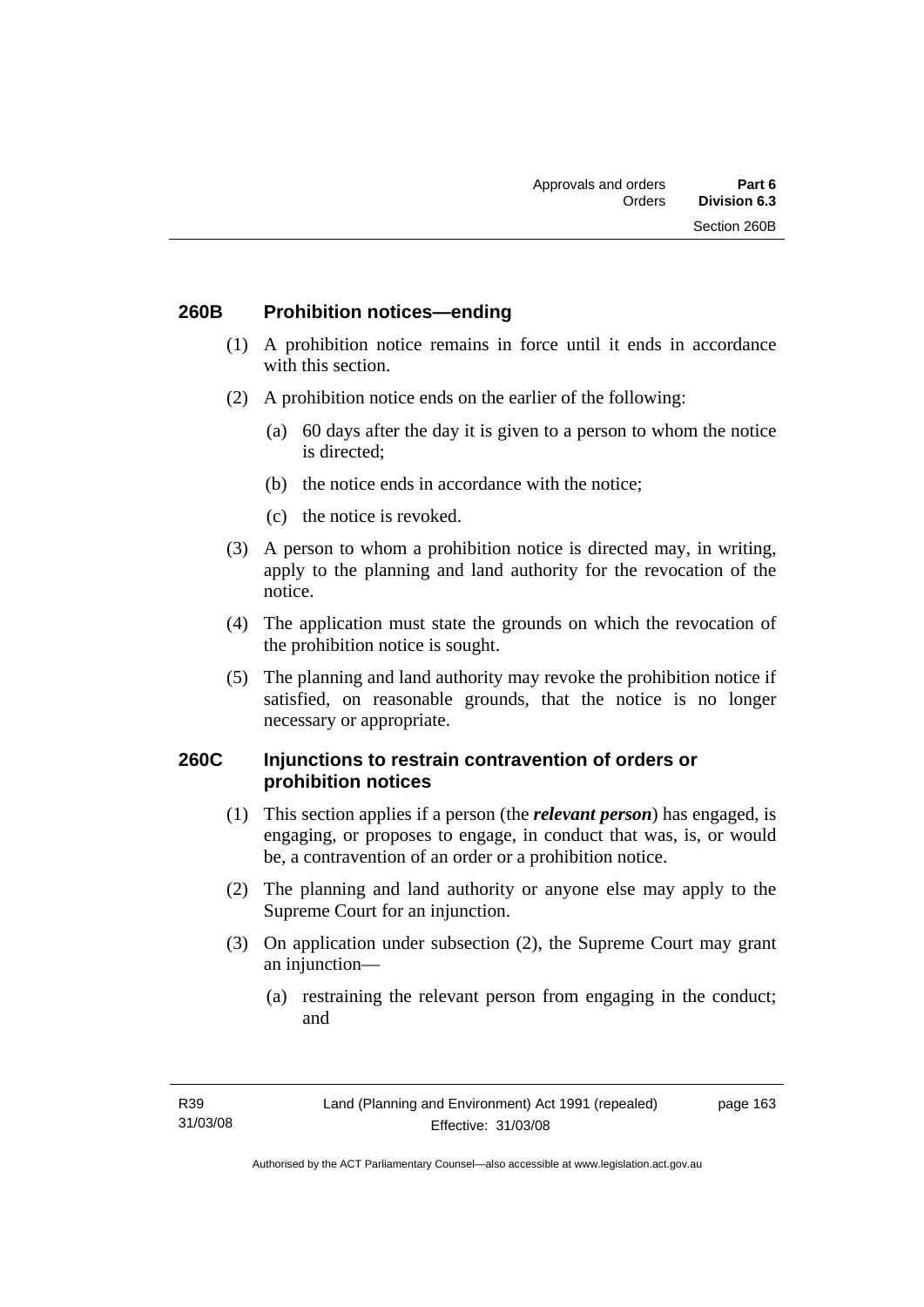- (b) if, in the court's opinion, it is desirable to do so, requiring the relevant person to do anything.
- (4) The Supreme Court may grant an injunction restraining a relevant person from engaging in conduct of a particular kind—
	- (a) if satisfied that the person has engaged in conduct of that kind, whether or not it appears to the court that the person intends to engage again, or to continue to engage, in conduct of that kind; or
	- (b) if it appears to the court that, if an injunction is not granted, it is likely the person will engage in conduct of that kind, whether or not the person has previously engaged in conduct of that kind and whether or not there is an imminent danger of substantial damage to someone else if the person engages in conduct of that kind.
- (5) This section applies whether or not a proceeding for an offence against this part has begun or is about to begin.

# **Division 6.4 Inspection and seizure powers**

# **Subdivision 6.4.1 Preliminary**

### **262 Definitions for div 6.4**

In this division:

*connected*—a thing is *connected* with an offence if—

- (a) the offence has been committed in relation to it; or
- (b) it will provide evidence of the commission of the offence; or
- (c) it was used, is being used, or is intended to be used, to commit the offence.

*occupier*, of premises, includes—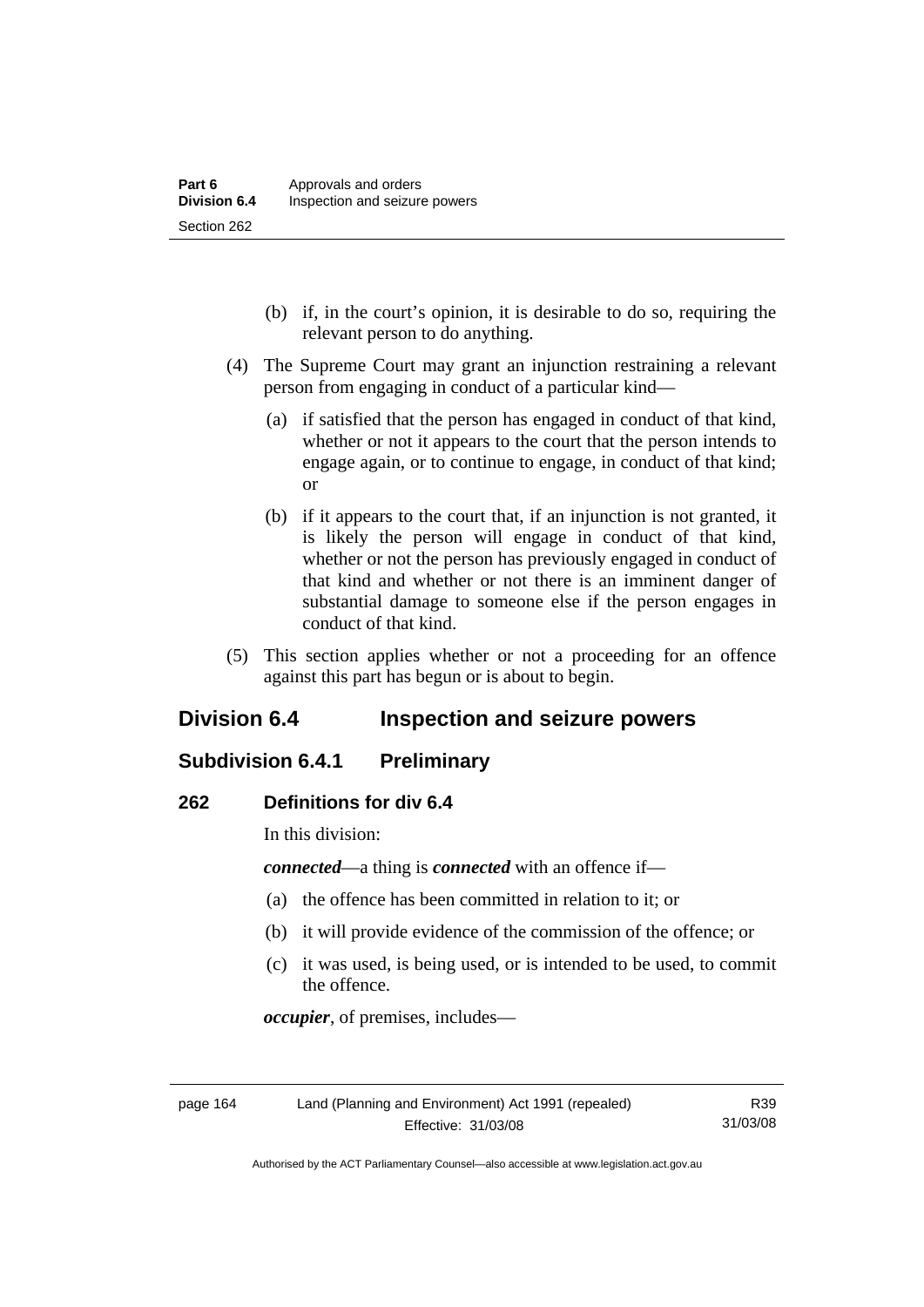- (a) a person believed, on reasonable grounds, to be an occupier of the premises; and
- (b) a person apparently in charge of the premises.

*offence* includes an offence that there are reasonable grounds for believing has been, is being, or will be committed.

### **263 Appointment of inspectors**

- (1) The planning and land authority may appoint a person as an inspector for this part.
	- *Note 1* For the making of appointments (including acting appointments), see the Legislation Act, div 19.3.
	- *Note 2* In particular, a person may be appointed for a particular provision of a law (see Legislation Act, s 7 (3)) and an appointment may be made by naming a person or nominating the occupant of a position (see s 207).
- (2) An inspector has the functions that the planning and land authority directs.

### **264 Identity cards**

- (1) The planning and land authority must give an inspector an identity card stating the person's name and that the person is an inspector.
- (2) The identity card must show—
	- (a) a recent photograph of the person; and
	- (b) the card's date of issue and expiry; and
	- (c) anything else prescribed by regulation.
- (3) A person commits an offence if—
	- (a) the person ceases to be an inspector; and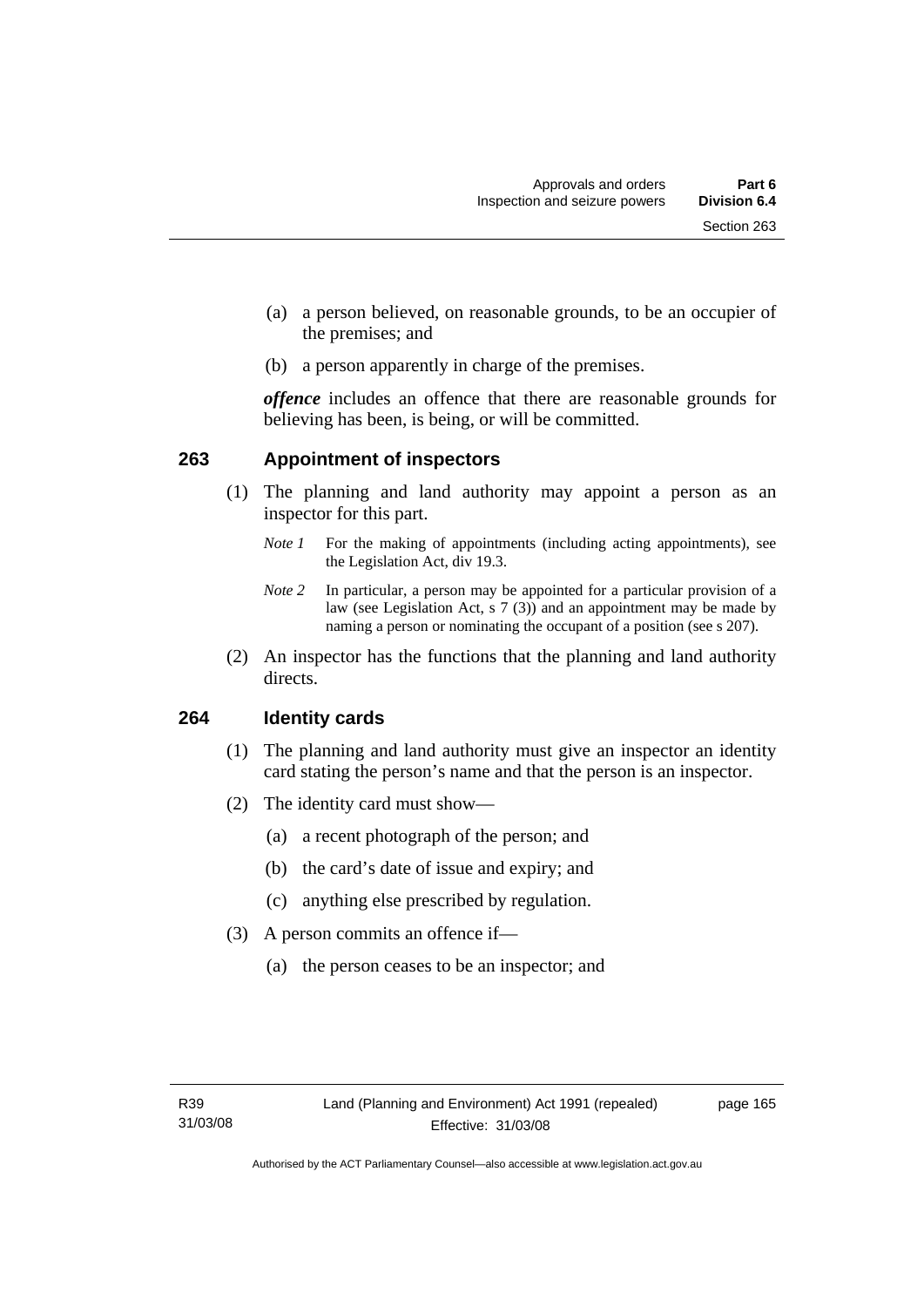(b) the person does not return the person's identity card to the chief executive as soon as practicable (but within 7 days) after the day the person ceases to be an inspector.

Maximum penalty: 1 penalty unit.

(4) An offence against this section is a strict liability offence.

### **265 Power not to be exercised before identity card shown**

An inspector may exercise a power under this Act in relation to a person only if the inspector first shows the person his or her identity card.

# **Subdivision 6.4.2 Inspection**

### **266 Inspections etc**

For the purposes of ascertaining whether or not a controlled activity is being conducted in or on any place—

- (a) in accordance with an approval; or
- (b) without an approval; or
- (c) contrary to the conditions of an approval; or
- (d) in accordance with, or in contravention of, an order;

an inspector may enter the place—

- (e) with the consent of the occupier of the place; or
- (f) under a warrant issued under section 273; or
- (g) with the assistance and by the force that is reasonable, if the inspector believes on reasonable grounds that the circumstances are of such seriousness and urgency as to require the immediate exercise of those powers without the authority of a warrant issued under section 273;

R39 31/03/08

Authorised by the ACT Parliamentary Counsel—also accessible at www.legislation.act.gov.au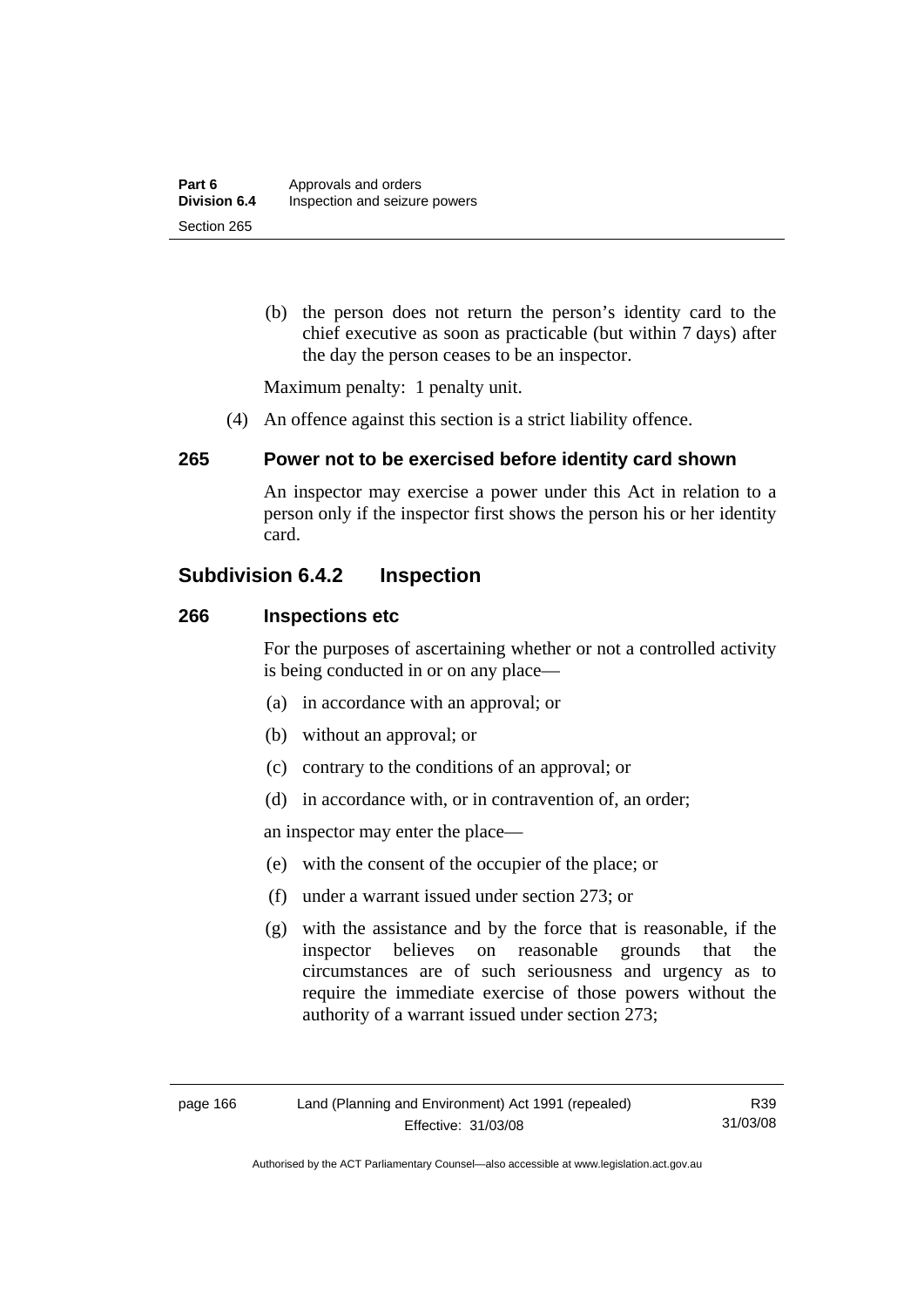and, subject to section 268, exercise any power mentioned in section 269 if the inspector believes on reasonable grounds that a controlled activity is, or is intended to be, conducted in or on that place.

## **267 Consent to entry**

- (1) Before seeking the consent of the occupier of a place for section 266, an inspector must inform the occupier that the occupier may refuse to give that consent.
- (2) If an inspector obtains the occupier's consent for those purposes, the inspector must ask the occupier to sign a written acknowledgment—
	- (a) that the occupier has been informed that the occupier may refuse to give consent, for section 266, for the inspector to enter the place and to exercise any power under section 269; and
	- (b) that the occupier has given the inspector that consent; and
	- (c) of the day and time when the consent was given.
- (3) If it is material, in any proceedings, for a court to be satisfied that an occupier has consented for section 266 and an acknowledgment, in accordance with subsection (2), signed by the occupier, is not produced in evidence, it must be presumed that the occupier did not consent, but that presumption is rebuttable.

## **269 Powers of inspection**

- (1) Subject to this part, an inspector who enters a place under section 266 may—
	- (a) inspect, examine, take measurements of, or conduct tests relating to, the premises or a controlled activity conducted in or on that place; and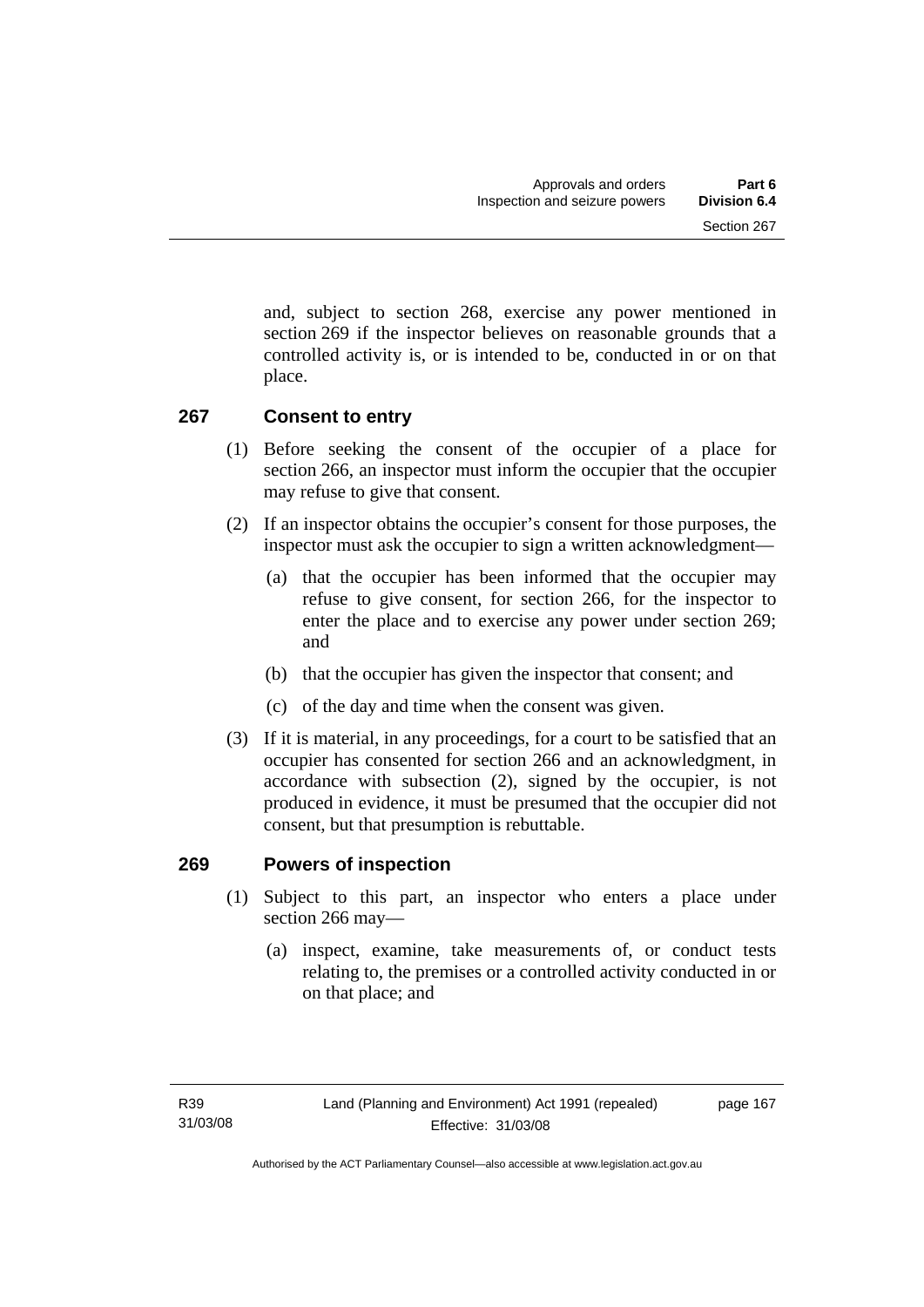- (b) take the photographs, video recordings, or make the sketches or other recordings, that the inspector believes on reasonable grounds to be necessary; and
- (c) take samples of anything that the inspector believes on reasonable grounds is connected with an offence against this part; and
- (d) seize anything that the inspector believes on reasonable grounds to be connected with an offence against this part; and
- (e) inspect, make copies of, or take extracts from, any document in or on that place that the inspector believes on reasonable grounds is connected with an offence against this part; and
- (f) require any person in or on the place—
	- (i) to give the inspector such information; or
	- (ii) to produce to the inspector any document containing such information;

relating to the use of the place in relation to the conduct of a controlled activity; and

- (g) require any person in or on the place to answer questions; and
- (h) require any person on the premises to give the inspector the assistance that is reasonable to enable the inspector to exercise his or her powers under this section.
- (2) A person shall not, without reasonable excuse, fail to comply with a requirement made of the person under subsection  $(1)$   $(f)$ ,  $(g)$  or  $(h)$ .

Maximum penalty: 50 penalty units.

## **271 Taking samples**

An inspector who takes samples under section 269 (1) (c) must—

 (a) ensure that the sample permits paragraph (c) to be complied with; and

| page 168 | Land (Planning and Environment) Act 1991 (repealed) | R39      |
|----------|-----------------------------------------------------|----------|
|          | Effective: 31/03/08                                 | 31/03/08 |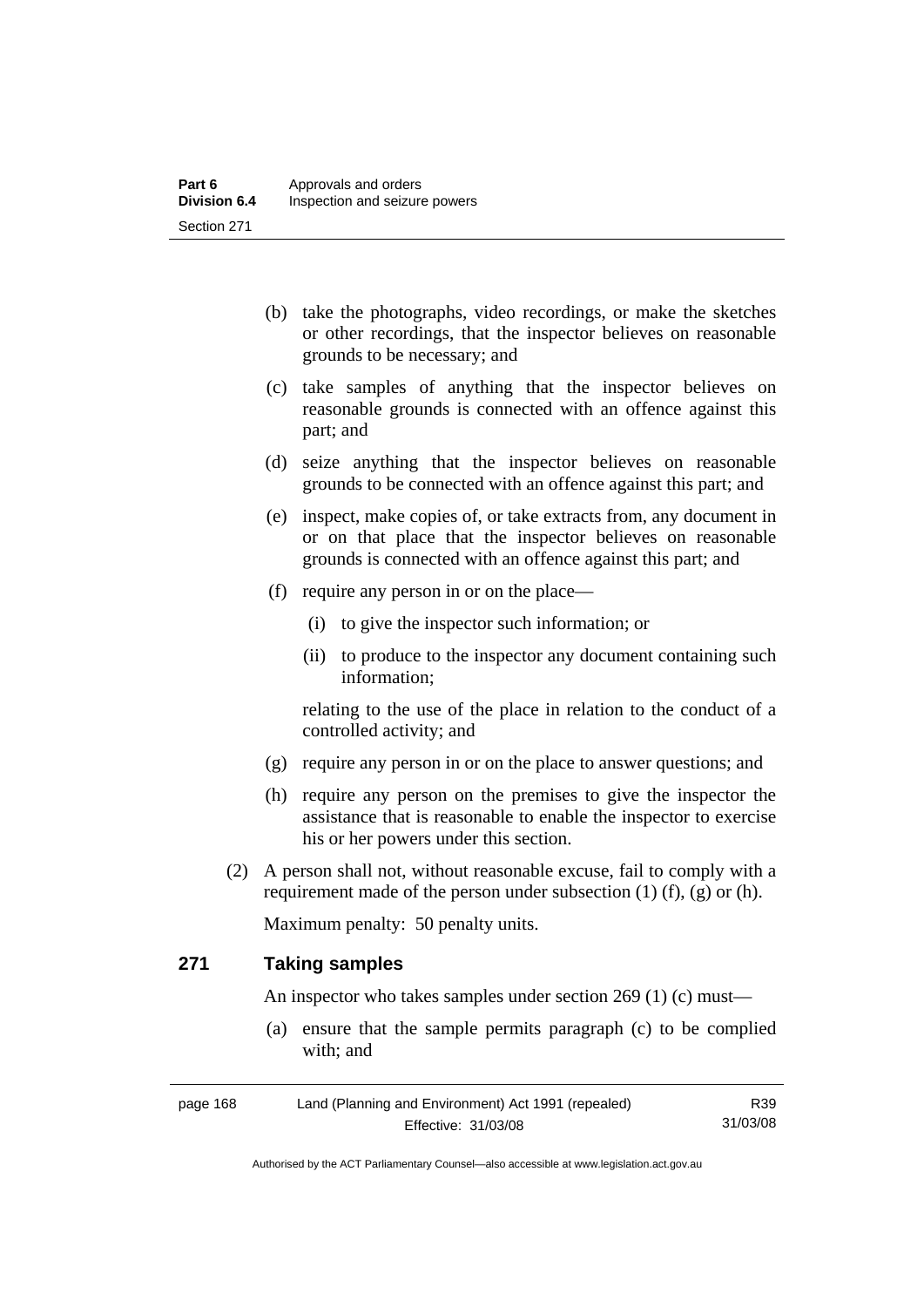- (b) give a receipt for the sample to the occupier of the place from where the sample was taken; and
- (c) divide the sample into 2 parts as nearly as practicable identical in size and composition to each other and each suitable for the purpose of analysis; and
- (d) place each of those parts in a separate container and seal each container; and
- (e) attach to each container a label bearing the signature of the inspector and particulars of the date and time when, and the place where, the sample was taken; and
- (f) give 1 container to the occupier of the place.

# **272 Disposal of seized things**

- (1) The planning and land authority must take reasonable steps to return a thing seized under section 269 (1) (d) to the person from whom it was seized, or to someone else who appears to the authority to be entitled to it, if—
	- (a) a prosecution for an offence against this part in relation to the thing is not started within 90 days after the day of the seizure; or
	- (b) a person is charged with an offence against this part in relation to the thing within the 90-day period but the person is not convicted or found guilty of the offence.
- (2) If a person is convicted or found guilty of an offence against this part in relation to a thing seized under section 269 (1) (d), the court may order—
	- (a) that the thing be given to the person who appears to the court to be entitled to it; or
	- (b) that the thing be forfeited to the Territory.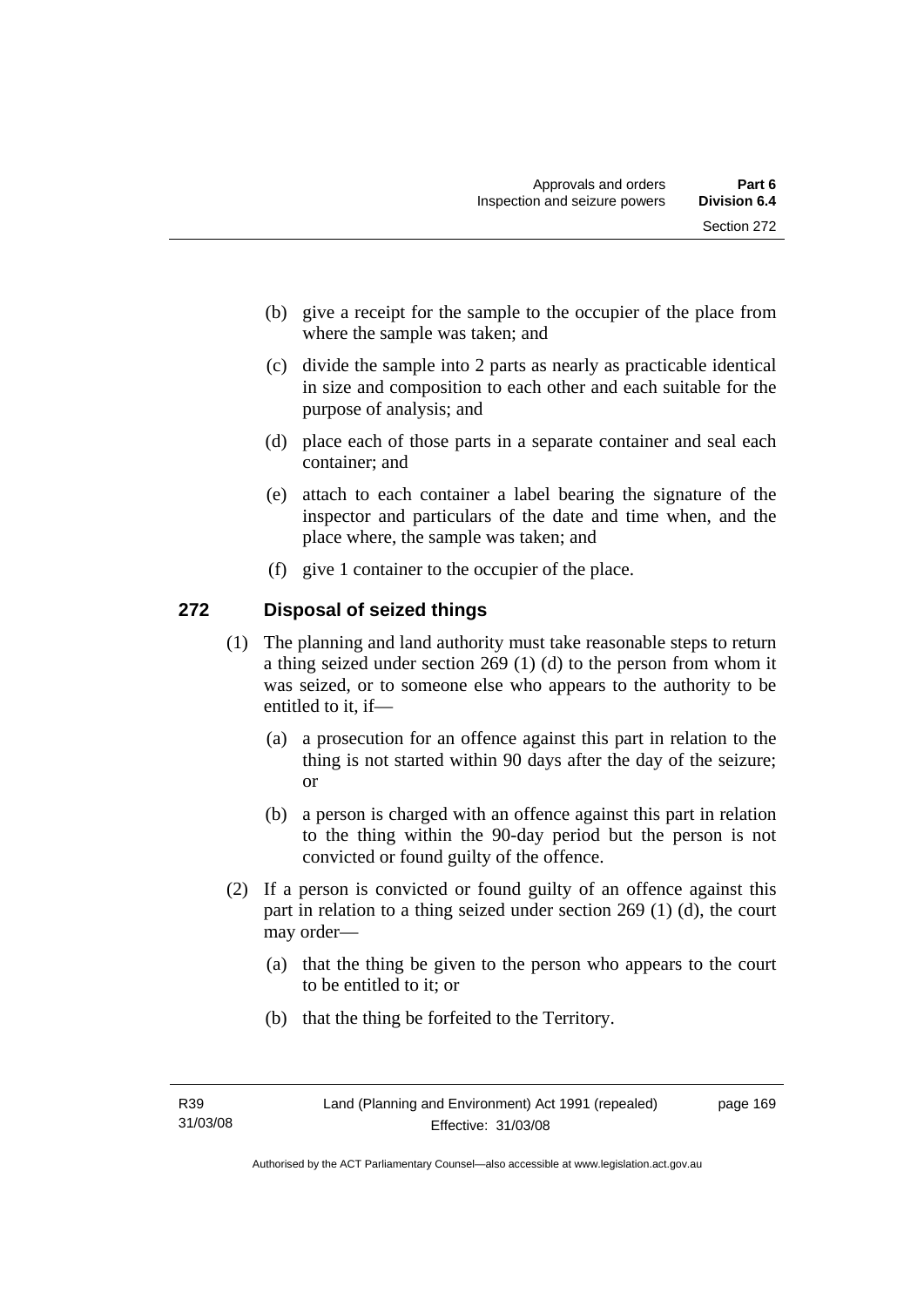## **273 Search warrants**

- (1) If an inspector suspects on reasonable grounds that there is in or on any place a thing of a particular kind connected with a particular offence against this part or a regulation, the inspector may—
	- (a) lay before a magistrate an information on oath setting out those grounds; and
	- (b) apply for the issue of a warrant to search the place for things of that kind.
- (2) If an application is made under subsection (1) for a warrant to search a place, a magistrate may, subject to subsection (3), issue a warrant authorising an inspector named in the warrant, with the assistance and by the force that is necessary and reasonable—
	- (a) to enter the place; and
	- (b) to ascertain whether or not a controlled activity is being conducted in or on the place; and
	- (c) to search the place for things of the kind specified in the warrant; and
	- (d) to seize anything found in the course of the search that the inspector believes on reasonable grounds to be a thing of that kind connected with the relevant offence.
- (3) A magistrate shall not issue a warrant under subsection (2) unless—
	- (a) the informant or another person has given the magistrate, either orally or by affidavit, any further information that the magistrate requires about the grounds on which the issue of the warrant is being sought; and
	- (b) the magistrate is satisfied that there are reasonable grounds for issuing the warrant.
- (4) A warrant must—
	- (a) state the purpose for which it is issued; and

| page 170 | Land (Planning and Environment) Act 1991 (repealed) | R39      |
|----------|-----------------------------------------------------|----------|
|          | Effective: 31/03/08                                 | 31/03/08 |

Authorised by the ACT Parliamentary Counsel—also accessible at www.legislation.act.gov.au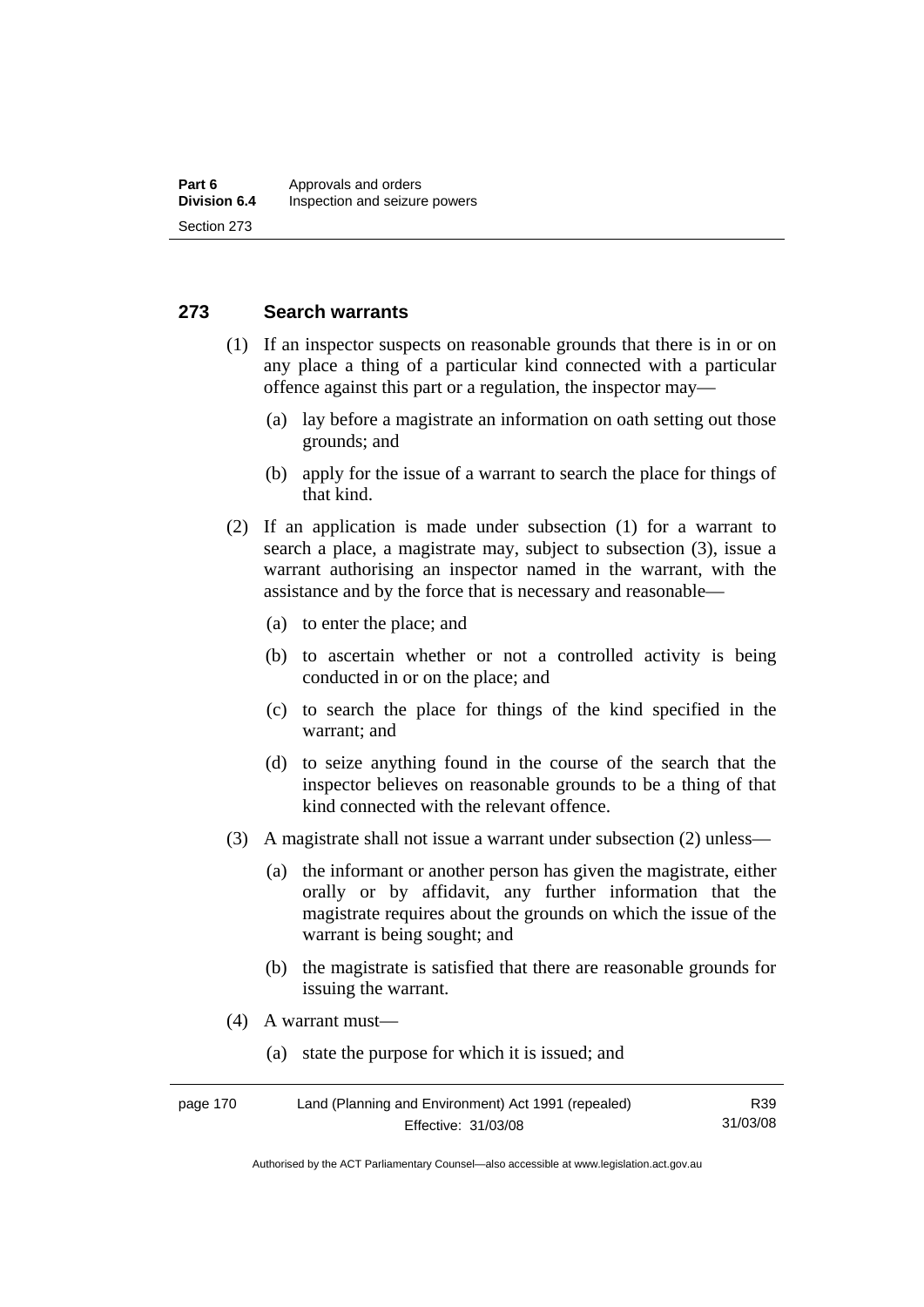- (b) specify the nature of the relevant offence; and
- (c) specify particular hours during which the entry is authorised, or state that the entry is authorised at any time of the day or night; and
- (d) include a description of the kinds of things in relation to which the powers under the warrant may be exercised; and
- (e) specify the date (not later than 28 days after the date of issue of the warrant) when the warrant ceases to have effect.

# **Division 6.6 Miscellaneous**

# **Subdivision 6.6.1 Review of decisions**

## **275 AAT review—general**

- (1) A person whose interests are affected by a decision mentioned in schedule 4, part 4.1, column 4 may apply to the AAT for review of the decision.
- (2) However, only the applicant for an approval may apply to the AAT for review of a decision giving the approval subject to a condition under either of the following sections:
	- (a) section 245 (Conditional approvals);
	- (b) section 246A (Reconsideration of decisions).
- (3) The heritage council may also apply to the AAT for review of a decision mentioned in subsection (1) or (2).
- (4) A person who makes a decision mentioned in subsection (1) must give written notice of the decision to—
	- (a) for a decision mentioned in subsection (2)—the applicant for the approval; and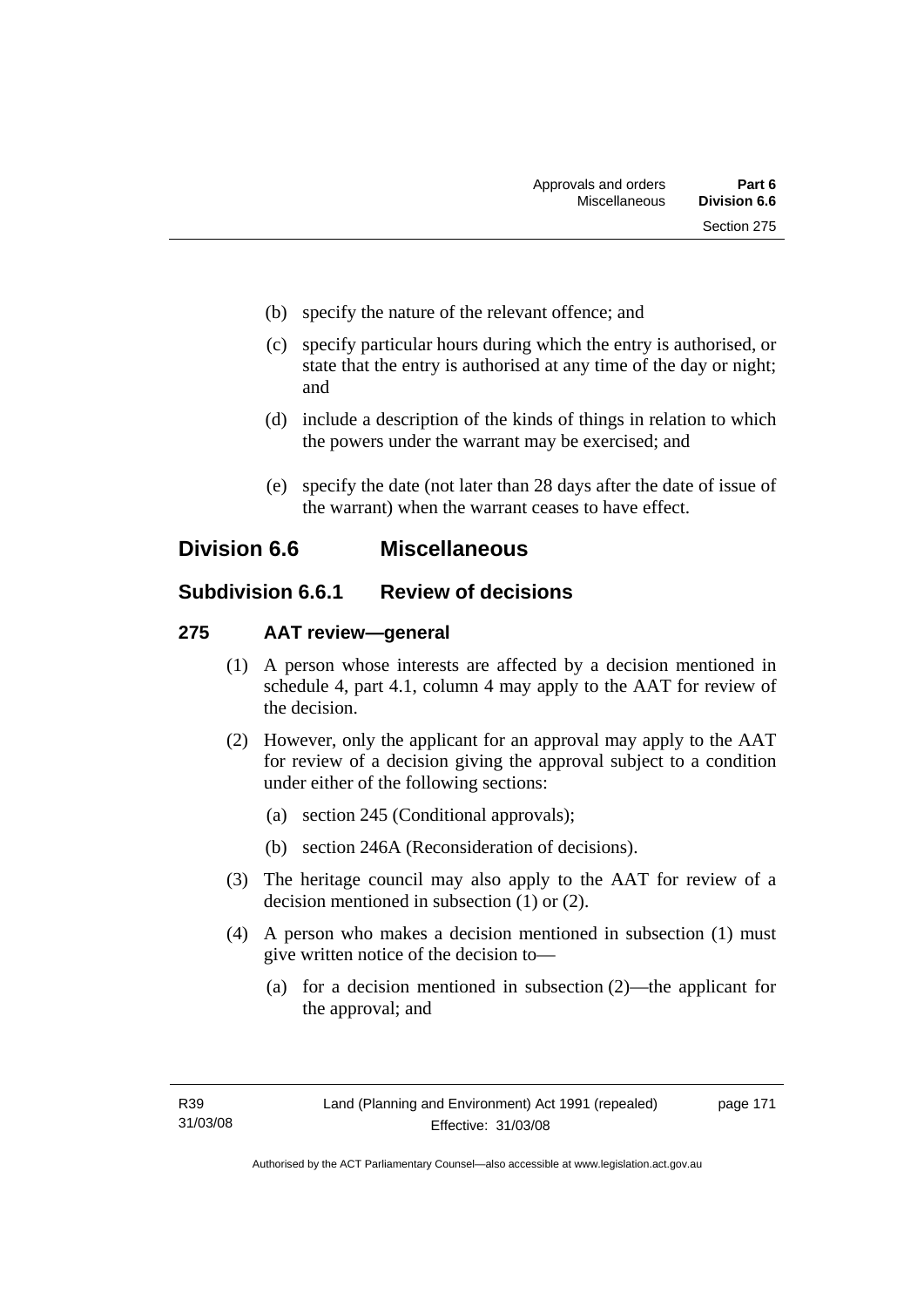- (b) for any other decision—the people whose interests the person believes are affected by the decision; and
- (c) for a decision on an application relating to a place registered, or nominated for provisional registration, under the *Heritage Act 2004*—the heritage council.
- (5) The notice under subsection (4) must comply with the requirements of the code of practice in force under the *Administrative Appeals Tribunal Act 1989*, section 25B (1).

## **275A Approvals subject to entity's satisfaction**

- (1) This section applies if—
	- (a) an approval given to a person contains a condition that a development is to be carried out to the satisfaction of an entity mentioned in the approval; and
	- (b) the entity decides that the development has not been carried out to its satisfaction.
	- *Note* Section 245 (3) (a) allows a relevant authority to impose a condition of the kind mentioned in s (1) (a).
- (2) The entity must give the person written notice of the decision.
- (3) The notice must be in accordance with the requirements of the code of practice in force under the *Administrative Appeals Tribunal Act 1989*, section 25B (1).
- (4) A person whose interests are affected by a decision mentioned in subsection (1) (b) may apply to the AAT for review of the decision.

## **276 Review of decisions—objectors and third parties to approvals**

- (1) A person who is qualified under subsection (2) may apply to the AAT for review of a decision of the relevant authority to—
	- (a) approve an application under section 230 or section 246A; or

| page 172 | Land (Planning and Environment) Act 1991 (repealed) | R <sub>39</sub> |
|----------|-----------------------------------------------------|-----------------|
|          | Effective: 31/03/08                                 | 31/03/08        |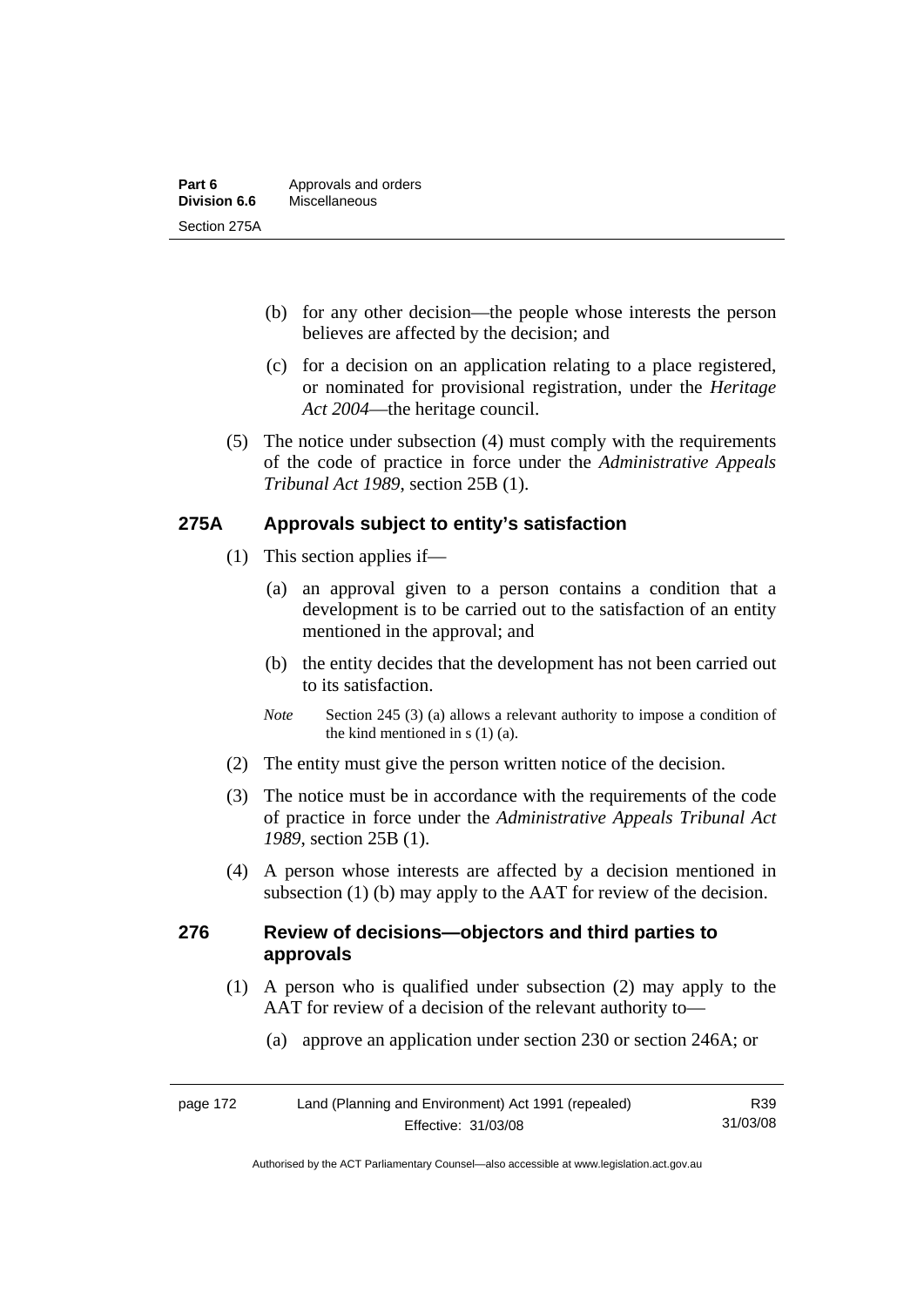- (b) include a condition in an approval.
- *Note* Section 245 deals with inclusion of conditions.
- (2) A person is qualified to make an application under subsection (1) if—
	- (a) the person objected to the grant of the approval of the relevant application to undertake development under section 237; or
	- (b) the AAT is satisfied that the person had reasonable grounds for not objecting within the prescribed period.
- (3) An application under subsection (1) must be made within 4 weeks after the day the person was notified of the decision.
- (4) A notice given under section 243 to a person who objected under section 237 must be in accordance with the requirements of the code of practice in force under the *Administrative Appeals Tribunal Act 1989*, section 25B (1)*.*
- (5) At the hearing of a proceeding before the administrative appeals tribunal, the tribunal must have regard to—
	- (a) any decisions or recommendations of a committee of the Legislative Assembly in relation to; and
	- (b) any environmental impact statement made, or inquiry conducted into;

a matter that is in issue in the hearing.

(6) In this section:

*person* includes an unincorporated association.

 (7) For this section, an organisation or association of people, whether incorporated or not, must be taken to have interests that are affected by a decision if the decision relates to a matter included in the objects or purposes of the organisation or association.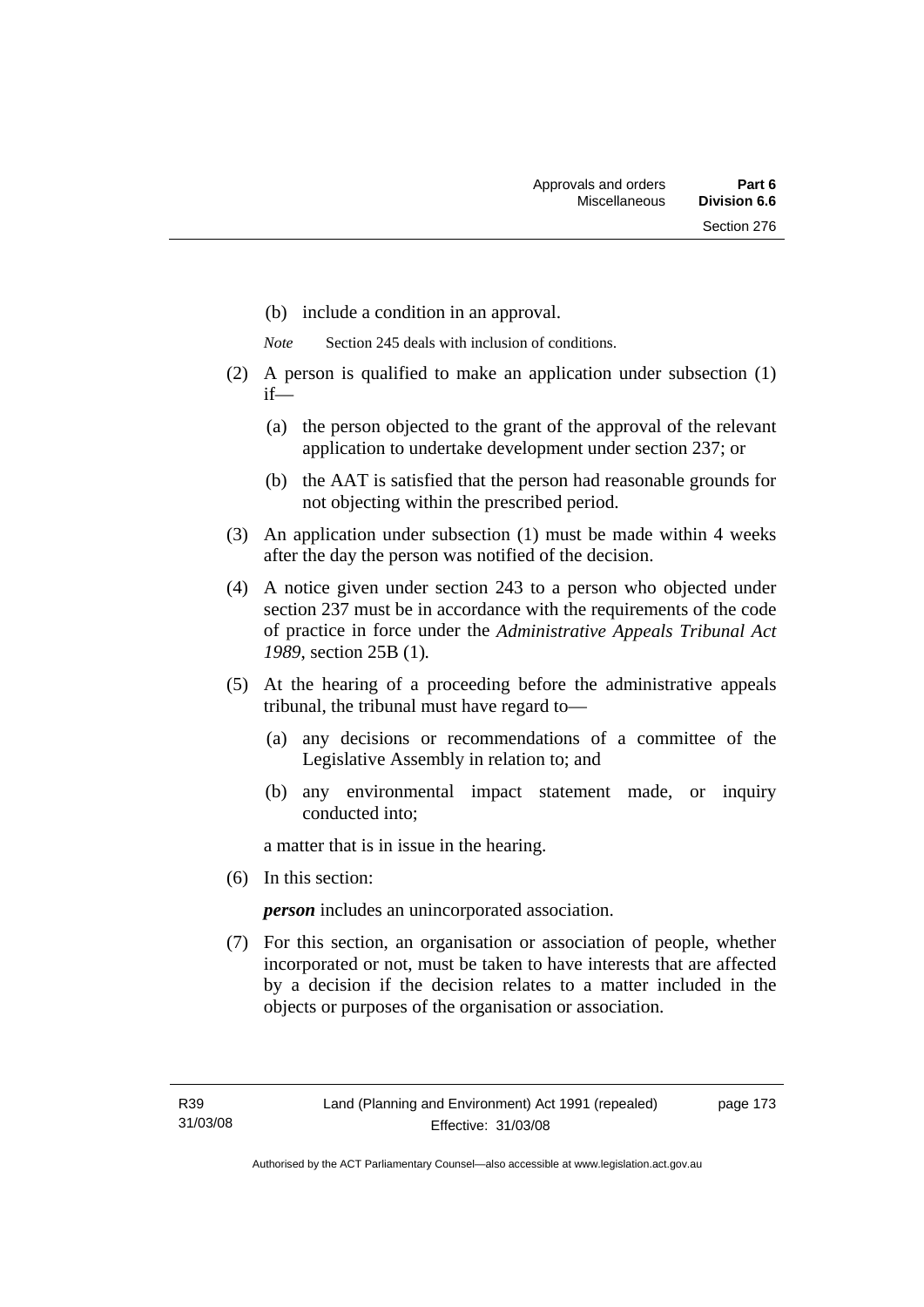## **277 Review of decisions—orders and prohibition notices**

- (1) Application may be made to the administrative appeals tribunal for review of a decision of the planning and land authority—
	- (a) to make an order under section 254A (2) (Decision on application to planning and land authority for order) or section 256 (2) (Decision on proposed order on planning and land authority's own initiative); or
	- (b) not to make an order under section 254A (2); or
	- (c) to include in an order under section 254A (2) or section 256 (2) a direction of a kind mentioned in section 257 (3); or
	- (d) to refuse, under section 258A (4) (Ending of orders), to revoke an order; or
	- (e) to give a prohibition notice under section 260 (3) (Prohibition notices—making); or
	- (f) to refuse, under section 260B (5) (Prohibition notices ending), to revoke a prohibition notice.
- (2) A notice given by the planning and land authority to a person in accordance with section 257A (a), (b), (c) or (f) (Notice of making of orders) must be in accordance with the requirements of the code of practice under the *Administrative Appeals Tribunal Act 1989*, section 25B (1).

## **278 Notification of objectors**

- (1) This section applies in relation to a decision mentioned in schedule 4, part 4.1.
- (2) The person who made the decision must, as soon as practicable, tell each person who, under section 237, objected to the application in relation to which the decision was made, in writing, about the application to the tribunal.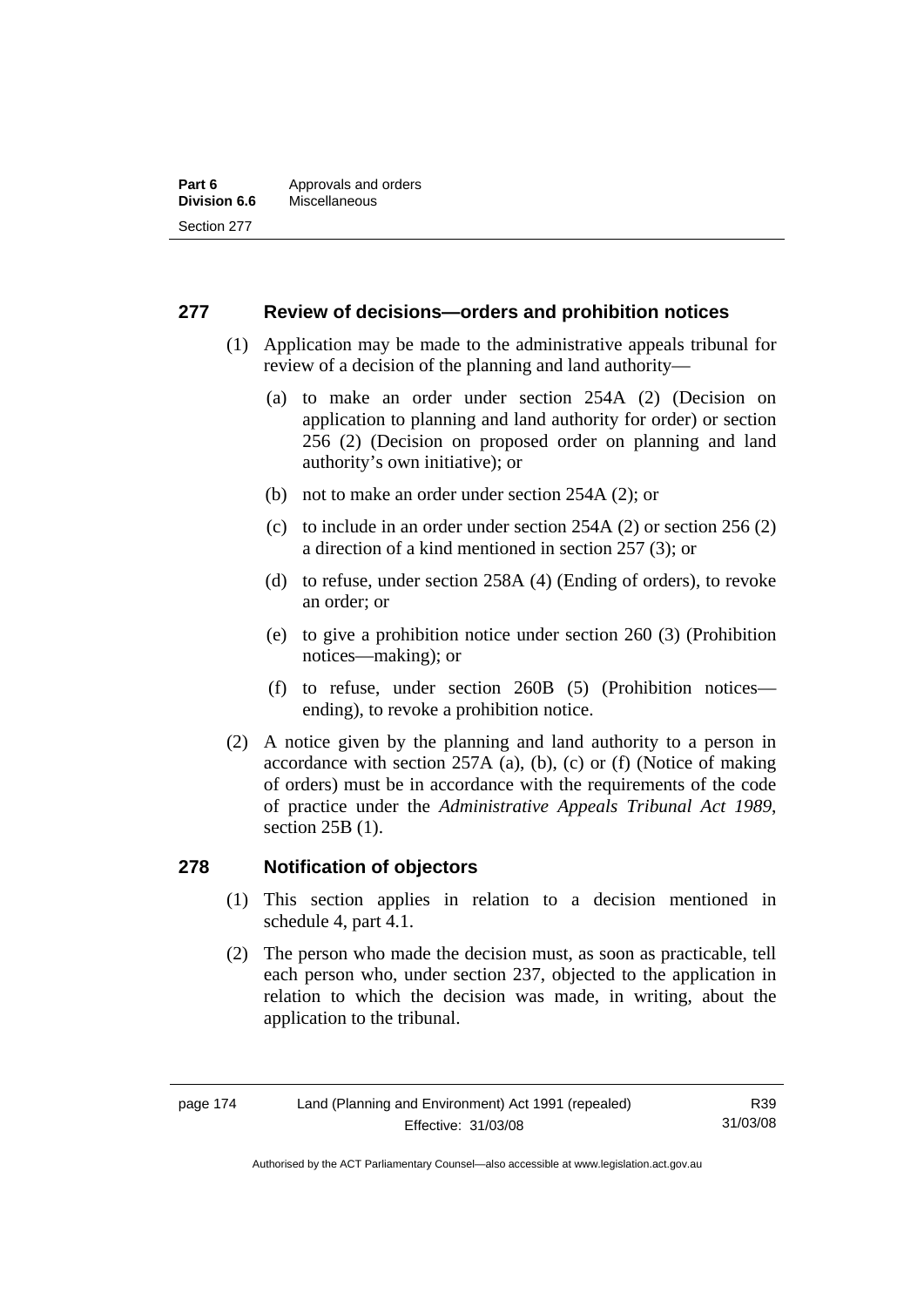- (3) A notice under subsection (1) must include a statement to the effect that the person to whom it is given is entitled, on application to the administrative appeals tribunal, to be made a party to the proceedings for the review.
- (4) In this section:

*applicant* means—

- (a) for a decision mentioned in schedule 4, part 4.1, items 1 to  $7$ the applicant for the decision; or
- (b) for a decision mentioned in schedule 4, part 4.1 item 8—the person to whom the approval was granted.

## **279 Application for review by objectors—notification to applicants**

- (1) If an objector makes an application under section 276 for the review of a decision, the objector must, at the same time, give notice to the person who made the application for approval of the decision in relation to which the objector has applied for review.
- (2) A notice under subsection (1) must include a statement to the effect that the person to whom it is given is entitled, on application to the administrative appeals tribunal, to be made a party to the proceedings for the review.
- (3) In subsection (1):

*objector* means a person mentioned in section 276 (2).

## **279A Challenge to validity of certain decisions**

- (1) The validity of a decision made by the Minister on an application to which section 229B (6) applies may not be questioned in any legal proceedings except those begun within 28 days after the date of the decision.
- (2) In this section:

page 175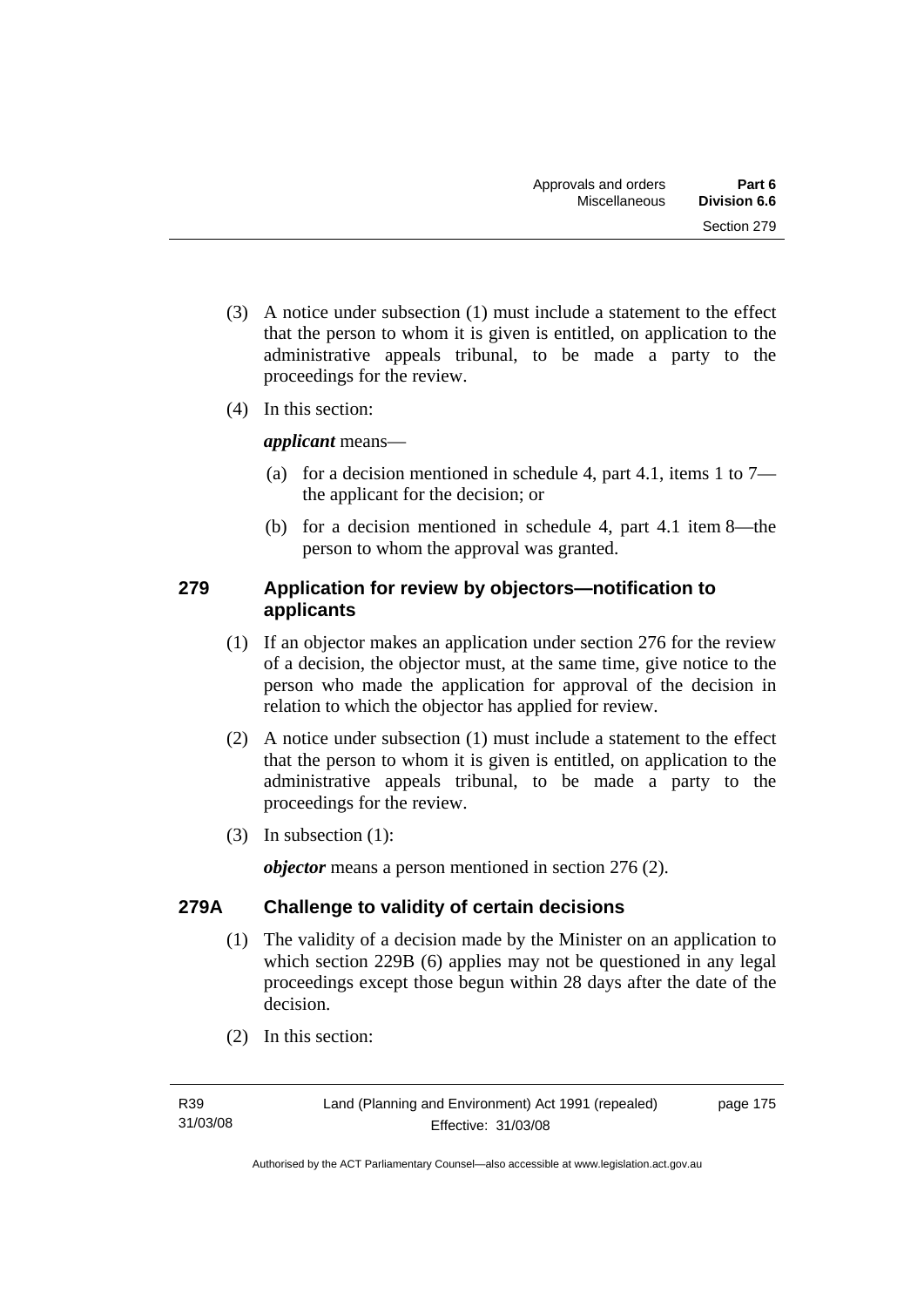| Part 6              | Approvals and orders |
|---------------------|----------------------|
| <b>Division 6.6</b> | Miscellaneous        |
| Section 282         |                      |

*legal proceedings* does not include an application to the administrative appeals tribunal.

## **Subdivision 6.6.2 General**

### **282 Regulations for pt 6**

- (1) A regulation may make provision for—
	- (a) the lodging of applications; and
	- (b) the form and conditions of a bond mentioned in section 245 (3) (f), including the method of calculating the amount of the bond and the conditions of payment under the bond; and
	- (c) the exemption of the Territory or a territory authority from the requirements of all or any of the provisions of this part; and
	- (d) the circumstances, whether generally or in a particular case, in which an exemption under paragraph (c) applies; and
	- (e) exempting development from the application of this part or a provision of this part; and

#### **Examples—par (e) and Legislation Act, s 48**

- 1 exempting a development or class of development, including by reference to stated circumstances or conditions
- 2 exempting development by reference to any matter, including, for example, location, land use, or policy for land use under the territory plan
- *Note 1* An example is part of the Act, is not exhaustive and may extend, but does not limit, the meaning of the provision in which it appears (see Legislation Act, s 126 and s 132).
- *Note* 2 Power given under an Act to make a statutory instrument includes power to make different provision in relation to different matters or different classes of matters, or to make an instrument that applies differently by reference to stated exceptions or factors (see Legislation Act, s 48).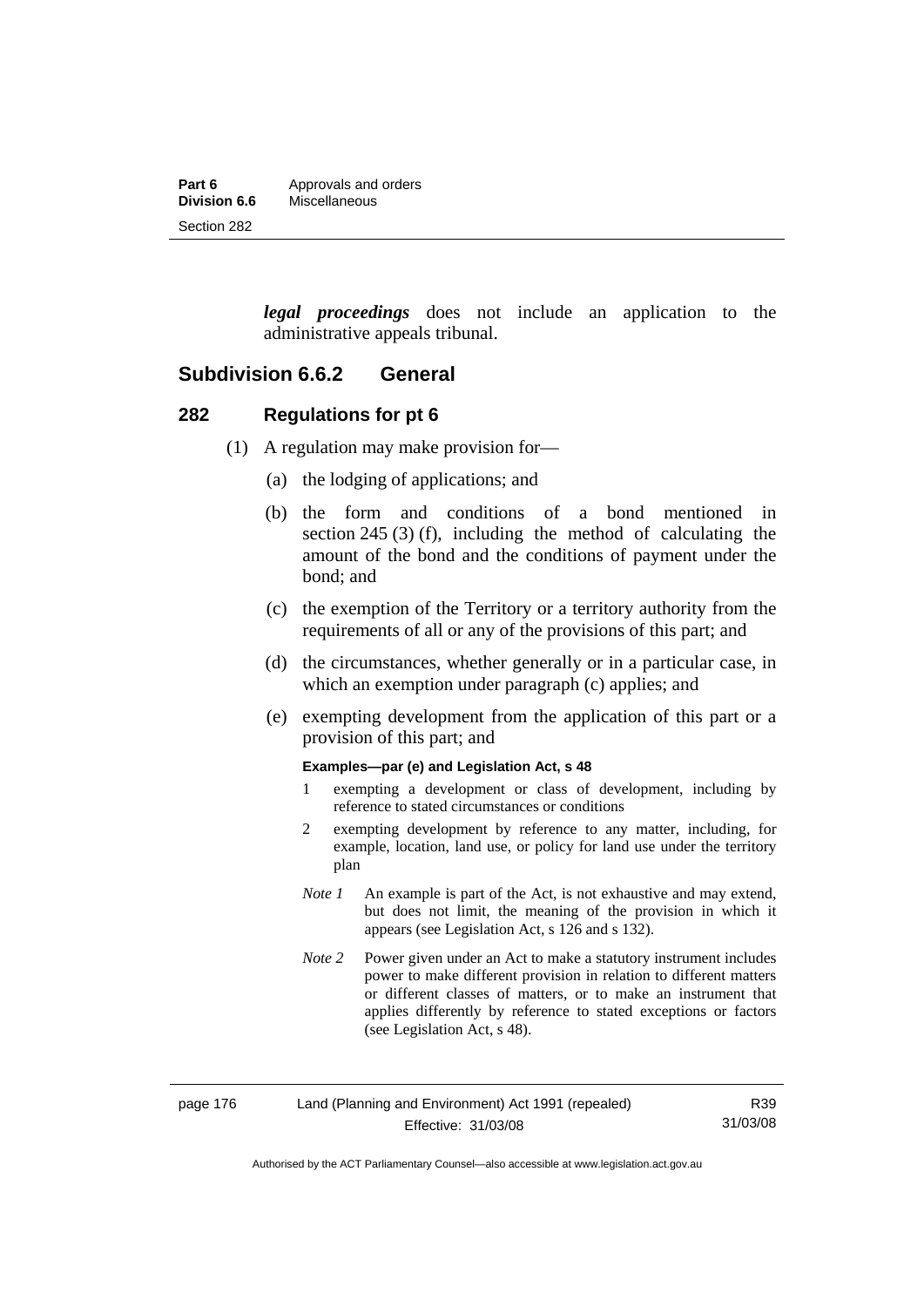- (f) exempting controlled activity from the application of this part or a provision of this part; and
- (g) the extension of any period within which action is taken by the Minister, the planning and land authority or anyone else, under this part or a regulation.
- (2) A regulation may authorise the Minister to exempt from this part or any provision of this part a development that consists of the erection, fixing or displaying of a sign or advertising material on the land, otherwise than in accordance with a right to do so expressly given by a current licence granted under this Act or a current lease.
- (3) An exemption under a regulation mentioned in subsection (2) is a disallowable instrument.
	- *Note* A disallowable instrument must be notified, and presented to the Legislative Assembly, under the Legislation Act.
- (4) An exemption under subsection (1) or (2) that relates to a development mentioned in subsection (2) may be conditional.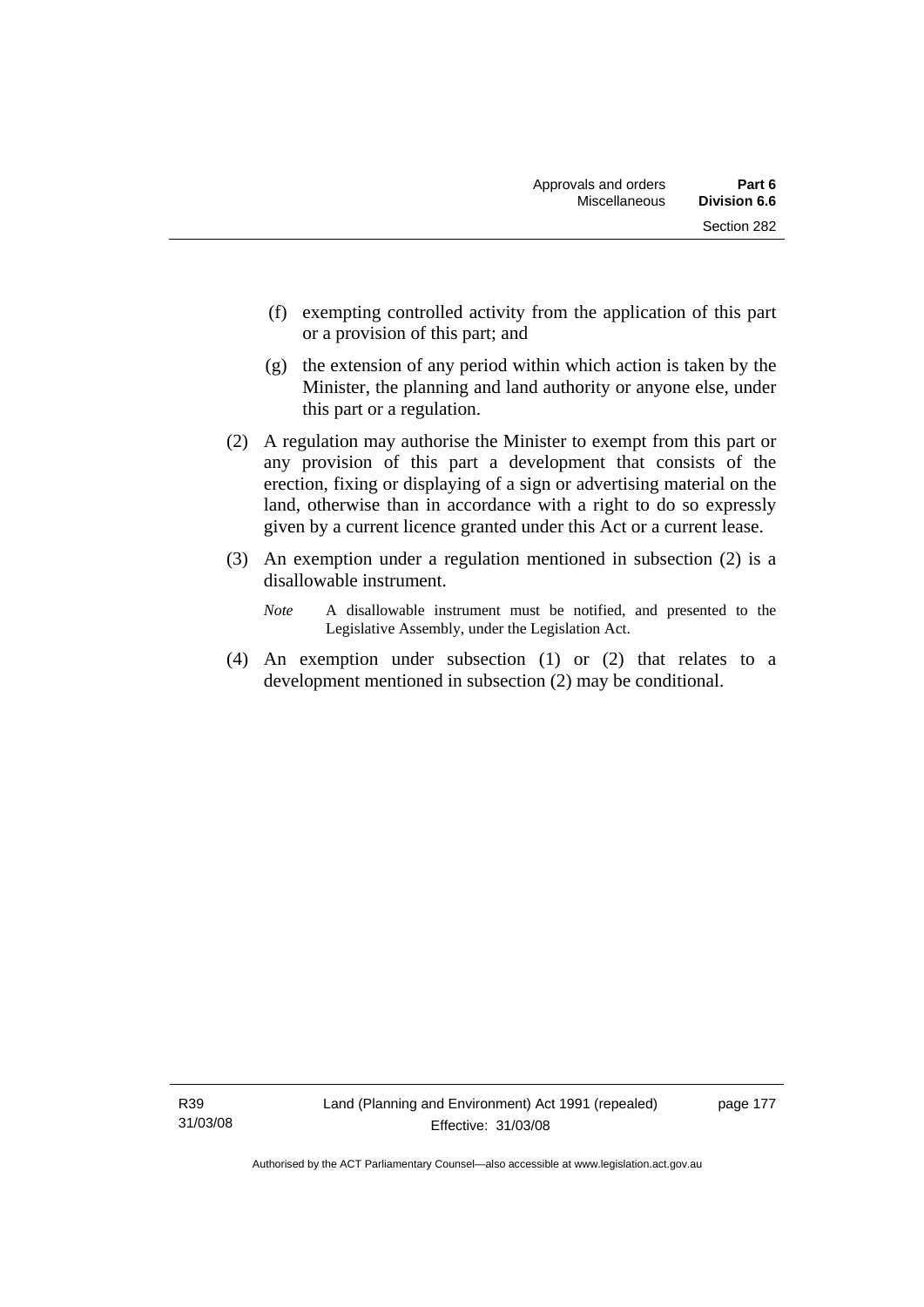#### **Part 7** Administrative appeals

# **Part 7 Administrative appeals**

## **282A AAT review of decisions**

- (1) Application may be made to the AAT for review of the following decisions:
	- (a) a decision mentioned in subsection (3) or (4);
	- (b) a decision mentioned in schedule 4, part 4.2, column 4.
- (2) A person mentioned in schedule 4, part 4.2, column 2, who makes a decision mentioned in column 4 of the item in which the person is mentioned must give written notice to people whose interests the person believes are affected by the decision.
- (3) If the Environment Minister, under section 125 (5), fixes a maximum price for the sale by a proponent of a copy of a draft environmental impact statement, the Environment Minister must give written notice of the decision to the proponent.
- (4) If the conservator decides to vary a land management agreement under a provision of the agreement mentioned in section 186C (3), the conservator must give written notice of the decision to the other party to the agreement.
- (5) A notice under subsection (2), (3) or (4) must comply with the requirements of the code of practice in force under the *Administrative Appeals Tribunal Act 1989*, section 25B (1).

Authorised by the ACT Parliamentary Counsel—also accessible at www.legislation.act.gov.au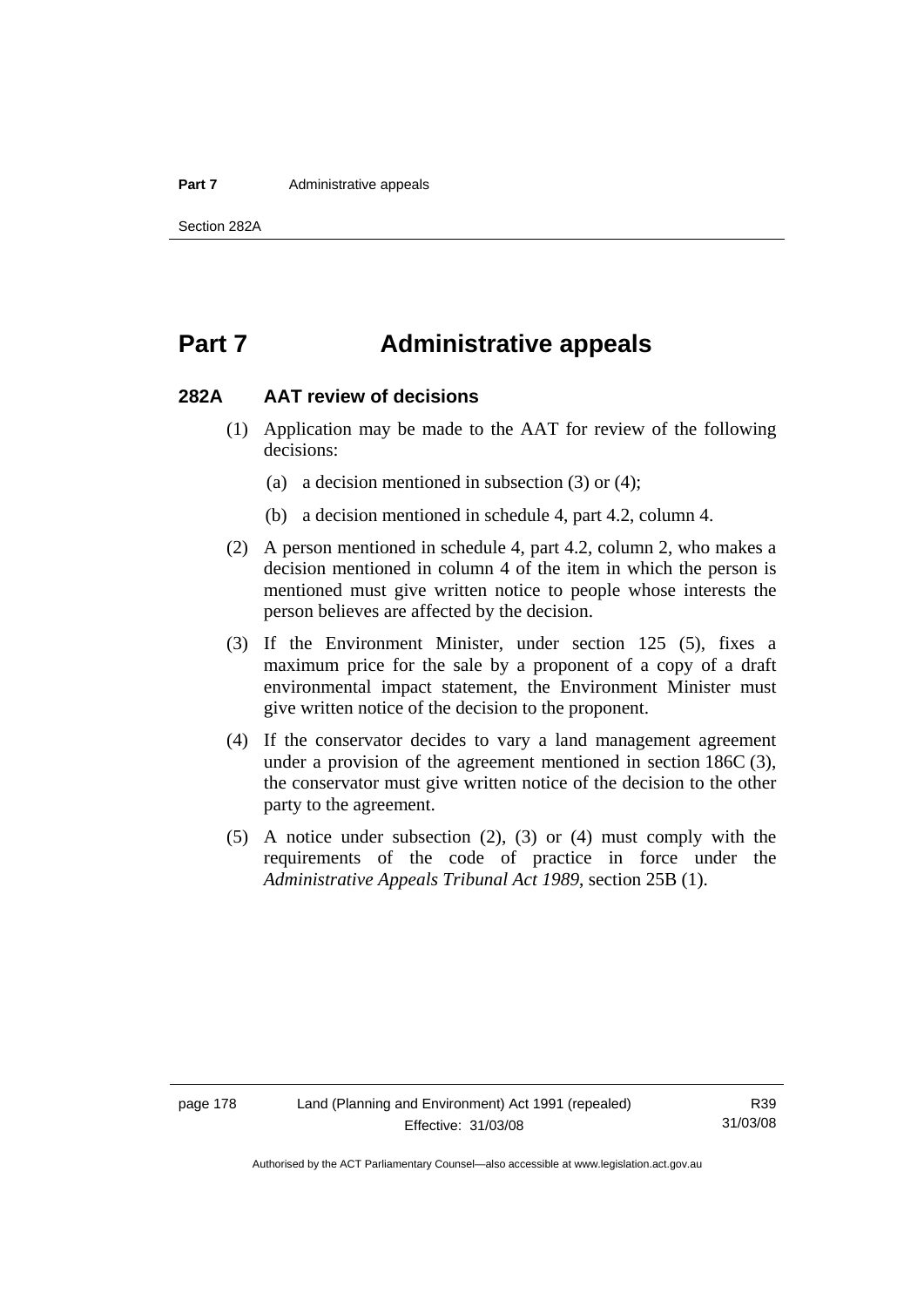# **Part 8 Miscellaneous**

## **283 Delegation by Executive**

The Executive may delegate to a person a function under part 2 (Planning) or part 5 (Land administration), other than a function under the following provisions:

- section 163 (4) (Leases to community organisations)
- section 164 (3) (Special leases)
- section 167 (1) (Eligibility for certain classes of leases).
- *Note* For the making of delegations and the exercise of delegated functions, see the Legislation Act, pt 19.4.

## **284 Power of administrative appeals tribunal and Supreme Court**

If a person appeals, or purports to appeal, under this Act—

- (a) to the administrative appeals tribunal; or
- (b) against a determination or decision of the administrative appeals tribunal to the Supreme Court;

and it appears to the tribunal or court—

- (c) that the appeal, or purported appeal, or the decision, or the purported decision, against which the appeal, or purported appeal, has been brought is affected by a failure to comply with a requirement of this Act; and
- (d) that to exercise the powers given by this section would not be unjust or inequitable;

the tribunal or court may order that, subject to any specified conditions, the requirement concerned be dispensed with to the necessary extent.

page 179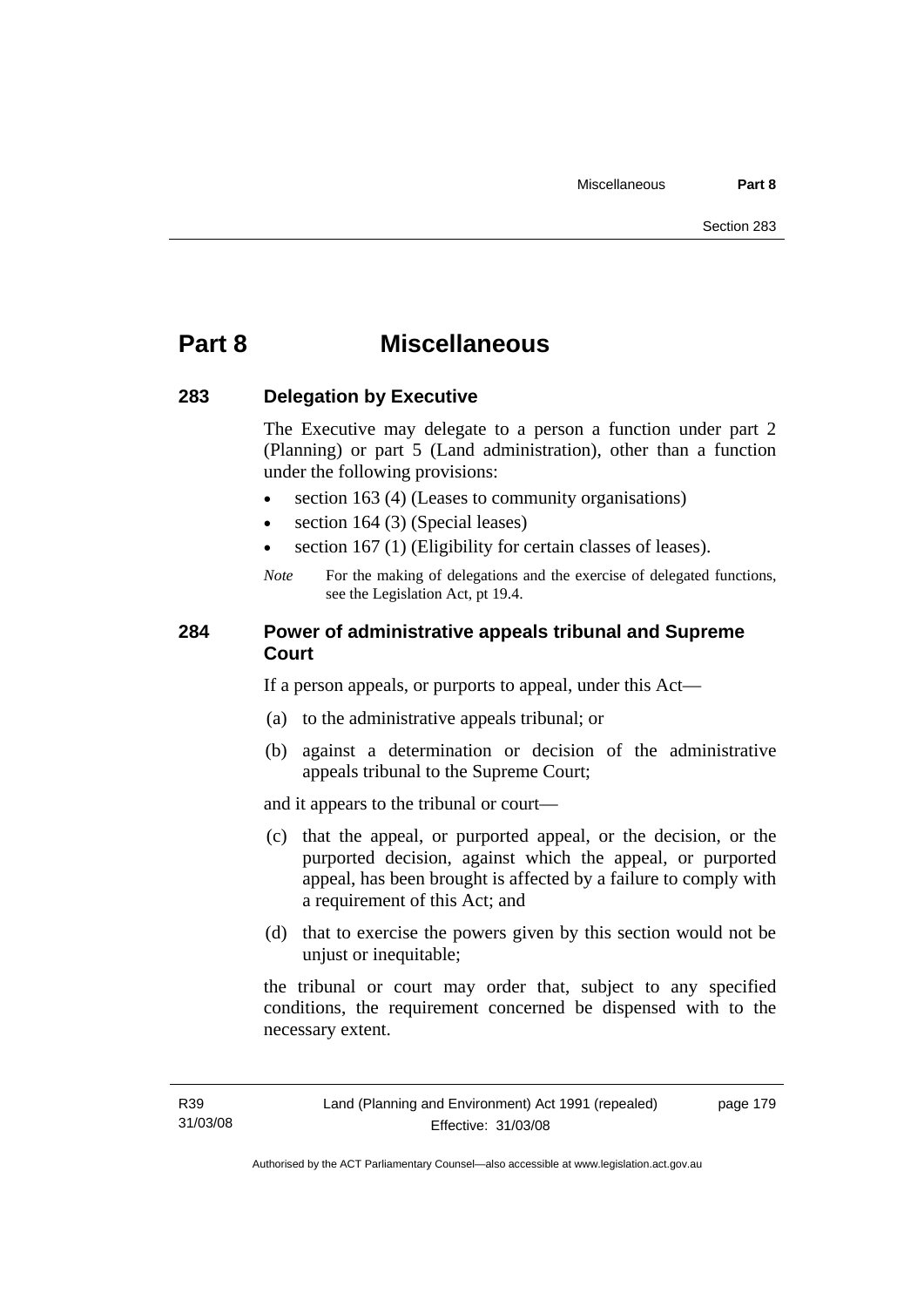#### **Part 8** Miscellaneous

Section 286

## **286 Acts and omissions of representatives**

(1) In this section:

*person* means an individual.

*Note* See the Criminal Code, pt 2.5 for provisions about corporate criminal responsibility.

*representative*, of a person, means an employee or agent of the person.

*state of mind*, of a person, includes—

- (a) the person's knowledge, intention, opinion, belief or purpose; and
- (b) the person's reasons for the intention, opinion, belief or purpose.
- (2) This section applies to a prosecution for any offence against this Act.
- (3) If it is relevant to prove a person's state of mind about an act or omission, it is enough to show—
	- (a) the act was done or omission made by a representative of the person within the scope of the representative's actual or apparent authority; and
	- (b) the representative had the state of mind.
- (4) An act done or omitted to be done on behalf of a person by a representative of the person within the scope of the representative's actual or apparent authority is also taken to have been done or omitted to be done by the person.
- (5) However, subsection (4) does not apply if the person establishes that reasonable precautions were taken and appropriate diligence was exercised to avoid the act or omission.

R39 31/03/08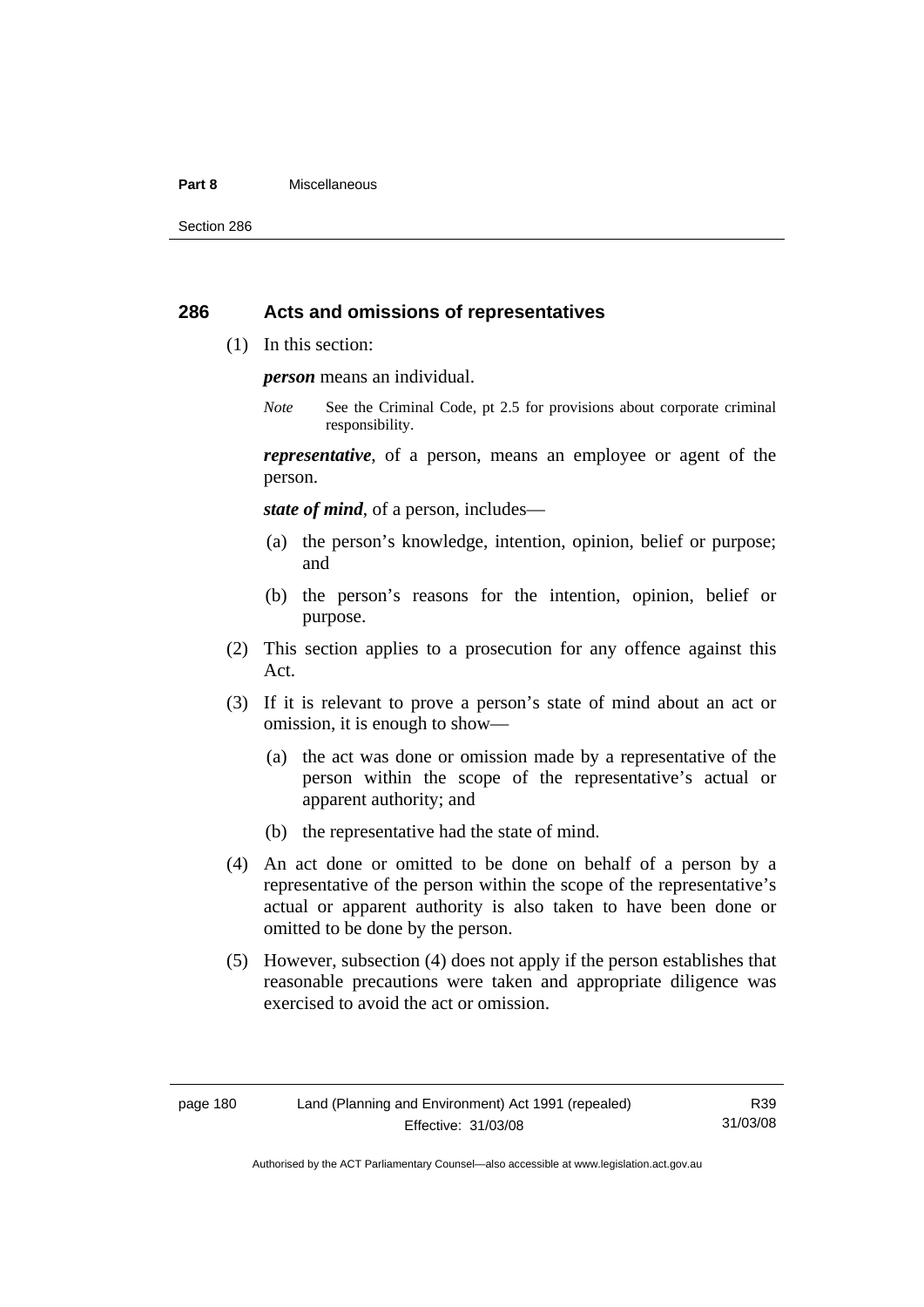(6) A person who is convicted of an offence cannot be punished by imprisonment for the offence if the person would not have been convicted of the offence without subsection (3) or (4).

## **287 Determination of fees**

- (1) The Minister may, in writing, determine fees for this Act.
	- *Note* The Legislation Act contains provisions about the making of determinations and regulations relating to fees (see pt 6.3).
- (2) A determination is a disallowable instrument.
	- *Note* A disallowable instrument must be notified, and presented to the Legislative Assembly, under the Legislation Act.

## **287A Approved forms**

- (1) The Minister may, in writing, approve forms for section 186C (Land management agreements).
- (2) The planning and land authority may approve forms for any other provision of this Act.
- (3) If a form is approved for a particular purpose, the form must be used for that purpose.

*Note* For other provisions about forms, see Legislation Act, s 255.

(4) A form approved for section 186C is a disallowable instrument.

*Note* A disallowable instrument must be notified, and presented to the Legislative Assembly, under the Legislation Act.

- (5) A form approved for any other provision is a notifiable instrument.
	- *Note* A notifiable instrument must be notified under the Legislation Act.

## **288 Regulation-making power**

- (1) The Executive may make regulations for this Act.
	- *Note* A regulation must be notified, and presented to the Legislative Assembly, under the Legislation Act.

R39 31/03/08 Land (Planning and Environment) Act 1991 (repealed) Effective: 31/03/08 page 181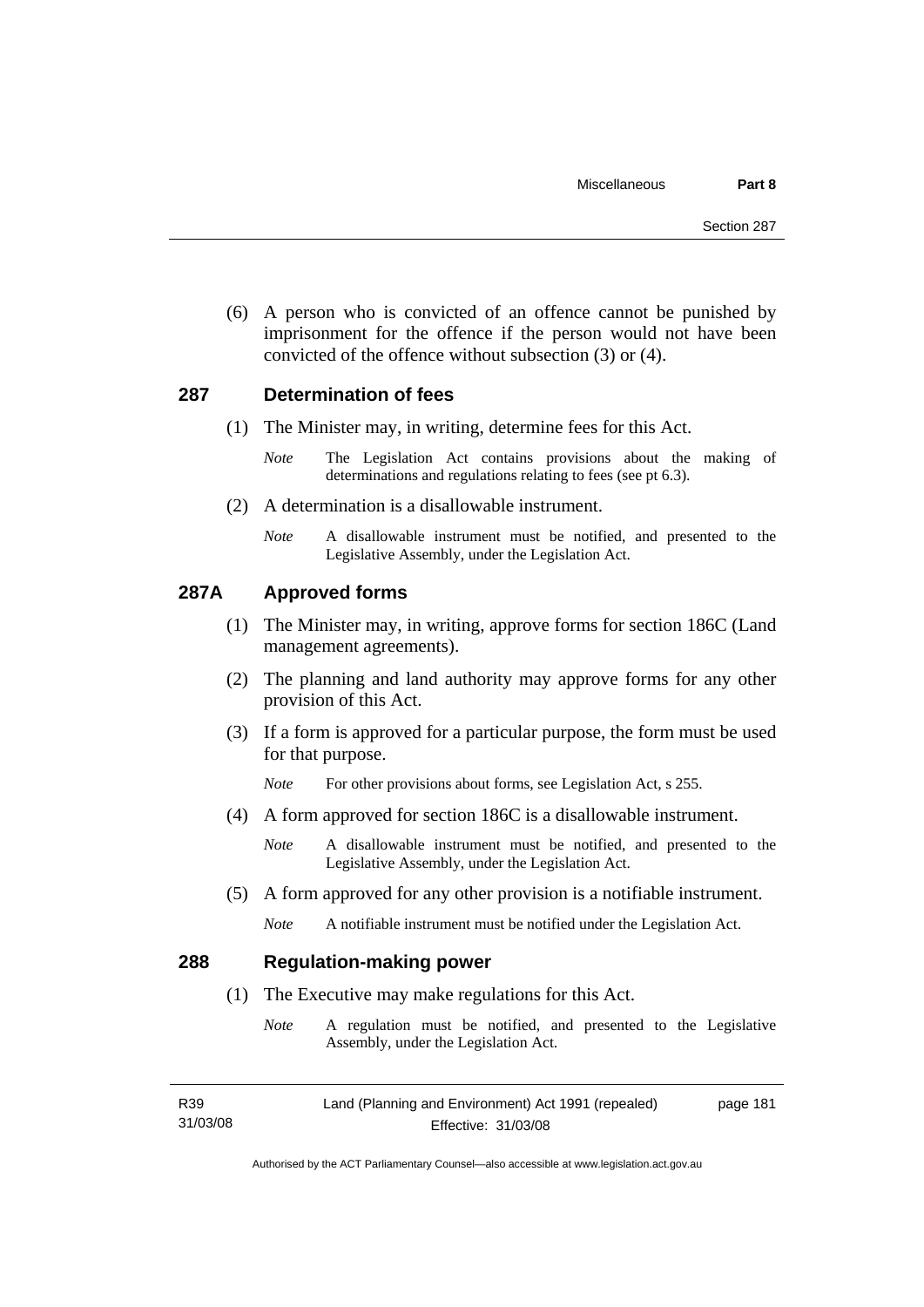## **Part 8** Miscellaneous

Section 288

(2) A regulation may prescribe offences for contraventions of a regulation and prescribe maximum penalties of not more than 10 penalty units for offences against a regulation.

page 182 Land (Planning and Environment) Act 1991 (repealed) Effective: 31/03/08

R39 31/03/08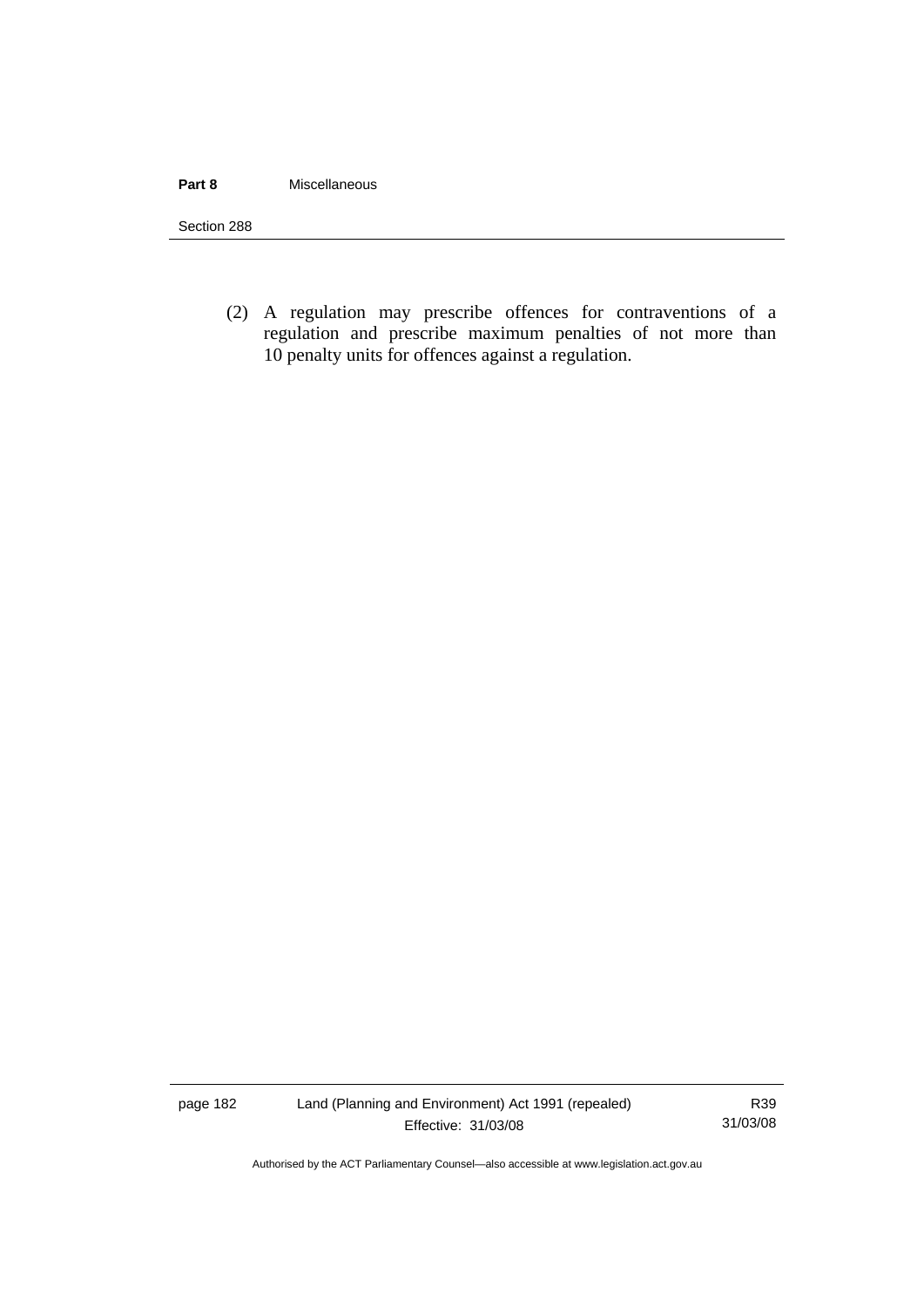# **Part 9 Transitional**

## **289 Status of leases and licences**

- (1) Subject to section 290, a lease or licence granted or continued, or purported to have been granted or continued, under a repealed Act and in force immediately before 2 April 1992 is taken, on and after that day, to have been granted under this Act.
- (2) In this section:

*repealed Act* means any of the following Acts:

- (a) the *Leases Act 1918* No 2;
- (b) the *Leases (Special Purposes) Act 1925* No 11;
- (c) the *City Area Leases Act 1936* No 31.

# **290 Continued application of certain repealed Acts and provisions**

- (1) Despite the repeal of the *Australian National University (Leases) Act 1967*, that Act continues to apply in relation to a lease granted under, or continued in force by, that Act and in force immediately before 2 April 1992.
- (2) Despite the repeal of the *Canberra College of Advanced Education (Leases) Act 1977* and subject to subsection (3), that Act continues to apply in relation to a lease granted under that Act and in force immediately before 2 April 1992.
- (3) For subsection (2), the *Canberra College of Advanced Education (Leases) Act 1977*, section 5 is taken to apply as if that section had been amended by omitting 'in perpetuity'.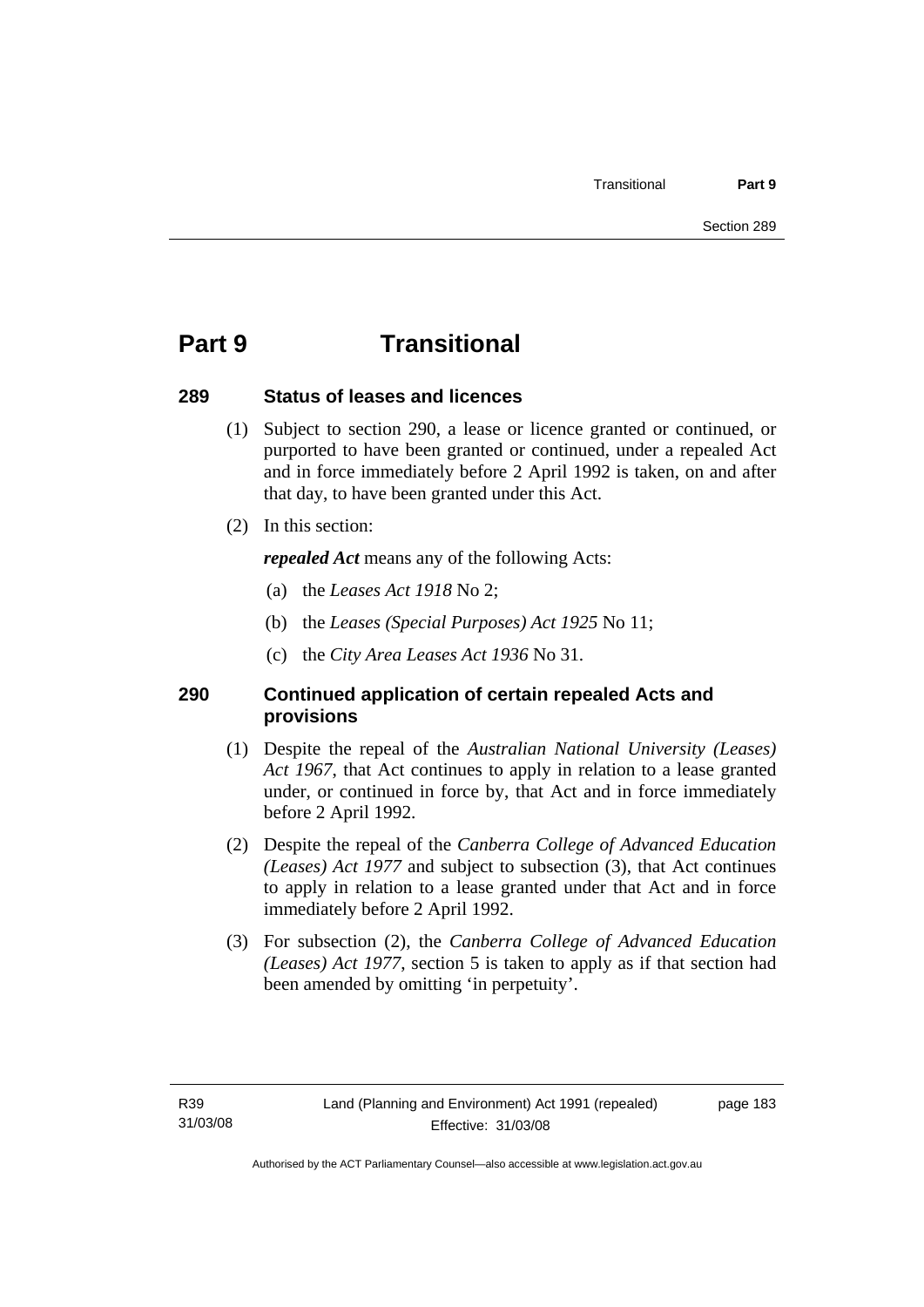- (4) Despite the repeal of the *Church Lands Leases Act 1924*, that Act, sections 5, 6, 8 and 10 continue to apply in relation to a lease granted under that Act and in force immediately before 2 April 1992.
- (5) In a continuing lease, a reference to *improvements* is a reference to improvements other than improvements by way of clearing, draining, grading, filling, excavating or levelling made by the Territory or the Commonwealth or the cost of which the Territory or the Commonwealth has paid.
- (6) Despite the repeal of the *City Area Leases Act 1936*, the following sections of that Act continue to apply:
	- (a) so far as the section relates to a continuing lease in which provision is made for the land comprised in the lease to be used for a purpose specified in that Act, section 8A (1)—section 8A;
	- (b) so far as the section relates to a variation of a continuing lease in relation to which notice under that Act, section 18A of that Act was given before the commencement day—section 18B;
	- (c) so far as the section relates to a continuing lease in relation to which notice under the section was given before the commencement day—section 22;
	- (d) so far as the section relates to a continuing lease specified in that Act, section 28A (1)—section 28A;
	- (e) so far as the section relates to a continuing lease specified in that Act, section 28DA (1)—section 28DA;
	- (f) so far as the section relates to a sublease specified in that Act, section 30A (2) and in force immediately before 2 April 1992—section 30A.
- (7) Despite the repeal of the *Leases (Special Purposes) Act 1925*, that Act, sections 5AC, 5AD, 5A and 5B continue to apply in relation to a lease of territory Land—

R39 31/03/08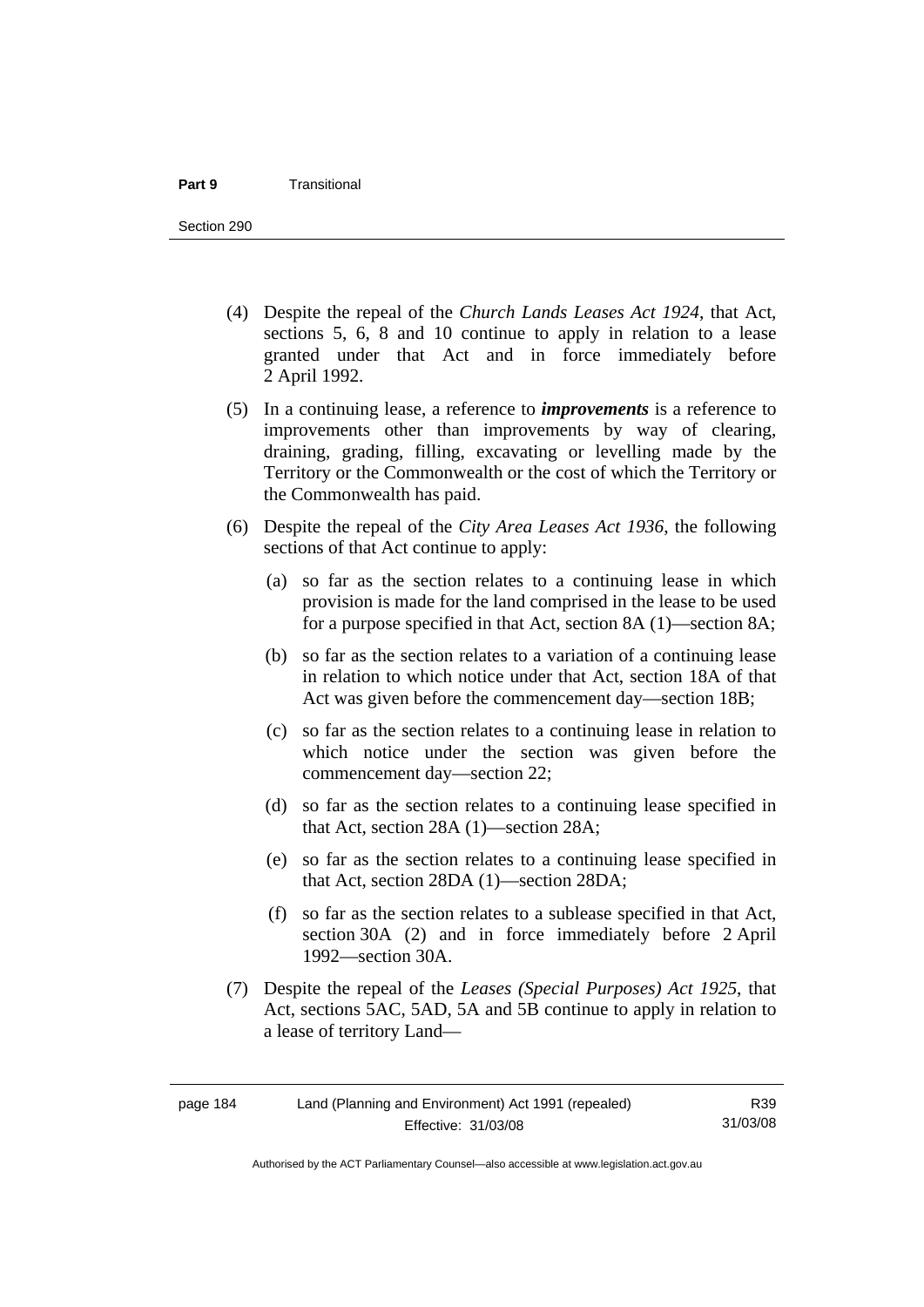- (a) granted under that Act, section 3 (2) as in force immediately before 11 May 1989; and
- (b) in force immediately before 2 April 1992.
- (8) Despite the repeal of the *Leases (Special Purposes) Act 1925*, that Act, section 5BA (6) continues to apply in relation to a lease granted under that Act and in force immediately before 2 April 1992.
- (9) In this section:

*continuing lease* means a lease granted or continued, or purported to have been granted or continued, under the *City Area Leases Act 1936* and to which this Act, section 289 applies.

## **291 Conversion of Commonwealth leases**

- (1) This section applies if—
	- (a) a declaration under the *Australian Capital Territory (Planning and Land Management) Act 1988* (Cwlth), section 27 (1) has been rescinded, revoked, amended or varied and as a consequence land that had been national land has ceased to be national land; and
	- (b) a lease had been granted under a prescribed law over all or part of that land and the lease was in force immediately before the rescission, revocation, amendment or variation of the declaration.
- (2) The lease is taken to have been granted under this Act from the day of the rescission, revocation, amendment or variation of the declaration.
- (3) In this section:

*prescribed law* means any of the following laws:

- (a) the *Leases Ordinance 1918*;
- (b) the *Leases (Special Purposes) Ordinance 1925*;

page 185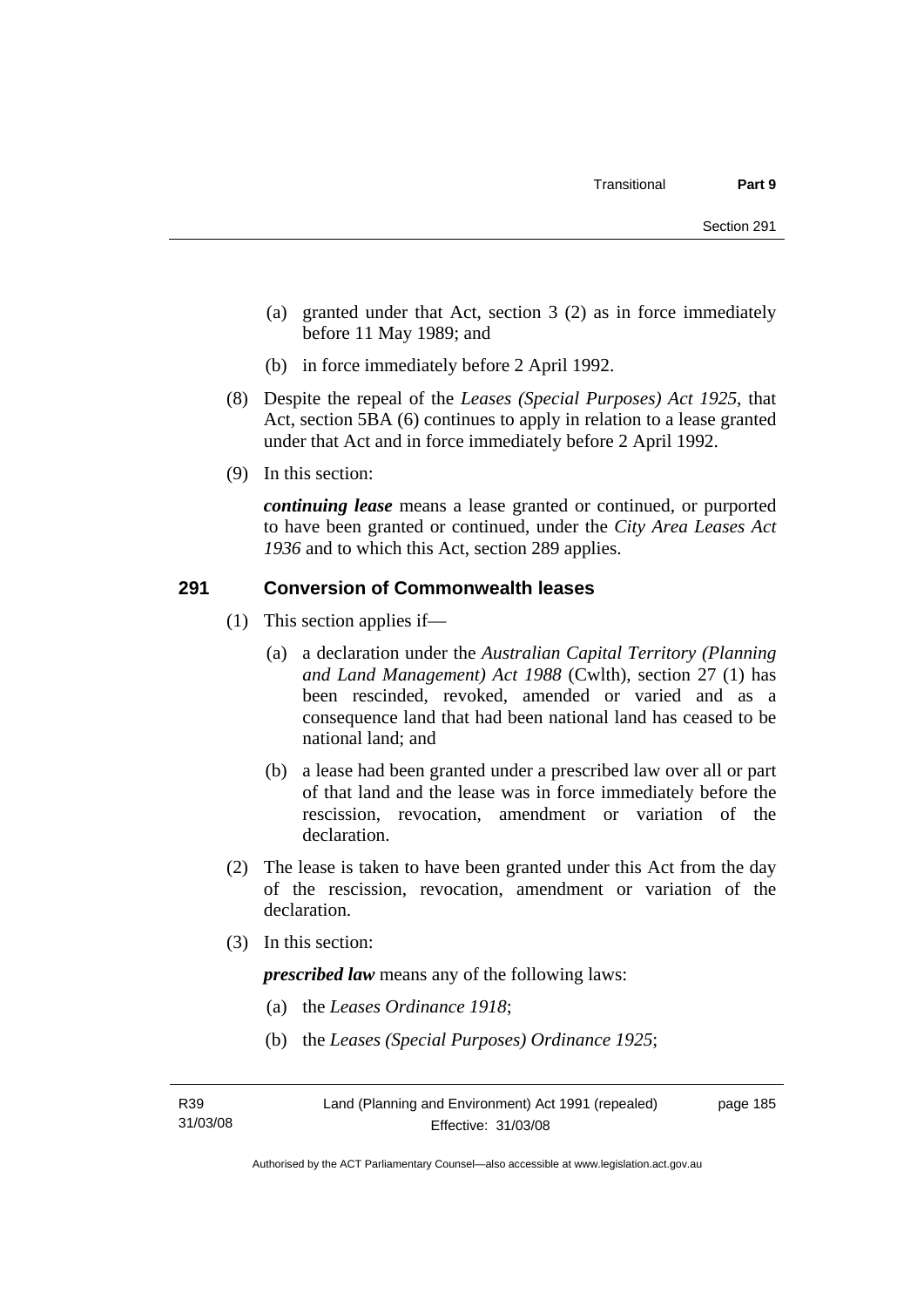### **Part 9 Transitional**

Section 294

- (c) the *City Area Leases Ordinance 1936*;
- (d) the provisions of a law mentioned in paragraph  $(a)$ ,  $(b)$  or  $(c)$  as in effect under the *National Land Ordinance 1989*.

## **294 Territory plan variation—omission of heritage places register**

- (1) The planning and land authority must, in writing, make amendments of the plan that are necessary or convenient because of the omission of the heritage places register by the *Heritage Act 2004*.
- (2) An instrument under subsection (1) is a disallowable instrument.
	- *Note* A disallowable instrument must be notified, and presented to the Legislative Assembly, under the Legislation Act.

page 186 Land (Planning and Environment) Act 1991 (repealed) Effective: 31/03/08

R39 31/03/08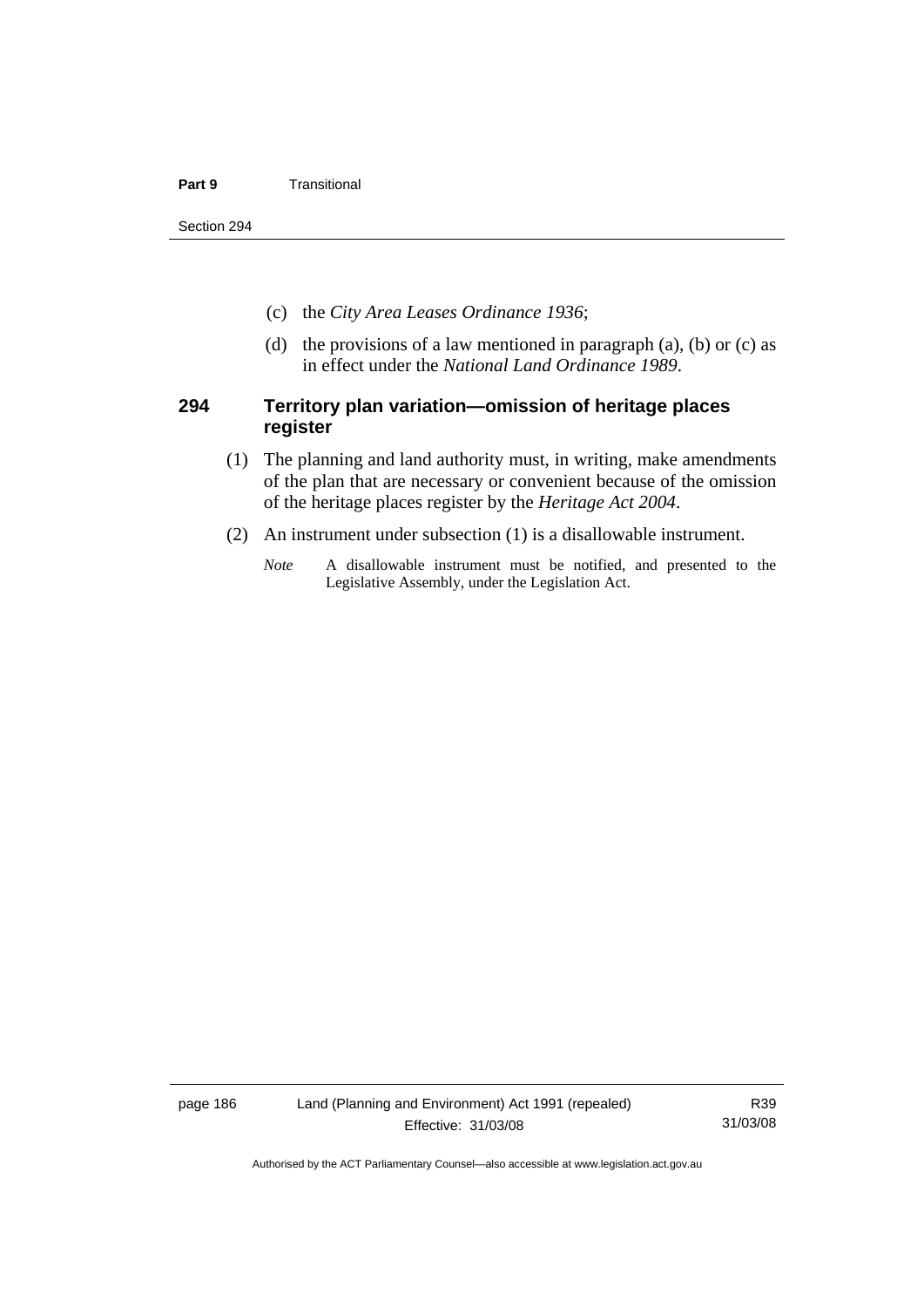# **Schedule 1 Management objectives for public land**

| (see s 195)    |                         |                |                                                                                                                                                                                                                 |
|----------------|-------------------------|----------------|-----------------------------------------------------------------------------------------------------------------------------------------------------------------------------------------------------------------|
| column 1       | column <sub>2</sub>     | column 3       |                                                                                                                                                                                                                 |
| item           | reserve                 |                | management objectives                                                                                                                                                                                           |
| $\mathbf{1}$   | wilderness area         | $\mathbf{1}$   | to conserve the natural<br>environment in a way<br>ensuring that disturbance to<br>that environment is minimal                                                                                                  |
|                |                         | $\overline{2}$ | to provide for the use of the<br>area (other than by vehicles<br>or other mechanised<br>equipment) for recreation by<br>limited numbers of people,<br>to ensure that opportunities<br>for solitude are provided |
| $\overline{2}$ | national park           | 1              | to conserve the natural<br>environment                                                                                                                                                                          |
|                |                         | $\overline{2}$ | to provide for public use of<br>the area for recreation,<br>education and research                                                                                                                              |
| 3              | nature reserve          | 1              | to conserve the natural<br>environment                                                                                                                                                                          |
|                |                         | $\overline{2}$ | to provide for public use of<br>the area for recreation,<br>education and research                                                                                                                              |
| $\overline{4}$ | special purpose reserve | 1              | to provide for public and<br>community use of the area<br>for recreation and education                                                                                                                          |

31/03/08 Land (Planning and Environment) Act 1991 (repealed) Effective: 31/03/08 page 187

R39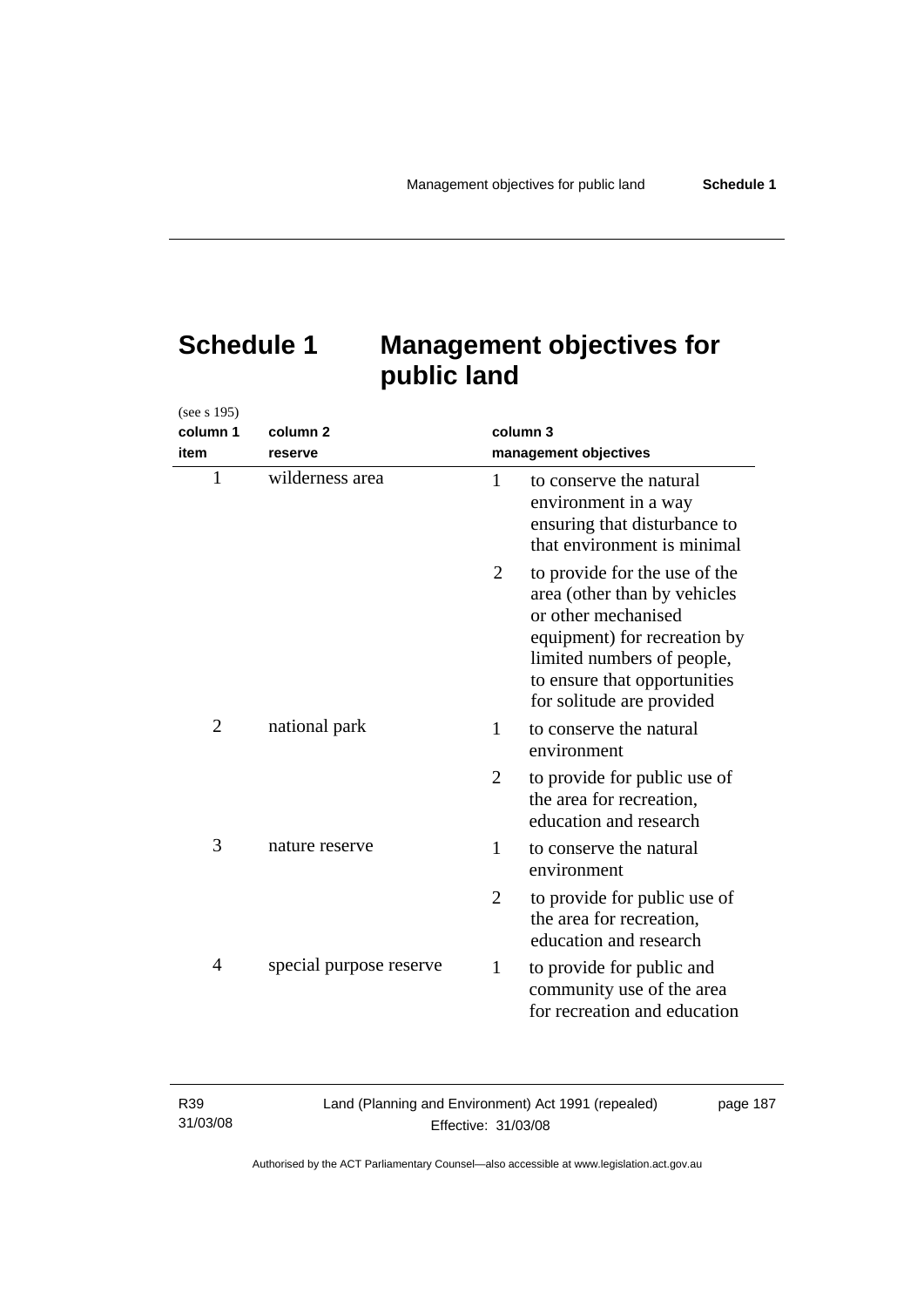| column 1<br>item | column <sub>2</sub><br>reserve |   | column 3<br>management objectives                                                                                       |
|------------------|--------------------------------|---|-------------------------------------------------------------------------------------------------------------------------|
| 5                | cemetery or burial ground      | 1 | to provide for the interment<br>or cremation of human<br>remains and the interment of<br>the ashes of human remains     |
| 6                | sport and recreation reserve   | 1 | to provide for public and<br>community use of the area<br>for sport and recreation                                      |
| 7                | urban open space               | 1 | to provide for public and<br>community use of the area                                                                  |
|                  |                                | 2 | to develop the area for public<br>and community use                                                                     |
| 8                | lake                           | 1 | to prevent and control floods<br>by providing a reservoir to<br>receive flows from rivers,<br>creeks and urban run-offs |
|                  |                                | 2 | to prevent and control<br>pollution of waterways                                                                        |
|                  |                                | 3 | to provide for public use of<br>the lake for recreation                                                                 |
|                  |                                | 4 | to provide a habitat for fauna<br>and flora                                                                             |

 $\overline{\phantom{a}}$ 

page 188 Land (Planning and Environment) Act 1991 (repealed) Effective: 31/03/08

R39 31/03/08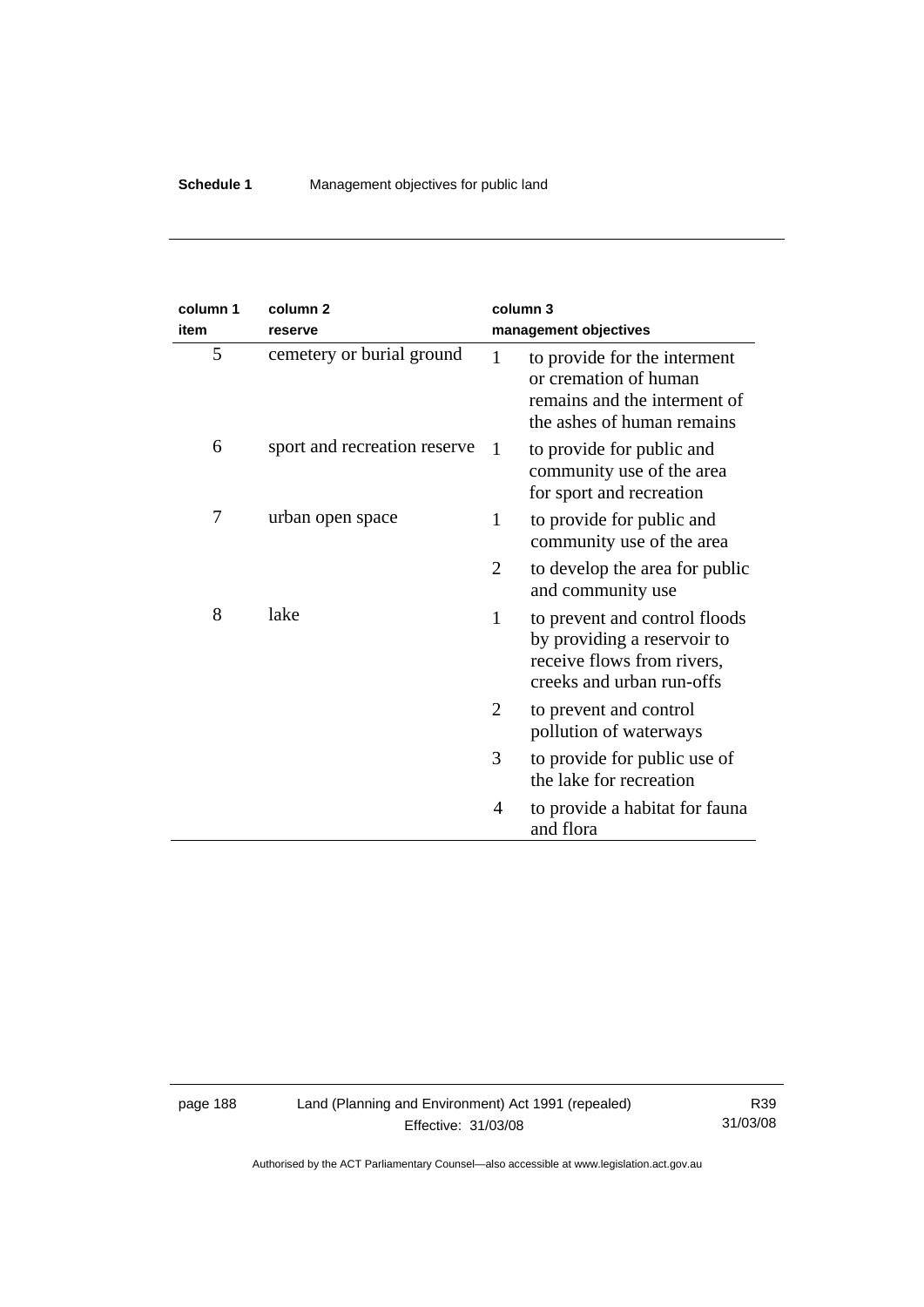# **Schedule 3 Content of preliminary assessments**

(see s 115)

- **1** The following format is to be used for a preliminary assessment required under section 115.
	- 1. **General Information**
	- 1.1 **Name and address of proponent** This is to include the details of any ACT government authority or agency.
	- 1.2 **Details of the contact** This is to include the contact officer within any ACT government authority or agency.
	- 1.3 **Status of the project** Advise the current position on the planning of the project, studies begun or planned and the proposed targets for planning, development or construction.

## 1.4 **Location of the project**

- (a) project site description sufficient for precise location on a map or a map included to show the exact site location;
- (b) information on possible future extensions.

## 1.5 **Description of the project**

- (a) the type and form of the project including supporting developments including those not the responsibility of the proponent;
- (b) the purpose and need for the project, intended utilisation and operation of the facilities;
- (c) the relationship of the project with surrounding development, to connected facilities and services or to other proposed projects.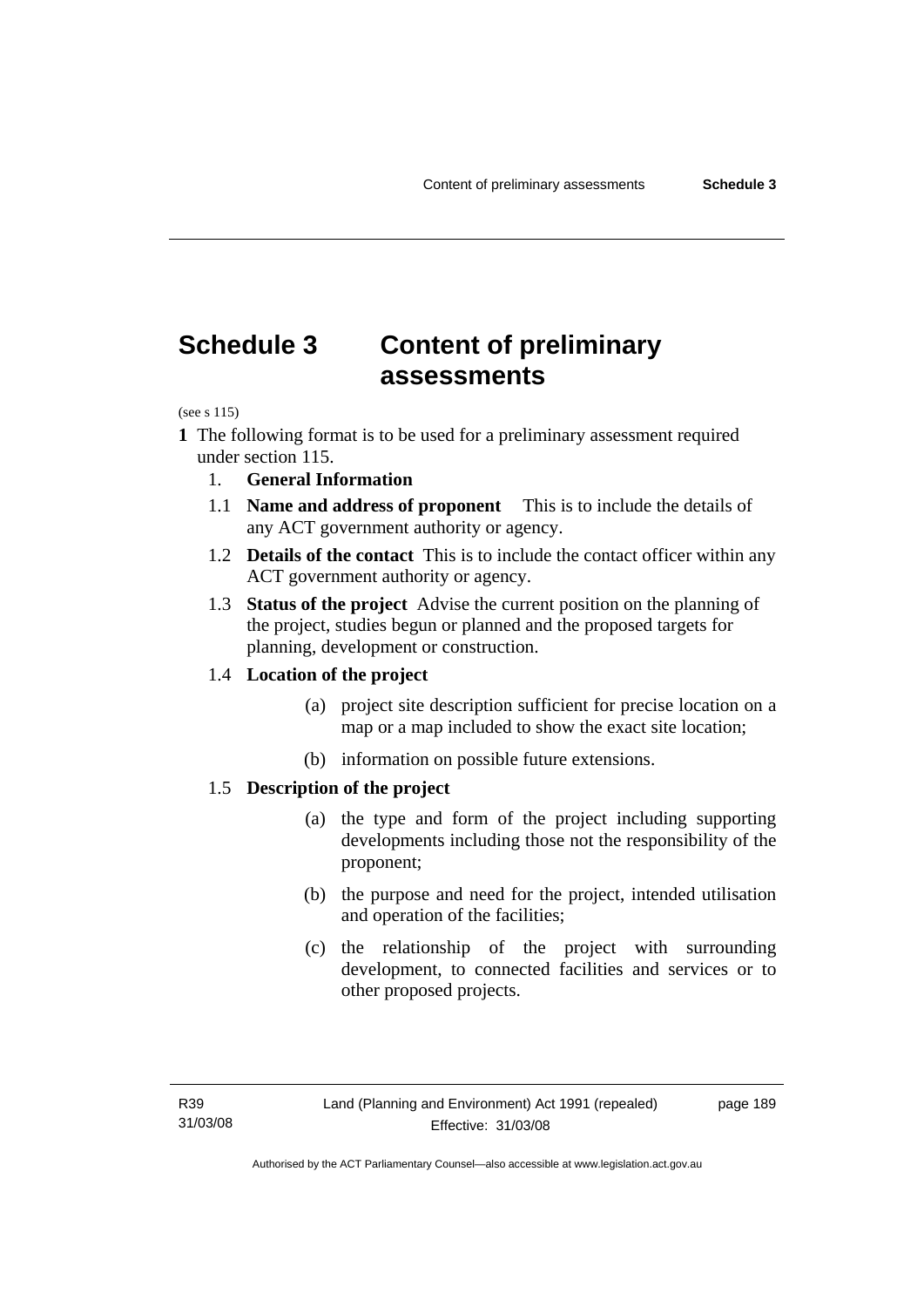## **2 Existing Environmental Conditions**

- 2.1 **Description of project site** A brief description of the overall appearance and current land use with mention made of any special features including the built and natural heritage factors (if any) of the site.
- 2.2 **Description of region surrounding the project site** Significant differences between the site and surrounding areas should be noted eg variation in population density, watershed, proximity to watercourses and water bodies.
- 2.3 **Current land use policy and lease conditions of the site**
- **3 Potential Impact of the Project on the Environment** 
	- 3.1 **On the physical environment**
	- 3.2 **On the human environment**
	- 3.3 **On the non-human biological environment**
	- 3.4 **Potentially beneficial impacts**
- **4 Summary and Conclusions** 
	- 4.1 A summary of the potential benefits and disadvantages of the project. Can the benefits to the community be said to offset any unavoidable permanent or temporary adverse effects?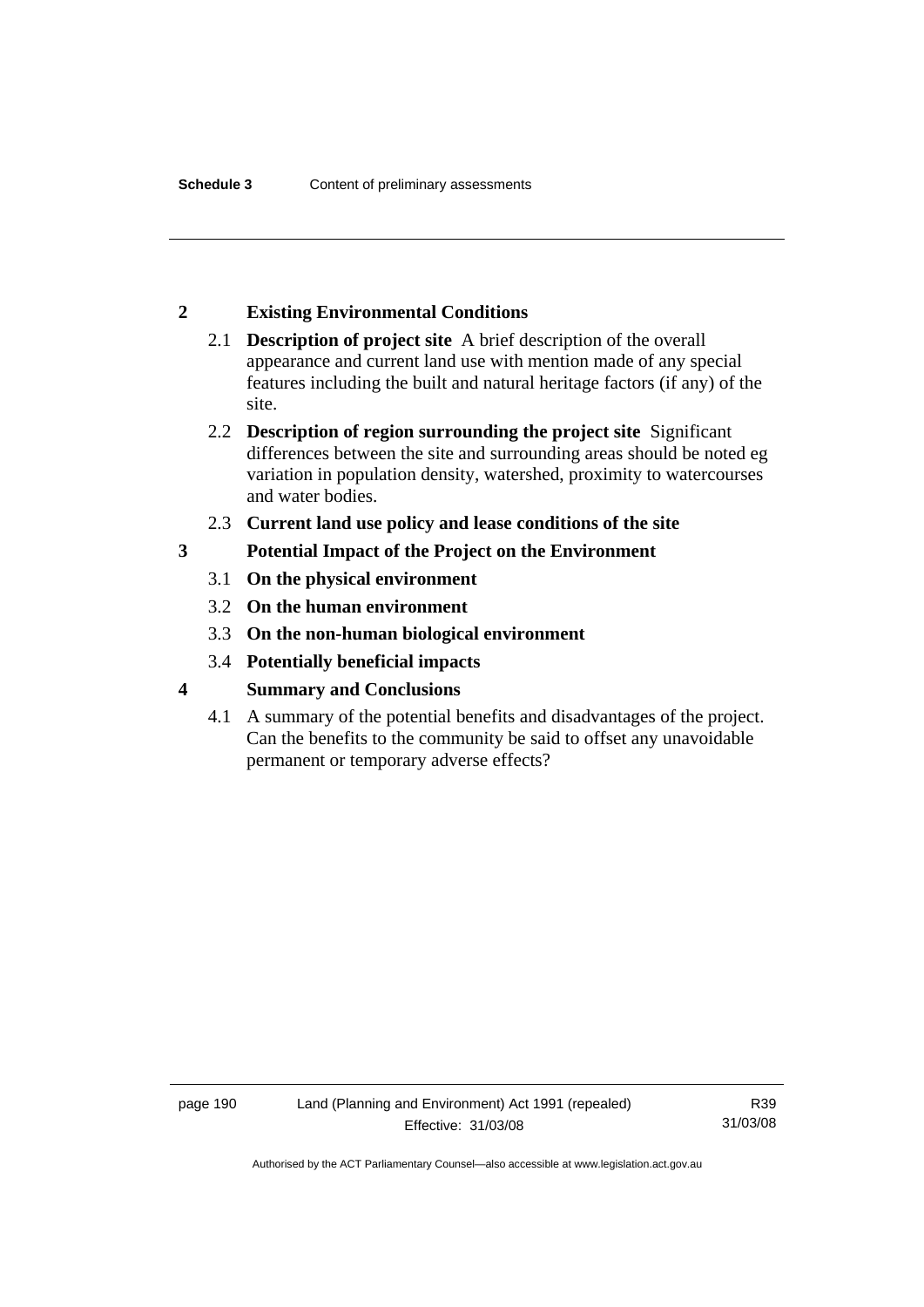# **Schedule 4 Decisions reviewable by AAT**

(see s 275, 282A)

# **Part 4.1 Reviewable decisions under part 6**

| column 1       | column <sub>2</sub>            | column 3            | column 4                                 |
|----------------|--------------------------------|---------------------|------------------------------------------|
| item           | decision-maker                 | provision of<br>Act | decision                                 |
| $\mathbf{1}$   | planning and land<br>authority | 228(2)              | refusing to approve<br>application       |
| $\overline{2}$ | relevant authority             | 230                 | refusing to approve<br>application       |
| 3              | planning and land<br>authority | 233(3)              | refusing to grant extension of<br>period |
| 4              | relevant authority             | 245                 | giving approval subject to<br>condition  |
| 5              | planning and land<br>authority | 245(4)              | refusing to approve<br>amendment         |
| 6              | planning and land<br>authority | 246A                | refusing to approve<br>application       |
| 7              | planning and land<br>authority | 246A                | giving approval subject to<br>condition  |
| 8              | planning and land<br>authority | 247(2)              | refusing to amend approval               |
| 9              | planning and land<br>authority | 252(2)              | refusing to extend period                |

R39 31/03/08 Land (Planning and Environment) Act 1991 (repealed) Effective: 31/03/08

page 191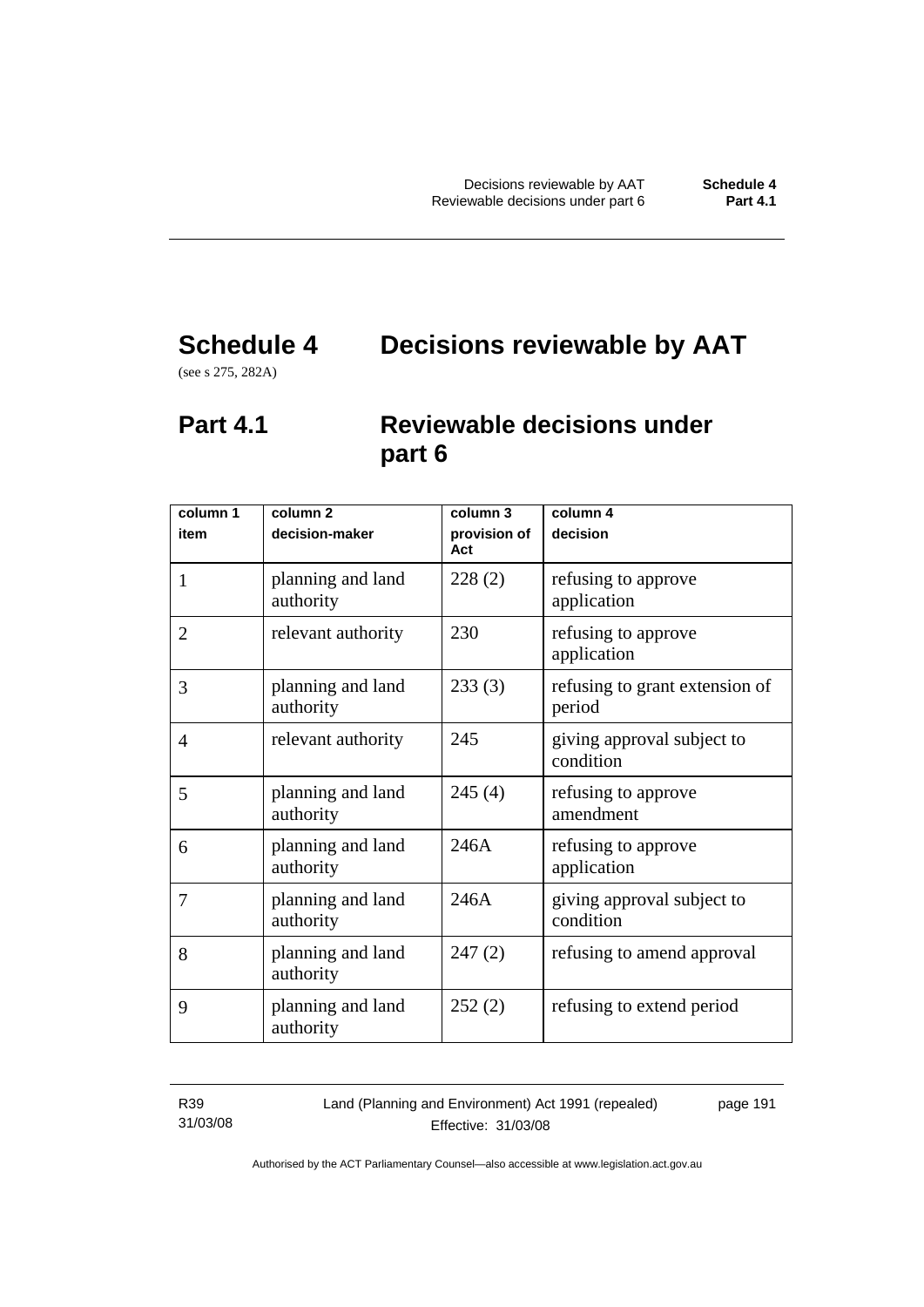| Schedule 4      | Decisions reviewable by AAT |
|-----------------|-----------------------------|
| <b>Part 4.2</b> | Other reviewable decisions  |

| column 1<br>item | column 2<br>decision-maker | column 3<br>provision of<br>Act | column 4<br>decision |
|------------------|----------------------------|---------------------------------|----------------------|
|                  | relevant authority         | 253                             | revoking approval    |

# **Part 4.2 Other reviewable decisions**

| column 1       | column <sub>2</sub>            | column 3            | column 4                                                                                                          |
|----------------|--------------------------------|---------------------|-------------------------------------------------------------------------------------------------------------------|
| item           | decision-maker                 | provision of<br>Act | decision                                                                                                          |
| $\mathbf{1}$   | planning and land<br>authority | 167(3)              | deciding that person not<br>eligible for grant of lease of<br>specified class                                     |
| $\overline{2}$ | planning and land<br>authority | 167(5)              | refusing to consent to<br>assignment, transfer or<br>subletting of lease or parting<br>of possession of leasehold |
| 3              | planning and land<br>authority | 170(1)              | terminating person's right to<br>grant of lease                                                                   |
| $\overline{4}$ | planning and land<br>authority | 171(2)              | refusing to grant further<br>residential lease                                                                    |
| 5              | planning and land<br>authority | 171A(1)             | refusing to grant further rural<br>lease                                                                          |
| 6              | planning and land<br>authority | 172(2)              | refusing to grant further lease<br>other than residential or rural<br>lease                                       |
| 7              | planning and land<br>authority | 174(2)              | deciding market value of<br>improvements                                                                          |
| 8              | planning and land<br>authority | 177(3)              | confirming variation of rent                                                                                      |

page 192 Land (Planning and Environment) Act 1991 (repealed) Effective: 31/03/08

R39 31/03/08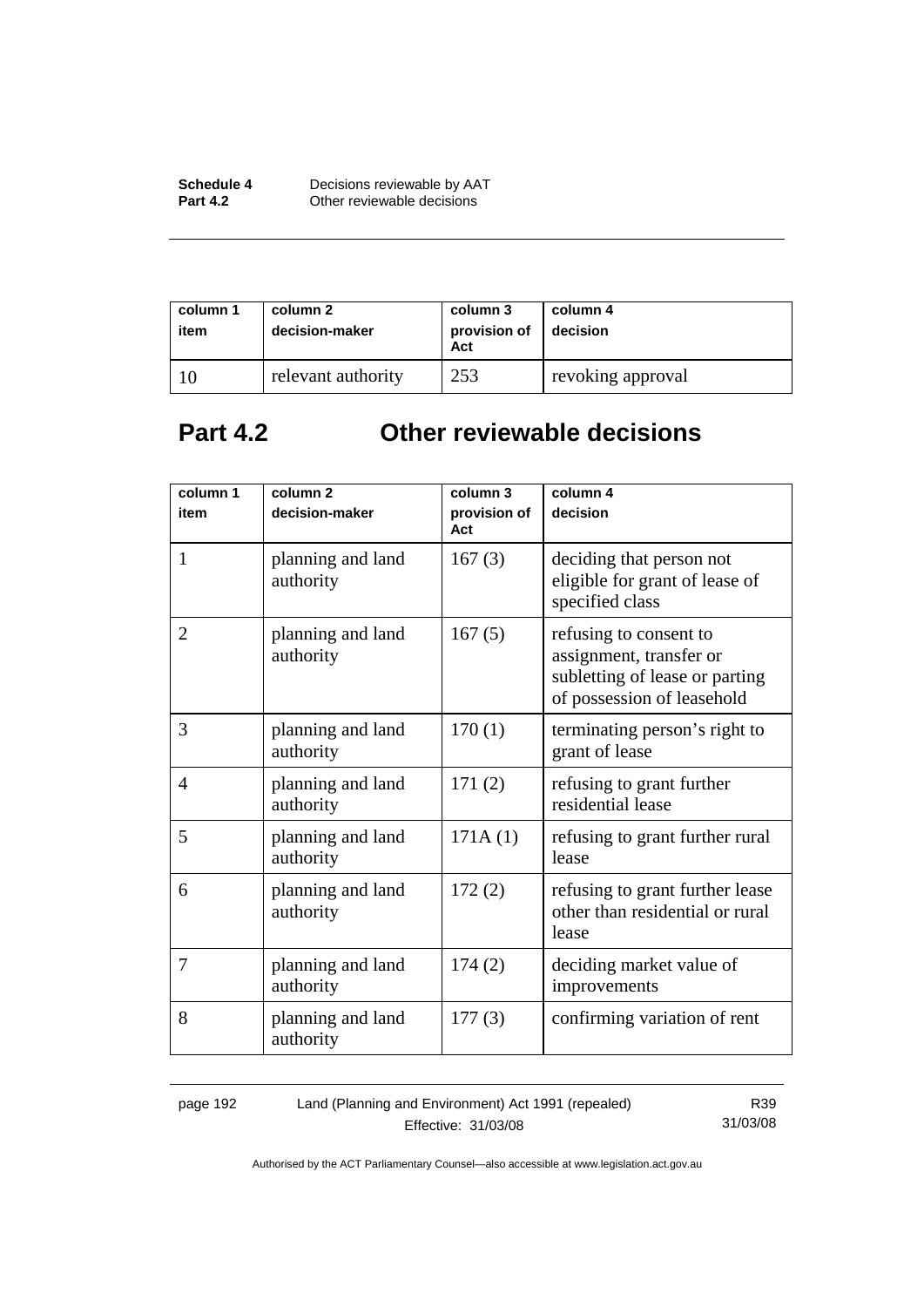| column 1 | column <sub>2</sub>            | column 3            | column 4                                                                                                                                                      |
|----------|--------------------------------|---------------------|---------------------------------------------------------------------------------------------------------------------------------------------------------------|
| item     | decision-maker                 | provision of<br>Act | decision                                                                                                                                                      |
| 9        | planning and land<br>authority | 177(3)              | on review of variation of rent,<br>substituting other variation                                                                                               |
| 10       | planning and land<br>authority | 178(1)              | refusing to authorise payment<br>of amount                                                                                                                    |
| 11       | planning and land<br>authority | 179(1)              | refusing to issue certificate of<br>compliance                                                                                                                |
| 12       | planning and land<br>authority | 179(2)              | on application for certificate of<br>compliance under s 179 (1)—<br>issuing certificate that building<br>and development condition<br>partially complied with |
| 13       | planning and land<br>authority | 179(2)              | refusing to issue certificate<br>that building and development<br>condition partially complied<br>with                                                        |
| 14       | planning and land<br>authority | 179(2)              | issuing certificate of<br>compliance subject to<br>condition under s 179 (3)                                                                                  |
| 15       | planning and land<br>authority | 180(2)              | refusing to consent to<br>assignment or transfer of lease<br>or interest in lease                                                                             |
| 16       | planning and land<br>authority | 184A(2)             | deciding change of use charge<br>for variation of nominal rent<br>lease                                                                                       |
| 17       | planning and land<br>authority | 184C(1)             | refusing to remit change of use<br>charge for variation of<br>nominal rent lease                                                                              |

R39 31/03/08 Land (Planning and Environment) Act 1991 (repealed) Effective: 31/03/08

page 193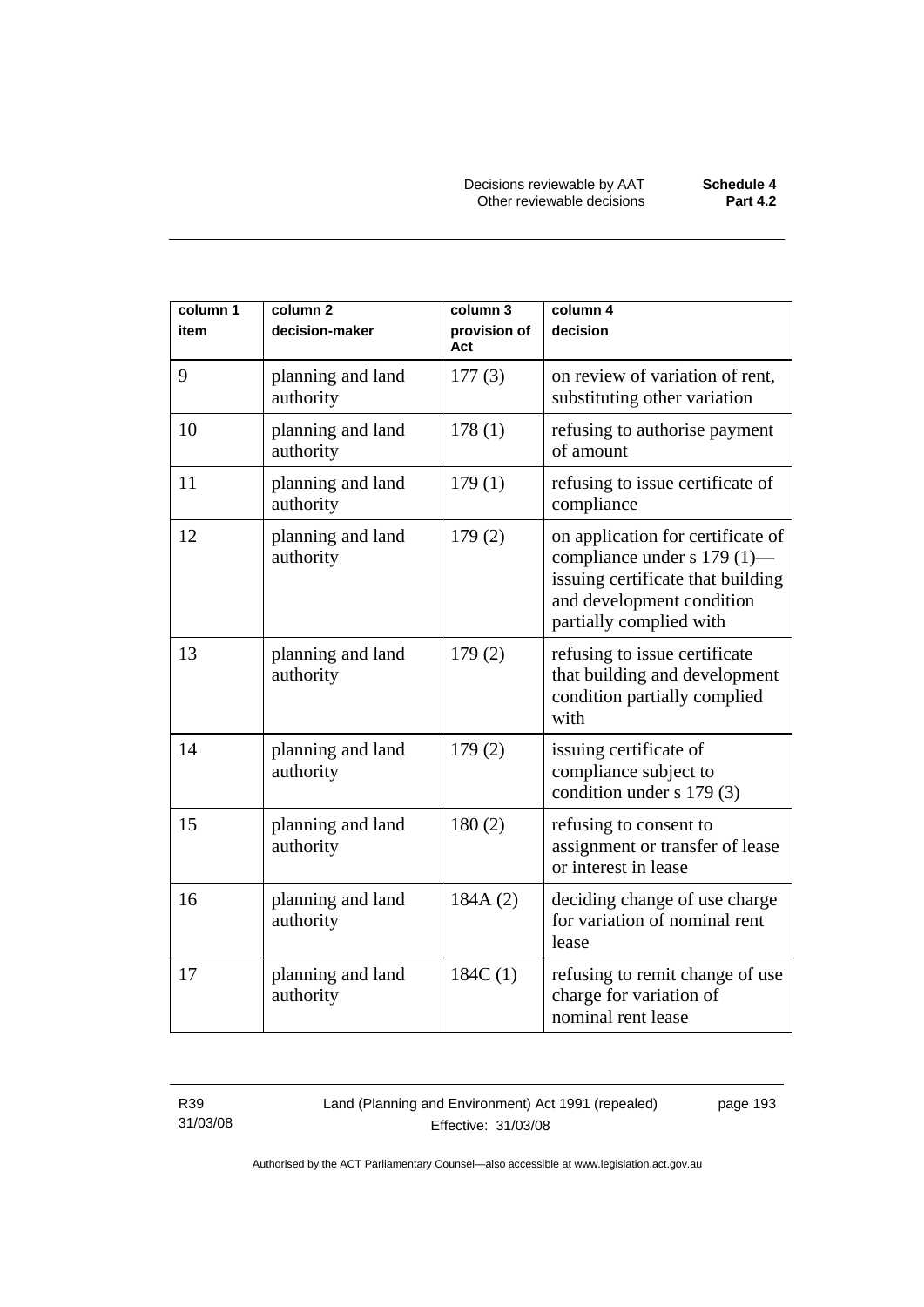| Schedule 4      | Decisions reviewable by AAT |
|-----------------|-----------------------------|
| <b>Part 4.2</b> | Other reviewable decisions  |

| column 1 | column <sub>2</sub>            | column 3            | column 4                                                                                                           |
|----------|--------------------------------|---------------------|--------------------------------------------------------------------------------------------------------------------|
| item     | decision-maker                 | provision of<br>Act | decision                                                                                                           |
| 18       | planning and land<br>authority | 184C(1)             | remitting change of use charge<br>for variation of nominal rent<br>lease by amount less than<br>amount applied for |
| 19       | planning and land<br>authority | 184C(2)             | increasing change of use<br>charge for variation of<br>nominal rent lease                                          |
| 20       | planning and land<br>authority | 184D(2)             | reappraising rent payable<br>under rental lease                                                                    |
| 21       | planning and land<br>authority | 186(1)(d)           | deciding amount payable to<br>reduce lease rent to nominal<br>rent                                                 |
| 22       | planning and land<br>authority | 187A(2)             | deciding change of use charge<br>for consolidation or<br>subdivision                                               |
| 23       | planning and land<br>authority | 187C(1)             | refusing to remit change of use<br>charge for consolidation or<br>subdivision                                      |
| 24       | planning and land<br>authority | 187C(1)             | remitting change of use charge<br>for consolidation or<br>subdivision by amount less<br>than amount applied for    |
| 25       | planning and land<br>authority | 187C(2)             | increasing change of use<br>charge for consolidation or<br>subdivision                                             |
| 26       | planning and land<br>authority | 188(1)              | terminating lease                                                                                                  |

## page 194 Land (Planning and Environment) Act 1991 (repealed) Effective: 31/03/08

R39 31/03/08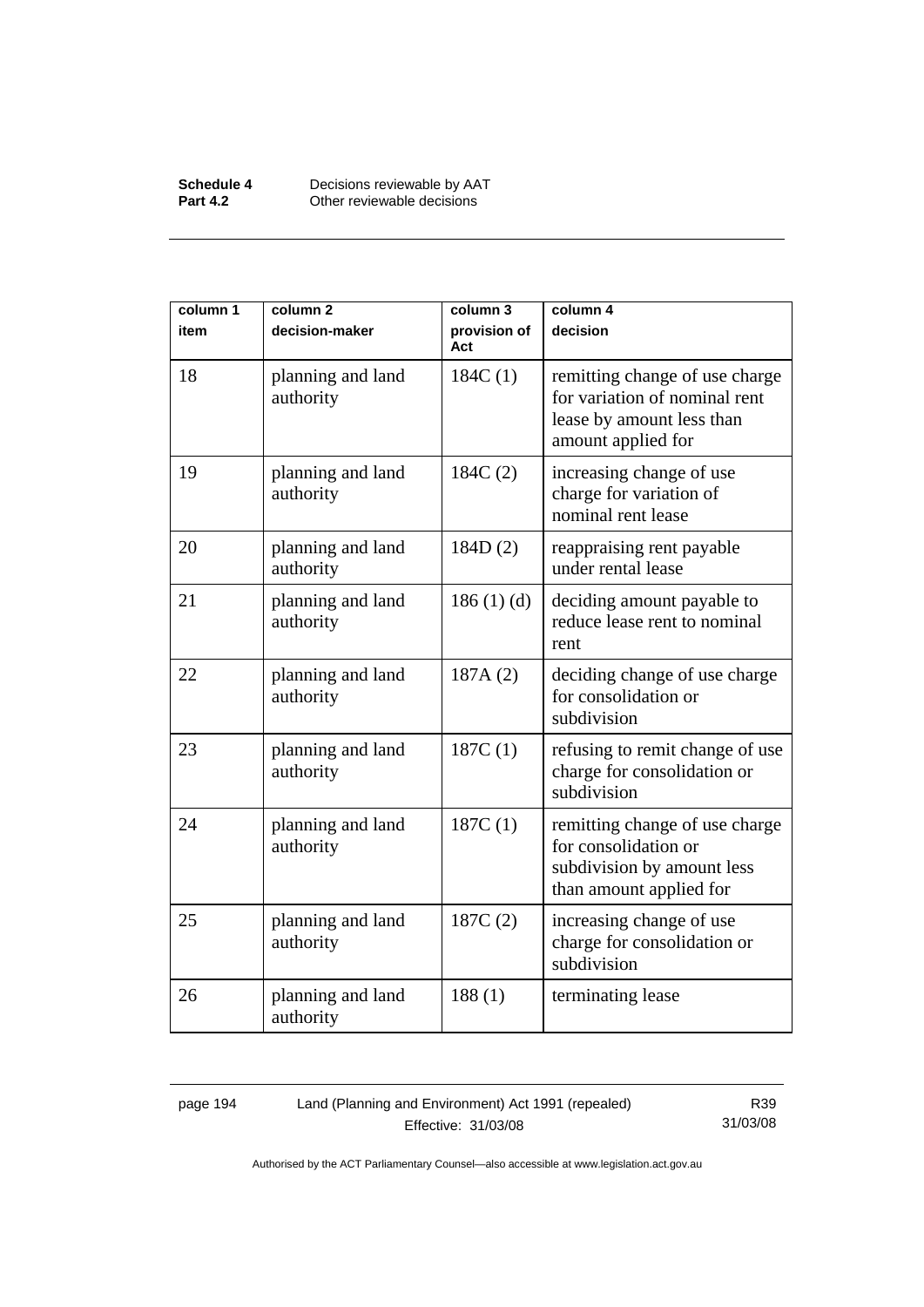| column 1<br>item | column <sub>2</sub><br>decision-maker | column 3<br>provision of<br>Act | column 4<br>decision                                                         |
|------------------|---------------------------------------|---------------------------------|------------------------------------------------------------------------------|
| 27               | planning and land<br>authority        | 188(4)                          | terminating licence                                                          |
| 28               | planning and land<br>authority        | 214(1)                          | refusing consent to surrender<br>of lease or part of leasehold               |
| 29               | planning and land<br>authority        | 214(2)                          | accepting surrender of lease or<br>part of leasehold subject to<br>condition |
| 30               | planning and land<br>authority        | 219(1)                          | refusing to grant right to<br>extract minerals                               |

R39 31/03/08 page 195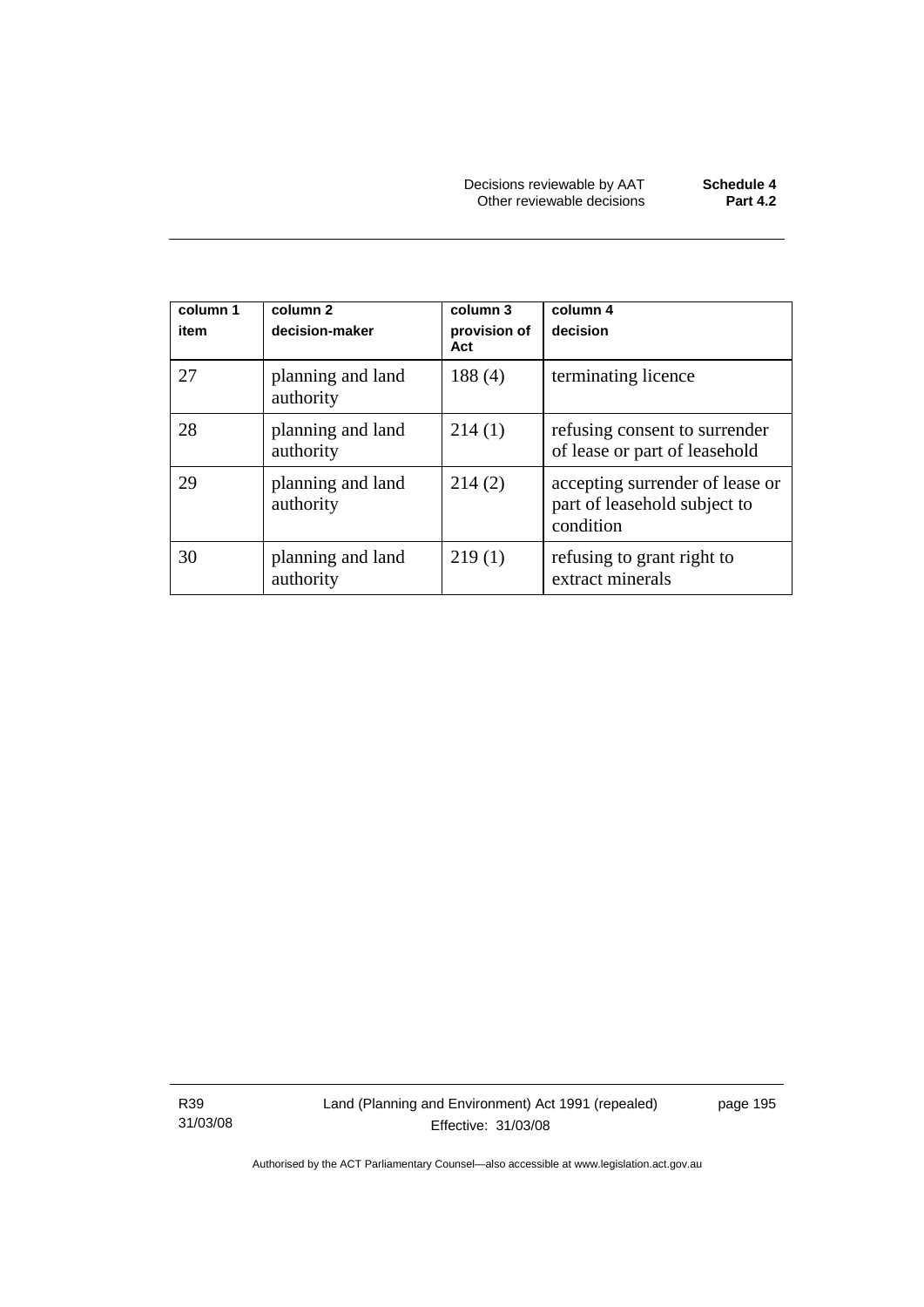# **Schedule 5 Activities subject to orders**

| (see s 258, dict) |                                                                                                                                                                                                                                |                      |
|-------------------|--------------------------------------------------------------------------------------------------------------------------------------------------------------------------------------------------------------------------------|----------------------|
| column 1          | column <sub>2</sub>                                                                                                                                                                                                            | column 3             |
| item              | activities                                                                                                                                                                                                                     | penalty              |
| $\mathbf{1}$      | work affecting a conservation<br>requirement under a heritage direction<br>conducted otherwise than in<br>accordance with an approval                                                                                          | 200 penalty<br>units |
| 2                 | failure to comply with-<br>(a) a lease; or<br>(b) if a lease is granted subject to<br>the lessee entering into a<br>development agreement and<br>the lessee has entered into such<br>an agreement-the<br>development agreement | 50 penalty<br>units  |
| 3                 | failure to keep a leasehold clean                                                                                                                                                                                              | 50 penalty<br>units  |
| 4                 | undertaking a development                                                                                                                                                                                                      | 50 penalty<br>units  |
| 5                 | having a building or structure that was<br>constructed or erected without<br>approval required by-<br>this Act, division 6.2; or<br>(a)<br>(b) the Buildings (Design and<br>Siting) Act 1964                                   | 50 penalty<br>units  |
| 6                 | permitting a tree, sapling, plant or<br>shrub to overhang a public place so as<br>to obstruct or inconvenience a person<br>in that place                                                                                       | 5 penalty units      |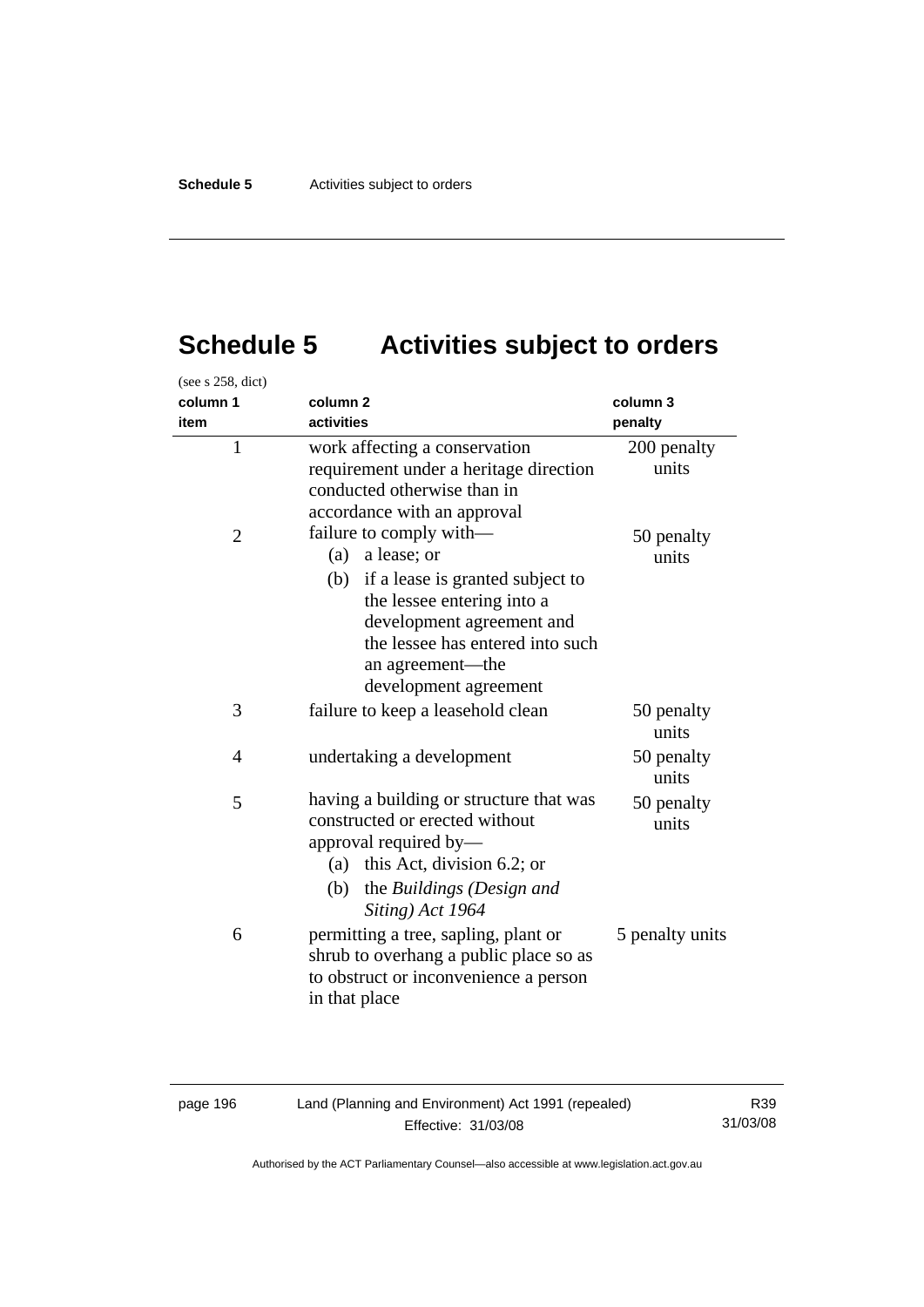| column 1<br>item | column <sub>2</sub><br>activities                                                                                                                                                                                                                                                                                                             | column 3<br>penalty  |
|------------------|-----------------------------------------------------------------------------------------------------------------------------------------------------------------------------------------------------------------------------------------------------------------------------------------------------------------------------------------------|----------------------|
| 7                | an activity that is likely to cause soil<br>erosion, or an activity that involves<br>destroying, damaging, removing or<br>otherwise interfering with vegetation<br>(living or dead) or soil between the<br>banks, or within 20m of the bank, of a<br>watercourse, or on land with a slope of<br>more than 18 <sup>°</sup> from the horizontal | 100 penalty<br>units |
| 8                | parking a heavy vehicle on residential<br>land in contravention of a code of<br>practice under the <i>Road Transport</i><br>(Safety and Traffic Management)<br><i>Regulation 2000</i> , division 3.1.3 about<br>the parking of heavy vehicles                                                                                                 | 20 penalty<br>units  |
| 9                | managing land held under a rural lease<br>other than in accordance with the land<br>management agreement that applies to<br>it                                                                                                                                                                                                                | 50 penalty<br>units  |

R39 31/03/08 page 197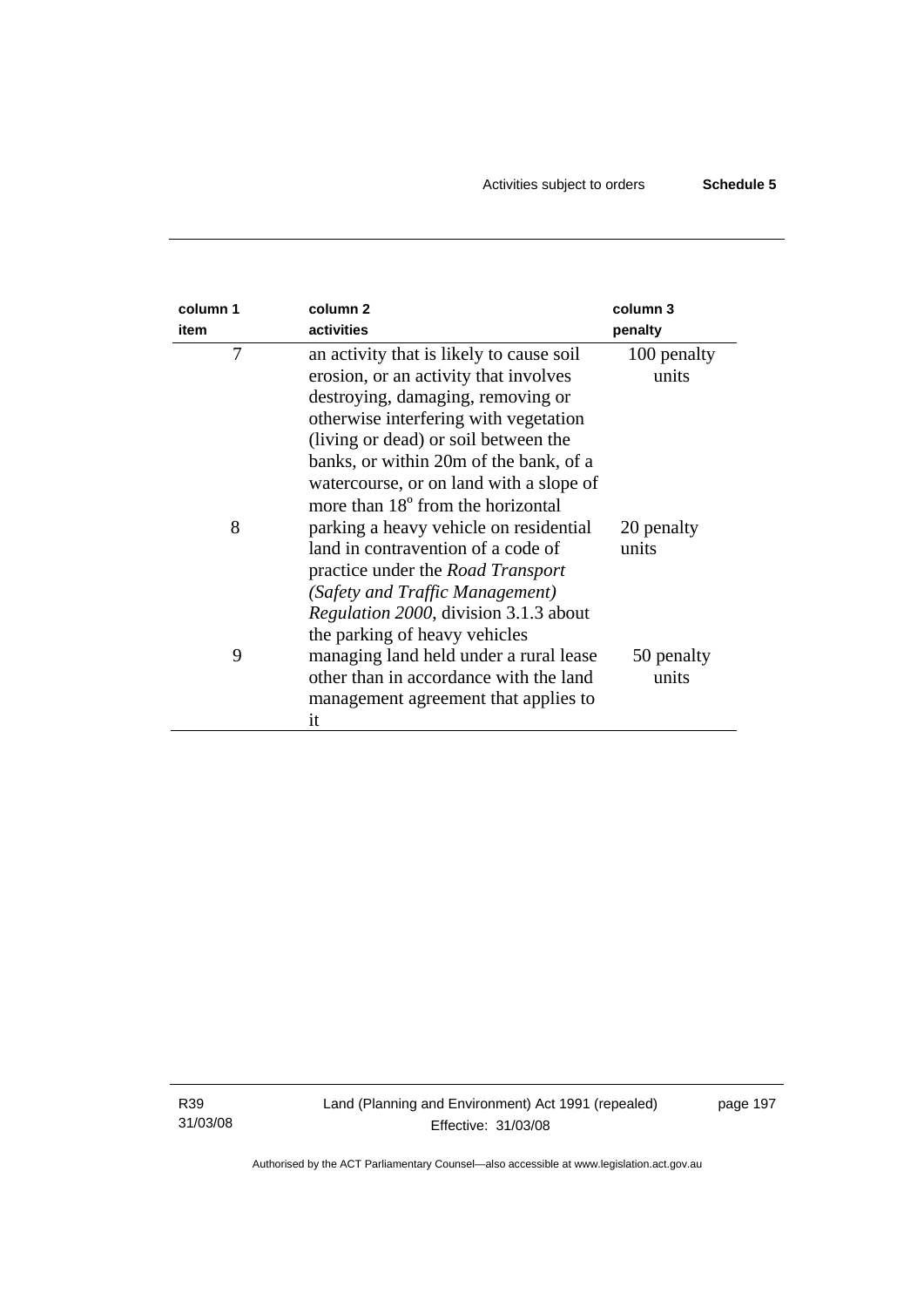# **Dictionary**

(see s 2)

- *Note 1* The Legislation Act contains definitions and other provisions relevant to this Act.
- *Note 2* For example, the Legislation Act, dict, pt 1, defines the following terms:
	- AAT
		- administrative appeals tribunal
		- amend
		- appoint
		- change
		- conservator of flora and fauna
		- contravene
		- document
		- domestic partner (see s 169)
		- entity
		- exercise
		- function
		- month
		- national capital authority
		- penalty unit (see s 133)
		- the Territory.

*application*, for part 6 (Approvals and orders)—see section 222.

*approval*, for part 6 (Approvals and orders)—see section 222.

*assessment* means an assessment made under division 4.3

## *authorised person*—

- (a) for subdivision 4.4.3 (Procedures and powers)—see section 143; and
- (b) for subdivision 6.3.2 (Rectification work)—see section 259C (1).

| page 198 | Land (Planning and Environment) Act 1991 (repealed) | R39      |
|----------|-----------------------------------------------------|----------|
|          | Effective: 31/03/08                                 | 31/03/08 |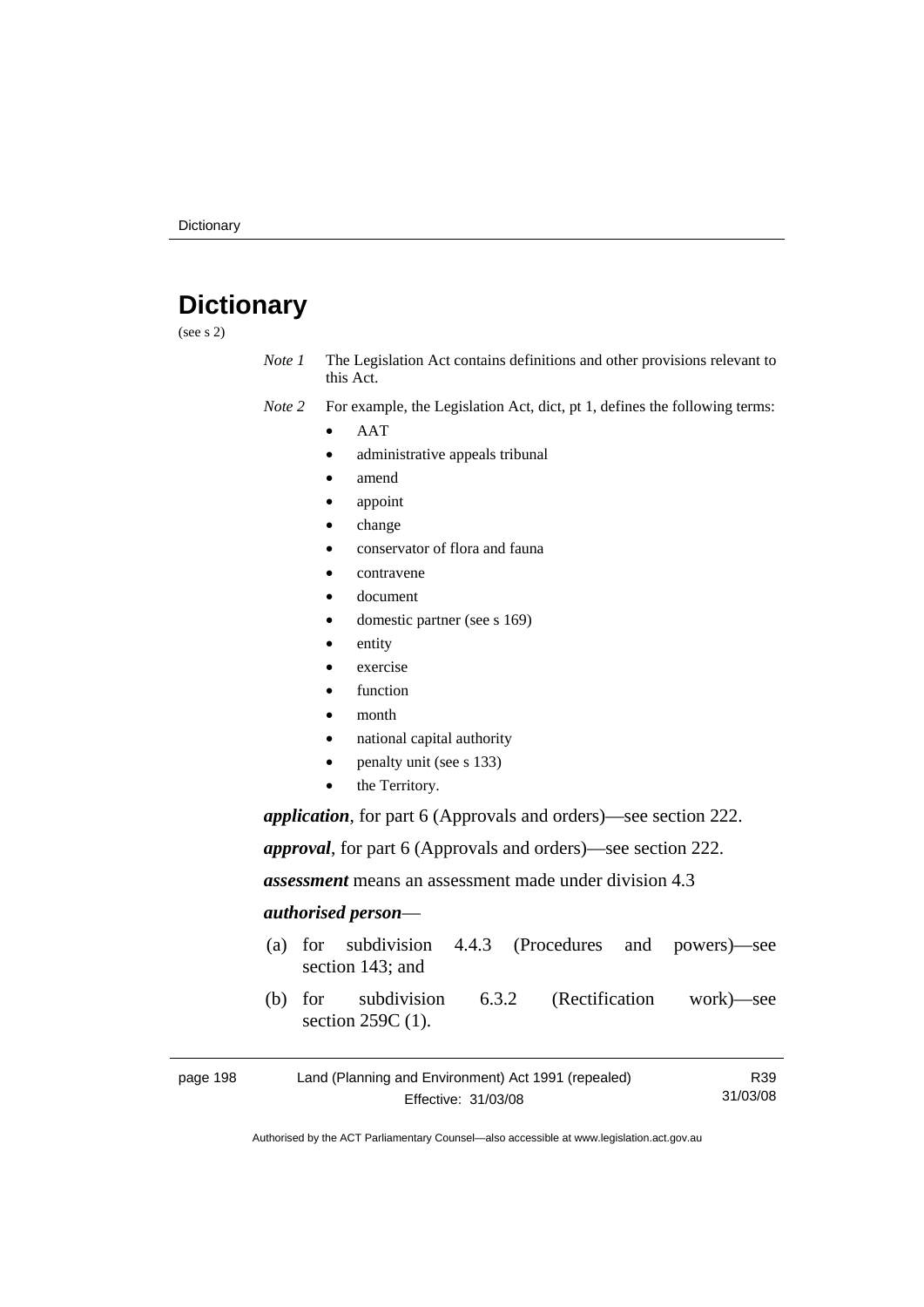```
background papers, for part 2 (Planning)—see section 5.
```
*building*, for part 6 (Approvals and orders)—see section 222.

*building and development provision*, for part 5 (Land administration)—see section 159.

*building work*, for part 6 (Approvals and orders)—see section 222.

*cemetery* includes crematorium.

*concessional lease*—see section 159A.

*connected*, with an offence, for division 6.4 (Enforcement)—see section 262.

*conservator* means the conservator of flora and fauna*.*

*consolidation—*

- (a) for part 5 (Land administration)—see section 159; and
- (b) for part 6 (Approvals and orders)—see section 222.

*consultation notice*, for part 2 (Planning)—see section 19.

### *controlled activity* means—

- (a) an activity of a kind mentioned in schedule 5; or
- (b) an activity under another Act that is declared by that Act to be a controlled activity for schedule 5.

*damage* a protected tree, for part 6 (Approvals and orders)—see section 222.

*dealing*, for division 5.4 (Restrictions on rural leases)—see section 186B.

*declared site*, for part 6 (Approvals and orders)—see section 222.

*defined decision*, for part 4 (Environmental assessments and inquiries)—see section 111.

*development*, in relation to land—

page 199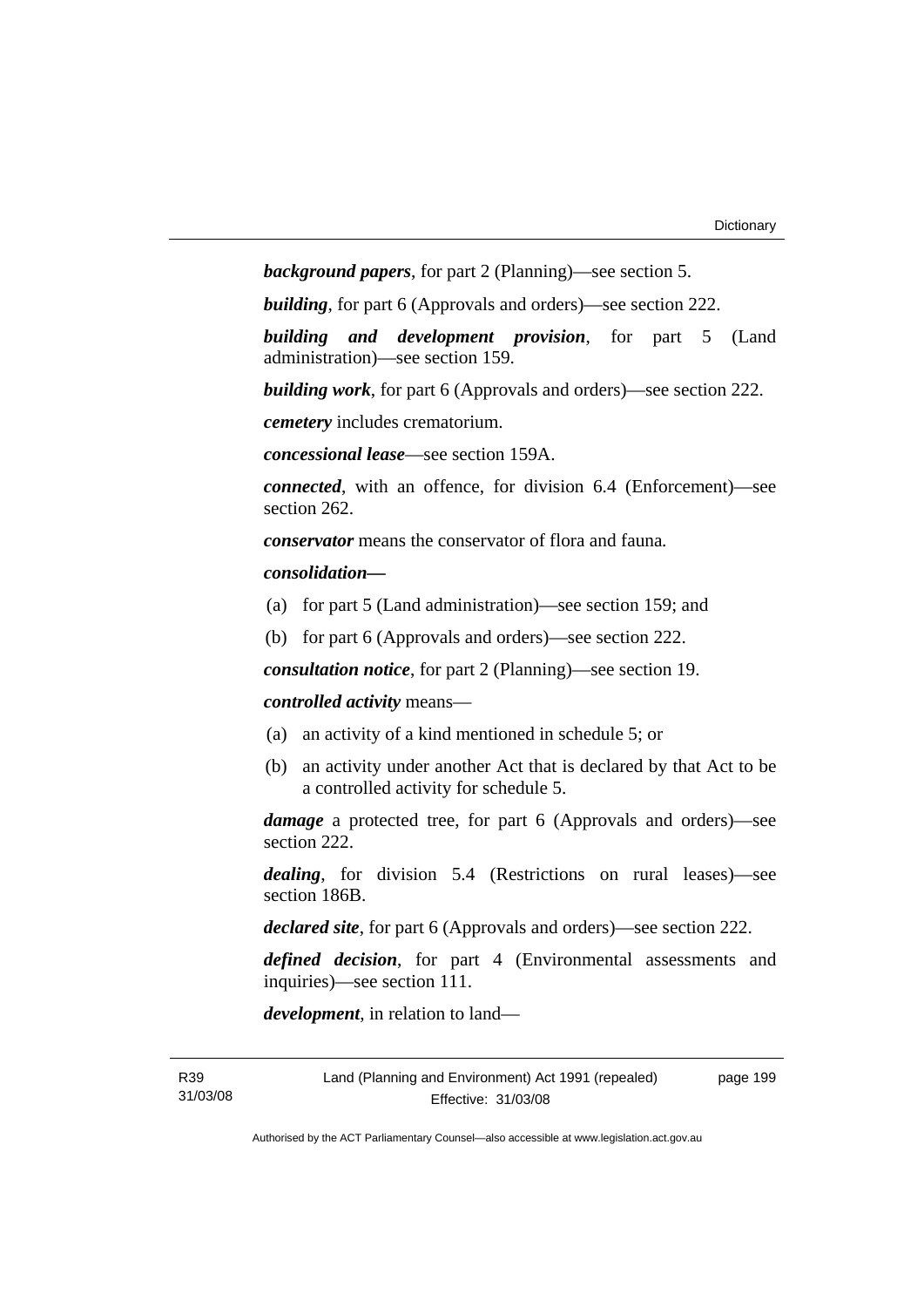- (a) for part 2 (Planning)—see section 5; and
- (b) for part 6 (Approvals and orders)—see section 222.

*discharge amount*, for division 5.4 (Restrictions on rural leases) see section 186B.

*draft plan variation*, for part 2 (Planning)—see section 5.

*earlier index number*, for division 5.4 (Restrictions on rural leases)—see section 186B.

*environmental impact*, for part 4 (Environmental assessments and inquiries)—see section 111.

*environmental impact statement*, for part 4 (Environmental assessments and inquiries)—see section 111.

*environmental report*, for part 2 (Planning)—see section 5.

*Environment Minister* means the Minister administering part 4 (Environmental assessments and inquiries).

*Executive*, for part 6 (Approvals and orders)—see section 222.

*formal error* means—

- (a) a clerical error; or
- (b) an error arising from an accidental slip or omission; or
- (c) a defect of form.

*heritage direction*—see the *Heritage Act 2004*, section 62.

*heritage significance*—see the *Heritage Act 2004*, section 62.

*holding period*, for division 5.4 (Restrictions on rural leases)—see section 186B.

*index number*, for division 5.4 (Restrictions on rural leases)—see section 186G.

*inquiry* means an inquiry conducted under division 4.4 (Inquiries).

| page 200 | Land (Planning and Environment) Act 1991 (repealed) |          |
|----------|-----------------------------------------------------|----------|
|          | Effective: 31/03/08                                 | 31/03/08 |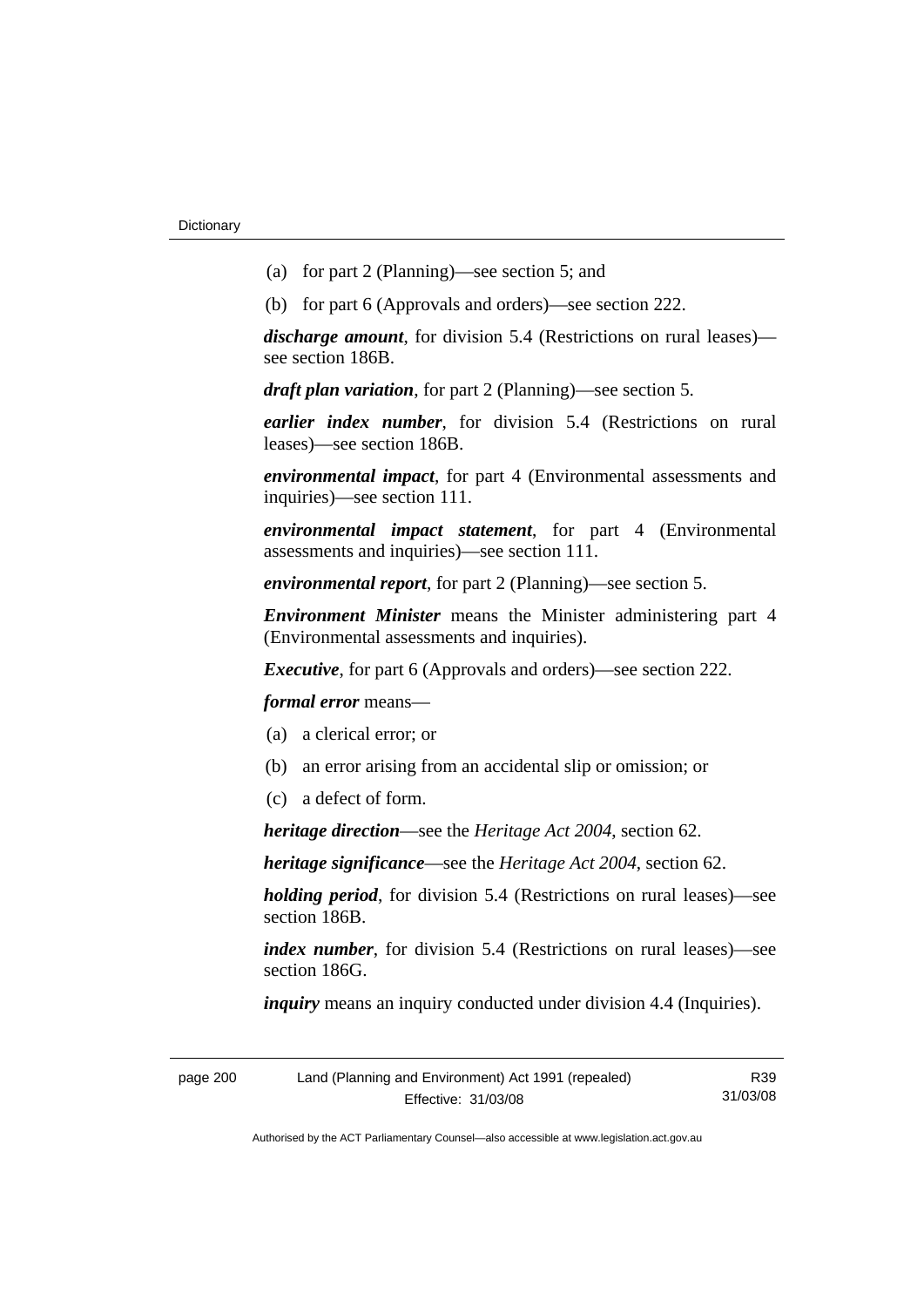*inspector*, for part 6 (Approvals and orders), means a person appointed as an inspector under section 263 (1).

#### *land*—

- (a) for part 2 (Planning)—see section 5; and
- (b) for part 4 (Environmental assessments and inquiries)—see section 111.

*land management agreement* means an agreement under section 186C.

*Note* A reference to an instrument (including a land management agreement) includes a reference to the instrument as originally made and as amended (see Legislation Act, s 102).

*later index number*, for division 5.4 (Restrictions on rural leases) see section 186B.

#### *lease—*

- (a) for part 5 (Land administration)—see section 159; and
- (b) for part 6 (Approvals and orders)—see section 222.

#### *lessee—*

- (a) for part 5 (Land administration)—see section 159; and
- (b) for part 6 (Approvals and orders)—see section 222.

*long lease*, for division 5.4 (Restrictions on rural leases)—see section 186B.

*market value*, for part 5 (Land administration)—see section 159.

*national capital plan*, for part 2 (Planning)—see section 5.

*natural environment*, for schedule 1 (Management objectives for public land)—see section 195 (6).

*new application*, for subdivision 6.2.4 (Reconsideration of applications for approval)—see section 245A.

page 201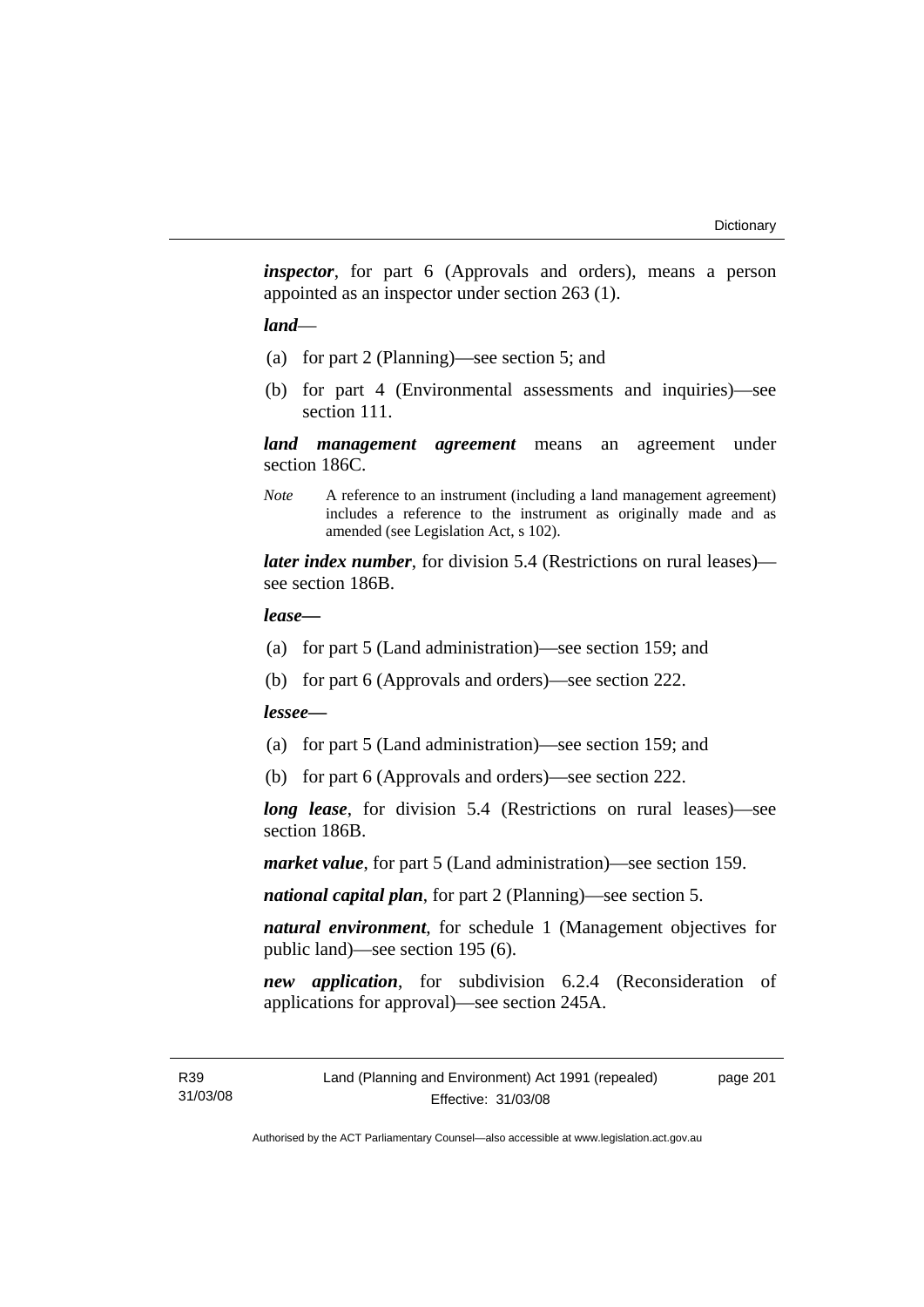*newspaper* means a newspaper published and circulating in the ACT.

*nominal rent lease*, for part 5 (Land administration)—see section 159.

*objection*, for part 6 (Approvals and orders)—see section 222.

*occupier*—

- (a) for subdivision 4.4.3 (Procedures and powers)—see section 143; and
- (b) for division 6.4 (Enforcement)—see section 262.

*offence*, for division 6.4 (Enforcement)—see section 262.

*order*, for part 6 (Approvals and orders)—see section 222.

*original application*, for subdivision 6.2.4 (Reconsideration of applications for approval)—see section 245A.

*original decision*, for subdivision 6.2.4 (Reconsideration of applications for approval)—see section 245A.

*panel*, for part 4 (Environmental assessments and inquiries)—see section 111.

*place*, for subdivision 4.4.3 (Procedures and powers)—see section 143.

*plan* means the territory plan.

*Note* A reference to an instrument (including the plan) includes a reference to the instrument as originally made and as amended (see Legislation Act, s 102).

*plan of management*, for division 5.7 (Public land)—see section 191.

*preliminary assessment*, for part 4 (Environmental assessments and inquiries)—see section 111.

| page 202 |  |
|----------|--|
|----------|--|

R39 31/03/08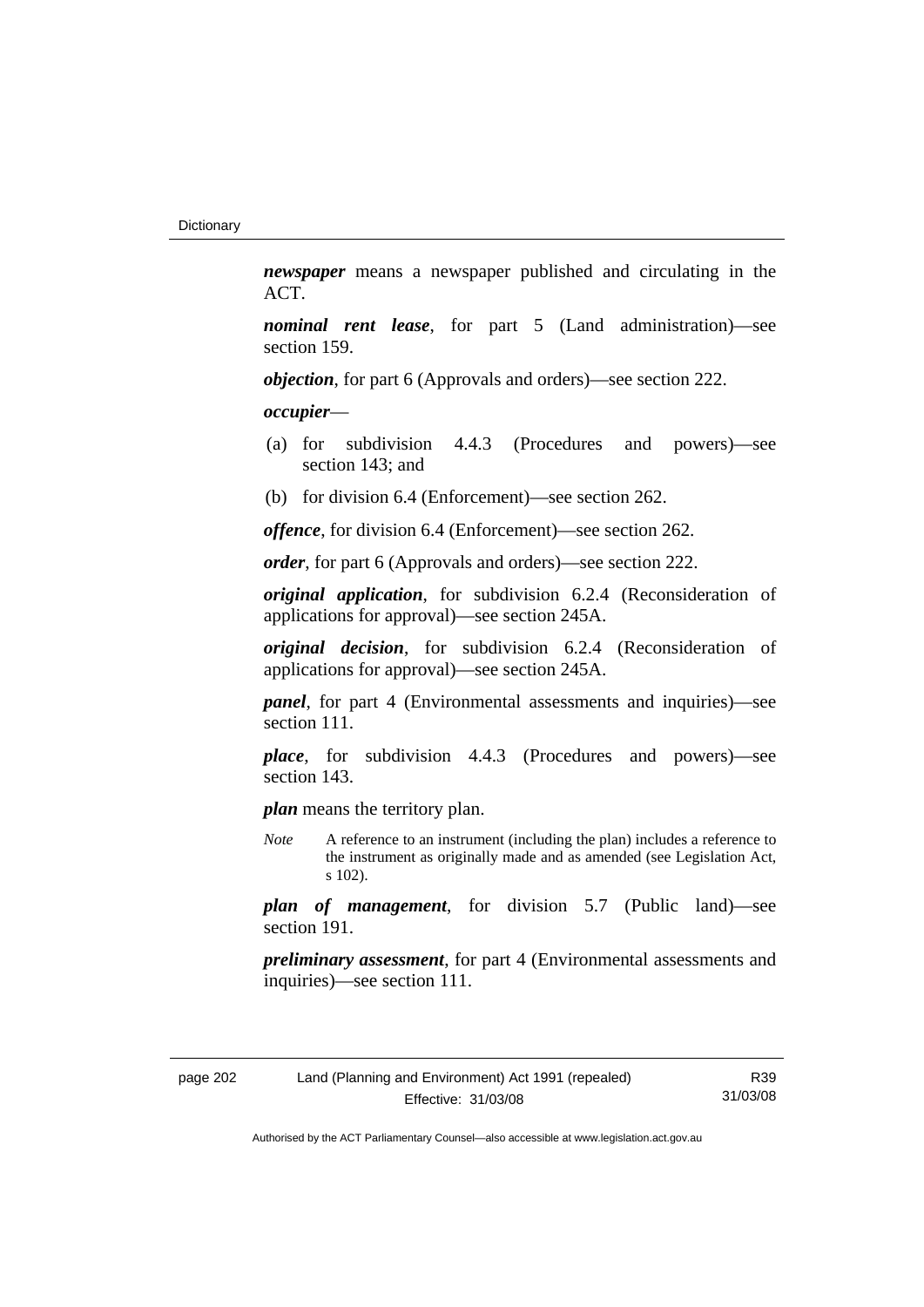*prescribed period*, for part 6 (Approvals and orders)—see section 222.

*prohibited groundwork*, for part 6 (Approvals and orders)—see section 222.

*prohibition notice*, for part 6 (Approvals and orders)—see section 260 (1).

*proponent*, for part 4 (Environmental assessments and inquiries) see section 111.

*protected tree*, for part 6 (Approvals and orders)—see section 222.

*protection zone*, for a protected tree, for part 6 (Approvals and orders)—see section 222.

*provision*, of a lease, for part 5 (Land administration)—see section 159.

*public car park*, for part 5 (Land administration)—see section 159.

*public environment report*, for part 4 (Environmental assessments and inquiries)—see section 111.

*public land* means land identified by the plan as public land.

*rectification work*, for subdivision 6.3.2 (Rectification work)—see section 259.

*registered lease*, for part 5 (Land administration)—see section 159.

*registered proprietor*, for part 5 (Land administration)—see section 159.

*registered tree*, for part 6 (Approvals and orders)—see section 222.

*regulated tree*, for part 6 (Approvals and orders)—see section 222.

*relevant authority*, for part 6 (Approvals and orders)—see section 222.

*relevant Minister*, for part 4 (Environmental assessments and inquiries)—see section 111.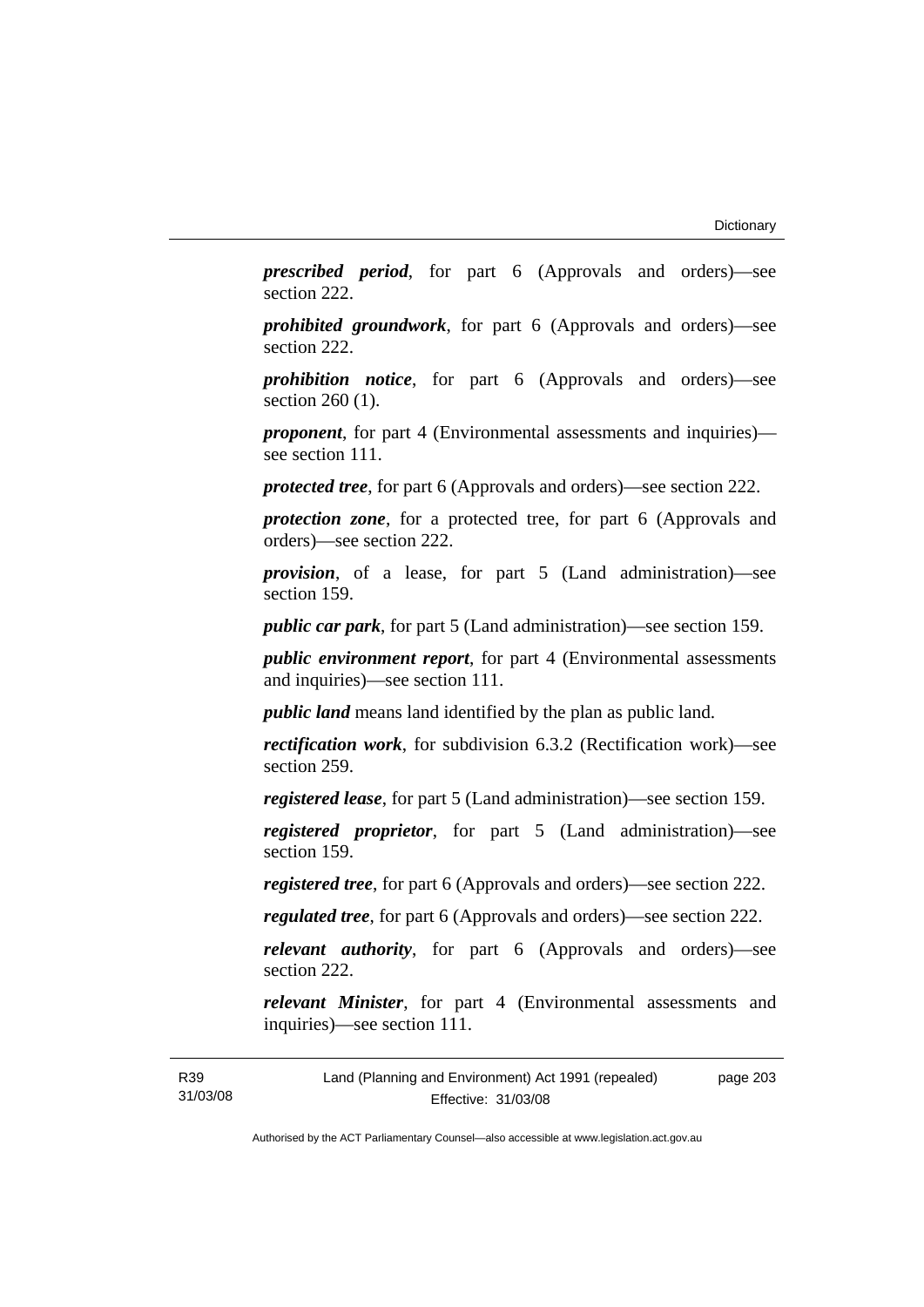*rental lease*, for part 5 (Land administration)—see section 159.

*residential lease*, for part 5 (Land administration)—see section 159.

*rural lease*, for part 5 (Land administration)—see section 159.

*short lease*, for division 5.4 (Restrictions on rural leases)—see section 186B.

*special Pialligo lease*, for division 5.4 (Restrictions on rural leases)—see section 186B.

*structure*, for part 6 (Approvals and orders)—see section 222.

#### *subdivision—*

- (a) for part 5 (Land administration)—see section 159; and
- (b) for part 6 (Approvals and orders)—see section 222.

*sublease*, for part 5 (Land administration)—see section 159.

*sublessee*, for part 5 (Land administration)—see section 159.

*territory authority* means—

- (a) a body (whether or not incorporated) established by the Executive; or
- (b) the holder of a position established under an Act or by the Executive.

*variation*, of a lease—

- (a) for division 5.3 (Variation of leases)—see section 184; and
- (b) for part 6 (Approvals and orders)—see section 223.

*variation*, of the plan, for part 2 (Planning)—see section 5.

*variation*, of a plan of management, for division 5.7 (Public land) see section 191.

R39 31/03/08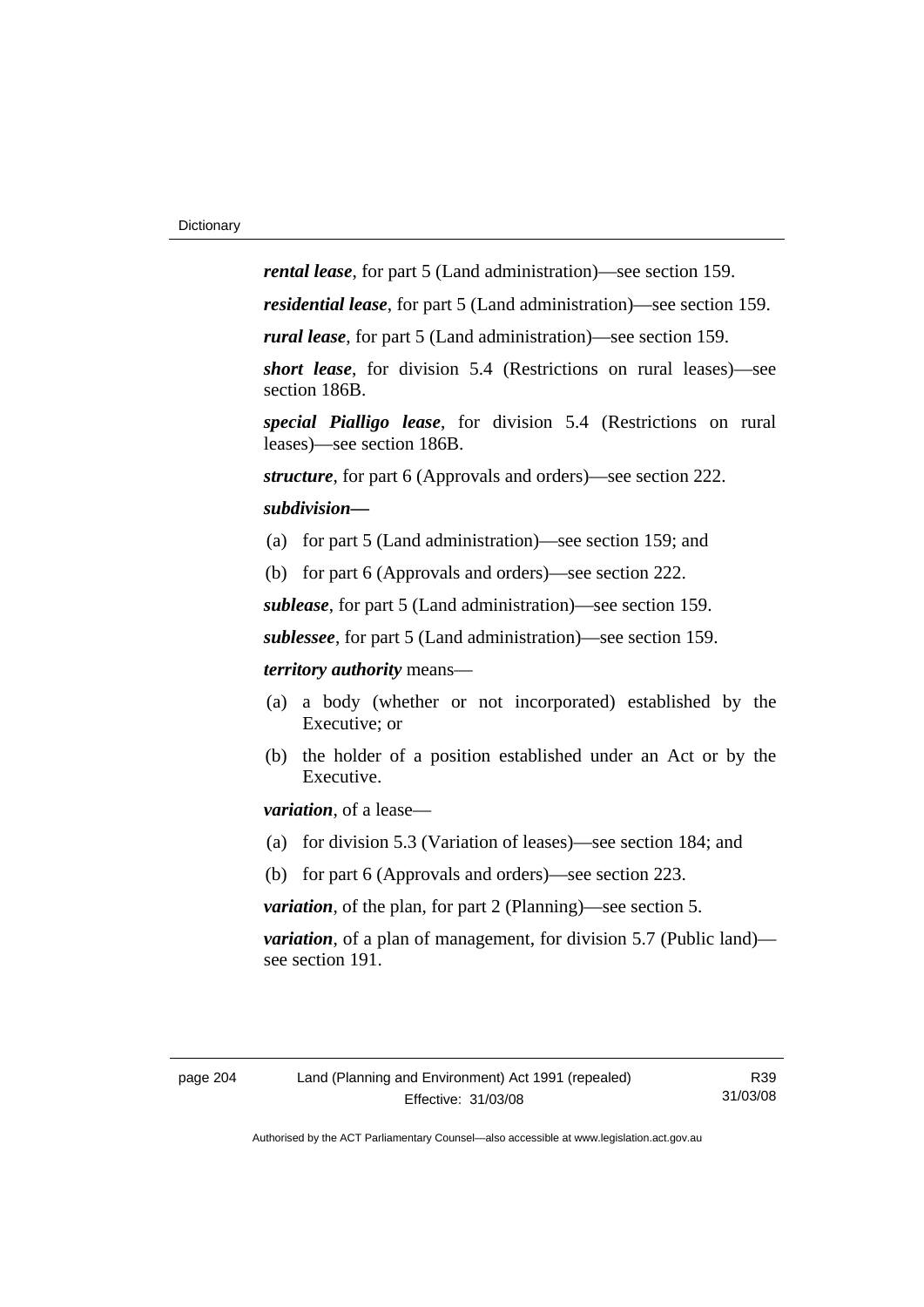# **Endnotes**

# **1 About the endnotes**

Amending and modifying laws are annotated in the legislation history and the amendment history. Current modifications are not included in the republished law but are set out in the endnotes.

Not all editorial amendments made under the *Legislation Act 2001*, part 11.3 are annotated in the amendment history. Full details of any amendments can be obtained from the Parliamentary Counsel's Office.

Uncommenced amending laws and expiries are listed in the legislation history and the amendment history. These details are underlined. Uncommenced provisions and amendments are not included in the republished law but are set out in the last endnote.

If all the provisions of the law have been renumbered, a table of renumbered provisions gives details of previous and current numbering.

The endnotes also include a table of earlier republications.

| $am = amended$                               | $ord = ordinance$                         |
|----------------------------------------------|-------------------------------------------|
| $amdt = amendment$                           | $orig = original$                         |
| $ch = chapter$                               | $par = paragraph/subparagraph$            |
| $def = definition$                           | $pres = present$                          |
| $dict = dictionary$                          | $prev = previous$                         |
| disallowed = disallowed by the Legislative   | $(\text{prev}) = \text{previously}$       |
| Assembly                                     | $pt = part$                               |
| $div = division$                             | $r = rule/subrule$                        |
| $exp = expires/expired$                      | $remum = renumbered$                      |
| $Gaz = gazette$                              | $reloc = relocated$                       |
| $hdg =$ heading                              | $R[X]$ = Republication No                 |
| $IA = Interpretation Act 1967$               | $RI = reissue$                            |
| $ins = inserted/added$                       | $s = section/subsection$                  |
| $LA =$ Legislation Act 2001                  | $sch = schedule$                          |
| $LR =$ legislation register                  | $sdiv = subdivision$                      |
| $LRA =$ Legislation (Republication) Act 1996 | $sub =$ substituted                       |
| $mod = modified/modification$                | SL = Subordinate Law                      |
| $o = order$                                  | underlining = whole or part not commenced |
| $om = omitted/repealed$                      | or to be expired                          |
|                                              |                                           |

# **2 Abbreviation key**

R39 31/03/08 Land (Planning and Environment) Act 1991 (repealed) Effective: 31/03/08

page 205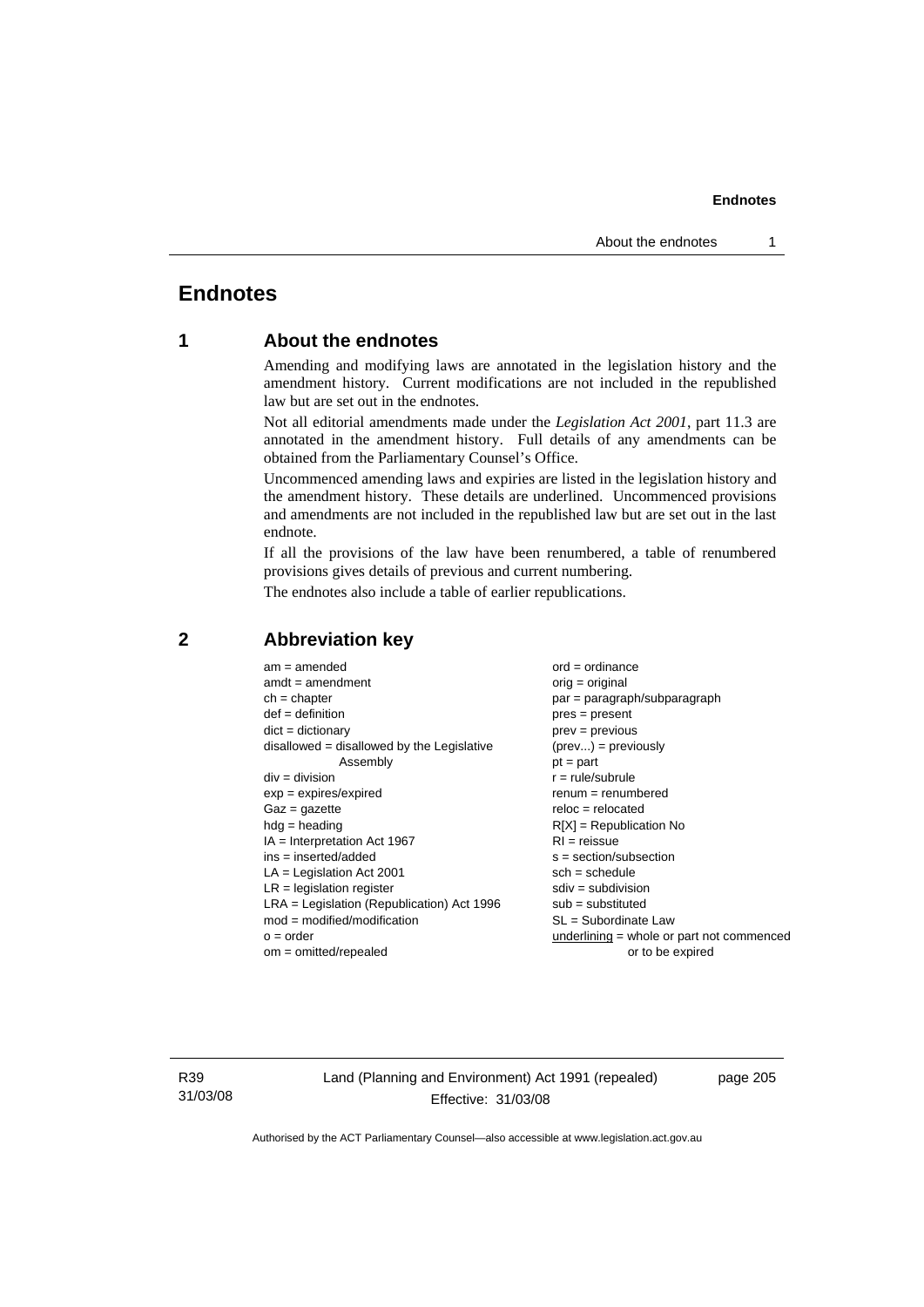| 3 | Legislation history |  |
|---|---------------------|--|
|---|---------------------|--|

# **3 Legislation history**

# **Land (Planning and Environment) Act 1991 No 100**  notified 15 January 1992 s 1, s 2 commenced 15 January 1992 remainder commenced 2 April 1992 as amended by **Land (Planning and Environment) (Amendment) Act 1992 No 32**  notified 3 July 1992 s 5 (1) taken to have commenced 2 April 1992 (s 5 (2)) remainder commenced 3 July 1992 **Land (Planning and Environment) (Amendment) Act 1993 No 11**  notified 1 March 1993 commenced 1 March 1993 **Acts Revision (Position of Crown) Act 1993 No 44 sch 2**  notified 27 August 1993 (Gaz 1993 No S165) sch 2 commenced 27 August 1993 (s 2) **Registrar-General (Consequential Provisions) Act 1993 No 64**  notified 6 September 1993 s 1, s 2 commenced 6 September 1993 remainder commenced 1 October 1993 (s 2 (2) and Gaz 1993 No S207) **Land (Planning and Environment) (Amendment) Act (No 2) 1993 No 75**  notified 2 November 1993 s 1, s 2 commenced 2 November 1993 remainder commenced 1 December 1993 (Gaz 1993 No S247)

# **Land (Planning and Environment) (Amendment) Act (No 3) 1993 No 77**

notified 2 November 1993 s 1, s 2 commenced 2 November 1993 remainder commenced 1 December 1993 (Gaz 1993 No S243)

R39 31/03/08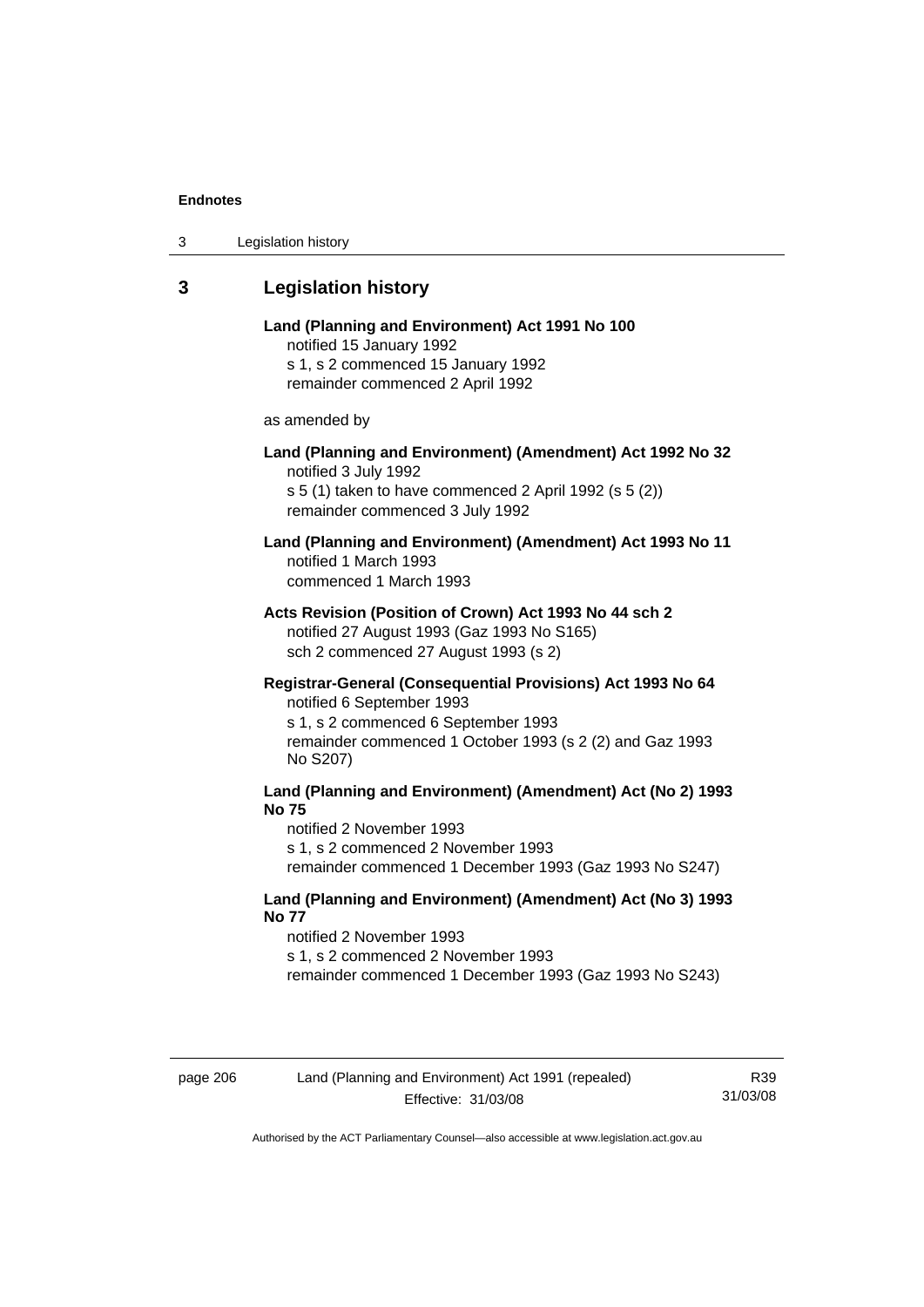## **Real Property (Consequential Provisions) Act 1993 No 90**

notified 17 December 1993 s 1, s 2 commenced 17 December 1993 remainder commenced 1 January 1994 (s 2 (2) and Gaz 1993 No S270)

## **Statute Law Revision Act 1994 No 26**

notified 31 May 1994 commenced 31 May 1994

#### **Public Sector Management (Consequential and Transitional Provisions) Act 1994 No 38**

notified 30 June 1994 s 1, s 2 commenced 30 June 1994 remainder commenced 1 July 1994 (Gaz 1994 No S142)

## **Administrative Appeals (Consequential Amendments) Act 1994 No 60**

notified 11 October 1994 s 1, s 2 commenced 11 October 1994 remainder commenced 14 November 1994 (s 2 (2) and Gaz 1994 No S250)

## **Statute Law Revision (Penalties) Act 1994 No 81**

notified 29 November 1994 s 1, s 2 commenced 29 November 1994 remainder commenced 29 November 1994 (Gaz 1994 No S269)

#### **Statutory Offices (Miscellaneous Provisions) Act 1994 No 97**

notified 15 December 1994 s 1, s 2 commenced 15 December 1994 remainder commenced 15 December 1994 (Gaz 1994 No S293)

## **Land (Planning and Environment) (Amendment) Act 1995 No 20**  notified 5 September 1995 commenced 5 September 1995

## **Land (Planning and Environment) (Amendment) Act (No 2) 1995 No 21**

notified 5 September 1995 ss 1-3 commenced 5 September 1995 remainder commenced 1 January 1996 (Gaz 1995 No S316)

R39 31/03/08 Land (Planning and Environment) Act 1991 (repealed) Effective: 31/03/08

page 207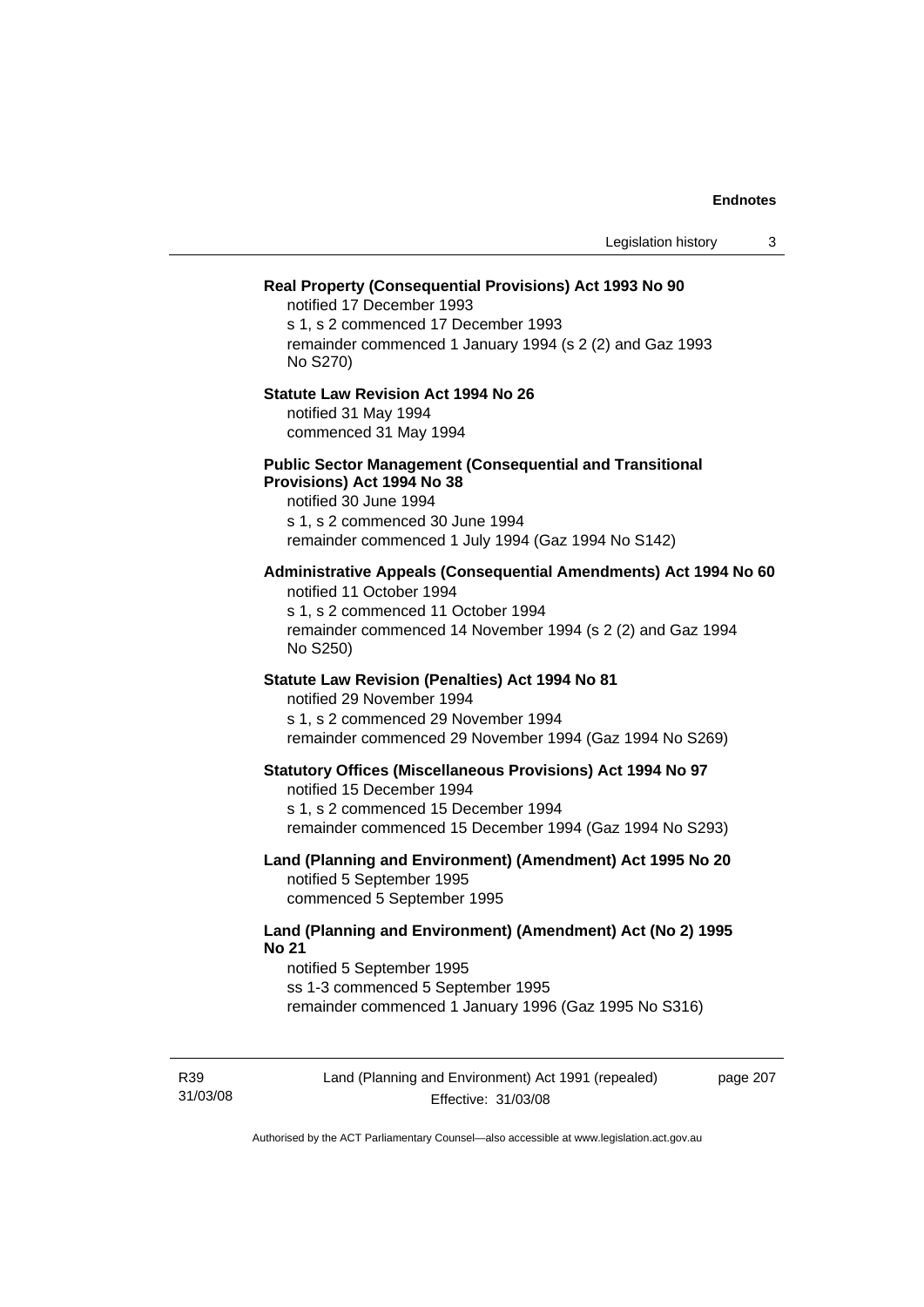| -3 | Legislation history |  |
|----|---------------------|--|
|----|---------------------|--|

# **Annual Reports (Government Agencies) (Consequential Provisions) Act 1995 No 25**

notified 5 September 1995 commenced 5 September 1995

#### **Land Titles (Consequential Amendments) Act 1995 No 54**

notified 20 December 1995 commenced 20 June 1996 (s 2)

## **Remuneration Tribunal (Consequential and Transitional Provisions) Act 1995 No 56**

notified 20 December 1995 commenced 21 December 1995 (s 2 and Gaz 1995 No S315)

## **Gungahlin Development Authority (Consequential Provisions) Act 1996 No 39**

notified 10 July 1996 commenced 19 August 1996 (s 2 and Gaz 1996 No S212)

## **Land (Planning and Environment) (Amendment) Act 1996 No 62**  notified 3 December 1996 commenced 3 December 1996

#### **Land (Planning and Environment) (Amendment) Act (No 2) 1996 No 71**

notified 20 December 1996 ss 1-3 commenced 20 December 1996 remainder commenced 1 January 1997 (Gaz 1996 No S352)

## **Motor Traffic (Amendment) Act (No 3) 1996 No 83**

notified 20 December 1996 ss 1-3 commenced 20 December 1996 remainder commenced 1 January 1997 (Gaz 1996 No S353)

## **Land (Planning and Environment) (Amendment) Act (No 3) 1996 No 85**

notified 24 December 1996 s 1, s 2 commenced 24 December 1996 remainder commenced 24 June 1997

# page 208 Land (Planning and Environment) Act 1991 (repealed) Effective: 31/03/08

R39 31/03/08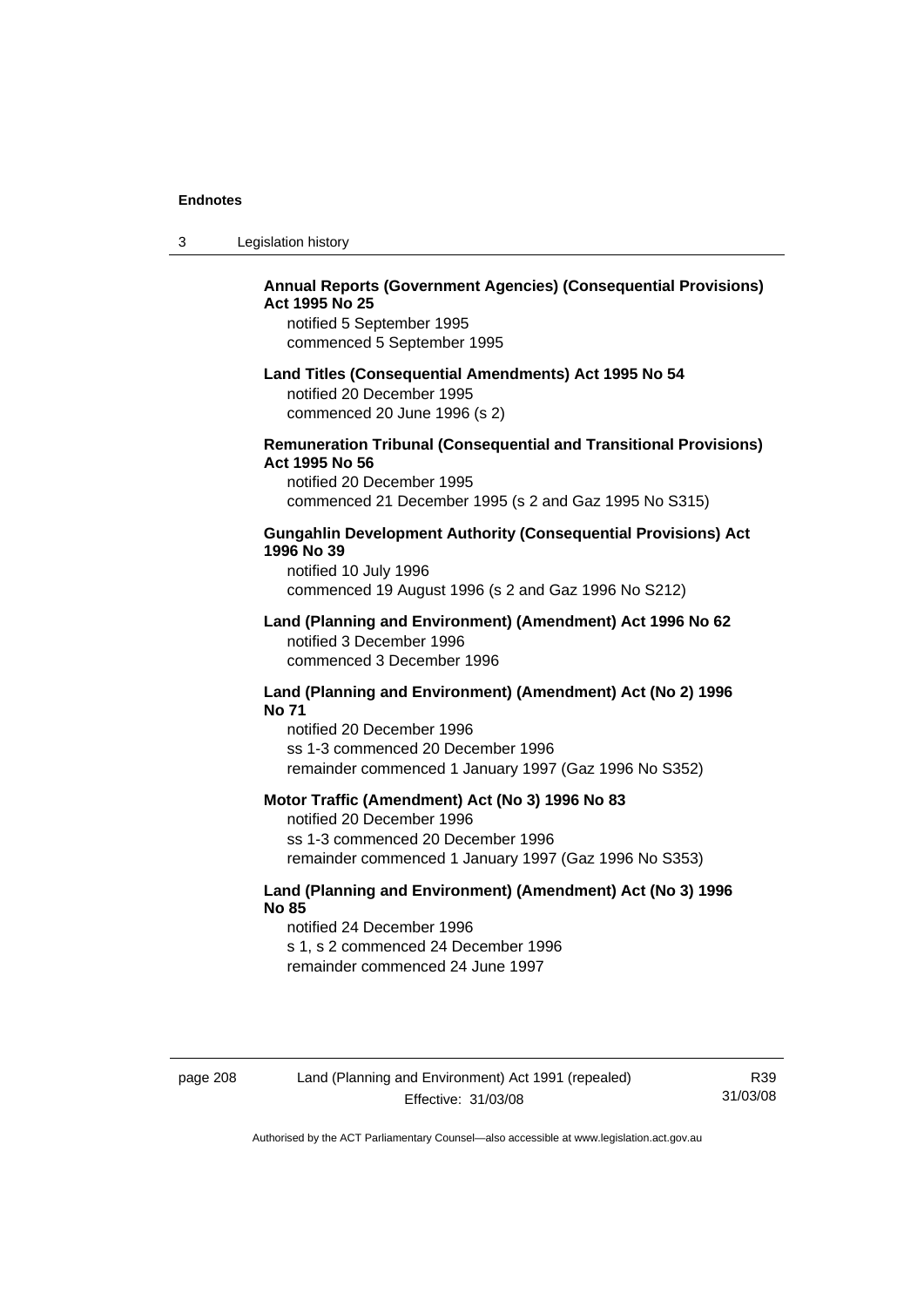## **Land (Planning and Environment) (Amendment) Act 1997 No 7**

notified 22 April 1997 ss 1-3 commenced 22 April 1997 remainder commenced 24 June 1997 (s 2 (2))

# **Remuneration Tribunal (Consequential Amendments) Act 1997 No 41 (as am by Act 2002 No 49 amdt 3.222)**

notified 19 September 1997 commenced 24 September 1997 (s 2 as am by Act 2002 No 49 amdt 3.222)

## **Environment Protection (Consequential Provisions) Act 1997 No 93**

notified 1 December 1997 s 1, s 2 commenced 1 December 1997 remainder commenced 1 June 1998

## **Land (Planning and Environment) (Amendment) Act (No 2) 1997 No 116**

notified 24 December 1997 commenced 24 December 1997

#### **Statute Law Revision (Penalties) Act 1998 No 54**

notified 27 November 1998 s 1, s 2 commenced 27 November 1998 remainder commenced 9 December 1998 (Gaz 1998 No 49)

# **Water Resources Act 1998 No 63 s 83**

notified 11 December 1998 (Gaz 1998 No S209) s 83 commenced 11 December 1998

# **Land (Planning and Environment) (Amendment) Act 1998 No 65**  notified 23 December 1998

commenced 23 December 1998

## **Land (Planning and Environment) (Amendment) Act 1999 No 40**  notified 16 July 1999 commenced 16 July 1999

# **Land Planning and Environment Amendment Act (No 2) 1999 No 73**  notified 15 December 1999 commenced 15 December 1999

R39 31/03/08 Land (Planning and Environment) Act 1991 (repealed) Effective: 31/03/08

page 209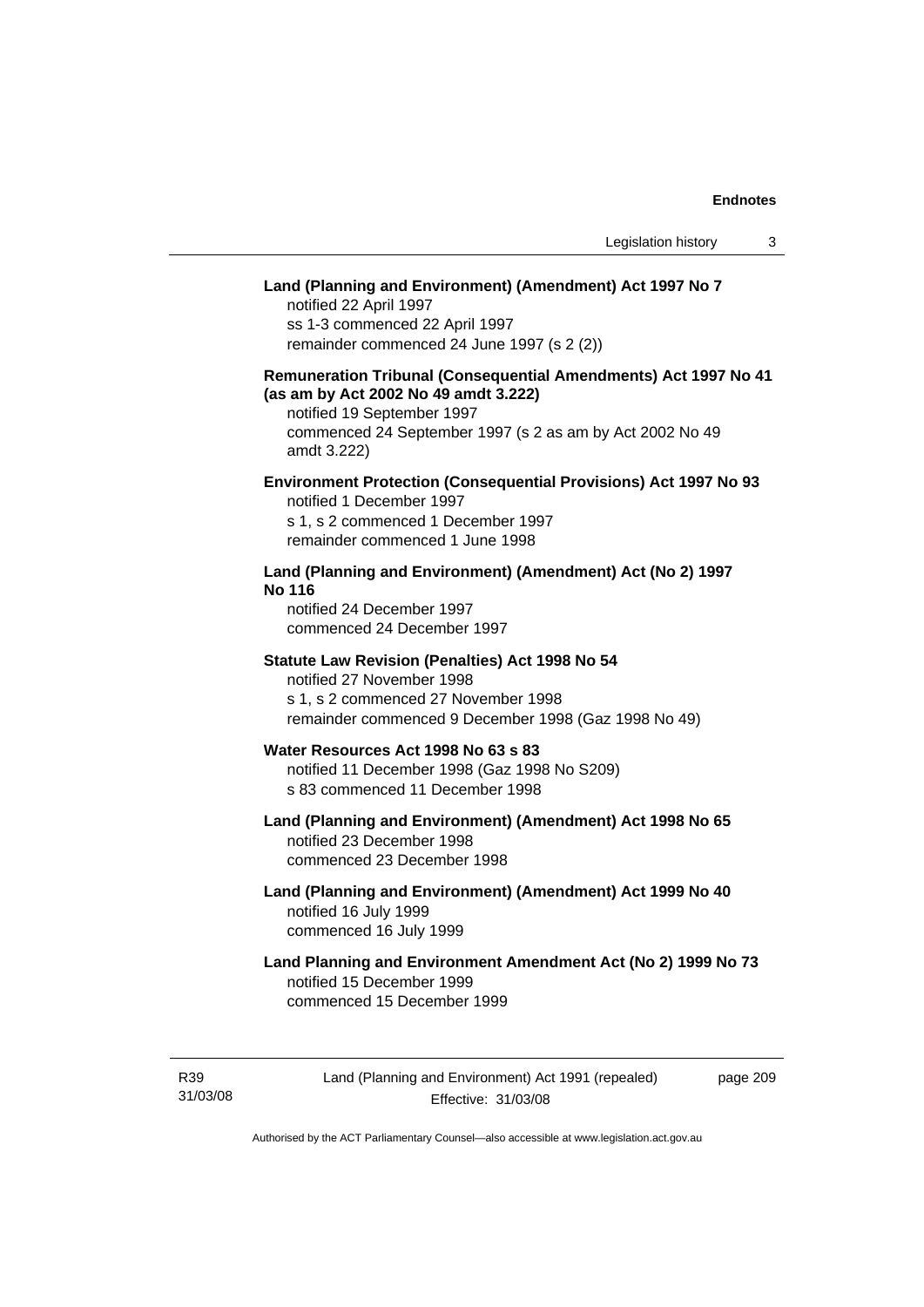$3<sub>1</sub>$ 

| Legislation history                                                                                                                                                                                         |
|-------------------------------------------------------------------------------------------------------------------------------------------------------------------------------------------------------------|
| Road Transport Legislation Amendment Act 1999 No 79<br>notified 23 December 1999<br>commenced 1 March 2000 (s 2 and Gaz 2000 No S5)                                                                         |
| Land (Planning and Environment) Amendment Act (No 3) 1999 No 87<br>notified 23 December 1999<br>commenced 23 December 1999                                                                                  |
| Land (Planning and Environment) Amendment Act 2000 No 14<br>notified 31 March 2000<br>commenced 31 March 2000                                                                                               |
| Land (Planning and Environment) Amendment Act 2000 (No 2)<br>2000 No 15<br>notified 20 April 2000<br>commenced 20 April 2000                                                                                |
| Land (Planning and Environment) Amendment Act 2000 (No 3)<br>2000 No 37<br>notified 20 July 2000<br>s 1, s 2 commenced 20 July 2000<br>remainder commenced 24 July 2000 (Gaz 2000 No S39)                   |
| Land (Planning and Environment) Amendment Act 2000 (No 4)<br>2000 No 49<br>notified 28 September 2000<br>commenced 28 September 2000                                                                        |
| <b>Statute Law Amendment Act 2000 No 80</b><br>notified 21 December 2000<br>commenced 21 December 2000                                                                                                      |
| Land (Planning and Environment) Amendment Act 2001 No 1<br>notified 19 February 2001 (Gaz 2001 No S7)<br>s 1, s 2 commenced 19 February 2001 (IA s 10B)<br>remainder commenced 31 May 2001 (Gaz 2001 No 22) |
| Unit Titles Consequential Amendments Act 2001 No 17 sch 2<br>notified 5 April 2001 (Gaz 2001 No 14)<br>s 1, s 2 commenced 5 April 2001 (IA s 10B)<br>sch 2 commenced 5 October 2001 (s 2)                   |
|                                                                                                                                                                                                             |

page 210 Land (Planning and Environment) Act 1991 (repealed) Effective: 31/03/08

R39 31/03/08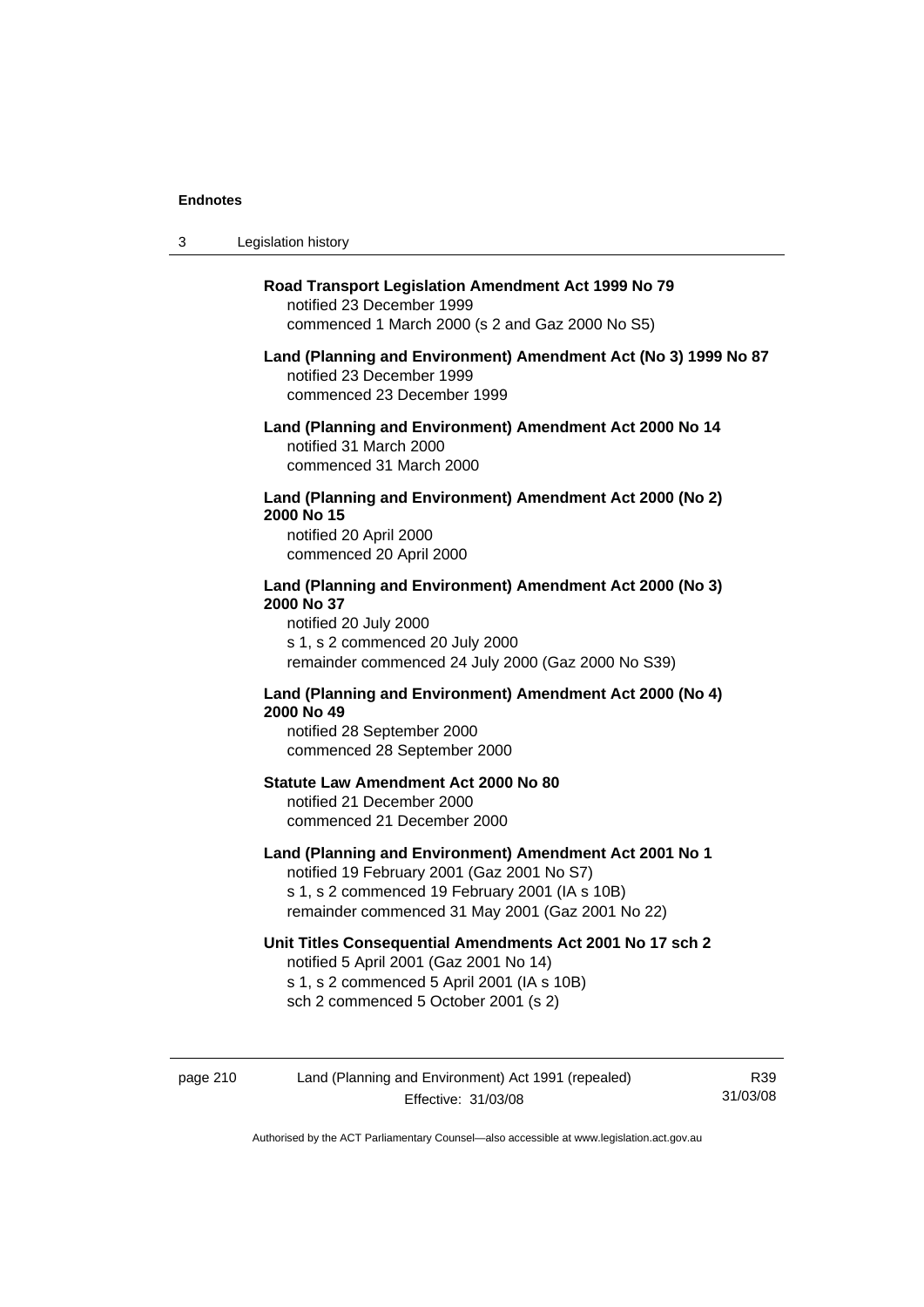#### **Tree Protection (Interim Scheme) Act 2001 No 20 s 54**

notified 3 April 2001 (Gaz 2001 No S16)

s 1, s 2 commenced 3 April 2001 (IA s 10B)

s 54 taken to have commenced 29 March 2001 (s 2)

### **Land (Planning and Environment) Amendment Act 2001 (No 2) 2001 No 32**

notified 21 June 2001 (Gaz 2001 No S33) taken to have commenced 15 June 2001 (s 2)

### **Legislation (Consequential Amendments) Act 2001 No 44 pt 207**

notified 26 July 2001 (Gaz 2001 No 30) s 1, s 2 commenced 26 July 2001 (IA s 10B) pt 207 commenced 12 September 2001 (s 2 and see Gaz 2001 No S65)

#### **Statute Law Amendment Act 2001 (No 2) 2001 No 56 pt 3.29**

notified 5 September 2001 (Gaz 2001 No S65) amdt 3.436 taken to have commenced 21 December 2000 (s 2 (2)) pt 3.29 remainder commenced 5 September 2001 (s 2 (1))

### **Community Title Act 2001 No 58 s 101, s 102**

notified 10 September 2001 (Gaz 2001 No S66) s 1, s 2 commenced 10 September 2001 (IA s 10B) s 101, s 102 commenced 10 March 2002 (s 2 and LA s 79)

#### **Land (Planning and Environment) Amendment Act 2001 (No 3) 2001 No 73**

notified LR 12 September 2001 commenced 12 September 2001 (s 2)

## **Land (Planning and Environment) Amendment Act 2001 (No 4) 2001 No 80**

notified 10 September 2001 (Gaz 2001 No S66) s 1, s 2 commenced 10 September 2001 (IA s 10B) s 3, s 4 commenced 10 September 2001 (s 2 (1)) remainder commenced 12 September 2001 (s 2 (2))

# **Legislation Amendment Act 2002 No 11 pt 2.32**

notified LR 27 May 2002

s 1, s 2 commenced 27 May 2002 (LA s 75)

pt 2.32 commenced 28 May 2002 (s 2 (1))

R39 31/03/08 Land (Planning and Environment) Act 1991 (repealed) Effective: 31/03/08

page 211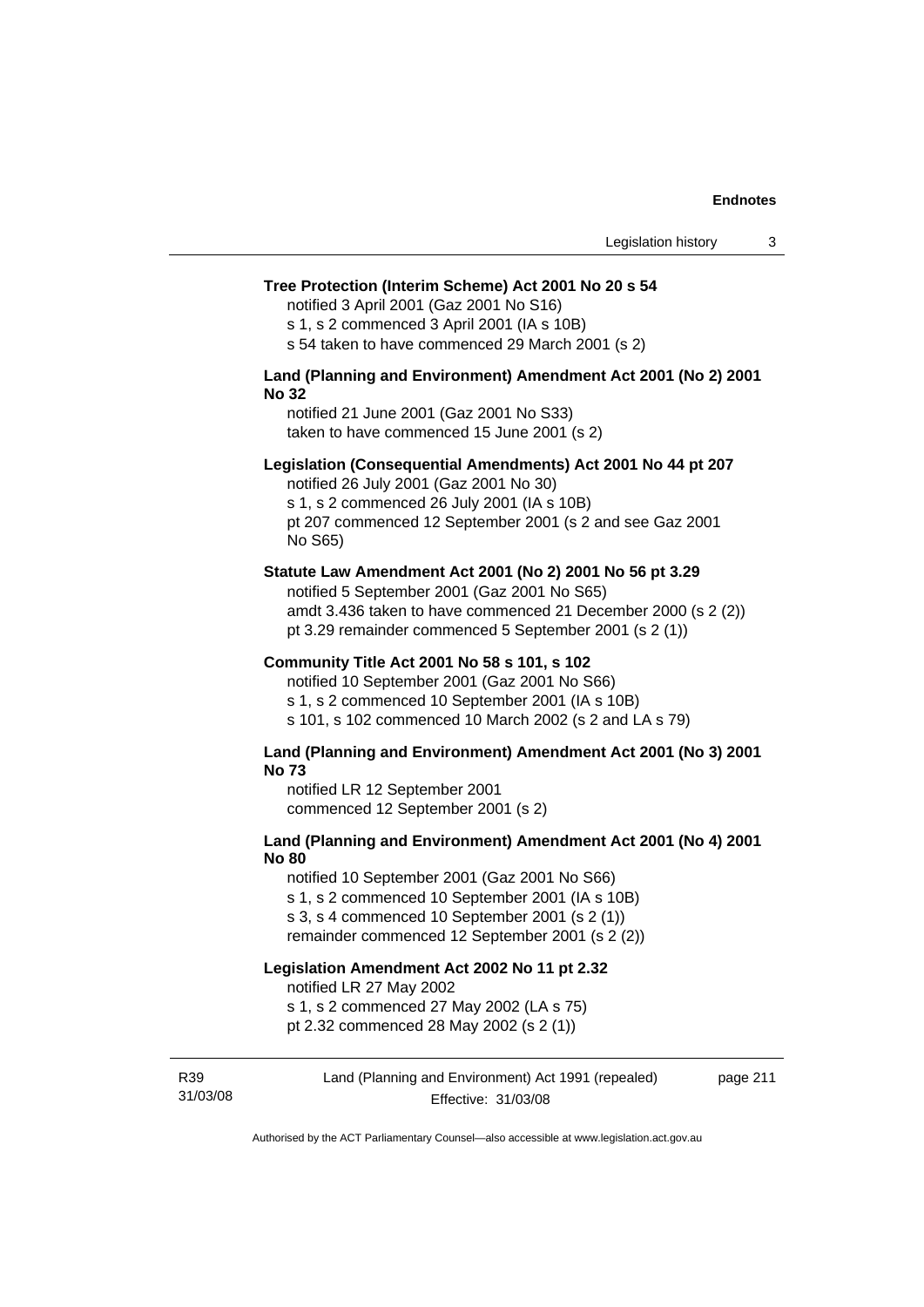| $\sqrt{2}$<br>- 3 | Legislation history |  |
|-------------------|---------------------|--|
|-------------------|---------------------|--|

## **Statute Law Amendment Act 2002 No 30 pt 3.38**

notified LR 16 September 2002 s 1, s 2 commenced 16 September 2002 (LA s 75) pt 3.38 commenced 17 September 2002 (s 2 (1))

#### **Land (Planning and Environment) Amendment Act 2002 No 37**

notified LR 10 October 2002

s 1, s 2 commenced 10 October 2002 (LA s 75 (1)) remainder commenced 11 October 2002 (s 2)

## **Districts Act 2002 No 39 pt 1.4**

notified LR 10 October 2002

s 1, s 2 commenced 10 October 2002 (LA s 75 (1))

pt 1.4 commenced 11 October 2002 (s 2)

## **Statute Law Amendment Act 2002 (No 2) No 49 amdt 3.222**

notified LR 20 December 2002

s 1, s 2 taken to have commenced 7 October 1994 (LA s 75 (2)) amdt 3.222 commenced 24 September 1997 (s 2 (3))

*Note* This Act only amends the Remuneration Tribunal (Consequential Amendments) Act 1997 No 41.

## **Planning and Land (Consequential Amendments) 2002 A2002-56 sch 1**

notified LR 20 December 2002 s 1, s 2 commenced 20 December 2002 (LA s 75 (1)) sch 1 commenced 1 July 2003 (s 2 and see Planning and Land Act 2002 A2002-55, s 2)

### **Cemeteries and Crematoria Act 2003 A2003-11 sch 1 pt 1.1**

notified LR 27 March 2003 s 1, s 2 commenced 27 March 2003 (LA s 75 (1)) sch 1 pt 1.1 commenced 27 September 2003 (s 2 and LA s 79)

## **Legislation (Gay, Lesbian and Transgender) Amendment Act 2003 A2003-14 sch 1 pt 1.20**

notified LR 27 March 2003 s 1, s 2 commenced 27 March 2003 (LA s 75 (1)) sch 1 pt 1.20 commenced 28 March 2003 (s 2)

R39 31/03/08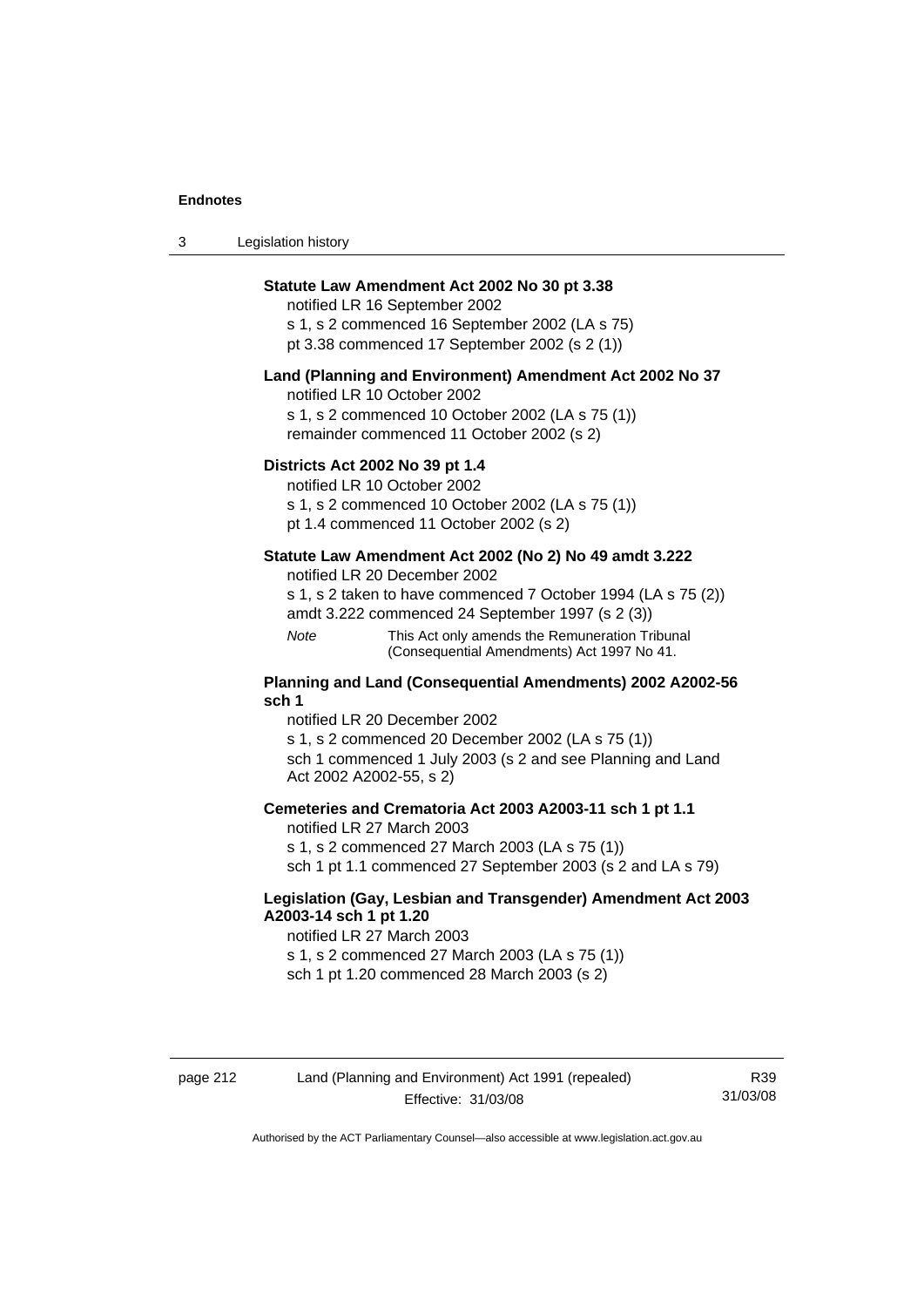## **Planning and Land Legislation Amendment Act 2003 A2003-30 sch 1 pt 1.1**

notified LR 30 June 2003

s 1, s 2 commenced 30 June 2003 (LA s 75 (1))

sch 1 pt 1.1 commenced 1 July 2003 (s 2 and see Planning and Land Act 2002 A2002-55, s 2)

## **Land (Planning and Environment) (Compliance) Amendment Act 2003 A2003-34 pt 2, sch 1 pt 1.2, sch 2**

notified LR 7 July 2003

s 1, s 2 commenced 7 July 2003 (LA s 75 (1))

pt 2, sch 1 pt 1.2, sch 2 commenced 1 September 2003 (s 2 and CN2003-8)

## **Sexuality Discrimination Legislation Amendment Act 2004 A2004-2 sch 1 pt 1.9**

notified LR 18 February 2004

s 1, s 2 commenced 18 February 2004 (LA s 75 (1))

sch 1 pt 1.9 commenced 22 March 2004 (s 2 and CN2004-4)

## **Construction Occupations Legislation Amendment Act 2004 A2004-13 sch 2 pt 2.16**

notified LR 26 March 2004

s 1, s 2 commenced 26 March 2004 (LA s 75 (1)) sch 2 pt 2.16 commenced 1 September 2004 (s 2 and see Construction Occupations (Licensing) Act 2004 A2004-12, s 2 and CN2004-8)

**Criminal Code (Theft, Fraud, Bribery and Related Offences) Amendment Act 2004 A2004-15 sch 1 pt 1.27, sch 2 pt 2.48** 

notified LR 26 March 2004

s 1, s 2 commenced 26 March 2004 (LA s 75 (1)) sch 1 pt 1.27, sch 2 pt 2.48 commenced 9 April 2004 (s 2 (1))

## **Gungahlin Drive Extension Authorisation Act 2004 A2004-27 s 16, s 17**

notified LR 26 May 2004

s 1, s 2 commenced 26 May 2004 (LA s 75 (1))

s 16, s 17 commenced 27 May 2004 (s 2)

page 213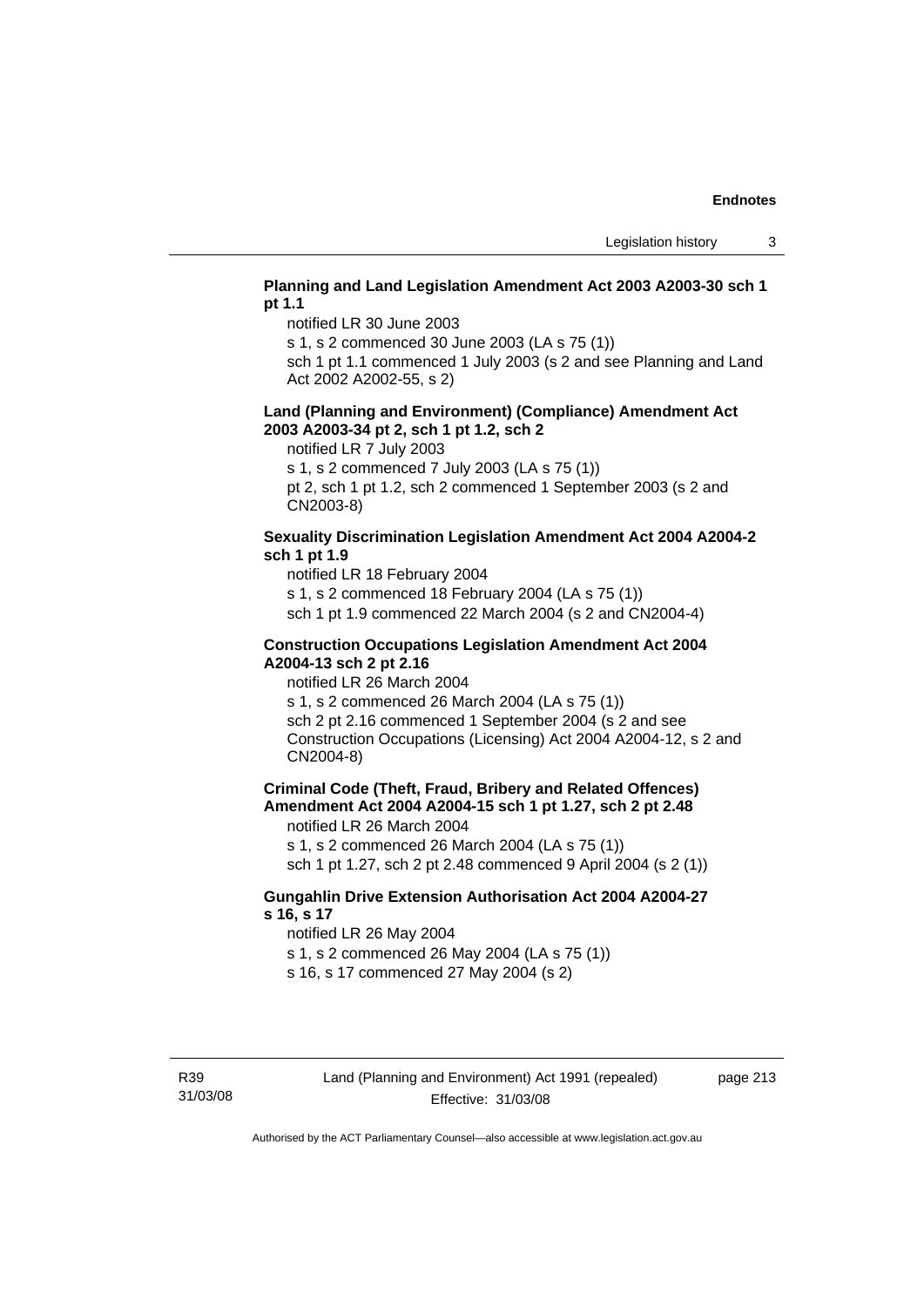| Legislation history<br>ົ<br>3 |  |
|-------------------------------|--|
|-------------------------------|--|

## **Statute Law Amendment Act 2004 A2004-42 sch 1 pt 1.3**

notified LR 11 August 2004 s 1, s 2 commenced 11 August 2004 (LA s 75 (1)) sch 1 pt 1.3 commenced 25 August 2004 (s 2 (1))

#### **Heritage Act 2004 A2004-57 sch 1 pt 1.5**

notified LR 9 September 2004 s 1, s 2 commenced 9 September 2004 (LA s 75 (1))

sch 1 pt 1.5 commenced 9 March 2005 (s 2 and LA s 79)

# **Land (Planning and Environment) Amendment Act 2004 A2004-64**

notified LR 25 August 2004 s 1, s 2 commenced 25 August 2004 (LA s 75 (1)) remainder commenced 1 November 2004 (s 2 and CN2004-16)

#### **Statute Law Amendment Act 2005 A2005-20 sch 3 pt 3.31**

notified LR 12 May 2005 s 1, s 2 taken to have commenced 8 March 2005 (LA s 75 (2)) sch 3 pt 3.31 commenced 2 June 2005 (s 2 (1))

## **Pest Plants and Animals Act 2005 A2005-21 sch 1 pt 1.1 (as am by A2006-42 amdt 3.150, amdt 3.151)**

notified LR 12 May 2005 s 1, s 2 commenced 12 May 2005 (LA s 75 (1)) sch 1 pt 1.1 commenced 12 November 2005 (s 2 and LA s 79)

## **Unit Titles (Staged Development) Amendment Act 2005 A2005-37 sch 1 pt 1.1**

notified LR 26 August 2005

s 1, s 2 commenced 26 August 2005 (LA s 75 (1))

sch 1 pt 1.1 commenced 14 September 2005 (s 2 and CN2005-21)

# **Land (Planning and Environment) Amendment Act 2005 A2005-49**

notified LR 6 September 2005

s 1, s 2 commenced 6 September 2005 (LA s 75 (1)) remainder commenced 7 September 2005 (s 2)

#### **Tree Protection Act 2005 A2005-51 sch 1 pt 1.3 (as am by A2006-42 pt 3.23)**

notified LR 29 September 2005

s 1, s 2 commenced 29 September 2005 (LA s 75 (1))

sch 1 pt 1.3 commenced 29 March 2006 (s 2 and LA s 79)

| page 214 | Land (Planning and Environment) Act 1991 (repealed) | R <sub>39</sub> |
|----------|-----------------------------------------------------|-----------------|
|          | Effective: 31/03/08                                 | 31/03/08        |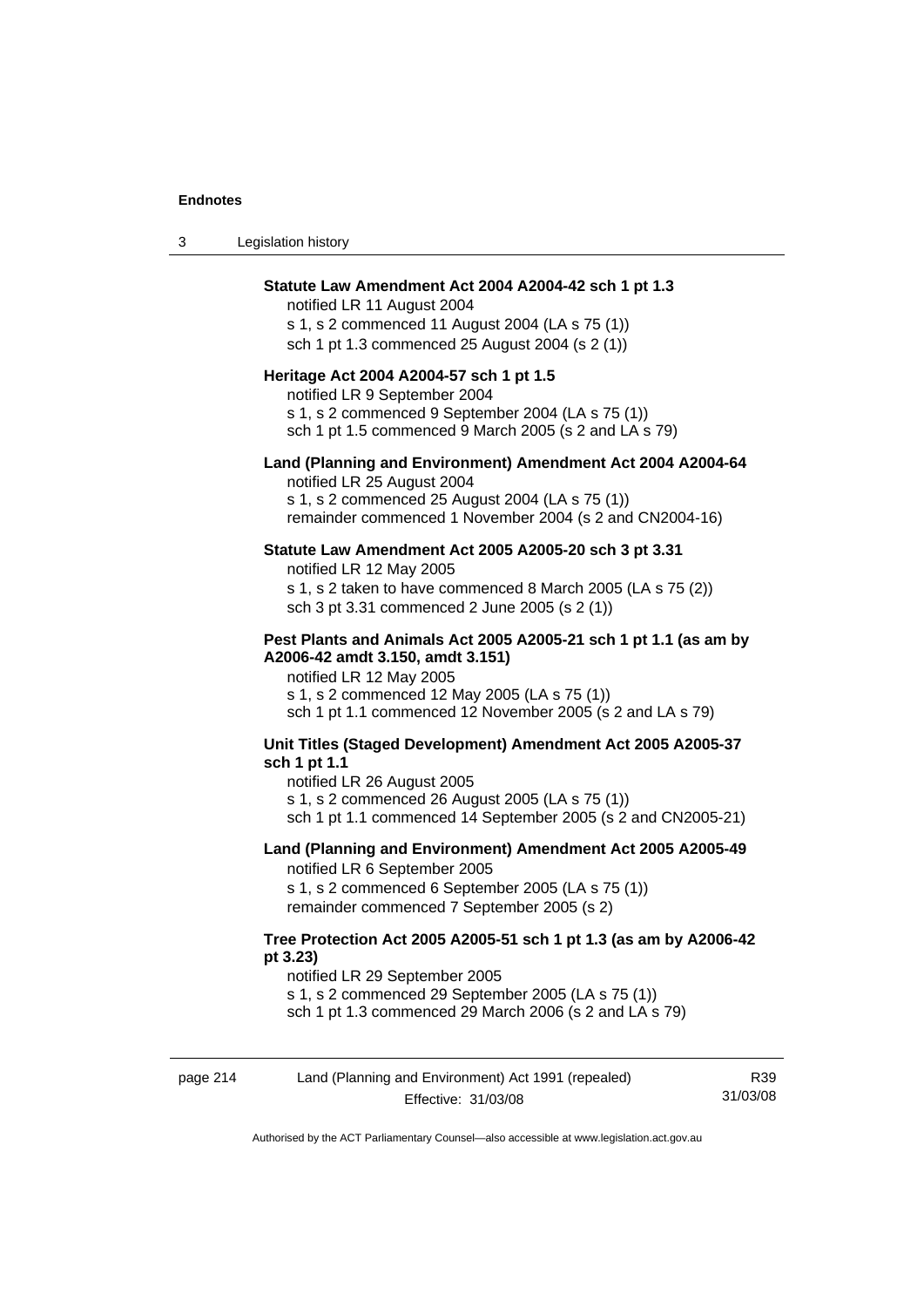## **Criminal Code (Administration of Justice Offences) Amendment Act 2005 A2005-53 sch 1 pt 1.17**

notified LR 26 October 2005

s 1, s 2 commenced 26 October 2005 (LA s 75 (1)) sch 1 pt 1.17 commenced 23 November 2005 (s 2)

## **Statute Law Amendment Act 2005 (No 2) A2005-62 sch 1 pt 1.2**

notified LR 21 December 2005

s 1, s 2 commenced 21 December 2005 (LA s 75 (1)) sch 1 pt 1.2 commenced 11 January 2006 (s 2 (1))

**Civil Unions Act 2006 A2006-22 sch 1 pt 1.18** 

notified LR 19 May 2006

s 1, s 2 commenced 19 May 2006 (LA s 75 (1))

sch 1 pt 1.18 never commenced

*Note* Act repealed by disallowance 14 June 2006 (see Cwlth Gaz 2006 No S93)

### **Sentencing Legislation Amendment Act 2006 A2006-23 sch 1 pt 1.25**  notified LR 18 May 2006

s 1, s 2 commenced 18 May 2006 (LA s 75 (1))

sch 1 pt 1.25 commenced 2 June 2006 (s 2 (1) and see Crimes (Sentence Administration) Act 2005 A2005-59 s 2, Crimes (Sentencing) Act 2005 A2005-58, s 2 and LA s 79)

## **Administrative (Miscellaneous Amendments) Act 2006 A2006-30 sch 1 pt 1.6**

notified LR 16 June 2006

s 1, s 2 commenced 16 June 2006 (LA s 75 (1)) sch 1 pt 1.6 commenced 1 July 2006 (s 2 (1))

#### **Statute Law Amendment Act 2006 A2006-42 amdt 3.150, amdt 3.151, sch 3 pt 3.23**

notified LR 26 October 2006

s 1, s 2 taken to have commenced 12 November 2005 (LA s 75 (2)) amdt 3.150, amdt 3.151 taken to have commenced 12 November 2005 (s 2 (2))

sch 3 pt 3.23 taken to have commenced 29 March 2006 (s 2 (2))

*Note* This Act only amends the Pest Plants and Animals Act 2005 A2005-21 and the Tree Protection Act 2005 A2005-51.

R39 31/03/08 page 215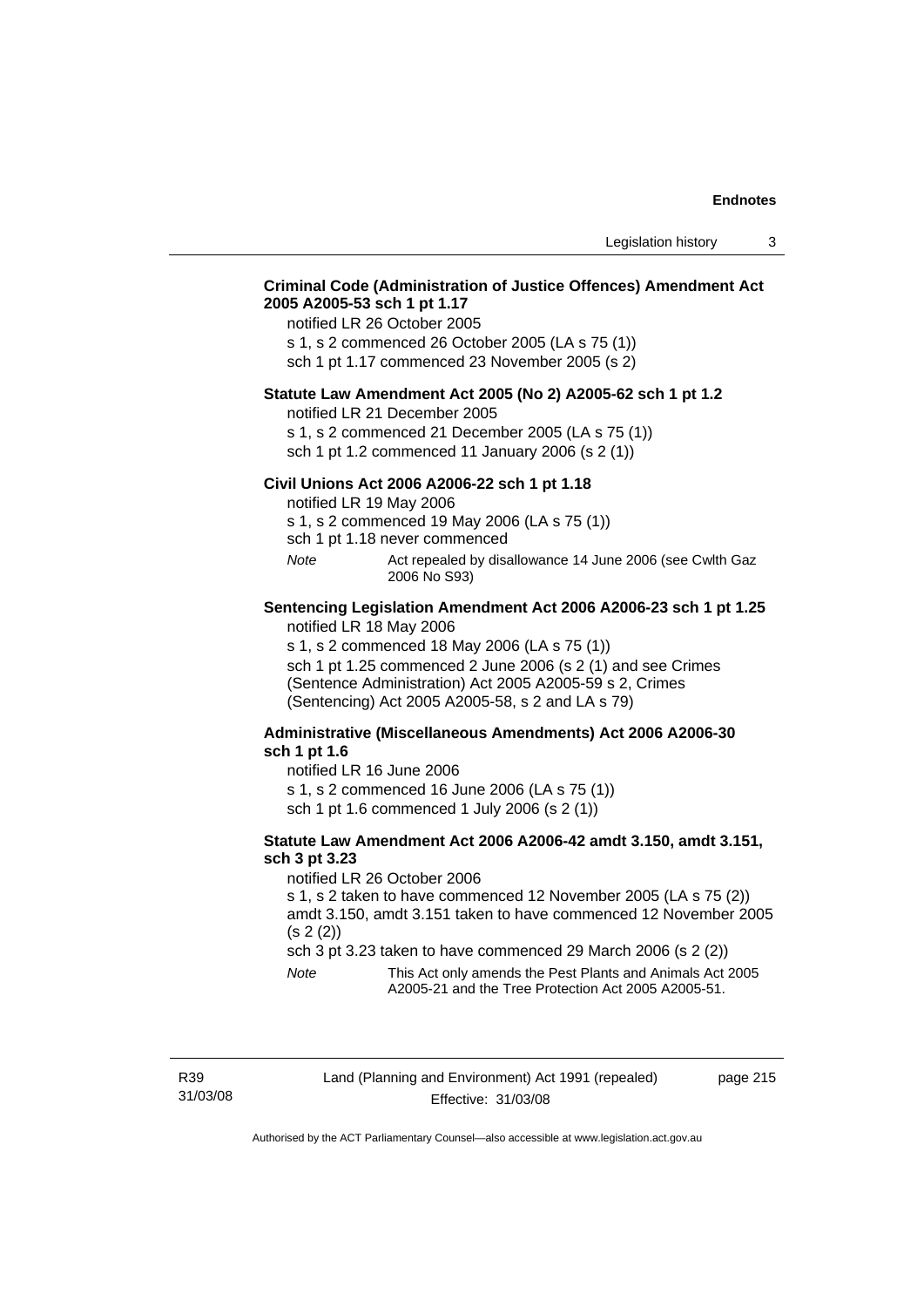|  | Amendment history |
|--|-------------------|
|--|-------------------|

# **Land (Planning and Environment) Legislation Amendment Act 2007 A2007-1 pt 2**

notified LR 1 March 2007 s 1, s 2 commenced 1 March 2007 (LA s 75 (1)) pt 2 taken to have commenced 1 March 2007 (s 2)

## **Housing Assistance Act 2007 A2007-8 sch 1 pt 1.3**

notified LR 10 May 2007

s 1, s 2 commenced 10 May 2007 (LA s 75 (1))

sch 1 pt 1.3 commenced 10 November 2007 (s 2 and LA s 79)

as repealed by

# **Planning and Development Act 2007 A2007-24 s 428**

notified LR 13 September 2007

s 1, s 2 commenced 13 September 2007 (LA s 75 (1)) s 428 commenced 31 March 2008 (s 2 and CN2008-1)

# **4 Amendment history**

| Long title<br>long title | am R23 LA                                             |
|--------------------------|-------------------------------------------------------|
| Name of Act<br>s 1       | sub 2002 No 30 amdt 3.404                             |
| <b>Dictionary</b>        |                                                       |
| s <sub>2</sub>           | om 2001 No 44 amdt 1.2333                             |
|                          | ins 2002 No 30 amdt 3.404                             |
| <b>Notes</b>             |                                                       |
| s 3                      | om 1993 No 44                                         |
|                          | ins 2002 No 30 amdt 3.404                             |
|                          | Offences against Act-application of Criminal Code etc |
| s 4                      | om 2002 No 30 amdt 3.404                              |
|                          | def <b>appeals board</b> ins 1993 No 77 s 4           |
|                          | def commissioner ins 1996 No 85 s 4                   |
|                          | def conservator am 1994 No 97 sch                     |
|                          | def controlled activity am 1996 No 85 s 4             |
|                          | def <i>determined fee</i> om 2001 No 44 amdt 1.2334   |
|                          | def <i>Environment Minister</i> ins 1996 No 71 s 4    |
|                          | def Gungahlin central area ins 1996 No 39 s 8         |
|                          | defilered management egreementine 1000 No. 72 e 1     |

 def *land management agreement* ins 1999 No 73 s 4 sub 2001 No 44 amdt 1.2335

# page 216 Land (Planning and Environment) Act 1991 (repealed) Effective: 31/03/08

R39 31/03/08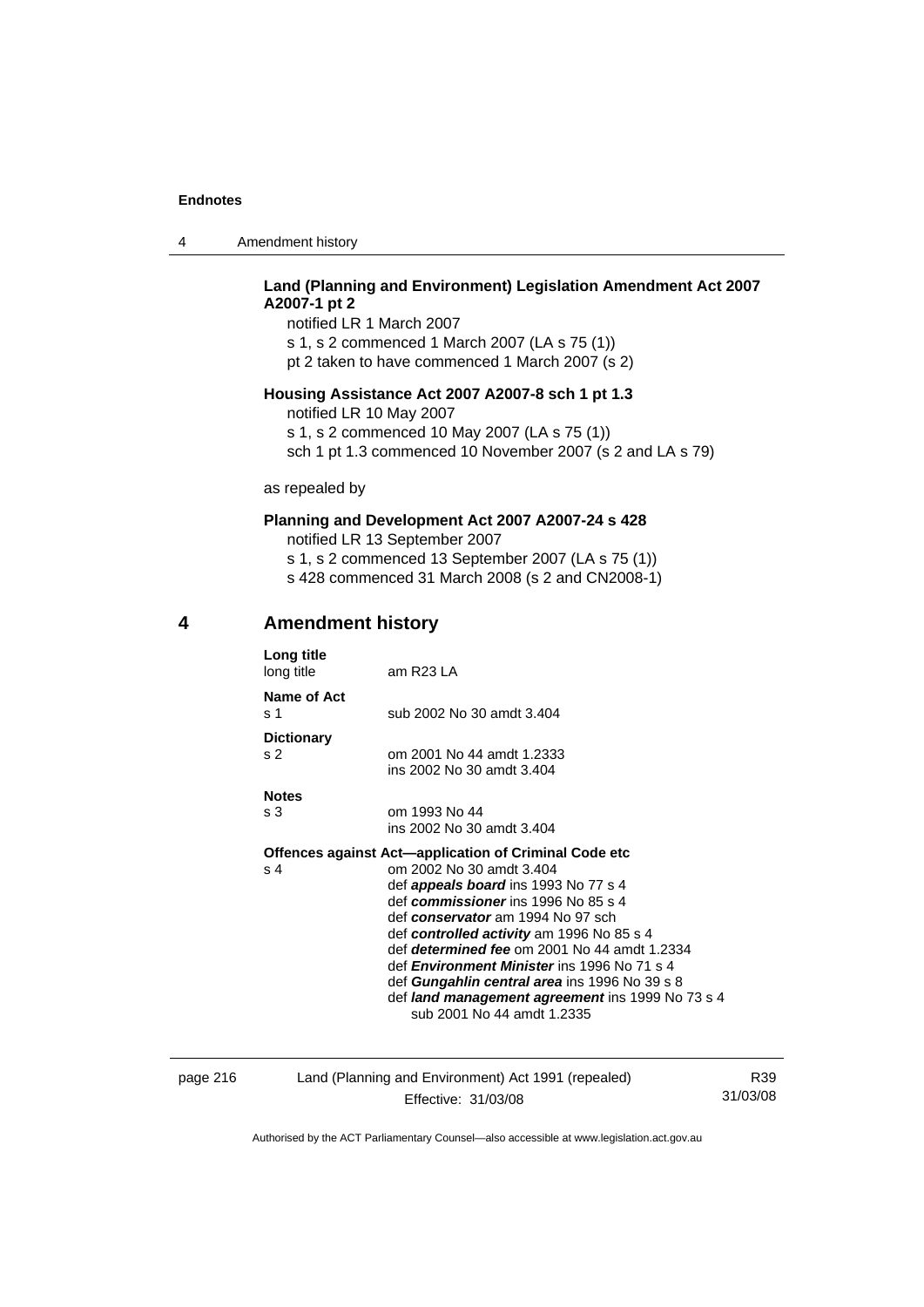```
31/03/08 
         Land (Planning and Environment) Act 1991 (repealed) 
                         Effective: 31/03/08 
                                                                     page 217 
                    def pest animal ins 1997 No 7 s 4 
                    def pest plant ins 1997 No 7 s 4 
                    def plan sub 2001 No 44 amdt 1.2335 
                    def public land ins 1996 No 85 s 4 
                    def public street ins 1996 No 85 s 4 
                        om 1999 No 79 sch 3 
                    def registrar ins 1993 No 77 s 4 
                    def public works om 1993 No 75 s 4 
                    pres s 4 ins A2003-34 amdt 2.1 
Preliminary 
                   (prev pt 2 div 1 hdg) renum R6 LA
Definitions for pt 2 
s 5 am 1996 Nos 71 and 85 
                    def background papers am A2002-56 amdts 1.1-1.3, 
                    amdt 1.24; A2004-57 amdts 1.8-1.11; pars renum R23 LA 
                    (see A2004-57 amdt 1.12) 
                    def Commonwealth Planning Act om 2002 No 30 
                    amdt 3.405 
                    def consultation notice ins 2002 No 30 amdt 3.406 
                    def draft plan variation sub 2002 No 30 amdt 3.407, 
                    A2002-56 amdt 1.4 
                    def national authority om 2002 No 30 amdt 3.408 
                    def national capital plan sub 2002 No 30 amdt 3.409 
Stages and parts of the plan 
s 6 om 2002 No 30 amdt 3.410 
Territory plan—object and effect 
div 2.2 hdg (prev pt 2 div 2 hdg) renum R6 LA 
Object of Territory plan<br>s 7 hda b /
                   \frac{1}{2}sub A2004-57 amdt 1.13
s 7 am 1996 No 85; 2002 No 30 amdt 3.411; A2004-57 amdt 1.14; 
                    pars renum R23 LA (see A2004-57 amdt 1.15) 
Effect of plan 
s 8 am 1993 No 77; 1996 No 85 
Effect of draft plan variation 
s 9 am 1996 No 85; 2000 No 37 s 4; 2001 No 44 amdt 1.2336; 
                    R6 LA (see 2001 No 44 amdt 1.2337); 2002 No 30 
                    amdt 3.412, amdt 3.413; ss renum R9 LA (see 2002 No 30 
                    amdt 3.414); A2002-56 amdt 1.5, amdt 1.6; pars renum R15 
                    LA; A2004-57 amdt 1.16; ss renum R23 LA (see A2004-57 
                    amdt 1.17) 
Effect of interim heritage places register 
s 10 am A2002-56 amdt 1.23, amdt 1.24 
                    om A2004-57 amdt 1.18
```
Authorised by the ACT Parliamentary Counsel—also accessible at www.legislation.act.gov.au

R39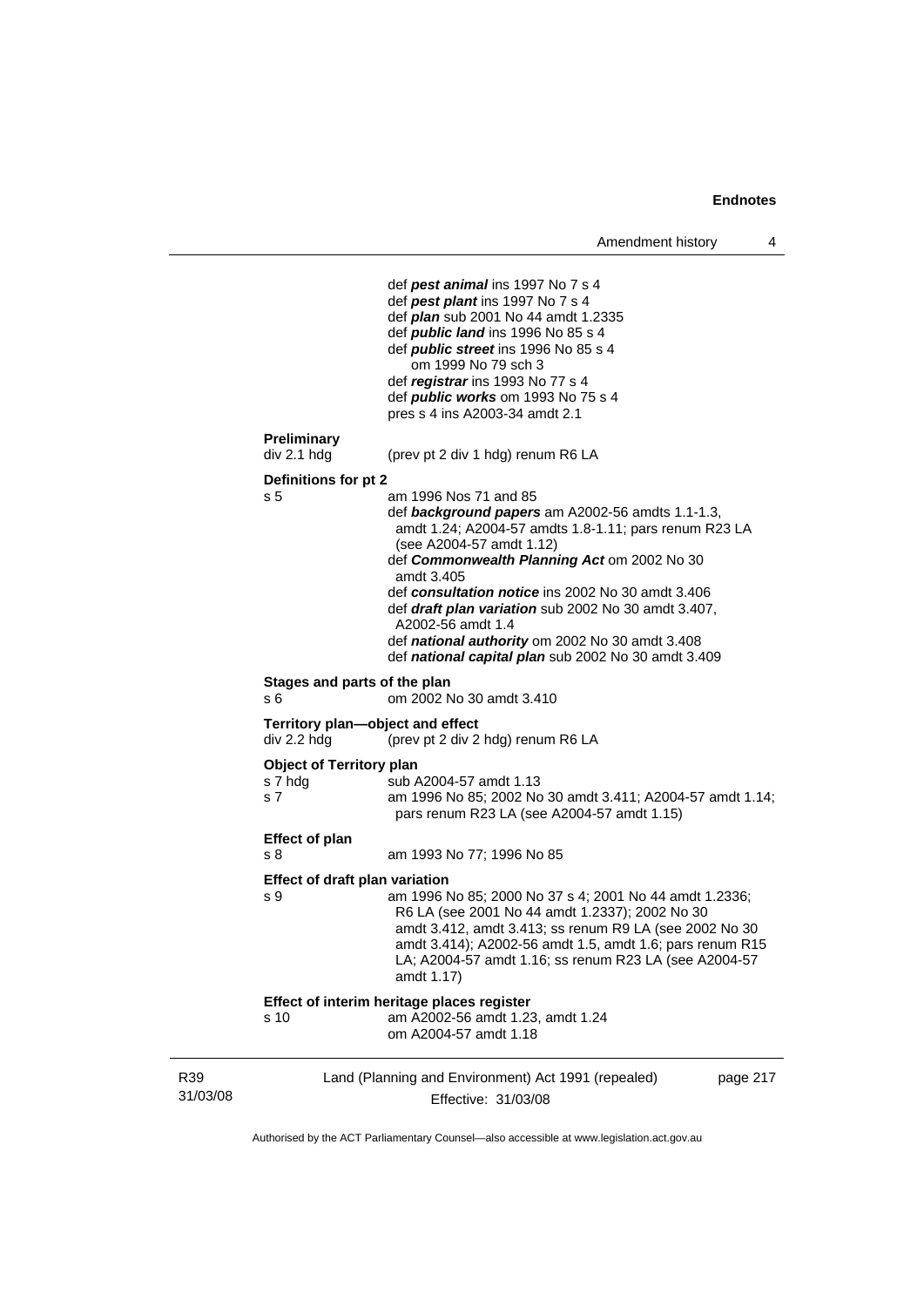| 4 | Amendment history                                             |                                                                                                                                              |
|---|---------------------------------------------------------------|----------------------------------------------------------------------------------------------------------------------------------------------|
|   | s 11                                                          | Draft heritage places register and variations-lack of effect<br>om A2004-57 amdt 1.18                                                        |
|   | Territory plan-continuation and variation<br>div 2.3 hdg      | (prev pt 2 div 3 hdg) renum R6 LA                                                                                                            |
|   | <b>Territory plan</b><br>sdiv 2.3.1 hdg                       | (prev pt 2 div 3 sdiv A hdg) renum R6 LA                                                                                                     |
|   | Preparation of variations of Territory plan<br>sdiv 2.3.2 hdg | (prev pt 2 div 3 sdiv B hdg) renum R6 LA                                                                                                     |
|   | Preparation of plan variations<br>s 15                        | am 1996 No 85<br>sub A2002-56 amdt 1.7                                                                                                       |
|   | <b>Consultation with conservator</b><br>s 16                  | sub 1996 No 85<br>am A2002-56 amdt 1.24                                                                                                      |
|   | <b>Consultation with heritage council</b><br>s 17             | am 2001 No 44 amdt 1.2338, amdt 1.2339; 2002 No 30<br>amdt 3.415, amdt 3.508; A2002-56 amdt 1.24<br>sub A2004-57 amdt 1.19                   |
|   | <b>Environmental reports and inquiries</b><br>s 18            | am 2002 No 30 amdt 3.416; A2002-56 amdt 1.24                                                                                                 |
|   | <b>Public consultation-notification</b><br>s 19<br>amdt 1.24  | am 1993 No 75; 1996 No 85; 2000 No 37 s 5<br>sub 2001 No 44 amdt 1.2340<br>am 2002 No 30 amdt 3.417; A2002-56 amdt 1.8, amdt 1.23,           |
|   | Public consultation—notice of interim effect etc<br>s 19A     | ins 2001 No 44 amdt 1.2340<br>am 2002 No 30 amdt 3.418; A2004-57 amdt 1.20                                                                   |
|   |                                                               | Public consultation-availability of draft plan variation etc                                                                                 |
|   | s 19B                                                         | ins 2001 No 44 amdt 1.2340<br>am 2002 No 30 amdt 3.419; A2002-56 amdt 1.9, amdt 1.10,<br>amdt 1.24; ss renum R12 LA (see A2002-56 amdt 1.11) |
|   | Draft plan variations that do not affect rights<br>s 19C      | ins 2001 No 44 amdt 1.2340<br>sub A2002-56 amdt 1.12                                                                                         |
|   | <b>Consultation with national capital authority</b><br>s 20   | am 2002 No 30 amdt 3.420<br>sub A2002-56 amdt 1.12                                                                                           |

page 218 Land (Planning and Environment) Act 1991 (repealed) Effective: 31/03/08

R39 31/03/08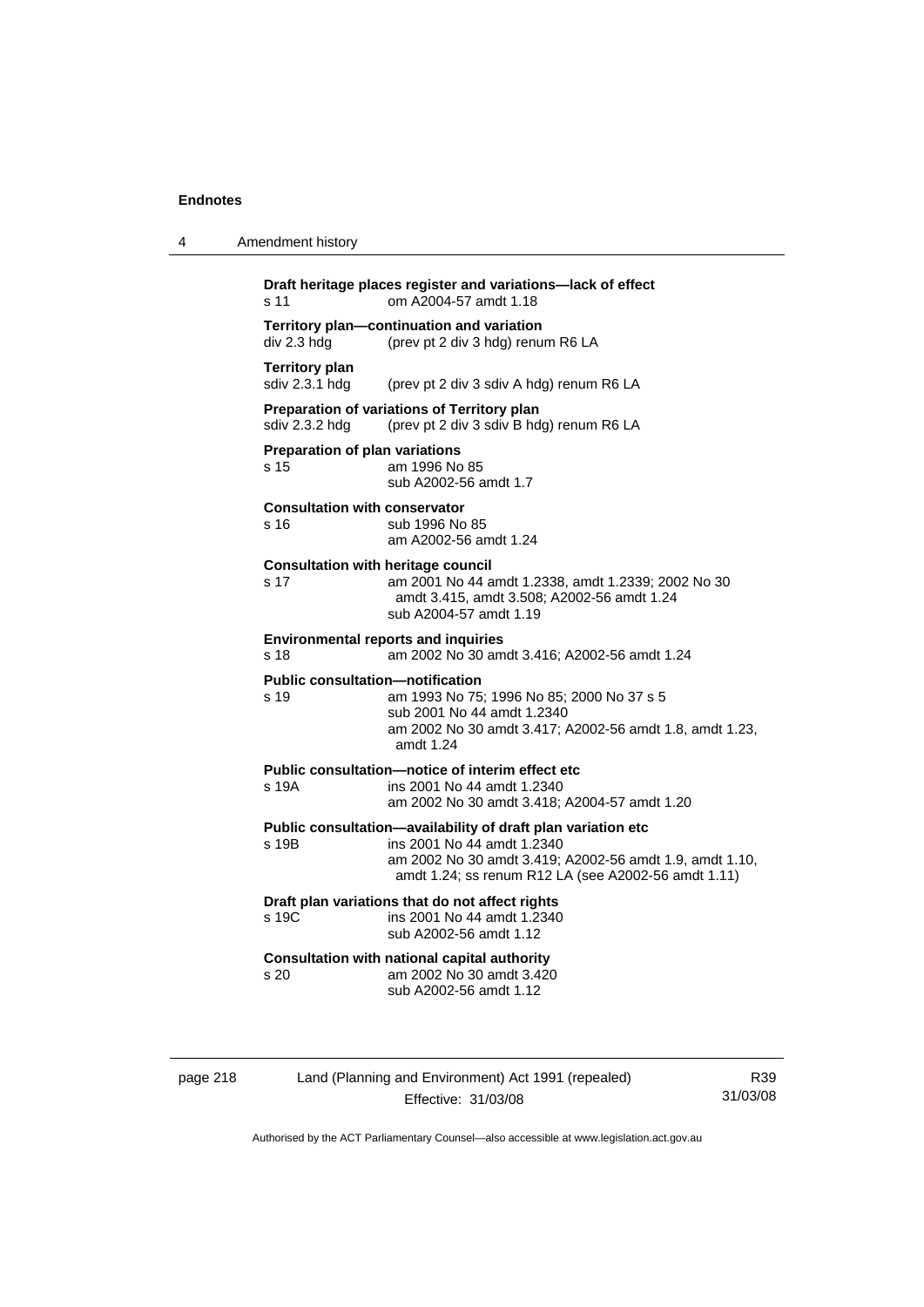#### **Public inspection of comments**

s 21 am 1996 No 85; 2002 No 30 amdt 3.421 sub A2002-56 amdt 1.13

#### **Revision, deferral or withdrawal of draft plan variations**

s 22 am 1996 No 85; 2001 No 44 amdts 1.2341-1.2345; R6 LA (see 2001 No 44 amdt 1.2346); 2002 No 30 amdt 3.422; A2002-56 amdt 1.23, amdt 1.24

**Executive approval and consideration by Legislative Assembly sdiv 2.3.3 hdg** (prev pt 2 div 3 sdiv C hdg) renum R6 LA (prev pt 2 div 3 sdiv C hdg) renum R6 LA

#### **Submission of draft plan variation to Executive**

| s 24 | am 1996 No 85: 2001 No 44 amdt 1.2347: 2002 No 30      |
|------|--------------------------------------------------------|
|      | amdt 3.422, amdt 3.423: A2002-56 amdt 1.23, amdt 1.24: |
|      | A2003-30 amdt 1.1; ss renum R12 LA (see A2003-30       |
|      | amdt 1.2); A2004-57 amdt 1.21                          |

#### **Consideration by Legislative Assembly committee**

s 25 am A2002-56 amdt 1.23

#### **Minister's powers**

| s 26 hda | sub A2002-56 amdt 1.14                                              |
|----------|---------------------------------------------------------------------|
| s 26     | am 1996 No 85; 2001 No 44 amdts 1.2348-1.2350; 2002                 |
|          | No 30 amdt 3.424; A2002-56 amdts 1.15-1.17, amdt 1.23,<br>amdt 1.24 |

#### **Return of draft plan variation to authority**

s 27 sub 2002 No 30 amdt 3.425 am A2002-56 amdt 1.18, amdt 1.19, amdt 1.23

#### **Notice of revival of deferred draft plan variation**

s 28 am 2001 No 44 amdt 1.2351, amdt 1.2352; A2002-56 amdt 1.20, amdt 1.23, amdt 1.24

#### **Consideration of plan variation by Legislative Assembly**

s 29 am 1996 No 85; 2001 No 44 amdts 1.2353-1.2356, amdt 1.2358; R6 LA (see 2001 No 44 amdt 1.2357); 2002 No 30 amdts 3.426-3.430; ss renum R9 LA (see 2002 No 30 amdt 3.431); A2002-56 amdt 1.20, amdt 1.21, amdt 1.23

#### **Rejection of plan variation by Legislative Assembly**

s 30 om 2001 No 44 amdt 1.2359 ins 2001 No 44 amdt 1.2358 am A2002-56 amdt 1.21, amdt 1.24

#### **Partial rejection of plan variation by Legislative Assembly**

s 30A ins 2001 No 44 amdt 1.2358 am 2002 No 30 amdt 3.432

R39 31/03/08 Land (Planning and Environment) Act 1991 (repealed) Effective: 31/03/08

page 219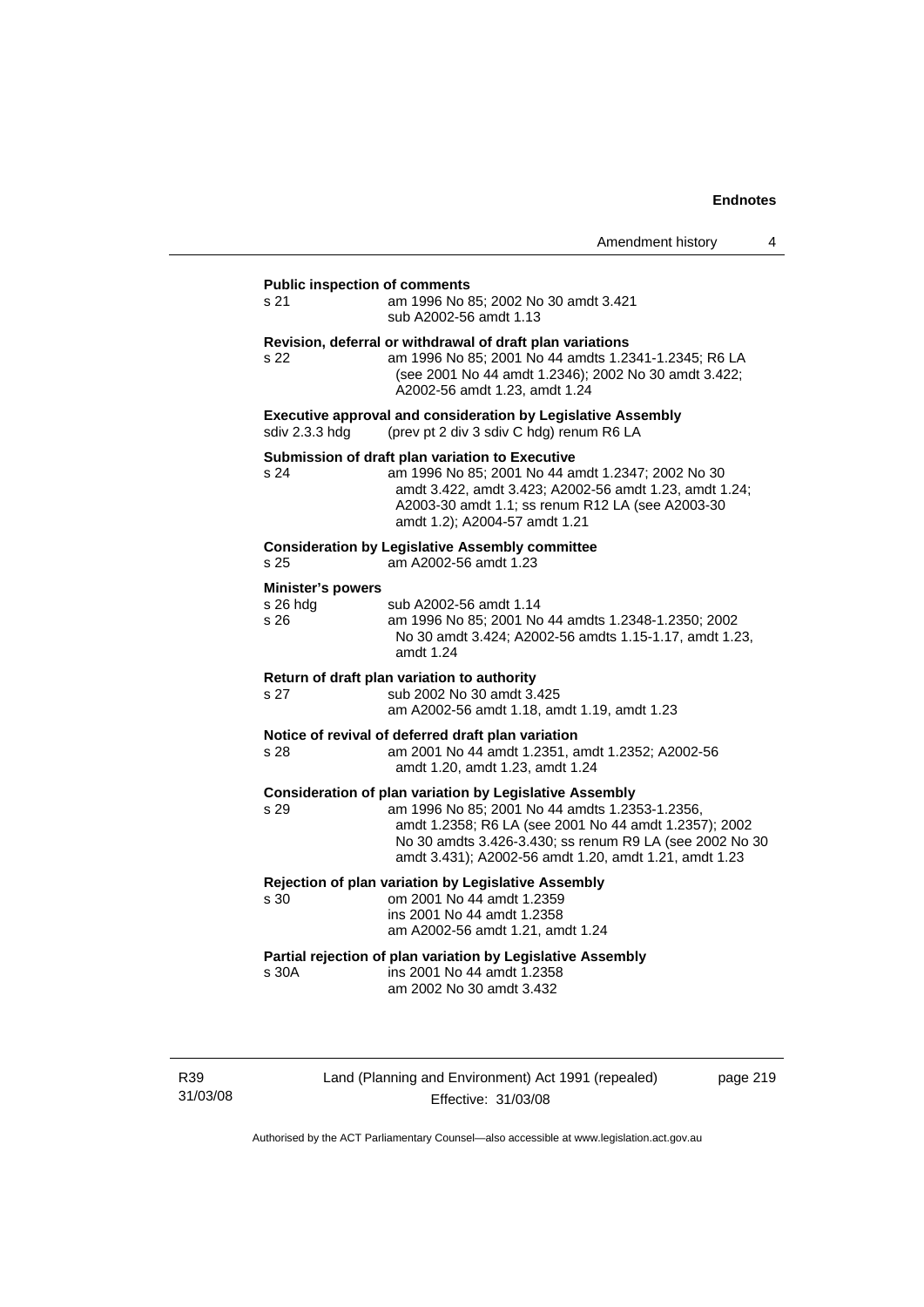| 4        | Amendment history                                     |                                                                                                                                                            |                 |
|----------|-------------------------------------------------------|------------------------------------------------------------------------------------------------------------------------------------------------------------|-----------------|
|          | s 30B                                                 | Partial rejection of plan variation—newspaper publication etc<br>ins 2001 No 44 amdt 1.2358<br>am A2002-56 amdt 1.21                                       |                 |
|          | <b>Plan variations-defined land</b><br>sdiv 2.3.4 hdg | (prev pt 2 div 3 sdiv D hdg) renum R6 LA                                                                                                                   |                 |
|          | s 32                                                  | Plan variations in relation to defined land<br>am 1996 No 85; 2001 No 44 amdts 1.2360-1.2366; R6 LA<br>(see 2001 No 44 amdt 1.2367); am A2002-56 amdt 1.24 |                 |
|          | div 2.4 hdg                                           | <b>Australian Capital Territory Planning Authority</b><br>(prev pt 2 div 4 hdg) renum R6 LA<br>om A2002-56 amdt 1.22                                       |                 |
|          | div 4 subdiv A hdg om 1996 No 85                      | <b>Establishment, constitution, functions and powers</b>                                                                                                   |                 |
|          | <b>Establishment of authority</b><br>s 33             | am 1996 No 85<br>sub 2002 No 30 amdt 3.433<br>om A2002-56 amdt 1.22                                                                                        |                 |
|          | <b>Constitution</b><br>s 34                           | om 1996 No 85                                                                                                                                              |                 |
|          | <b>Functions</b><br>s 36                              | am 2002 No 30 amdt 3.434, amdt 3.435<br>om A2002-56 amdt 1.22                                                                                              |                 |
|          | <b>Executive policy directions</b><br>s 37            | am 1995 No 25; 1996 No 85; 2001 No 44 amdt 1.2368; R6 LA<br>(see 2001 No 44 amdt 1.2369); 2002 No 30 amdt 3.436<br>om A2002-56 amdt 1.22                   |                 |
|          | Power to enter into contracts<br>s 38                 | am 1994 No 38<br>sub 2002 No 30 amdt 3.437<br>om A2002-56 amdt 1.22                                                                                        |                 |
|          | <b>Annual report</b><br>s 39                          | om 1995 No 25                                                                                                                                              |                 |
|          | <b>Delegation</b><br>s 40                             | sub 2002 No 30 amdt 3.437<br>om A2002-56 amdt 1.22                                                                                                         |                 |
|          | Staff<br>s 41                                         | am 2002 No 30 amdt 3.438<br>om A2002-56 amdt 1.22                                                                                                          |                 |
|          | s 42                                                  | Effect of irregularity of appointment of chief planner<br>om 1996 No 85                                                                                    |                 |
| page 220 |                                                       | Land (Planning and Environment) Act 1991 (repealed)<br>Effective: 31/03/08                                                                                 | R39<br>31/03/08 |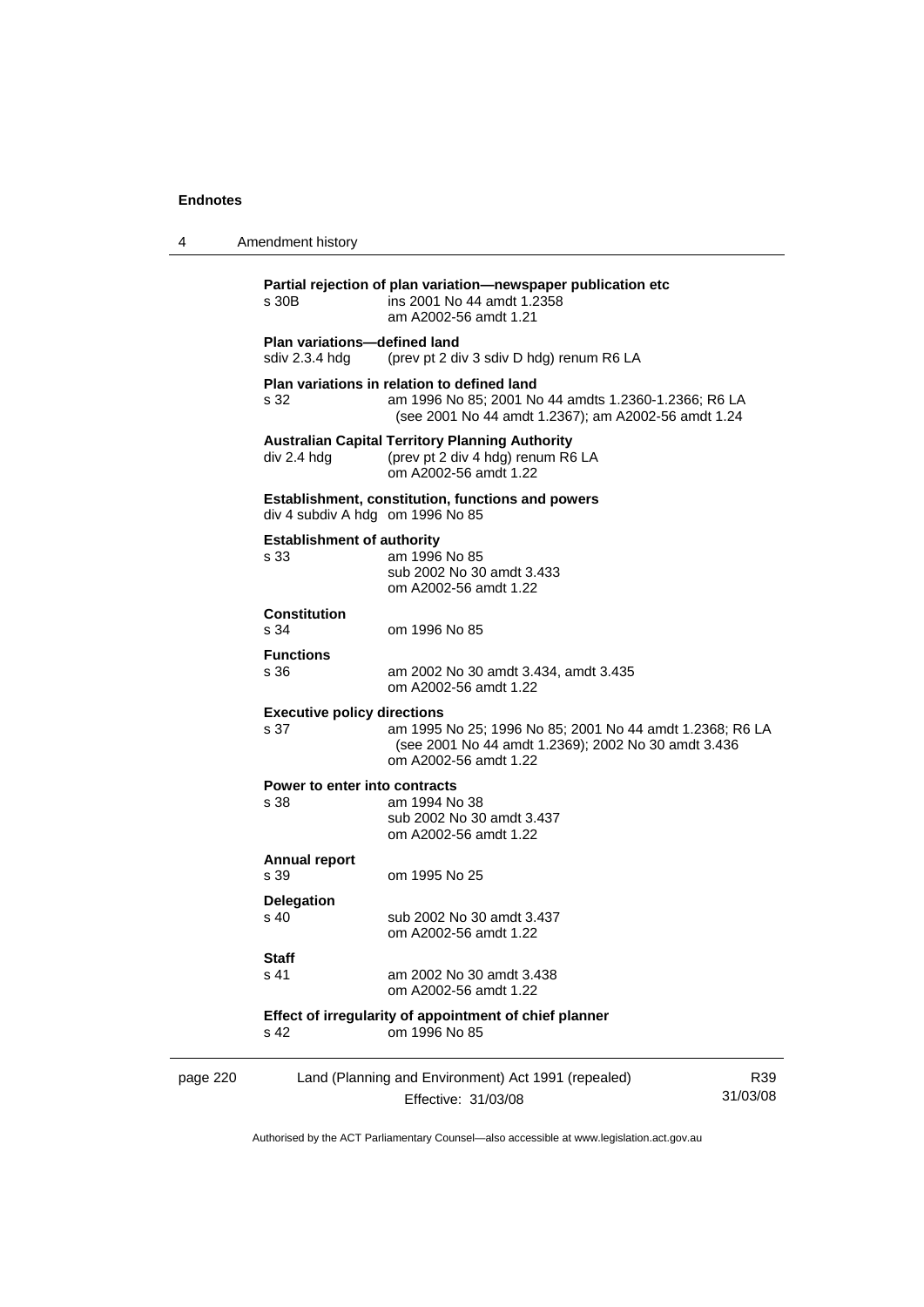Amendment history 4

31/03/08 Land (Planning and Environment) Act 1991 (repealed) Effective: 31/03/08 page 221 **Chief planner**  div 4 subdiv B hdg om 1996 No 85 **Chief planner**  s 43 om 1996 No 85 **Acting chief planner**  om 1996 No 85 **Remuneration and allowances**  s 45 am 1994 No 38 om 1995 No 56 **Leave of absence**  s 46 om 1996 No 85 **Disclosure of interests**  om 1996 No 85 **Other employment, remuneration, business etc**  s 48 om 1996 No 85 **Resignation**  s 49 om 1996 No 85 **Termination of appointment**  s 50 om 1996 No 85 **Miscellaneous**  (prev pt 2 div 5 hdg) renum R6 LA **Heritage**  pt 3 hdg om A2004-57 amdt 1.22 **Preliminary**  (prev pt 3 div 1 hdg) renum R6 LA om A2004-57 amdt 1.22 **Definitions for pt 3**  s 52 hdg sub 2002 No 30 amdt 3.439<br>s 52 september 2002 No 30 amdt 3.440. s 52 am 2002 No 30 amdt 3.440, amdt 3.442 om A2004-57 amdt 1.22 def *interim heritage places register* ins 2001 No 44 amdt 1.2370 am 2002 No 30 amdt 3.441 om A2004-57 amdt 1.22 def *interim variation* ins 2001 No 44 amdt 1.2371 om A2004-57 amdt 1.22 **Compliance with requirements for consultation or notification**  s 53 om 2001 No 44 amdt 1.2372 ins 2002 No 30 amdt 3.443 om A2004-57 amdt 1.22

Authorised by the ACT Parliamentary Counsel—also accessible at www.legislation.act.gov.au

R39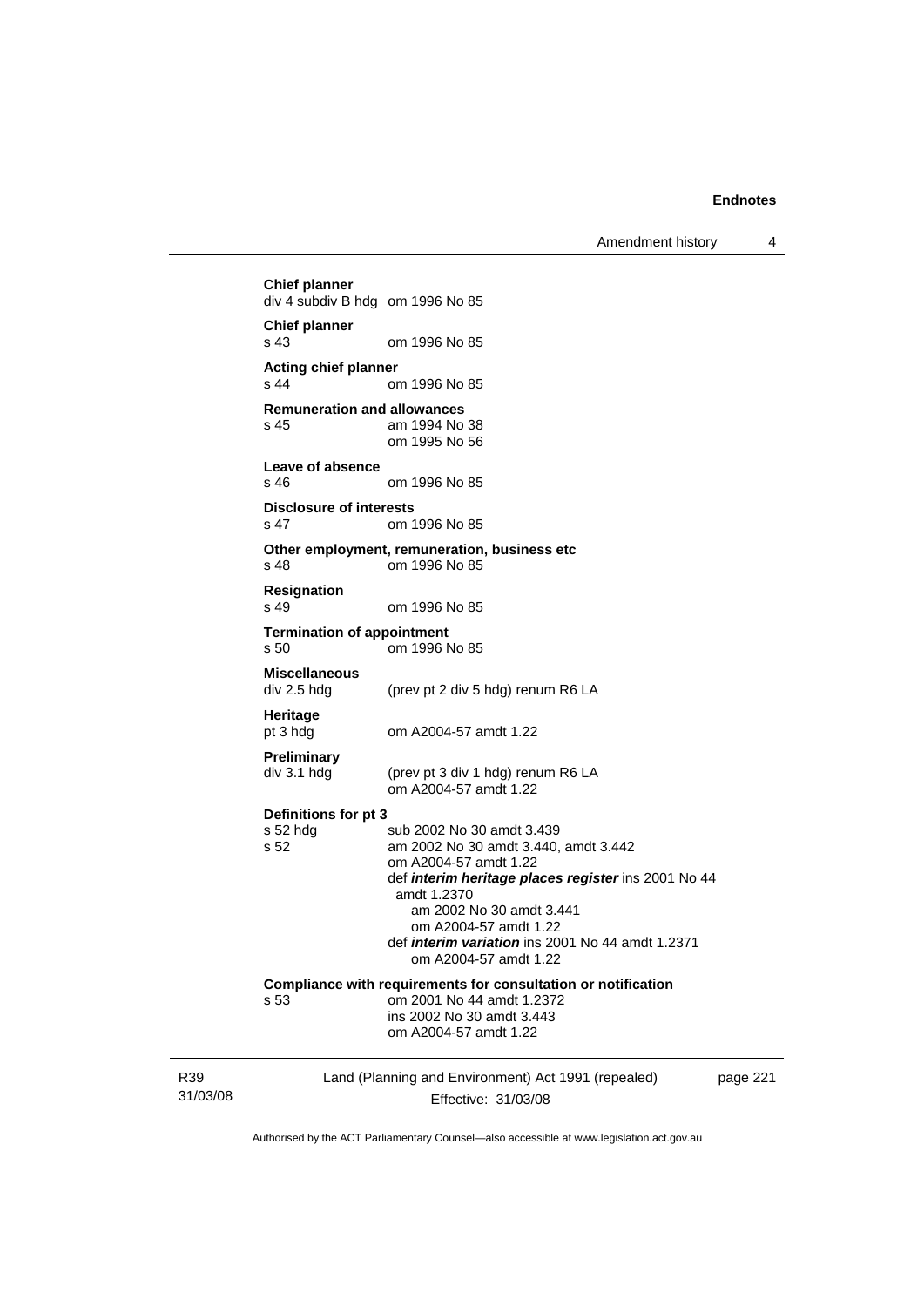| 4 | Amendment history                                |                                                                                                                                                                                                  |
|---|--------------------------------------------------|--------------------------------------------------------------------------------------------------------------------------------------------------------------------------------------------------|
|   | Heritages places register<br>div 3.2 hdg         | (prev pt 3 div 2 hdg) renum R6 LA<br>om A2004-57 amdt 1.22                                                                                                                                       |
|   | s 54                                             | Content of heritage places register<br>am 2002 No 30 amdt 3.444, amdt 3.445<br>om A2004-57 amdt 1.22                                                                                             |
|   | Interim heritage places registers<br>div 3.3 hdg | (prev pt 3 div 3 hdg) renum R6 LA<br>om A2004-57 amdt 1.22                                                                                                                                       |
|   | <b>Effect</b><br>sdiv 3.3.1 hdg                  | (prev pt 3 div 3 sdiv A hdg) renum R6 LA<br>om A2004-57 amdt 1.22                                                                                                                                |
|   | <b>Effect of interim registers</b><br>s 55       | am 2001 No 44 amdt 1.2373; 2002 No 30 amdt 3.446<br>om A2004-57 amdt 1.22                                                                                                                        |
|   | sdiv 3.3.2 hdg                                   | Preparation, notification and submission of registers<br>(prev pt 3 div 3 sdiv B hdg) renum R6 LA<br>om A2004-57 amdt 1.22                                                                       |
|   | s 59                                             | Application for inclusion of places in interim register<br>am 1993 No 77; 1996 No 71; ss renum R15 LA<br>om A2004-57 amdt 1.22                                                                   |
|   | <b>Public notification</b><br>s 60               | am 1993 No 77; 1996 No 71; 2001 No 44 amdt 1.2374,<br>amdt 1.2375; R6 LA (see 2001 No 44 amdt 1.2376); 2002<br>No 30 amdt 3.447, amdt 3.448<br>om A2004-57 amdt 1.22                             |
|   | s 61                                             | Notification of lessees and occupiers<br>am 2001 No 44 amdt 1.2377; 2002 No 30 amdt 3.508<br>om A2004-57 amdt 1.22                                                                               |
|   | <b>Revision of interim register</b><br>s 62      | am 1993 No 77; 1996 No 71; 2001 No 44 amdts 1.2378-<br>1.2381; R6 LA (see 2001 No 44 amdt 1.2382); 2002 No 30<br>amdt 3.449, amdt 3.508<br>om A2004-57 amdt 1.22                                 |
|   | s 63 hdg<br>s 63                                 | Submission of interim register to planning and land authority<br>am A2002-56 amdt 1.25<br>am 1993 No 77; 1996 No 71; 2001 No 44 amdt 1.2383;<br>A2002-56 amdt 1.25-1.29<br>om A2004-57 amdt 1.22 |

|  | page 222 |
|--|----------|
|  |          |

page 222 Land (Planning and Environment) Act 1991 (repealed) Effective: 31/03/08

R39 31/03/08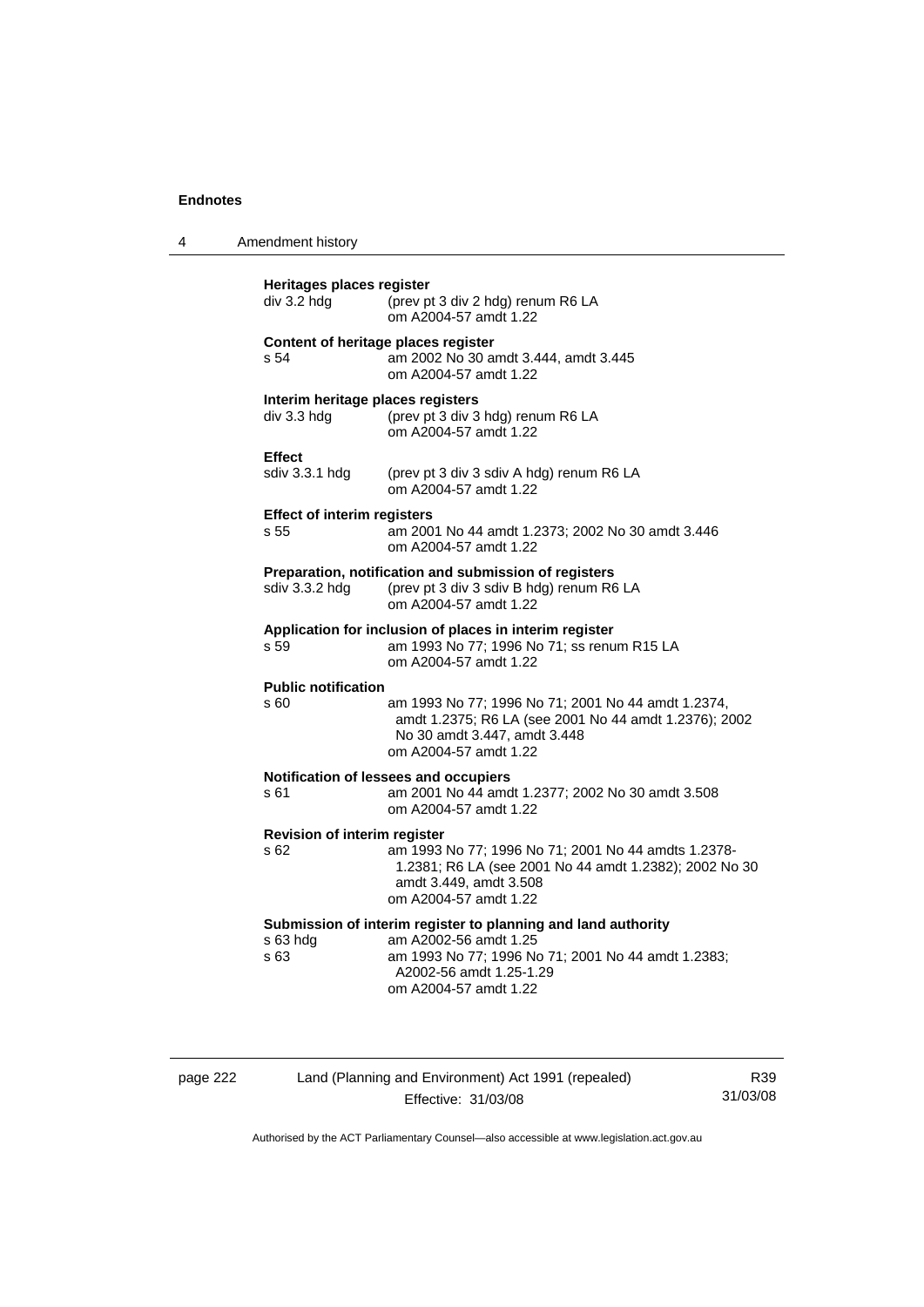| Amendment history |  |
|-------------------|--|
|-------------------|--|

|                 | <b>Acquisition</b><br>s 64                | am A2002-56 amdt 1.30, amdt 1.31<br>om A2004-57 amdt 1.22                                                                                                                                      |
|-----------------|-------------------------------------------|------------------------------------------------------------------------------------------------------------------------------------------------------------------------------------------------|
|                 | div 3.4 hdg                               | Acquisition of heritage places and objects<br>(prev pt 3 div 4 hdg) renum R6 LA<br>om A2004-57 amdt 1.22                                                                                       |
|                 | <b>Notice of acquistion</b><br>s 65       | am 1993 No 77<br>om 1996 No 71                                                                                                                                                                 |
|                 | <b>Aboriginal heritage</b><br>div 3.5 hdg | (prev pt 3 div 5 hdg) renum R6 LA<br>om A2004-57 amdt 1.22                                                                                                                                     |
|                 | <b>Preliminary</b><br>sdiv 3.5.1 hdg      | (prev pt 3 div 5 sdiv A hdg) renum R6 LA<br>om A2004-57 amdt 1.22                                                                                                                              |
|                 | Definitions for div 3.5<br>s 66           | sub 2002 No 30 amdt 3.450<br>om A2004-57 amdt 1.22                                                                                                                                             |
|                 | sdiv 3.5.2 hdg                            | Reporting discoveries of unregistered Aboriginal places<br>(prev pt 3 div 5 sdiv B hdg) renum R6 LA<br>om A2004-57 amdt 1.22                                                                   |
|                 | <b>Reports</b><br>s 67                    | am 1994 No 81<br>om A2004-57 amdt 1.22                                                                                                                                                         |
|                 | s 68                                      | Aboriginal heritage discoveries-consideration of reports<br>am 2002 No 30 amdt 3.508<br>om A2004-57 amdt 1.22                                                                                  |
|                 | s 69                                      | Aboriginal heritage discoveries—Ministerial directions and declarations<br>am 1993 No 77; 1996 No 71; 2001 No 44 amdts<br>1.2384-1.2386; 2002 No 30 amdts 3.451-3.454<br>om A2004-57 amdt 1.22 |
|                 | subdiv 3.5.3 hdg                          | Protection of unregistered Aboriginal heritage<br>(prev pt 3 div 5 subdiv C hdg) renum R6 LA<br>om A2004-57 amdt 1.22                                                                          |
|                 | s 70                                      | Damaging unregistered Aboriginal places<br>am 1994 No 81<br>om A2004-57 amdt 1.22                                                                                                              |
|                 | s 71                                      | Orders for protection of unregistered Aboriginal places—application of pt 6<br>am 1993 No 77; A2002-56 amdt 1.31; A2003-34 amdt 1.3<br>om A2004-57 amdt 1.22                                   |
| R39<br>31/03/08 |                                           | Land (Planning and Environment) Act 1991 (repealed)<br>page 223<br>Effective: 31/03/08                                                                                                         |

Authorised by the ACT Parliamentary Counsel—also accessible at www.legislation.act.gov.au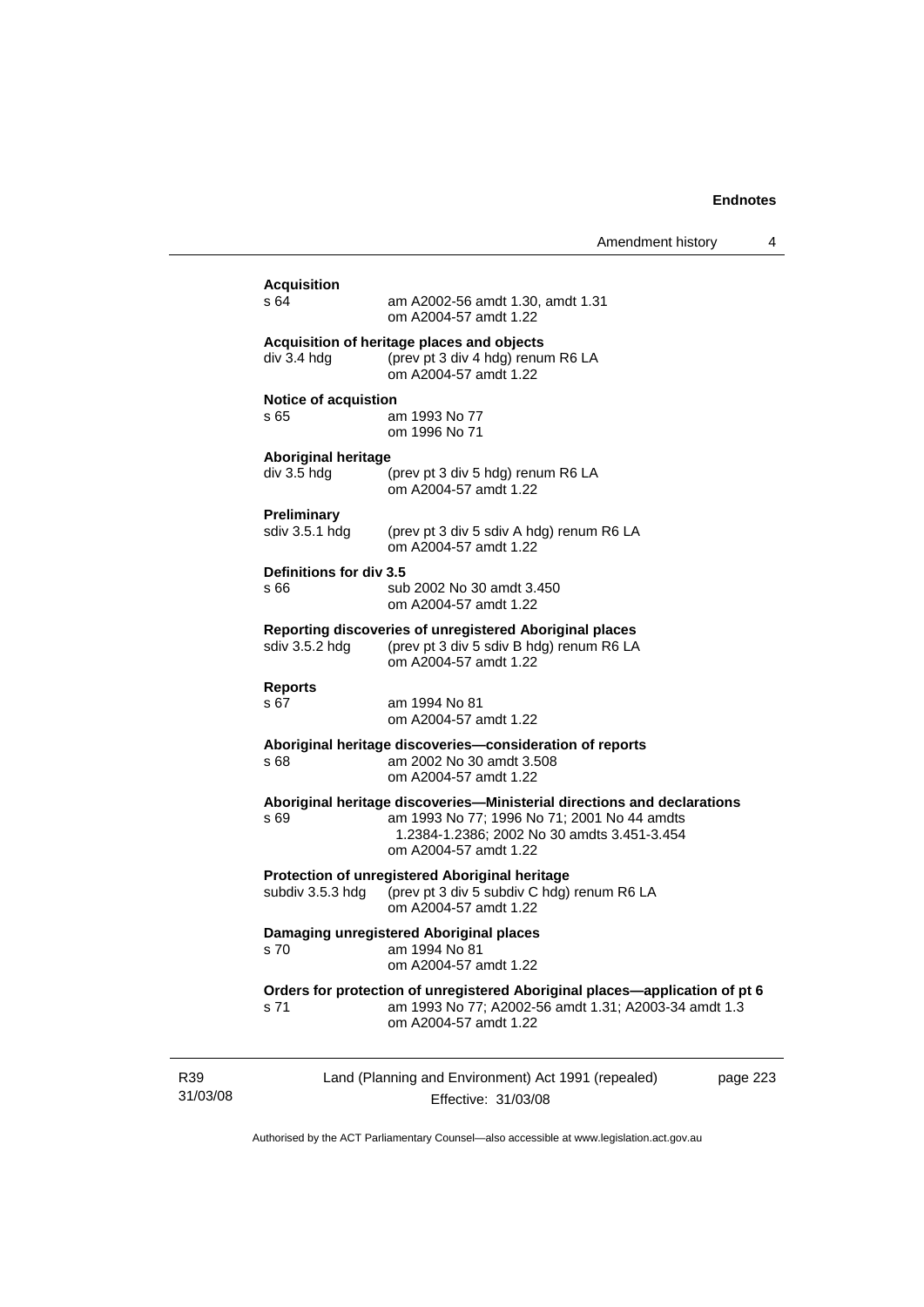4 Amendment history

**Orders—reports by heritage council**  s 72 om A2004-57 amdt 1.22 **Orders—Ministerial directions and declarations**  s 73 am 1993 No 77; 1996 No 71; 2001 No 44 amdts 1.2387-1.2389; 2002 No 30 amdt 3.455, 3.456 om A2004-57 amdt 1.22 **Compensation claims**  sdiv 3.5.4 hdg (prev pt 3 div 5 sdiv D hdg) renum R6 LA om A2004-57 amdt 1.22 **Definitions for sdiv 3.5.4**  s 74 om A2004-57 amdt 1.22 **Application of sdiv 3.5.4**  s 75 am 2002 No 30 amdt 3.457 om A2004-57 amdt 1.22 **Right to compensation**  s 76 om A2004-57 amdt 1.22 **Loss for which compensation is recoverable**  s 77 am 2002 No 30 amdt 3.458 om A2004-57 amdt 1.22 **Amount of compensation**  om A2004-57 amdt 1.22 **Consultation with applicants**  s 79 am 1996 No 71 om A2004-57 amdt 1.22 **Notice of decisions about compensation**  s 80 am 1993 No 77 sub 1996 No 71 om A2004-57 amdt 1.22 **Consultation in relation to registers**  sdiv 3.5.5 hdg (prev pt 3 div 5 sdiv E hdg) renum R6 LA om A2004-57 amdt 1.22 **Consultation with Aboriginal organisations**  s 81 am 2002 No 30 amdt 3.459 om A2004-57 amdt 1.22 **Restricted information**<br>sdiv 3.5.6 hdg (prev (prev pt 3 div 5 sdiv F hdg) renum R6 LA om A2004-57 amdt 1.22

page 224 Land (Planning and Environment) Act 1991 (repealed) Effective: 31/03/08

R39 31/03/08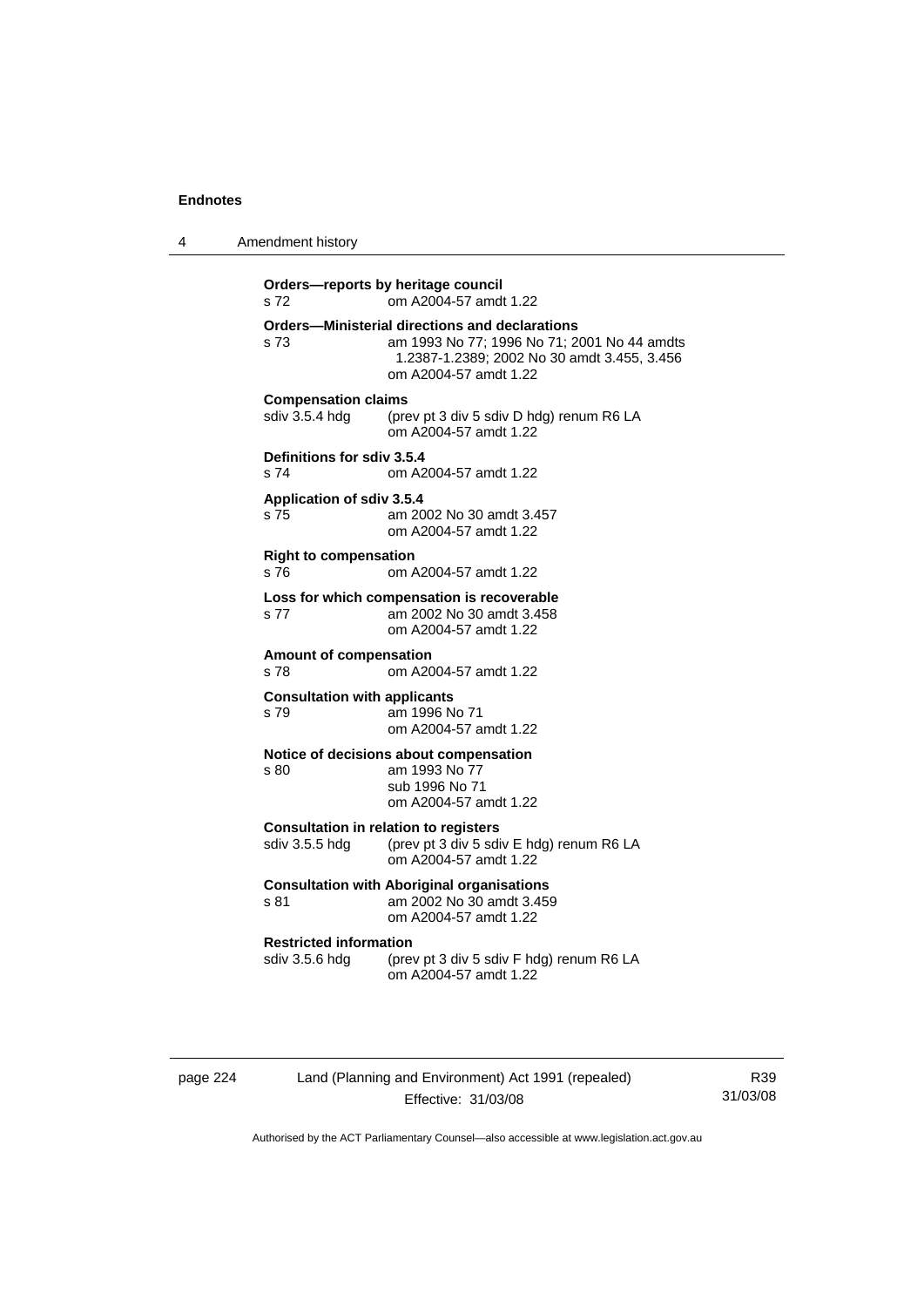## **Restricted information**  s 82 am 1993 No 77; 1996 No 71; 2001 No 56 amdt 3.432; 2002 No 30 amdt 3.508 om A2004-57 amdt 1.22 **Publication of restricted information by public officials**  s 83 om A2004-57 amdt 1.22 **Publication of restricted information generally**  s 84 am 1993 No 77; 1994 No 81; 1996 No 71 om A2004-57 amdt 1.22 **Access to restricted information**  s 85 am 1996 No 71

om A2004-57 amdt 1.22

**Administrative review**  pt 3 div 6 hdg om 1996 No 71

#### **Review of decisions**

s 86 am 1993 No 77 om 1996 No 71

**Public access to heritage information**  div 3.6 hdg (prev pt 3 div 7 hdg) renum R6 LA om A2004-57 amdt 1.22

#### **Information about administrative action**

sdiv 3.6.1 hdg (prev pt 3 div 7 sdiv A hdg) renum R6 LA om A2004-57 amdt 1.22

#### **Application of sdiv 3.6.1**

s 87 om A2004-57 amdt 1.22

**Searching administrative records**  s 88 am 2001 No 44 amdt 1.2390, amdt 1.2391

om A2004-57 amdt 1.22

#### **Access to heritage registers**

sdiv 3.6.2 hdg (prev pt 3 div 7 sdiv B hdg) renum R6 LA om A2004-57 amdt 1.22

#### **Searching heritage registers**

s 89 am 2001 No 44 amdt 1.2392, amdt 1.2393 sub 2002 No 30 amdt 3.460 om A2004-57 amdt 1.22

## **Australian Capital Territory Heritage Council**

div 3.7 hdg (prev pt 3 div 8 hdg) renum R6 LA sub 2002 No 30 amdt 3.461 om A2004-57 amdt 1.22

R39 31/03/08 Land (Planning and Environment) Act 1991 (repealed) Effective: 31/03/08

page 225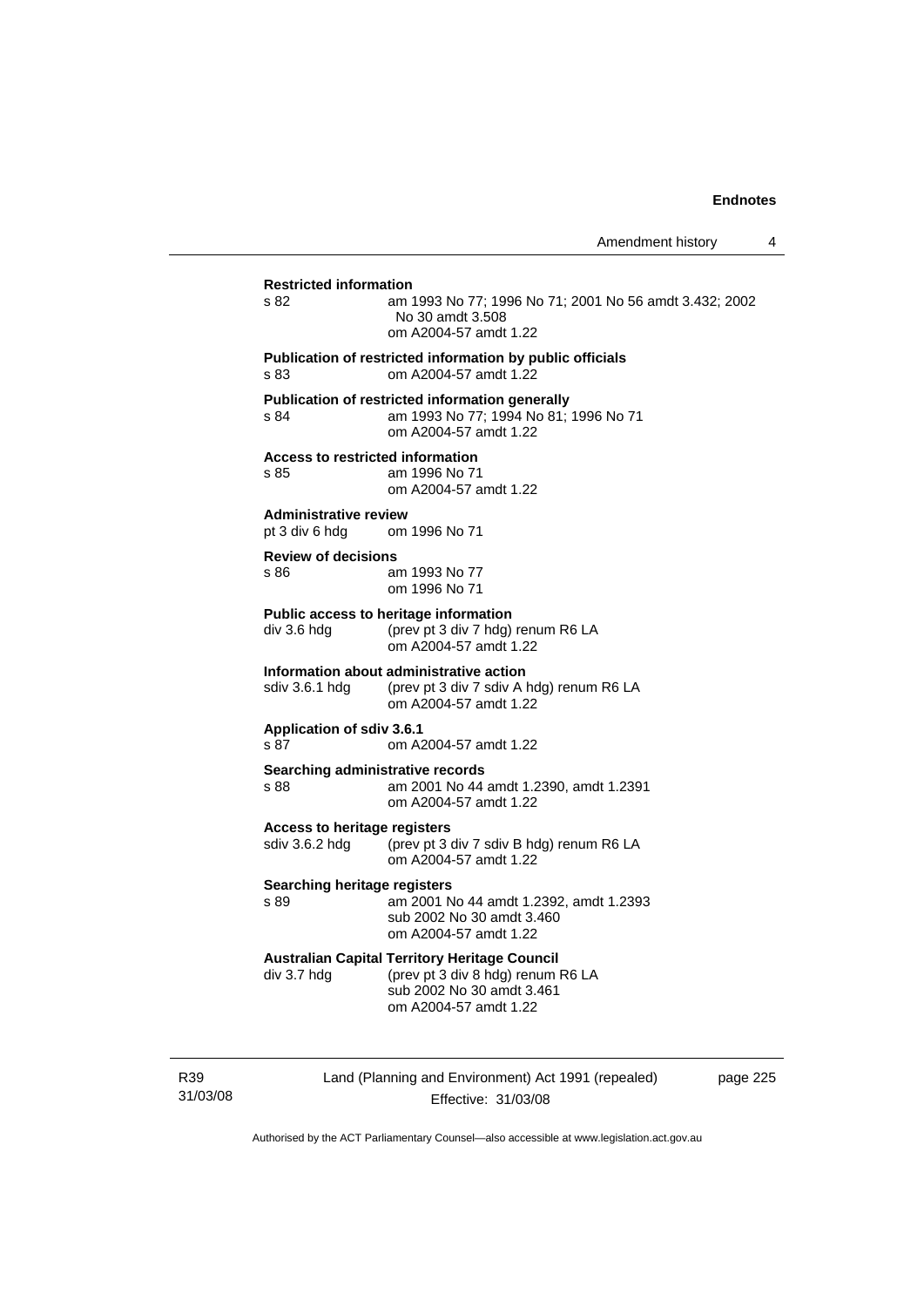| 4        | Amendment history                                                                                                                           |  |
|----------|---------------------------------------------------------------------------------------------------------------------------------------------|--|
|          | Preliminary<br>sdiv 3.7.1 hdg<br>(prev pt 3 div 8 sdiv A hdg) renum R6 LA<br>om 2002 No 30 amdt 3.461                                       |  |
|          | Definitions for div 3.7<br>s 90<br>sub 2002 No 30 amdt 3.461<br>om A2004-57 amdt 1.22                                                       |  |
|          | <b>Establishment, functions and powers</b><br>sdiv 3.7.2 hdg<br>(prev pt 3 div 8 sdiv B hdg) renum R6 LA<br>om 2002 No 30 amdt 3.461        |  |
|          | <b>Establishment of heritage council</b><br>sub 2002 No 30 amdt 3.461<br>s 91<br>om A2004-57 amdt 1.22                                      |  |
|          | <b>Constitution</b><br>s 92<br>sub 2002 No 30 amdt 3.461<br>am A2002-56 amdt 1.32<br>om A2004-57 amdt 1.22                                  |  |
|          | <b>Functions of heritage council</b><br>s 93<br>am 1995 No 25; 2001 No 44 amdt 1.2394<br>sub 2002 No 30 amdt 3.461<br>om A2004-57 amdt 1.22 |  |
|          | <b>Ministerial directions</b><br>sub 2002 No 30 amdt 3.461<br>s 94<br>om A2004-57 amdt 1.22                                                 |  |
|          | Deputies of permanent members<br>s 95<br>om 1995 No 25<br>ins 2002 No 30 amdt 3.461<br>om A2004-57 amdt 1.22                                |  |
|          | <b>Appointment of expert members</b><br>s 96<br>sub 2002 No 30 amdt 3.461<br>om A2004-57 amdt 1.22                                          |  |
|          | <b>Constitution and meetings</b><br>sdiv 3.7.3 hdg<br>(prev pt 3 div 8 sdiv C hdg) renum R6 LA<br>om 2002 No 30 amdt 3.461                  |  |
|          | Term of appointment of expert members<br>am 1996 No 85<br>s 97<br>sub 2002 No 30 amdt 3.461<br>om A2004-57 amdt 1.22                        |  |
|          | Conditions of appointment of expert members generally<br>sub 2002 No 30 amdt 3.461<br>s 98<br>om A2004-57 amdt 1.22                         |  |
| page 226 | Land (Planning and Environment) Act 1991 (repealed)<br>Effective: 31/03/08                                                                  |  |

R39 31/03/08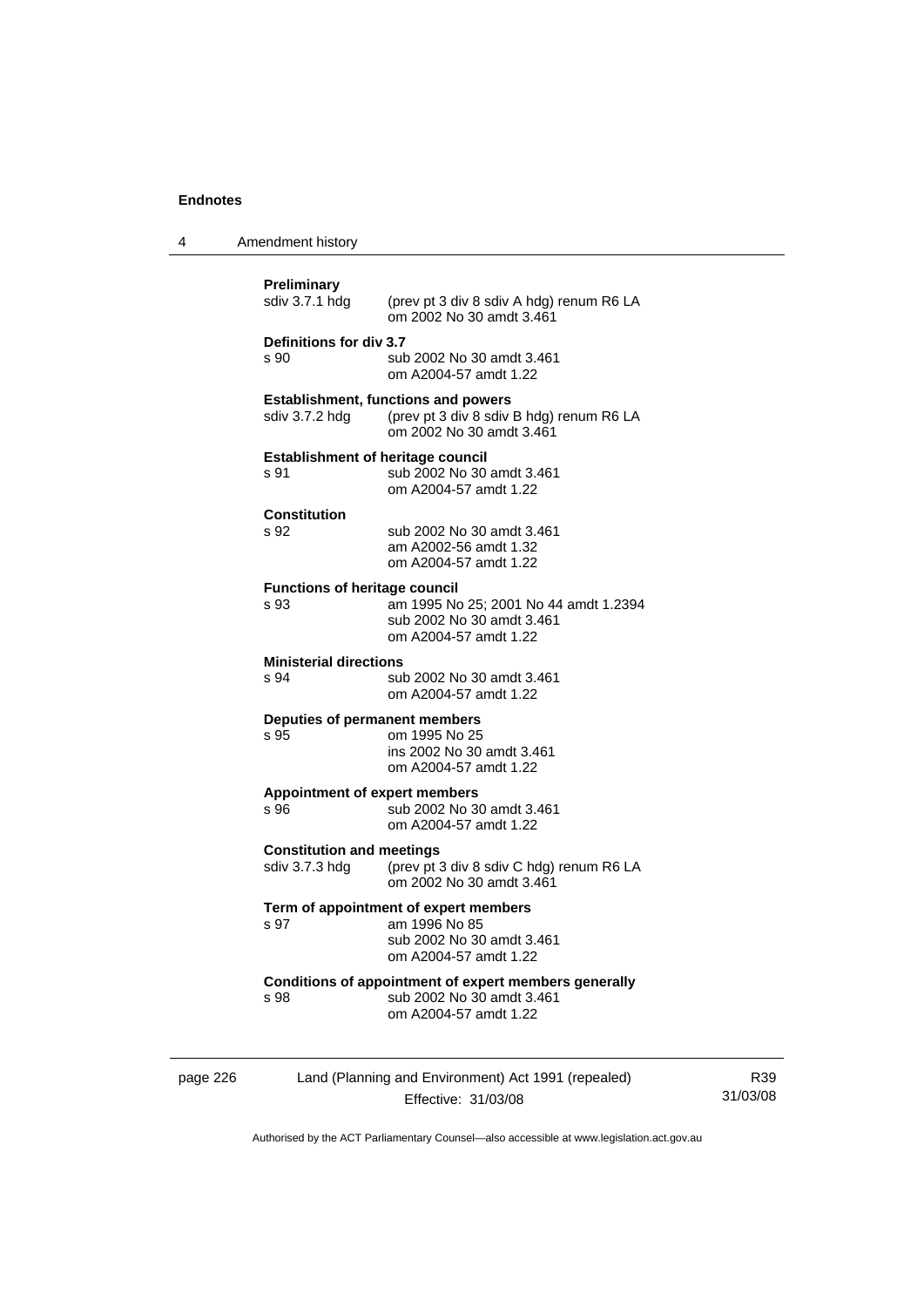|                                                   |                                                                                                     | Amendment history | 4 |
|---------------------------------------------------|-----------------------------------------------------------------------------------------------------|-------------------|---|
| s 99                                              | Chairperson, deputy chairperson and secretary<br>sub 2002 No 30 amdt 3.461<br>om A2004-57 amdt 1.22 |                   |   |
| Leave of absence<br>s 100                         | sub 2002 No 30 amdt 3.461<br>om A2004-57 amdt 1.22                                                  |                   |   |
| <b>Disclosure of interests</b><br>s 101           | sub 2002 No 30 amdt 3.461<br>om A2004-57 amdt 1.22                                                  |                   |   |
| <b>Ending of appointments</b><br>s 102            | om 1997 No 41<br>ins 2002 No 30 amdt 3.461<br>om A2004-57 amdt 1.22                                 |                   |   |
| <b>Calling meetings</b><br>s 103                  | am 1997 No 41<br>sub 2002 No 30 amdt 3.461<br>om A2004-57 amdt 1.22                                 |                   |   |
| <b>Procedure at meetings</b><br>s 104             | sub 2002 No 30 amdt 3.461<br>om A2004-57 amdt 1.22                                                  |                   |   |
| Delegation to secretary<br>s 105                  | sub 2002 No 30 amdt 3.461<br>om A2004-57 amdt 1.22                                                  |                   |   |
| <b>Termination of appointment</b><br>s 106        | om 2002 No 30 amdt 3.461                                                                            |                   |   |
| <b>Acting members</b><br>s 107                    | om 2002 No 30 amdt 3.461                                                                            |                   |   |
| <b>Convening meetings</b><br>s 108                | om 2002 No 30 amdt 3.461                                                                            |                   |   |
| <b>Procedure at meetings</b><br>s 109             | om 2002 No 30 amdt 3.461                                                                            |                   |   |
| Quorum<br>s 110                                   | om 2002 No 30 amdt 3.461                                                                            |                   |   |
| <b>Preliminary</b><br>div 4.1 hdg<br>div 4.1 note | (prev pt 4 div 1 hdg) renum R6 LA<br>ins A2002-56 amdt 1.33                                         |                   |   |
| Definitions for pt 4<br>s 111                     | am 1996 No 71                                                                                       |                   |   |

R39 31/03/08 Land (Planning and Environment) Act 1991 (repealed) Effective: 31/03/08

page 227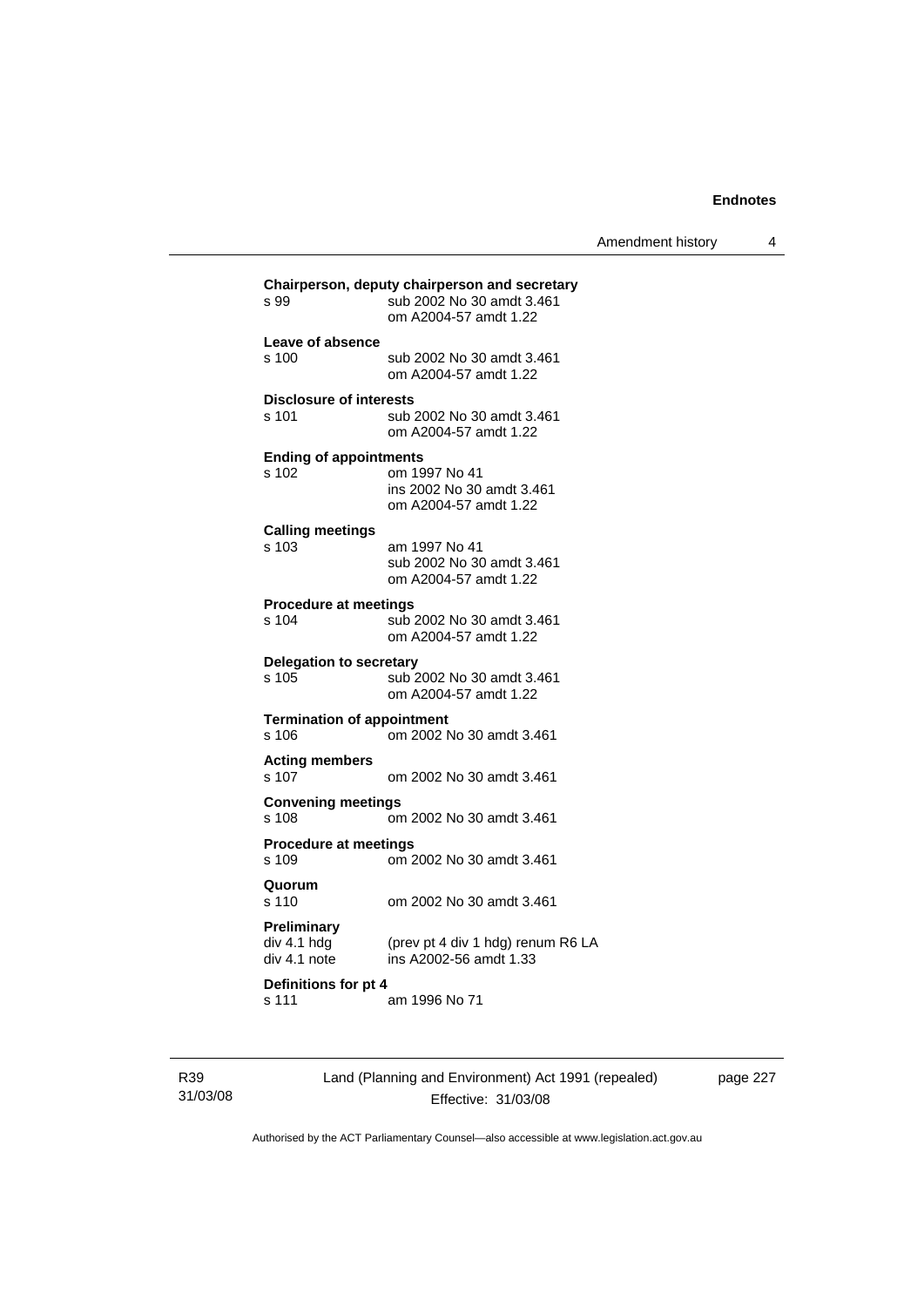4 Amendment history

| div 4.2 hdg                                       | <b>Preliminary assessments</b><br>(prev pt 4 div 2 hdg) renum R6 LA                                                                                                                                                                      |
|---------------------------------------------------|------------------------------------------------------------------------------------------------------------------------------------------------------------------------------------------------------------------------------------------|
| <b>Directions</b><br>s 113                        | am 1996 No 85                                                                                                                                                                                                                            |
| <b>Submission to Minister</b><br>s 116            | am 1996 No 85; 2001 No 44 amdt 1.2395, amdt 1.2396                                                                                                                                                                                       |
| <b>Public inspection</b><br>s 117                 | am 1993 No 77; 1996 No 71<br>sub 1996 No 85<br>am 2000 No 37 s 6; 2001 No 44 amdts 1.2397-1.2400; R6 LA<br>(see 2001 No 44 amdt 1.2401); A2002-56 amdt 1.34                                                                              |
| <b>Assessments</b><br>div 4.3 hdg                 | (prev pt 4 div 3 hdg) renum R6 LA                                                                                                                                                                                                        |
| Form and content<br>sdiv 4.3.1 hda                | (prev pt 4 div 3 sdiv A hdg) renum R6 LA                                                                                                                                                                                                 |
| <b>Direction of assessments</b><br>sdiv 4.3.2 hdg | (prev pt 4 div 3 sdiv B hdg) renum R6 LA                                                                                                                                                                                                 |
| s 121                                             | <b>Decisions to direct assessments</b><br>am 2000 No 37 s 7; ss renum R15 LA                                                                                                                                                             |
| <b>Directions</b><br>s 123                        | am 1996 No 85; 2001 No 44 amdt 1.2402, amdt 1.2403; R6<br>LA (see 2001 No 44 amdt 1.2404)                                                                                                                                                |
| sdiv 4.3.3 hdg                                    | Preparation, evaluation and consideration by Legislative Assembly<br>(prev pt 4 div 3 sdiv C hdg) renum R6 LA                                                                                                                            |
| s 125                                             | Environmental impact statements-consultation and public inspection<br>am 1993 No 77; 1996 No 71; 2000 No 37 s 8; 2001 No 44<br>amdt .2405, amdt 1.2406; 2001 No 56 amdt 3.433; R6 LA<br>(see 2001 No 44 amdt 1.2407); A2002-56 amdt 1.35 |
| <b>Consultation</b><br>s 128                      | am 2001 No 44 amdts 1.2408-1.2410                                                                                                                                                                                                        |
| s 132                                             | Presentation to Legislative Assembly and public inspection<br>am 2001 No 44 amdt 1.2411; 2002 No 30 amdt 3.462                                                                                                                           |
| <b>Exclusion of material</b><br>s 133             | am 2002 No 30 amdt 3.463                                                                                                                                                                                                                 |
|                                                   |                                                                                                                                                                                                                                          |
| <b>Exemptions</b><br>s 134                        | am 2001 No 44 amdts 1.2412-1.2414                                                                                                                                                                                                        |

| page 228 | Land (Planning and Environment) Act 1991 (repealed) | R39.     |
|----------|-----------------------------------------------------|----------|
|          | Effective: 31/03/08                                 | 31/03/08 |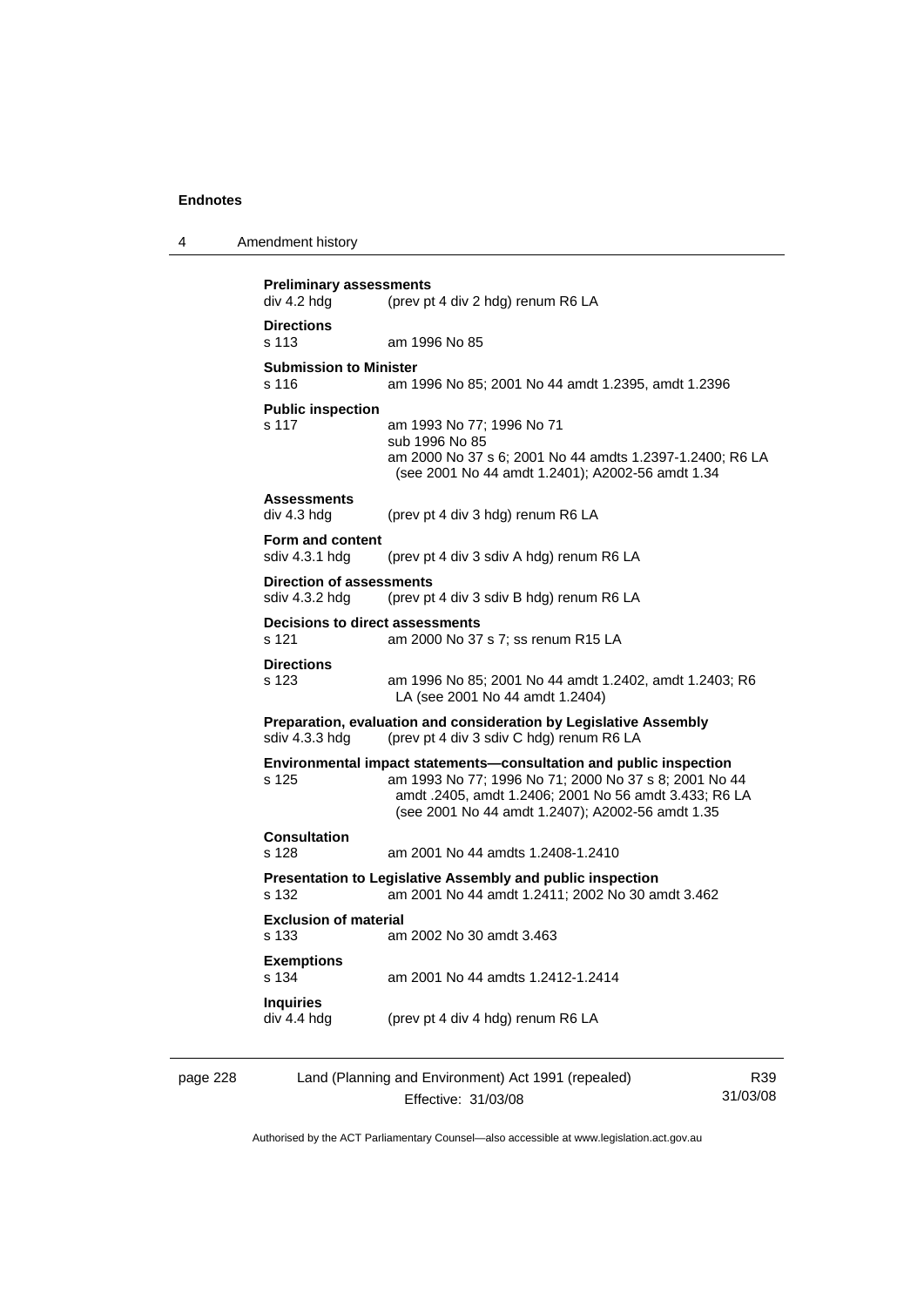| sdiv 4.4.1 hdg                                 | (prev pt 4 div 4 sdiv A hdg) renum R6 LA                                                                                                                             |
|------------------------------------------------|----------------------------------------------------------------------------------------------------------------------------------------------------------------------|
| <b>Remuneration</b><br>s 137                   | om 1997 No 41                                                                                                                                                        |
| <b>Terms of reference</b><br>s 138             | am 2001 No 44 amdt 1.2415, amdt 1.2416                                                                                                                               |
| <b>Notification</b><br>s 139                   | am 2001 No 44 amdt 1.2417, amdt 1.2418                                                                                                                               |
| <b>Inquiry reports</b><br>sdiv 4.4.2 hdg       | (prev pt 4 div 4 sdiv B hdg) renum R6 LA                                                                                                                             |
| s 141                                          | Presentation to Legislative Assembly and public inspection<br>am 2001 No 44 amdt 1.2419; 2002 No 30 amdt 3.464                                                       |
| <b>Exclusion of material</b><br>s 142          | am 2002 No 30 amdt 3.465, amdt 3.466                                                                                                                                 |
| <b>Procedures and powers</b><br>sdiv 4.4.3 hdg | (prev pt 4 div 4 sdiv C hdg) renum R6 LA                                                                                                                             |
| Definitions for sdiv 4.4.3<br>s 143            | sub 2002 No 30 amdt 3.467<br>def authorised person sub 2002 No 30 amdt 3.467<br>def occupier ins 2002 No 30 amdt 3.467<br>def <i>place</i> sub 2002 No 30 amdt 3.467 |
| Notice of inquiry hearings<br>s 144            | am 2001 No 44 amdts 1.2420-1.2422                                                                                                                                    |
| <b>General procedure</b><br>s 146              | am 2002 No 30 amdt 3.468; A2005-53 amdt 1.88                                                                                                                         |
| s 147                                          | Special hearings-consultation with interested persons<br>am 2002 No 30 amdt 3.508                                                                                    |
| s 148                                          | Assessments for purpose of inquiries<br>am 2002 No 30 amdt 3.469                                                                                                     |
| s 149                                          | Powers in relation to witnesses etc<br>am 1994 No 81<br>sub A2005-53 amdt 1.89                                                                                       |
| <b>Victimisation of witnesses</b><br>s 150     | am 1994 No 81<br>om A2005-53 amdt 1.90                                                                                                                               |
| Powers of search and inspection<br>s 154       | am 1994 No 81                                                                                                                                                        |

R39 31/03/08 Land (Planning and Environment) Act 1991 (repealed) Effective: 31/03/08

page 229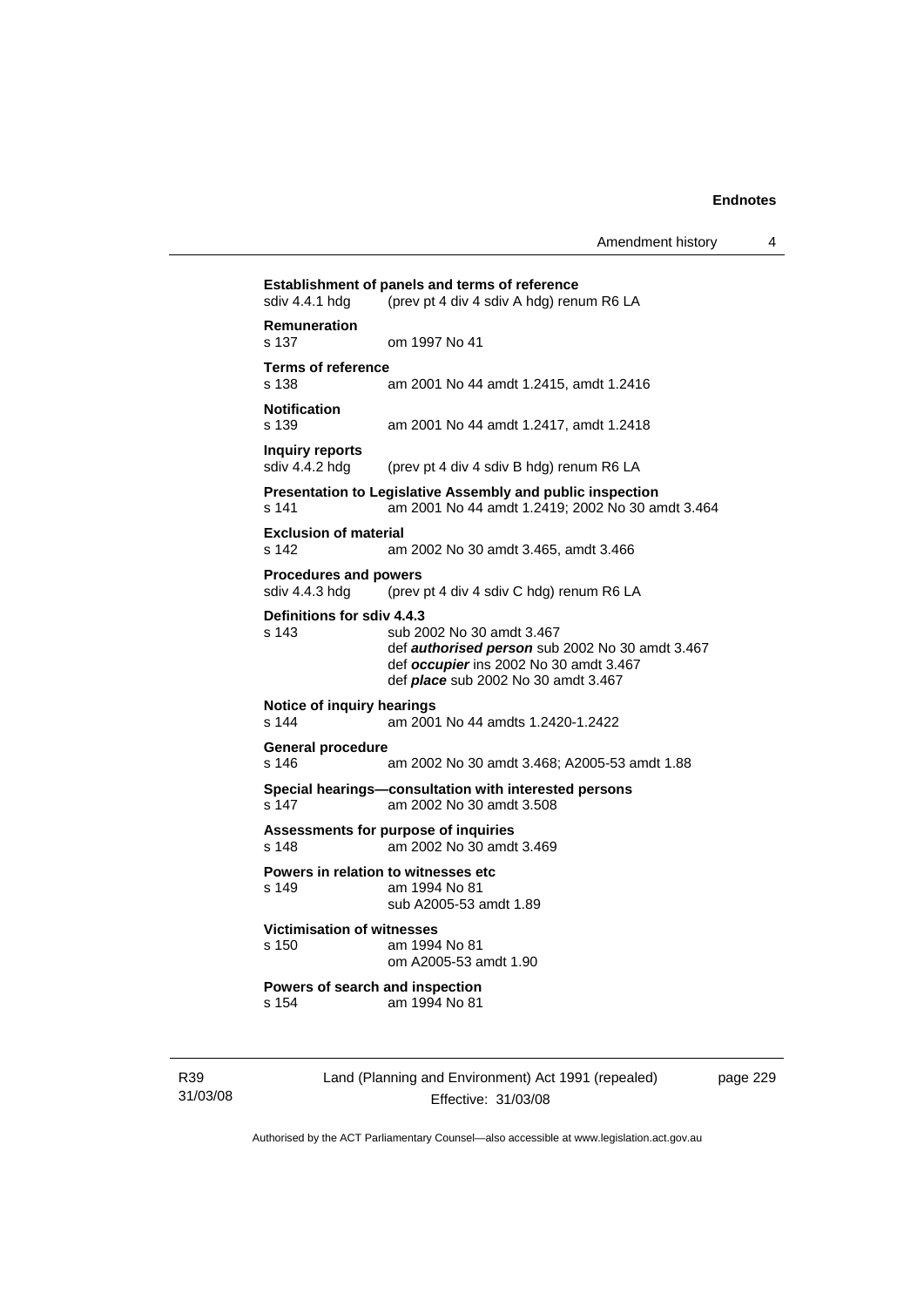4 Amendment history page 230 Land (Planning and Environment) Act 1991 (repealed) R39 **Application of Criminal Code, ch 7**  s 155 am 1994 No 81 om A2004-15 amdt 2.105 ins A2005-53 amdt 1.91 **Contempt of panel**  s 156 am 1994 No 81; 2002 No 30 amdt 3.470 sub A2005-53 amdt 1.91 **Protection of panel members and witnesses**  s 157 am 2002 No 30 amdt 3.471 **Administrative review**  pt 4 div 5 hdg om 1996 No 71 **Review of decisions**  s 158 am 1993 No 77 om 1996 No 71 **Preliminary**  (prev pt 5 div 1 hdg) renum R6 LA **Definitions for pt 5**  s 159 hdg sub 2002 No 30 amdt 3.472 s 159 am 1993 No 90; 1995 No 54; 1996 No 85; 1999 No 79 sch 3; 2001 No 17 amdt 2.9; 2002 No 30 amdt 3.473, amdt 3.477 def *lease* sub 2002 No 30 amdt 3.474 def *market value* ins 2002 No 30 amdt 3.475 def *provision* ins 2002 No 30 amdt 3.475 def *repealed* Act om 2002 No 30 amdt 3.476 **Meaning of** *concessional lease* **for Act**  s 159A ins A2005-49 s 4 am A2007-8 amdt 1.5 **Application of pt 5**  s 160 am A2002-56 amdt 1.36 **Leases**  div 5.2 hdg (prev pt 5 div 2 hdg) renum R6 LA **Effect qualified**  s 160A ins 1999 No 73 s 5 **Planning and land authority may grant leases**  ins A2002-56 amdt 1.37 **Granting of leases**  s 161 am 1993 No 11; 1996 No 85; 2001 No 44 amdts 1.2423-1.2425; R6 LA (see 2001 No 44 amdt 1.2426); A2002-56 amdt 1.38, amdt 1.78

Effective: 31/03/08

31/03/08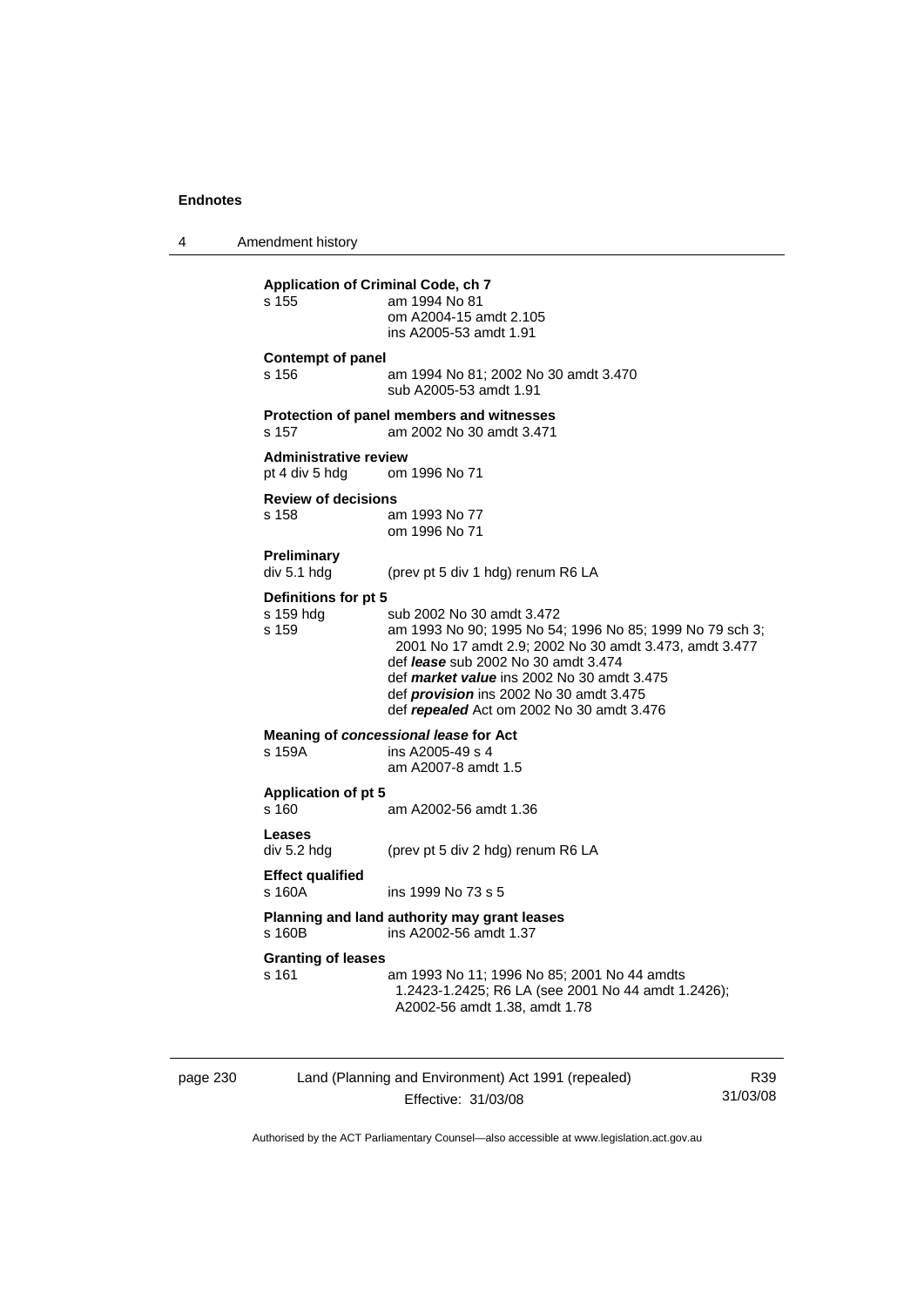| s 162                                          | om 2001 No 44 amdt 1.2427                                                                                                                                                                                  |
|------------------------------------------------|------------------------------------------------------------------------------------------------------------------------------------------------------------------------------------------------------------|
| s 163                                          | Leases to community organisations<br>am 1993 No 11; 2001 No 44 amdt 1.2428, amdt 1.2429; 2002<br>No 30 amdt 3.478; A2002-56 amdt 1.39, amdt 1.78; ss renum<br><b>R15 LA</b>                                |
| <b>Special leases</b><br>s 164                 | am 1993 No 11; 2001 No 44 amdt 1.2428, amdt 1.2429;<br>A2002-56 amdt 1.40, amdt 1.78; ss renum R15 LA                                                                                                      |
| s 165                                          | Authority to consider proposed leases<br>am 1993 No 11; 1996 No 39<br>om 1996 No 85                                                                                                                        |
| s 166                                          | Inquiries and assessments in relation to granting of leases<br>am A2002-56 amdt 1.41, amdt 1.42                                                                                                            |
| s 166A                                         | Grants of leases after inquiries or assessments<br>ins A2002-56 amdt 1.42                                                                                                                                  |
| s 167                                          | Eligibility for certain classes of leases<br>am 1996 No 85; 2001 No 44 amdt 1.2428, amdt 1.2429;<br>A2002-56 amdt 1.78                                                                                     |
| Authority need not grant lease<br>s 168        | sub A2002-56 amdt 1.43                                                                                                                                                                                     |
| <b>Payment for leases</b><br>s 169             | am 2000 No 37 s 9; A2002-56 amdt 1.78                                                                                                                                                                      |
| s 170                                          | Failure to accept and execute lease<br>am 2002 No 30 amdt 3.479; A2002-56 amdt 1.78                                                                                                                        |
| s 171                                          | <b>Grant of further residential leases</b><br>am 1996 No 85; 2001 No 44 amdt 1.2429, amdt 1.2430<br>sub A2002-56 amdt 1.44                                                                                 |
| <b>Grant of further rural leases</b><br>s 171A | ins 1996 No 85<br>am 1999 No 73 s 6; 2001 No 32 s 4, s 5; 2001 No 44<br>amdt 1.2429, amdt 1.2430; R6 LA (see 2001 No 32 s 6);<br>A2002-56 amdt 1.45, amdt 1.46, amdt 1.78; pars, ss renum<br><b>R15 LA</b> |
| s 172                                          | Grant of further leases for purposes other than residential or rural<br>am 1996 No 85; 2001 No 44 amdt 1.2429; amdt 1.2430<br>sub A2002-56 amdt 1.47                                                       |

R39 31/03/08 Land (Planning and Environment) Act 1991 (repealed) Effective: 31/03/08

page 231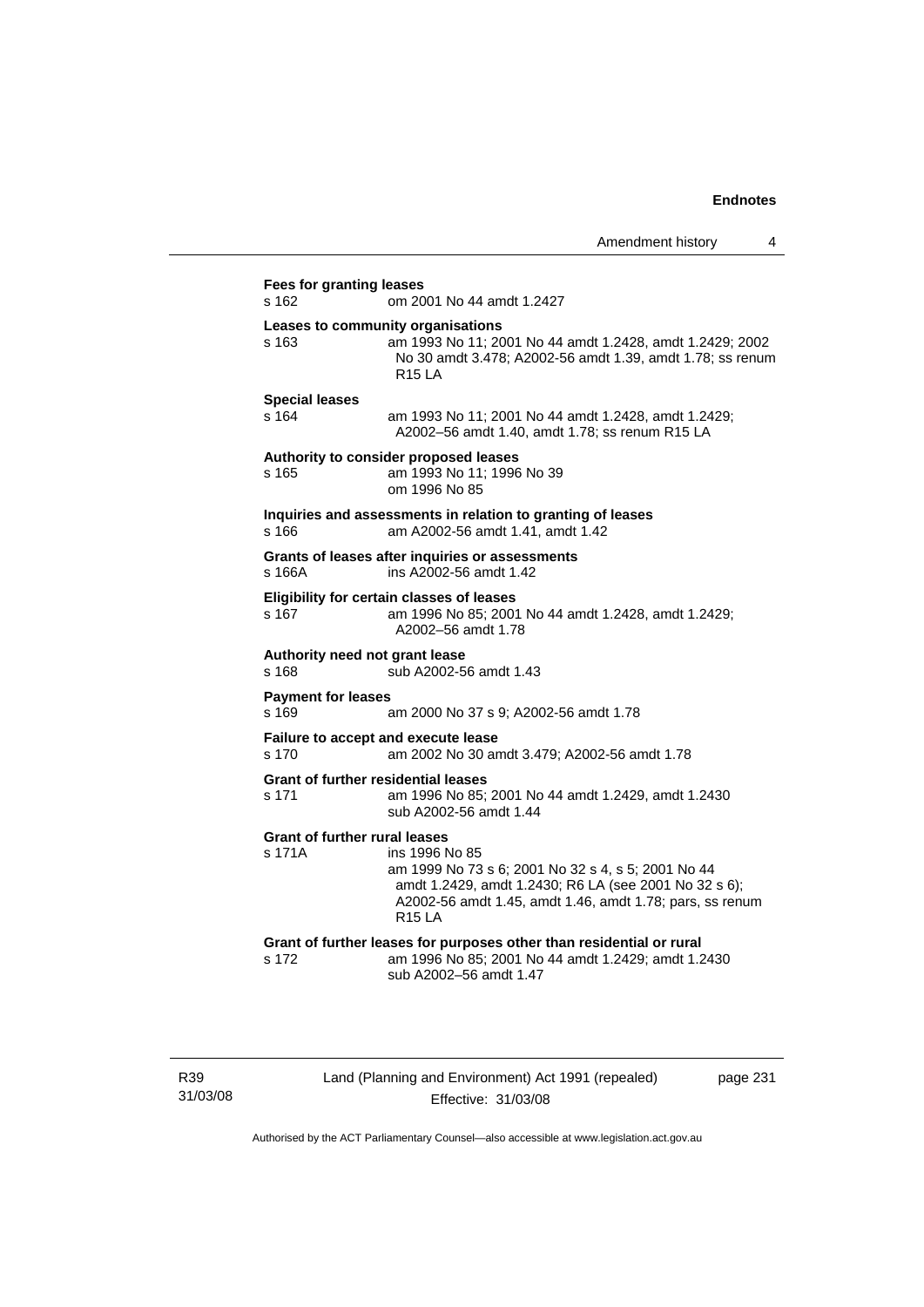4 Amendment history

|          | Grant of further lease—unit titles           |                                                                                                                                                                                                                                                                                                                                                    |     |
|----------|----------------------------------------------|----------------------------------------------------------------------------------------------------------------------------------------------------------------------------------------------------------------------------------------------------------------------------------------------------------------------------------------------------|-----|
|          | s 172A                                       | ins 1996 No 85<br>sub 2001 No 17 amdt 2.10<br>am A2002-56 amdt 1.48, amdt 1.78; A2005-20 amdt 3.181                                                                                                                                                                                                                                                |     |
|          | s 172B                                       | Grant of further lease-community title<br>ins 2001 No 58 s 102<br>am A2002-56 amdt 1.49, amdt 1.78                                                                                                                                                                                                                                                 |     |
|          | s 172C                                       | No right to use, flow and control of water<br>(prev s 172B) ins 1998 No 63<br>renum 2001 No 58 s 101                                                                                                                                                                                                                                               |     |
|          | s 173                                        | Lessee's rights in relation to improvements<br>am 1996 No 85; A2002-56 amdts 1.50-1.54, amdt 1.78,<br>amdt 1.79; ss renum R12 LA (see A2002-56 amdt 1.55)                                                                                                                                                                                          |     |
|          | Deciding value of improvements<br>s 174      | am 1996 No 85; A2002-56 amdt 1.79                                                                                                                                                                                                                                                                                                                  |     |
|          | Use of land for leased purpose<br>s 175      | am 1996 No 85                                                                                                                                                                                                                                                                                                                                      |     |
|          | Variation of rent<br>s 176                   | am A2002-56 amdt 1.79                                                                                                                                                                                                                                                                                                                              |     |
|          | <b>Review of variations of rent</b><br>s 177 | am A2002-56 amdt 1.56, amdt 1.79                                                                                                                                                                                                                                                                                                                   |     |
|          | s 178                                        | Refund on lease surrender or termination<br>am 2001 No 44 amdt 1.2428, amdt 1.2429; A2002-56<br>amdt 1.79<br>sub A2004-64 s 4                                                                                                                                                                                                                      |     |
|          | <b>Certificates of compliance</b><br>s 179   | am 1996 No 85; 2001 No 17 amdt 2.11; 2001 No 44<br>amdt 1.2431, amdt 1.2432; R6 LA (see 2001 No 44<br>amdt 1.2433); A2002-56 amdt 1.57, amdt 1.79; A2005-37<br>amdt $1.1$                                                                                                                                                                          |     |
|          | s 180                                        | Transfer of land subject to building and development provision<br>am 1996 No 85; 2001 No 44 amdt 1.2434, amdt 1.2435;<br>A2002-56 amdt 1.58, amdt 1.59, amdt 1.79; A2004-2<br>amdt 1.31; A2004-64 ss 5-7; ss renum R22 LA (see<br>A2004-64 s 8); A2006-22 amdt 1.69 (A2006-22 rep before<br>commenced by disallowance (see Cwlth Gaz 2006 No S93)) |     |
|          | s 181                                        | Mortgage of leasehold subject to building and development provision<br>am 1996 No 85                                                                                                                                                                                                                                                               |     |
|          | s 183                                        | Power of lessee to sublet part of building or land in certain cases<br>am 1995 No 20                                                                                                                                                                                                                                                               |     |
| page 232 |                                              | Land (Planning and Environment) Act 1991 (repealed)                                                                                                                                                                                                                                                                                                | R39 |

Effective: 31/03/08 31/03/08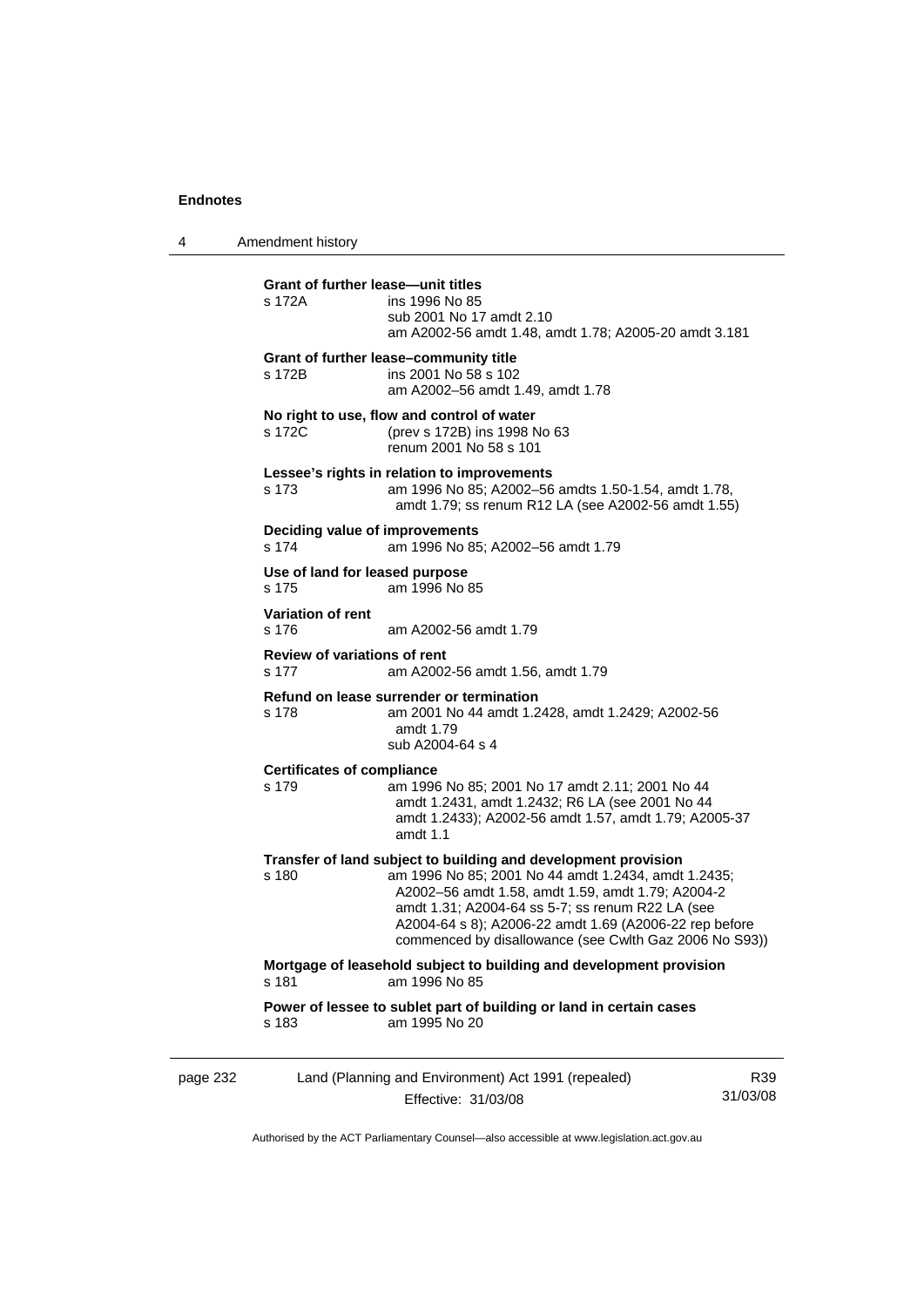| div 5.3 hdg                                        | (prev pt 5 div 3 hdg) renum R6 LA                                                                                                                               |
|----------------------------------------------------|-----------------------------------------------------------------------------------------------------------------------------------------------------------------|
| <b>Effect qualified</b><br>s 183A                  | ins 1999 No 73 s 7                                                                                                                                              |
| s 184                                              | Application to surrender and regrant of leases<br>am 1996 No 62<br>sub 1996 No 85                                                                               |
| s 184A                                             | Variation of nominal rent lease-change of use charge<br>ins 1996 No 85<br>am 2001 No 1 s 4; A2002-56 amdt 1.60, amdt 1.79; ss renum<br>R <sub>15</sub> LA       |
| s 184B                                             | New change of use charge formula<br>ins 1996 No 85<br>am 1998 No 65; 1999 No 40 s 4; 2000 No 14 s 4; 2000 No 49<br>s <sub>4</sub><br>om 2001 No 1 s 5           |
| s 184C                                             | Change of use charge for variations of nominal rent leases<br>ins 1996 No 85<br>am 2000 No 49 s 5; 2001 No 1 s 6<br>sub 2001 No 80 s 3<br>am A2002-56 amdt 1.79 |
| Variation of rental leases<br>s 184D               | ins 1996 No 85<br>am A2002-56 amdt 1.61, amdt 1.78                                                                                                              |
| s 185                                              | Advice of rent payable on variation of lease<br>am A2002-56 amdt 1.62, amdt 1.78                                                                                |
| s 186                                              | Variation of lease to pay out rent<br>am 1996 No 85; 2001 No 44 amdt 1.2436, amdt 1.2437;<br>A2002-56 amdt 1.79; ss renum R15 LA                                |
| No variations to extend term<br>s 186A             | ins 1996 No 85<br>am A2002-56 amdt 1.78                                                                                                                         |
| <b>Restrictions on rural leases</b><br>div 5.4 hdg | (prev pt 5 div 3AA hdg) ins 1999 No 73 s 8<br>renum R6 LA                                                                                                       |

R39 31/03/08 Land (Planning and Environment) Act 1991 (repealed) Effective: 31/03/08

page 233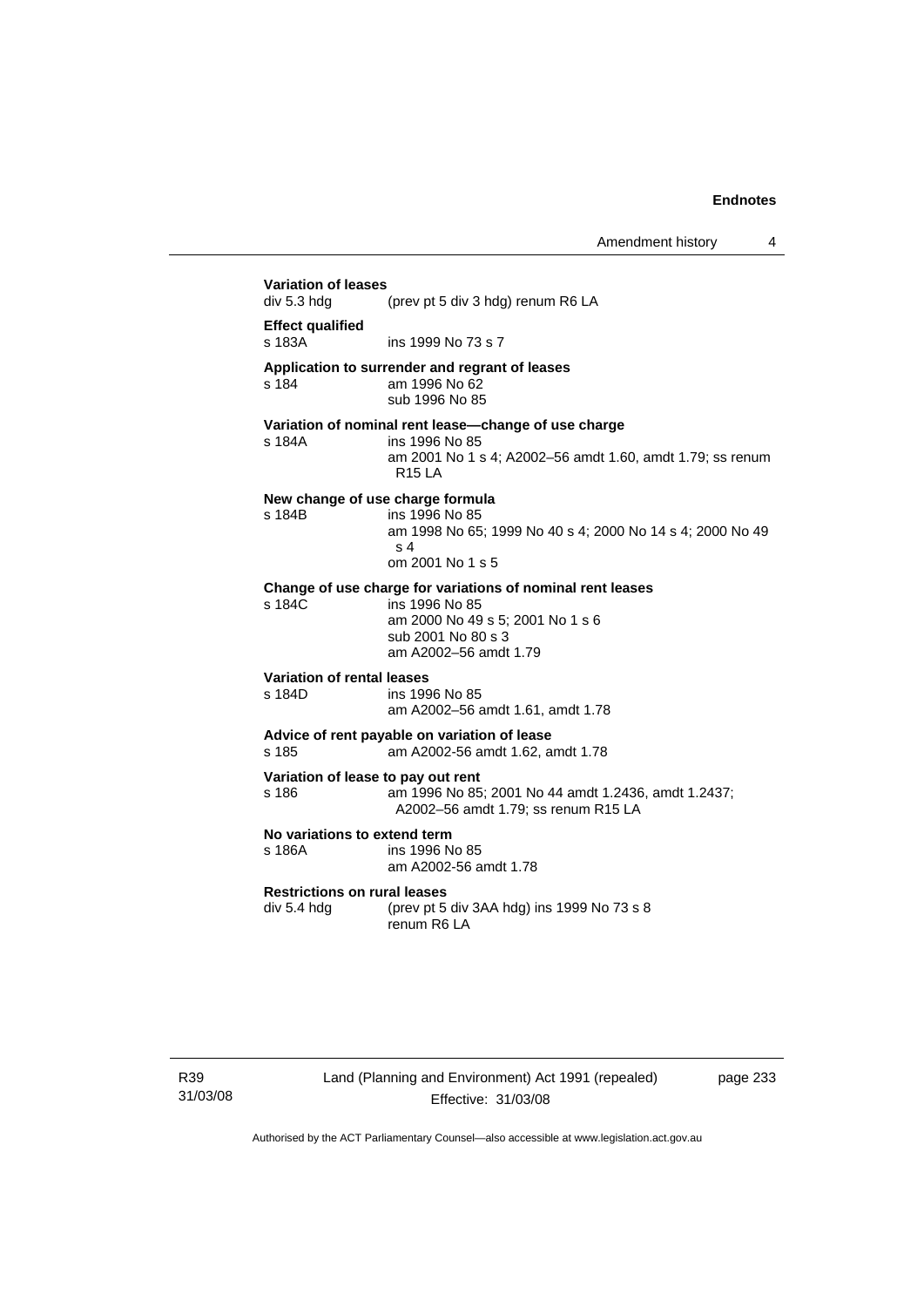4 Amendment history

| Definitions for div 5.4<br>s 186B                   | ins 1999 No 73 s 8<br>def dealing ins 1999 No 73 s 8<br>def discharge amount ins 1999 No 73 s 8<br>def earlier index number ins 1999 No 73 s 8<br>def <i>holding period</i> ins 1999 No 73 s 8<br>def <i>index number</i> ins 1999 No 73 s 8<br>def <i>later index number</i> ins 1999 No 73 s 8<br>def <i>long lease</i> ins 1999 No 73 s 8<br>def <b>short lease</b> ins 1999 No 73 s 8<br>def special Pialligo lease ins 1999 No 73 s 8 |
|-----------------------------------------------------|--------------------------------------------------------------------------------------------------------------------------------------------------------------------------------------------------------------------------------------------------------------------------------------------------------------------------------------------------------------------------------------------------------------------------------------------|
| Land management agreements<br>s 186C                | ins 1999 No 73 s 8<br>am 2001 No 44 amdt 1.2438, amdt 1.2439; A2002-56<br>amdt 1.63, amdt 1.64, amdt 1.78; A2004-42 amdt 1.6                                                                                                                                                                                                                                                                                                               |
| Dealings with rural leases<br>s 186D                | ins 1999 No 73 s 8<br>am 2001 No 32 s 7; R6 LA (see 2001 No 32 s 8); A2002-56<br>amdt 1.65, amdt 1.78; A2003-14 amdt 1.67, amdt 1.68                                                                                                                                                                                                                                                                                                       |
| Discharge amount<br>s 186E                          | ins 1999 No 73 s 8<br>am A2003-34 amdt 2.2                                                                                                                                                                                                                                                                                                                                                                                                 |
| s 186F                                              | Discharge amount-special Pialligo leases<br>ins 1999 No 73 s 8<br>am 2001 No 56 amdt 3.434                                                                                                                                                                                                                                                                                                                                                 |
| Index numbers<br>s 186G                             | ins 1999 No 73 s 8                                                                                                                                                                                                                                                                                                                                                                                                                         |
| No subdivision or consolidation<br>s 186H           | ins 1999 No 73 s 8<br>am A2002-56 amdt 1.78                                                                                                                                                                                                                                                                                                                                                                                                |
| <b>Consolidation and subdivision</b><br>div 5.5 hdg | (prev pt 5 div 3A hdg) ins 1996 No 85<br>renum R6 LA                                                                                                                                                                                                                                                                                                                                                                                       |
| <b>Effect qualified</b><br>s 187AA                  | ins as s 187A 1999 No 73 s 9<br>renum 2000 No 80 amdt 3.8                                                                                                                                                                                                                                                                                                                                                                                  |
| s 187                                               | Application-nominal rent leases of territory land<br>om 1993 No 75<br>ins 1996 No 85                                                                                                                                                                                                                                                                                                                                                       |

| page 234 |  |
|----------|--|
|----------|--|

page 234 Land (Planning and Environment) Act 1991 (repealed) Effective: 31/03/08

R39 31/03/08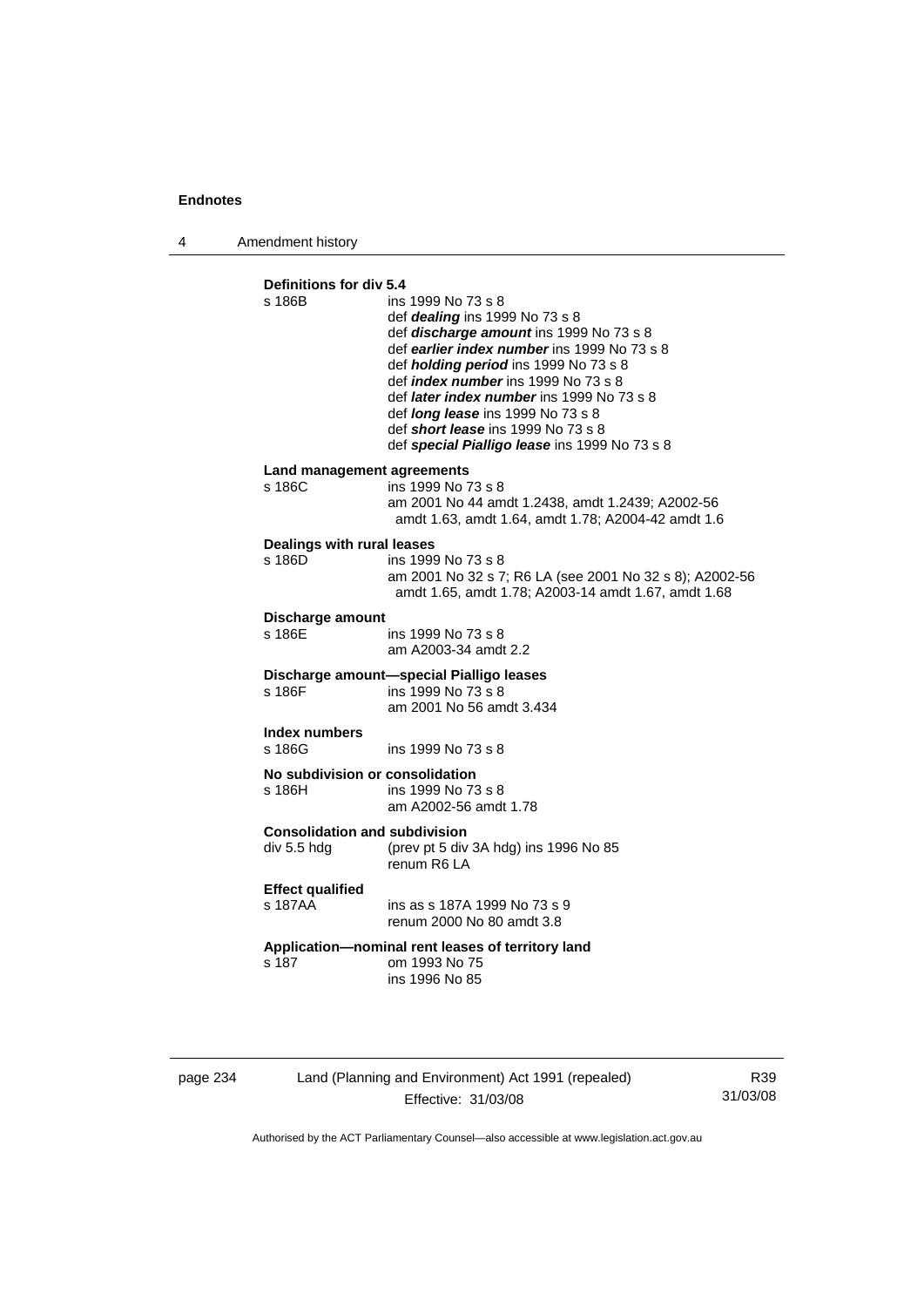| s 187A                                             | ins 1996 No 85<br>am 2001 No 1 s 7; A2002-56 amdt 1.66, amdt 1.79; ss renum<br><b>R15 LA</b>                                                                  |
|----------------------------------------------------|---------------------------------------------------------------------------------------------------------------------------------------------------------------|
|                                                    | New change of use charge formula                                                                                                                              |
| s 187B                                             | ins 1996 No 85<br>am 1998 No 65; 1999 No 40 s 5; 2000 No 14 s 5; 2000 No 49<br>s <sub>6</sub><br>om 2001 No 1 s 8                                             |
|                                                    |                                                                                                                                                               |
| s 187C                                             | Change of use charge for consolidations and subdivisions<br>ins 1996 No 85<br>am 2000 No 49 s 7; 2001 No 1 s 9<br>sub 2001 No 80 s 4<br>am A2002-56 amdt 1.79 |
| Recovery of land<br>div 5.6 hdg                    | (prev pt 5 div 4 hdg) renum R6 LA                                                                                                                             |
| <b>Termination of leases</b><br>s 188              | am 1996 No 85; A2002-56 amdt 1.67, amdt 1.78, amdt 1.79;<br>ss renum R15 LA                                                                                   |
| How land may be recovered<br>s 189                 | sub A2002-56 amdt 1.68                                                                                                                                        |
| Evidence of ending of lease<br>s 190               | sub A2002-56 amdt 1.68                                                                                                                                        |
| <b>Public land</b><br>div 5.7 hdg                  | (prev pt 5 div 5 hdg) renum R6 LA                                                                                                                             |
| Preliminary<br>sdiv 5.7.1 hdg                      | (prev pt 5 div 5 sdiv A hdg) renum R6 LA                                                                                                                      |
| Definitions for div 5.7<br>s 191 hdg               | sub 2002 No 30 amdt 3.480                                                                                                                                     |
| <b>Public land</b><br>sdiv 5.7.2 hdg               | (prev pt 5 div 5 sdiv B hdg) renum R6 LA                                                                                                                      |
|                                                    | Recommendations to planning and land authority                                                                                                                |
| s 192 hdg<br>s 192                                 | am A2002-56 amdt 1.69<br>am 1996 No 85; A2002-56 amdt 1.70                                                                                                    |
| <b>Management of public land</b><br>sdiv 5.7.3 hdg | (prev pt 5 div 5 sdiv C hdg) renum R6 LA                                                                                                                      |

R39 31/03/08 Land (Planning and Environment) Act 1991 (repealed) Effective: 31/03/08

page 235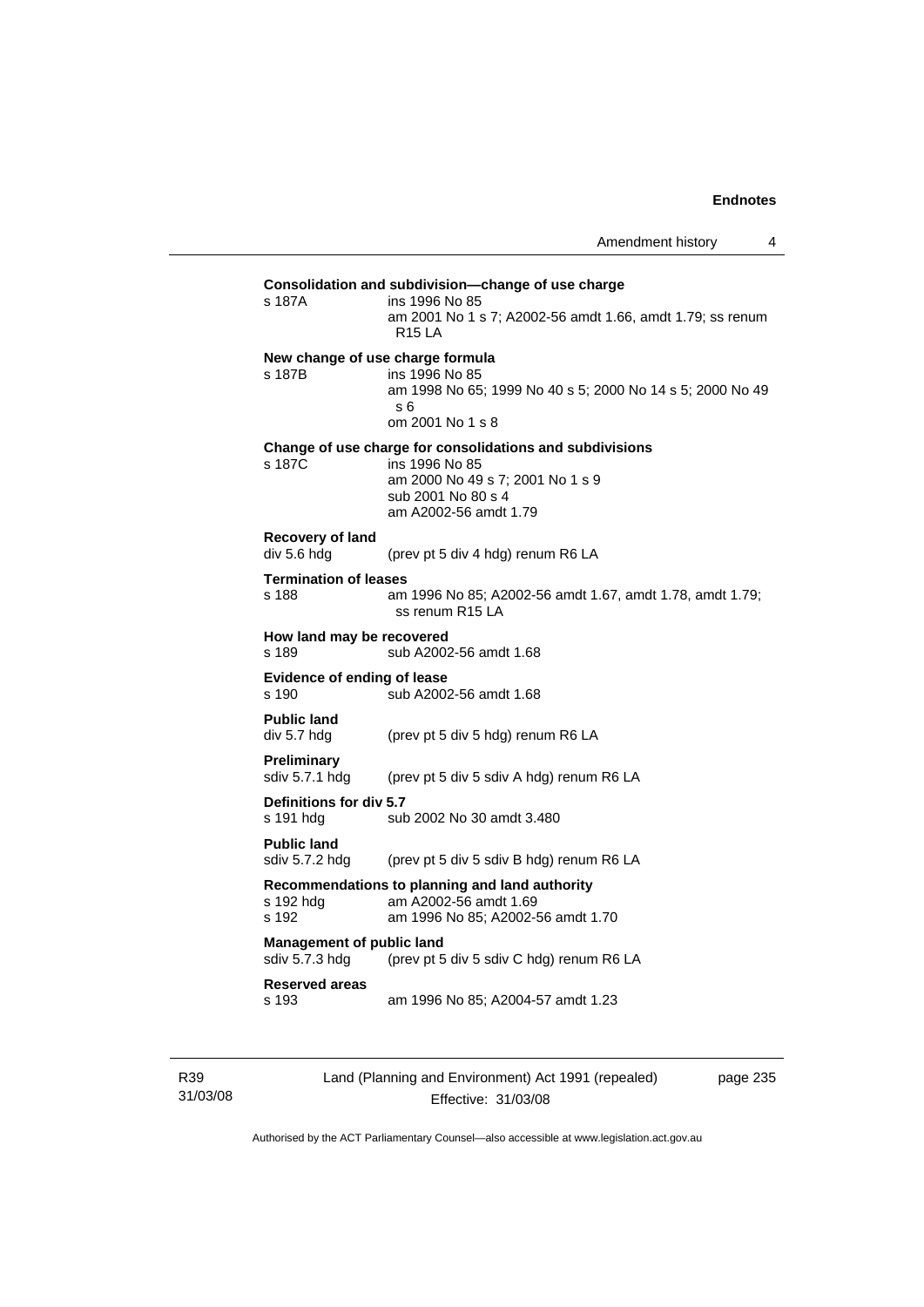4 Amendment history

| <b>Management objectives</b><br>s 195          | am 2001 No 44 amdt 1.2440; 2002 No 30 amdt 3.481                                                           |
|------------------------------------------------|------------------------------------------------------------------------------------------------------------|
| <b>Plans of management</b><br>sdiv 5.7.4 hdg   | (prev pt 5 div 5 sdiv D hdg) renum R6 LA                                                                   |
| <b>Public consultation</b><br>s 200            | am 2001 No 44 amdt 1.2441, amdt 1.2442                                                                     |
| <b>Minister's powers</b><br>s 204              | am 2001 No 44 amdts 1.2443-1.2446                                                                          |
| Referral back to conservator<br>s 205          | am 2001 No 44 amdt 1.2447, amdt 1.2448                                                                     |
| s 206                                          | Notice of revival of deferred draft plan of management<br>sub 2001 No 44 amdt 1.2449                       |
| s.207                                          | Notification, presentation, disallowance and date of effect<br>am 2001 No 44 amdt 1.2450, amdt 1.2451      |
| <b>Leases and licences</b><br>sdiv 5.7.5 hdg   | (prev pt 5 div 5 sdiv E hdg) renum R6 LA                                                                   |
| Leases-generally<br>s 208                      | am A2002-56 amdt 1.78                                                                                      |
| <b>Grant of leases</b><br>s 209                | am 1993 No 11, A2002-56 amdt 1.71                                                                          |
| Licences<br>s 210                              | am 1992 No 32; 1996 No 71; 2001 No 44<br>amdts 1.2452-1.2454; A2002-56 amdt 1.78; A2003-34 s 4,<br>s 5     |
| s 211                                          | Miner's rights in relation to public land<br>am 2002 No 30 amdt 3.482                                      |
| <b>Administrative review</b><br>pt 5 div 6 hdg | om 1996 No 71                                                                                              |
| <b>Notice of decisions</b><br>s 212            | am 1993 No 77<br>om 1996 No 71                                                                             |
| Review by appeals board<br>s 213               | sub 1993 No 77<br>om 1996 No 71                                                                            |
| s 213A                                         | Notice of decisions under s 174, s 177, s 178 or s 184<br>ins 1993 No 77<br>am 1994 No 60<br>om 1996 No 71 |

page 236 Land (Planning and Environment) Act 1991 (repealed) Effective: 31/03/08

R39 31/03/08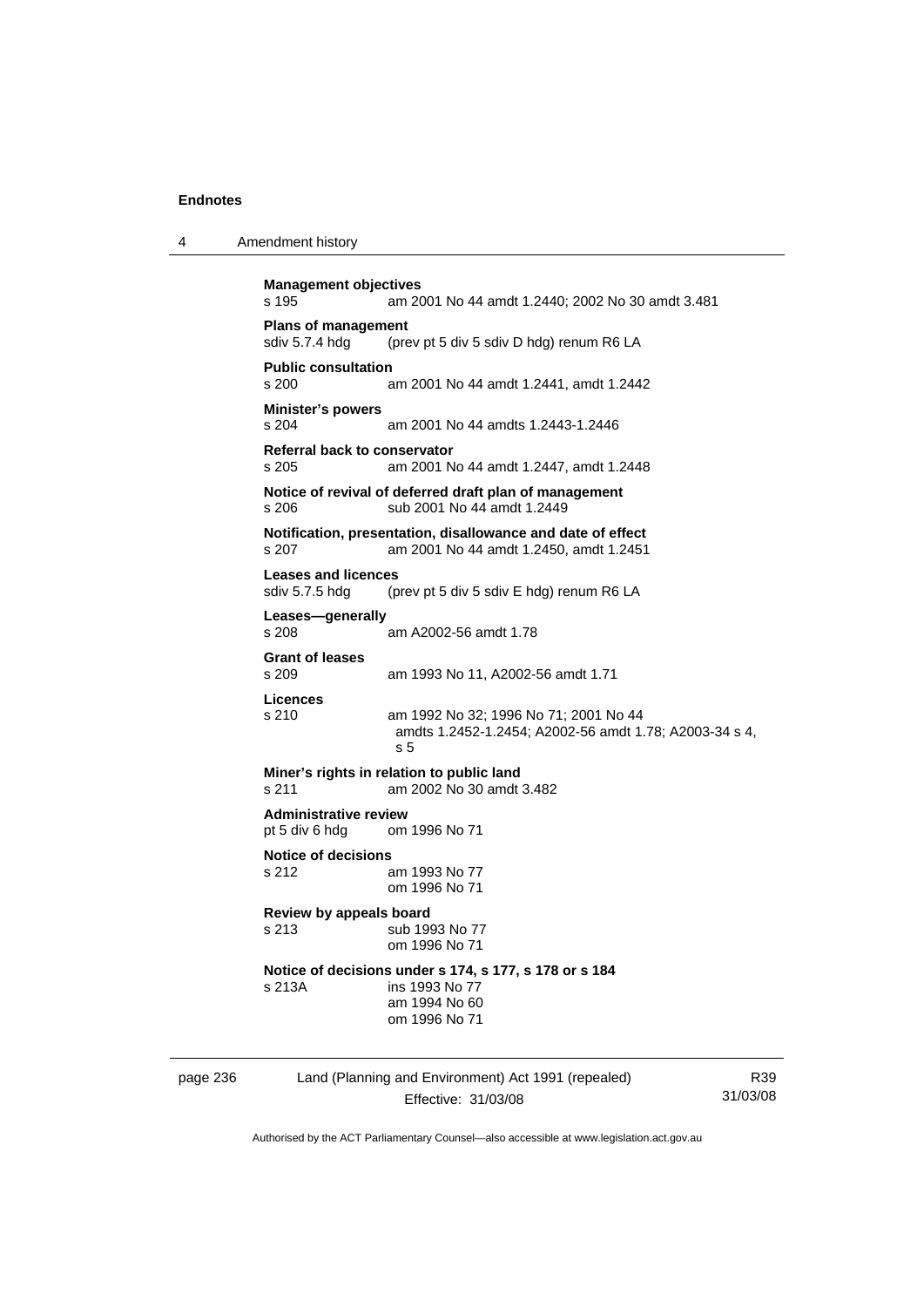Amendment history 4

**Review by administrative appeals tribunal**  ins 1993 No 77 om 1996 No 71 **Lessee may surrender lease or part of lease**  s 214 am A2002-56 amdt 1.72, amdt 1.78 **Miscellaneous**  div 5.8 hdg (prev pt 5 div 7 hdg) renum R6 LA **Reduction of rent and relief from provisions of lease**  s 215 sub 2002 No 30 amdt 3.483 am A2002-56 amdt 1.78 **Access to leased land from roads and road related areas**  s 216 am 1996 No 85 sub 1999 No 79 sch 3 am A2002-56 amdt 1.73, amdt 1.74, amdt 1.78; ss renum R12 LA (see A2002-56 amdt 1.75) **Notification of certain leases**  ins 1993 No 11 am 1996 No 85 sub 2002 No 30 amdt 3.484 am 2002 No 39 amdt 1.4 sub A2002-56 amdt 1.76 **Licences in relation to land that is not public land**  s 217 am 2001 No 44 amdts 1.2455-1.2457 am A2002-56 amdt 1.78; A2003-34 s 6, s 7 **Rights to extract minerals**  s 219 am A2002-56 amdt 1.78 **False or misleading statements in relation to leases**  am 1994 No 81 sub A2002-56 amdt 1.77 om A2004-15 amdt 2.105 **Preliminary**  div 6.1 hdg (prev pt 6 div 1 hdg) renum R6 LA

R39 31/03/08 page 237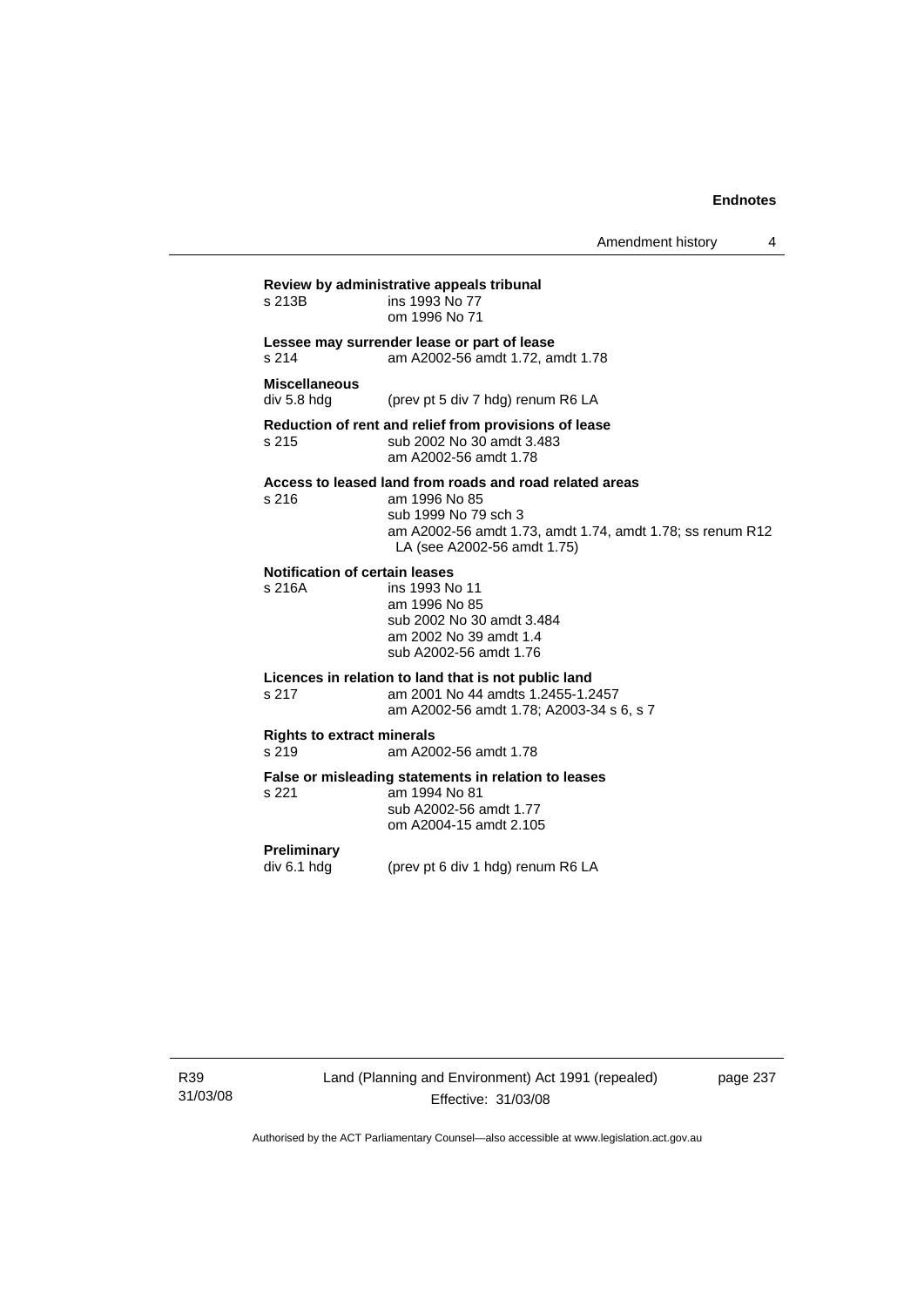4 Amendment history

**Definitions for pt 6**  s 222 hdg sub 2002 No 30 amdt 3.485 s 222 am 1996 No 85; 1997 No 116; 2000 No 37 s 10; 2002 No 30 amdt 3.486, amdt 3.491 def *approval* sub A2002-56 amdt 1.80 def *building work* sub 2002 No 30 amdt 3.487; A2004-13 amdt 2.73 def *consolidation* sub 2002 No 30 amdt 3.487 def *damage* ins A2005-51 amdt 1.4 def *declared site* ins A2005-51 amdt 1.4 def *development* am A2003-34 amdt 1.4; pars renum R15 LA; A2004-57 amdt 1.24 def *Executive* ins 2002 No 30 amdt 3.488 def *inspector* ins A2003-34 amdt 2.3 def *lease* sub 2002 No 30 amdt 3.489 def *lessee* sub 2002 No 30 amdt 3.489 def *order* sub A2003-34 amdt 1.5 def *original decision* ins A2002-56 amdt 1.81 def *prohibited groundwork* ins A2005-51 amdt 1.4 def *prohibition notice* ins A2003-34 amdt 1.6 def *protected tree* ins A2005-51 amdt 1.4 def *protection zone* ins A2005-51 amdt 1.4 def *registered tree* ins A2005-51 amdt 1.4 def *regulated tree* ins A2005-51 amdt 1.4 def *relevant authority* sub A2002-56 amdt 1.82 def *subdivision* sub 2002 No 30 amdt 3.489 def *tree management plan* ins A2005-51 amdt 1.4 def *variation* ins 2002 No 30 amdt 3.490 **Meaning of** *variation* **for pt 6<br>s 223 cm 1996 N** om 1996 No 85 ins 2002 No 30 amdt 3.492 **Approvals**  div 6.2 hdg (prev pt 6 div 2 hdg) renum R6 LA **Preliminary**  pt 6 div 2 sdiv A hdg om 1996 No 85 **Interpretation**  s 224 om 1996 No 85 **General**  sdiv 6.2.1 hdg (prev pt 6 div 2 sdiv B hdg) renum R6 LA

**Offence—development** 

s 225 am 1996 No 85

| page 238 | Land (Planning and Environment) Act 1991 (repealed) |    |
|----------|-----------------------------------------------------|----|
|          | Effective: 31/03/08                                 | 31 |

R39 31/03/08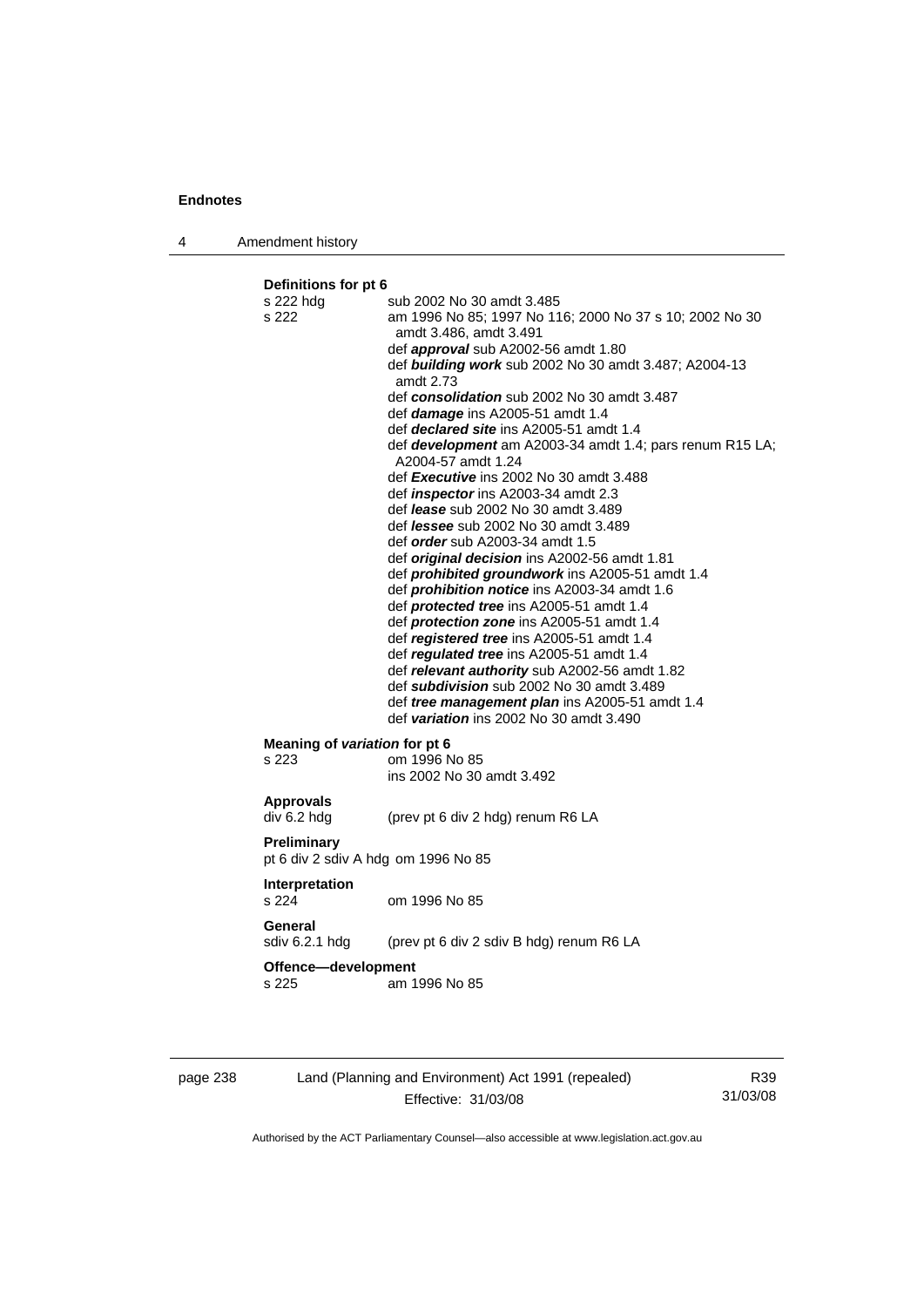| Amendment history |  |  |
|-------------------|--|--|
|-------------------|--|--|

# **Application to undertake development**

am 1996 No 85; 1999 No 73 s 10; 2001 No 44 amdts 1.2458-1.2460; 2001 No 73 s 4, s 5; 2001 No 80 ss 5-7; R6 LA (see 2001 No 44 amdt 1.2461 and 2001 No 73 s 6); A2002-56 amdts 1.83-1.85, amdt 1.133, amdt. 1.134

### **Register of applications, approvals, orders and lease and development conditions**

| s 227 hdg | sub 2000 No 37 s 11                                      |
|-----------|----------------------------------------------------------|
| s 227     | am 2000 No 37 s 11; 2001 No 44 amdt 1.2462, amdt 1.2463; |
|           | R6 LA (see 2001 No 44 amdt 1.2464); A2002-56 amdt 1.86,  |
|           | amdt 1.87, amdt 1.134; A2004-57 amdt 1.25; pars renum    |
|           | R23 LA (see A2004-57 amdt 1.26); A2005-51 amdt 1.5; pars |
|           | renum R30 LA (see A2005-51 amdt 1.6); A2006-30           |
|           | amdt 1.65                                                |
|           |                                                          |

### **Restrictions on inspection of applications**

s 228 am 1996 No 85; A2002-56 amdt 1.88, amdt 1.134

# **Notice of application**

am 1993 No 90; 1995 No 54; 1996 No 71; 1996 No 85; 1997 No 93; 2000 No 37 s 12; 2001 No 20 s 54; 2002 No 30 amdt 3.508; A2002-56 amdt 1.89, amdt 1.134; A2003-30 amdt 1.3; ss renum R15 LA; A2004-57 amdt 1.27; A2005-51 amdt 1.7

### **Direction that applications to be submitted to Minister**

| s 229A hdg | sub 2001 No 44 amdt 1.2465                               |
|------------|----------------------------------------------------------|
| s 229A     | ins 1996 No 85                                           |
|            | am 1999 No 87 s 3; 2001 No 44 amdts 1.2466-1.2472; R6 LA |
|            | (see 2001 No 44 amdt 1.2473); 2002 No 30 amdt 3.493,     |
|            | amdt 3.494                                               |
|            | sub A2002-56 amdt 1.90                                   |
|            | am A2004-57 amdt 1.28, amdt 1.29; ss renum R23 LA (see   |
|            | A2004-57 amdt 1.30); A2005-51 amdt 1.8, amdt 1.9;        |
|            | ss renum R30 LA (see A2005-51 amdt 1.10)                 |
|            |                                                          |

### **Minister may decide some applications**

s 229B ins A2002-56 amdt 1.90 am A2004-27 s 16; A2004-57 amdt 1.31; A2005-51 amdt 1.11; pars renum R30 LA (see A2005-51 amdt 1.12); A2006-30 amdt 1.66, amdt 1.67

### **Approvals**

s 230 am 1993 No 77; 1996 No 71 sub 1996 No 85

am 2000 No 37 s 13

R39 31/03/08 Land (Planning and Environment) Act 1991 (repealed) Effective: 31/03/08

page 239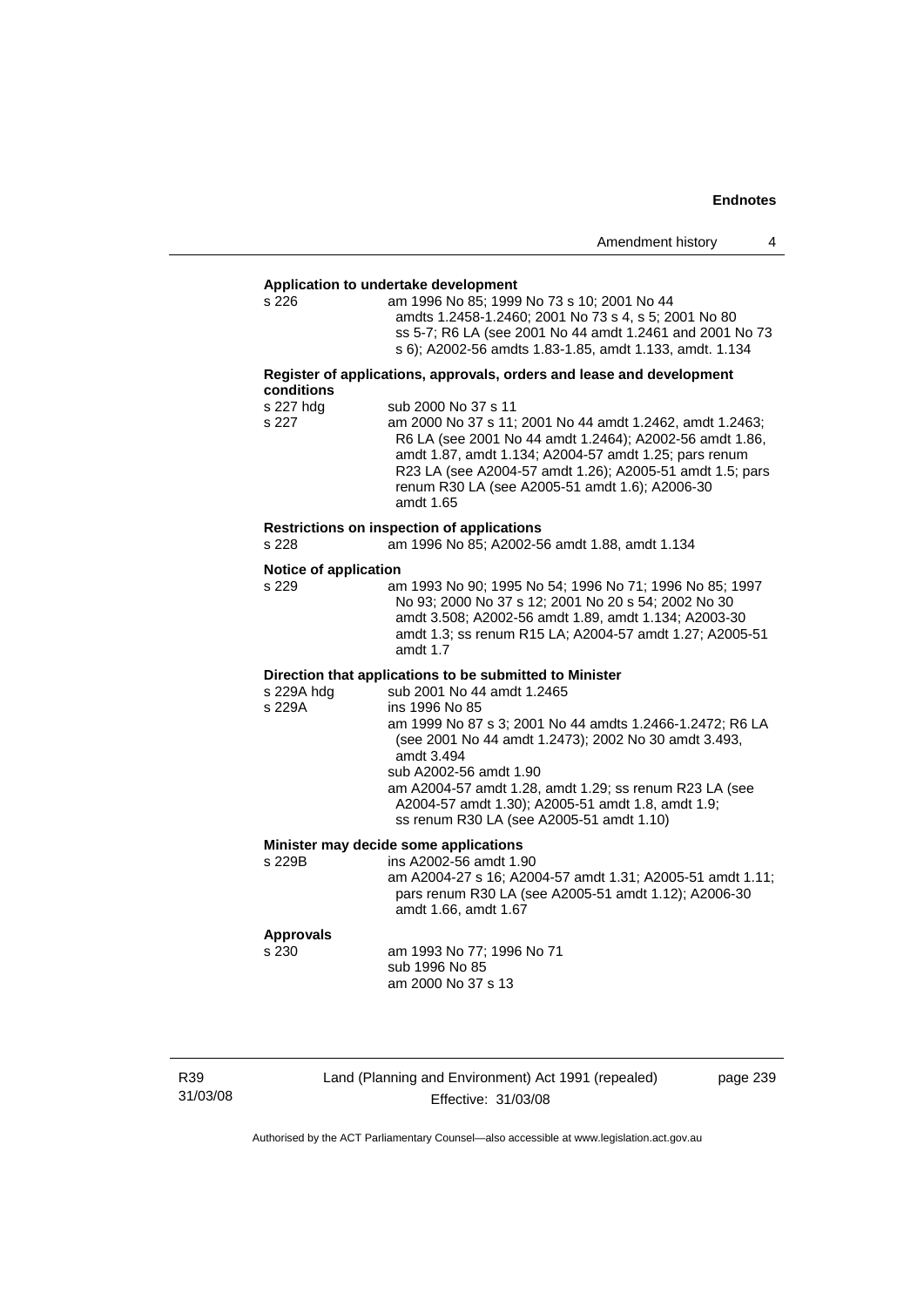4 Amendment history

| s 231                                     | Matters to be considered by relevant authority<br>am 1996 No 85; 2002 No 30 amdt 3.495; A2002-56 amdt 1.91,<br>amdt 1.134, amdt 1.135; A2004-27 s 17<br>sub A2004-57 amdt 1.32<br>am A2005-51 amdt 1.13, amdt 1.14; ss renum R30 LA (see |
|-------------------------------------------|------------------------------------------------------------------------------------------------------------------------------------------------------------------------------------------------------------------------------------------|
|                                           | A2005-51 amdt 1.15); A2006-30 amdt 1.68                                                                                                                                                                                                  |
| Duty of applicants<br>s 232               | am 2001 No 44 amdt 1.2474, amdt 1.2475; 2002 No 30<br>amdt 3.508; A2002-56 amdt 1.92-1.94, amdt 1.134; ss renum<br>R12 La (see A2002-56 amdt 1.95)                                                                                       |
| <b>More information</b><br>s 233          | am 1996 No 85; A2002-56 amdt 1.135                                                                                                                                                                                                       |
| s 234                                     | Effect of failure to give further information<br>am 1996 No 85; A2002-56 amdt 1.135                                                                                                                                                      |
| Duties of concurring authorities<br>s 235 | am 1996 No 39<br>om 1996 No 85                                                                                                                                                                                                           |
| <b>Objections</b><br>sdiv 6.2.2 hdg       | (prev pt 6 div 2 sdiv C hdg) renum R6 LA                                                                                                                                                                                                 |
| Objections-general<br>s 237               | am 1996 No 85; 1997 No 116; 2000 No 37 s 14; A2002-56<br>amdt 1.96, amdt 1.134; ss renum R12 LA (see A2002-56<br>amdt 1.97)                                                                                                              |
| <b>Inspection of objections</b><br>s 238  | am 1993 No 77; 1996 No 71; A2002-56 amdt 1.134                                                                                                                                                                                           |
| <b>Identity of objectors</b><br>s 239     | am A2002-56 amdt 1.98, amdt 1.134                                                                                                                                                                                                        |
| s 240                                     | Circumstances in which Executive approves applications, other than lease<br>variations, subdivisions, consolidations<br>om 1996 No 85                                                                                                    |
| s 241                                     | Circumstances in which Executive approves applications for lease<br>variations, subdivisions, consolidations<br>om 1996 No 85                                                                                                            |
| <b>Approvals</b><br>sdiv 6.2.3 hdg        | (prev pt 6 div 2 sdiv D hdg) renum R6 LA                                                                                                                                                                                                 |
|                                           | Approvals-notices to applicants and registrar-general<br>am 1992 No 32; 1993 No 64                                                                                                                                                       |

| page 240 | Land (Planning and Environment) Act 1991 (repealed) | R39      |
|----------|-----------------------------------------------------|----------|
|          | Effective: 31/03/08                                 | 31/03/08 |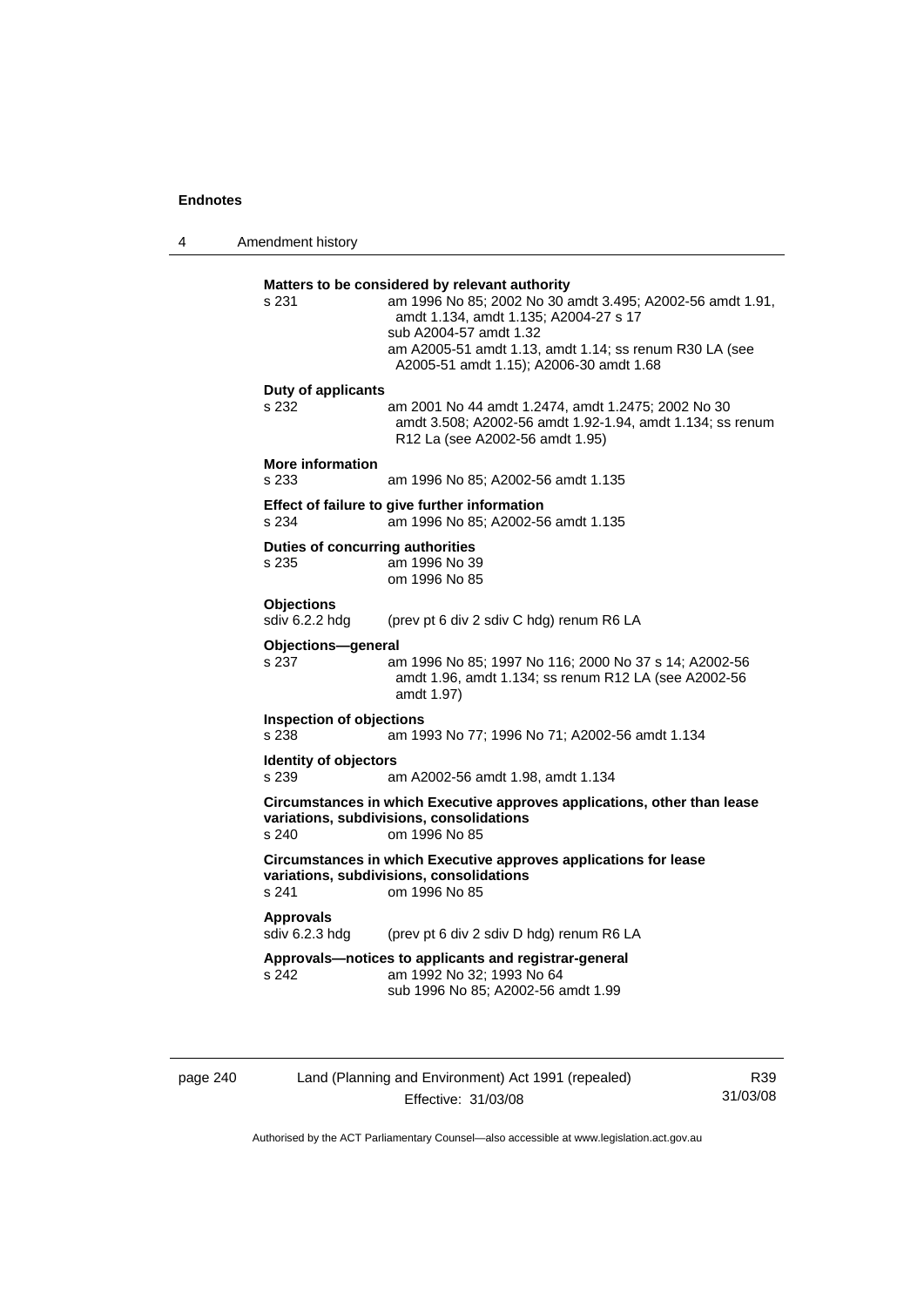# Land (Planning and Environment) Act 1991 (repealed) page 241 **Notification of approval or refusal of application**  s 243 am 1993 No 77; 1996 Nos 71 and 85; 2000 No 37 s 15; A2002-56 amdt 1.100, amdt 1.101, amdt 1.135; ss renum R12 LA (see A2002-56 amdt 1.102) **Notification if more than 1 objector**  s 244 am 1996 No 85; A2002-56 amdt 1.103, amdt 1.134 **Notice of decision to heritage council**  s 244A ins A2004-57 amdt 1.33 **Notice of decision to conservator**  s 244B ins A2005-51 amdt 1.16 **Conditional approvals**  s 245 am 1996 No 85; 2001 No 80 s 8, s 9; A2002-56 amdt 1.104-1.106, amdt 1.134; pars renum R15 LA; A2004-57 amdt 1.34 **Reconsideration of applications for approval**  ins A2002-56 amdt 1.107 **Definitions for sdiv 6.2.4**  s 245A ins A2002-56 amdt 1.107 def *new application* ins A2002-56 amdt 1.107 def *original application* ins A2002-56 amdt 1.107 def *original decision* ins A2002-56 amdt 1.107 **Applications for reconsideration**  s 246 om 1996 No 85 ins A2002-56 amdt 1.107 am A2003-30 amdt 1.4 **Reconsideration of decisions**  ins A2002-56 amdt 1.107 **No action by planning and land authority within time**  s 246B ins A2002-56 amdt 1.107 **Notice of decision on reconsideration**  ins A2002-56 amdt 1.107 **Approvals—miscellaneous**  sdiv 6.2.5 hdg ins A2002-56 amdt 1.107 **Minor amendments**<br>
s 247 am 1996 No 85; 2002 No 30 amdt 3.508; 2002 No 37 ss 4-6; ss (4), (5) om R10 LA; pars renum R10 LA; A2002-56 amdt 1.108, amdt 1.135 **Corrections**  s 248 am 1996 No 85; A2002-56 amdt 1.109

Authorised by the ACT Parliamentary Counsel—also accessible at www.legislation.act.gov.au

Effective: 31/03/08

R39 31/03/08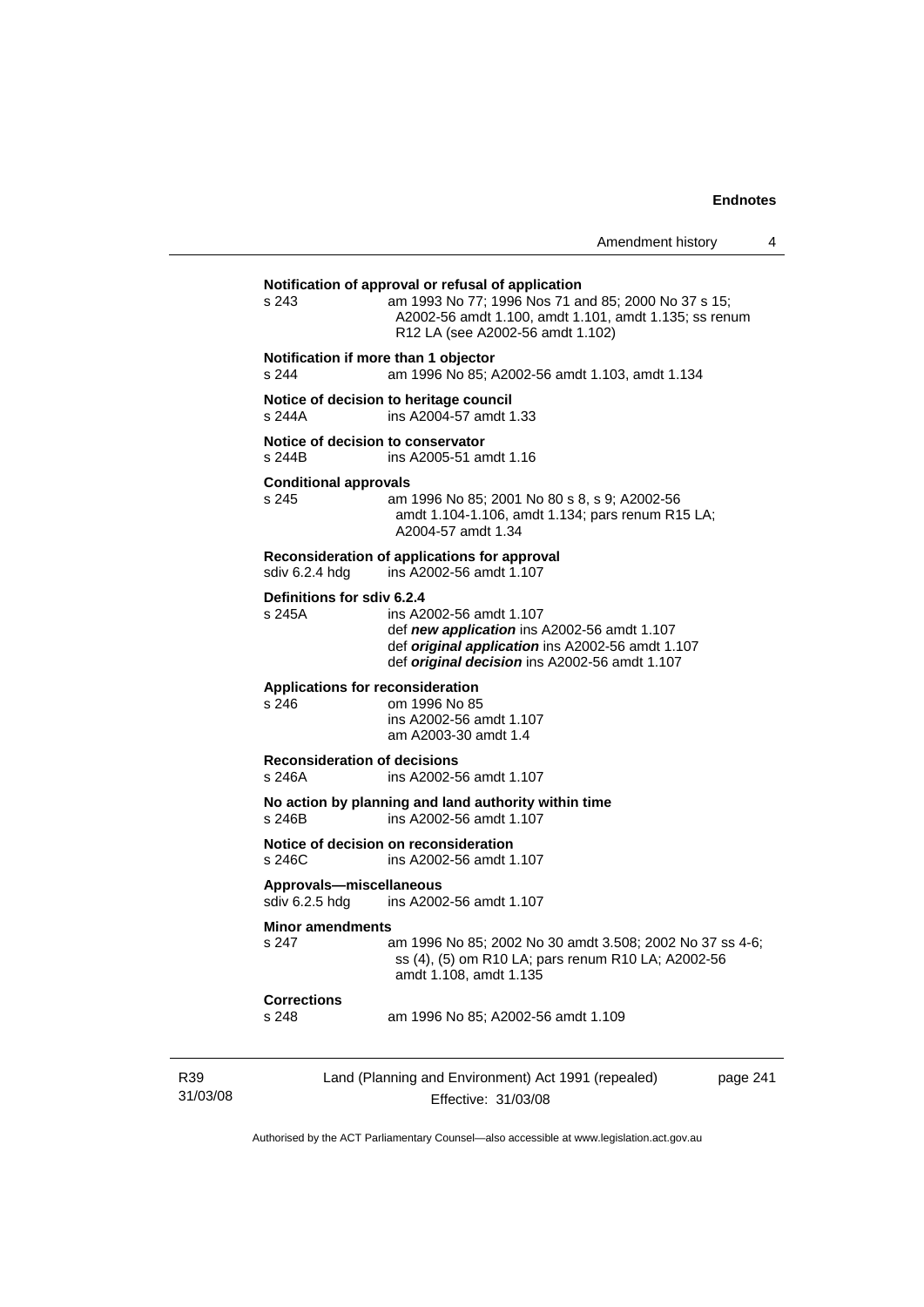4 Amendment history

|          | When approvals take effect<br>s 249              | sub 1993 No 77<br>am 1996 No 71; 1996 No 85; 2002 No 30 amdt 3.496<br>sub A2002-56 amdt 1.110<br>am A2005-62 amdt 1.4                                                                                                                                                                                                                                                                         |                 |
|----------|--------------------------------------------------|-----------------------------------------------------------------------------------------------------------------------------------------------------------------------------------------------------------------------------------------------------------------------------------------------------------------------------------------------------------------------------------------------|-----------------|
|          | s 250                                            | <b>Execution of approvals for variations of leases</b><br>sub 1996 No 85<br>am A2002-56 amdt 1.133                                                                                                                                                                                                                                                                                            |                 |
|          | End of approvals<br>s 251                        | am 1996 No 85; A2002-56 amdt 1.111                                                                                                                                                                                                                                                                                                                                                            |                 |
|          | <b>Extension of time</b><br>s 252                | am 1996 No 85; A2002-56 amdt 1.134                                                                                                                                                                                                                                                                                                                                                            |                 |
|          | <b>Revocation of approval</b><br>s 253           | am A2002-56 amdt 1.112; A2004-57 amdt 1.35                                                                                                                                                                                                                                                                                                                                                    |                 |
|          | <b>Powers of Supreme Court</b><br>sdiv 6.2.6 hdg | ins A2003-34 amdt 1.7                                                                                                                                                                                                                                                                                                                                                                         |                 |
|          | s 253A                                           | Injunctions to require compliance with approvals<br>ins A2003-34 amdt 1.7                                                                                                                                                                                                                                                                                                                     |                 |
|          | <b>Orders</b><br>div 6.3 hdg                     | (prev pt 6 div 3 hdg) renum R6 LA<br>sub A2003-34 s 8                                                                                                                                                                                                                                                                                                                                         |                 |
|          | <b>Making of orders</b><br>sdiv 6.3.1 hdg        | ins A2003-34 s 8                                                                                                                                                                                                                                                                                                                                                                              |                 |
|          | s 254                                            | Applications to planning and land authority for orders<br>om 1996 No 85<br>ins 1997 No 7<br>am 2001 No 44 amdt 1.2476-1.2478; A2002-56 amdt 1.113<br>sub A2003-34 s 8<br>am A2004-57 amdt 1.36; pars renum R23 LA (see A2004-57<br>amdt 1.37); A2005-21 amdt 1.1 (as am A2006-42<br>amdt 3.150); pars renum R27 LA (see A2005-21 amdt 1.2);<br>A2005-51 amdt 1.17 (as am A2006-42 amdt 3.207) |                 |
|          | s 254A                                           | Decision on application to planning and land authority for order<br>ins A2003-34 s 8<br>am A2005-21 amdt 1.3                                                                                                                                                                                                                                                                                  |                 |
|          |                                                  | Proposed orders on planning and land authority's own initiative<br>s 255 sub A2003-34 s 8<br>am A2004-57 amdt 1.38; pars renum R23 LA (see A2004-57<br>amdt 1.39); A2005-21 amdt 1.4 and see A2006-42<br>amdt 3.151; pars renum R27 LA (see A2005-21 amdt 1.5);<br>A2005-51 amdt 1.18 (as am A2006-42 amdt 3.208)                                                                             |                 |
| page 242 |                                                  | Land (Planning and Environment) Act 1991 (repealed)<br>Effective: 31/03/08                                                                                                                                                                                                                                                                                                                    | R39<br>31/03/08 |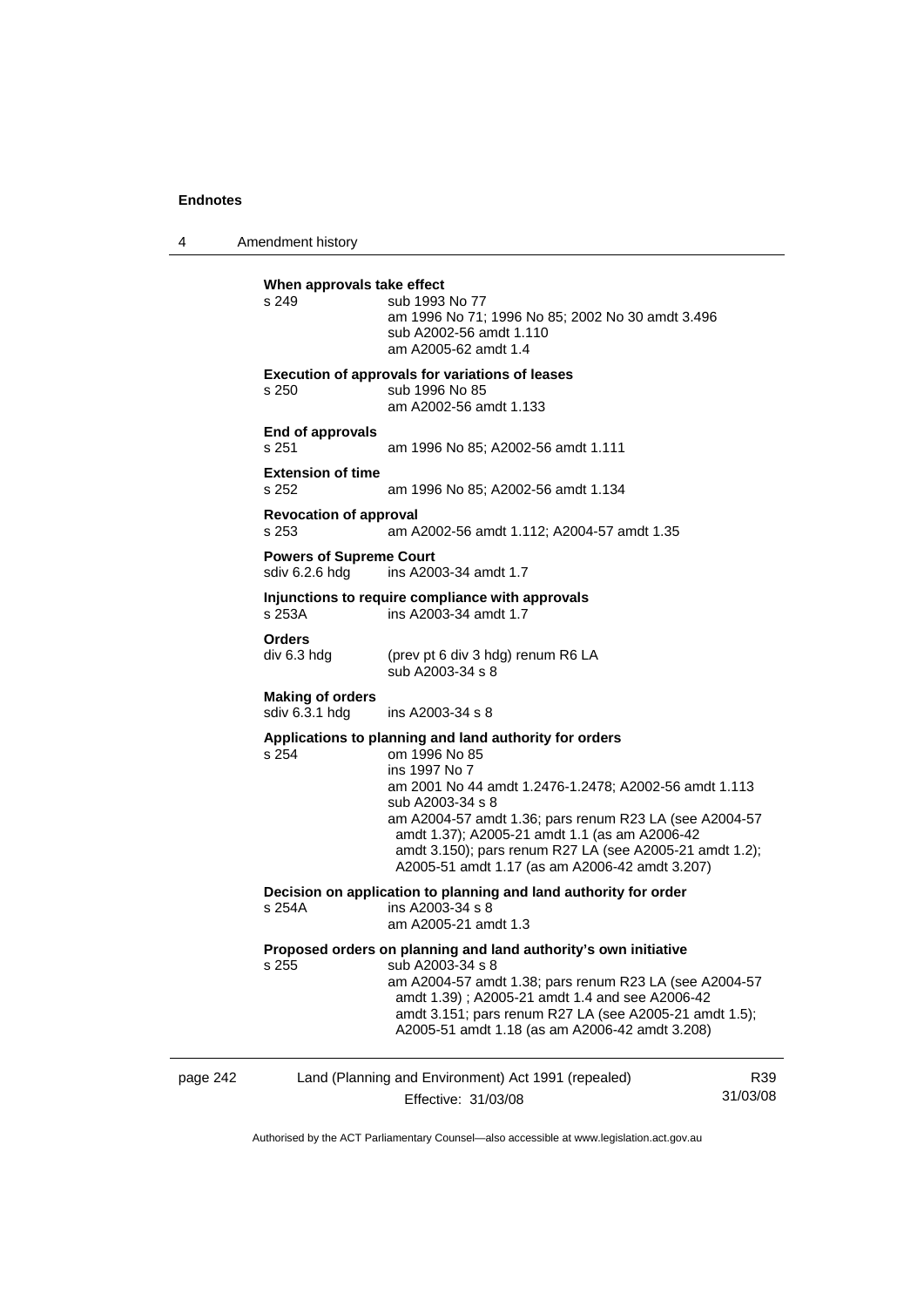|                 | s 256                                       | Decision on proposed order on planning and land authority's own initiative<br>am 1993 No 77; 1996 No 71; 1996 No 83; 1996 No 85; 1997<br>No 7; 1999 No 73 s 11; 1999 No 79 sch 3; 2001 No 44<br>amdt 1.2479; 2002 No 30 amdt 3.508; A2002-56<br>amdts 1.114-1.117, amdt 1.134<br>sub A2003-34 s 8 |
|-----------------|---------------------------------------------|---------------------------------------------------------------------------------------------------------------------------------------------------------------------------------------------------------------------------------------------------------------------------------------------------|
|                 | <b>Effect of certain orders</b><br>s 256A   | ins 1997 No 7<br>om A2003-34 s 8                                                                                                                                                                                                                                                                  |
|                 | <b>Content of orders</b><br>s 257           | am 1993 Nos 64 and 77; 1996 No 71; 2002 No 30 amdt 3.508;<br>A2002-56 amdt 1.118, amdt 1.119, amdt 1.134<br>sub A2003-34 s 8<br>am A2005-51 amdt 1.19                                                                                                                                             |
|                 | Notice of making orders<br>s 257A           | ins A2003-34 s 8<br>am A2005-21 amdt 1.6; pars renum R27 LA (see A2005-21<br>amdt 1.7); A2005-51 amdt 1.20 (as am A2006-42<br>amdt 3.209)                                                                                                                                                         |
|                 | Who is bound by an order?<br>s 257B         | ins A2003-34 s 8                                                                                                                                                                                                                                                                                  |
|                 | <b>Contravening orders</b><br>s 258         | am 1993 No 77; 1996 No 71; A2002-56 amdt 1.120<br>sub A2003-34 s 8                                                                                                                                                                                                                                |
|                 | <b>Ending of orders</b><br>s 258A           | ins A2003-34 s 8                                                                                                                                                                                                                                                                                  |
|                 | <b>Notice ending orders</b><br>s 258B       | ins A2003-34 s 8                                                                                                                                                                                                                                                                                  |
|                 | s 258C                                      | Effect of orders about pest animals or plants<br>ins A2003-34 s 8<br>om A2005-21 amdt 1.8                                                                                                                                                                                                         |
|                 | <b>Rectification work</b><br>sdiv 6.3.2 hdg | ins A2003-34 s 8                                                                                                                                                                                                                                                                                  |
|                 | Definitions for sdiv 6.3.2<br>s 259         | am 1993 No 77; 1996 No 71; A2002-56 amdt 1.121,<br>amdt 1.134<br>sub A2003-34 s 8                                                                                                                                                                                                                 |
|                 | s 259A                                      | Direction to carry out rectification work<br>ins A2003-34 s 8                                                                                                                                                                                                                                     |
| R39<br>31/03/08 |                                             | Land (Planning and Environment) Act 1991 (repealed)<br>page 243<br>Effective: 31/03/08                                                                                                                                                                                                            |

Authorised by the ACT Parliamentary Counsel—also accessible at www.legislation.act.gov.au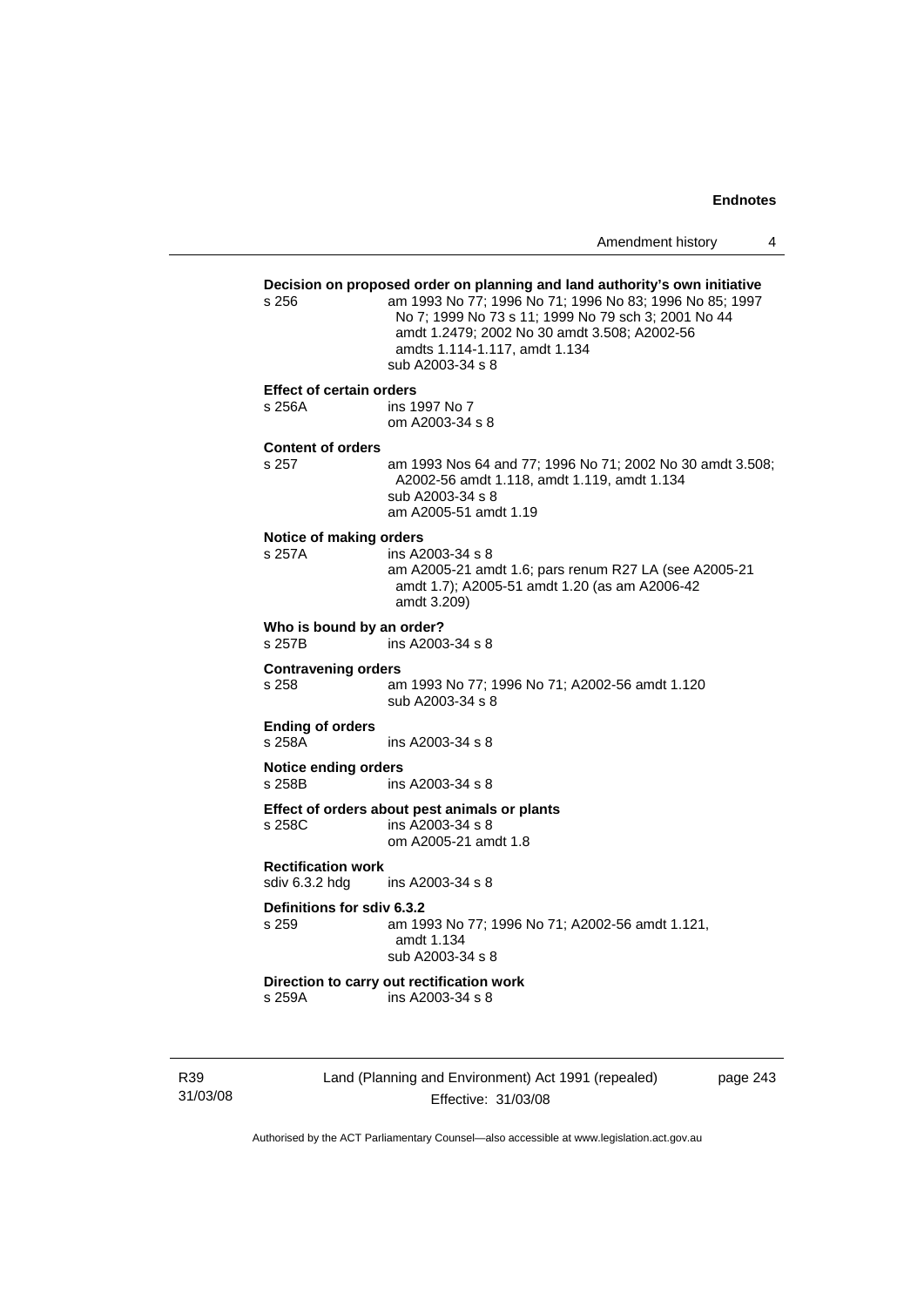| 4        | Amendment history                                     |                                                                                            |                 |
|----------|-------------------------------------------------------|--------------------------------------------------------------------------------------------|-----------------|
|          | s 259B                                                | Contravening direction to carry out rectification work<br>ins A2003-34 s 8                 |                 |
|          | s 259C                                                | Authorisation to carry out rectification work<br>ins A2003-34 s 8                          |                 |
|          | <b>Obstructing etc authorised people</b><br>s 259D    | ins A2003-34 s 8                                                                           |                 |
|          | s 259E                                                | Liability for cost of rectification work<br>ins A2003-34 s 8                               |                 |
|          | s 259F                                                | Determination of criteria for deferral of rectification work cost<br>ins A2003-34 s 8      |                 |
|          | s 259G                                                | Application for deferral of rectification work cost<br>ins A2003-34 s 8                    |                 |
|          | Deferral of rectification work cost<br>s 259H         | ins A2003-34 s 8                                                                           |                 |
|          | s 2591                                                | Security for deferred rectification work cost<br>ins A2003-34 s 8                          |                 |
|          | s 259J                                                | Payment of deferred rectification work cost<br>ins A2003-34 s 8                            |                 |
|          | Prohibition notices and injunctions<br>sdiv 6.3.3 hdg | ins A2003-34 s 8                                                                           |                 |
|          | <b>Prohibition notices-making</b><br>s 260            | am 1993 Nos 64 and 77; 1996 No 71; A2002-56 amdt 1.122<br>sub A2003-34 s 8                 |                 |
|          | <b>Contravening prohibition notices</b><br>s 260A     | ins A2003-34 s 8                                                                           |                 |
|          | <b>Prohibition notices-ending</b><br>s 260B           | ins A2003-34 s 8                                                                           |                 |
|          | s 260C                                                | Injunctions to restrain contravention of orders or prohibition notices<br>ins A2003-34 s 8 |                 |
|          | <b>Other matters</b><br>sdiv 6.3.4 hdg                | ins A2003-34 s 8<br>om A2005-21 amdt 1.9                                                   |                 |
|          | s 261                                                 | Declaration of pest animal or pest plant<br>sub A2003-34 s 8<br>om A2005-21 amdt 1.9       |                 |
|          | Inspection and seizure powers<br>div 6.4 hdg          | (prev pt 6 div 4 hdg) renum R6 LA<br>sub A2003-34 amdt 2.4                                 |                 |
| page 244 |                                                       | Land (Planning and Environment) Act 1991 (repealed)<br>Effective: 31/03/08                 | R39<br>31/03/08 |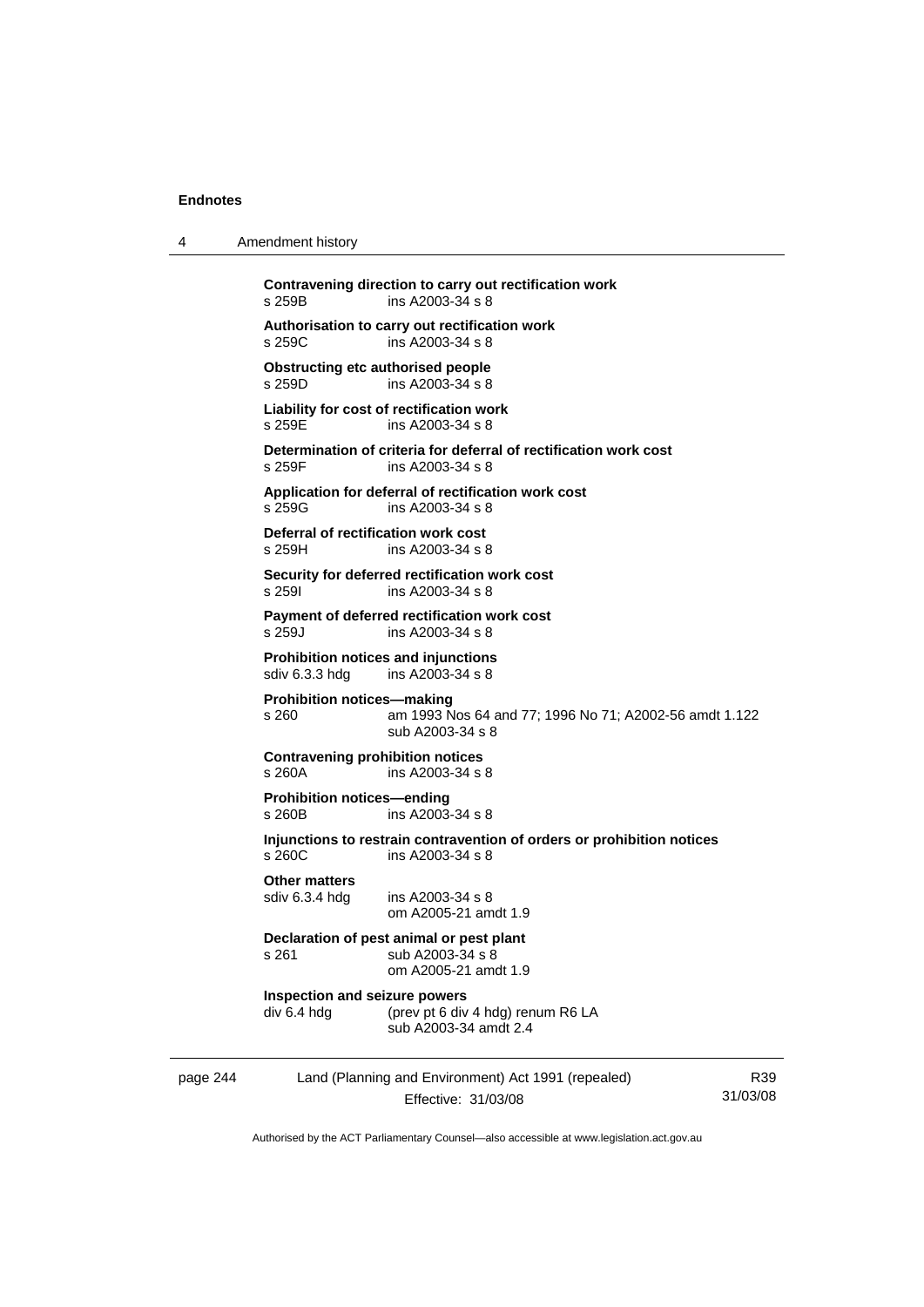| <b>Preliminary</b><br>sdiv 6.4.1 hdg | (prev pt 6 div 4 sdiv A hdg) renum R6 LA                                                                                                                       |
|--------------------------------------|----------------------------------------------------------------------------------------------------------------------------------------------------------------|
| Definitions for div 6.4              |                                                                                                                                                                |
| s 262                                | sub 2002 No 30 amdt 3.497<br>def connected ins 2002 No 30 amdt 3.497<br>def occupier ins 2002 No 30 amdt 3.497<br>def <i>offence</i> ins 2002 No 30 amdt 3.497 |
| <b>Appointment of inspectors</b>     |                                                                                                                                                                |
| s 263                                | am A2002-56 amdt 1.134<br>sub A2003-34 amdt 2.5                                                                                                                |
| <b>Identity cards</b>                |                                                                                                                                                                |
| $s$ 264                              | am A2002-56 amdt 1.134                                                                                                                                         |
|                                      | sub A2003-34 amdt 1.8<br>am A2005-20 amdt 3.182; ss renum R24 LA (see A2005-20<br>amdt 3.183)                                                                  |
|                                      | Power not to be exercised before identity card shown                                                                                                           |
| s 265                                | am 1994 No 81; A2002-56 amdt 1.134<br>sub A2003-34 amdt 1.8                                                                                                    |
| Inspection<br>sdiv 6.4.2 hdg         | (prev pt 6 div 4 sdiv B hdg) renum R6 LA                                                                                                                       |
| Display of identity cards<br>s 268   | om A2003-34 amdt 1.9                                                                                                                                           |
| <b>Powers of inspection</b><br>s 269 | am 1994 No 81                                                                                                                                                  |
| s 270                                | Work carried out at direction of inspector<br>om A2003-34 amdt 1.9                                                                                             |
| <b>Disposal of seized things</b>     |                                                                                                                                                                |
| s 272                                | am A2002-56 amdt 1.123, amdt 1.134<br>sub A2006-23 amdt 1.210                                                                                                  |
| <b>Obstruction of inspectors</b>     |                                                                                                                                                                |
| s 274                                | am 1994 No 81<br>om A2004-15 amdt 2.105                                                                                                                        |
|                                      | <b>Commissioner for land and planning</b>                                                                                                                      |
| div 6.5 hdg                          | (prev pt 6 div 4A hdg) ins 1996 No 85<br>renum R6 LA                                                                                                           |

R39 31/03/08 Land (Planning and Environment) Act 1991 (repealed) Effective: 31/03/08

page 245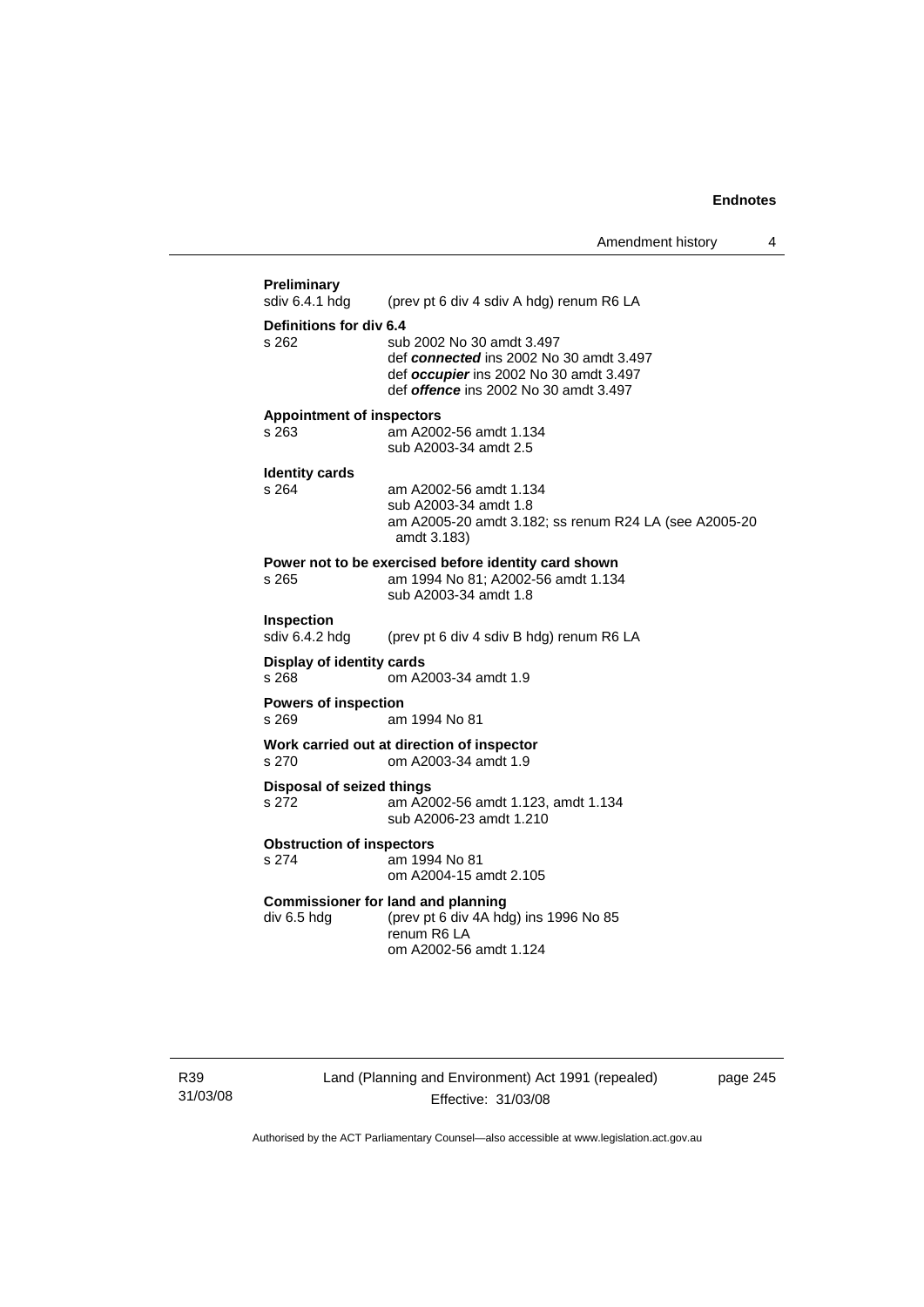4 Amendment history

| s 274A                                       | <b>Commissioner for land and planning</b><br>ins 1996 No 85<br>am 2002 No 11 amdt 2.66<br>sub 2002 No 30 amdt 3.498<br>om A2002-56 amdt 1.124 |  |
|----------------------------------------------|-----------------------------------------------------------------------------------------------------------------------------------------------|--|
| <b>Term of office</b><br>s 274B              | ins 1996 No 85<br>sub 2002 No 30 amdt 3.498<br>om A2002-56 amdt 1.124                                                                         |  |
| Leave of absence<br>s 274C                   | ins 1996 No 85<br>sub 2002 No 30 amdt 3.498<br>om A2002-56 amdt 1.124                                                                         |  |
| Leave of absence<br>s 274D                   | ins 1996 No 85<br>om 2002 No 30 amdt 3.498                                                                                                    |  |
| <b>Acting appointments</b><br>s 274E         | ins 1996 No 85<br>om 2002 No 30 amdt 3.498                                                                                                    |  |
| Resignation<br>s 274F                        | ins 1996 No 85<br>om 2002 No 30 amdt 3.498                                                                                                    |  |
| s 274G                                       | Suspension and removal of commissioner<br>ins 1996 No 85<br>am 2002 No 30 amdts 3.499-3.501<br>om A2002-56 amdt 1.124                         |  |
| <b>Retirement</b><br>s 274H                  | ins 1996 No 85<br>om A2002-56 amdt 1.124                                                                                                      |  |
| <b>Delegation</b><br>s 2741                  | ins 1996 No 85<br>sub 2002 No 30 amdt 3.502<br>om A2002-56 amdt 1.124                                                                         |  |
| <b>Protection from suit</b><br>s 274J        | ins 1996 No 85<br>am 2002 No 30 amdt 3.503<br>om A2002-56 amdt 1.124                                                                          |  |
| <b>Miscellaneous</b><br>div 6.6 hdg          | (prev pt 6 div 5 hdg) renum R6 LA                                                                                                             |  |
| <b>Review of decisions</b><br>sdiv 6.6.1 hdg | (prev pt 6 div 5 sdiv A hdg) renum R6 LA                                                                                                      |  |

page 246 Effective: 31/03/08 31/03/08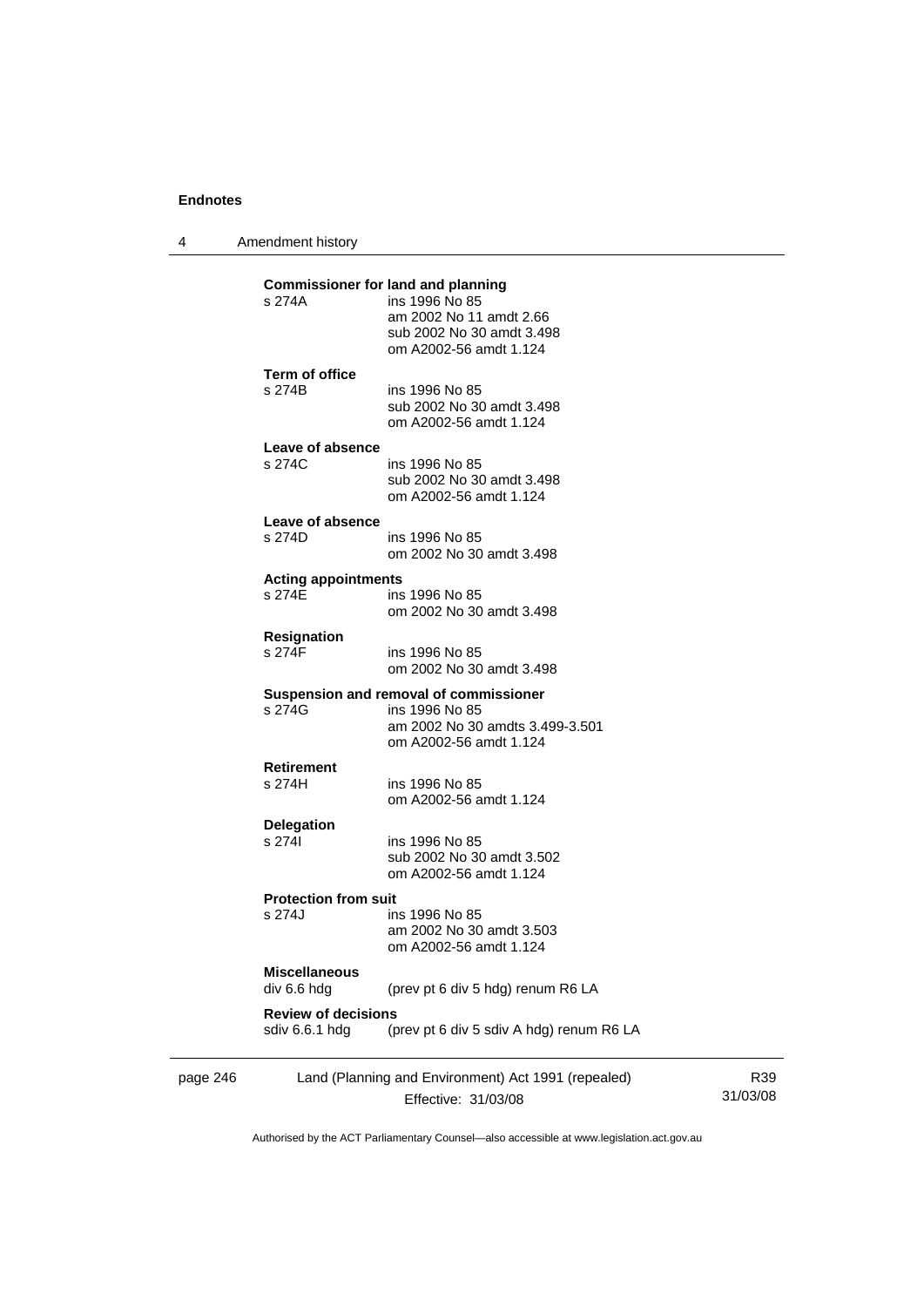**AAT review—general**  am 1993 No 77 sub 1996 No 71 am 1996 No 85 sub A2002-56 amdt 1.125 am A2004-57 amdt 1.40; ss renum R23 LA (see A2004-57 amdt 1.41); A2007-1 s 4, s 5; ss renum R36 LA (6)-(8) exp 1 March 2008 (s 275 (8) (LA s 88 declaration applies)) **Approvals subject to entity's satisfaction**  s 275A ins A2002-56 amdt 1.125 **Review of decisions—objectors and third parties to approvals**  s 276 hdg sub A2003-34 amdt 2.6 s 276 am 1993 No 77; 1996 No 71; 1996 No 85; 1997 No 116; 2000 No 15 s 4; 2000 No 37 s 16; A2002-56 amdt 1.126; ss renum R12 LA (see A2002-56 amdt 1.127) **Review of decisions—orders and prohibition notices**  s 277 am 1993 No 77 sub 1996 No 7; A2003-34 amdt 1.10 **Notification of objectors**  s 278 am 1993 No 77; 1996 No 71; 1996 No 85; 2002 No 30 amdt 3.508; A2002-56 amdt 1.128, amdt 1.129; ss renum R12 LA (see A2002-56 amdt 1.130) **Application for review by objectors—notification to applicants**  s 279 hdg sub A2003-34 amdt 2.7 s 279 am 1993 No 77; 1996 No 71; 1996 No 85 **Challenge to validity of certain decisions**  s 279A ins 1999 No 87 s 4 am A2002-56 amdt 1.131 **Applicants and objectors may be made parties to proceedings**  s 280 sub 1993 No 77 om 1996 No 71 **Failure to comply with certain notification requirements**  s 281 om 1996 No 71 **General**  sdiv 6.6.2 hdg (prev pt 6 div 5 sdiv B hdg) renum R6 LA

R39 31/03/08 page 247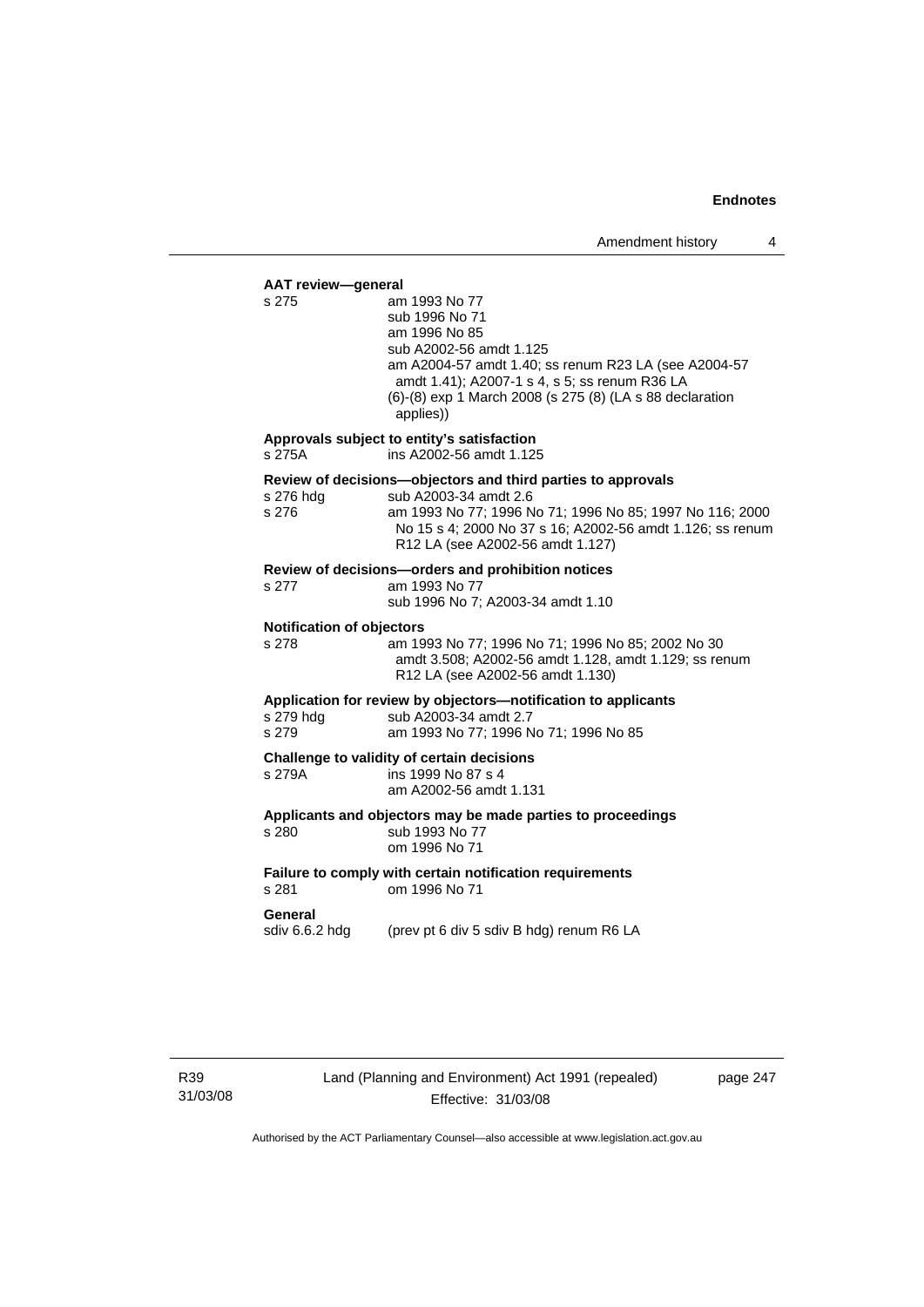4 Amendment history

|          | <b>Regulations</b><br>s 282                  | am 1992 No 32; 1996 No 85; 2000 No 37 s 17; 2001 No 44<br>amdts 1.2480-1.2482; A2002-56 amdt 1.132; pars renum<br>R <sub>15</sub> LA; A <sub>2007</sub> -1 s 6, s 7<br>(5)-(7) exp 1 March 2008 (s 282 (7) (LA s 88 declaration<br>applies)) |
|----------|----------------------------------------------|----------------------------------------------------------------------------------------------------------------------------------------------------------------------------------------------------------------------------------------------|
|          | <b>Administrative appeals</b><br>pt 7 hdg    | (prev pt 6A hdg) ins 1993 No 77<br>sub 1996 No 71<br>renum R6 LA                                                                                                                                                                             |
|          | <b>Preliminary</b><br>pt 6A div 1 hdg        | ins 1993 No 77<br>om 1996 No 71                                                                                                                                                                                                              |
|          | <b>AAT review of decisions</b><br>s 282A     | ins 1993 No 77<br>sub 1996 No 71<br>am 1996 No 85; 1999 No 73 s 12; 2000 No 15 s 5; 2001 No 56<br>amdt 3.435<br>sub A2002-56 amdt 1.136<br>am A2004-42 amdt 1.7; A2004-57 amdt 1.42                                                          |
|          | pt 6A div 2 hdg                              | Establishment of land planning and appeals board<br>ins 1993 No 77<br>om 1996 No 71                                                                                                                                                          |
|          | <b>Establishment of board</b><br>s 282B      | ins 1993 No 77<br>om 1996 No 71                                                                                                                                                                                                              |
|          | <b>Appointment of members</b><br>s 282C      | ins 1993 No 77<br>om 1996 No 71                                                                                                                                                                                                              |
|          | <b>Remuneration and allowances</b><br>s 282D | ins 1993 No 77<br>om 1996 No 71                                                                                                                                                                                                              |
|          | <b>Acting appointments</b><br>s 282E         | ins 1993 No 77<br>om 1996 No 71                                                                                                                                                                                                              |
|          | s 282F                                       | Deputy chairperson to act for chairperson<br>ins 1993 No 77<br>om 1996 No 71                                                                                                                                                                 |
|          | Delegation<br>s 282G                         | ins 1993 No 77<br>om 1996 No 71                                                                                                                                                                                                              |
| page 248 |                                              | Land (Planning and Environment) Act 1991 (repealed)<br>R39                                                                                                                                                                                   |

Effective: 31/03/08

31/03/08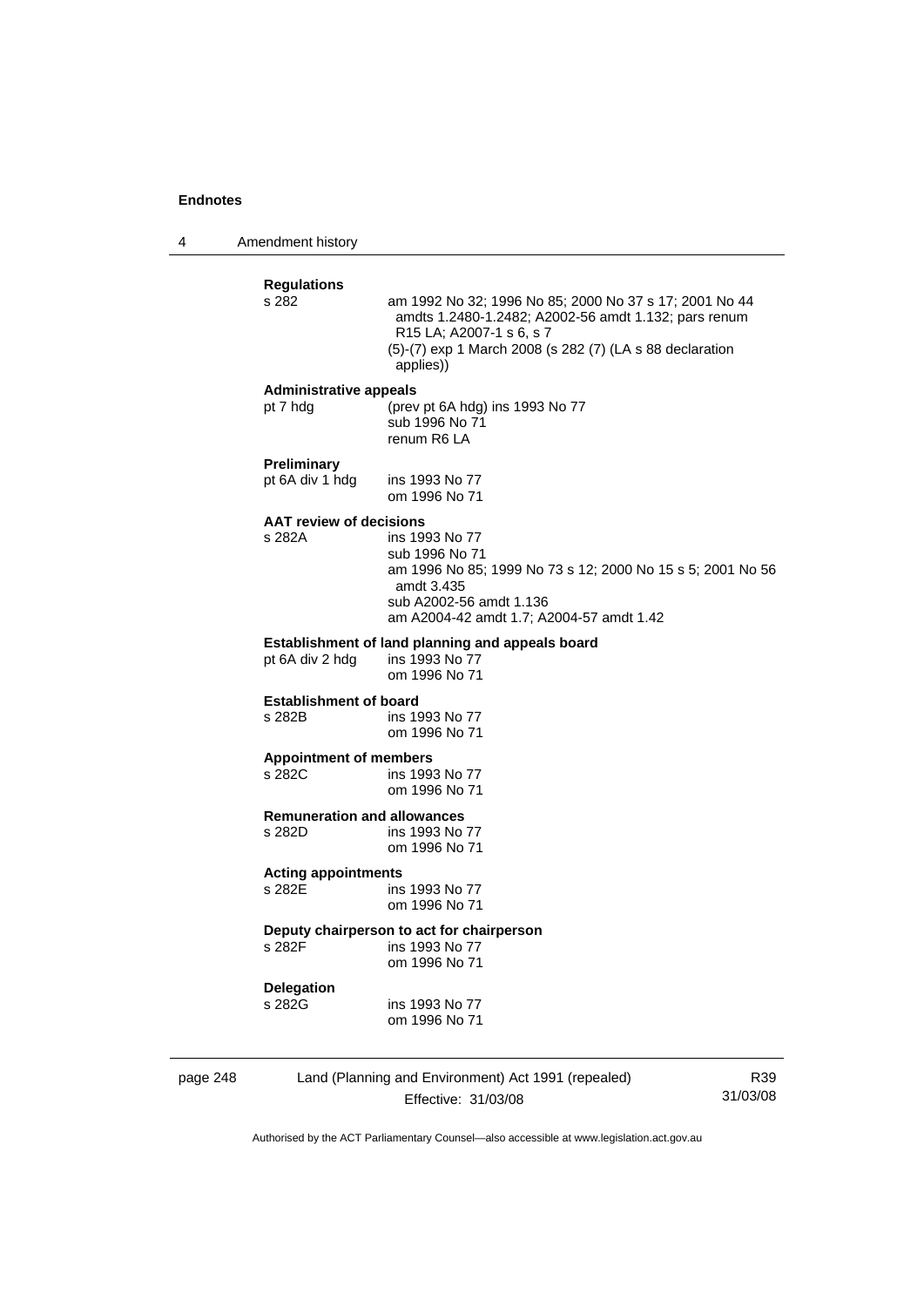Amendment history 4

| Leave of absence                     | ins 1993 No 77                                                                     |
|--------------------------------------|------------------------------------------------------------------------------------|
| s 282H                               | om 1996 No 71                                                                      |
| Other terms and conditions           | ins 1993 No 77                                                                     |
| s 282I                               | om 1996 No 71                                                                      |
| Resignation                          | ins 1993 No 77                                                                     |
| s 282J                               | om 1996 No 71                                                                      |
| <b>Removal from office</b>           | ins 1993 No 77                                                                     |
| s 282K                               | om 1996 No 71                                                                      |
| <b>Organisation of appeals board</b> | ins 1993 No 77                                                                     |
| pt 6A div 3 hdg                      | om 1996 No 71                                                                      |
| <b>Disclosure of interests</b>       | ins 1993 No 77                                                                     |
| s 282L                               | om 1996 No 71                                                                      |
| <b>Arrangement of business</b>       | ins 1993 No 77                                                                     |
| s 282M                               | om 1996 No 71                                                                      |
| <b>Constitution of appeals board</b> | ins 1993 No 77                                                                     |
| s 282N                               | om 1996 No 71                                                                      |
| <b>Member presiding</b>              | ins 1993 No 77                                                                     |
| s 282P                               | om 1996 No 71                                                                      |
| s 282Q                               | Member of appeals board ceasing to be available<br>ins 1993 No 77<br>om 1996 No 71 |
| <b>Places of sitting</b>             | ins 1993 No 77                                                                     |
| s 282R                               | om 1996 No 71                                                                      |
| pt 6A div 4 hdg ins 1993 No 77       | Review by the appeals board of decisions<br>om 1996 No 71                          |
| <b>Reviewable decisions</b>          | ins 1993 No 77                                                                     |
| s 282S                               | om 1996 No 71                                                                      |

page 249

31/03/08

R39

Land (Planning and Environment) Act 1991 (repealed) Effective: 31/03/08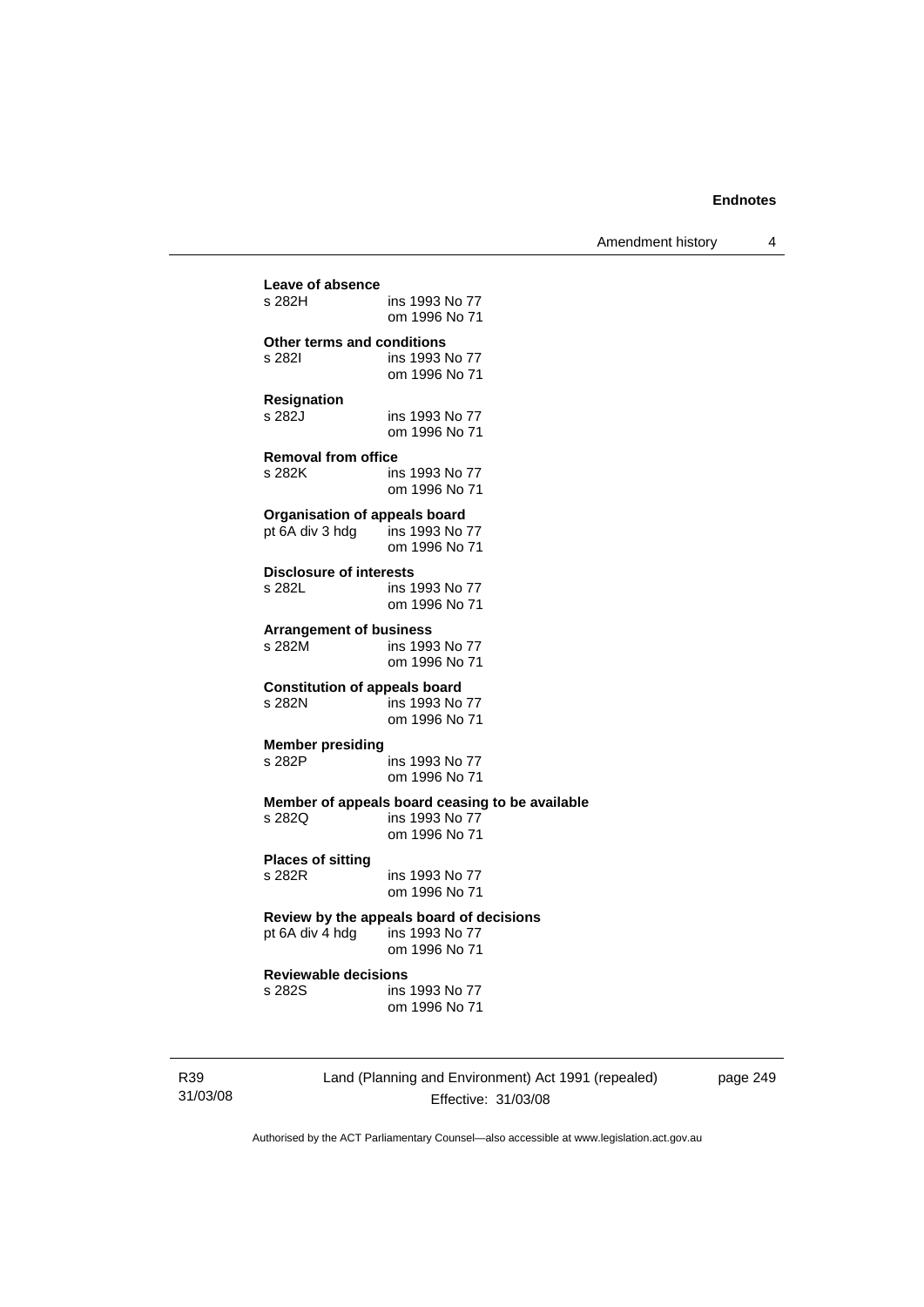4 Amendment history

| s 282T                               | ins 1993 No 77<br>om 1996 No 71                                                                         |
|--------------------------------------|---------------------------------------------------------------------------------------------------------|
| s 282U                               | Manner of applying for review<br>ins 1993 No 77<br>om 1996 No 71                                        |
| s 282V                               | Parties to proceedings before appeals board<br>ins 1993 No 77<br>om 1996 No 71                          |
| s 282W                               | <b>Representation before appeals board</b><br>ins 1993 No 77<br>om 1996 No 71                           |
| Procedure of appeals board<br>s 282X | ins 1993 No 77<br>om 1996 No 71                                                                         |
| <b>Conferences</b><br>s 282Y         | ins 1993 No 77<br>om 1996 No 71                                                                         |
| Hearings to be in public<br>s 282Z   | ins 1993 No 77<br>om 1996 No 71                                                                         |
| s 282ZA                              | Lodging of material documents with appeals board<br>ins 1993 No 77<br>om 1996 No 71                     |
| s 2827B                              | Power of appeals board to obtain additional statements<br>ins 1993 No 77<br>om 1996 No 71               |
| s 282ZC                              | <b>Opportunity to make submissions</b><br>ins 1993 No 77<br>om 1996 No 71                               |
| Powers of appeals board<br>s 282ZD   | ins 1993 No 77<br>om 1996 No 71                                                                         |
| s 2827F                              | Operation and implementation of a decision that is subject to review<br>ins 1993 No 77<br>om 1996 No 71 |
| s 282ZF                              | Power of appeals board to dismiss application or strike out party<br>ins 1993 No 77<br>om 1996 No 71    |

page 250 Land (Planning and Environment) Act 1991 (repealed) Effective: 31/03/08

R39 31/03/08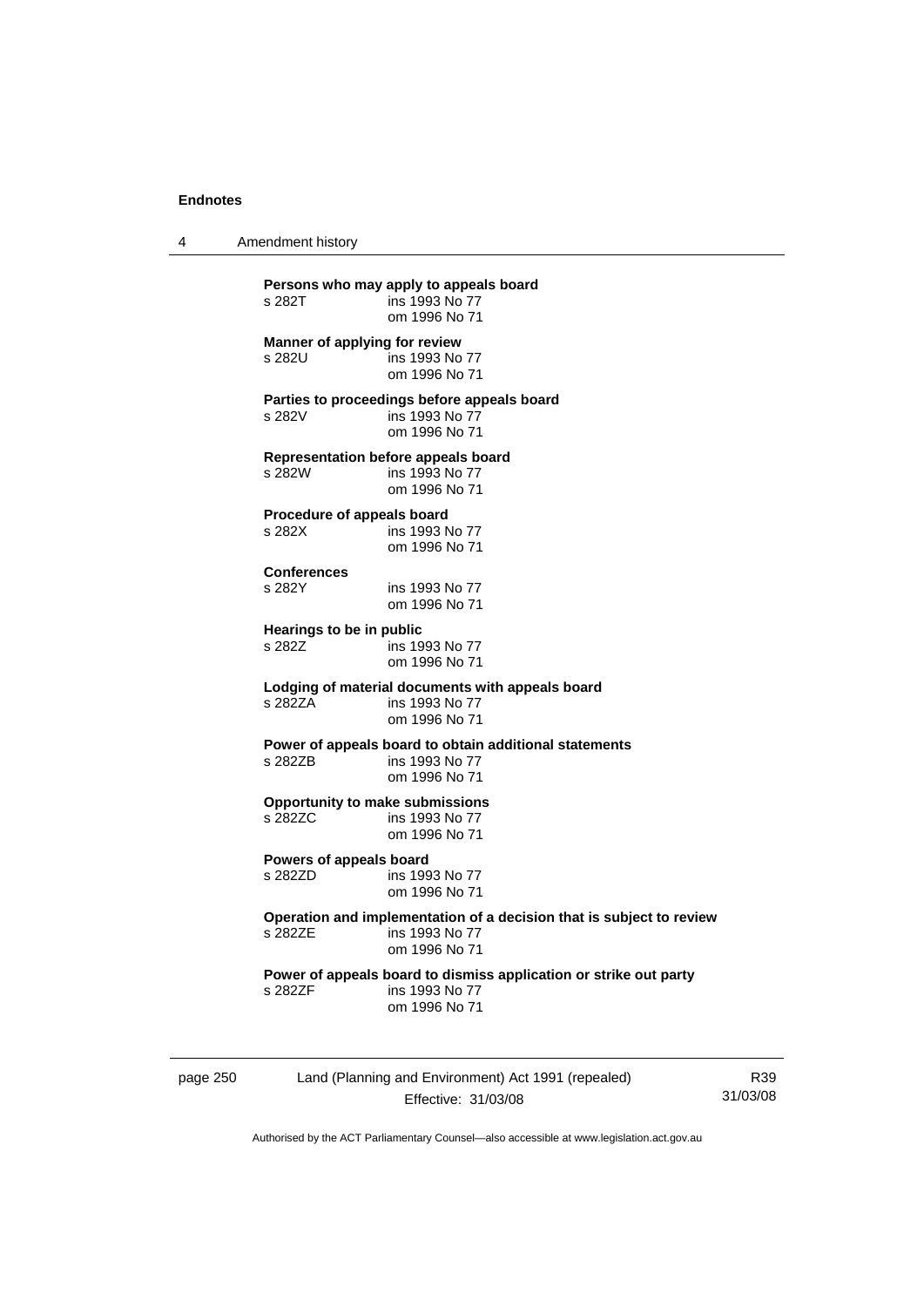| Review by appeals board<br>s 282ZG             | ins 1993 No 77<br>om 1996 No 71                                                                         |  |
|------------------------------------------------|---------------------------------------------------------------------------------------------------------|--|
| s 282ZH                                        | Return of documents etc at completion of proceeding<br>ins 1993 No 77<br>om 1996 No 71                  |  |
| s 28271                                        | Appeals to Supreme Court from decisions of the appeals board<br>ins 1993 No 77<br>om 1996 No 71         |  |
| s 282ZJ                                        | Operation and implementation of a decision that is subject to appeal<br>ins 1993 No 77<br>om 1996 No 71 |  |
| s 282ZK                                        | Reference of questions of law to Supreme Court<br>ins 1993 No 77<br>om 1996 No 71                       |  |
|                                                | Sending of documents to, and disclosure of documents by, the Supreme                                    |  |
| Court<br>s 282ZL                               | ins 1993 No 77<br>om 1996 No 71                                                                         |  |
| <b>Miscellaneous</b><br>pt 6A div 5 hdg        | ins 1993 No 77<br>om 1996 No 71                                                                         |  |
| s 282ZM                                        | Protection of members, representatives and witnesses<br>ins 1993 No 77<br>om 1996 No 71                 |  |
| <b>Failure of witness to attend</b><br>s 282ZN | ins 1993 No 77<br>om 1996 No 71                                                                         |  |
| <b>Refusal to answer questions</b><br>s 282ZP  | ins 1993 No 77<br>om 1996 No 71                                                                         |  |
| False or misleading evidence<br>s 282ZQ        | ins 1993 No 77<br>om 1996 No 71                                                                         |  |
| <b>Contempt of appeals board</b><br>s 282ZR    | ins 1993 No 77<br>om 1996 No 71                                                                         |  |
| Registry<br>s 282ZS                            | ins 1993 No 77<br>om 1996 No 71                                                                         |  |

R39 31/03/08 Land (Planning and Environment) Act 1991 (repealed) Effective: 31/03/08

page 251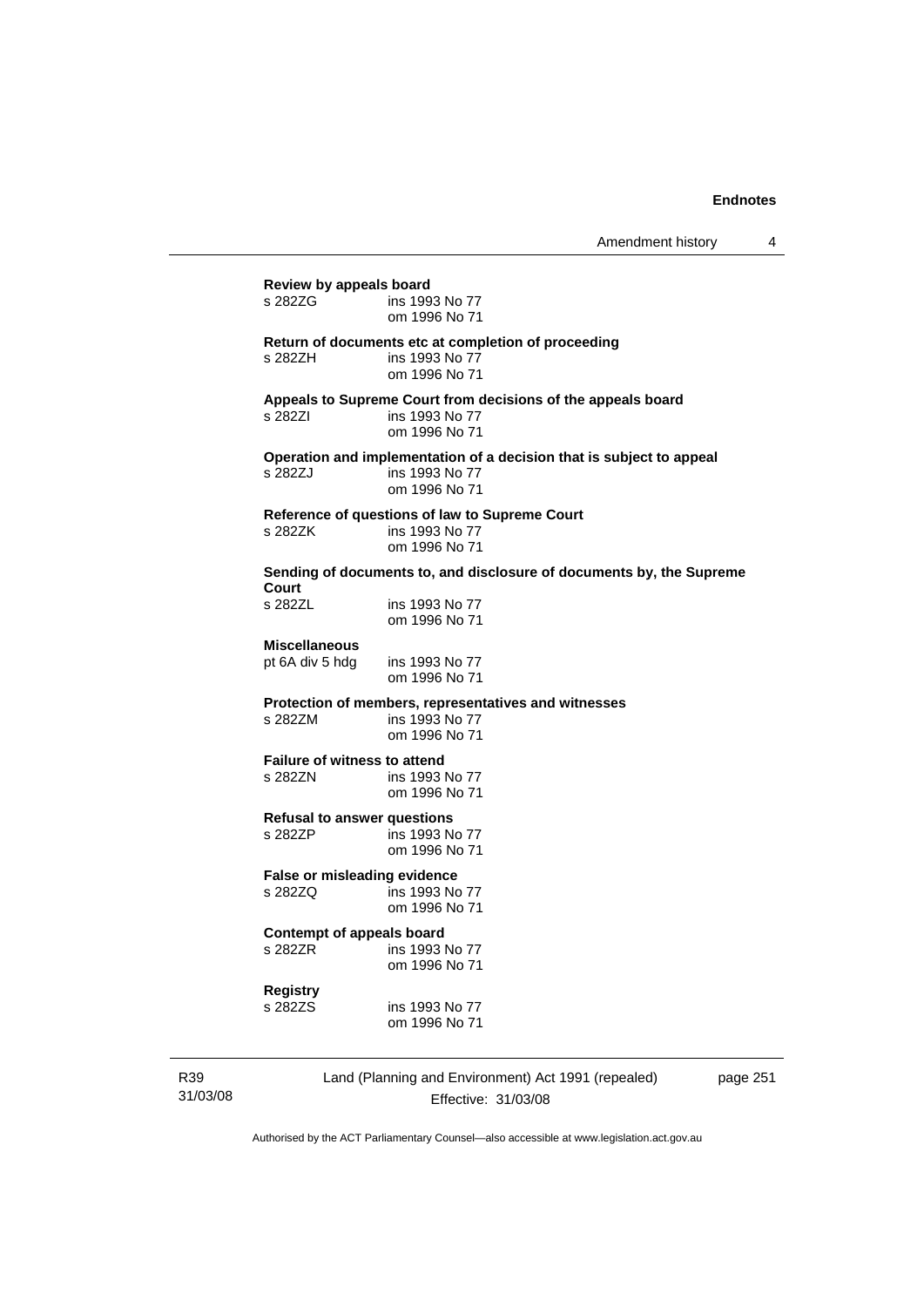4 Amendment history

| page 252 |                                                                | Land (Planning and Environment) Act 1991 (repealed)                                                                                                                                                        | R39 |
|----------|----------------------------------------------------------------|------------------------------------------------------------------------------------------------------------------------------------------------------------------------------------------------------------|-----|
|          | s 288B                                                         | Amendments of Land (Planning and Environment) Regulation by Land<br>(Planning and Environment) Legislation Amendment Act<br>ins A2007-1 s 8<br>exp 1 March 2008 (s 288B (4) (LA s 88 declaration applies)) |     |
|          | s 288A                                                         | <b>Regulations amending Land (Planning and Environment) Regulation</b><br>ins A2007-1 s 8<br>exp 1 March 2008 (s 288A (4) (LA s 88 declaration applies))                                                   |     |
|          | <b>Regulation-making power</b><br>s 288                        | am 1994 No 81<br>sub 2001 No 44 amdt 1.2483                                                                                                                                                                |     |
|          | <b>Approved forms</b><br>s 287A                                | ins 2001 No 44 amdt 1.2483<br>am 2002 No 30 amdt 3.505<br>sub A2002-56 amdt 1.138                                                                                                                          |     |
|          | Determination of fees<br>s 287                                 | sub 2001 No 44 amdt 1.2483                                                                                                                                                                                 |     |
|          | s 286                                                          | Acts and omissions of representatives<br>sub A2004-15 amdt 1.31                                                                                                                                            |     |
|          | <b>Corporations-penalites</b><br>s 285                         | am 1994 No 26<br>om R5 LRA                                                                                                                                                                                 |     |
|          | s 284                                                          | Power of administrative appeals tribunal and Supreme Court<br>sub 1993 No 77; 1996 No 71                                                                                                                   |     |
|          | <b>Delegation by Executive</b><br>s 283                        | am 1996 No 39; 2002 No 30 amdt 3.504; A2002-56<br>amdt 1.137; A2003-30 amdt 1.5, amdt 1.6<br>sub A2005-20 amdt 3.184<br>(2)-(4) exp 2 June 2006 (s 283 (4))                                                |     |
|          | pt 8 hdg                                                       | (prev pt 7 hdg) renum R6 LA                                                                                                                                                                                |     |
|          | <b>Lodging of documents</b><br>s 282ZV<br><b>Miscellaneous</b> | ins 1993 No 77<br>om 1996 No 71                                                                                                                                                                            |     |
|          | <b>Giving of notices</b><br>s 282ZU                            | ins 1993 No 77<br>am 1994 No 38<br>om 1996 No 71                                                                                                                                                           |     |
|          | Registrar<br>s 282ZT                                           | ins 1993 No 77<br>om 1996 No 71                                                                                                                                                                            |     |
|          |                                                                |                                                                                                                                                                                                            |     |

Effective: 31/03/08

31/03/08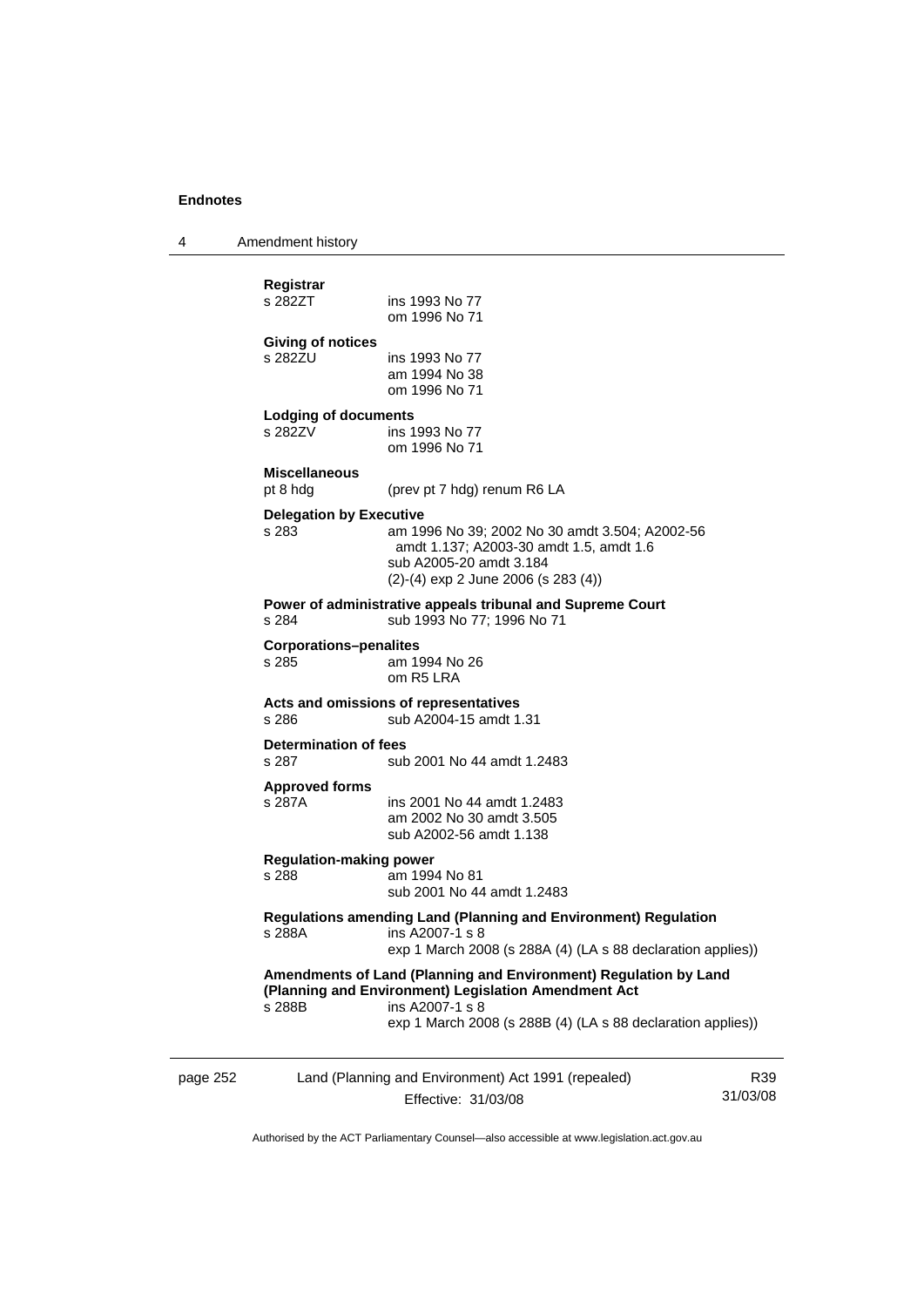| pt 9 hdg                                 | (prev pt 8 hdg) ins 2000 No 80 amdt 3.9<br>renum R6 LA                                                                               |
|------------------------------------------|--------------------------------------------------------------------------------------------------------------------------------------|
| <b>Status of leases and licences</b>     |                                                                                                                                      |
| s 289                                    | ins 2000 No 80 amdt 3.9<br>am 2002 No 30 amdt 3.506                                                                                  |
| s 290                                    | Continued application of certain repealed Acts and provisions<br>ins 2000 No 80 amdt 3.9                                             |
| s 291                                    | <b>Conversion of Commonwealth leases</b><br>ins 2001 No 56 amdt 3.436<br>am A2003-34 s 9<br>(4), (5) exp 1 December 2003 (s 291 (5)) |
| s 292                                    | Consent under City Area Leases Ordinance 1936, s 28<br>ins A2002-56 amdt 1.139<br>exp 1 July 2004 (s 292 (3))                        |
| <b>Proceedings and evidence</b><br>s 293 | ins A2003-30 amdt 1.7<br>exp 1 July 2004 (s 293 (9))                                                                                 |
| s 294                                    | Territory plan variation-omission of heritage places register<br>ins A2004-57 amdt 1.43                                              |
| ministerial decisions                    | Transitional-Administrative (Miscellaneous Amendments) Act 2006 and                                                                  |
|                                          |                                                                                                                                      |
|                                          | ins A2006-30 amdt 1.69                                                                                                               |
|                                          | exp 1 January 2007 (s 300 (4) (LA s 88 declaration applies))<br>Transitional-Administrative (Miscellaneous Amendments) Act 2006 and  |
| s 300<br>authority functions<br>s 301    | ins A2006-30 amdt 1.69<br>exp 1 January 2007 (s 301 (4) (LA s 88 declaration applies))                                               |
|                                          | Management objectives for public land<br>am A2003-11 amdt 1.1                                                                        |
| sch <sub>1</sub><br>sch 2                | Criteria for assessment of heritage significance of places<br>ss renum R23 LA<br>om A2004-57 amdt 1.44                               |
|                                          |                                                                                                                                      |
| Decisions reviewable by AAT<br>sch 4     | am 1993 No 75; 1996 No 39<br>om 1996 No 85<br>ins A2002-56 amdt 1.140                                                                |

R39 31/03/08 Land (Planning and Environment) Act 1991 (repealed) Effective: 31/03/08

page 253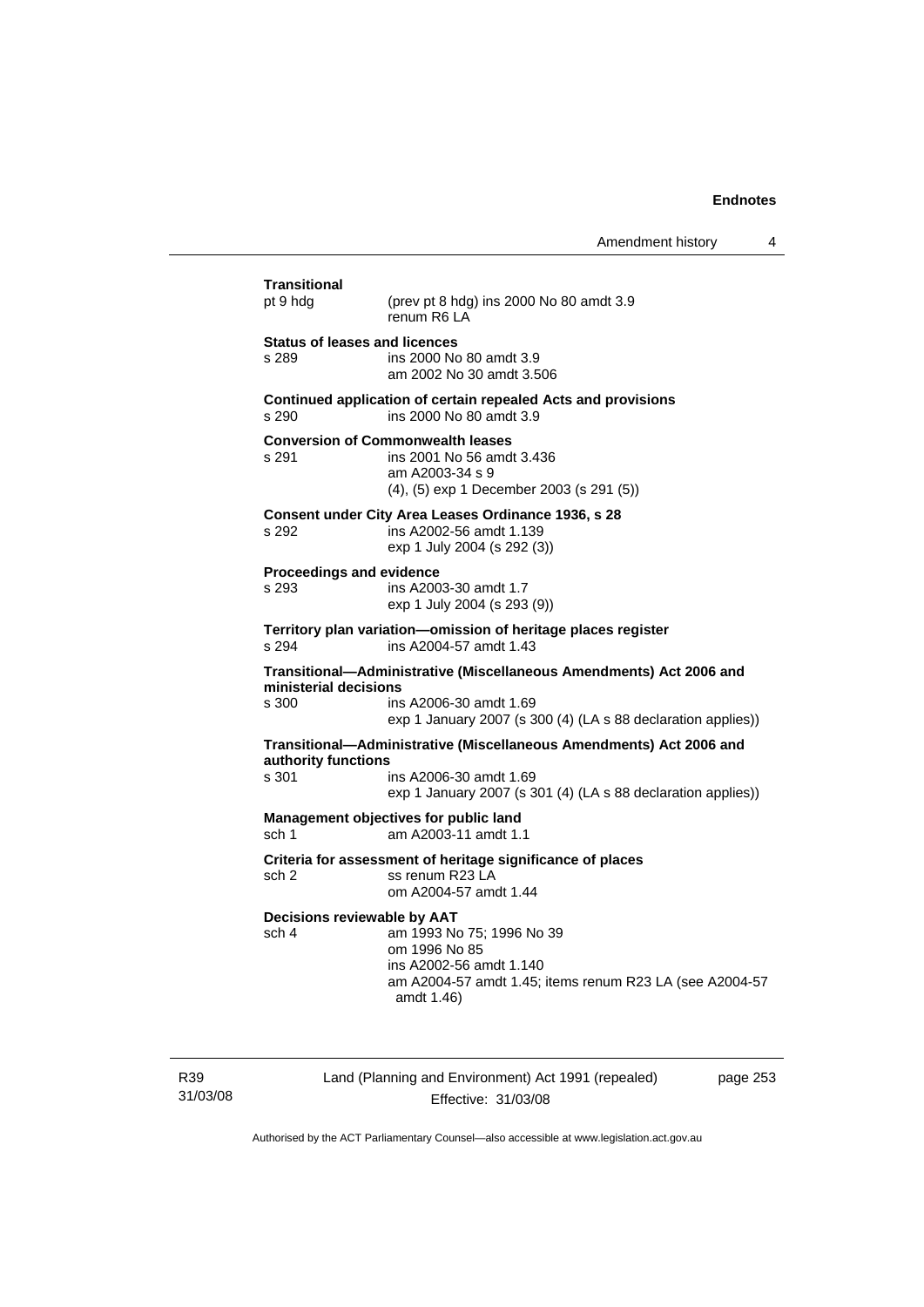| Amendment history<br>4 |  |
|------------------------|--|
|------------------------|--|

### **Activities subject to orders**

| sch 5 hdg<br>sch 5 | am A2003-34 amdt 1.11<br>am 1993 No 75; 1995 No 21; 1996 No 85; 1997 No 7; 1998<br>No 54; 1999 No 73 s 13; 1999 No 79 sch 3; 2000 No 37 s 18;<br>R6 LA; A2003-34 amdt 2.8; A2004-57 amdt 1.47; A2005-21<br>amdt 1.10; items renum R27 LA (see A2005-21 amdt 1.11) |
|--------------------|-------------------------------------------------------------------------------------------------------------------------------------------------------------------------------------------------------------------------------------------------------------------|
| <b>Dictionary</b>  |                                                                                                                                                                                                                                                                   |
| dict               | ins 2002 No 30 amdt 3.507                                                                                                                                                                                                                                         |
|                    | am A2002-56 amdt 1.141; A2003-14 amdt 1.69                                                                                                                                                                                                                        |
|                    | def Aboriginal object om A2004-56 amdt 1.48                                                                                                                                                                                                                       |
|                    | def Aboriginal project ins 2002 No 30 amdt 3.507                                                                                                                                                                                                                  |
|                    | def Aboriginal place ins 2002 No 30 amdt 3.507                                                                                                                                                                                                                    |
|                    | om A2004-56 amdt 1.48<br>def Aboriginal tradition ins 2002 No 30 amdt 3.507                                                                                                                                                                                       |
|                    | om A2004-56 amdt 1.48                                                                                                                                                                                                                                             |
|                    | def <i>application</i> ins 2002 No 30 amdt 3.507                                                                                                                                                                                                                  |
|                    | def approval ins 2002 No 30 amdt 3.507                                                                                                                                                                                                                            |
|                    | def <b>assessment</b> ins 2002 No 30 amdt 3.507                                                                                                                                                                                                                   |
|                    | def <b>authorised person</b> ins 2002 No 30 amdt 3.507                                                                                                                                                                                                            |
|                    | sub A2003-34 amdt 1.12                                                                                                                                                                                                                                            |
|                    | def <b>authority</b> ins 2002 No 30 amdt 3.507                                                                                                                                                                                                                    |
|                    | om A2002-56 amdt 1.142                                                                                                                                                                                                                                            |
|                    | def background papers ins 2002 No 30 amdt 3.507                                                                                                                                                                                                                   |
|                    | def building ins 2002 No 30 amdt 3.507                                                                                                                                                                                                                            |
|                    | def building and development provision ins 2002 No 30<br>amdt 3.507                                                                                                                                                                                               |
|                    | def building work ins 2002 No 30 amdt 3.507                                                                                                                                                                                                                       |
|                    | def cemetery ins A2003-11 amdt 1.2                                                                                                                                                                                                                                |
|                    | def chairperson ins 2002 No 30 amdt 3.507                                                                                                                                                                                                                         |
|                    | om A2004-56 amdt 1.48                                                                                                                                                                                                                                             |
|                    | def commissioner ins 2002 No 30 amdt 3.507                                                                                                                                                                                                                        |
|                    | om A2002-56 amdt 1.143                                                                                                                                                                                                                                            |
|                    | def compensation ins 2002 No 30 amdt 3.507                                                                                                                                                                                                                        |
|                    | om A2004-56 amdt 1.48                                                                                                                                                                                                                                             |
|                    | def concessional lease ins A2005-49 s 5                                                                                                                                                                                                                           |
|                    | def connected ins 2002 No 30 amdt 3.507                                                                                                                                                                                                                           |
|                    | def conservation ins 2002 No 30 amdt 3.507<br>om A2004-56 amdt 1.48                                                                                                                                                                                               |
|                    | def conservator ins 2002 No 30 amdt 3.507                                                                                                                                                                                                                         |
|                    | def consolidation ins 2002 No 30 amdt 3.507                                                                                                                                                                                                                       |
|                    | def consultation notice ins 2002 No 30 amdt 3.507                                                                                                                                                                                                                 |
|                    | def controlled activity ins 2002 No 30 amdt 3.507                                                                                                                                                                                                                 |
|                    | def damage ins A2005-51 amdt 1.21                                                                                                                                                                                                                                 |
|                    | def dealing ins 2002 No 30 amdt 3.507                                                                                                                                                                                                                             |
|                    | def <b>declared site</b> ins A2005-51 amdt 1.21                                                                                                                                                                                                                   |
|                    | def <i>defined decision</i> ins 2002 No 30 amdt 3.507                                                                                                                                                                                                             |
|                    |                                                                                                                                                                                                                                                                   |

page 254 Land (Planning and Environment) Act 1991 (repealed) Effective: 31/03/08

R39 31/03/08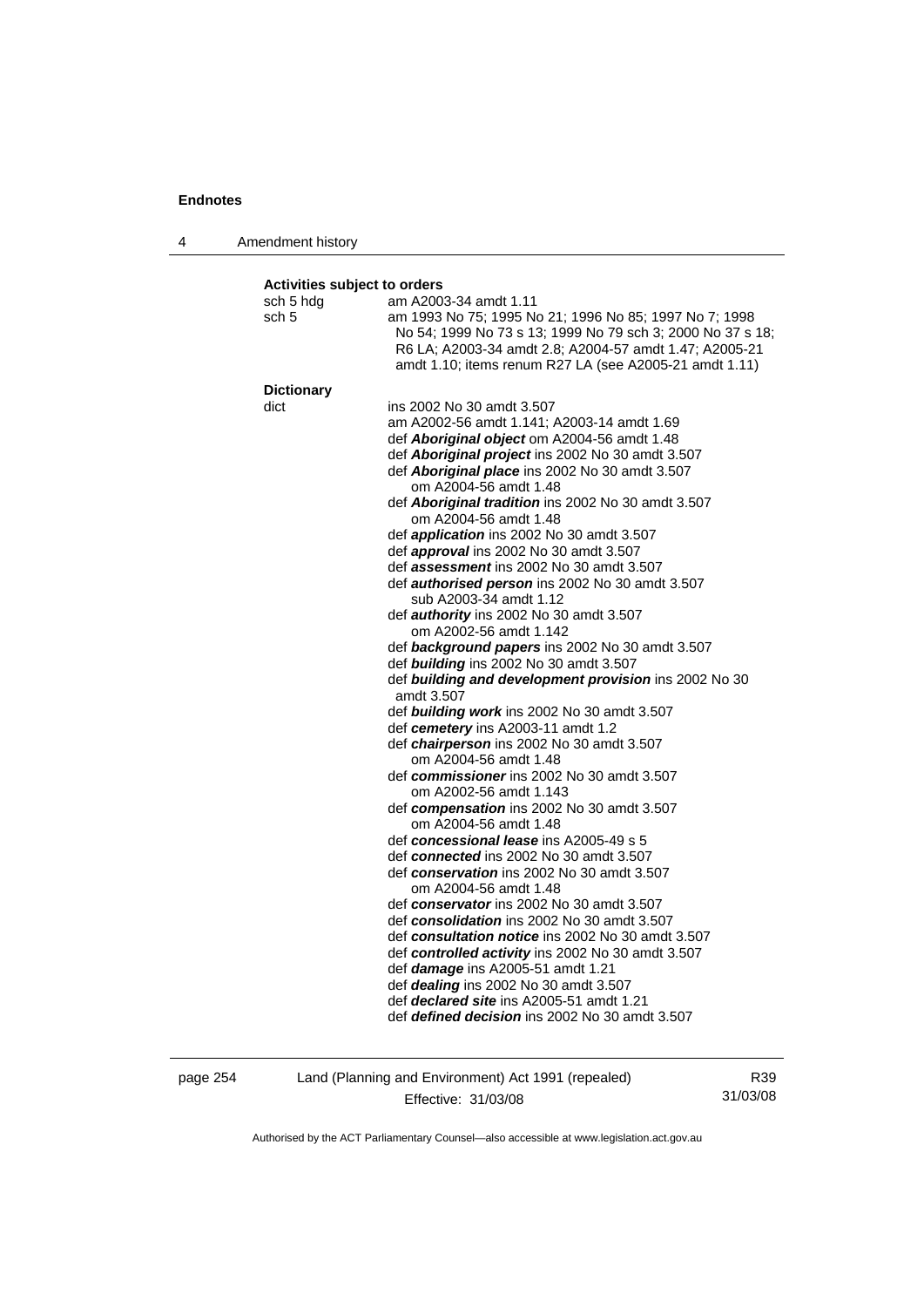| Amendment history |  |
|-------------------|--|
|-------------------|--|

| def deputy chairperson ins 2002 No 30 amdt 3.507                       |
|------------------------------------------------------------------------|
| om A2004-56 amdt 1.48                                                  |
| def development ins 2002 No 30 amdt 3.507                              |
| def discharge amount ins 2002 No 30 amdt 3.507                         |
| def draft plan variation ins 2002 No 30 amdt 3.507                     |
| def earlier index number ins 2002 No 30 amdt 3.507                     |
| def environmental impact ins 2002 No 30 amdt 3.507                     |
| def environmental impact statement ins 2002 No 30<br>amdt 3.507        |
| def environmental report ins 2002 No 30 amdt 3.507                     |
| def <i>Environment Minister</i> ins 2002 No 30 amdt 3.507              |
| def Executive ins 2002 No 30 amdt 3.507                                |
| def expert member ins 2002 No 30 amdt 3.507                            |
| om A2004-56 amdt 1.48                                                  |
| def <i>formal error</i> ins 2002 No 30 amdt 3.507                      |
| def Gungahlin central area ins 2002 No 30 amdt 3.507                   |
| om A2003-30 amdt 1.8                                                   |
| def heritage direction ins A2004-57 amdt 1.49                          |
| def heritage council ins 2002 No 30 amdt 3.507                         |
| om A2004-56 amdt 1.49                                                  |
| def heritage object ins 2002 No 30 amdt 3.507                          |
| om A2004-56 amdt 1.49                                                  |
| def heritage objects register ins 2002 No 30 amdt 3.507                |
| om A2004-56 amdt 1.49                                                  |
| def heritage place ins 2002 No 30 amdt 3.507                           |
| om A2004-56 amdt 1.49                                                  |
| def heritage places register ins 2002 No 30 amdt 3.507                 |
| om A2004-56 amdt 1.49                                                  |
| def heritage significance ins 2002 No 30 amdt 3.507                    |
| sub A2004-56 amdt 1.49<br>def holding period ins 2002 No 30 amdt 3.507 |
| def <i>index number</i> ins 2002 No 30 amdt 3.507                      |
| def <i>inquiry</i> ins 2002 No 30 amdt 3.507                           |
| def <i>inspector</i> ins A2003-34 amdt 2.9                             |
| def interim heritage places register ins 2002 No 30                    |
| amdt 3.507                                                             |
| om A2004-56 amdt 1.50                                                  |
| def <i>interim variation</i> ins 2002 No 30 amdt 3.507                 |
| om A2004-56 amdt 1.50                                                  |
| def <i>land</i> ins 2002 No 30 amdt 3.507                              |
| def land management agreement ins 2002 No 30 amdt 3.507                |
| def later index number ins 2002 No 30 amdt 3.507                       |
| def <i>lease</i> ins 2002 No 30 amdt 3.507                             |
| def <i>lessee</i> ins 2002 No 30 amdt 3.507                            |
| def <i>long lease</i> ins 2002 No 30 amdt 3.507                        |
| def market value ins 2002 No 30 amdt 3.507                             |
|                                                                        |

R39 31/03/08 Land (Planning and Environment) Act 1991 (repealed) Effective: 31/03/08

page 255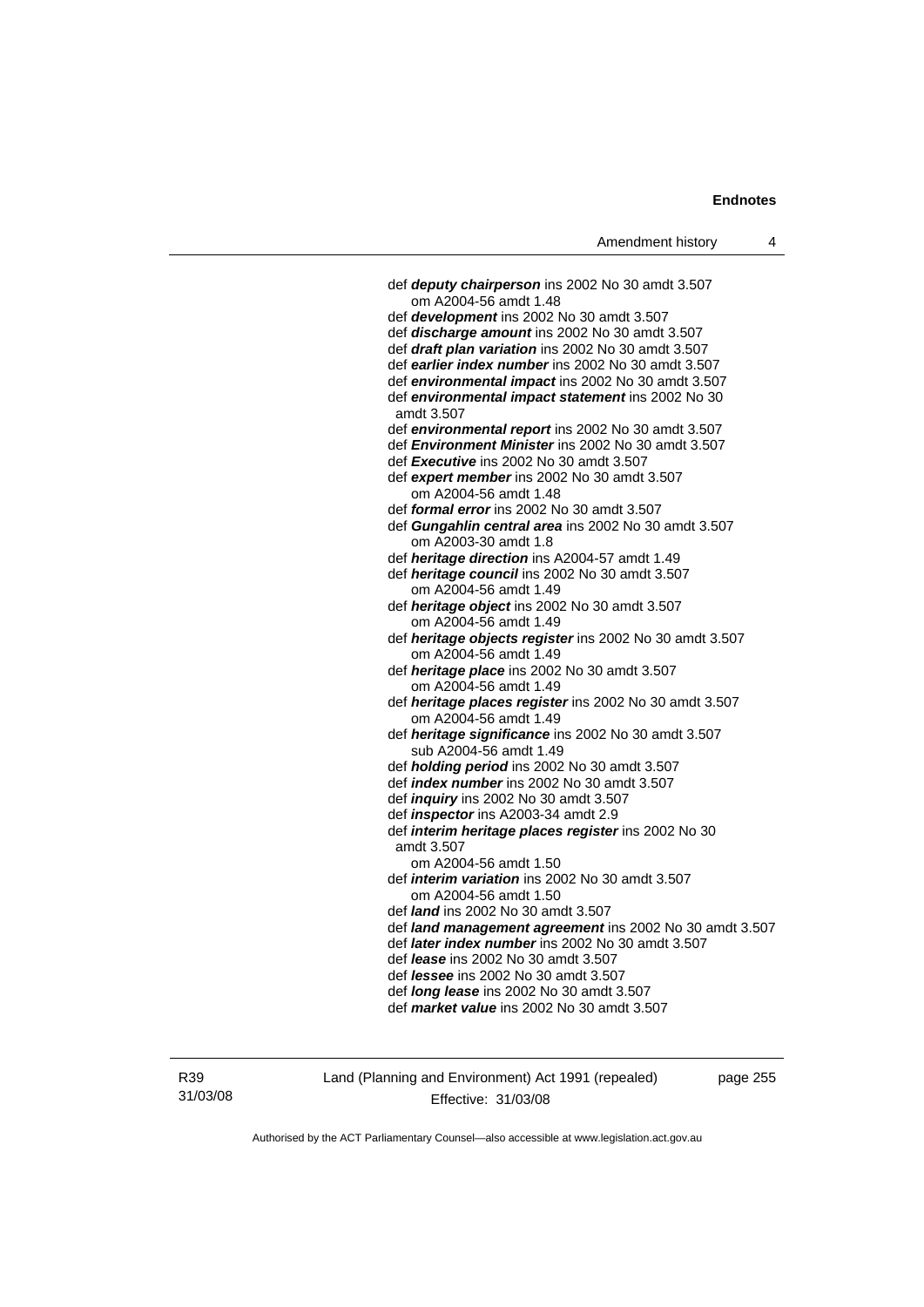4 Amendment history

 def *member* ins 2002 No 30 amdt 3.507 om A2004-56 amdt 1.50 def *national capital plan* ins 2002 No 30 amdt 3.507 def *natural environment* ins 2002 No 30 amdt 3.507 def *new application* ins A2002-56 amdt 1.144 def *newspaper* ins 2002 No 30 amdt 3.507 def *nominal rent lease* ins 2002 No 30 amdt 3.507 def *objection* ins 2002 No 30 amdt 3.507 def *occupier* ins 2002 No 30 amdt 3.507 def *offence* ins 2002 No 30 amdt 3.507 def *order* ins 2002 No 30 amdt 3.507 def *original application* ins A2002-56 amdt 1.144 def *original decision* ins A2002-56 amdt 1.144 def *panel* ins 2002 No 30 amdt 3.507 def *permanent member* ins 2002 No 30 amdt 3.507 om A2004-56 amdt 1.50 def *pest animal* ins 2002 No 30 amdt 3.507 sub A2003-34 amdt 1.13 om A2005-21 amdt 1.12 def *pest plant* ins 2002 No 30 amdt 3.507 sub A2003-34 amdt 1.14 om A2005-21 amdt 1.12 def *place* ins 2002 No 30 amdt 3.507 def *plan* ins 2002 No 30 amdt 3.507 def *plan of management* ins 2002 No 30 amdt 3.507 def *preliminary assessment* ins 2002 No 30 amdt 3.507 def *prescribed period* ins 2002 No 30 amdt 3.507 def *prohibited groundwork* ins A2005-51 amdt 1.21 def *prohibition notice* ins A2003-34 amdt 1.15 def *proponent* ins 2002 No 30 amdt 3.507 def *protected tree* ins A2005-51 amdt 1.21 def *protection zone* ins A2005-51 amdt 1.21 def *provision* ins 2002 No 30 amdt 3.507 def *public car park* ins 2002 No 30 amdt 3.507 def *public environment report* ins 2002 No 30 amdt 3.507 def *public land* ins 2002 No 30 amdt 3.507 def *rectification work* ins A2003-34 amdt 1.15 def *registered* ins 2002 No 30 amdt 3.507 om A2004-56 amdt 1.50 def *registered lease* ins 2002 No 30 amdt 3.507 def *registered proprietor* ins 2002 No 30 amdt 3.507 def *registered tree* ins A2005-51 amdt 1.21 def *registration* ins 2002 No 30 amdt 3.507 om A2004-56 amdt 1.50 def *regulated tree* ins A2005-51 amdt 1.21

page 256 Land (Planning and Environment) Act 1991 (repealed) Effective: 31/03/08

R39 31/03/08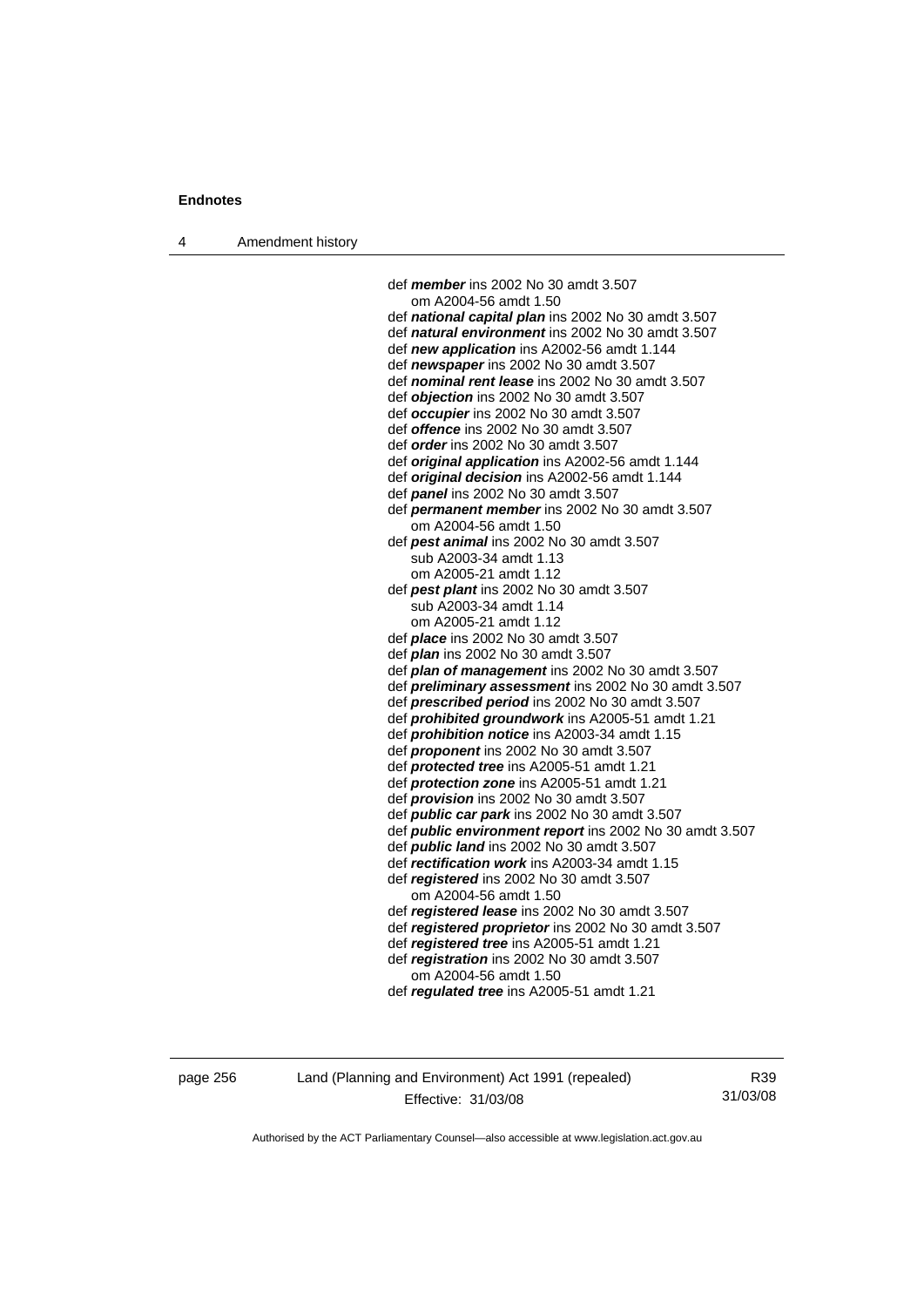def *relevant Aboriginal organisation* ins 2002 No 30 amdt 3.507 om A2004-56 amdt 1.50 def *relevant authority* ins 2002 No 30 amdt 3.507 def *relevant Minister* ins 2002 No 30 amdt 3.507 def *rental lease* ins 2002 No 30 amdt 3.507 def *residential lease* ins 2002 No 30 amdt 3.507 def *restricted information* ins 2002 No 30 amdt 3.507 om A2004-56 amdt 1.50 def *rural lease* ins 2002 No 30 amdt 3.507 def *secretary* ins 2002 No 30 amdt 3.507 om A2004-56 amdt 1.50 def *short lease* ins 2002 No 30 amdt 3.507 def *special Pialligo lease* ins 2002 No 30 amdt 3.507 def *structure* ins 2002 No 30 amdt 3.507 def *subdivision* ins 2002 No 30 amdt 3.507 def *sublease* ins 2002 No 30 amdt 3.507 def *sublessee* ins 2002 No 30 amdt 3.507 def *territory authority* ins 2002 No 30 amdt 3.507 def *damage* ins A2005-51 amdt 1.4 def *unregistered* ins 2002 No 30 amdt 3.507 om A2004-56 amdt 1.50 def *variation***, for part 3 (Heritage)** ins 2002 No 30 amdt 3.507 om A2004-56 amdt 1.50 def *variation***, of a lease** ins 2002 No 30 amdt 3.507 def *variation***, of a plan** ins 2002 No 30 amdt 3.507 def *variation***, of a plan of management** ins 2002 No 30 amdt 3.507

R39 31/03/08 Land (Planning and Environment) Act 1991 (repealed) Effective: 31/03/08

page 257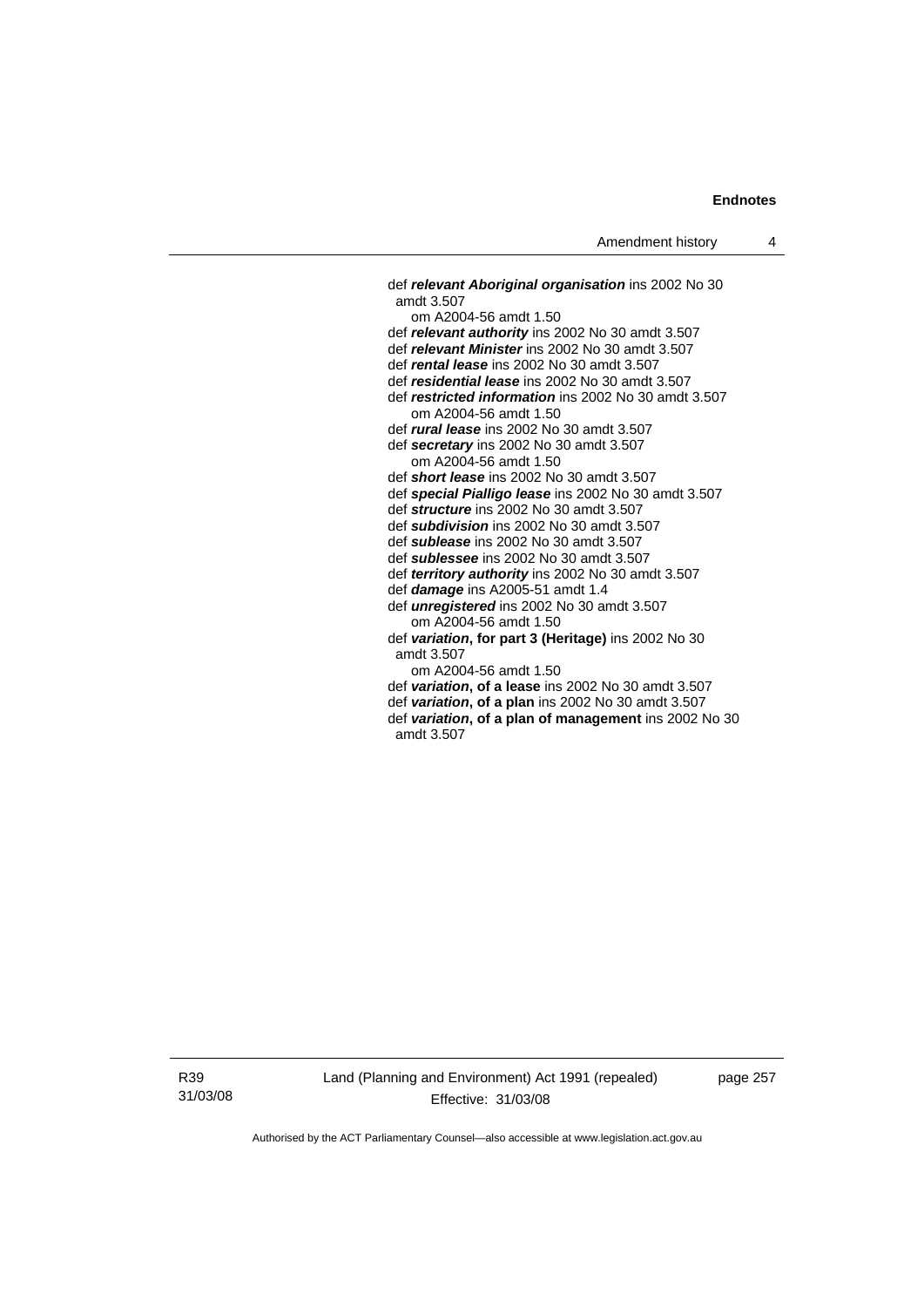# **5 Earlier republications**

Some earlier republications were not numbered. The number in column 1 refers to the publication order.

Since 12 September 2001 every authorised republication has been published in electronic pdf format on the ACT legislation register. A selection of authorised republications have also been published in printed format. These republications are marked with an asterisk (\*) in column 1. Electronic and printed versions of an authorised republication are identical.

| <b>Republication No</b> | <b>Amendments to</b> | <b>Republication date</b> |
|-------------------------|----------------------|---------------------------|
| $\mathbf{1}$            | Act 1993 No 90       | 31 January 1994           |
| 2                       | Act 1994 No 97       | 28 February 1995          |
| 3                       | Act 1997 No 7        | 24 June 1997              |
| 4                       | Act 1998 No 65       | 28 February 1999          |
| 5                       | Act 2000 No 15       | 30 May 2000               |
| $6*$                    | Act 2001 No 80       | 5 October 2001            |
| $\overline{7}$          | Act 2001 No 80       | 11 March 2002             |
| 8                       | Act 2002 No 11       | 28 May 2002               |
| 9                       | Act 2002 No 30       | 17 September 2002         |
| 10                      | Act 2002 No 39       | 11 October 2002           |
| 10(RI)                  | Act 2002 No 39 +     | 11 October 2002           |
| 11                      | A2003-14             | 28 March 2003             |
| 12                      | A2003-30             | 1 July 2003               |
| 13                      | A2003-34             | 1 September 2003          |
| $14*$                   | A2003-34             | 27 September 2003         |
| 15                      | A2003-34             | 2 December 2003           |
| 16                      | A2004-2              | 22 March 2004             |
| 17                      | A2004-15             | 9 April 2004              |
| 18                      | A2004-27             | 27 May 2004               |
| 19                      | A2004-27             | 2 July 2004               |
|                         |                      |                           |

page 258 Land (Planning and Environment) Act 1991 (repealed) Effective: 31/03/08

R39 31/03/08